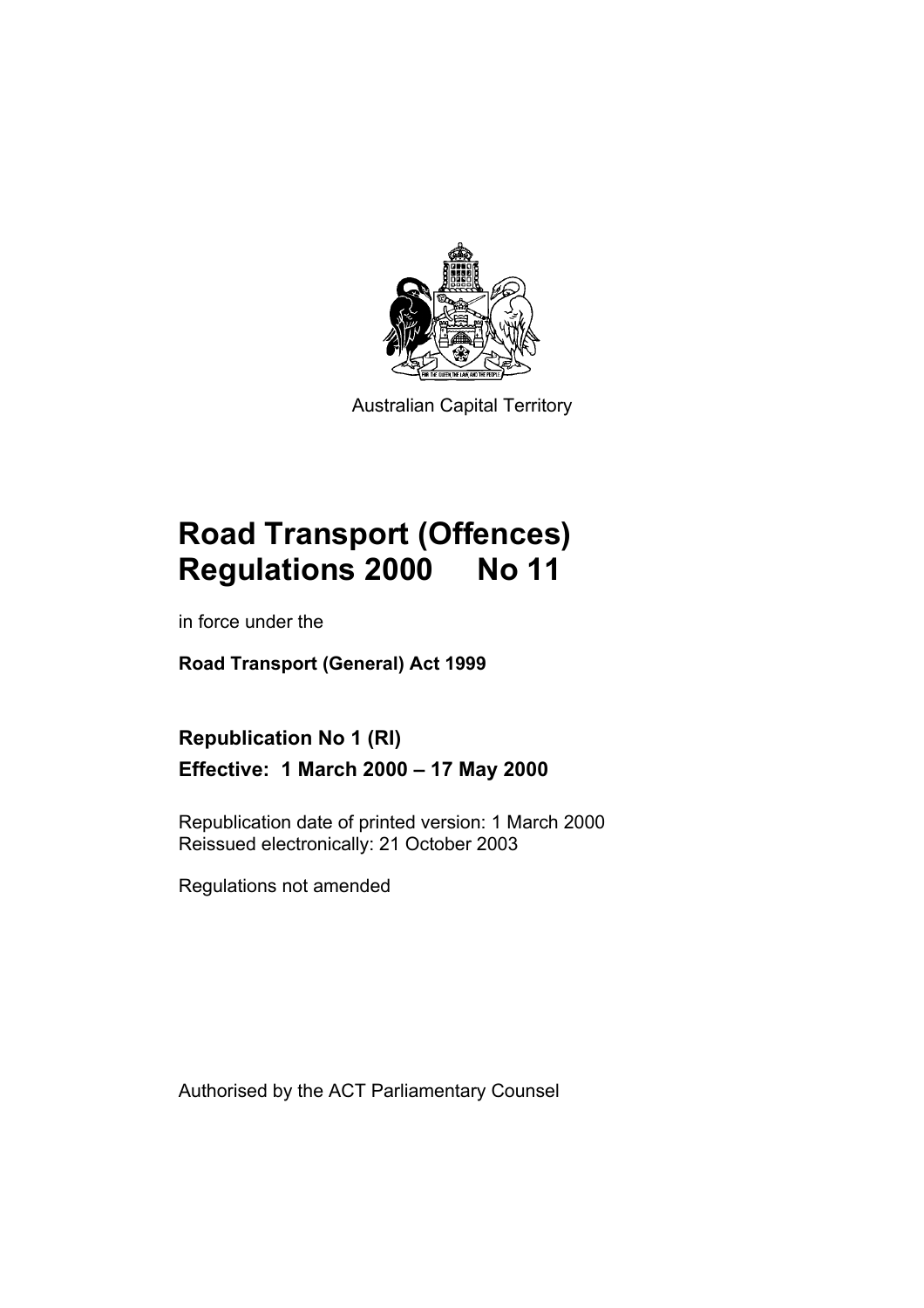#### **About this republication**

#### **The republished law**

This is a republication of the *Road Transport (Offences) Regulations 2000* effective from 1 March 2000 to 17 May 2000.

#### **Kinds of republications**

The Parliamentary Counsel's Office prepares 2 kinds of republications of ACT laws (see the ACT legislation register at www.legislation.act.gov.au):

- authorised republications to which the *Legislation Act 2001* applies
- unauthorised republications.

The status of this republication appears on the bottom of each page.

#### **Editorial changes**

The *Legislation (Republication) Act 1996*, part 3, division 2 authorised the Parliamentary Counsel to make editorial amendments and other changes of a formal nature when preparing a law for republication. Editorial changes do not change the effect of the law, but have effect as if they had been made by an Act commencing on the republication date (see *Legislation (Republication) Act 1996*, s 14 and s 16). The changes are made if the Parliamentary Counsel considers they are desirable to bring the law into line, or more closely into line, with current legislative drafting practice.

In preparing this republication, amendments have been made under section 13.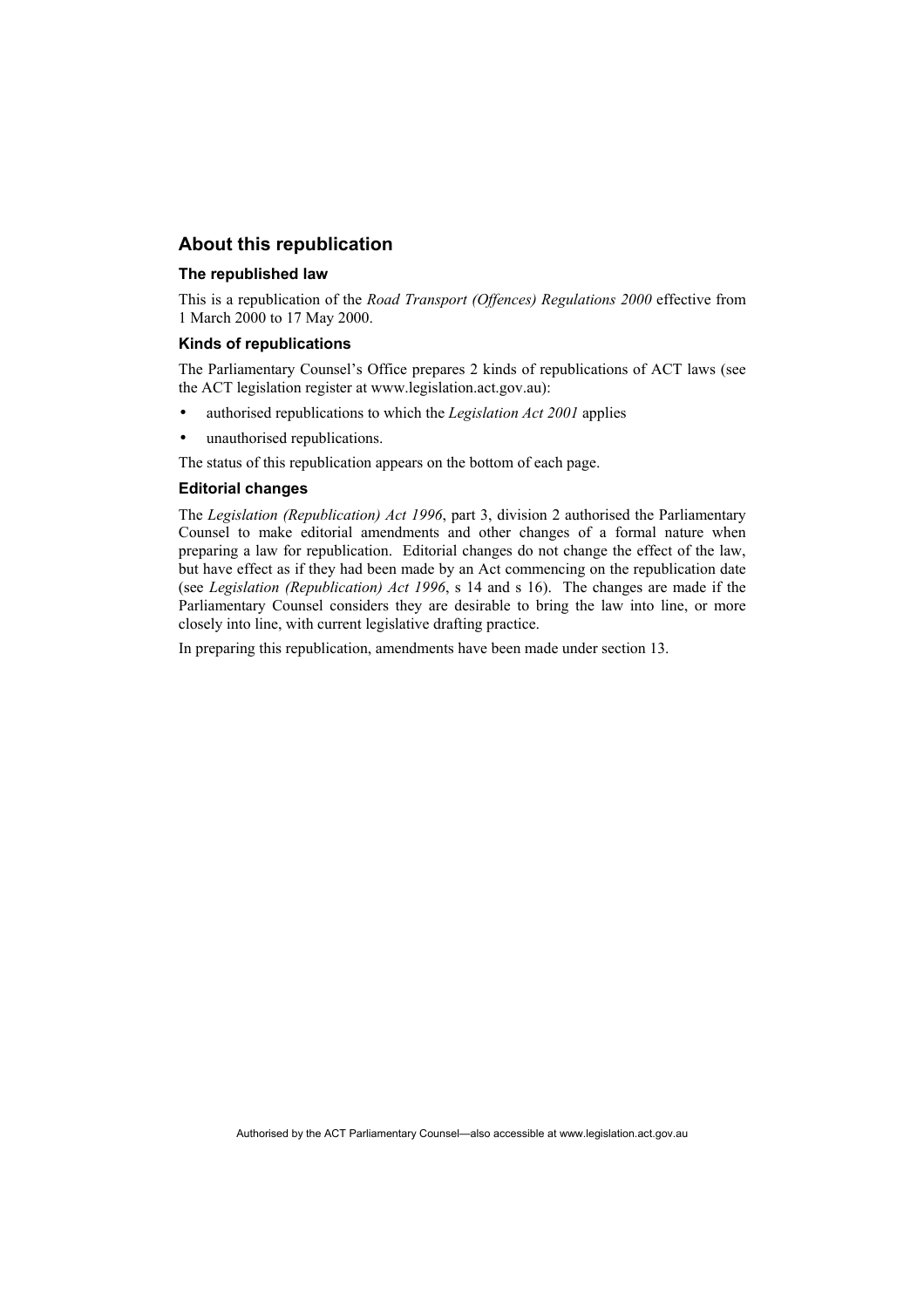

Australian Capital Territory

# **Road Transport (Offences) Regulations 2000**

in force under the

*Road Transport (General) Act 1999*

#### **CONTENTS**

#### Regulation

- 1 Name of regulations
- 2 Commencement
- 3 Definitions
- 4 Notes

#### PART 2—INFRINGEMENT NOTICES

- 5 Infringement notice offences (MTR reg 26D (1))
- 6 Infringement notice penalties (MTR reg 26D (2)-(3))
- 7 Cost of serving reminder notice (MTR reg 26D (4))
- 8 Administering authority (MTR reg 26E)
- 9 Authorised persons for infringement notices (MTR reg 26F)
- 10 Authorised persons for reminder notices (MTR reg 26G)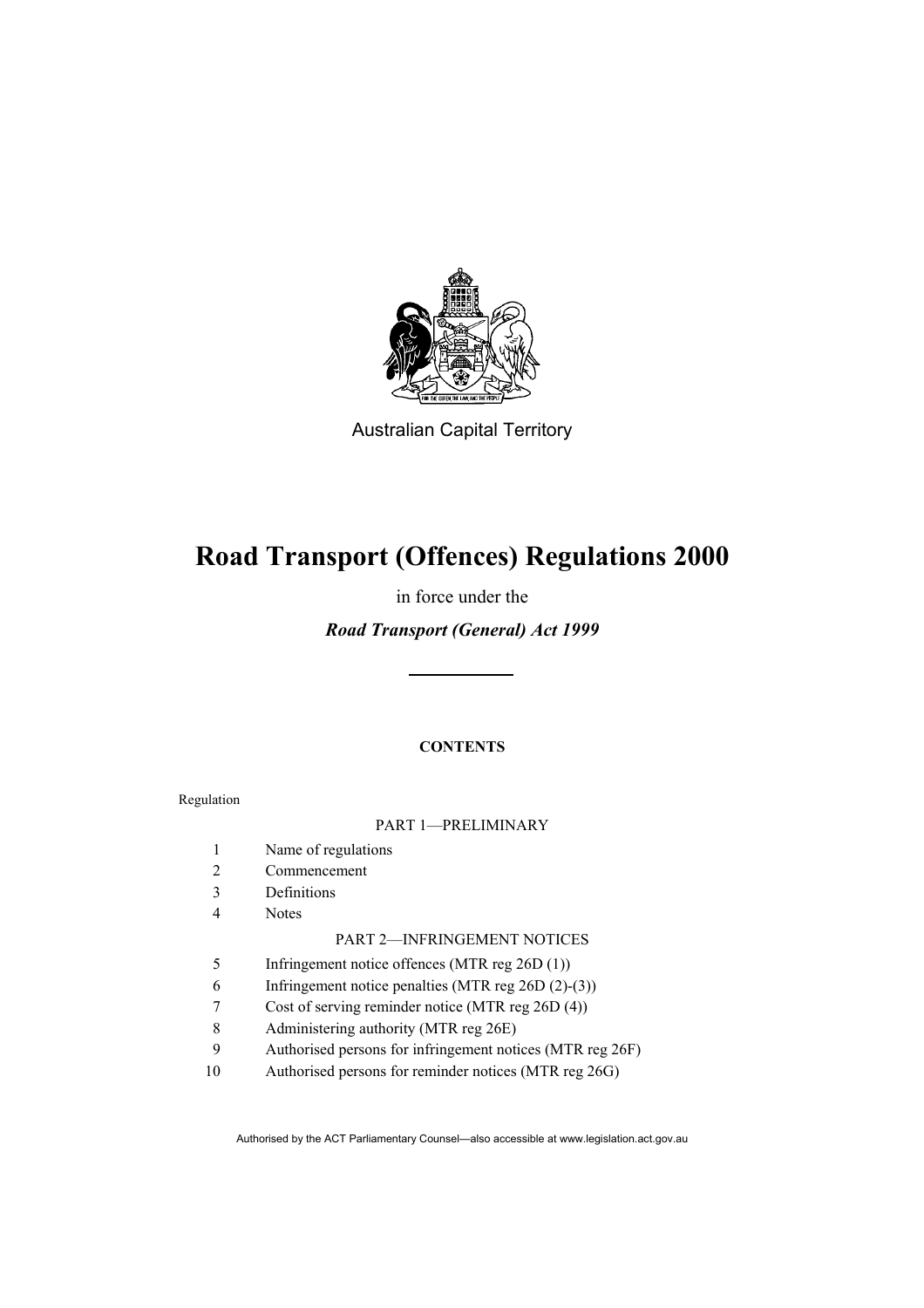#### **CONTENTS**—continued

| Regulation |                                                                                                          |
|------------|----------------------------------------------------------------------------------------------------------|
| 11         | Persons authorised for infringement notices etc to have unique number<br>$(MTR \, reg \, 26H)$           |
| 12         | Identifying particulars for vehicle for infringement notice offence<br>involving a vehicle (MTR reg 26J) |
| 13         | Identifying particulars for animal for infringement notice offence<br>involving an animal (MTR reg 26K)  |
| 14         | Identifying particulars for authorised person for infringement notice<br>offence (MTR reg 26L)           |
| 15         | Period for service of certain infringement notices (MTR reg 26I)                                         |
|            | PART 3-ENFORCEMENT OF ROAD TRANSPORT<br><b>LEGISLATION</b>                                               |
| 16         | Short description of offences (NSW(SD) cl 5)                                                             |
|            | <b>PART 4-DEMERIT POINTS</b>                                                                             |
| 17         | Offences for which demerit points are prescribed etc (NSW(DL) cl 36)                                     |
| 18         | National schedule of demerit points                                                                      |
| 19         | Additional demerit point offences                                                                        |
| 20         | Additional demerit points for offences committed during declared holiday<br>period (MTR r 26O)           |
|            | <b>PART 5-TRANSITIONAL</b>                                                                               |
| 21         | Modification of pt 12 of the Act                                                                         |
| 22         | Modification of pt 12 of the Act (MTR reg 26Z)                                                           |
|            | Service of infringement notices etc<br>244A                                                              |
| 23         | Identifying particulars for vehicle for infringement notice offence<br>involving a vehicle               |
| 24         | Expiry of pt 5                                                                                           |
|            | <b>SCHEDULE</b>                                                                                          |
|            | SHORT DESCRIPTIONS, PENALTIES AND DEMERIT POINTS                                                         |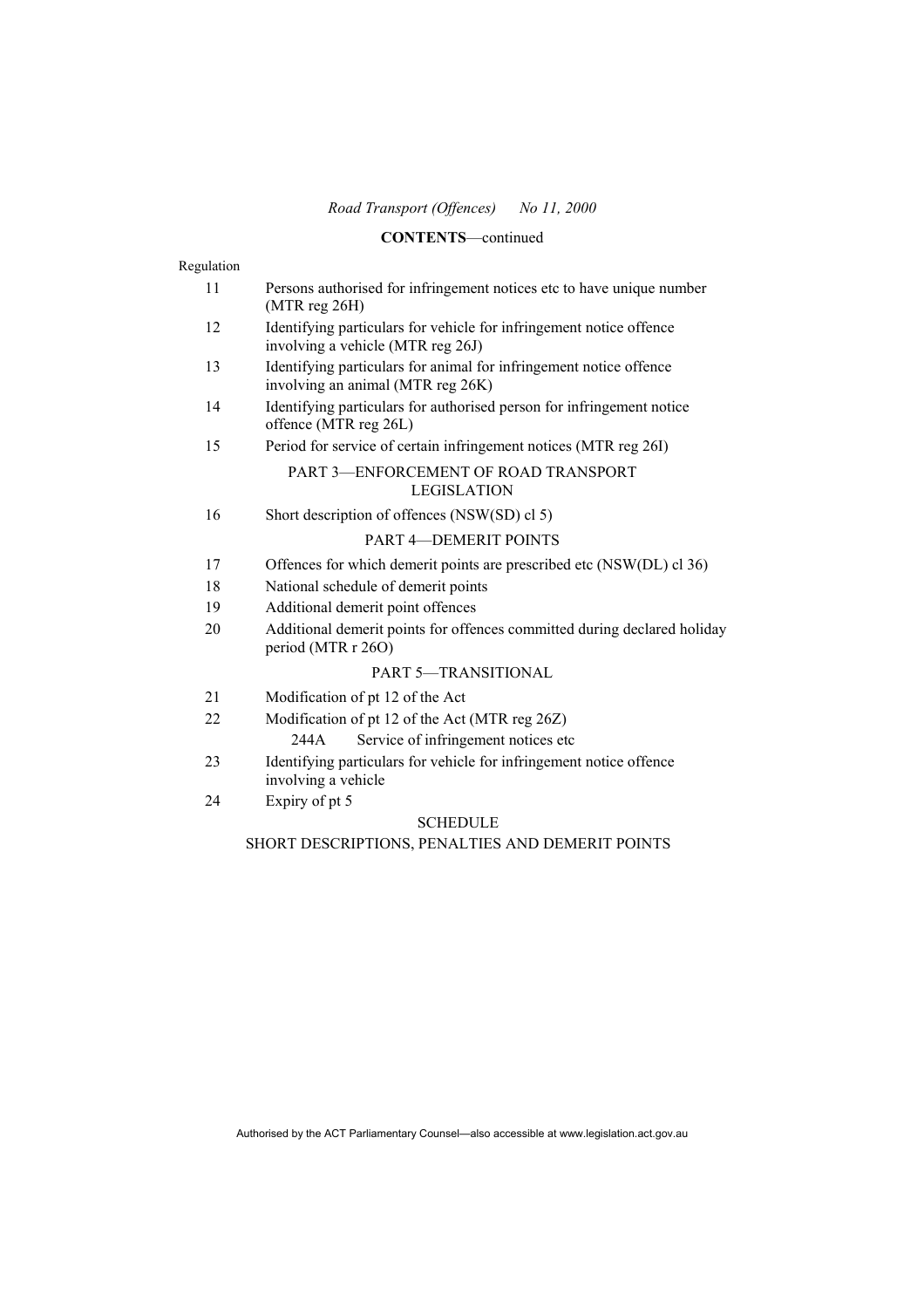

Australian Capital Territory

# **Road Transport (Offences) Regulations 2000**

in force under the

*Road Transport (General) Act 1999*

## **PART 1—PRELIMINARY**

### **1 Name of regulations**

 These regulations are the *Road Transport (Offences) Regulations 2000*.

### **2 Commencement**

 These regulations commence on the commencement of the *Road Transport (General) Act 1999*.

### **3 Definitions**

 In these regulations, the following definitions apply unless the contrary intention appears:

- *administering authority*, for an infringement notice offence—see the Act, dictionary and also regulation 8.
- *Australian Road Rules*—see the *Road Transport (Safety and Traffic Management) Regulations 2000*, regulation 5.
- *authorised person*—see the Act, dictionary and also regulations 9 and 10.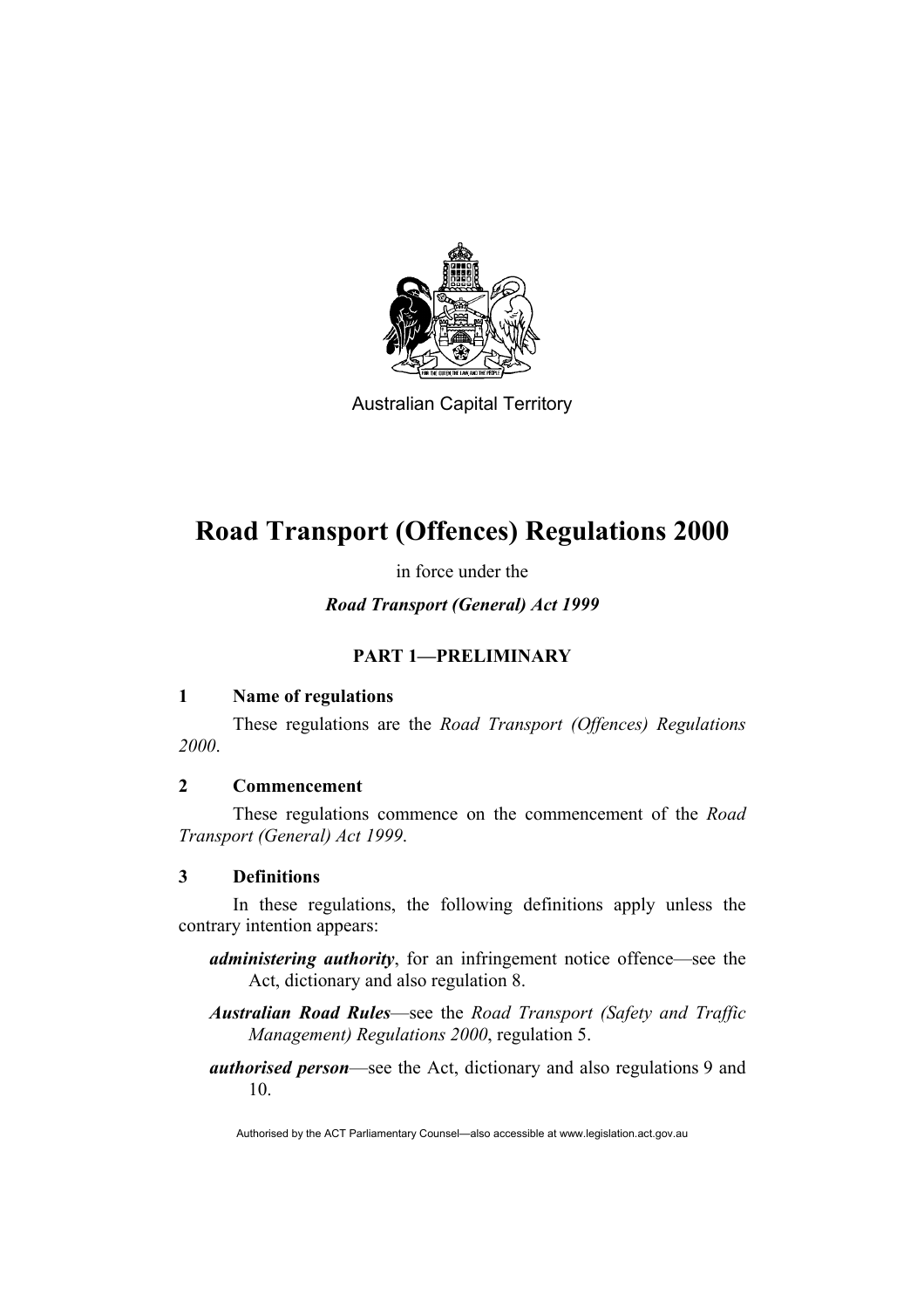- *infringement notice*—see the Act, dictionary.
- *infringement notice offence*—see the Act, dictionary and also regulation 5.
- *infringement notice penalty*—see the Act, dictionary and also regulation 6.

*reminder notice*—see the Act, dictionary.

*road transport authority*—see the Act, dictionary.

*school zone*—see Australian Road Rules, rule 23.

*the Act* means the *Road Transport (General) Act 1999*.

*Note* See clause 1 of the Schedule for additional definitions applying to the Schedule.

#### **4 Notes**

**(1)** A note in these regulations is explanatory and is not part of the regulations.

*Note* See *Interpretation Act 1967*, s 12 (1), (4) and (5) (as applied by the *Subordinate Laws Act 1989*, s 9) for the legal status of notes.

**(2)** In this regulation—

*note* includes material enclosed in brackets in regulation headings.

*Note* For comparison, a number of regulations contain bracketed notes in their headings drawing attention to equivalent or comparable (though not necessarily identical) provisions of other regulations. Abbreviations in the notes include the following:

- MTR: *Motor Traffic Regulations 1934*
- NSW(DL): *Road Transport (Driver Licensing) Regulation 1999* (NSW)
- NSW(SD): *Road Transport (General) (Short Descriptions and Penalty Notice Offences) Regulation 1999* (NSW).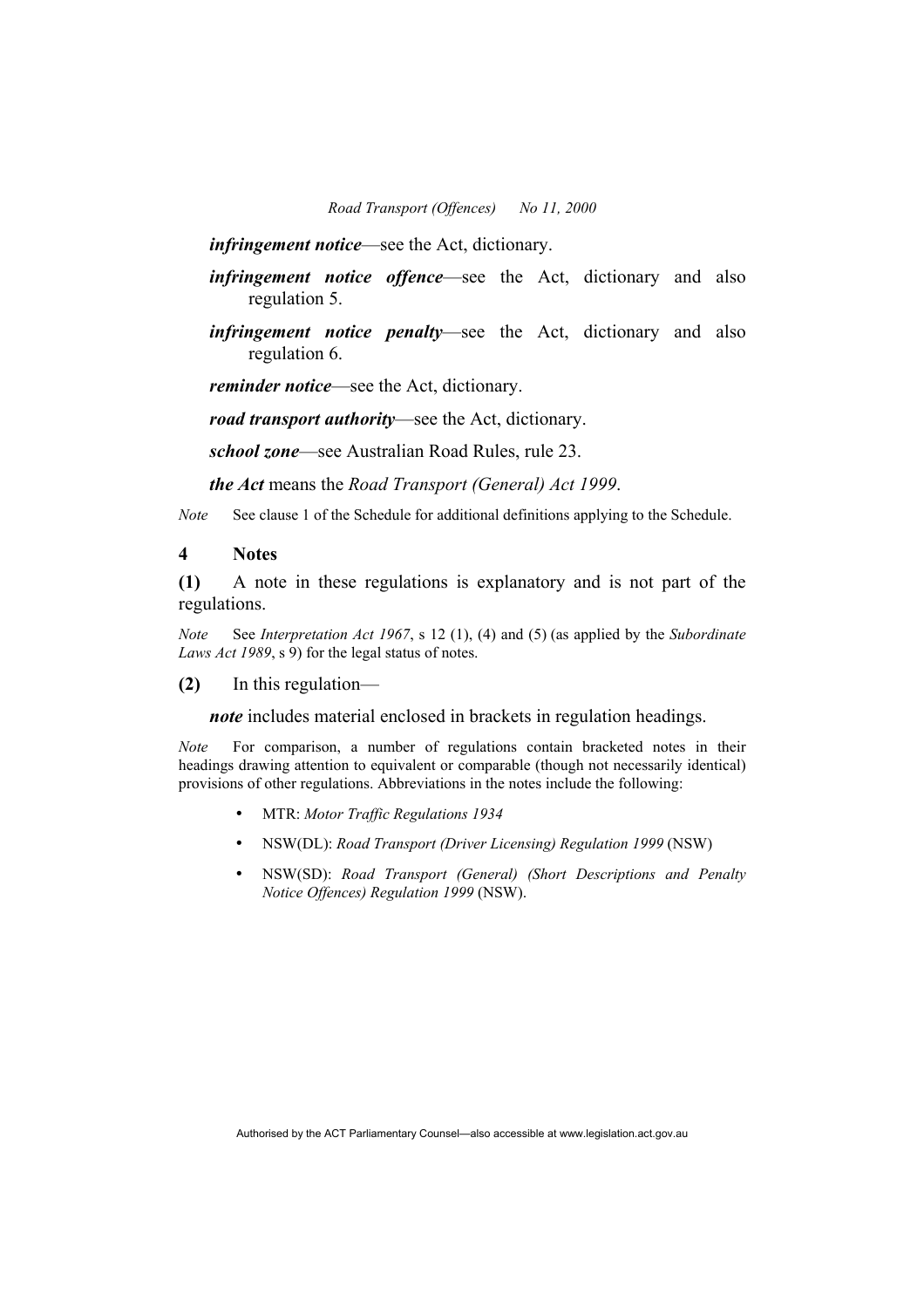#### **PART 2—INFRINGEMENT NOTICES**

#### **5 Infringement notice offences** (MTR reg 26D (1))

 An infringement notice offence is an offence mentioned in the Schedule for which an infringement penalty is provided in column 5 of the item applying to the offence.

#### **6 Infringement notice penalties** (MTR reg 26D (2)-(3))

 The penalty payable by a person under an infringement notice for an infringement notice offence is the amount mentioned in column 5 of the item of the Schedule applying to the offence or, if there is more than 1 amount mentioned in the column, the amount applying to the person.

#### **7 Cost of serving reminder notice** (MTR reg 26D (4))

 The cost of serving a reminder notice for an infringement notice offence is \$34.

#### **8 Administering authority** (MTR reg 26E)

**(1)** The administering authority for the following infringement notice offences is the road transport authority:

- (a) the infringement notice offences mentioned in items 201 to 254 of Part 2 (Australian Road Rules) of the Schedule;
- (b) the infringement notice offences mentioned in Part 4 (Road Transport (Dimensions and Mass) Act 1990) of the Schedule;
- (c) the infringement notice offences mentioned in items 16 to 65 of Part 7 (Road Transport (General) Act 1999) of the Schedule;
- (d) the infringement notice offences mentioned in Part 8—(Road Transport (Bus Services) Regulations 2000) of the Schedule;
- (e) the infringement notice offences mentioned in Part 9—(Road Transport (Hire Vehicle Services) Regulations 2000) of the Schedule;
- (f) the infringement notice offences mentioned in Part 10—(Road Transport (Taxi Services) Regulations 2000) of the Schedule;
- (g) the infringement notice offences mentioned in Part 11—(Road Transport (Third-Party Insurance) Regulations 2000) of the Schedule);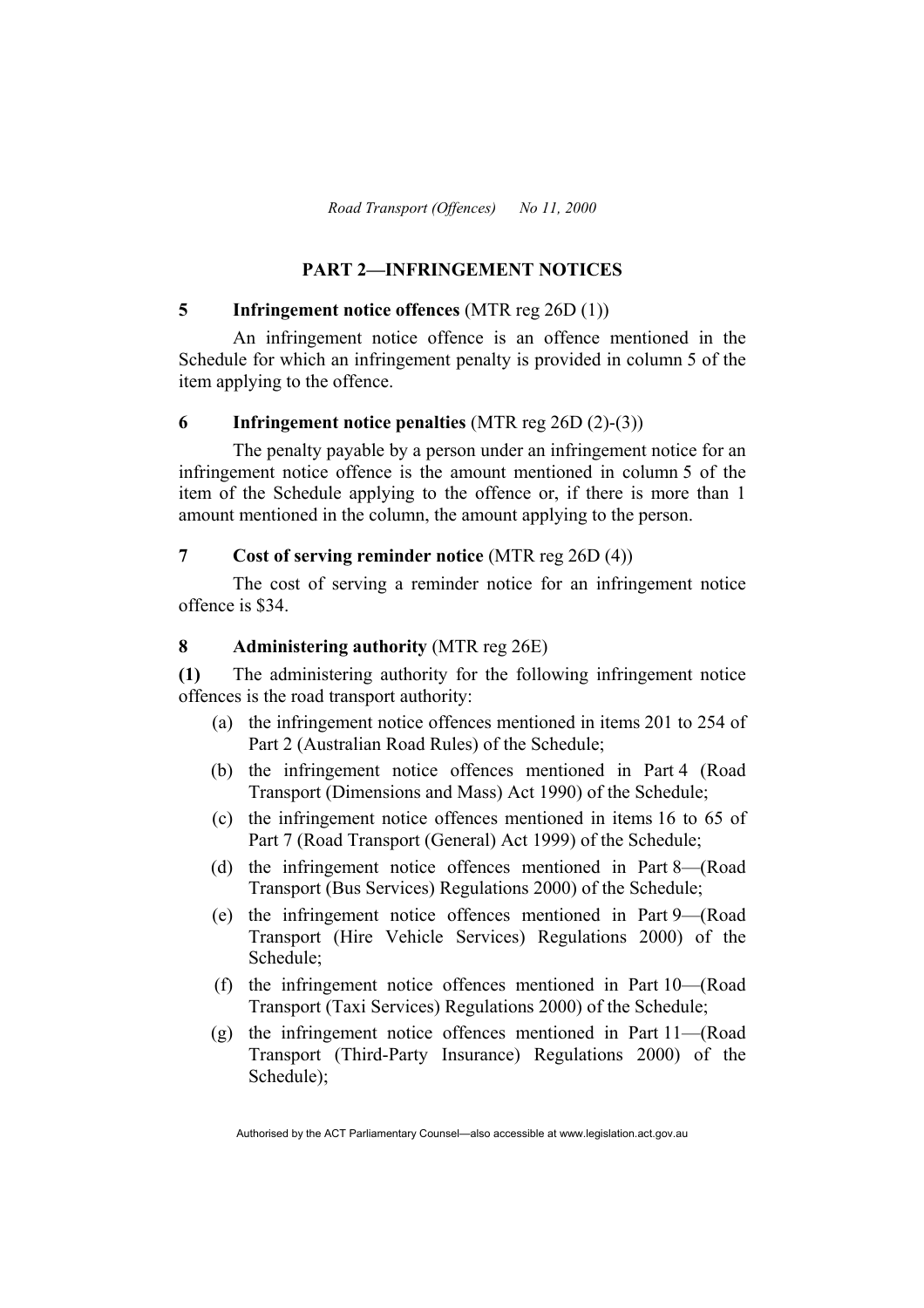(h) the infringement notice offences mentioned in items 16 to 22, 27 to 35, 41, 43 and 53 to 57 of Part 13 (Road Transport (Safety and Traffic Management) Regulations 2000) of the Schedule.

**(2)** The administering authority for any other infringement notice offence is the chief police officer.

#### **9 Authorised persons for infringement notices** (MTR reg 26F)

 A police officer may serve an infringement notice for any infringement notice offence.

#### **10 Authorised persons for reminder notices** (MTR reg 26G)

 A police officer may serve a reminder notice for any infringement notice offence.

### **11 Persons authorised for infringement notices etc to have unique number** (MTR reg 26H)

 The administering authority for an infringement notice offence must give a unique number to each person who is authorised by the administering authority to serve infringement or reminder notices for the offence.

### **12 Identifying particulars for vehicle for infringement notice offence involving a vehicle** (MTR reg 26J)

**(1)** For paragraph 25 (1) (e) of the Act, the identifying particulars for a vehicle are the following:

- (a) any registration number;
- (b) body type;
- (c) make;
- (d) the registration expiry shown on any registration label;
- (e) the identifier (if any) for the jurisdiction of registration shown on any numberplate;
- (f) colour;
- (g) if relevant to the offence—the number of passengers in the vehicle.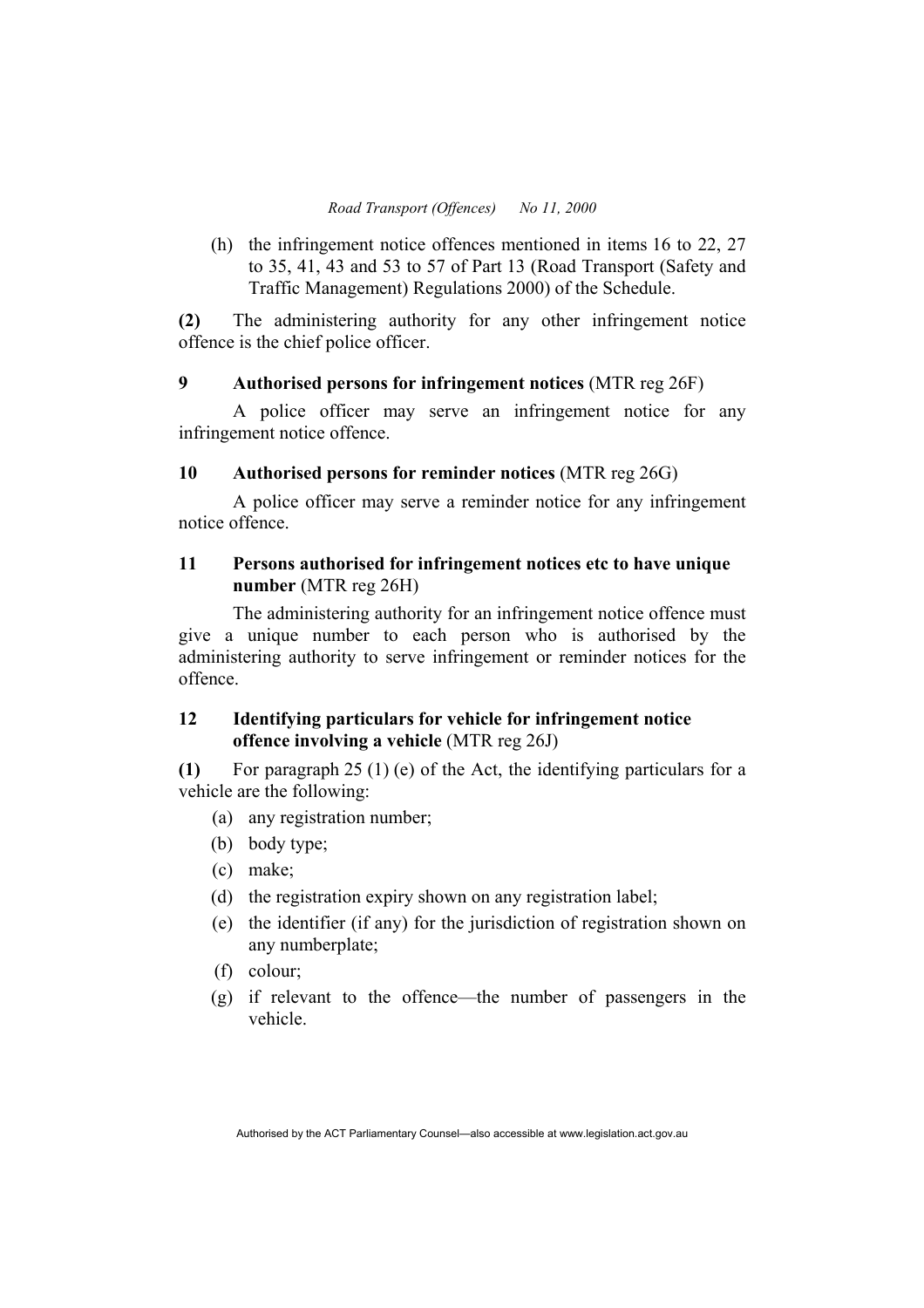**(2)** However, if there is not a numberplate or registration label on the vehicle and a vehicle or engine identification number for the vehicle is known, the vehicle or engine identification number may be stated instead of particulars mentioned in paragraph (1) (a), (d) or (e).

**(3)** For a camera-detected offence, paragraphs (1) (c) to (g) do not apply if it is not possible to decide those particulars from the image taken by the traffic offence detection device.

#### **13 Identifying particulars for animal for infringement notice offence involving an animal** (MTR reg 26K)

**(1)** For paragraph 25 (1) (f) of the Act, the identifying particulars for an animal are the following:

- (a) species;
- (b) colour;
- (c) any identification or registration tags;
- (d) any collar;
- (e) any brands or tattoos;
- (f) any marks or scars;
- (g) any other noticeable distinguishing marks or features;
- (h) breed;
- $(i)$  sex;
- $(i)$  age;
- (k) any electronically coded implant.

**(2)** Paragraphs (1) (h) to (k) do not apply if it is not possible for the person issuing the infringement notice to decide those particulars.

### **14 Identifying particulars for authorised person for infringement notice offence** (MTR reg 26L)

**(1)** For paragraph 25 (1) (i) of the Act, the identifying particular for an authorised person who is a police officer is the service number of the police officer.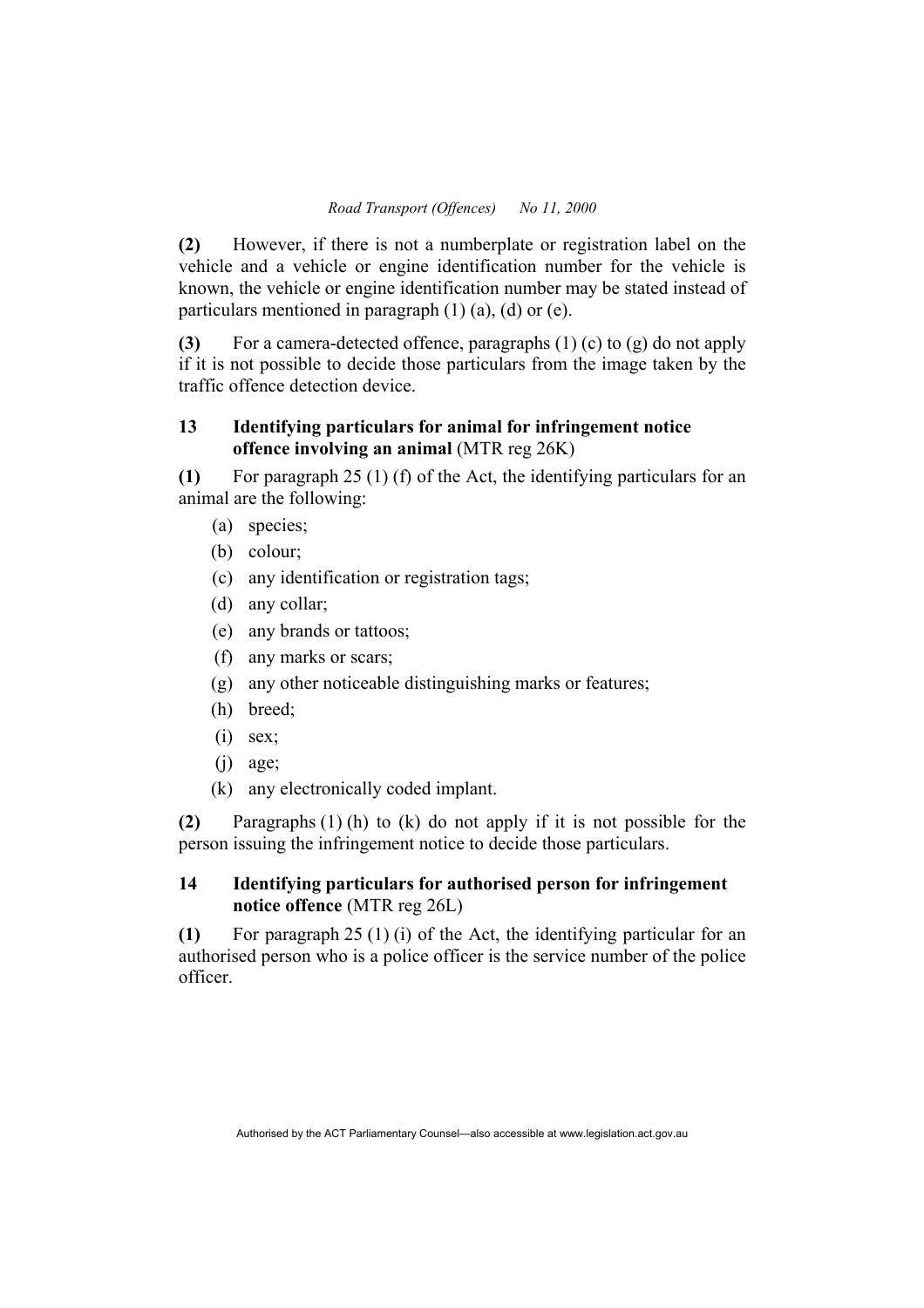**(2)** For paragraph 25 (1) (i) of the Act, the identifying particular for an authorised person who is authorised by the administering authority for an infringement notice offence to serve infringement or reminder notices for the offence is the unique number given to the person by the administering authority under regulation 11.

#### **15 Period for service of certain infringement notices** (MTR reg 26I)

 An infringement notice for a camera-detected offence may only be served under section 36 (Service of infringement notices on responsible persons for vehicles) of the Act within 28 days after the day the offence was committed.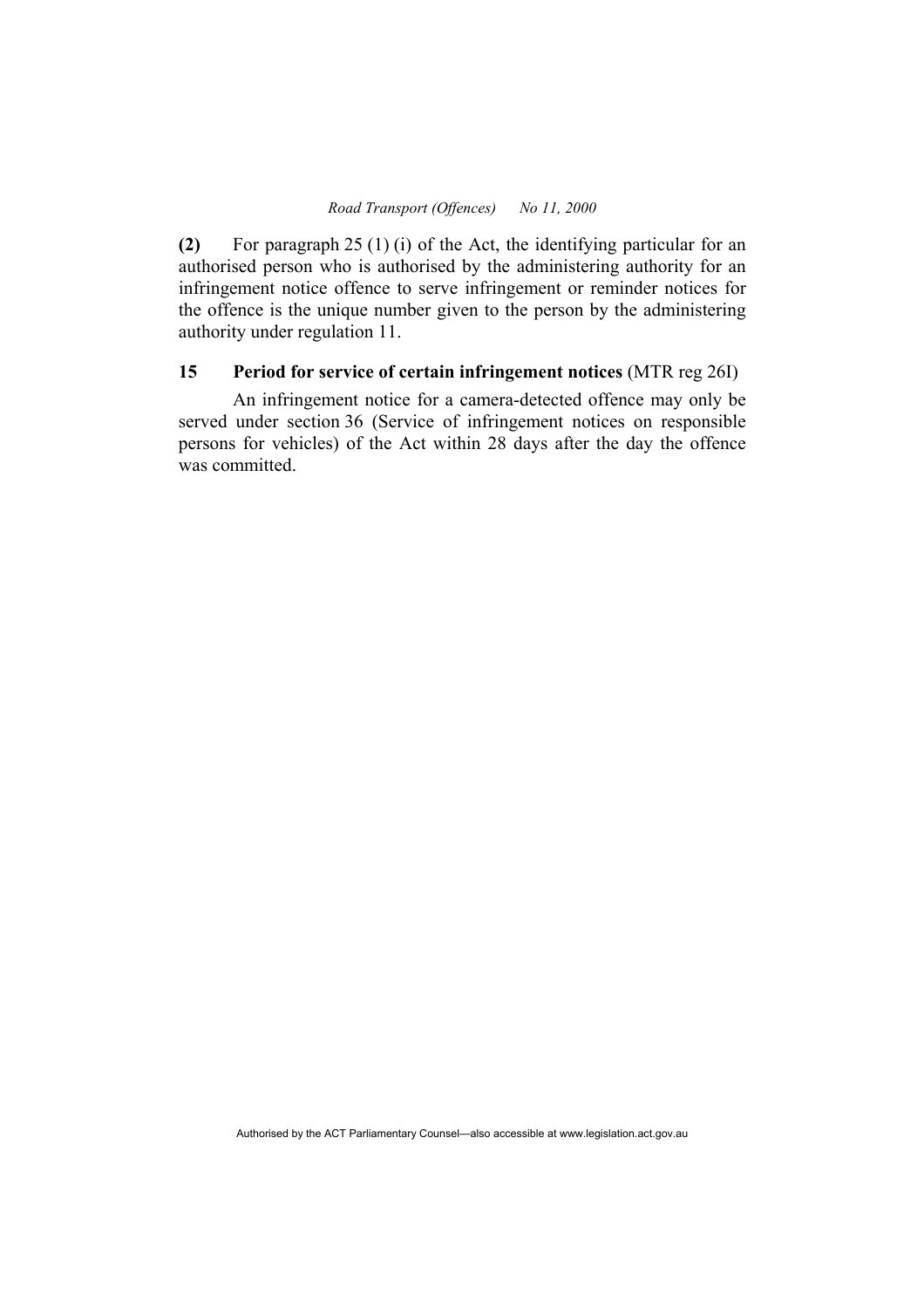#### **PART 3—ENFORCEMENT OF ROAD TRANSPORT LEGISLATION**

#### **16 Short description of offences** (NSW(SD) cl 5)

**(1)** For section 75 (Short descriptions of offences) of the Act, the short description for an offence against a provision mentioned in column 2 of an item of the Schedule is—

- (a) the text set out in column 3 of the item; or
- (b) if a choice of words is indicated in the text—the words remaining after the omission of the words irrelevant to the offence.

**(2)** In a proceeding for an offence against a provision mentioned in column 2 of an item of the Schedule, the short description is taken to relate to the offence against the provision, as the provision was in force when the offence is alleged to have been committed.

**(3)** The amendment or repeal of a short description does not affect the validity of an information, summons, warrant, notice, order or other document in which the expression is used.

**(4)** Subregulation (3) applies to an information, summons, warrant, notice, order or other document (whether issued, given or made before or after the amendment or repeal) that relates to an offence alleged to have been committed before the amendment or repeal.

*Note* The short description for an offence appears in the Schedule in order of the name of the Act or instrument and the number of the provision creating the offence.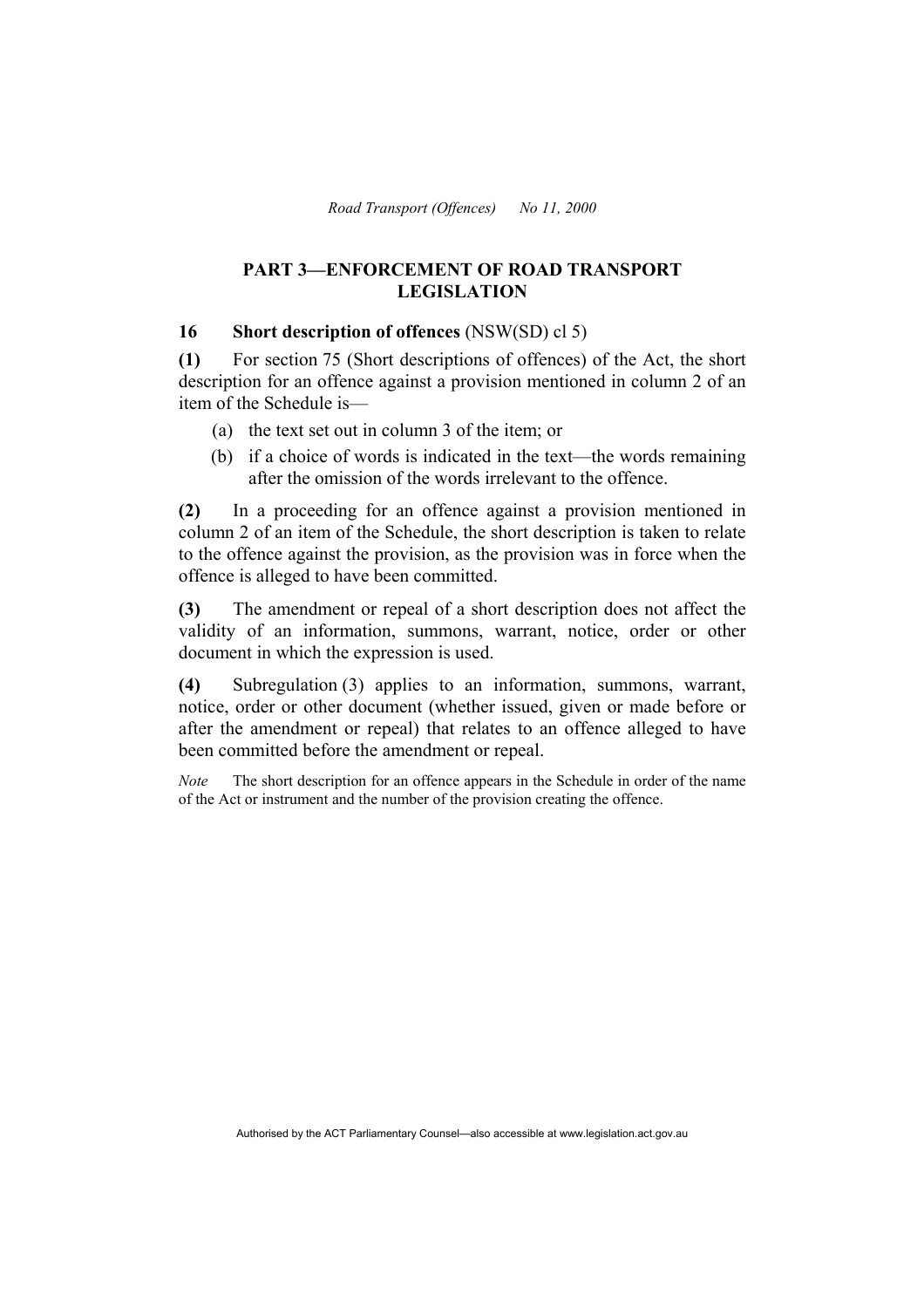#### **PART 4—DEMERIT POINTS**

#### **17 Offences for which demerit points are prescribed etc**  (NSW(DL) cl 36)

**(1)** An offence is an offence for which demerit points are prescribed if the offence is mentioned in the Schedule and demerit points are provided for the offence in column 6 of the item applying to the offence.

**(2)** The offence is a *national schedule offence* if the letters '(NS)' also appear in column 6 of the item, and is a *non-national schedule offence* if the letters '(NS)' do not also appear in that column of the item.

**(3)** The number of demerit points prescribed for the offence is the number mentioned in that column of the item.

**(4)** Subregulation (3) is subject to regulation 20 (Additional demerit points for offences committed during declared holiday period).

#### **18 National schedule of demerit points**

 For the definition of *national schedule of demerit points* in the dictionary to the *Road Transport (Driver Licensing) Act 1999*, the national schedule offences, and the number of demerit points incurred for each national schedule offence, are the national schedule of demerit points.

#### **19 Additional demerit point offences**

For paragraph (b) of the definition of *demerit points offence* in subsection 13 (1) of the *Road Transport (Driver Licensing) Act 1999*, the non-national schedule offences are prescribed.

#### **20 Additional demerit points for offences committed during declared holiday period** (MTR r 26O)

**(1)** Despite regulation 17 (Offences for which demerit points are prescribed etc), the number of demerit points prescribed for an offence committed during a declared holiday period is—

- (a) for the offence in item 1 of Part 2 of the Schedule—double the number of demerit points mentioned in column 6 of the item; or
- (b) for any other offence mentioned in an item in the Schedule for which demerit points are provided—1 more than the number mentioned in column 6 of the item.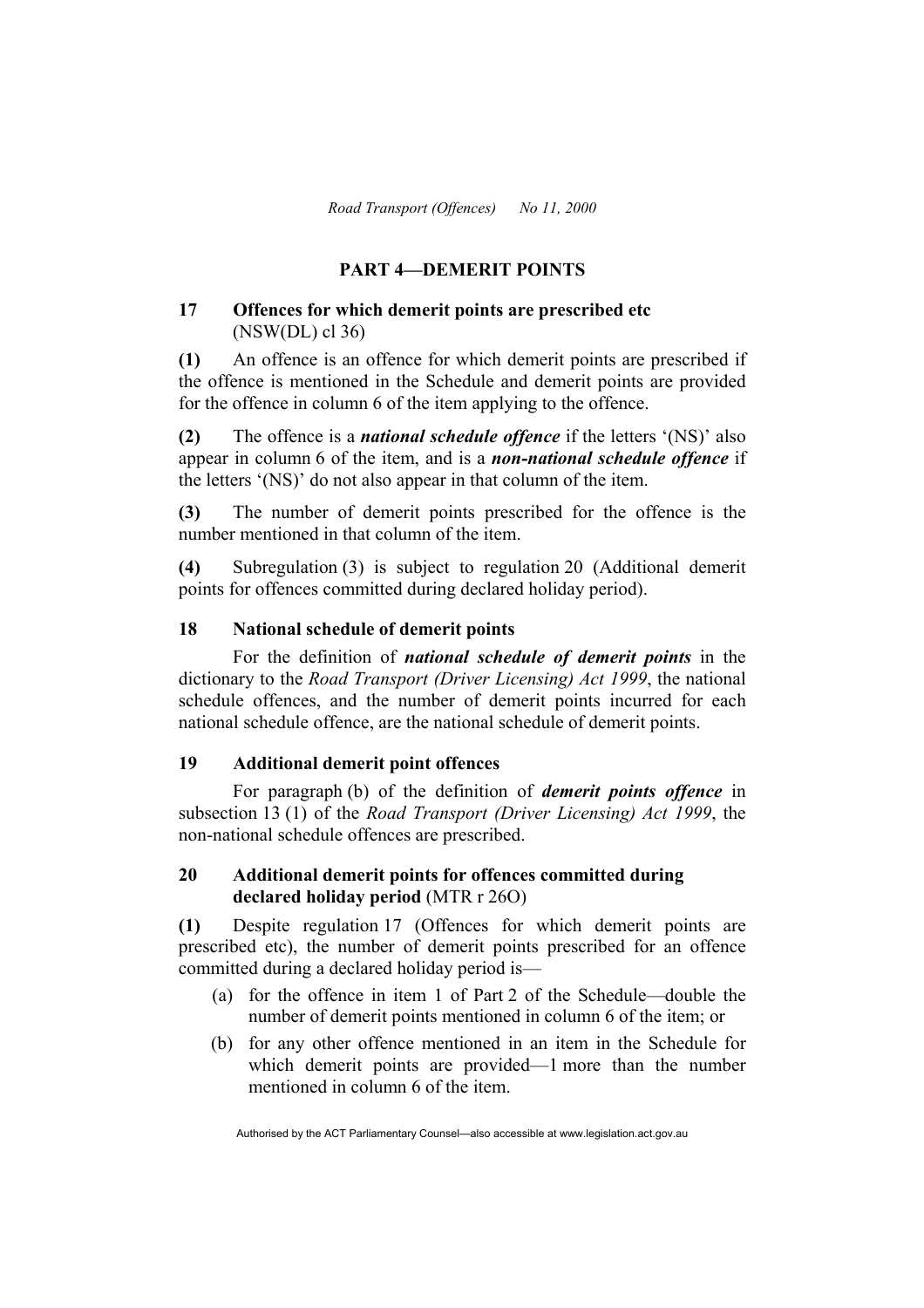**(2)** The Minister may declare that a stated period is a holiday period for this regulation.

**(3)** A declaration under subregulation (2) is a disallowable instrument.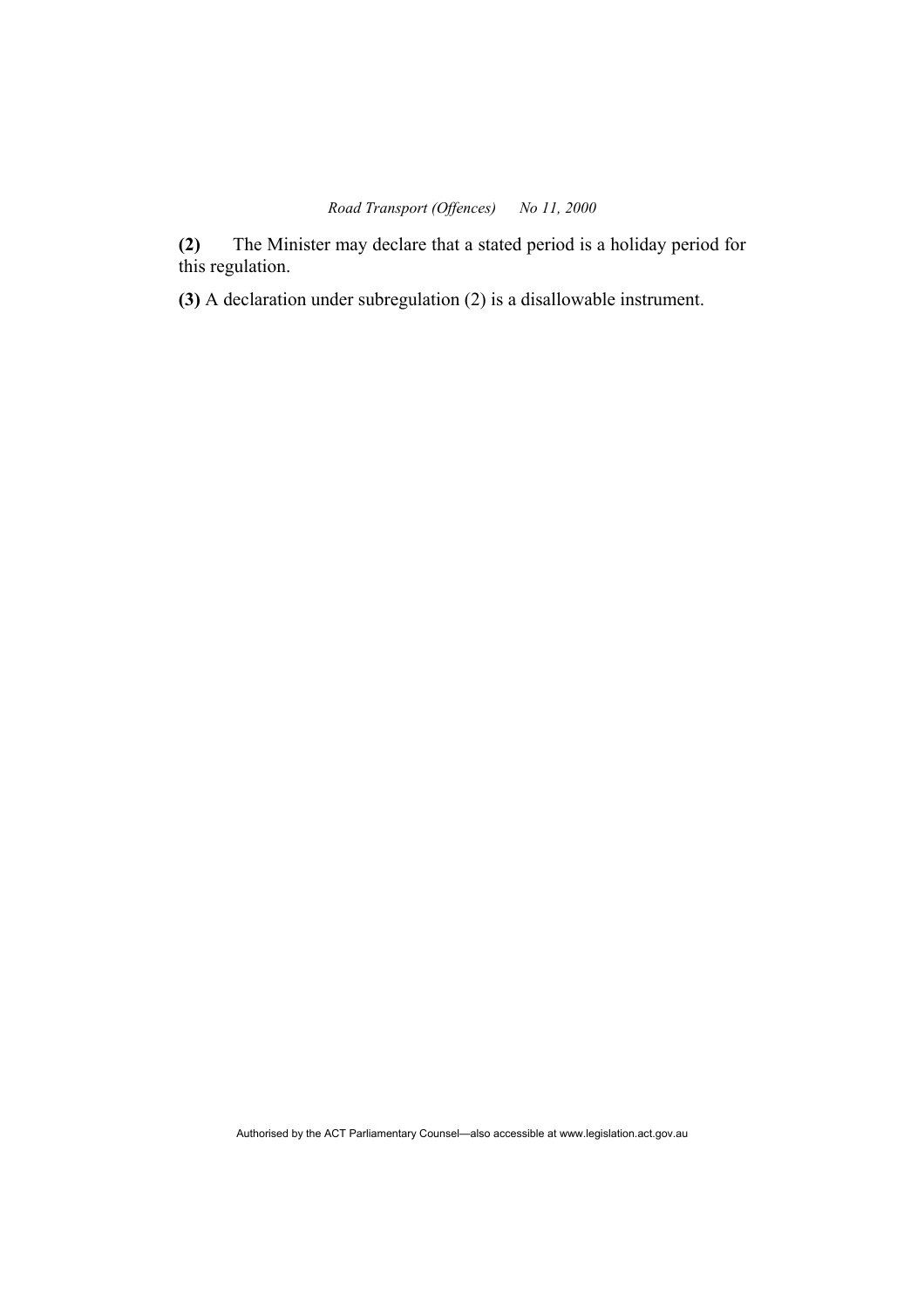### **PART 5—TRANSITIONAL**

#### **21 Modification of pt 12 of the Act**

Part 12 of the Act is modified by adding the following subsection at the end of section 239:

"(3) In applying this Act to a parking infringement notice mentioned in paragraph  $(2)$  (a)—

- (a) a reference in Part 3 (Infringement notices for certain offences) of this Act to an infringement notice offence (however expressed) is taken to be a reference to a parking infringement; and
- (b) the words ', and may be convicted of and punished for the offence' in subsection 37 (1) are taken to be omitted.

"(4) To remove any doubt, nothing in this section makes a person liable to be convicted of or punished for an offence in relation to a parking infringement committed before the commencement.

- "(5) Subsection (4) has effect despite anything else in this Act.
- "(6) In this section—

*parking infringement* has the meaning given by subsection 149 (1) of the Motor Traffic Act.".

#### **22 Modification of pt 12 of the Act** (MTR reg 26Z)

 Part 12 of the Act is modified by inserting the following section after section 244:

#### "244A **Service of infringement notices etc**

"(1) Despite paragraph  $25(1)(b)$ , an infringement notice served under section 24 or 36 may state the date of issue of the notice or the date of the notice instead of the date of service of the notice.

"(2) If an infringement notice states the date of issue of the notice or the date of the notice—

- (a) the notice must be served on the person to whom it is addressed, or posted by prepaid post to the person to whom it is addressed, on the date of issue of the notice or the date of the notice; and
- (b) Divisions 3.2 (Infringement and reminder notice generally) and 3.3 (Additional provisions for offences involving vehicles) apply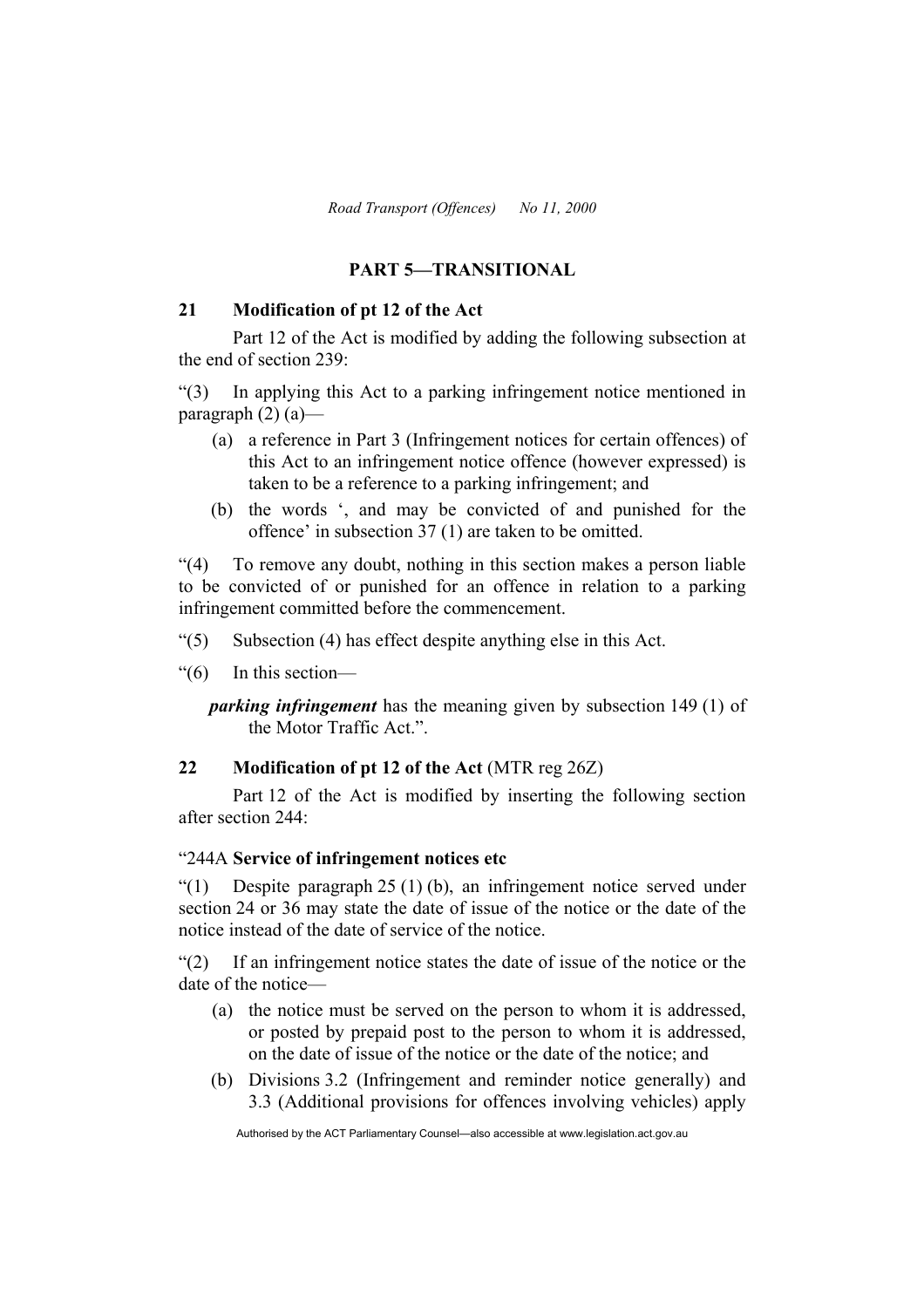in relation to the notice as if a reference to 28 days after the day the notice is served on the person were a reference to 35 days after the date of issue of the notice or the date of the notice.

"(3) A reference in an infringement notice or reminder notice to an inspector is a reference to an authorised person.

"(4) If an infringement notice served under section 24 or 36 contains the words 'in contravention of the Motor Traffic Act 1936', those words are to be disregarded.".

### **23 Identifying particulars for vehicle for infringement notice offence involving a vehicle**

Despite subregulation 12 (1), for paragraph 25 (1) (e) of the Act, the identifying particulars for a vehicle need not include the following:

- (a) body type;
- (b) make;
- (c) the registration expiry shown on any registration label;
- (d) colour;
- (e) the number of passengers in the vehicle.

#### **24 Expiry of pt 5**

**(1)** Sections 22 and 23 cease to have effect on 1 June 2000.

**(2)** The remaining provisions of this Part cease to have effect 15 months after it commences.

**(3)** To remove any doubt, it is declared that section 42 (Repeal does not end transitional or validating effect etc) of the *Interpretation Act 1967* applies to this Part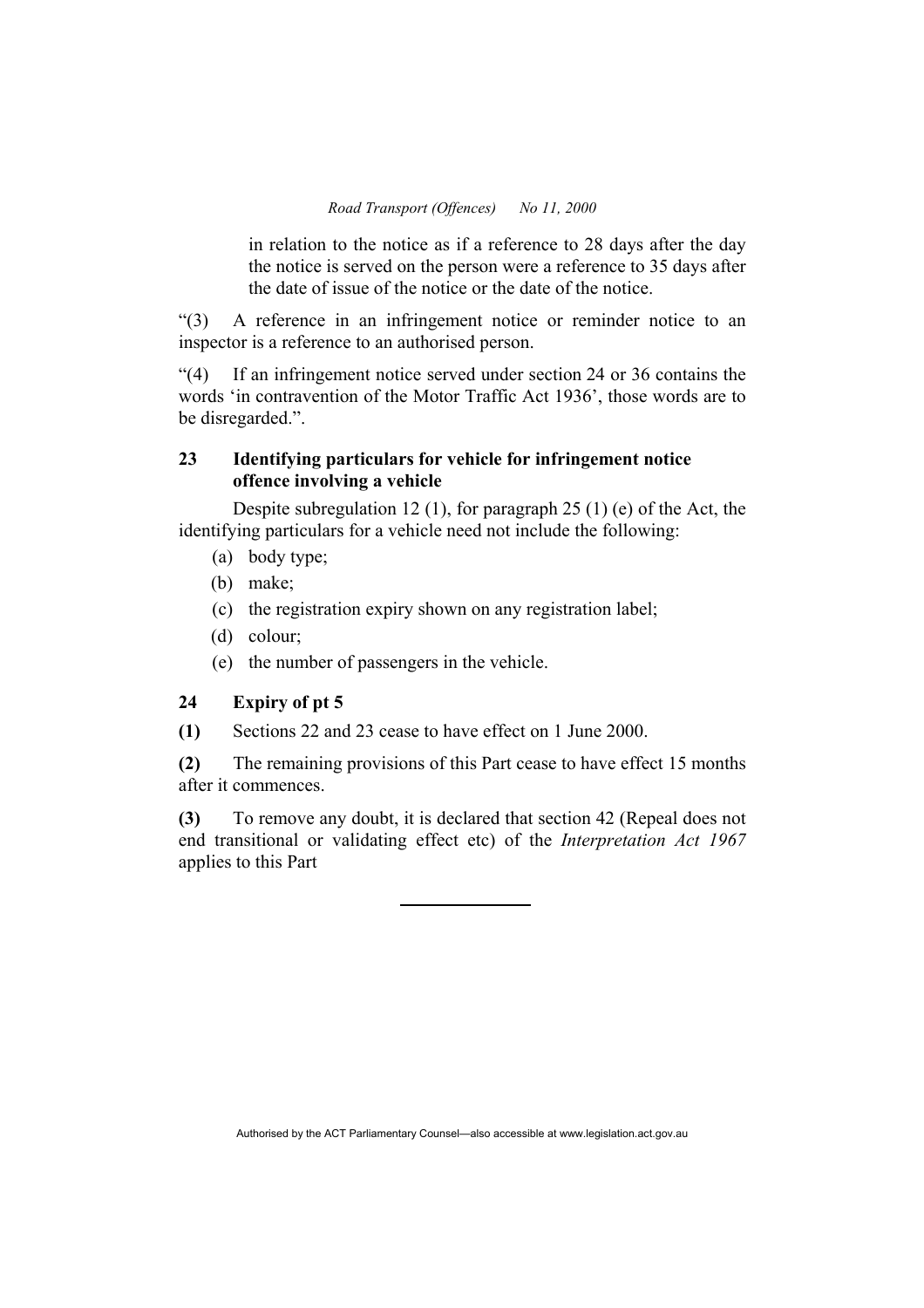#### **SCHEDULE** (See reg 5-6, 8, 16, 20)

#### SHORT DESCRIPTIONS, PENALTIES AND DEMERIT POINTS

### **PART 1—GENERAL**

### **1 Definitions**

In this Schedule—

*pu* means penalty units.

*prison* means imprisonment.

< means less than.

<sup>=</sup> means less than or equal to.

> means more than.

<sup>=</sup> means more than or equal to.

*Note 1* Section 33AA of the *Interpretation Act 1967* deals with the meaning of offence penalties that are expressed in penalty units.

*Note 2* Regulation 17 (Offences for which demerit points are prescribed etc) defines an offence as a *national schedule offence* if the letters '(NS)' appear in column 6 of the item, and as a *non-national schedule offence* if the letters '(NS)' do not appear in that column of the item.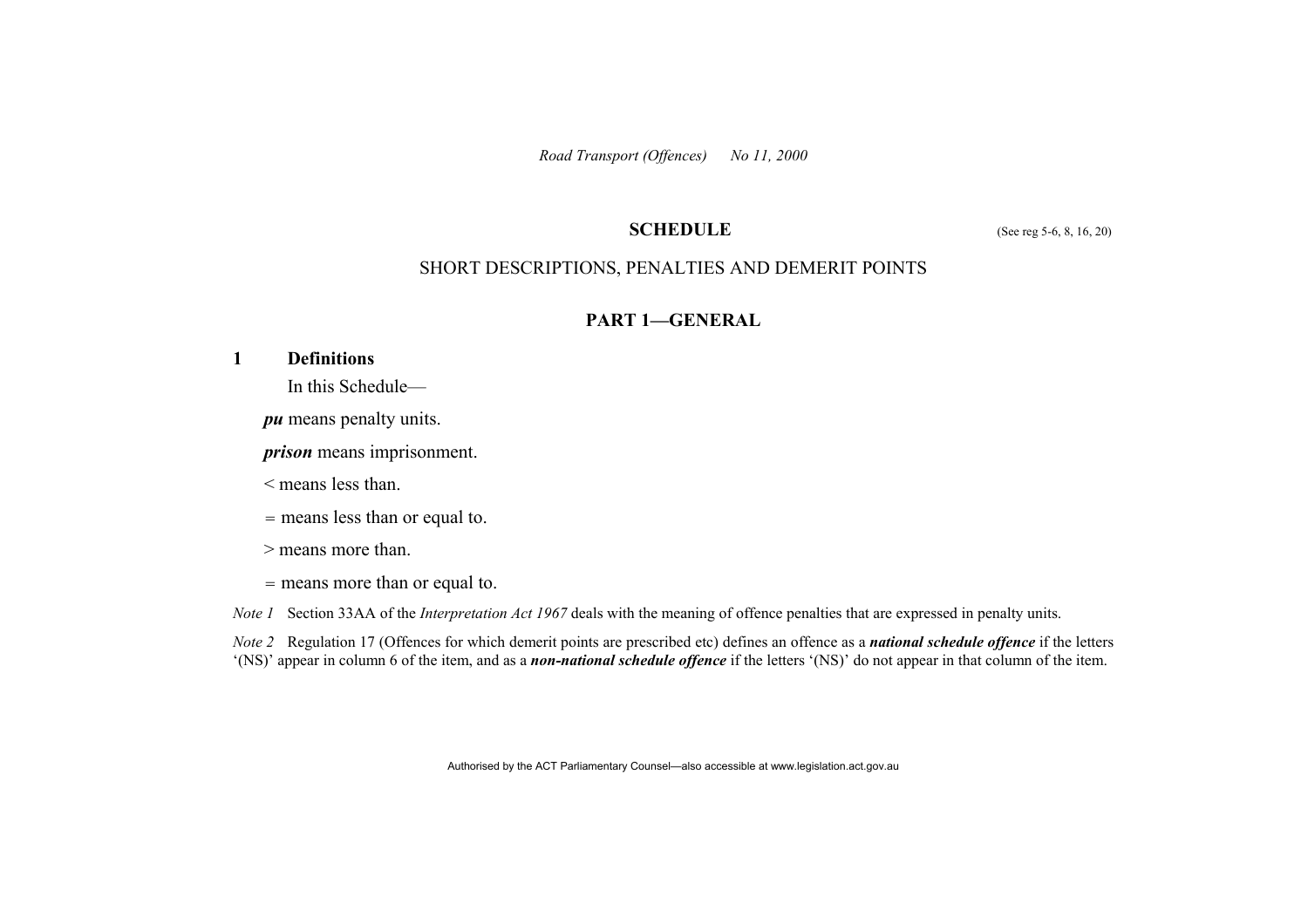#### **SCHEDULE**—continued

#### **PART 2—AUSTRALIAN ROAD RULES**

| column 1<br>item | column 2<br>provision and, if relevant,<br>case                                       | column 3<br>short description                                 | column 4<br>offence<br>penalty (pu) | column 5<br>infringement<br>$penalty$ (\$) | column 6<br>demerit<br>points |
|------------------|---------------------------------------------------------------------------------------|---------------------------------------------------------------|-------------------------------------|--------------------------------------------|-------------------------------|
|                  | 20                                                                                    |                                                               |                                     |                                            |                               |
| 1.1              | not in school zone,<br>$driving = 15$ km/h faster<br>than limit                       | non-school zone exceed speed limit by<br>$= 15$ km/h          | 20                                  | 114                                        | $1$ (NS)                      |
| 1.2              | not in school zone,<br>$\bullet$<br>driving $> 15$ but = 30<br>km/h faster than limit | non-school zone exceed speed limit by<br>$> 15$ but = 30 km/h | 20                                  | 181                                        | $3$ (NS)                      |
| 1.3              | not in school zone,<br>$\bullet$<br>driving $>$ 30 but = 45<br>km/h faster than limit | non-school zone exceed speed limit by<br>$>$ 30 but = 45 km/h | 20                                  | 506                                        | $4$ (NS)                      |
| 1.4              | not in school zone,<br>$\bullet$<br>driving $> 45$ km/h faster<br>than limit          | non-school zone exceed speed limit by<br>$>45$ km/h           | 20                                  | 1396                                       | 6 (NS)                        |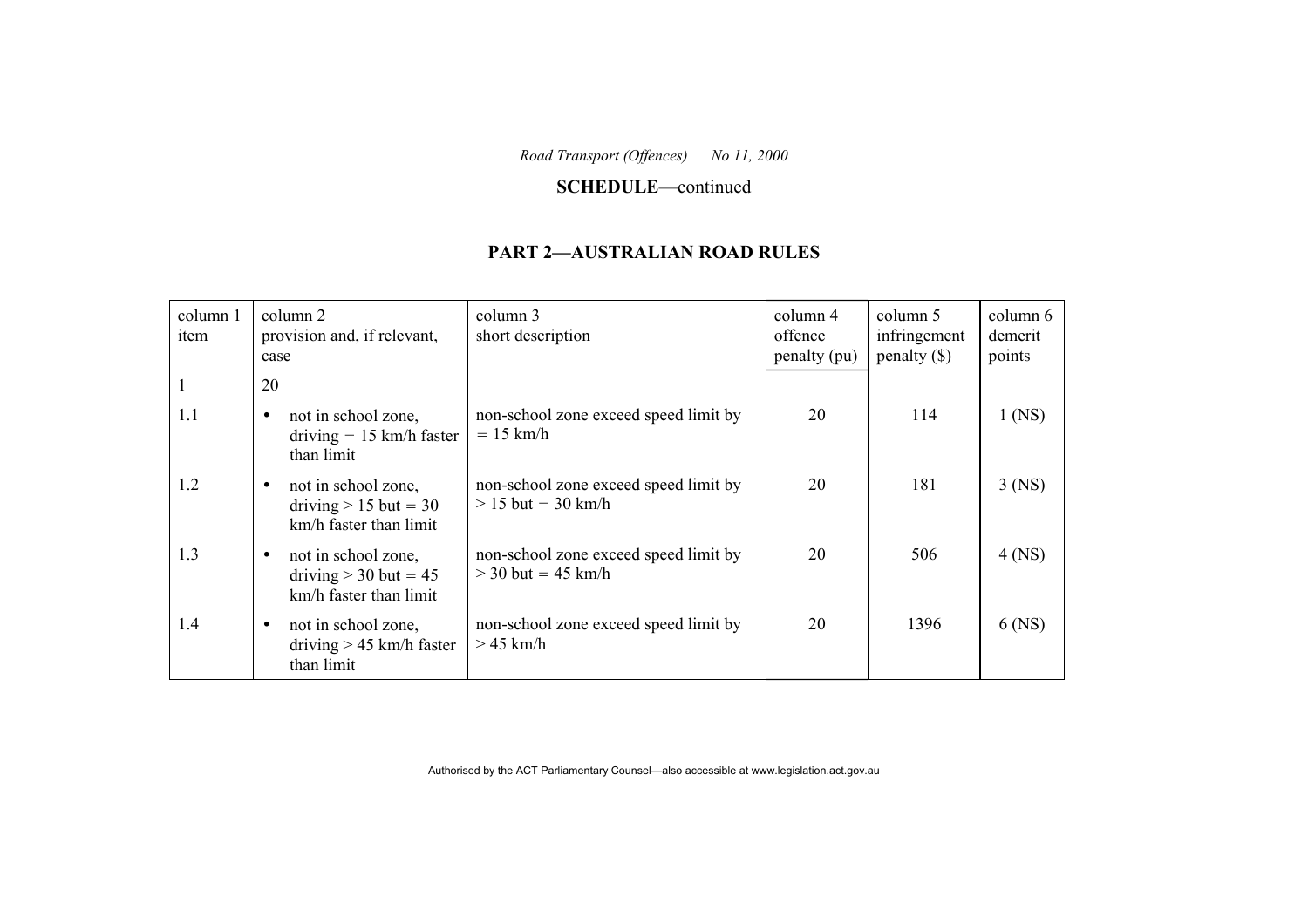## **SCHEDULE, PART 2—AUSTRALIAN ROAD RULES**—continued

| column 1<br>item | column 2<br>provision and, if relevant,<br>case                                   | column 3<br>short description                               | column 4<br>offence<br>penalty (pu) | column 5<br>infringement<br>penalty $(\$)$ | column 6<br>demerit<br>points |
|------------------|-----------------------------------------------------------------------------------|-------------------------------------------------------------|-------------------------------------|--------------------------------------------|-------------------------------|
| 1.5              | in school zone, driving<br>$\bullet$<br>$= 15$ km/h faster than<br>limit          | school zone exceed speed limit by $= 15$<br>km/h            | 20                                  | 114                                        | $1$ (NS)                      |
| 1.6              | in school zone, driving<br>$\bullet$<br>$> 15$ but = 30 km/h<br>faster than limit | school zone exceed speed limit by<br>$> 15$ but = 30 km/h   | 20                                  | 181                                        | $3$ (NS)                      |
| 1.7              | in school zone, driving<br>$\bullet$<br>$>$ 30 but = 45 km/h<br>faster than limit | school zone exceed speed limit by<br>$>$ 30 but = 45 km/h   | 20                                  | 506                                        | $4$ (NS)                      |
| 1.8              | in school zone, driving<br>$\bullet$<br>$>$ 45 km/h faster than<br>limit          | school zone exceed speed limit by<br>$>45$ km/h             | 20                                  | 1396                                       | $6$ (NS)                      |
| $\overline{2}$   | 27(1)                                                                             | not turn left from far left side of road                    | 20                                  | 159                                        | $2$ (NS)                      |
|                  | 28(1)                                                                             | not turn left from multi-lane road from<br>within left lane | 20                                  | 159                                        | $2$ (NS)                      |
| $\overline{2}$   | 29                                                                                | turn left contrary to road marking                          | 20                                  | 114                                        | $2$ (NS)                      |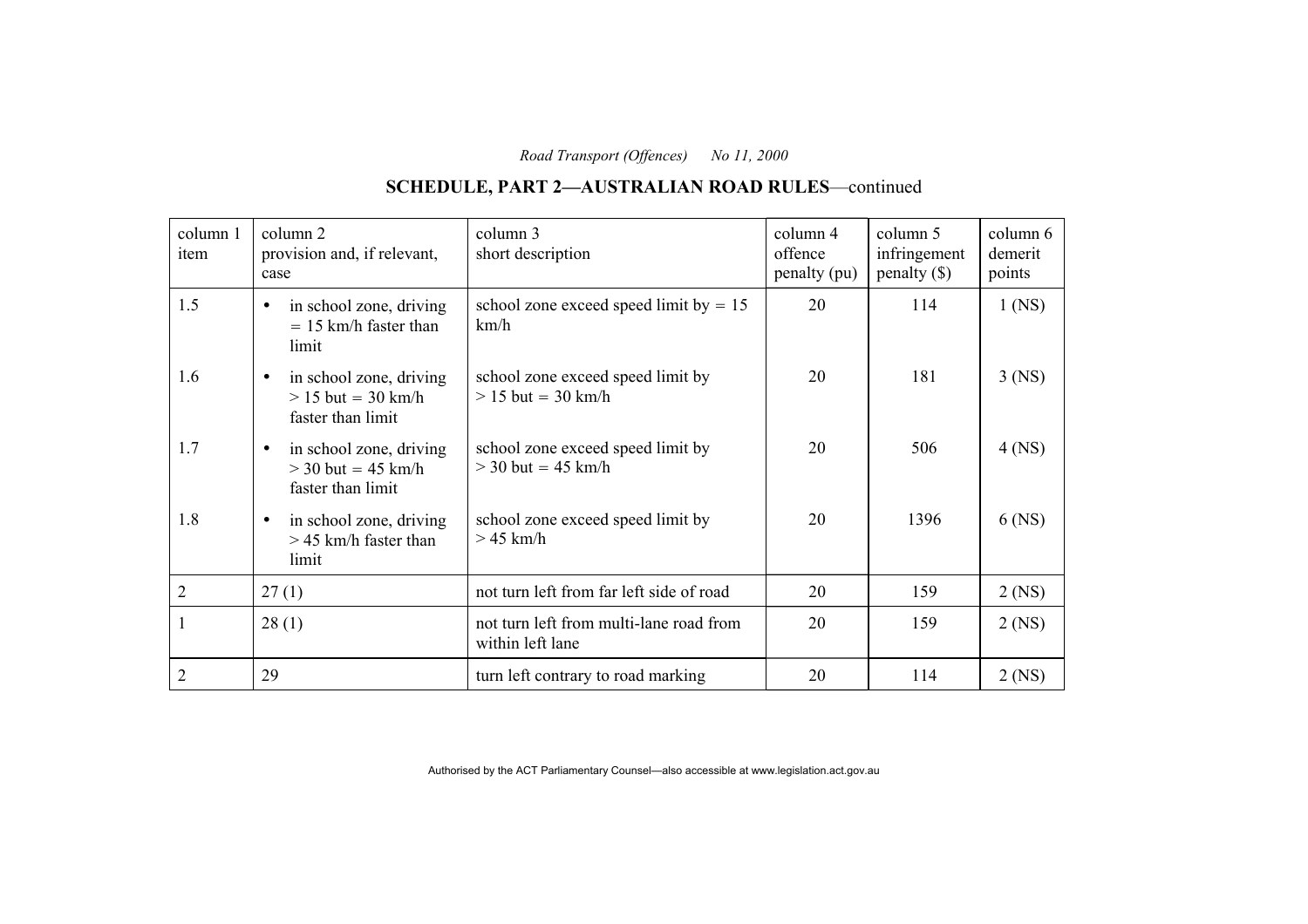## **SCHEDULE, PART 2—AUSTRALIAN ROAD RULES**—continued

| column 1<br>item | column 2<br>provision and, if relevant,<br>case | column 3<br>short description                                  | column 4<br>offence<br>penalty (pu) | column 5<br>infringement<br>$penalty$ (\$) | column 6<br>demerit<br>points |
|------------------|-------------------------------------------------|----------------------------------------------------------------|-------------------------------------|--------------------------------------------|-------------------------------|
| 3                | 31(1)                                           |                                                                |                                     |                                            |                               |
| 3.1              | by contravening $31(2)$<br>$\bullet$            | not turn right from left of/parallel to/near<br>line/strip     | 20                                  | 159                                        | $2$ (NS)                      |
| 3.2              | by contravening $31(3)$<br>$\bullet$            | not turn right from left of/parallel to/near<br>centre of road | 20                                  | 159                                        | $2$ (NS)                      |
| 3.3              | by contravening $31(4)$<br>$\bullet$            | not turn right from far right side of one-<br>way road         | 20                                  | 159                                        | $2$ (NS)                      |
| $\overline{4}$   | 32(1)                                           | not turn right from multi-lane road from<br>within right lane  | 20                                  | 159                                        | $2$ (NS)                      |
| 5                | 33(1)                                           |                                                                |                                     |                                            |                               |
| 5.1              | by contravening $33(2)$<br>$\bullet$            | turn right contrary to road marking                            | 20                                  | 114                                        | $2$ (NS)                      |
| 5.2              | by contravening $33(3)$<br>$\bullet$            | not turn right near to right of centre of<br>intersection      | 20                                  | 159                                        | 2                             |
| 6                | 34(1)                                           | not make required hook turn                                    | 20                                  |                                            | $2$ (NS)                      |
| $\overline{7}$   | 35(2)                                           | make hook turn contrary to subrule (2)                         | 20                                  |                                            |                               |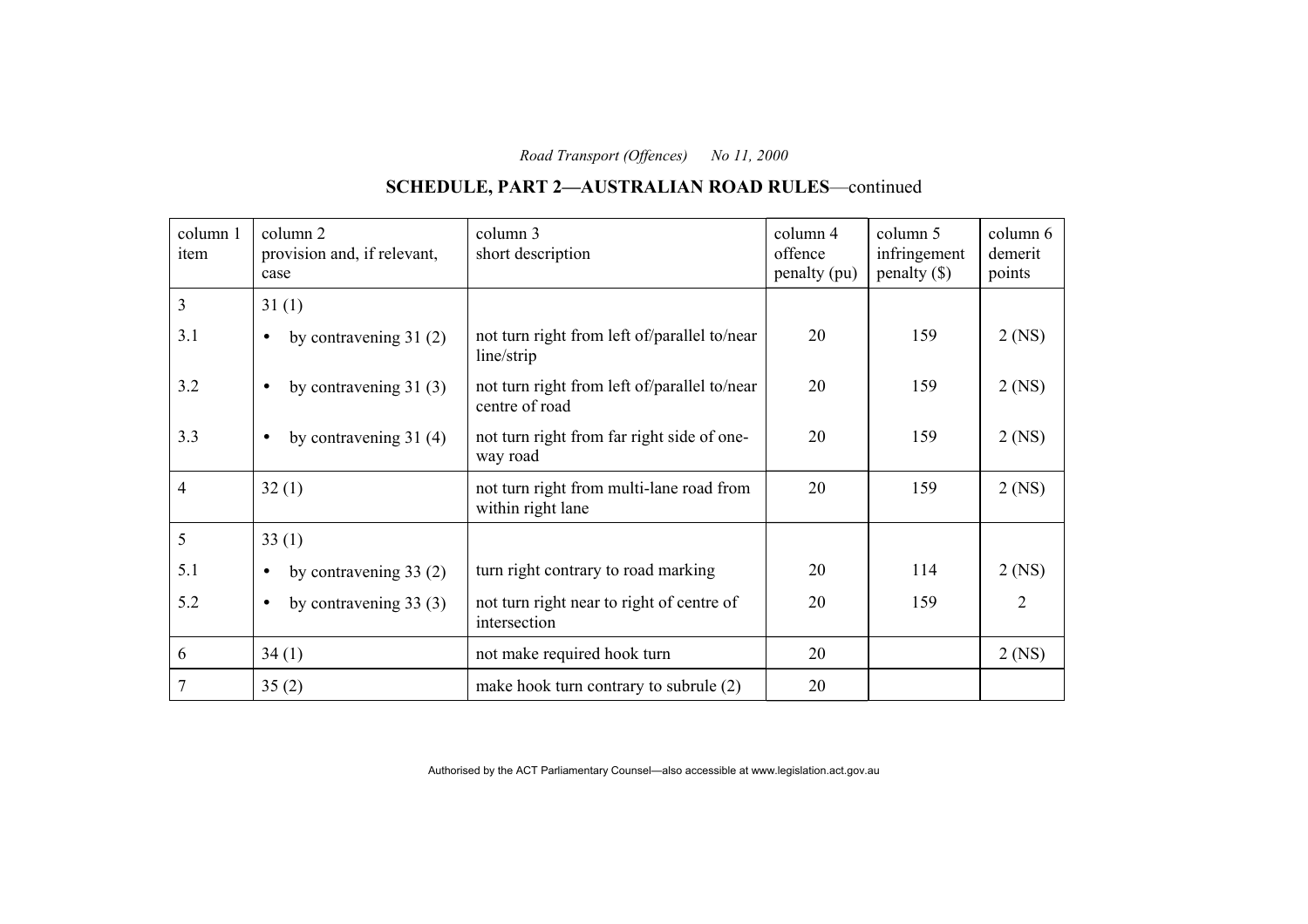## **SCHEDULE, PART 2—AUSTRALIAN ROAD RULES**—continued

| column 1<br>item | column 2<br>provision and, if relevant,<br>case | column 3<br>short description                                    | column 4<br>offence<br>penalty (pu) | column 5<br>infringement<br>$penalty$ (\$) | column 6<br>demerit<br>points |
|------------------|-------------------------------------------------|------------------------------------------------------------------|-------------------------------------|--------------------------------------------|-------------------------------|
| 8                | 36                                              | make hook turn to turn right at<br>intersection contrary to sign | 20                                  |                                            |                               |
| 9                | 37(a)                                           | begin U-turn without view of<br>approaching traffic              | 20                                  | 204                                        | $2$ (NS)                      |
| 10               | 37(b)                                           | begin U-turn when driver could obstruct<br>traffic               | 20                                  | 204                                        | $2$ (NS)                      |
| 11               | 38                                              | make U-turn without giving way to<br>vehicle/pedestrian          | 20                                  | 204                                        | $3$ (NS)                      |
| 12               | 39(1)                                           | make U-turn at break in dividing strip<br>contrary to sign       | 20                                  | 114                                        | $2$ (NS)                      |
| 13               | 39(2)                                           | make U-turn on length of road contrary<br>to sign                | 20                                  | 114                                        | $2$ (NS)                      |
| 14               | 40                                              | make U-turn at intersection with traffic<br>lights               | 20                                  | 159                                        | $2$ (NS)                      |
| 15               | 41                                              | make U-turn at intersection (no lights)<br>contrary to sign      | 20                                  | 114                                        | $2$ (NS)                      |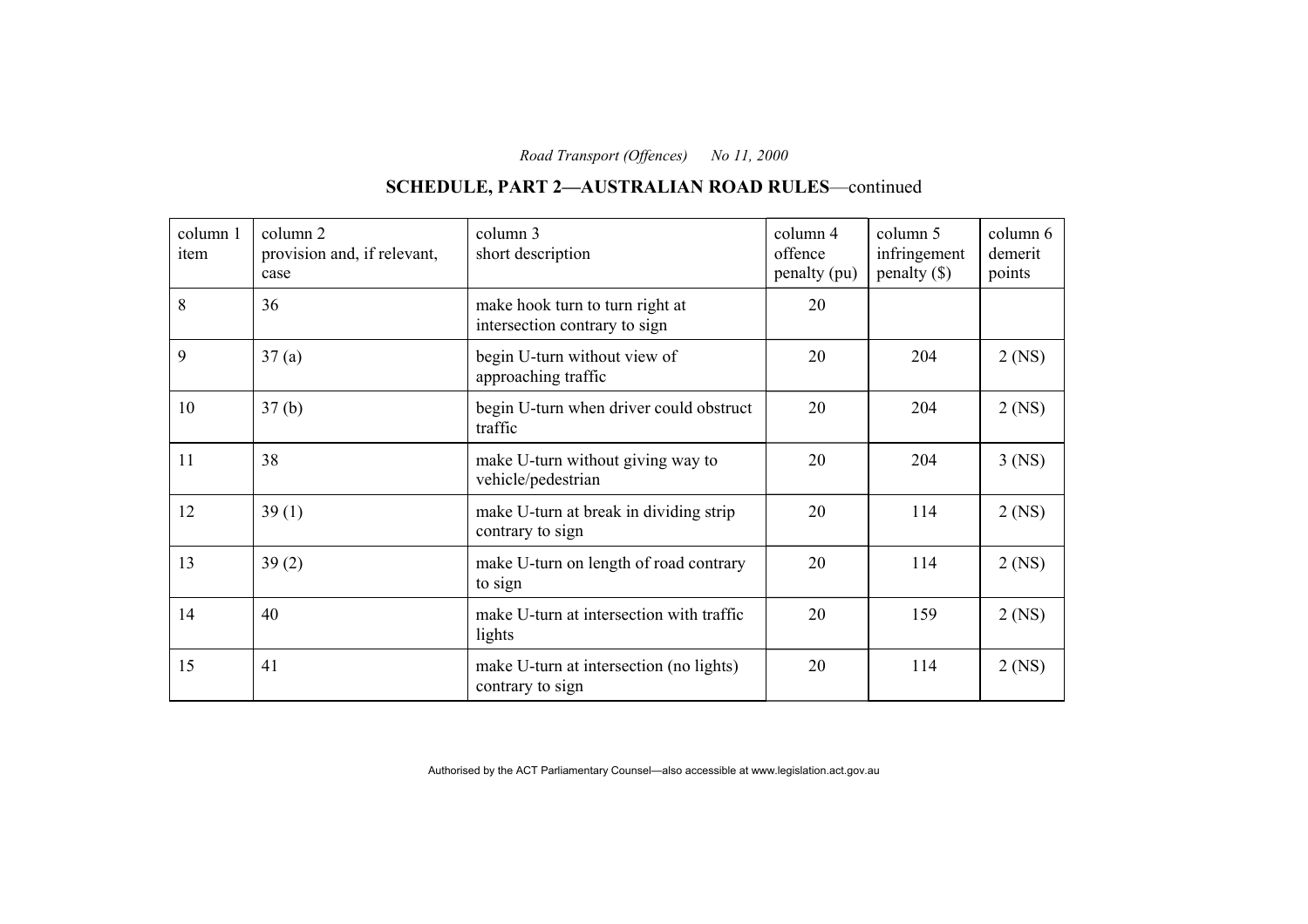## **SCHEDULE, PART 2—AUSTRALIAN ROAD RULES**—continued

| column 1<br>item | column 2<br>provision and, if relevant,<br>case | column 3<br>short description                                  | column 4<br>offence<br>penalty (pu) | column 5<br>infringement<br>$penalty$ (\$) | column 6<br>demerit<br>points |
|------------------|-------------------------------------------------|----------------------------------------------------------------|-------------------------------------|--------------------------------------------|-------------------------------|
| 16               | 42(a)                                           | not start U-turn in lane nearest dividing<br>line/median strip | 20                                  | 159                                        | $2$ (NS)                      |
| 17               | 42(b)                                           | not start U-turn from left of centre of<br>road                | 20                                  | 159                                        | $2$ (NS)                      |
| 18               | 43 $(1)$                                        | turn left into/from road/area/land<br>contrary to Division 1   | 20                                  | 159                                        | $2$ (NS)                      |
| 19               | 43(2)                                           | turn right into/from road/area/land<br>contrary to Division 2  | 20                                  | 159                                        | $2$ (NS)                      |
| 20               | 46(1)                                           |                                                                |                                     |                                            |                               |
| 20.1             | by contravening 47<br>$\bullet$                 | not give required signal                                       | 20                                  | 114                                        | $2$ (NS)                      |
| 20.2             | by contravening $46(2)$<br>$\bullet$            | not give sufficient left change of<br>direction signal         | 20                                  | 114                                        | $2$ (NS)                      |
| 20.3             | by contravening $46(3)$<br>$\bullet$            | give left change of direction signal (less<br>than 5 seconds)  | 20                                  | 114                                        | $2$ (NS)                      |
| 21               | 46(4)                                           | not stop left change of direction signal                       | 20                                  | 68                                         | $2$ (NS)                      |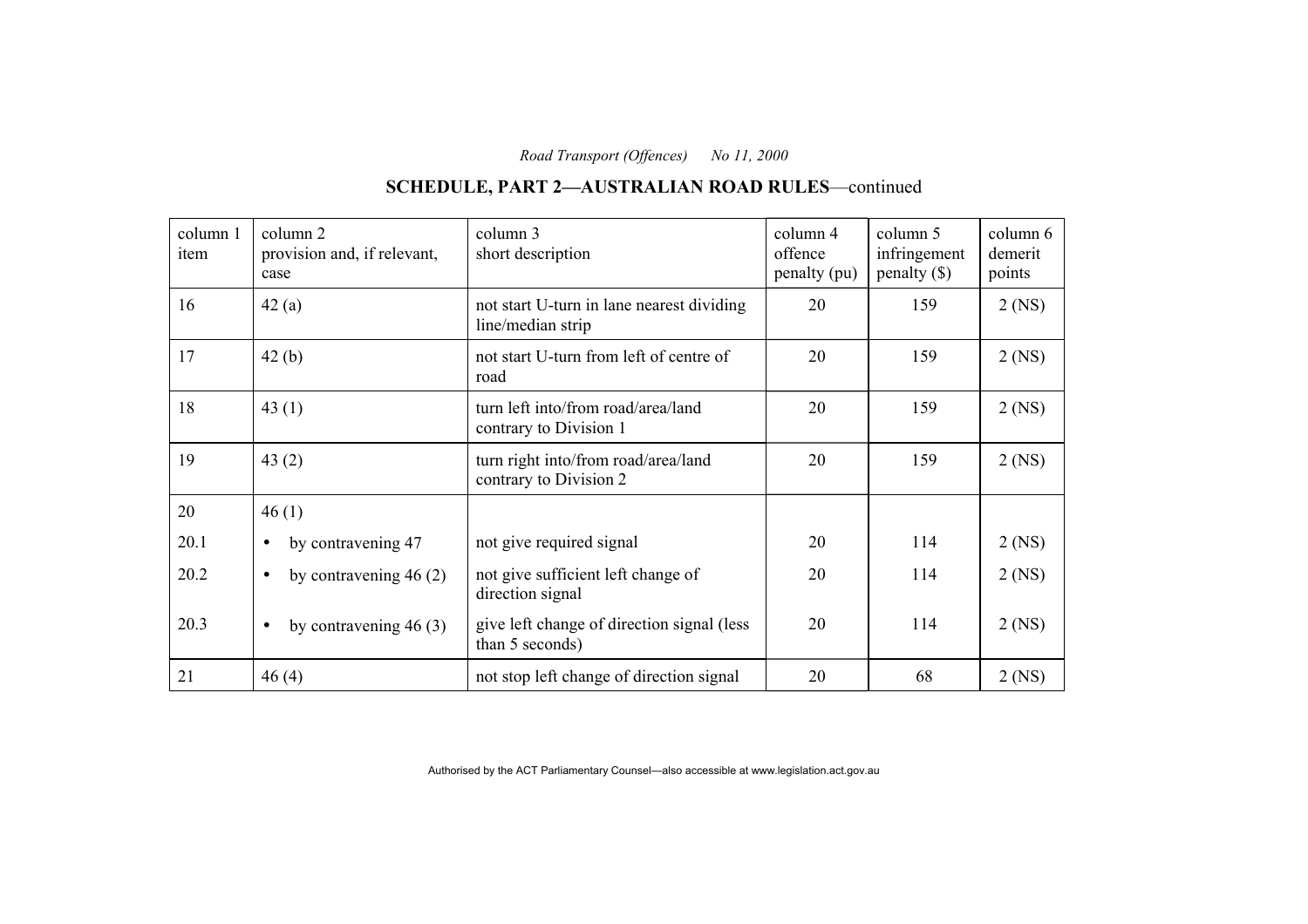## **SCHEDULE, PART 2—AUSTRALIAN ROAD RULES**—continued

| column 1<br>item | column 2<br>provision and, if relevant,<br>case | column 3<br>short description                                  | column 4<br>offence<br>penalty (pu) | column 5<br>infringement<br>$penalty$ (\$) | column 6<br>demerit<br>points |
|------------------|-------------------------------------------------|----------------------------------------------------------------|-------------------------------------|--------------------------------------------|-------------------------------|
|                  |                                                 | after change                                                   |                                     |                                            |                               |
| 22               | 48(1)                                           |                                                                |                                     |                                            |                               |
| 22.1             | by contravening 49<br>$\bullet$                 | not give right change of direction signal<br>with lights       | 20                                  | 114                                        | $2$ (NS)                      |
| 22.2             | by contravening $48(2)$<br>$\bullet$            | not give sufficient right change of<br>direction signal        | 20                                  | 114                                        | $2$ (NS)                      |
| 22.3             | by contravening $48(3)$<br>$\bullet$            | give right change of direction signal<br>(less than 5 seconds) | 20                                  | 114                                        | $2$ (NS)                      |
| 23               | 48(4)                                           | not stop right change of direction signal<br>after change      | 20                                  | 68                                         |                               |
| 24               | 51                                              | operate indicator light contrary to<br>permitted use           | 20                                  | 68                                         |                               |
| 25               | 53 $(1)$                                        | not give stop signal with brake<br>lights/signal/device        | 20                                  | 114                                        | $2$ (NS)                      |
| 26               | 53 $(2)$                                        | not give sufficient warning of stopping                        | 20                                  | 114                                        | $2$ (NS)                      |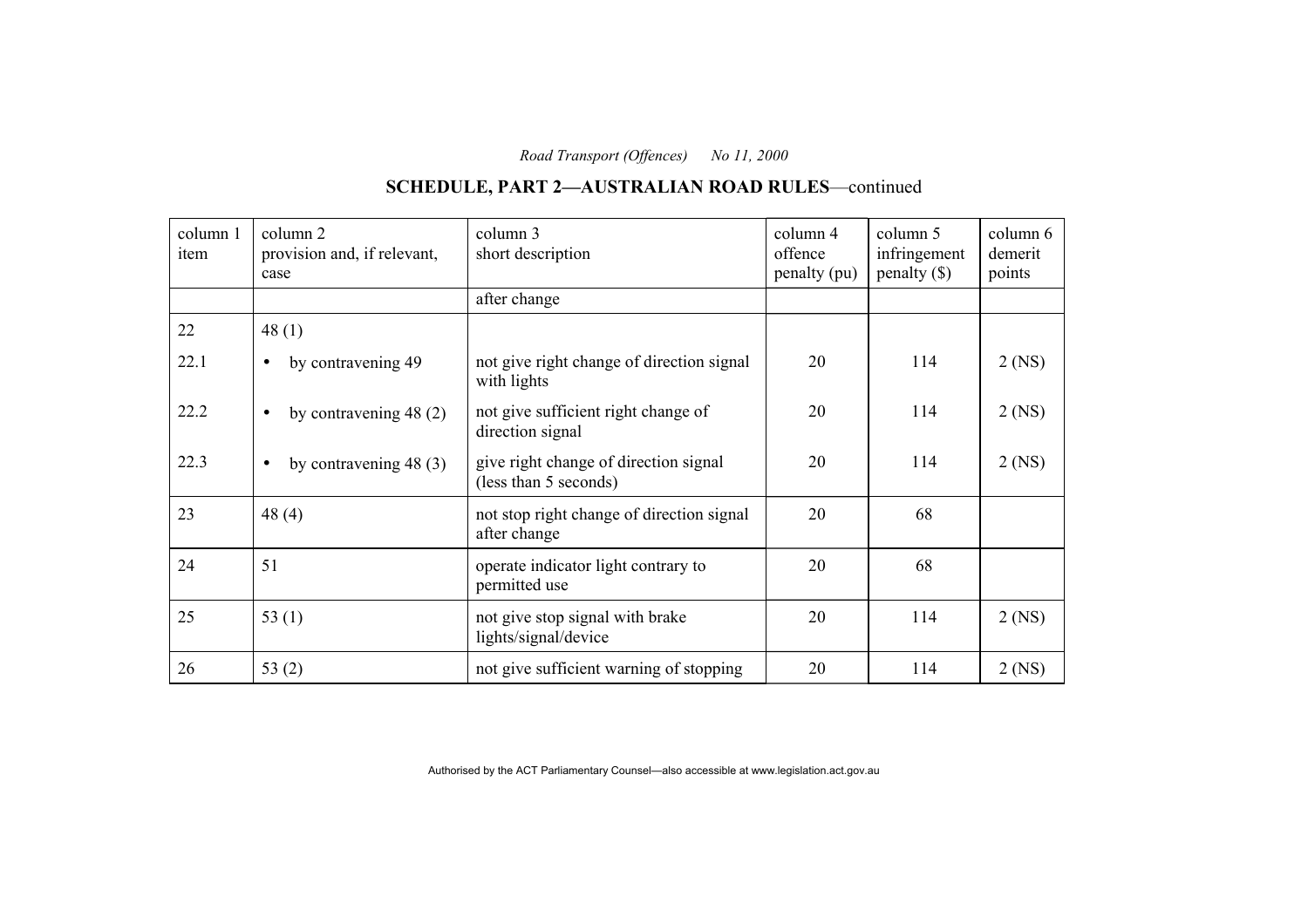## **SCHEDULE, PART 2—AUSTRALIAN ROAD RULES**—continued

| column 1<br>item | column 2<br>provision and, if relevant,<br>case | column 3<br>short description                                    | column 4<br>offence<br>penalty (pu) | column 5<br>infringement<br>penalty $(\$)$ | column 6<br>demerit<br>points |
|------------------|-------------------------------------------------|------------------------------------------------------------------|-------------------------------------|--------------------------------------------|-------------------------------|
| 27               | 53 $(3)$                                        | not give stop signal when slowing<br>suddenly                    | 20                                  | 114                                        | $2$ (NS)                      |
| 28               | 56 $(1)$ $(a)$                                  |                                                                  |                                     |                                            |                               |
| 28.1             | other than at toll booth<br>$\bullet$           | not stop at stop line at red light—other<br>than toll booth      | 20                                  | 204                                        | $3$ (NS)                      |
| 28.2             | at toll booth<br>$\bullet$                      | not stop at stop line at red light—toll<br>booth                 | 20                                  | 122                                        | $3$ (NS)                      |
| 29               | 56 $(1)$ (b)                                    |                                                                  |                                     |                                            |                               |
| 29.1             | other than at toll booth<br>$\bullet$           | not stop before stop sign at red light—<br>other than toll booth | 20                                  | 204                                        | $3$ (NS)                      |
| 29.2             | at toll booth<br>$\bullet$                      | not stop before stop sign at red light—<br>toll booth            | 20                                  | 122                                        | $3$ (NS)                      |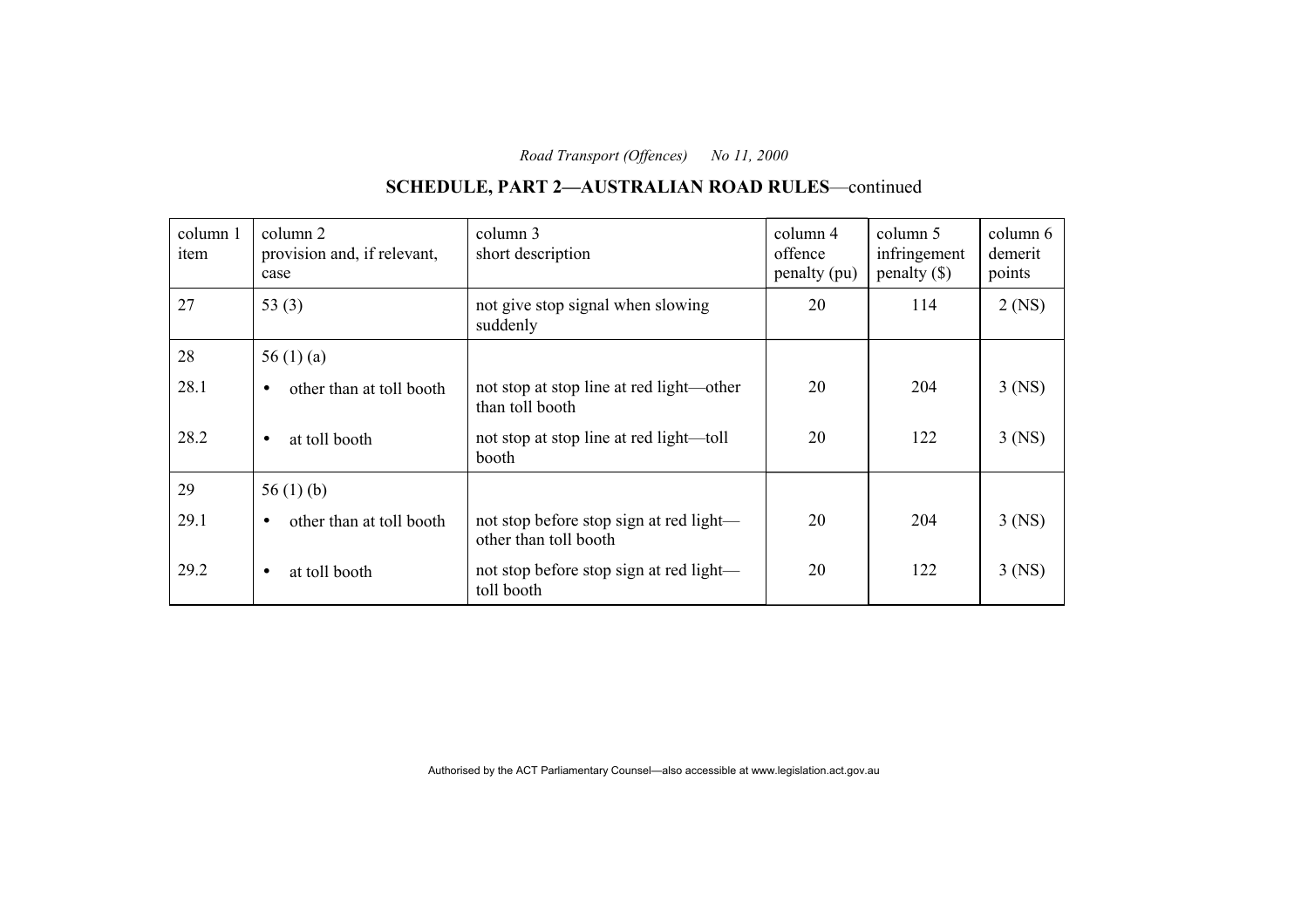## **SCHEDULE, PART 2—AUSTRALIAN ROAD RULES**—continued

| column 1<br>item | column 2<br>provision and, if relevant,<br>case | column 3<br>short description                                | column 4<br>offence<br>penalty (pu) | column 5<br>infringement<br>penalty $(\$)$ | column 6<br>demerit<br>points |
|------------------|-------------------------------------------------|--------------------------------------------------------------|-------------------------------------|--------------------------------------------|-------------------------------|
| 30               | 56 $(1)(c)$                                     |                                                              |                                     |                                            |                               |
| 30.1             | other than at toll booth<br>$\bullet$           | not stop before lights at red light—other<br>than toll booth | 20                                  | 204                                        | $3$ (NS)                      |
| 30.2             | at toll booth<br>$\bullet$                      | not stop before lights at red light—toll<br>booth            | 20                                  | 122                                        | $3$ (NS)                      |
| 31               | 56 $(2)$ $(a)$                                  | not stop at stop line at red arrow                           | 20                                  | 204                                        | $3$ (NS)                      |
| 32               | 56(2)(b)                                        | not stop before stop sign at red arrow                       | 20                                  | 204                                        | $3$ (NS)                      |
| 33               | 56 $(2)$ $(c)$                                  | not stop before lights at red arrow                          | 20                                  | 204                                        | $3$ (NS)                      |
| 34               | 57(2)(a)                                        | not stop at stop line at yellow<br>light/arrow               | 20                                  | 204                                        | $3$ (NS)                      |
| 35               | 57(2)(b)                                        | not stop before stop sign at yellow<br>light/arrow           | 20                                  | 204                                        | $3$ (NS)                      |
| 36               | 57 $(2)$ $(c)$                                  | not stop before intersection at yellow<br>light/arrow        | 20                                  | 204                                        | $3$ (NS)                      |
| 37               | 57(3)                                           | not leave intersection safely after yellow                   | 20                                  | 204                                        |                               |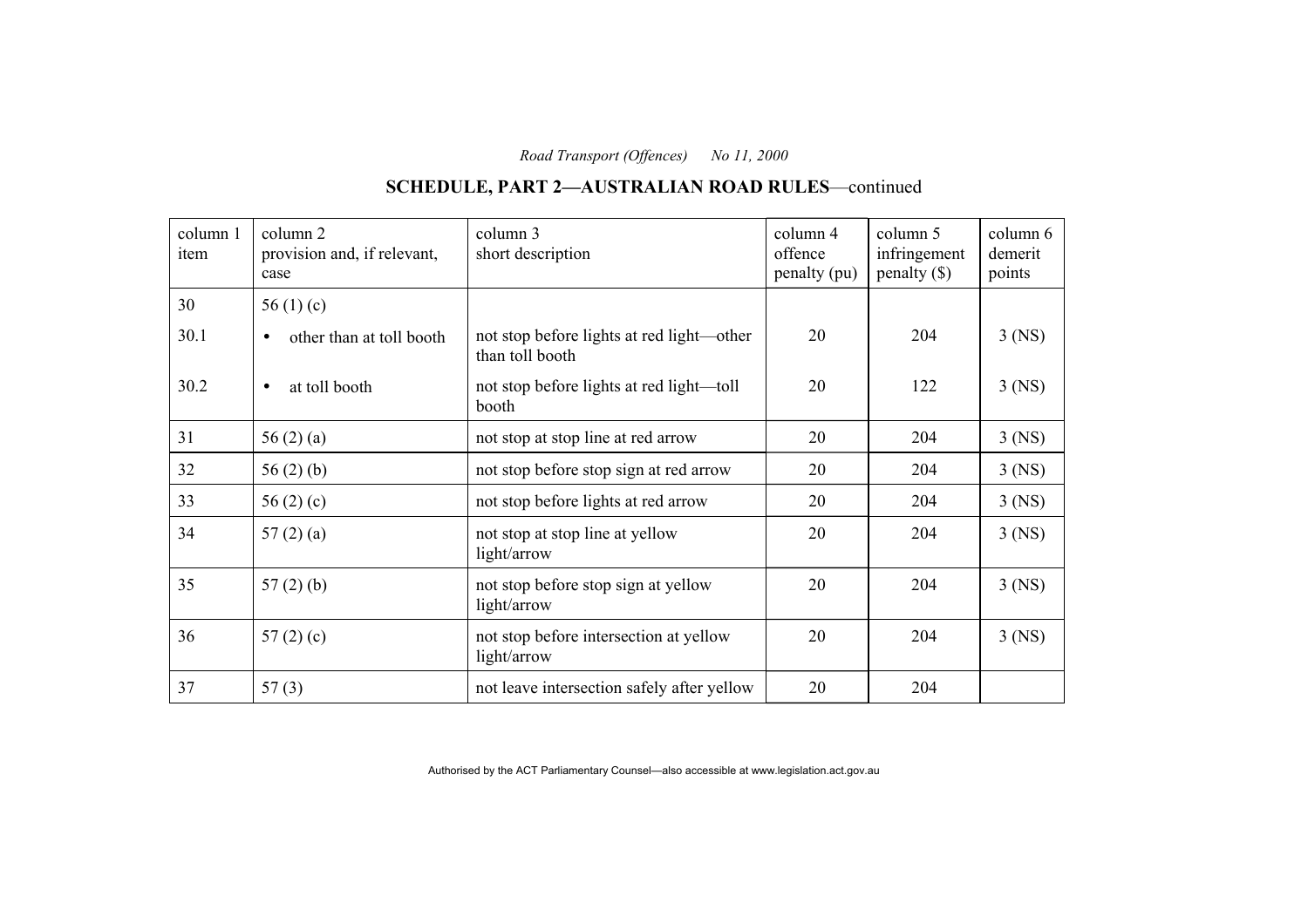#### column 1 item column 2 provision and, if relevant, case column 3 short description column 4 offence penalty (pu) column 5 infringement penalty (\$) column 6 demerit points light/arrow  $38$  | 59 (1) | proceed after stopping for red/yellow traffic light 20 204 3 (NS) 39 60 proceed after stopping for red/yellow traffic arrow 20 204 3 (NS) 40  $\begin{array}{|c|c|c|c|c|c|c|c|c|} \hline 61 (2) & \quad & \text{proceed when lights/arrow yellow/red} & 20 & 204 & 3 (NS) \ \hline \end{array}$ 41 61 (5) not leave intersection after light/arrow goes yellow/red 20 | 204 | 3 (NS) 42  $\int$  62 (a) not give way at lights to pedestrian on road 20 204 3 (NS) 43 62 (b) not give way at lights to other vehicle (left turn) 20 204 3 (NS) 44  $\vert$  62 (c)  $\vert$  not give way at lights to oncoming vehicle (right turn) 20 204 3 (NS)

**SCHEDULE, PART 2—AUSTRALIAN ROAD RULES**—continued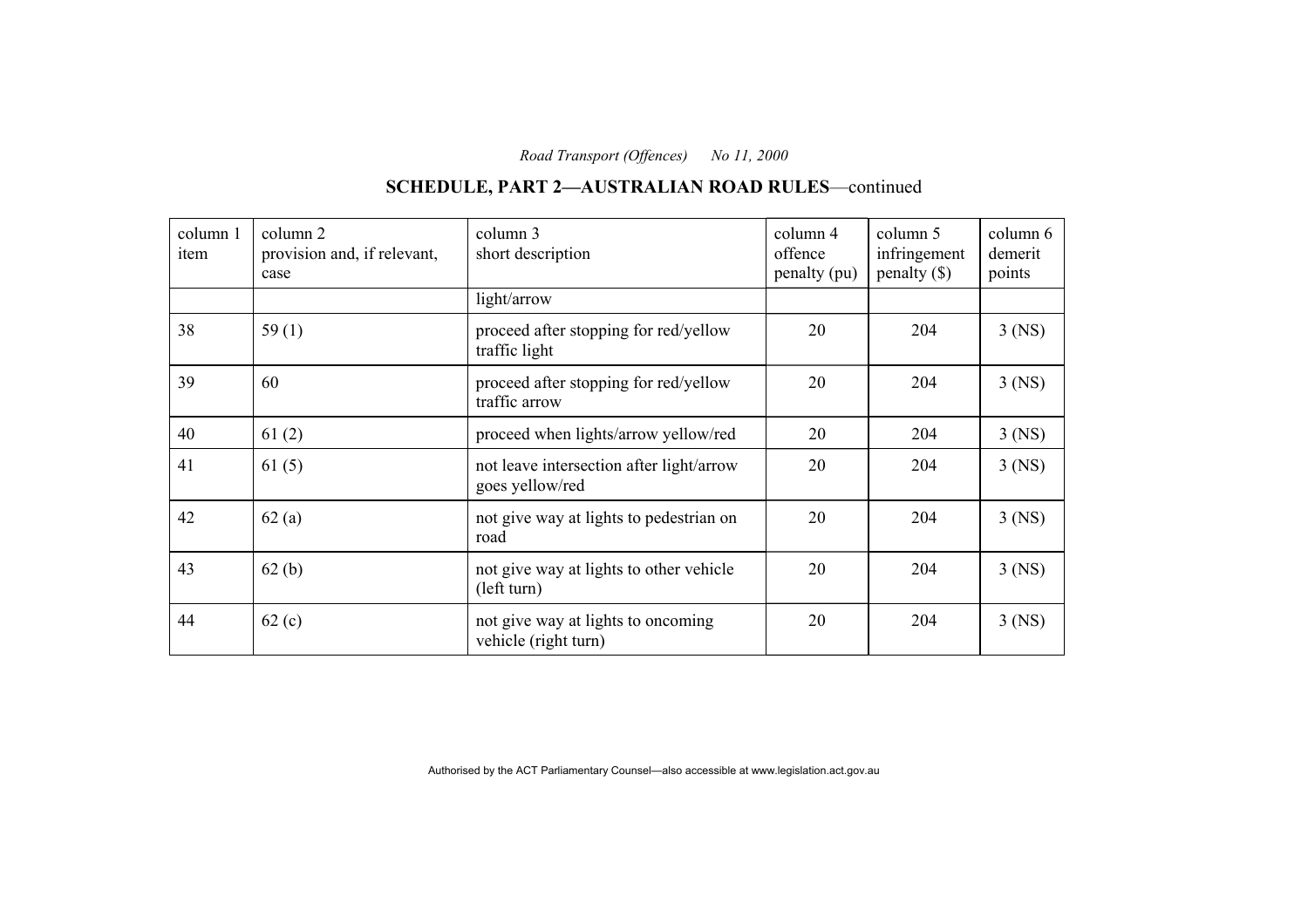## **SCHEDULE, PART 2—AUSTRALIAN ROAD RULES**—continued

| column 1<br>item | column 2<br>provision and, if relevant,<br>case | column 3<br>short description                                | column 4<br>offence<br>penalty (pu) | column 5<br>infringement<br>$penalty$ (\$) | column 6<br>demerit<br>points |
|------------------|-------------------------------------------------|--------------------------------------------------------------|-------------------------------------|--------------------------------------------|-------------------------------|
| 45               | 63(2)                                           |                                                              |                                     |                                            |                               |
| 45.1             | by contravening $67(2)$<br>$\bullet$            | not stop at traffic light/stop sign (lights)<br>not working) | 20                                  | 204                                        | $3$ (NS)                      |
| 45.2             | by contravening $67(3)$<br>$\bullet$            | not give way to vehicle at traffic<br>light/stop sign        | 20                                  | 204                                        | $3$ (NS)                      |
| 45.3             | by contravening $67(4)$<br>$\bullet$            | not give way to pedestrian at traffic<br>light/stop sign     | 20                                  | 204                                        | $3$ (NS)                      |
| 46               | 63(3)                                           |                                                              |                                     |                                            |                               |
| 46.1             | by contravening $72(2)$<br>$\bullet$            | not give way at intersection to vehicle<br>on right          | 20                                  | 204                                        | $3$ (NS)                      |
| 46.2             | by contravening<br>$\bullet$<br>72(3)(a)        | not give way to vehicle (left turn)                          | 20                                  | 204                                        | $3$ (NS)                      |
| 46.3             | by contravening<br>$\bullet$<br>72(3)(b)        | not give way to pedestrian (left turn)                       | 20                                  | 204                                        | $3$ (NS)                      |
| 46.4             | by contravening<br>$\bullet$<br>72 $(4)(a)$     | not give way to vehicle (left turn from<br>slip lane)        | 20                                  | 204                                        | $3$ (NS)                      |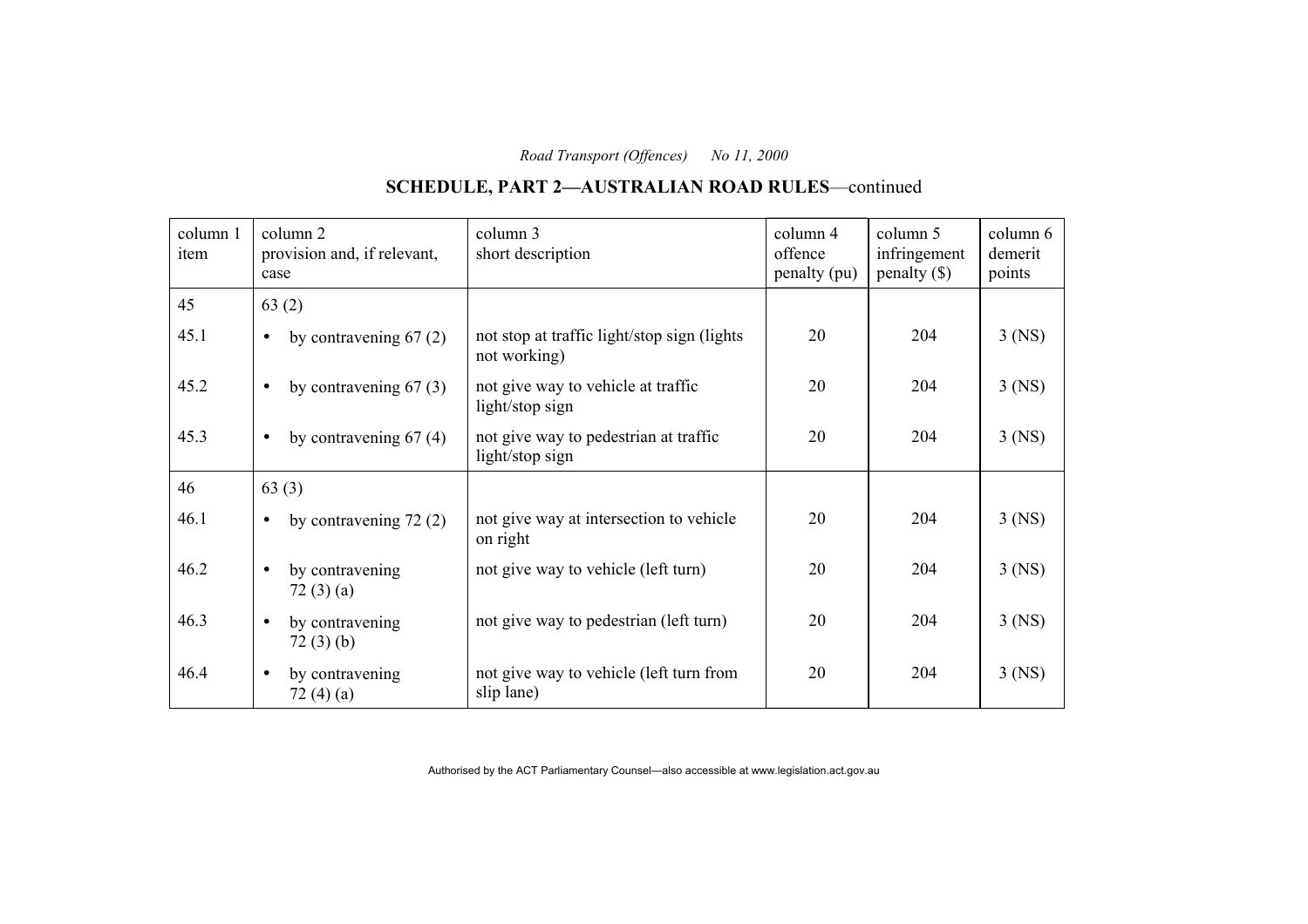## **SCHEDULE, PART 2—AUSTRALIAN ROAD RULES**—continued

| column 1<br>item | column 2<br>provision and, if relevant,<br>case | column 3<br>short description                               | column 4<br>offence<br>penalty (pu) | column 5<br>infringement<br>penalty $(\$)$ | column 6<br>demerit<br>points |
|------------------|-------------------------------------------------|-------------------------------------------------------------|-------------------------------------|--------------------------------------------|-------------------------------|
| 46.5             | by contravening<br>$\bullet$<br>72(4)(b)        | not give way to pedestrian (left turn<br>from slip lane)    | 20                                  | 204                                        | $3$ (NS)                      |
| 46.6             | by contravening<br>$\bullet$<br>72 $(5)(a)$     | not give way to vehicle (right turn)                        | 20                                  | 204                                        | $3$ (NS)                      |
| 46.7             | by contravening<br>$\bullet$<br>72(5)(b)        | not give way to oncoming vehicle (right<br>turn)            | 20                                  | 204                                        | $3$ (NS)                      |
| 46.8             | by contravening<br>$\bullet$<br>72 $(5)(c)$     | not give way to vehicle/pedestrian (right)<br>turn)         | 20                                  | 204                                        | $3$ (NS)                      |
| 46.9             | by contravening<br>$\bullet$<br>73(2)(a)        | not give way to vehicle at T-intersection                   | 20                                  | 204                                        | $3$ (NS)                      |
| 46.10            | by contravening<br>$\bullet$<br>73(2)(b)        | not give way to pedestrian at<br>T-intersection             | 20                                  | 204                                        | $3$ (NS)                      |
| 46.11            | by contravening<br>$\bullet$<br>73(3)(a)        | not give way to vehicle at T-intersection<br>(slip lane)    | 20                                  | 204                                        | $3$ (NS)                      |
| 46.12            | by contravening<br>$\bullet$<br>73(3)(b)        | not give way to pedestrian at<br>T-intersection (slip lane) | 20                                  | 204                                        | $3$ (NS)                      |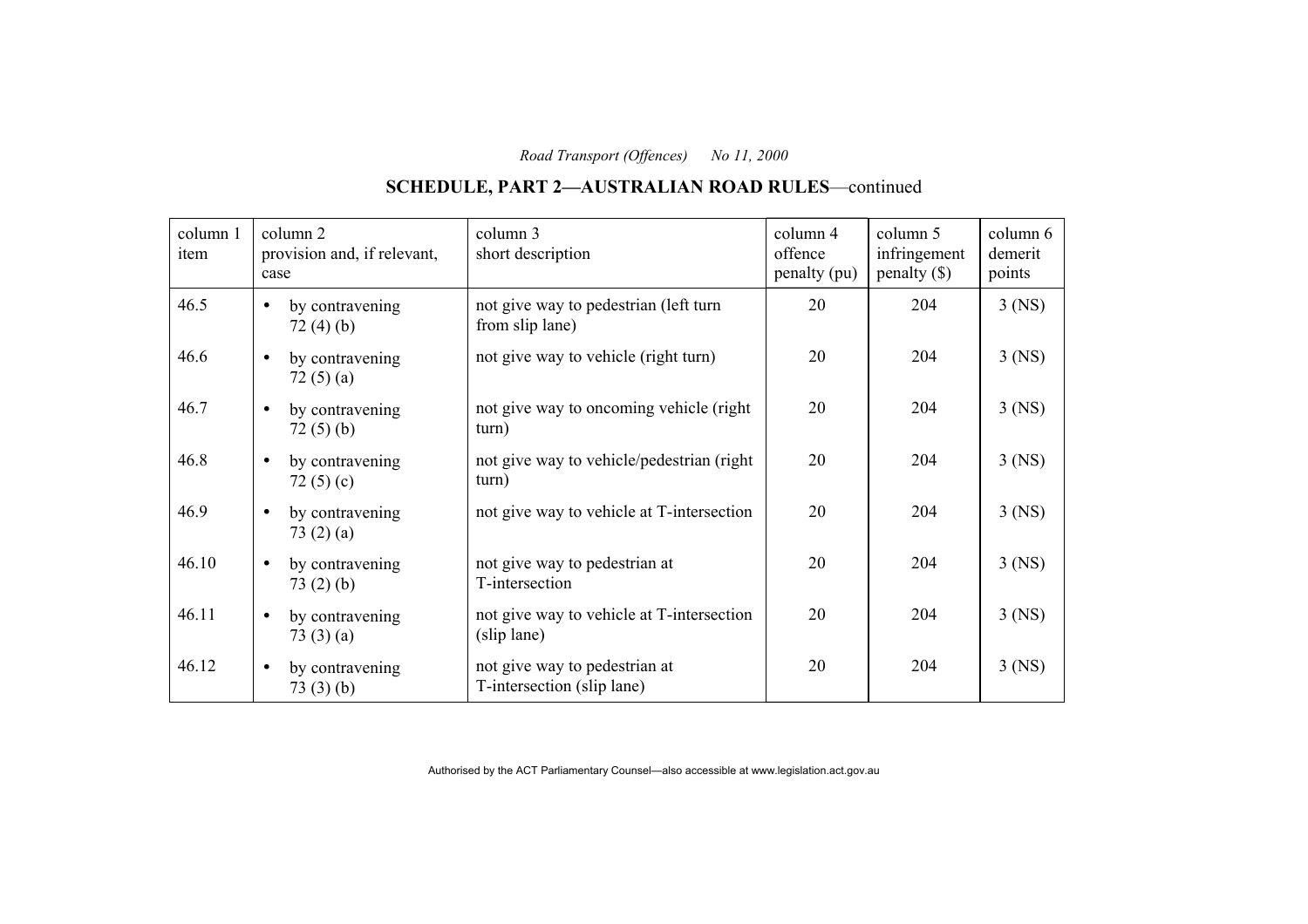#### column 1 item column 2 provision and, if relevant, case column 3 short description column 4 offence penalty (pu) column 5 infringement penalty (\$) column 6 demerit points 46.13 • by contravening 73 (4) not give way to pedestrian at T-intersection (left turn) 20 204 3 (NS) 46.14 • by contravening 73 (5) (a) not give way to vehicle (slip lane at terminating road) 20 | 204 | 3 (NS) 46.15 • by contravening 73 (5) (b) not give way to pedestrian (slip lane at terminating road) 20 204 3 (NS) 46.16 • by contravening 73 (6) (a) not give way to vehicle (right turn at terminating road) 20 204 3 (NS) 46.17 • by contravening 73 (6) (b) not give way to pedestrian (right turn at terminating road) 20 204 3 (NS) 47  $\vert$  64 (a)  $\vert$  not give way to vehicle (flashing yellow arrow) 20 | 204 | 3 (NS) 48 (b) not give way to pedestrian (flashing yellow arrow) 20 204 3 (NS)

### **SCHEDULE, PART 2—AUSTRALIAN ROAD RULES**—continued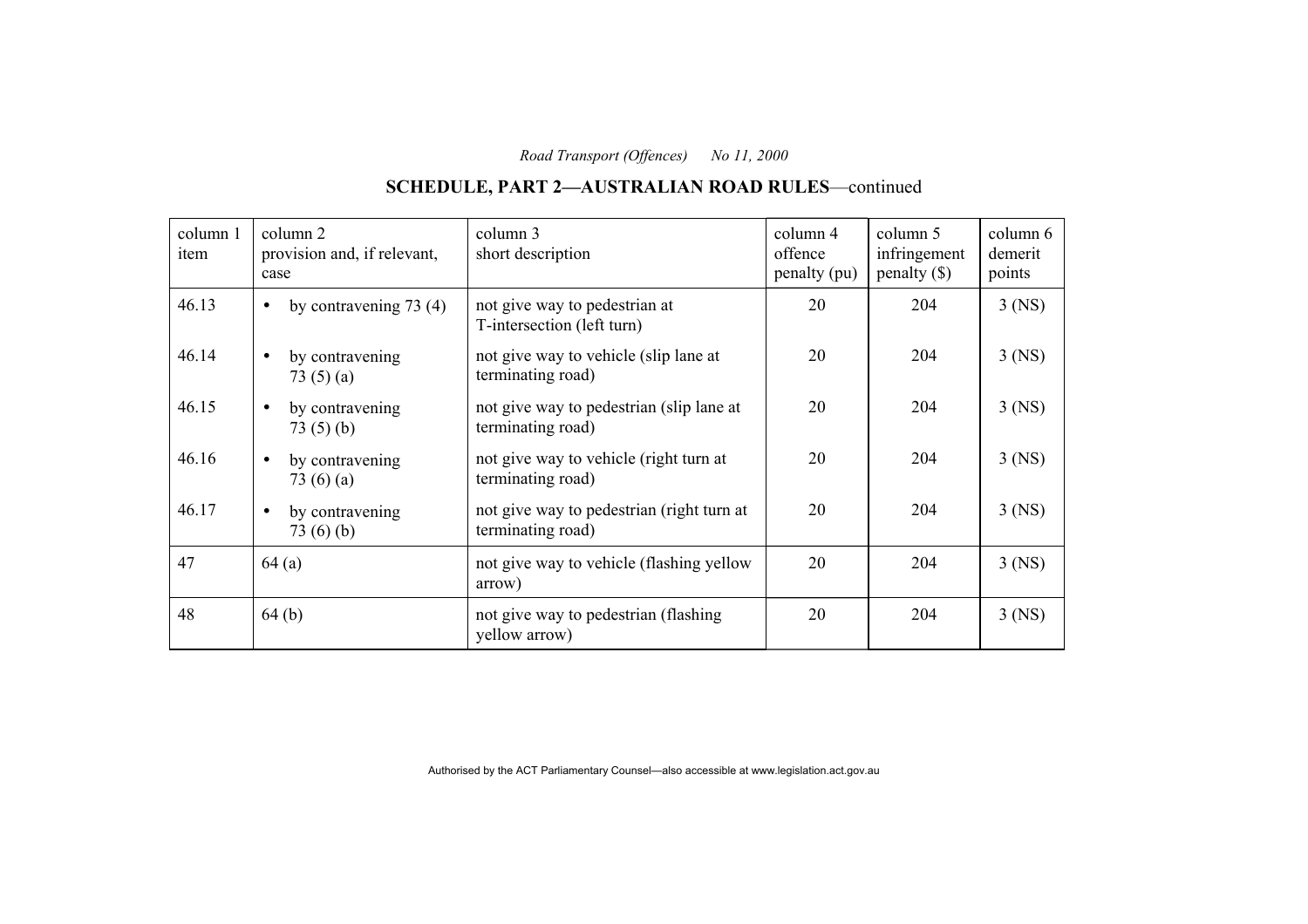## **SCHEDULE, PART 2—AUSTRALIAN ROAD RULES**—continued

| column 1<br>item | column 2<br>provision and, if relevant,<br>case | column 3<br>short description                               | column 4<br>offence<br>penalty (pu) | column 5<br>infringement<br>penalty $(\$)$ | column 6<br>demerit<br>points |
|------------------|-------------------------------------------------|-------------------------------------------------------------|-------------------------------------|--------------------------------------------|-------------------------------|
| 49               | 64(c)                                           | not give way to oncoming vehicle<br>(flashing yellow arrow) | 20                                  | 204                                        | $3$ (NS)                      |
| 50               | 65(2)(a)                                        | not give way to pedestrian (flashing)<br>yellow light)      | 20                                  | 204                                        | $3$ (NS)                      |
| 51               | 65(2)(b)                                        | obstruct pedestrian (flashing yellow<br>light)              | 20                                  | 204                                        | $3$ (NS)                      |
| 52               | 65 $(2)$ $(c)$                                  | overtake/pass vehicle (flashing yellow<br>light)            | 20                                  | 204                                        | $3$ (NS)                      |
| 53               | 66(1)                                           |                                                             |                                     |                                            |                               |
| 53.1             | by contravening $66(2)$<br>$\bullet$            | not stop before stop line (twin red lights)                 | 20                                  | 193                                        | $3$ (NS)                      |
| 53.2             | by contravening $66(3)$<br>$\bullet$            | not stop before lights (twin red lights)                    | 20                                  | 193                                        | $3$ (NS)                      |
| 54               | 66(4)                                           | proceed after stopping (twin red lights)<br>showing)        | 20                                  | 193                                        | $3$ (NS)                      |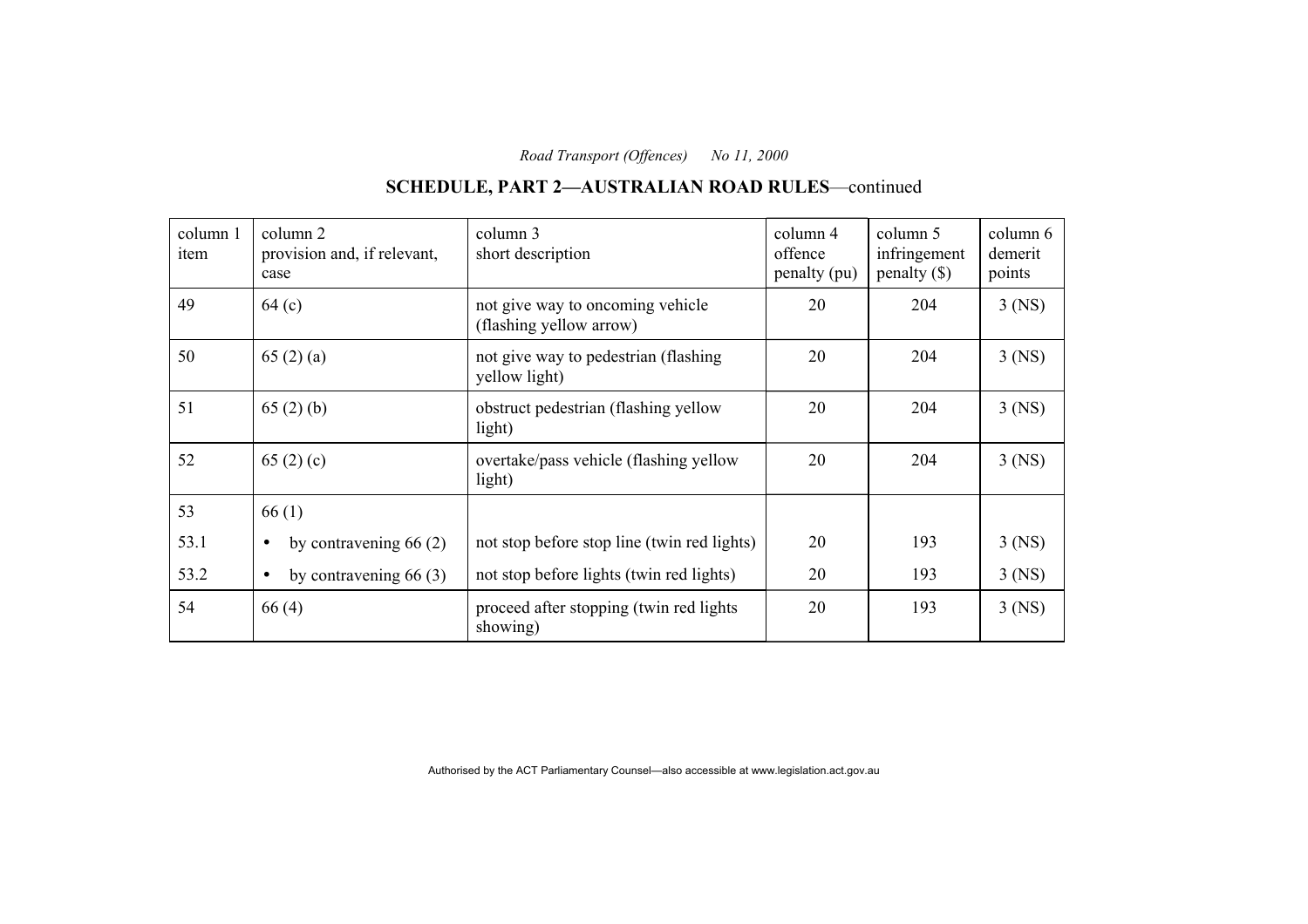#### column 1 item column 2 provision and, if relevant, case column 3 short description column 4 offence penalty (pu) column 5 infringement penalty (\$) column 6 demerit points 55 67(1) 55.1 • by contravening 67 (2) not stop at stop line/near intersection (intersection with no lights) 20 | 204 | 3 (NS) 55.2 • by contravening 67 (3) not give way to vehicle (intersection with no lights) 20 204 3 (NS) 55.3 • by contravening 67 (4)  $\vert$  not give way to pedestrian (intersection with no lights) 20 | 204 | 3 (NS) 56 68 (1) 56.1 • by contravening 68 (2) not stop at/before stop line/stop sign 20  $\vert$  204 3 (NS) 56.2 • by contravening 68 (3) not give way to vehicle/pedestrian (stop sign) 20 204 3 (NS)

### **SCHEDULE, PART 2—AUSTRALIAN ROAD RULES**—continued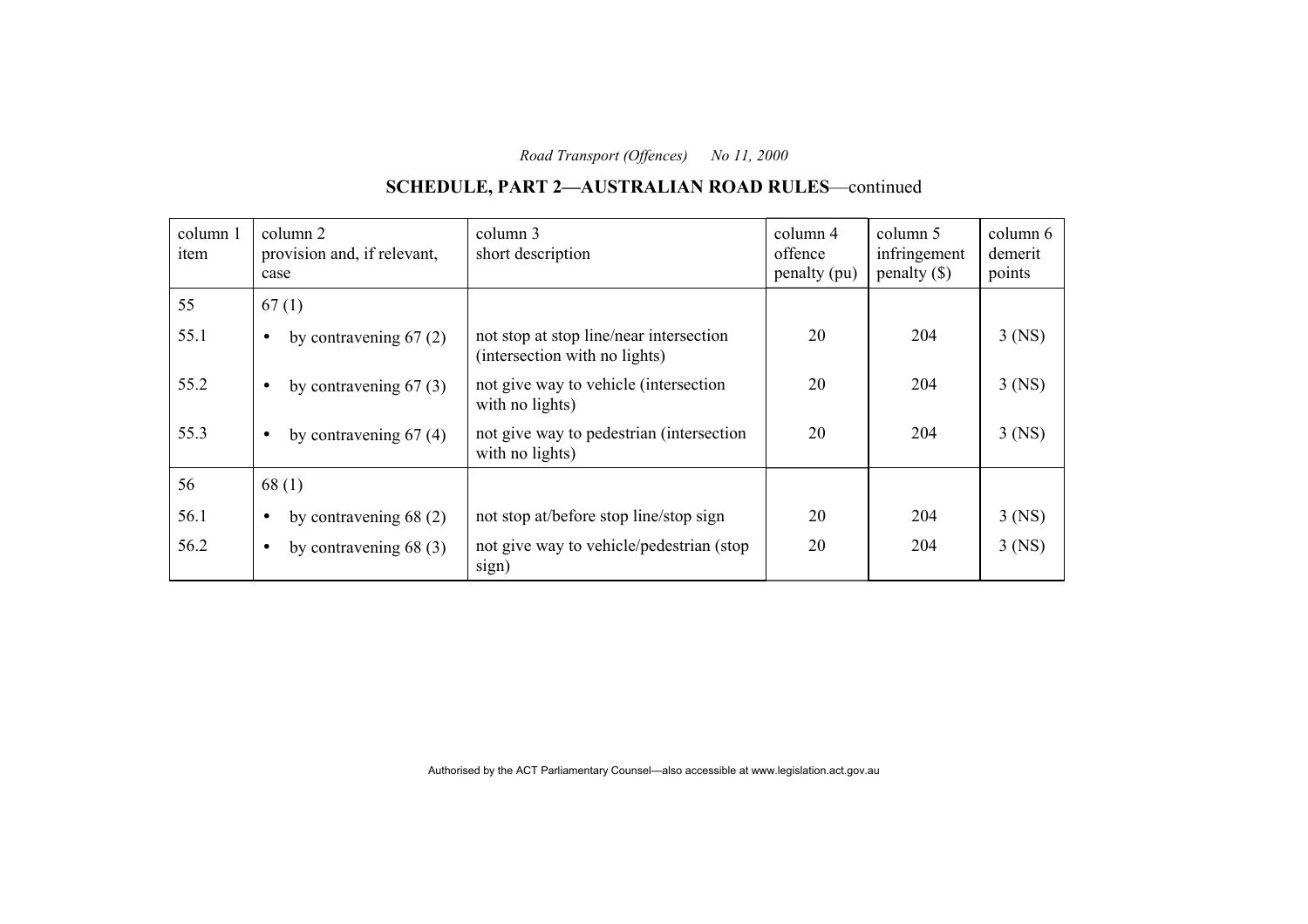## **SCHEDULE, PART 2—AUSTRALIAN ROAD RULES**—continued

| column 1<br>item | column 2<br>provision and, if relevant,<br>case | column 3<br>short description                                 | column 4<br>offence<br>penalty (pu) | column 5<br>infringement<br>$penalty$ (\$) | column 6<br>demerit<br>points |
|------------------|-------------------------------------------------|---------------------------------------------------------------|-------------------------------------|--------------------------------------------|-------------------------------|
| 57               | 69(1)                                           |                                                               |                                     |                                            |                               |
| 57.1             | by contravening $69(2)$<br>$\bullet$            | not give way to vehicle (give way<br>sign/line)               | 20                                  | 204                                        | $3$ (NS)                      |
| 57.2             | by contravening $69(3)$<br>$\bullet$            | not give way to pedestrian (give way<br>sign/line)            | 20                                  | 204                                        | $3$ (NS)                      |
| 58               | 70                                              | disobey give way sign on bridge/narrow<br>road                | 20                                  | 204                                        | $3$ (NS)                      |
| 59               | 71(1)                                           | not give way to vehicle/pedestrian (give<br>way sign/line)    | 20                                  | 204                                        | $3$ (NS)                      |
| 60               | 72(1)                                           |                                                               |                                     |                                            |                               |
| 60.1             | by contravening $72(2)$<br>$\bullet$            | not give way to vehicle on right<br>(unmarked intersection)   | 20                                  | 204                                        | $3$ (NS)                      |
| 60.2             | by contravening<br>$\bullet$<br>72(3)(a)        | not give way to vehicle (left turn—<br>unmarked intersection) | 20                                  | 204                                        | $3$ (NS)                      |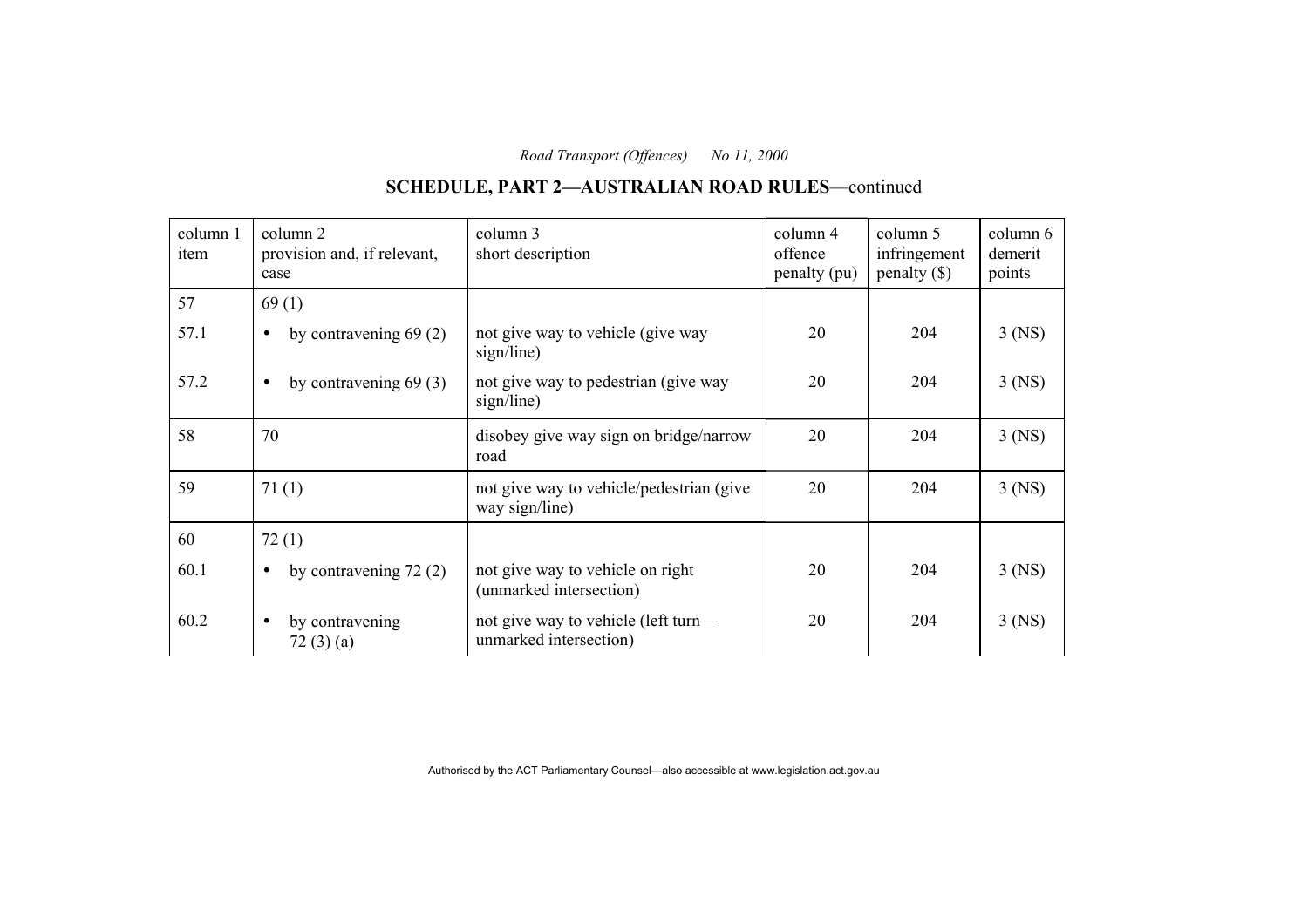## **SCHEDULE, PART 2—AUSTRALIAN ROAD RULES**—continued

| column 1<br>item | column 2<br>provision and, if relevant,<br>case | column 3<br>short description                                    | column 4<br>offence<br>penalty (pu) | column 5<br>infringement<br>penalty $(\$)$ | column 6<br>demerit<br>points |
|------------------|-------------------------------------------------|------------------------------------------------------------------|-------------------------------------|--------------------------------------------|-------------------------------|
| 60.3             | by contravening<br>$\bullet$<br>72(3)(b)        | not give way to pedestrian (left turn—<br>unmarked intersection) | 20                                  | 204                                        | $3$ (NS)                      |
| 60.4             | by contravening<br>$\bullet$<br>72 $(4)(a)$     | not give way to vehicle (slip turn—<br>unmarked intersection)    | 20                                  | 204                                        | $3$ (NS)                      |
| 60.5             | by contravening<br>$\bullet$<br>72(4)(b)        | not give way to pedestrian (slip turn-<br>unmarked intersection) | 20                                  | 204                                        | $3$ (NS)                      |
| 60.6             | by contravening<br>$\bullet$<br>72 $(5)(a)$     | not give way to vehicle on right<br>(unmarked intersection)      | 20                                  | 204                                        | $3$ (NS)                      |
| 60.7             | by contravening<br>$\bullet$<br>72(5)(b)        | not give way to oncoming vehicle<br>(unmarked intersection)      | 20                                  | 204                                        | $3$ (NS)                      |
| 60.8             | by contravening<br>$\bullet$<br>72 $(5)(c)$     | not give way to pedestrian (unmarked)<br>intersection)           | 20                                  | 204                                        | $3$ (NS)                      |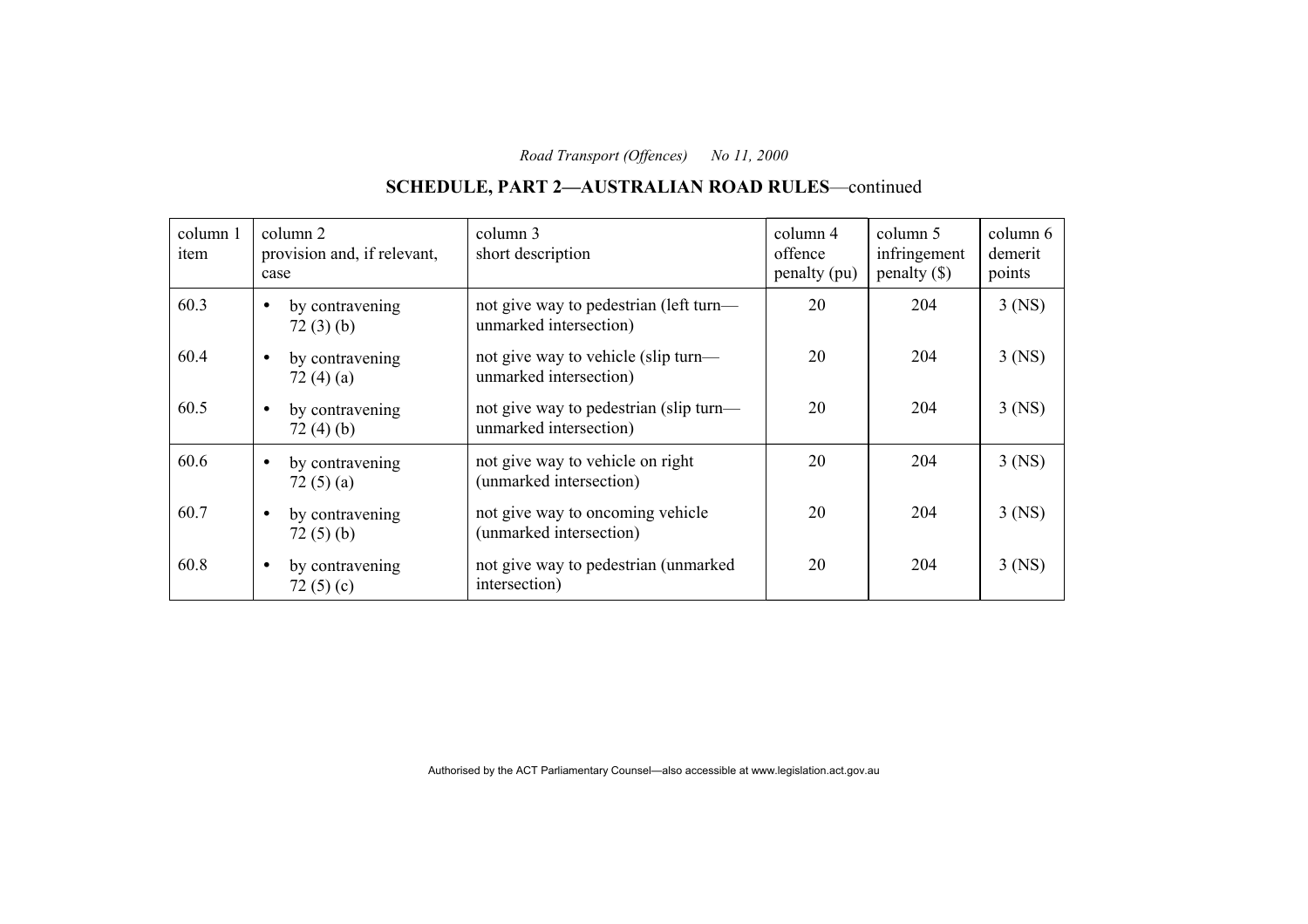# **SCHEDULE, PART 2—AUSTRALIAN ROAD RULES**—continued

| column 1<br>item | column 2<br>provision and, if relevant,<br>case | column 3<br>short description                                                             | column 4<br>offence<br>penalty (pu) | column 5<br>infringement<br>penalty () | column 6<br>demerit<br>points |
|------------------|-------------------------------------------------|-------------------------------------------------------------------------------------------|-------------------------------------|----------------------------------------|-------------------------------|
| 61               | 73(1)                                           |                                                                                           |                                     |                                        |                               |
| 61.1             | by contravening<br>73(2)(a)                     | not give way to vehicle—turn from<br>terminating road (unmarked intersection)             | 20                                  | 204                                    | $3$ (NS)                      |
| 61.2             | by contravening<br>73(2)(b)                     | not give way to pedestrian—turn from<br>terminating road (unmarked intersection)          | 20                                  | 204                                    | $3$ (NS)                      |
| 61.3             | by contravening<br>73(3)(a)                     | not give way to vehicle—left turn from<br>slip lane (unmarked intersection)               | 20                                  | 204                                    | $3$ (NS)                      |
| 61.4             | by contravening<br>73(3)(b)                     | not give way to pedestrian—left turn<br>from slip lane (unmarked intersection)            | 20                                  | 204                                    | $3$ (NS)                      |
| 61.5             | by contravening $73(4)$<br>$\bullet$            | not give way to pedestrian—left turn<br>into terminating road (unmarked)<br>intersection) | 20                                  | 204                                    | $3$ (NS)                      |
| 61.6             | by contravening<br>$\bullet$<br>73 $(5)(a)$     | not give way to vehicle—slip turn into<br>terminating road (unmarked intersection)        | 20                                  | 204                                    | $3$ (NS)                      |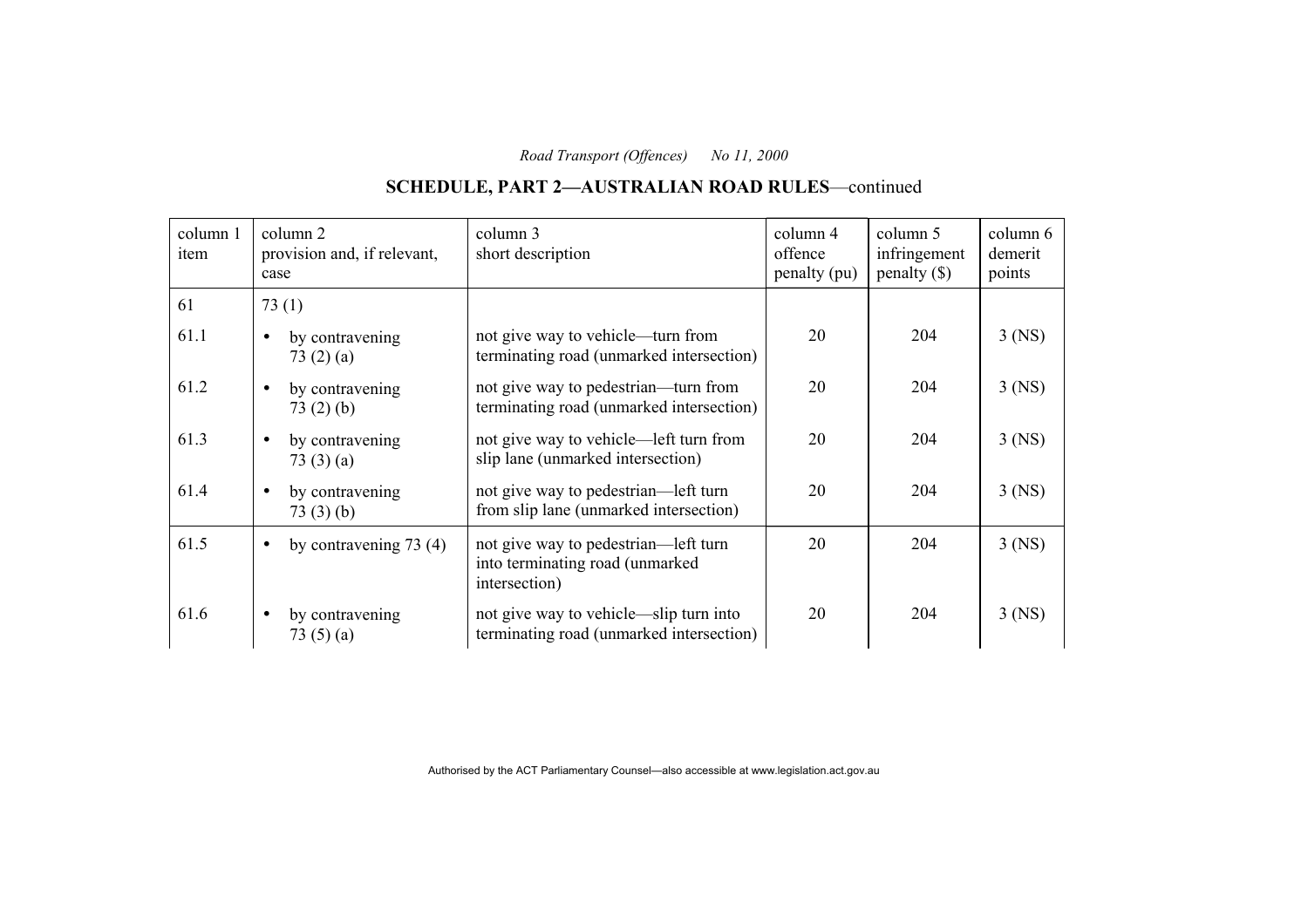#### column 1 item column 2 provision and, if relevant, case column 3 short description column 4 offence penalty (pu) column 5 infringement penalty (\$) column 6 demerit points 61.7 • by contravening 73 (5) (b) not give way to pedestrian—slip turn into terminating road (unmarked intersection) 20 204 3 (NS) 61.8 • by contravening 73 (6) (a) not give way to vehicle—right turn into terminating road (unmarked intersection) 20 204 3 (NS) 61.9 • by contravening 73 (6) (b) not give way to pedestrian—right turn into terminating road (unmarked intersection) 20 204 3 (NS) 62  $\vert$  74 (1) (a) leave area/land—not give way to vehicle 20  $\vert$  114  $\vert$  3 (NS)  $\begin{array}{c|c|c|c|c|c} \hline 63 & 74 & (1) & (b) \end{array}$  leave area/land—not give way to pedestrian 20 114 3 (NS)  $\begin{array}{c|c} 64 & 74 (1) (c) \end{array}$  leave area/land not give way to vehicle on area 20 | 114 | 3 (NS)  $\begin{array}{c|c} 65 & 74 \ (1) \ (c) & \end{array}$  leave area/land not give way to pedestrian on area 20 114 3 (NS)

### **SCHEDULE, PART 2—AUSTRALIAN ROAD RULES**—continued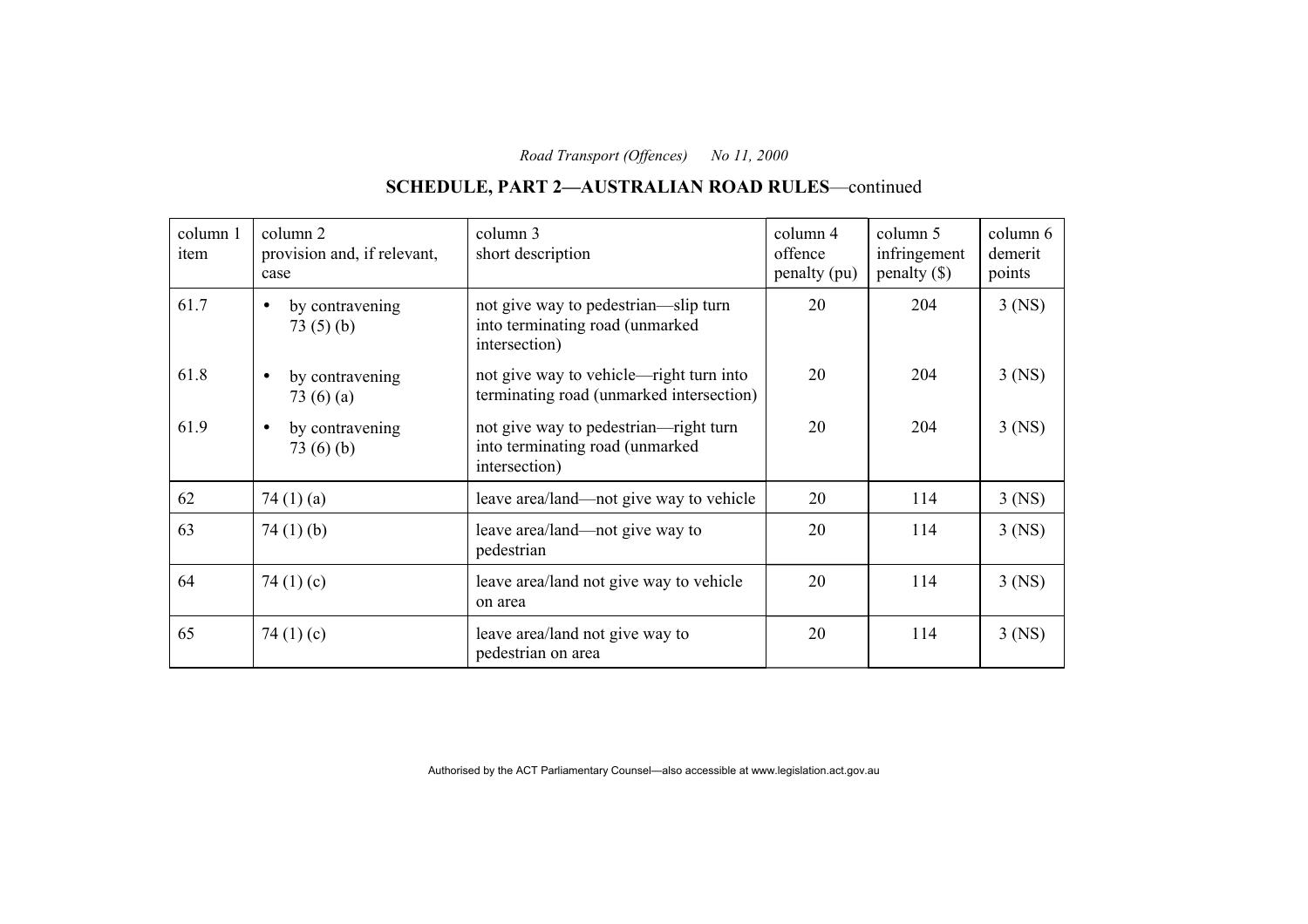## **SCHEDULE, PART 2—AUSTRALIAN ROAD RULES**—continued

| column 1<br>item | column 2<br>provision and, if relevant,<br>case | column 3<br>short description                                | column 4<br>offence<br>penalty (pu) | column 5<br>infringement<br>penalty $(\$)$ | column 6<br>demerit<br>points |
|------------------|-------------------------------------------------|--------------------------------------------------------------|-------------------------------------|--------------------------------------------|-------------------------------|
| 66               | 75 $(1)$ $(a)$                                  | enter area/land—not give way to<br>pedestrian on road        | 20                                  | 114                                        | $3$ (NS)                      |
| 67               | 75 $(1)$ $(b)$                                  | enter area/land—not give way to vehicle<br>on area           | 20                                  | 114                                        | $3$ (NS)                      |
| 68               | 75 $(1)$ (b)                                    | enter area/land—not give way to<br>pedestrian on area        | 20                                  | 114                                        | $3$ (NS)                      |
| 69               | 75 $(1)$ $(c)$                                  | not give way to vehicle—right turn from<br>area/land         | 20                                  | 114                                        | $3$ (NS)                      |
| 70               | 75 $(1)(d)$                                     | not give way to vehicle—enter area/land<br>at T-intersection | 20                                  | 114                                        | $3$ (NS)                      |
| 71               | 76(1)                                           | drive into path of approaching tram                          | 20                                  | 198                                        | $3$ (NS)                      |
| 72               | 76(2)                                           | not move out of path of approaching<br>tram                  | 20                                  | 68                                         | $3$ (NS)                      |
| 73               | 77(1)                                           | driver in left lane/traffic line not give<br>way to bus      | 20                                  | 114                                        | $3$ (NS)                      |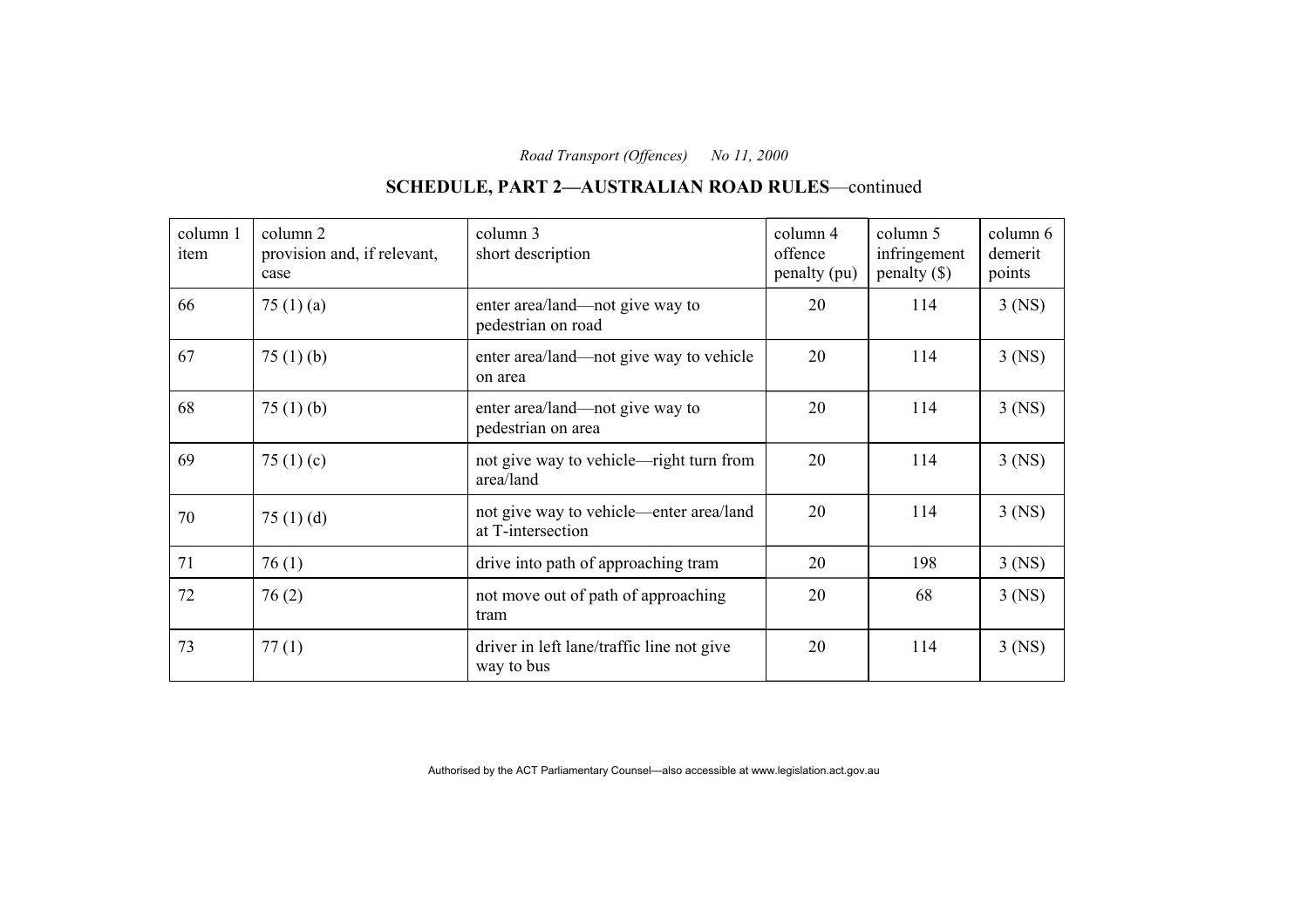## **SCHEDULE, PART 2—AUSTRALIAN ROAD RULES**—continued

| column 1<br>item | column 2<br>provision and, if relevant,<br>case | column 3<br>short description                              | column 4<br>offence<br>penalty (pu) | column 5<br>infringement<br>$penalty$ (\$) | column 6<br>demerit<br>points |
|------------------|-------------------------------------------------|------------------------------------------------------------|-------------------------------------|--------------------------------------------|-------------------------------|
| 74               | 78(1)                                           | move into path of police/emergency<br>vehicle              | 20                                  | 136                                        | $3$ (NS)                      |
| 75               | 78(2)                                           | not move out of path of<br>police/emergency vehicle        | 20                                  | 136                                        | $3$ (NS)                      |
| 76               | 79(1)                                           | not give way to police/emergency<br>vehicle                | 20                                  | 136                                        | $3$ (NS)                      |
| 77               | 80(1)                                           | approach children's crossing too quickly<br>to stop safely | 20                                  | 204                                        | $3$ (NS)                      |
| 78               | 80(2)(a)                                        | disobey hand-held stop sign at children's<br>crossing      | 20                                  | 204                                        | $3$ (NS)                      |
| 79               | 80(2)(b)                                        | not stop at children's crossing-<br>pedestrian on crossing | 20                                  | 204                                        | $3$ (NS)                      |
| 80               | 80(3)(a)                                        | proceed at children's crossing while sign<br>shown         | 20                                  | 204                                        | $3$ (NS)                      |
| 81               | 80(3)(b)                                        | proceed at children's crossing contrary<br>to directions   | 20                                  | 204                                        | $3$ (NS)                      |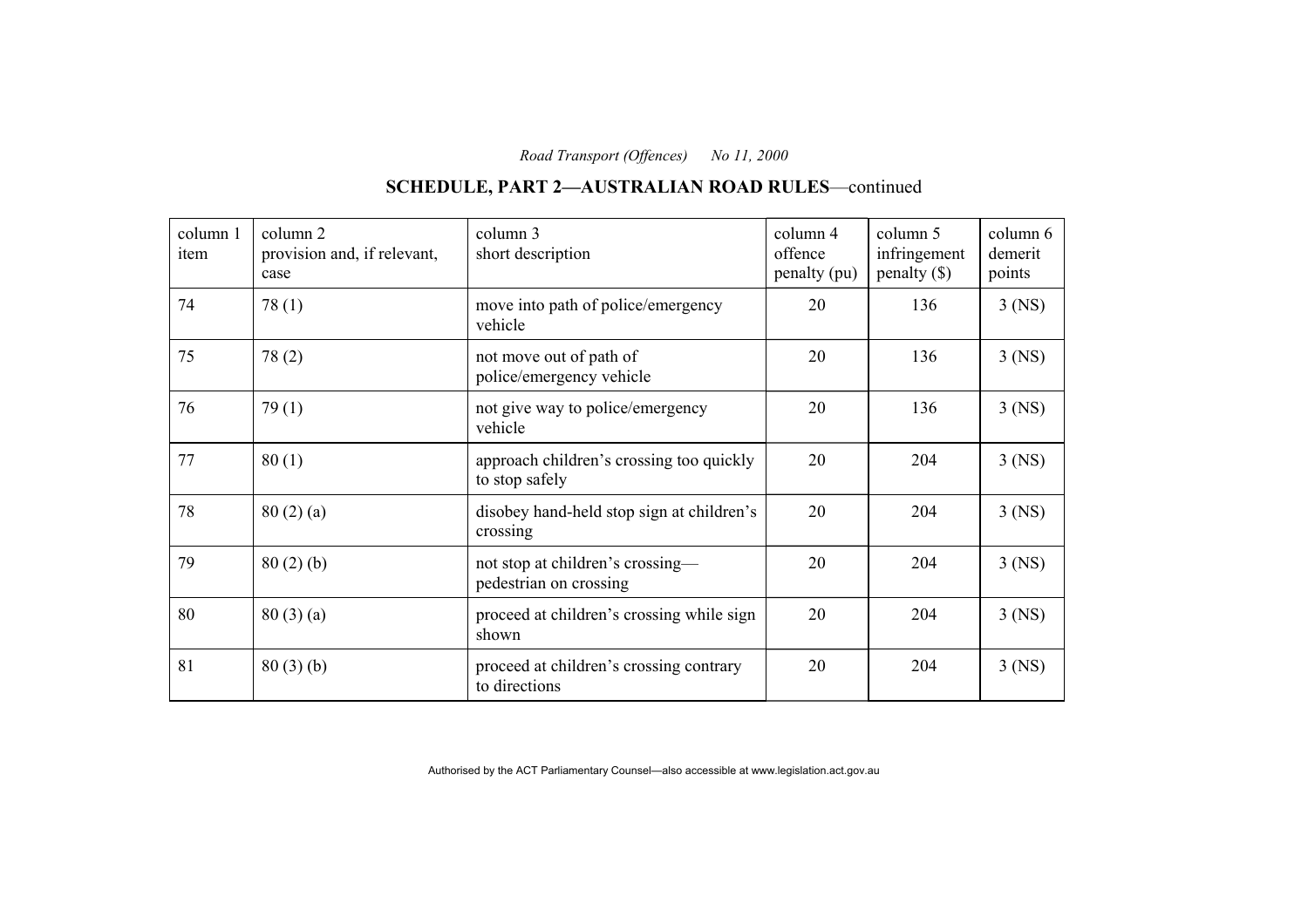# **SCHEDULE, PART 2—AUSTRALIAN ROAD RULES**—continued

| column 1<br>item | column 2<br>provision and, if relevant,<br>case | column 3<br>short description                                      | column 4<br>offence<br>penalty (pu) | column 5<br>infringement<br>$penalty (\$))$ | column 6<br>demerit<br>points |
|------------------|-------------------------------------------------|--------------------------------------------------------------------|-------------------------------------|---------------------------------------------|-------------------------------|
| 82               | 80(4)                                           | proceed at children's crossing-<br>pedestrian on/entering crossing | 20                                  | 204                                         | $3$ (NS)                      |
| 83               | 81(1)                                           | approach pedestrian crossing too quickly<br>to stop safely         | 20                                  | 204                                         | $3$ (NS)                      |
| 84               | 81(2)                                           | not give way to pedestrian on pedestrian<br>crossing               | 20                                  | 204                                         | $3$ (NS)                      |
| 85               | 82                                              | pass/overtake vehicle at<br>pedestrian/children's crossing         | 20                                  | 204                                         | $3$ (NS)                      |
| 86               | 83                                              | not give way to pedestrian in shared<br>zone                       | 20                                  | 114                                         | 3                             |
| 87               | 84(1)(a)                                        | not give way to tram (drive through<br>dividing strip break)       | 20                                  | 68                                          | $3$ (NS)                      |
| 88               | 84(1)(b)                                        | not give way to vehicle (drive through<br>dividing strip break)    | 20                                  | 204                                         | $3$ (NS)                      |
| 89               | 85(a)                                           | not give way to vehicle in turning lane                            | 20                                  | 204                                         | $3$ (NS)                      |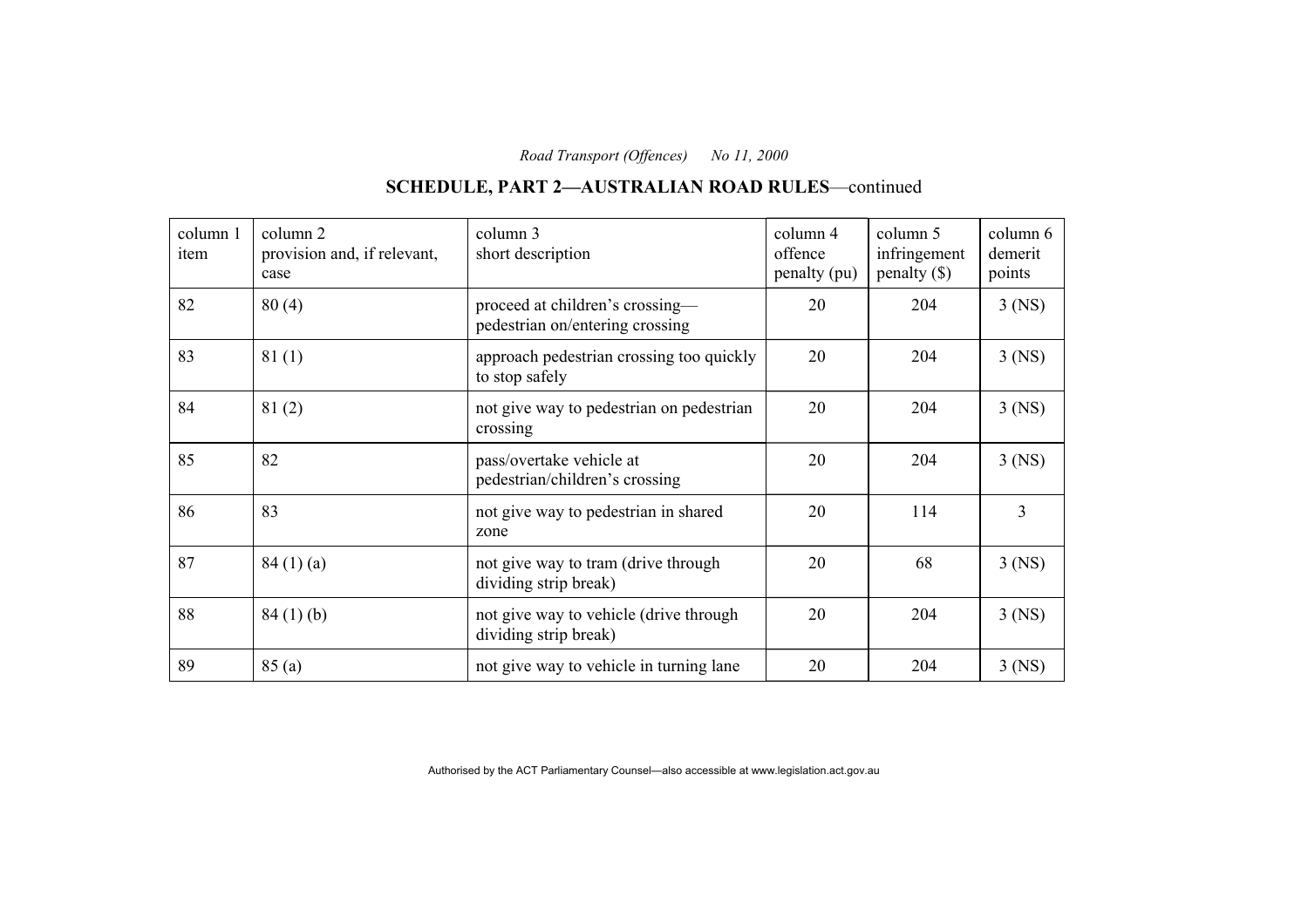# **SCHEDULE, PART 2—AUSTRALIAN ROAD RULES**—continued

| column 1<br>item | column 2<br>provision and, if relevant,<br>case | column 3<br>short description                              | column 4<br>offence<br>penalty (pu) | column 5<br>infringement<br>$penalty$ (\$) | column 6<br>demerit<br>points |
|------------------|-------------------------------------------------|------------------------------------------------------------|-------------------------------------|--------------------------------------------|-------------------------------|
| 90               | 85(b)                                           | not give way to vehicle entering turning<br>lane           | 20                                  | 204                                        | $3$ (NS)                      |
| 91               | 86(1)                                           | not give way to vehicle (median turning<br>bay)            | 20                                  | 114                                        | $3$ (NS)                      |
| 92               | 87(1)                                           | not give way to vehicle (enter road from<br>side/shoulder) | 20                                  | 159                                        | $3$ (NS)                      |
| 93               | 87(3)                                           | not give way to vehicle (enter road from<br>parking area)  | 20                                  | 159                                        | $3$ (NS)                      |
| 94               | 88(1)                                           | disobey left turn only sign                                | 20                                  | 114                                        | $2$ (NS)                      |
| 95               | 88(2)                                           | disobey left lane must turn left sign                      | 20                                  | 114                                        | $2$ (NS)                      |
| 96               | 89(1)                                           | disobey right turn only sign                               | 20                                  | 114                                        | $2$ (NS)                      |
| 97               | 89(2)                                           | disobey right lane must turn right sign                    | 20                                  | 114                                        | $2$ (NS)                      |
| 98               | 90                                              | disobey no turns sign                                      | 20                                  | 114                                        | $2$ (NS)                      |
| 99               | 91(1)                                           | disobey no left turn sign                                  | 20                                  | 114                                        | $2$ (NS)                      |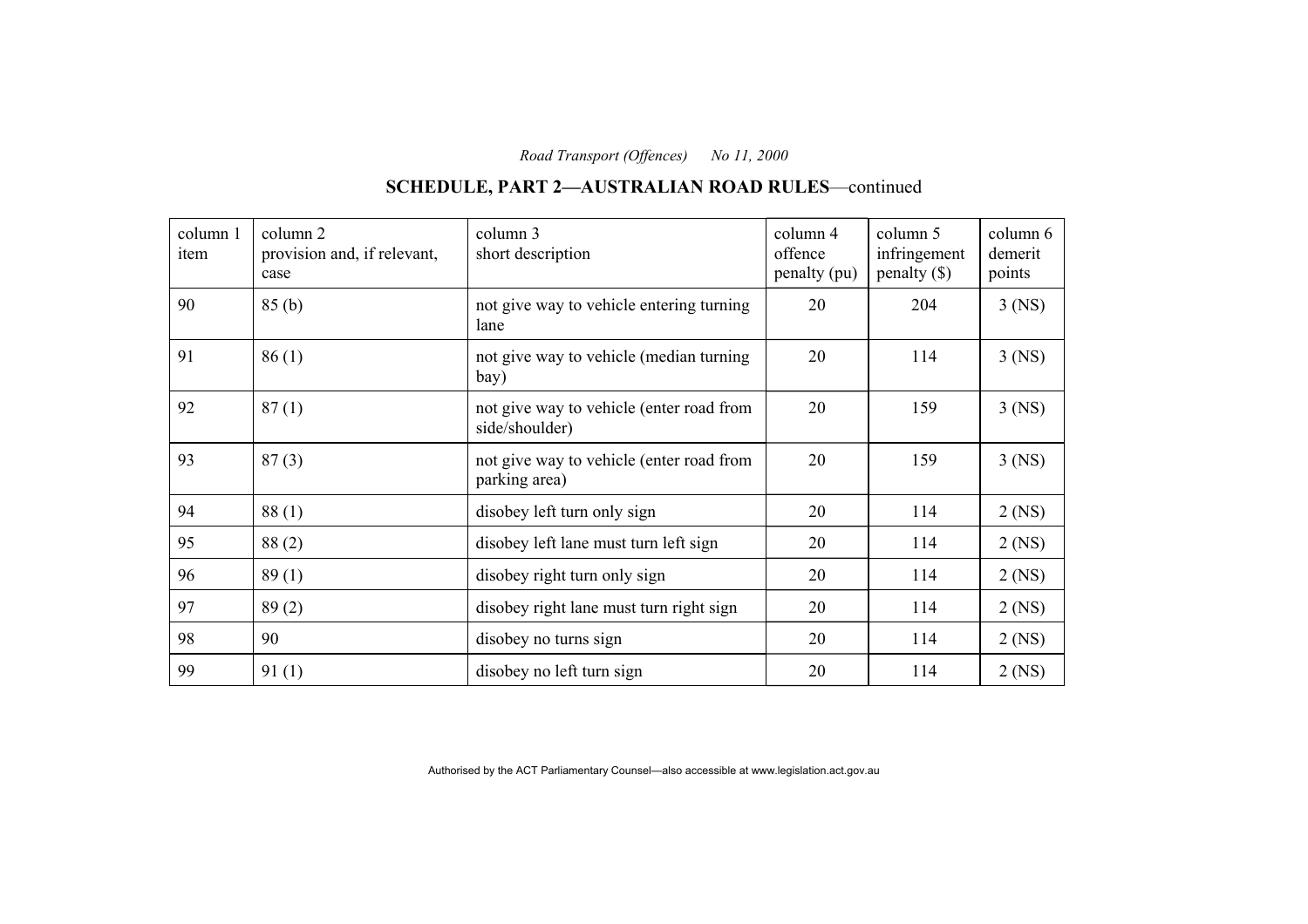#### column 1 item column 2 provision and, if relevant, case column 3 short description column 4 offence penalty (pu) column 5 infringement penalty (\$) column 6 demerit points 100 91 (2) disobey no right turn sign 20 114 2 (NS) 101 92 (1) drive contrary to direction of traffic lane arrow 20 114 102 93 (1) (a) pass sign contrary to no overtaking or passing sign 20 114 2 (NS) 103 93 (1) (b) overtake vehicle contrary to no overtaking or passing sign 20 | 114 | 2 (NS) 104 94 disobey no overtaking on bridge sign 20 114 2 (NS)  $105$  95 (1) drive in emergency stopping lane 20 114 106 96 (1) stop on area marked with keep clear marking 20 114 107 97 (1) disobey road access sign 20 114 108 98 (1) disobey one-way sign 20 114 109 99 (1) disobey keep left sign 20 114

### **SCHEDULE, PART 2—AUSTRALIAN ROAD RULES**—continued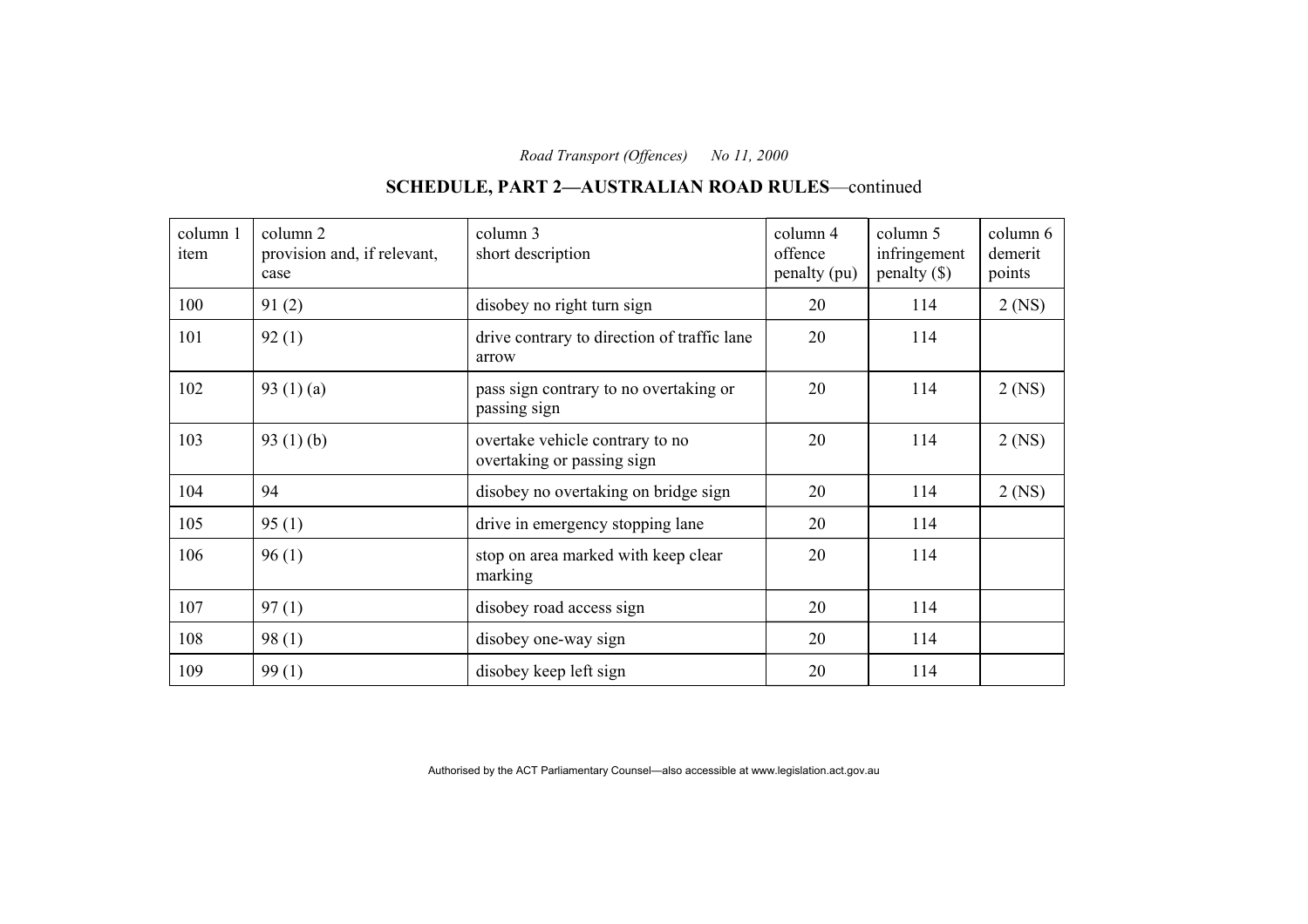# **SCHEDULE, PART 2—AUSTRALIAN ROAD RULES**—continued

| column 1<br>item | column 2<br>provision and, if relevant,<br>case | column 3<br>short description                              | column 4<br>offence<br>penalty (pu) | column 5<br>infringement<br>$penalty$ (\$) | column 6<br>demerit<br>points |
|------------------|-------------------------------------------------|------------------------------------------------------------|-------------------------------------|--------------------------------------------|-------------------------------|
| 110              | 99(2)                                           | disobey keep right sign                                    | 20                                  | 114                                        |                               |
| 111              | 100                                             | disobey no entry sign                                      | 20                                  | 114                                        |                               |
| 112              | 101(1)                                          | not stop before hand-held stop sign                        | 20                                  | 204                                        | $3$ (NS)                      |
| 113              | 101 $(2)$ $(a)$                                 | proceed past hand-held stop sign while<br>sign shown       | 20                                  | 204                                        | $3$ (NS)                      |
| 114              | 101(2)(b)                                       | proceed past hand-held stop sign<br>contrary to directions | 20                                  | 204                                        | $3$ (NS)                      |
| 115              | 102(1)                                          | disobey clearance/low clearance sign                       | 20                                  | 114                                        |                               |
| 116              | 103(1)                                          | disobey bridge load limit (gross mass)<br>sign             | 20                                  | 151                                        |                               |
| 117              | 103(1)                                          | disobey gross load limit sign                              | 20                                  | 151                                        |                               |
| 118              | 103(2)                                          | disobey bridge load limit (mass per axle<br>group) sign    | 20                                  | 151                                        |                               |
| 119              | 104(1)                                          | disobey no trucks sign (GVM)                               | 20                                  | 114                                        |                               |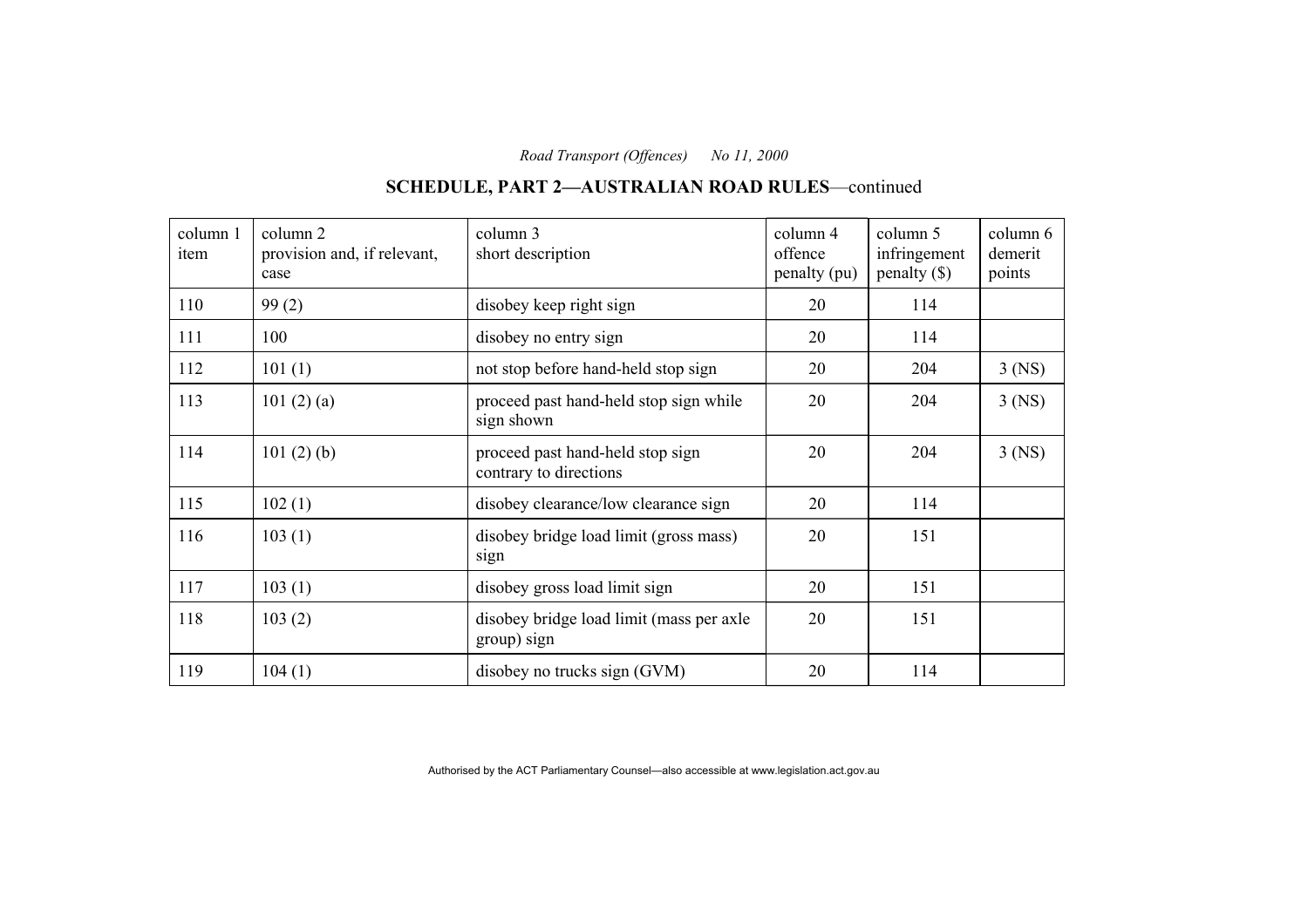#### column 1 item column 2 provision and, if relevant, case column 3 short description column 4 offence penalty (pu) column 5 infringement penalty (\$) column 6 demerit points 120 | 104 (2) | disobey no trucks sign (length) | 20 | 114 121 104 (3) disobey no trucks sign 20 114 122 105 disobey trucks must enter sign 20 114 123  $106 (1)$  disobey no buses sign (GVM)  $20$  114 124 106 (2) disobey no buses sign (length) 20 114  $125$  106 (3) disobey no buses sign 20 114 126 107 disobey buses must enter sign 20 114  $127$  | 108 (1) | disobey trucks and buses low gear sign | 20 | 114 128 111 (1) 128.1 • by contravening 111 (2) not enter roundabout on left (leave less than halfway) 20 159 128.2 • by contravening 111 (3) not enter roundabout on right (leave more than halfway) 20 159 128.3 • by contravening 111 (5) not enter roundabout in direction of traffic lane arrow 20 114

## **SCHEDULE, PART 2—AUSTRALIAN ROAD RULES**—continued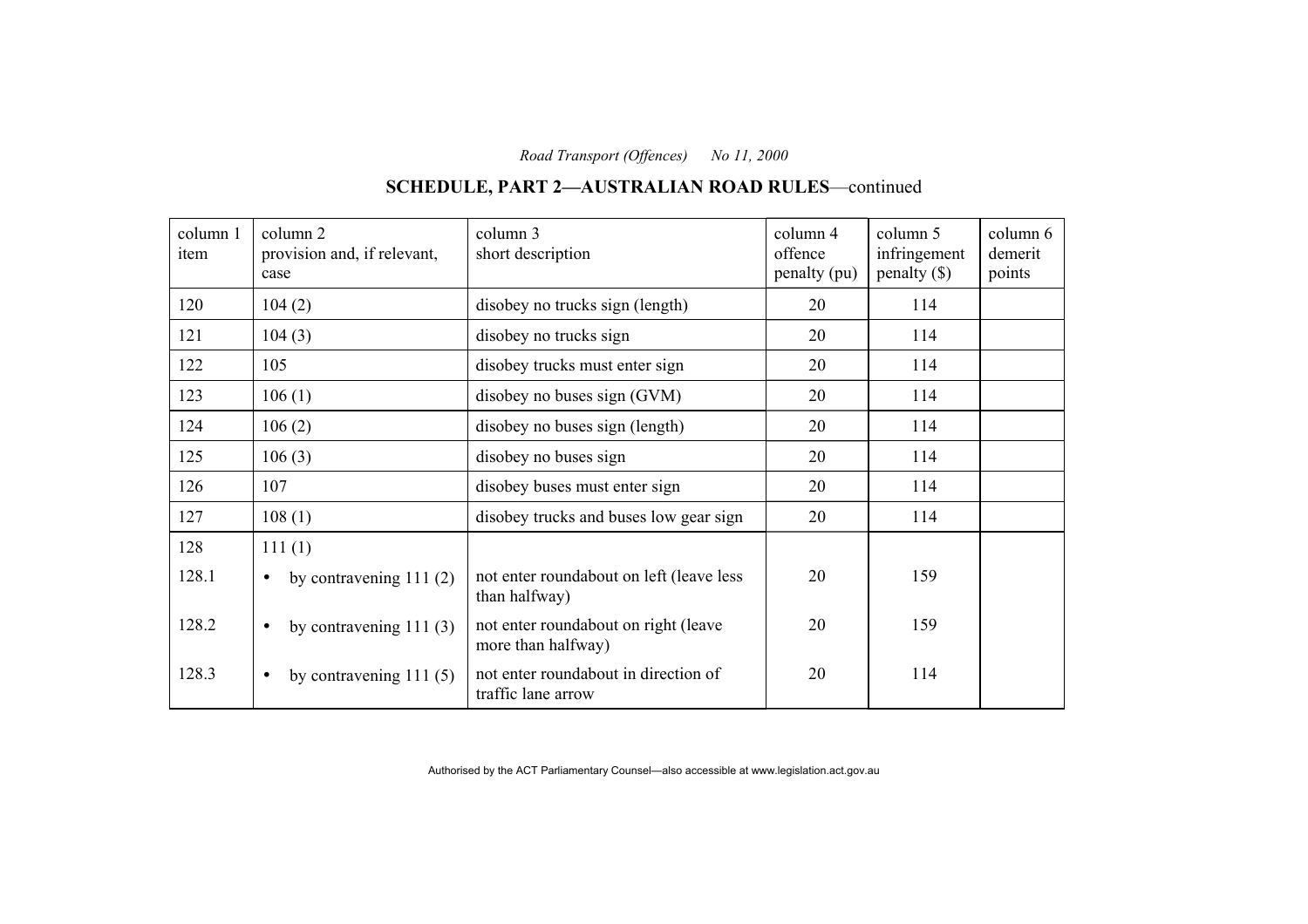# **SCHEDULE, PART 2—AUSTRALIAN ROAD RULES**—continued

| column 1<br>item | column 2<br>provision and, if relevant,<br>case | column 3<br>short description                                    | column 4<br>offence<br>penalty (pu) | column 5<br>infringement<br>penalty $(\$)$ | column 6<br>demerit<br>points |
|------------------|-------------------------------------------------|------------------------------------------------------------------|-------------------------------------|--------------------------------------------|-------------------------------|
| 129              | 112(2)                                          | not give left change of direction signal<br>entering roundabout  | 20                                  | 114                                        | $2$ (NS)                      |
| 130              | 112(3)                                          | not maintain left change of direction<br>signal in roundabout    | 20                                  | 114                                        | $2$ (NS)                      |
| 131              | 113(2)                                          | not give right change of direction signal<br>entering roundabout | 20                                  | 114                                        | $2$ (NS)                      |
| 132              | 113(3)                                          | not maintain right change of direction<br>signal in roundabout   | 20                                  | 114                                        | $2$ (NS)                      |
| 133              | 114(1)(a)                                       | not give way to vehicle when entering<br>roundabout              | 20                                  | 204                                        | $3$ (NS)                      |
| 134              | $114(1)$ (b)                                    | not give way to tram when entering<br>roundabout                 | 20                                  | 204                                        | $3$ (NS)                      |
| 135              | 114(2)                                          | not give way to tram when driving in<br>roundabout               | 20                                  | 204                                        | $3$ (NS)                      |
| 136              | 115(1)                                          | not drive left of traffic island in<br>roundabout                | 20                                  | 151                                        | $2$ (NS)                      |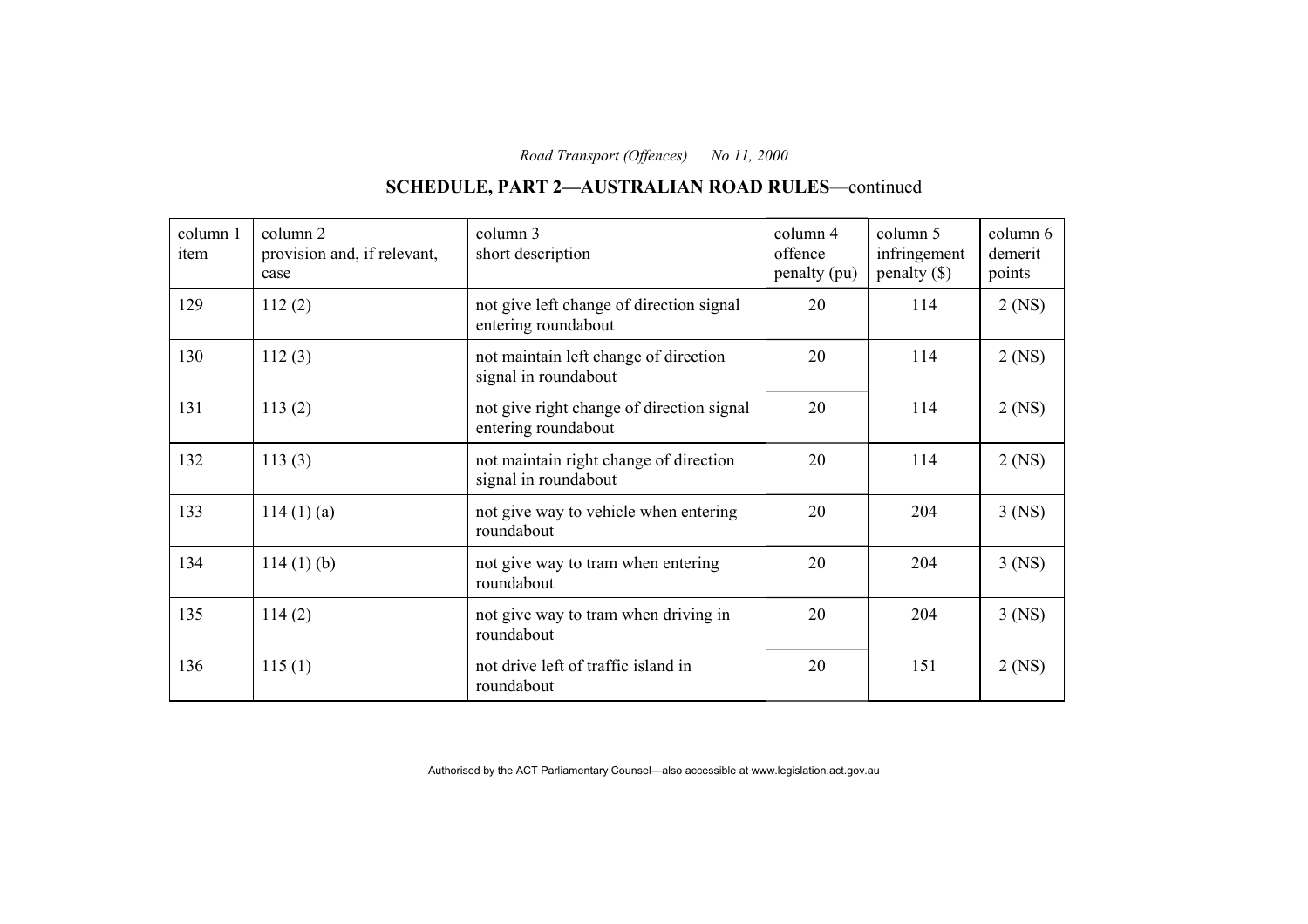# **SCHEDULE, PART 2—AUSTRALIAN ROAD RULES**—continued

| column 1<br>item | column 2<br>provision and, if relevant,<br>case | column 3<br>short description                                  | column 4<br>offence<br>penalty (pu) | column 5<br>infringement<br>penalty $(\$)$ | column 6<br>demerit<br>points |
|------------------|-------------------------------------------------|----------------------------------------------------------------|-------------------------------------|--------------------------------------------|-------------------------------|
| 137              | 116                                             | not drive in roundabout in direction of<br>traffic lane arrow  | 20                                  | 114                                        |                               |
| 138              | 117(1)                                          | not give left change of direction signal<br>in roundabout      | 20                                  | 114                                        | $2$ (NS)                      |
| 139              | 117(2)                                          | not give right change of direction signal<br>in roundabout     | 20                                  | 114                                        | $2$ (NS)                      |
| 140              | 118(1)                                          | not give left change of direction signal<br>(exit roundabout)  | 20                                  | 114                                        | $2$ (NS)                      |
| 141              | 118(2)                                          | not stop left change of direction signal<br>(exit roundabout)  | 20                                  | 68                                         |                               |
| 142              | 119                                             | rider on left in roundabout not give way<br>to vehicle         | 20                                  | 204                                        |                               |
| 143              | 121(a)                                          | not stop at stop line/sign at level<br>crossing                | 20                                  | 204                                        | $3$ (NS)                      |
| 144              | 121(b)                                          | not give way to train/tram at level<br>crossing with stop sign | 20                                  | 204                                        | $3$ (NS)                      |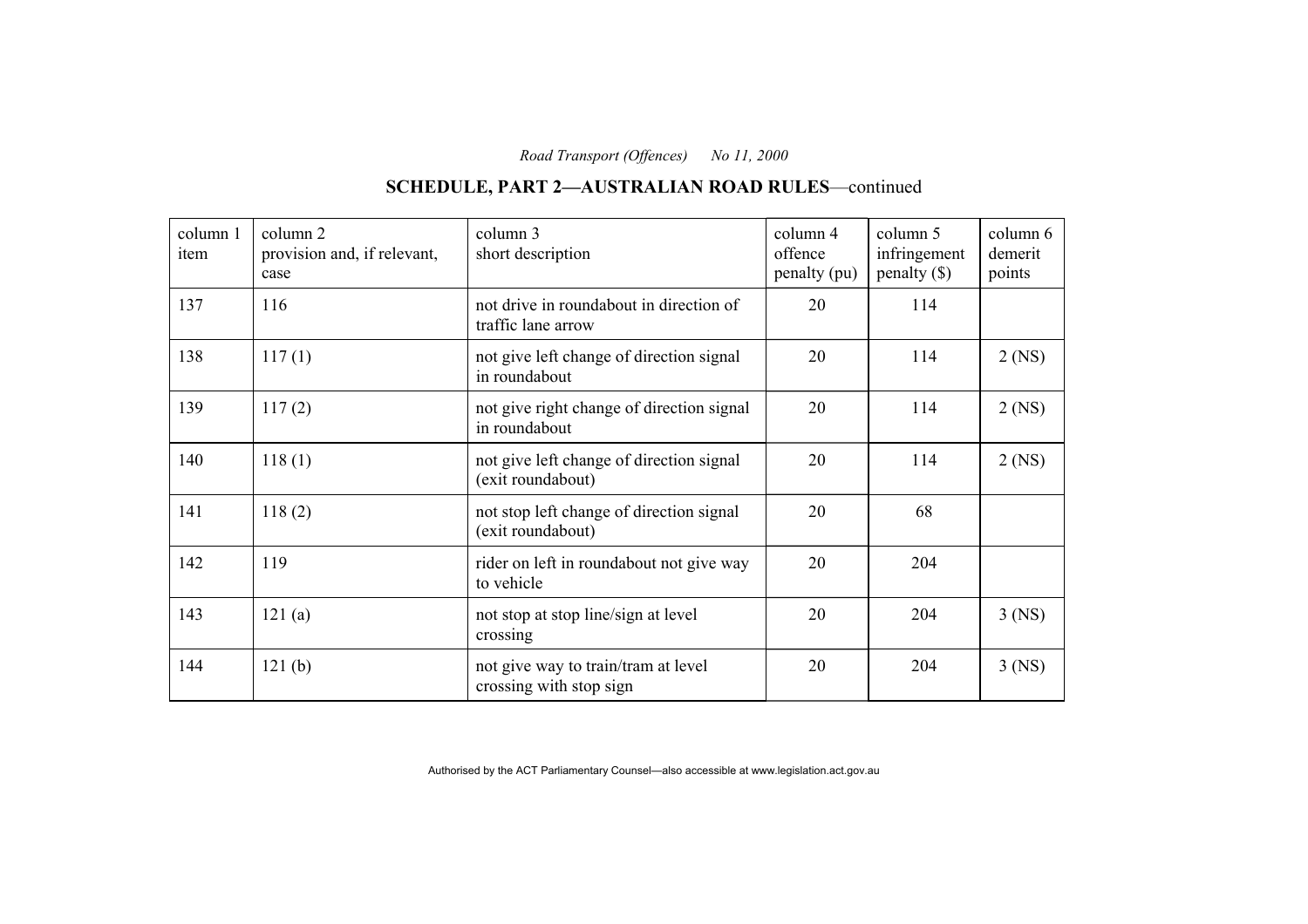# **SCHEDULE, PART 2—AUSTRALIAN ROAD RULES**—continued

| column 1<br>item | column 2<br>provision and, if relevant,<br>case | column 3<br>short description                                  | column 4<br>offence<br>penalty (pu) | column 5<br>infringement<br>$penalty$ (\$) | column 6<br>demerit<br>points |
|------------------|-------------------------------------------------|----------------------------------------------------------------|-------------------------------------|--------------------------------------------|-------------------------------|
| 145              | 122                                             | disobey give way sign/line at level<br>crossing                | 20                                  | 204                                        | $3$ (NS)                      |
| 146              | 123(a)                                          | enter level crossing contrary to<br>lights/bells               | 20                                  | 193                                        | $3$ (NS)                      |
| 147              | 123(b)                                          | enter level crossing with<br>gate/boom/barrier operating       | 20                                  | 193                                        | $3$ (NS)                      |
| 148              | 123(c)                                          | enter level crossing when train/tram<br>on/entering crossing   | 20                                  | 193                                        | $3$ (NS)                      |
| 149              | 123(d)                                          | enter level crossing when approaching<br>train/tram seen/heard | 20                                  | 193                                        | $3$ (NS)                      |
| 150              | 123(e)                                          | enter level crossing when crossing/road<br>beyond blocked      | 20                                  | 68                                         | $3$ (NS)                      |
| 151              | 124                                             | not leave level crossing when safe                             | 20                                  | 68                                         |                               |
| 152              | 125(1)                                          | unreasonably obstruct driver/pedestrian                        | 20                                  | 61                                         |                               |
| 153              | 126                                             | drive behind other vehicle too closely to                      | 20                                  | 159                                        | $1$ (NS)                      |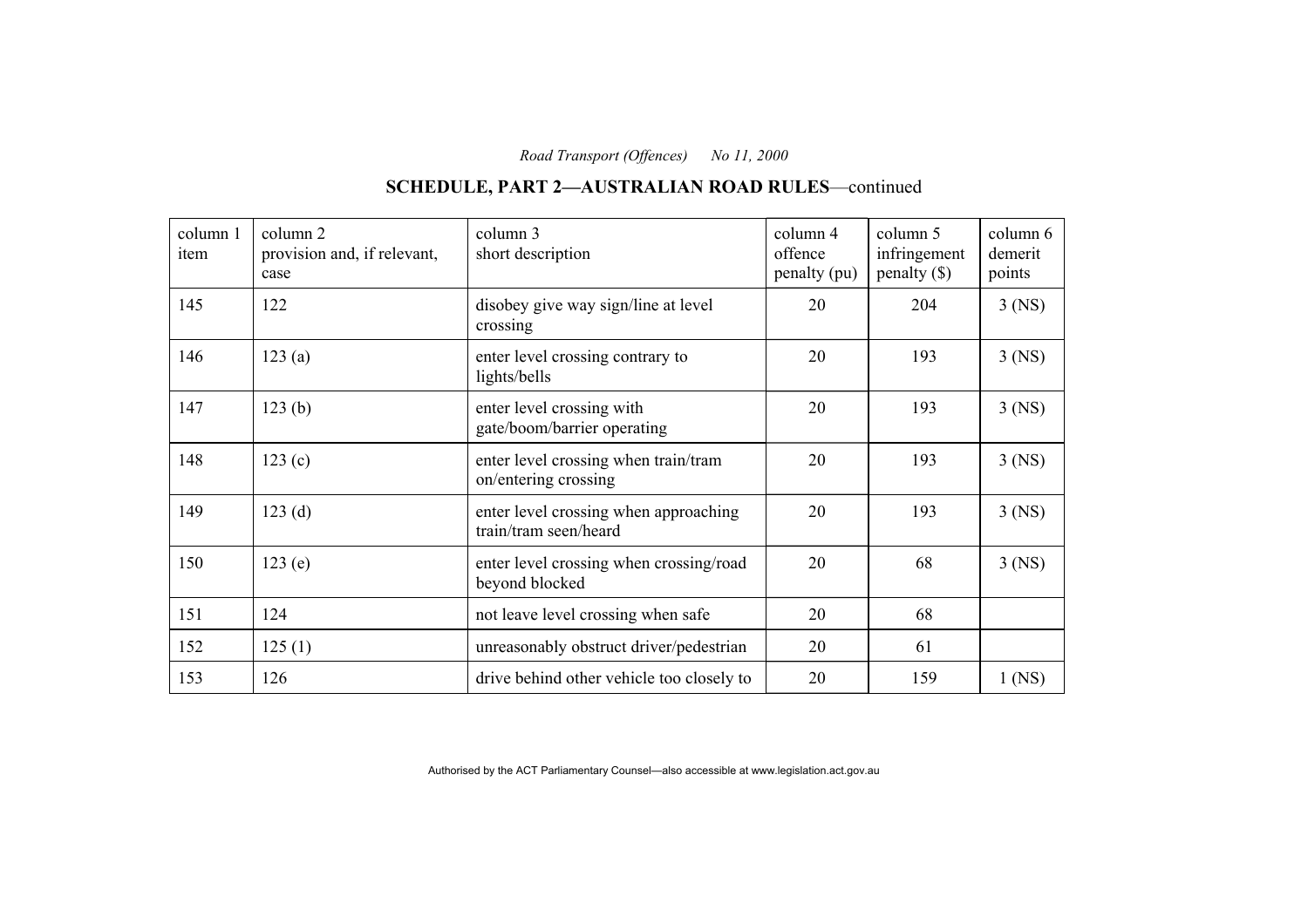# **SCHEDULE, PART 2—AUSTRALIAN ROAD RULES**—continued

| column 1<br>item | column 2<br>provision and, if relevant,<br>case    | column 3<br>short description                                 | column 4<br>offence<br>penalty (pu) | column 5<br>infringement<br>$penalty$ (\$) | column 6<br>demerit<br>points |
|------------------|----------------------------------------------------|---------------------------------------------------------------|-------------------------------------|--------------------------------------------|-------------------------------|
|                  |                                                    | stop safely                                                   |                                     |                                            |                               |
| 154              | 127(1)                                             | long vehicle not required distance from<br>other long vehicle | 20                                  | 159                                        | $1$ (NS)                      |
| 155              | 128                                                | enter intersection when intersection/road<br>beyond blocked   | 20                                  | 114                                        |                               |
| 156              | 129(1)                                             | not drive on far left side of road                            | 20                                  | 151                                        | $2$ (NS)                      |
| 157              | 130(2)                                             |                                                               |                                     |                                            |                               |
| 157.1            | if 130 $(1)$ (a) applies<br>$\bullet$              | drive in right lane on road with speed-<br>limit over 80 km/h | 20                                  | 114                                        | $2$ (NS)                      |
| 157.2            | if 130 $(1)$ (b) applies<br>$\bullet$              | disobey keep left unless overtaking sign                      | 20                                  | 114                                        | $2$ (NS)                      |
| 158              | 131                                                | not keep left of oncoming vehicle                             | 20                                  | 68                                         | $2$ (NS)                      |
| 159              | 132(1)                                             | not keep left of centre on two-way road                       | 20                                  | 151                                        | $2$ (NS)                      |
| 160              | 132(2)                                             |                                                               |                                     |                                            |                               |
| 160.1            | if there are double<br>$\bullet$<br>dividing lines | not keep left of dividing line (double)<br>dividing lines)    | 20                                  | 151                                        | $3$ (NS)                      |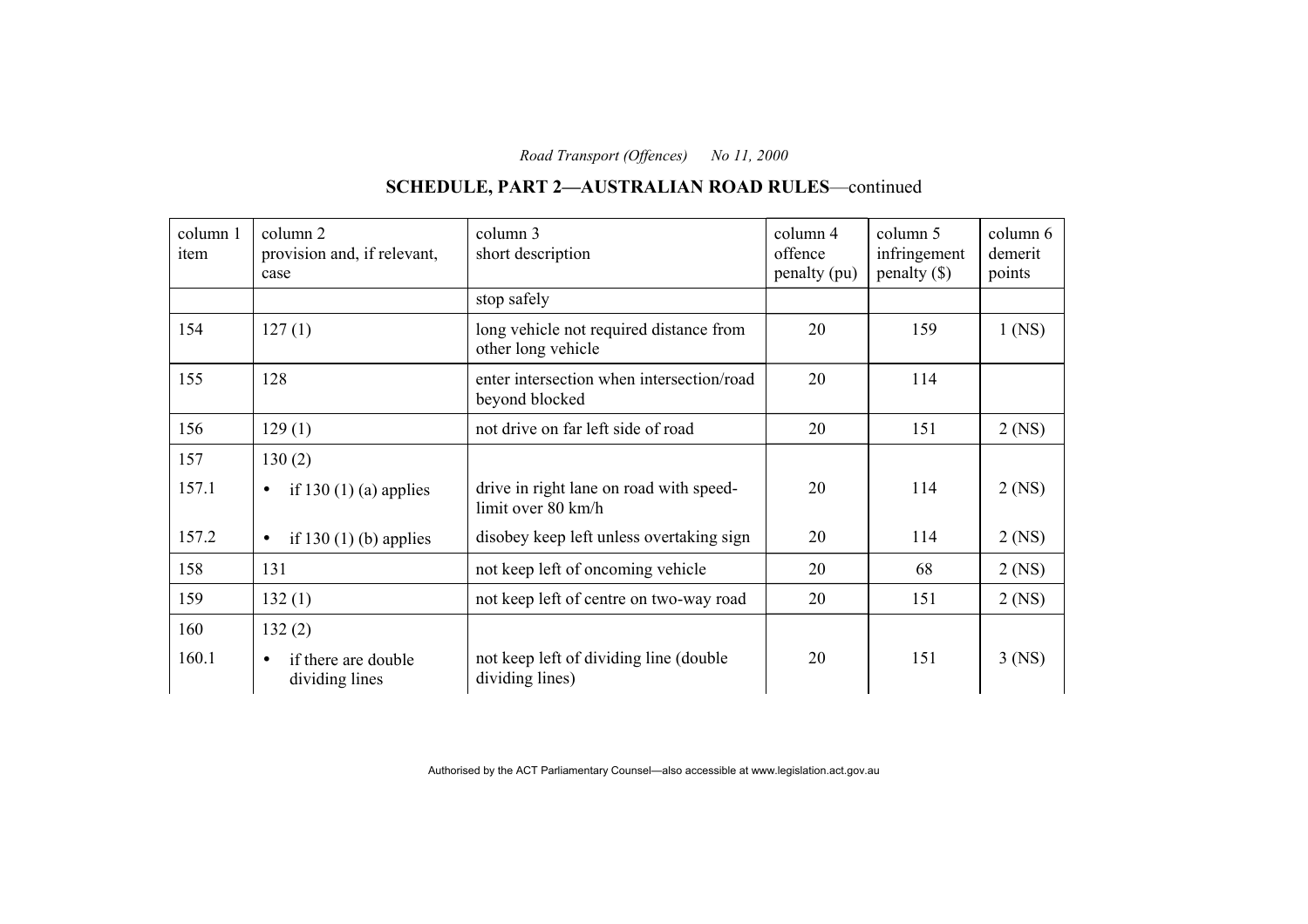#### column 1 item column 2 provision and, if relevant, case column 3 short description column 4 offence penalty (pu) column 5 infringement penalty (\$) column 6 demerit points 160.2 • in any other case not keep left of dividing line (not double dividing lines) 20 151 2(NS) 161 135 (1) hot keep left of median strip 20 151 2 (NS) 162 136 136 drive wrong way on one-way service road 20 114 163 137 (1) drive on dividing strip 20 114 164 138 (1) drive on/over continuous line near painted island 20 114 165 140 vertake vehicle when unsafe 20 114 2 (NS) 166 | 141 (1) | overtake to left of vehicle | 20 | 114 | 2 (NS) 167 141 (2) cyclist pass/overtake left of left turning vehicle 20 44 168 | 142 (1) | overtake to right of vehicle turning right/making U-turn 20 114 2 (NS)  $169$  | 143 (1) | disobey do not overtake turning vehicle | 20 | 114 | 2 (NS)

## **SCHEDULE, PART 2—AUSTRALIAN ROAD RULES**—continued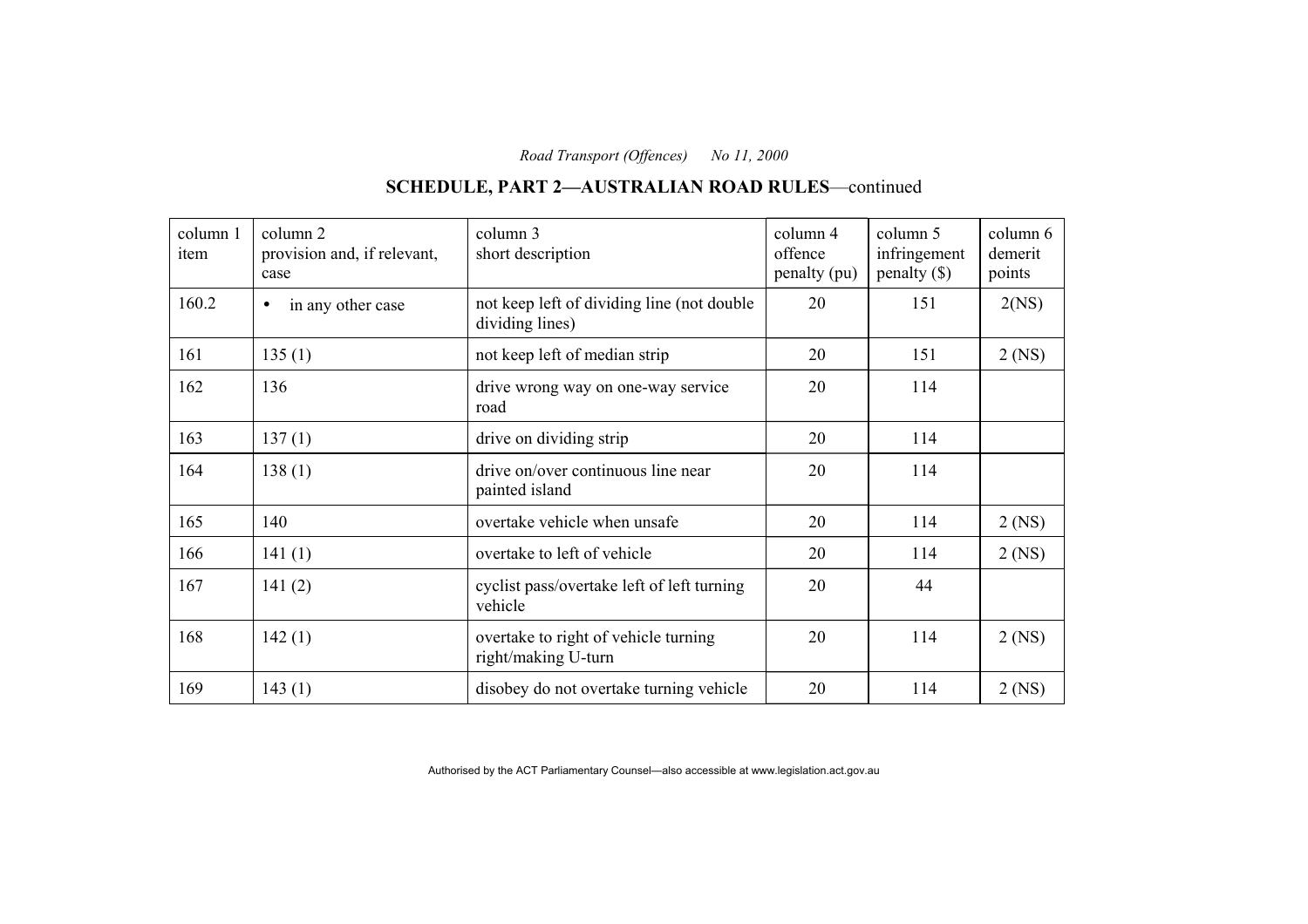#### column 1 item column 2 provision and, if relevant, case column 3 short description column 4 offence penalty (pu) column 5 infringement penalty (\$) column 6 demerit points sign (left turn) 170 143 (2) disobey do not overtake turning vehicle sign (right/U-turn) 20 | 114 | 2 (NS) 171 144 (a) overtake vehicle too closely 20 114 2 (NS)  $172$  | 144 (b) cut in front of vehicle after overtaking | 20 | 114 | 2 (NS) 173 | 145 | increase speed while being overtaken | 20 | 114  $174$  146 (1) hot drive within marked line on multi-<br>and  $\begin{array}{|l|l|l|}\n\hline\n\end{array}$  114 175 146 (2) not drive within single line of traffic (no lines marked) 20 114 176 147 and 147 move from marked lane to another across continuous line 20 114 177 | 148 (1) | not give way (move from marked lane to another) 20 114 3 (NS) 178 | 148 (2) | not give way (move from one line of  $\begin{array}{|c|c|c|c|c|c|c|c|c|} \hline \end{array}$  114 | 3 (NS)

### **SCHEDULE, PART 2—AUSTRALIAN ROAD RULES**—continued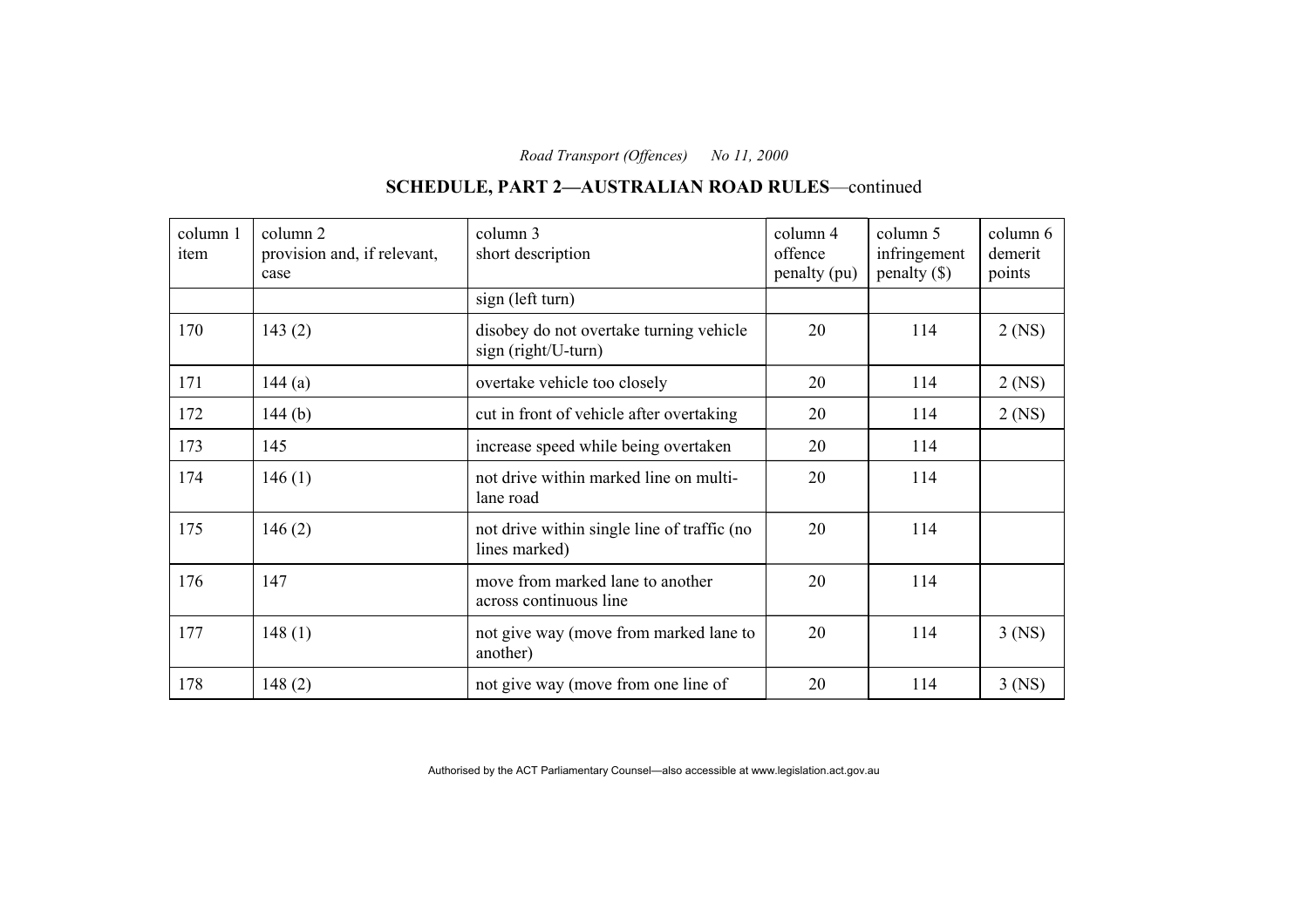#### column 1 item column 2 provision and, if relevant, case column 3 short description column 4 offence penalty (pu) column 5 infringement penalty (\$) column 6 demerit points traffic to another) 179 | 149 | not give way to vehicle ahead when merging 20 114 3 (NS)  $180$  |  $150 (1)$  drive on/over continuous white edge line |  $20$  | 68 181 151 (1) ride motorbike/bicycle more than 2 abreast on road 20 44 182 151 (2) ride motorbike/bicycle more than 2 abreast in marked lane 20 44 183 151 (4) ride motorbike/bicycle more than 1.5 m from another 20 44 184 152 (1) 184.1 • by contravening 152 (2) drive in lane (red cross on overhead device) 20 114 3 (NS) 184.2 • by contravening 152 (3) drive in lane (flashing red cross on overhead device) 20 | 114 | 3 (NS)

### **SCHEDULE, PART 2—AUSTRALIAN ROAD RULES**—continued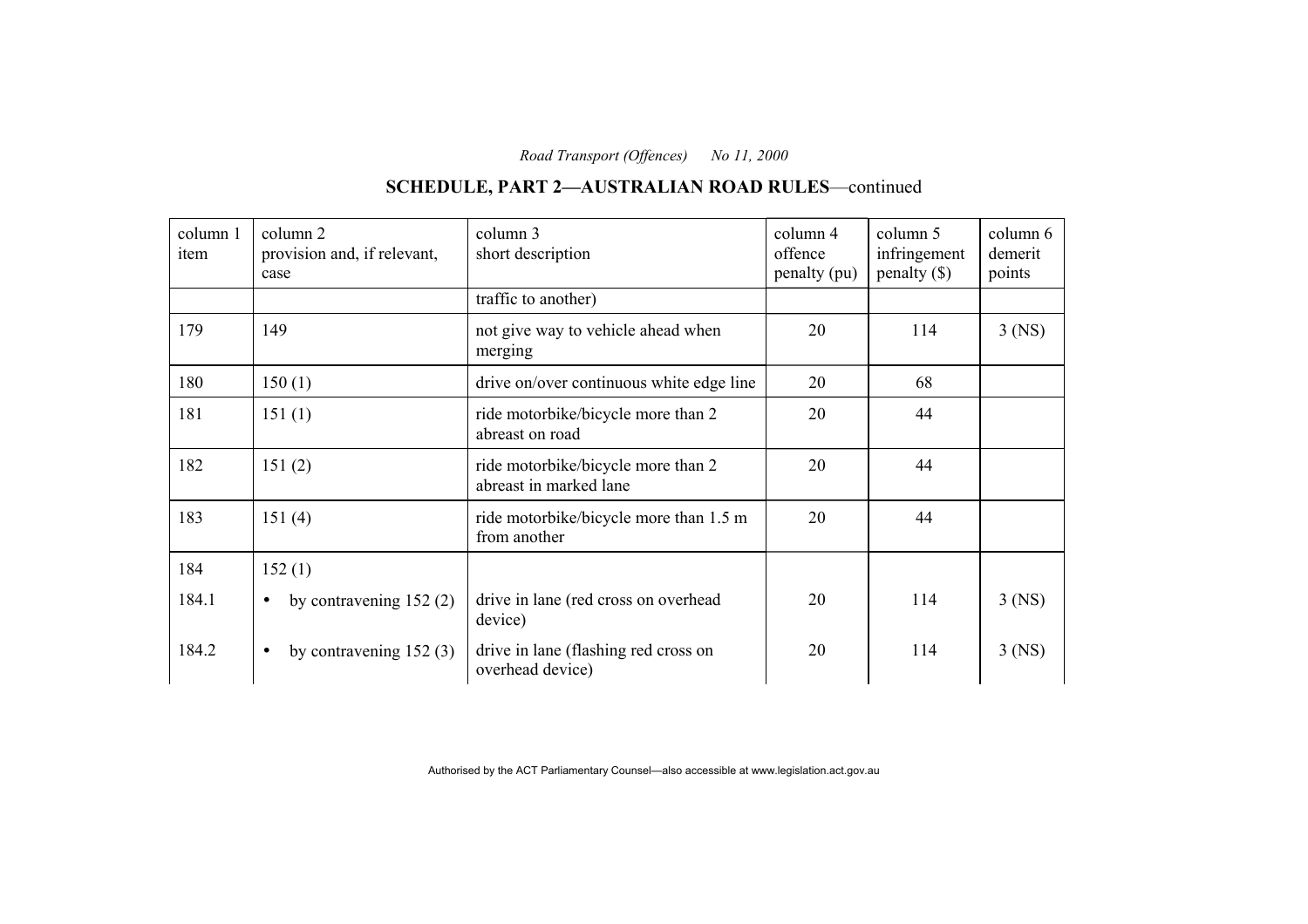| column 1<br>item | column 2<br>provision and, if relevant,<br>case | column 3<br>short description                      | column 4<br>offence<br>penalty (pu) | column 5<br>infringement<br>$penalty$ (\$) | column 6<br>demerit<br>points |
|------------------|-------------------------------------------------|----------------------------------------------------|-------------------------------------|--------------------------------------------|-------------------------------|
| 185              | 153(1)                                          | drive in bicycle lane                              | 20                                  | 114                                        |                               |
| 186              | 154(1)                                          | drive in bus lane                                  | 20                                  | 204                                        |                               |
| 187              | 155(1)                                          | drive in tram lane                                 | 20                                  | 136                                        | $3$ (NS)                      |
| 188              | 156(1)                                          | drive in transit lane                              | 20                                  | 136                                        |                               |
| 189              | 157(1)                                          | drive in truck lane                                | 20                                  | 204                                        |                               |
| 190              | 159(1)                                          | not drive in lane marked for particular<br>vehicle | 20                                  | 114                                        |                               |
| 191              | 160(2)                                          | pass/overtake to right of tram                     | 20                                  | 68                                         | $2$ (NS)                      |
| 192              | 160(3)                                          | pass/overtake tram turning/signalling left         | 20                                  | 68                                         | $2$ (NS)                      |
| 193              | 161(2)                                          | pass/overtake to left of tram                      | 20                                  | 68                                         | $2$ (NS)                      |
| 194              | 161(3)                                          | pass/overtake tram turning/signalling<br>right     | 20                                  | 68                                         | $2$ (NS)                      |
| 195              | 162(1)(a)                                       | drive on safety zone                               | 20                                  | 68                                         | $3$ (NS)                      |

# **SCHEDULE, PART 2—AUSTRALIAN ROAD RULES**—continued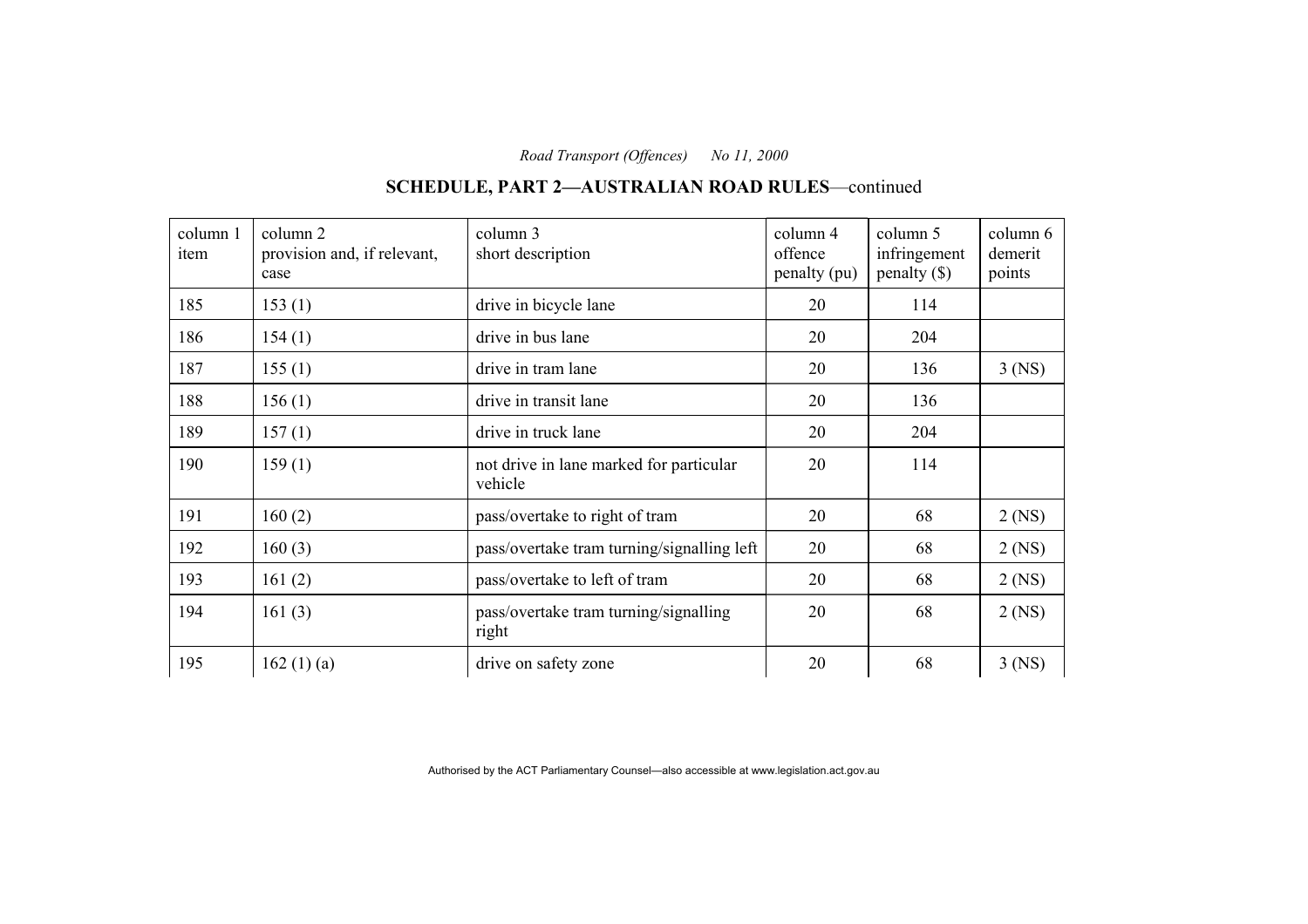# **SCHEDULE, PART 2—AUSTRALIAN ROAD RULES**—continued

| column 1<br>item | column 2<br>provision and, if relevant,<br>case | column 3<br>short description                                  | column 4<br>offence<br>penalty (pu) | column 5<br>infringement<br>penalty $(\$)$ | $\text{column } 6$<br>demerit<br>points |
|------------------|-------------------------------------------------|----------------------------------------------------------------|-------------------------------------|--------------------------------------------|-----------------------------------------|
| 196              | 162 $(1)$ $(b)$                                 | not drive safely to left of safety zone                        | 20                                  | 68                                         | $3$ (NS)                                |
| 197              | 163(1)                                          | drive past rear of stopped tram when<br>pedestrian is crossing | 20                                  | 68                                         | $3$ (NS)                                |
| 198              | 164(1)                                          |                                                                |                                     |                                            |                                         |
| 198.1            | by contravening $164(2)$<br>$\bullet$           | not give way to pedestrian near stopped<br>tram                | 20                                  | 68                                         | $3$ (NS)                                |
| 198.2            | by contravening $164(3)$<br>$\bullet$           | proceed near stopped tram (road not<br>clear of pedestrians)   | 20                                  | 68                                         | $3$ (NS)                                |
| 198.3            | by contravening $164(4)$<br>$\bullet$           | pass/overtake stopped tram at prohibited<br>speed              | 20                                  | 68                                         | $3$ (NS)                                |
| 199              | 167                                             | disobey no stopping sign                                       | 20                                  | 136                                        |                                         |
| 200              | 168(1)                                          | disobey no parking sign                                        | 20                                  | 61                                         |                                         |
| 201              | 169                                             | stop at side of road with continuous<br>yellow edge line       | 20                                  | 136                                        |                                         |
| 202              | 170(1)                                          | stop in intersection                                           | 20                                  | 61                                         |                                         |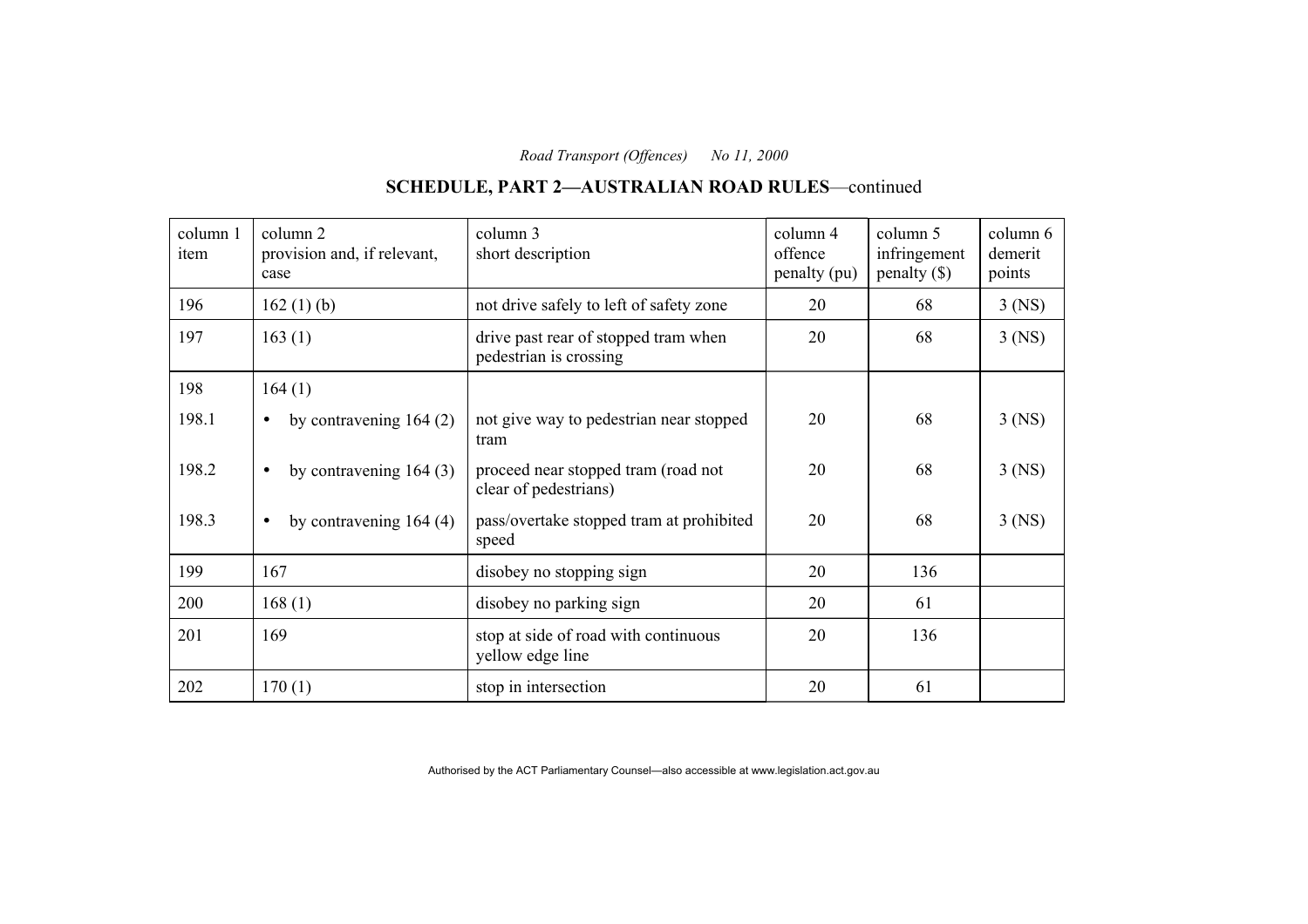# **SCHEDULE, PART 2—AUSTRALIAN ROAD RULES**—continued

| column 1<br>item | column 2<br>provision and, if relevant,<br>case | column 3<br>short description                       | column 4<br>offence<br>penalty (pu) | column 5<br>infringement<br>$penalty$ (\$) | column 6<br>demerit<br>points |
|------------------|-------------------------------------------------|-----------------------------------------------------|-------------------------------------|--------------------------------------------|-------------------------------|
| 203              | 170(2)                                          | stop on/near intersection (traffic lights)          | 20                                  | 61                                         |                               |
| 204              | 170(3)                                          | stop on/near intersection (no traffic<br>lights)    | 20                                  | 61                                         |                               |
| 205              | 171(1)                                          | stop on/near children's crossing                    | 20                                  | 202                                        |                               |
| 206              | 172(1)                                          | stop on/near pedestrian crossing                    | 20                                  | 202                                        |                               |
| 207              | 173(1)                                          | stop on/near marked foot crossing                   | 20                                  | 202                                        |                               |
| 208              | 174(2)                                          | stop near bicycle crossing lights                   | 20                                  | 61                                         |                               |
| 209              | 175(1)                                          | stop on/near level crossing                         | 20                                  | 61                                         |                               |
| 210              | 176(1)                                          | stop on clearway                                    | 20                                  | 136                                        |                               |
| 211              | 177(1)                                          | stop on freeway                                     | 20                                  | 136                                        |                               |
| 212              | 178                                             | stop in emergency stopping lane                     | 20                                  | 136                                        |                               |
| 213              | 179(1)                                          | stop in loading zone                                | 20                                  | 83                                         |                               |
| 214              | 179(2)(a)                                       | stop in loading zone longer than $\frac{1}{2}$ hour | 20                                  | 83                                         |                               |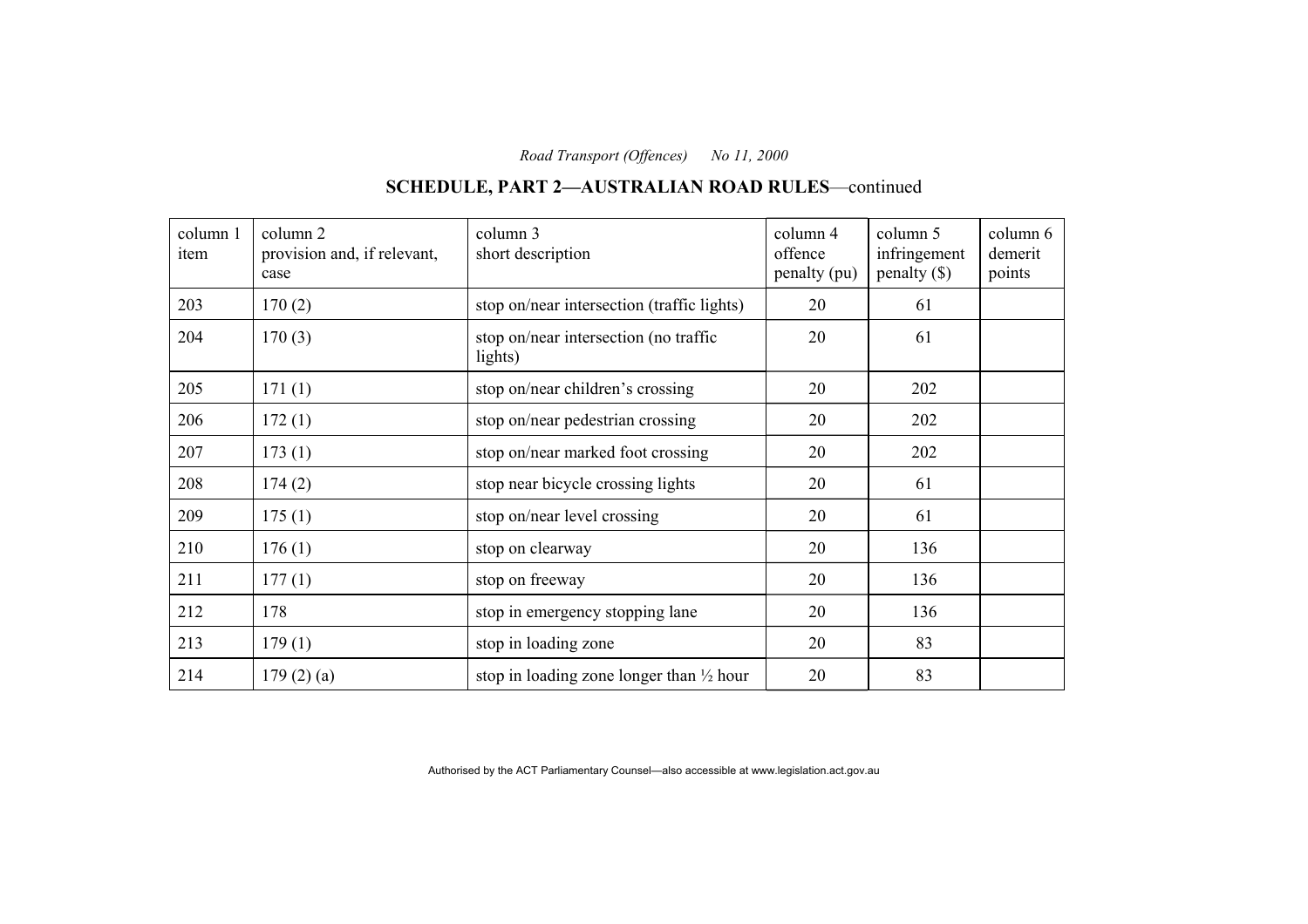#### column 1 item column 2 provision and, if relevant, case column 3 short description column 4 offence penalty (pu) column 5 infringement penalty (\$) column 6 demerit points 215  $\left| \begin{array}{c} 179 \ (2) \ (b) \end{array} \right|$  stop in loading zone longer than indicated 20 83 216 180 (1) stop in truck zone 20 33 217 | 181 (1) | stop in works zone | 20 | 83 218 | 182 (1) | stop in taxi zone | 20 | 61 219 183 (1) 219.1  $\bullet$  for a bus zone in a clearway, transit lane or bus lane stop in bus zone (clearway/transit lane/ bus lane) 20 114 219.2 • other than for a bus zone in a clearway, transit lane or bus lane stop in bus zone (not clearway/transit lane/ bus lane) 20 83

### **SCHEDULE, PART 2—AUSTRALIAN ROAD RULES**—continued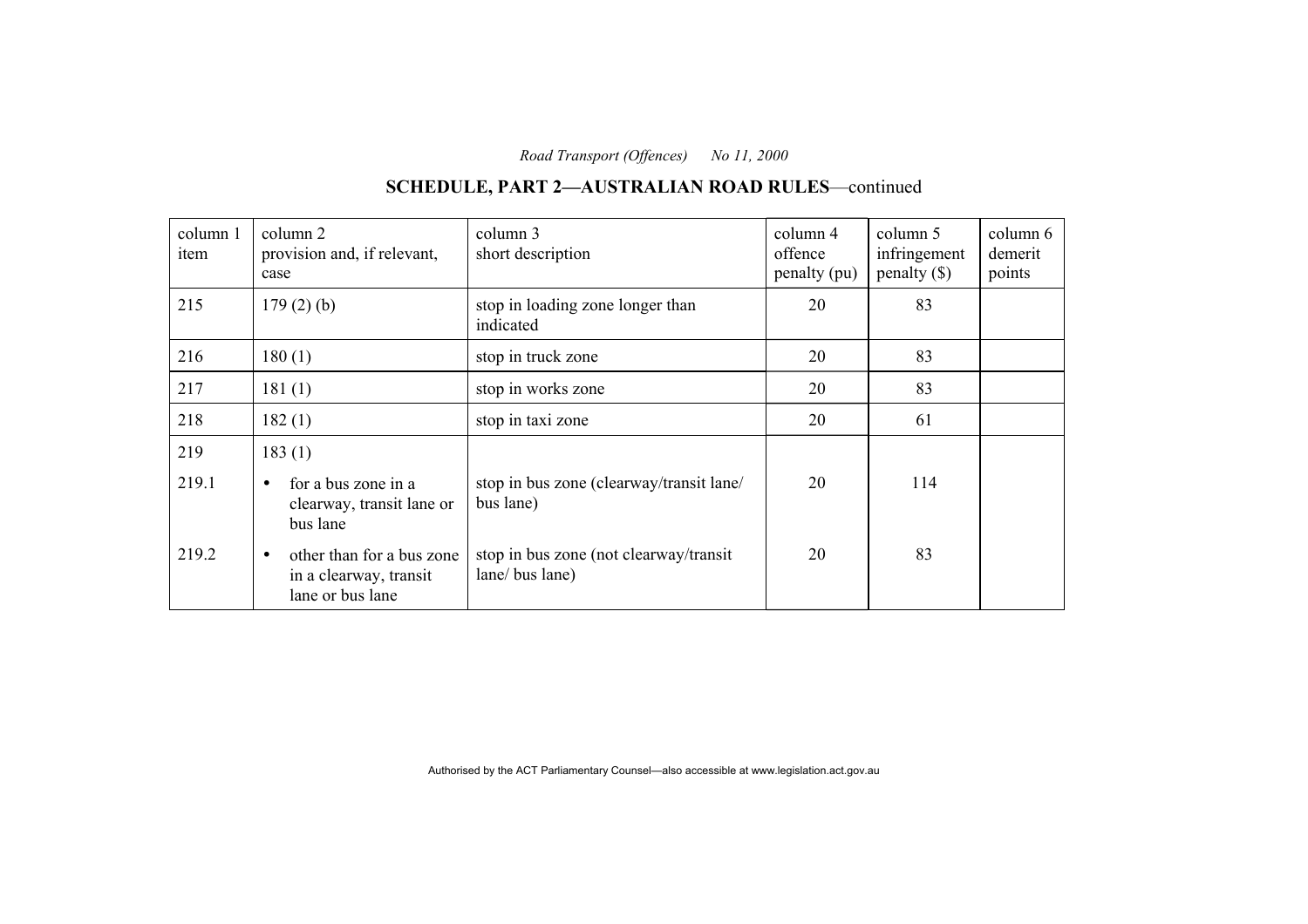# **SCHEDULE, PART 2—AUSTRALIAN ROAD RULES**—continued

| column 1<br>item | column 2<br>provision and, if relevant,<br>case                                          | column 3<br>short description                                 | column 4<br>offence<br>penalty (pu) | column 5<br>infringement<br>$penalty$ (\$) | column 6<br>demerit<br>points |
|------------------|------------------------------------------------------------------------------------------|---------------------------------------------------------------|-------------------------------------|--------------------------------------------|-------------------------------|
| 220              | 184(1)                                                                                   |                                                               |                                     |                                            |                               |
| 220.1            | for a minibus zone in a<br>$\bullet$<br>clearway, transit lane or<br>bus lane            | stop in minibus zone (clearway/transit<br>lane/ bus lane)     | 20                                  | 114                                        |                               |
| 220.2            | other than for a minibus<br>$\bullet$<br>zone in a clearway,<br>transit lane or bus lane | stop in minibus zone (not<br>clearway/transit lane/ bus lane) | 20                                  | 83                                         |                               |
| 221              | 185(1)                                                                                   | stop in permit zone                                           | 20                                  | 61                                         |                               |
| 222              | 186(1)                                                                                   | stop in mail zone                                             | 20                                  | 61                                         |                               |
| 223              | 187                                                                                      | stop in/on bus/tram/transit/truck<br>lane/tracks              | 20                                  | 114                                        |                               |
| 224              | 188                                                                                      | stop in shared zone                                           | 20                                  | 61                                         |                               |
| 225              | 189                                                                                      | double park                                                   | 20                                  | 83                                         |                               |
| 226              | 190(1)                                                                                   | stop in/near safety zone                                      | 20                                  | 114                                        |                               |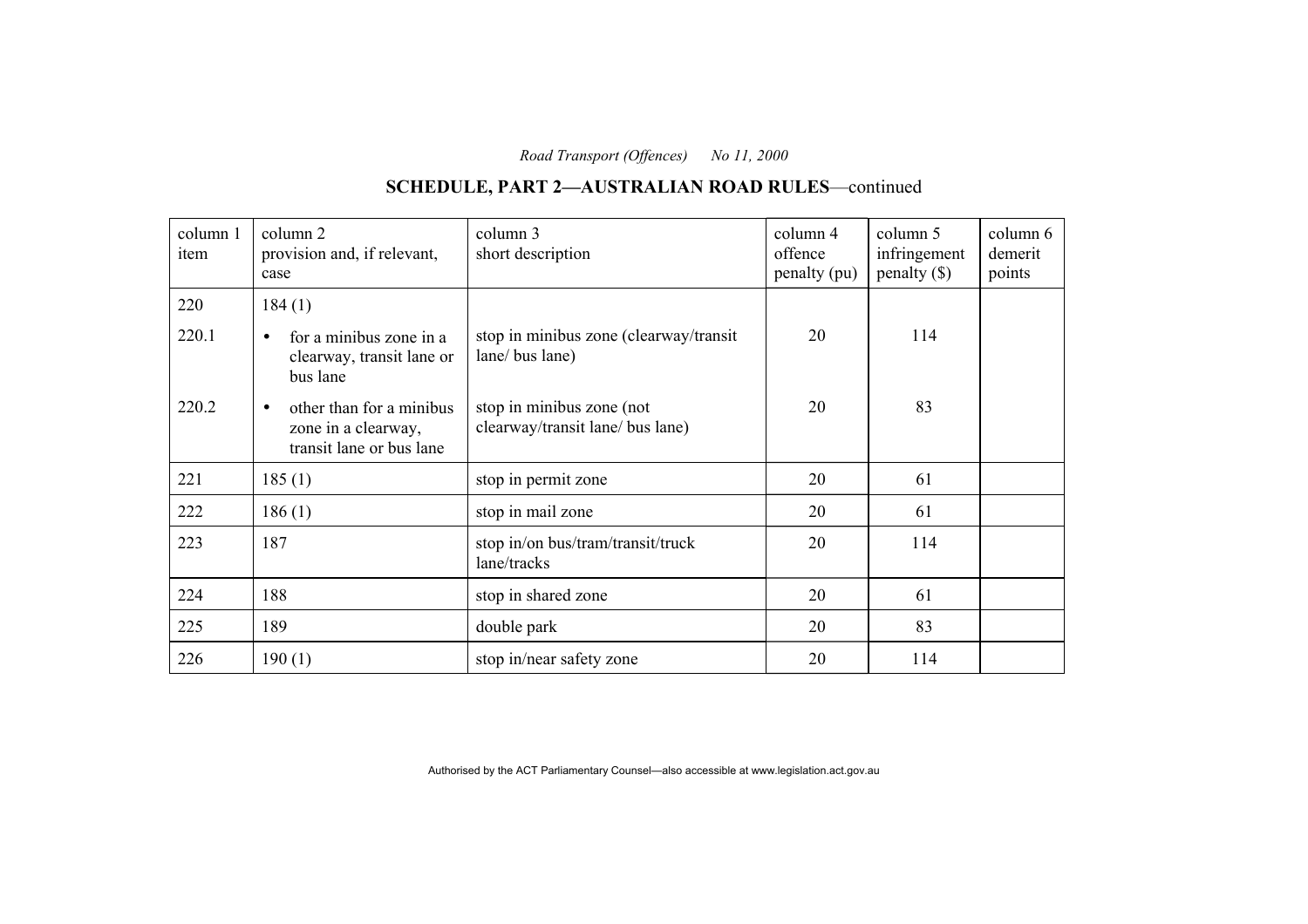#### column 1 item column 2 provision and, if relevant, case column 3 short description column 4 offence penalty (pu) column 5 infringement penalty (\$) column 6 demerit points 227 191 191 stop near obstruction so as to obstruct traffic 20 61 228  $\begin{array}{|c|c|c|c|c|c|c|c|c|} \hline 192 (1) & \multicolumn{1}{|c|}{3} \text{stop on structure} & 20 & 61 \end{array}$ 229 192 (2) stop in tunnel/underpass 20 61 230  $\vert$  193 (1) stop on crest/curve outside built-up area  $\vert$  20  $\vert$  61  $231$  | 194 (1) stop near fire hydrant/indicator/plug indicator 20 61 232 | 195 (1) | stop at/near bus stop | 20 | 83 233  $\left| \begin{array}{ccc} 196 (1) \\ 196 (1) \end{array} \right|$  stop at/near tram stop  $\left| \begin{array}{ccc} 20 \\ 20 \end{array} \right|$  83 234  $\vert$  197 (1) stop on path/strip in built-up area  $\vert$  20  $\vert$  61 235  $\vert$  198 (1)  $\vert$  obstruct access to ramp/path/passageway  $\vert$  20  $\vert$  61 236  $\vert$  198 (2) stop on/across driveway/other access to/from land 20 61 237 | 199 (1) | stop near postbox | 20 | 61

### **SCHEDULE, PART 2—AUSTRALIAN ROAD RULES**—continued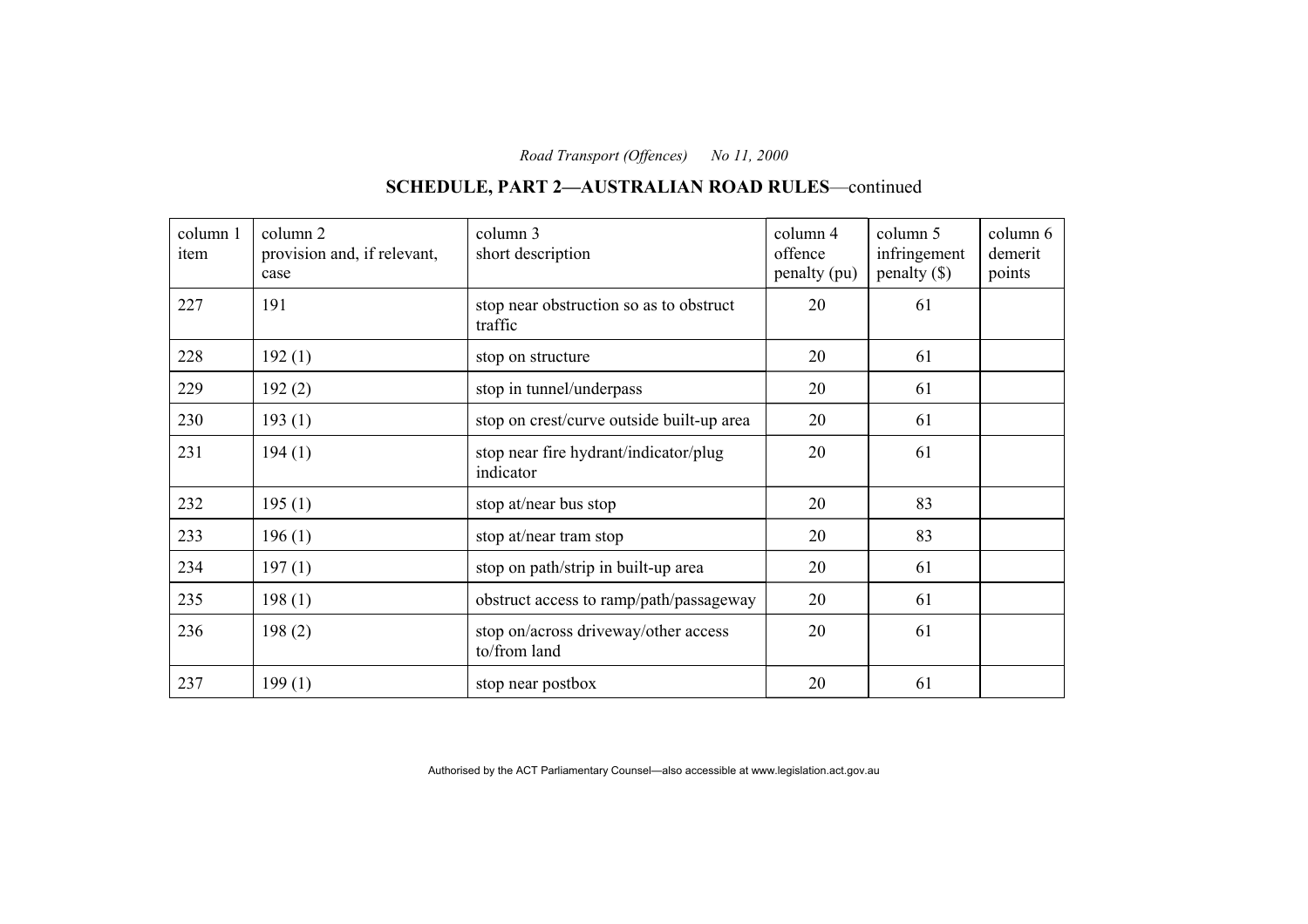# **SCHEDULE, PART 2—AUSTRALIAN ROAD RULES**—continued

| column 1<br>item | column 2<br>provision and, if relevant,<br>case | column 3<br>short description                   | column 4<br>offence<br>penalty (pu) | column 5<br>infringement<br>penalty $(\$)$ | column 6<br>demerit<br>points |
|------------------|-------------------------------------------------|-------------------------------------------------|-------------------------------------|--------------------------------------------|-------------------------------|
| 238              | 200(1)                                          | not stop heavy/long vehicle on road<br>shoulder | 20                                  | 68                                         |                               |
| 239              | 200(2)                                          | stop heavy/long vehicle longer than 1 hr        | 20                                  | 68                                         |                               |
| 240              | 201                                             | disobey bicycle parking sign                    | 20                                  | 61                                         |                               |
| 241              | 202                                             | disobey motorbike parking sign                  | 20                                  | 61                                         |                               |
| 242              | 203(1)                                          | stop in parking area for disabled               | 20                                  | 136                                        |                               |
| 243              | 205                                             | park continuously for longer than<br>permitted  | 20                                  | 61                                         |                               |
| 244              | 207(2)                                          | not pay fee/obey instructions                   | 20                                  |                                            |                               |
| 245              | 208(1)                                          |                                                 |                                     |                                            |                               |
| 245.1            | by contravening $208(2)$<br>$\bullet$           | not parallel park in direction of travel        | 20                                  | 61                                         |                               |
| 245.2            | by contravening $208(3)$<br>$\bullet$           | not parallel park near left                     | 20                                  | 61                                         |                               |
| 245.3            | by contravening $208(4)$<br>٠                   | not parallel park near road side                | 20                                  | 61                                         |                               |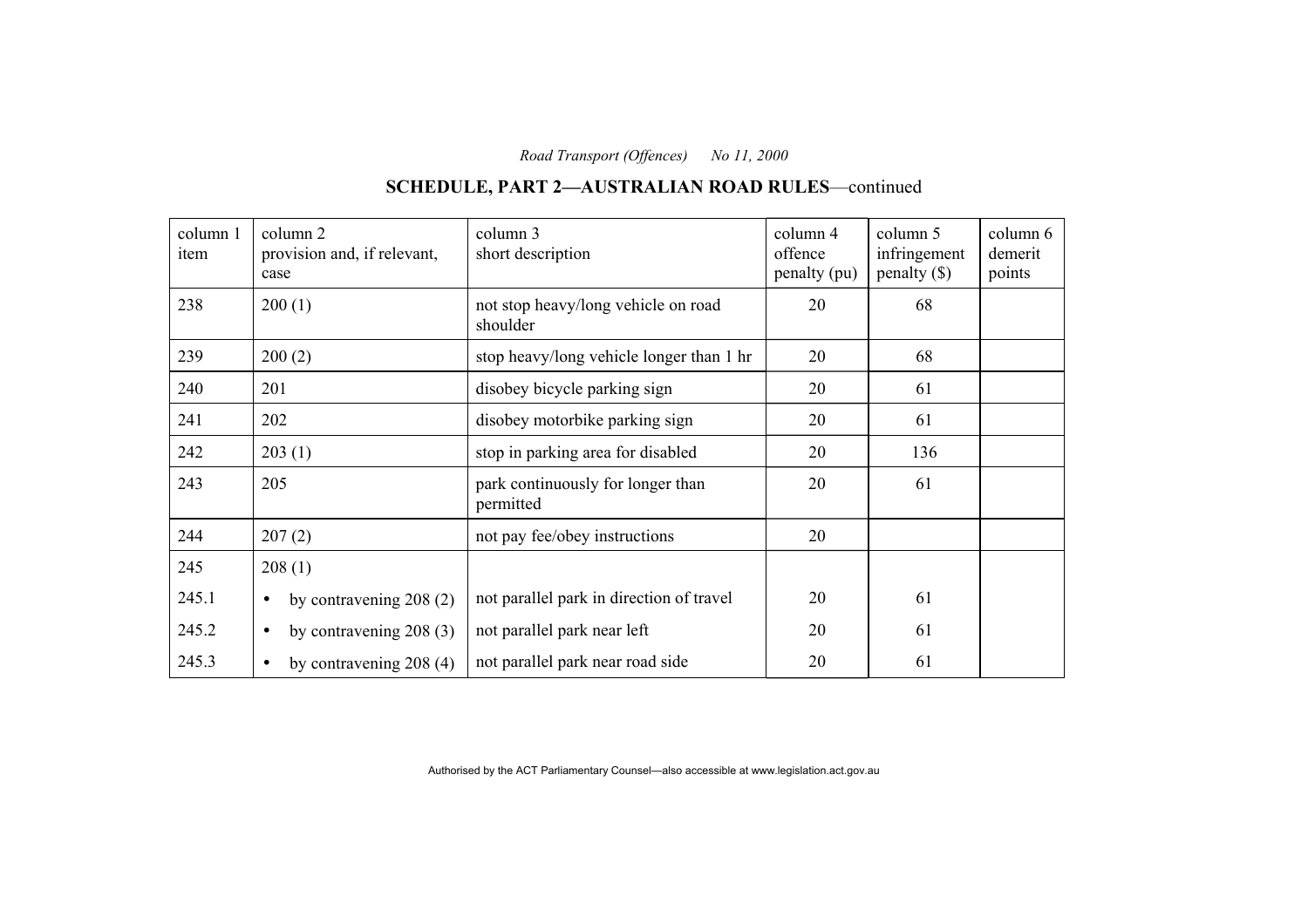# **SCHEDULE, PART 2—AUSTRALIAN ROAD RULES**—continued

| column 1<br>item | column 2<br>provision and, if relevant,<br>case | column 3<br>short description                    | column 4<br>offence<br>penalty (pu) | column 5<br>infringement<br>penalty $(\$)$ | column 6<br>demerit<br>points |
|------------------|-------------------------------------------------|--------------------------------------------------|-------------------------------------|--------------------------------------------|-------------------------------|
| 245.4            | by contravening $208(5)$<br>$\bullet$           | parallel park close to front/back of<br>vehicle  | 20                                  | 61                                         |                               |
| 245.5            | by contravening 208 (6)<br>$\bullet$            | parallel park close to dividing line/strip       | 20                                  | 61                                         |                               |
| 245.6            | by contravening $208(7)$<br>$\bullet$           | parallel park close if no dividing<br>line/strip | 20                                  | 61                                         |                               |
| 245.7            | by contravening $208(8)$<br>$\bullet$           | park so as to obstruct<br>vehicles/pedestrians   | 20                                  | 61                                         |                               |
| 246              | 209(2)(a)                                       | not parallel park in direction of travel         | 20                                  | 61                                         |                               |
| 247              | 209(2)(b)                                       | not parallel park near centre of median<br>strip | 20                                  | 61                                         |                               |
| 248              | 209(2)(c)                                       | parallel park close to front/back of<br>vehicle  | 20                                  | 61                                         |                               |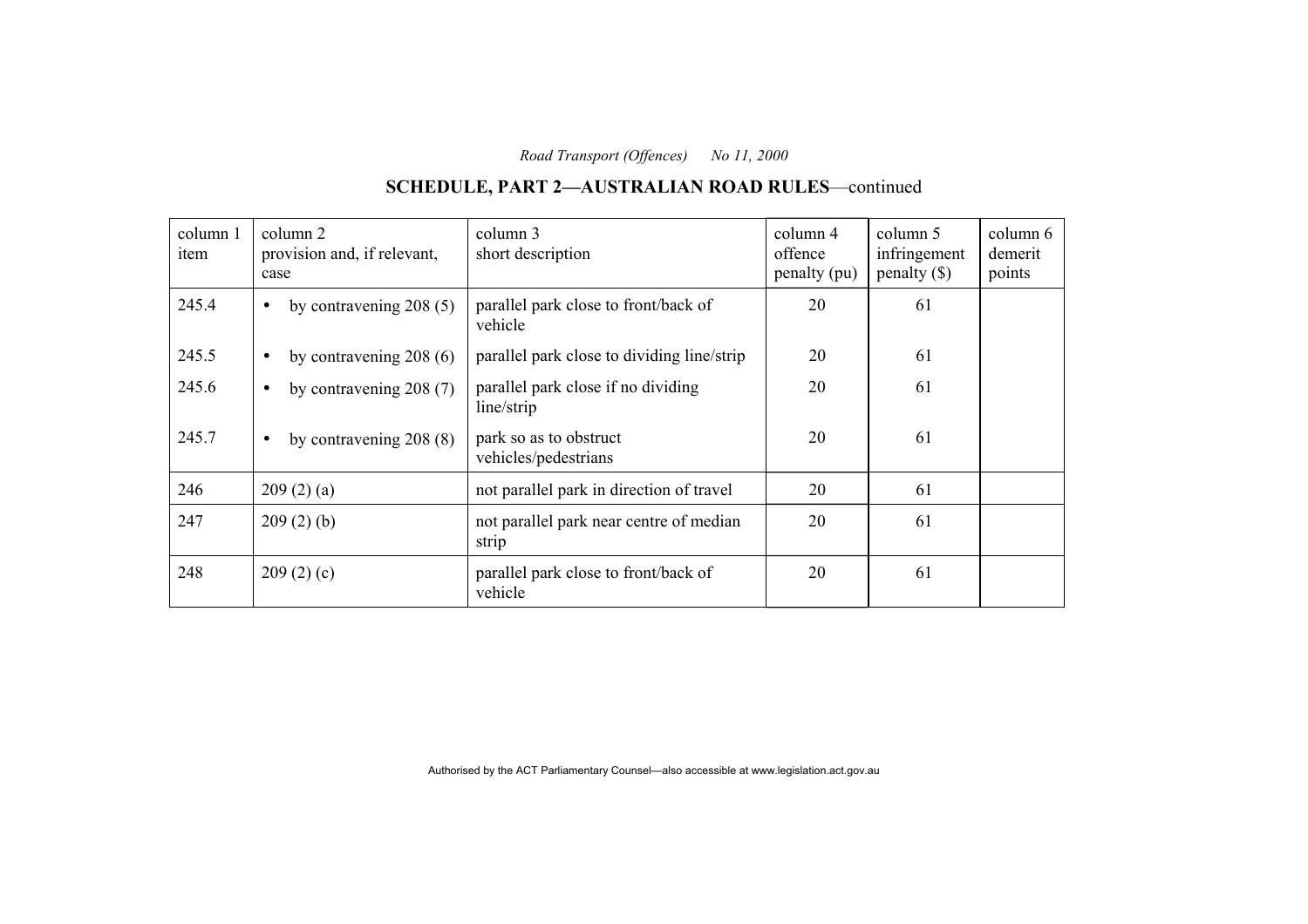# **SCHEDULE, PART 2—AUSTRALIAN ROAD RULES**—continued

| column 1<br>item | column 2<br>provision and, if relevant,<br>case | column 3<br>short description                                            | column 4<br>offence<br>penalty (pu) | column 5<br>infringement<br>$penalty$ (\$) | $\text{column } 6$<br>demerit<br>points |
|------------------|-------------------------------------------------|--------------------------------------------------------------------------|-------------------------------------|--------------------------------------------|-----------------------------------------|
| 249              | 210(1)                                          |                                                                          |                                     |                                            |                                         |
| 249.1            | by contravening<br>$\bullet$<br>210(2)(a)       | not park at 45° angle                                                    | 20                                  | 61                                         |                                         |
| 249.2            | by contravening<br>$\bullet$<br>210(2)(b)       | not position rear of vehicle correctly<br>$(45^{\circ}$ angle parking)   | 20                                  | 61                                         |                                         |
| 249.3            | by contravening<br>$\bullet$<br>210(3)(a)       | not park at 90° angle                                                    | 20                                  | 61                                         |                                         |
| 249.4            | by contravening<br>$\bullet$<br>210(4)(a)       | not park at 135° angle                                                   | 20                                  | 61                                         |                                         |
| 249.5            | by contravening<br>$\bullet$<br>210(4)(b)       | not position front of vehicle correctly<br>$(135^{\circ}$ angle parking) | 20                                  | 61                                         |                                         |
| 250              | 211(1)                                          | disobey park in bays only sign                                           | 20                                  | 61                                         |                                         |
| 251              | 211(2)                                          | not park wholly within parking bay                                       | 20                                  | 61                                         |                                         |
| 252              | 211(3)                                          | use more parking bays than necessary                                     | 20                                  | 61                                         |                                         |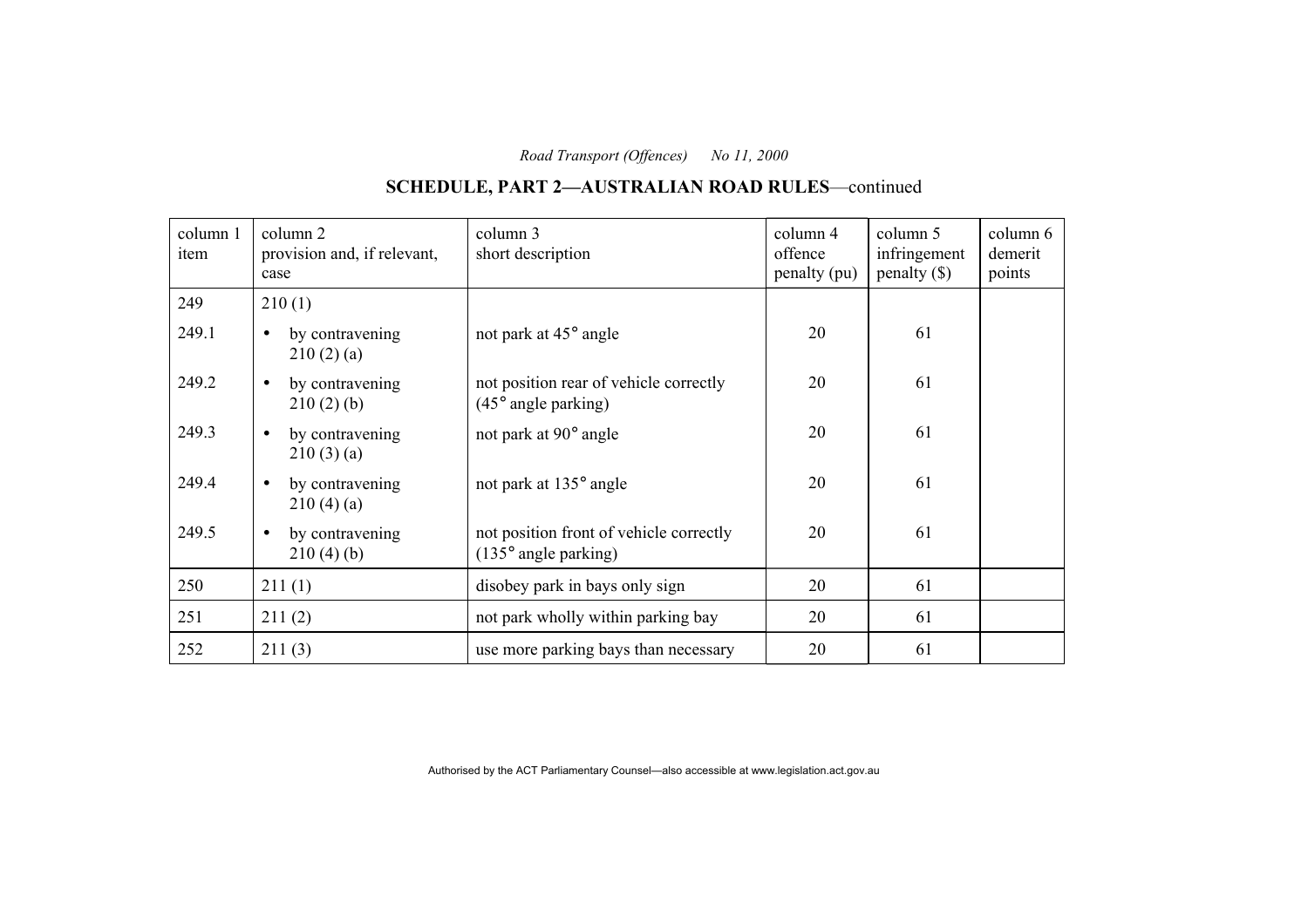# **SCHEDULE, PART 2—AUSTRALIAN ROAD RULES**—continued

| column 1<br>item | column 2<br>provision and, if relevant,<br>case | column 3<br>short description                             | column 4<br>offence<br>penalty (pu) | column 5<br>infringement<br>$penalty$ (\$) | column 6<br>demerit<br>points |
|------------------|-------------------------------------------------|-----------------------------------------------------------|-------------------------------------|--------------------------------------------|-------------------------------|
| 253              | 212(1)                                          | enter/leave median strip parking area<br>contrary to sign | 20                                  | 61                                         |                               |
| 254              | 212(2)                                          | not enter/leave median strip parking area<br>forwards     | 20                                  | 61                                         |                               |
| 255              | 213(2)                                          |                                                           |                                     |                                            |                               |
| 255.1            | by contravening<br>$\bullet$<br>213(3)(a)       | leave engine on                                           | 20                                  | 68                                         |                               |
| 255.2            | by contravening<br>$\bullet$<br>213(3)(b)       | not restrain vehicle properly                             | 20                                  | 68                                         |                               |
| 255.3            | by contravening<br>$\bullet$<br>213(4)(a)       | not remove ignition key (vehicle<br>unattended)           | 20                                  | 68                                         |                               |
| 255.4            | by contravening<br>$\bullet$<br>213(4)(b)       | not lock doors (vehicle unattended)                       | 20                                  | 68                                         |                               |
| 256              | 215(1)(a)                                       | head/tail/number plate light/lights not<br>on/visible     | 20                                  | 68                                         | $1$ (NS)                      |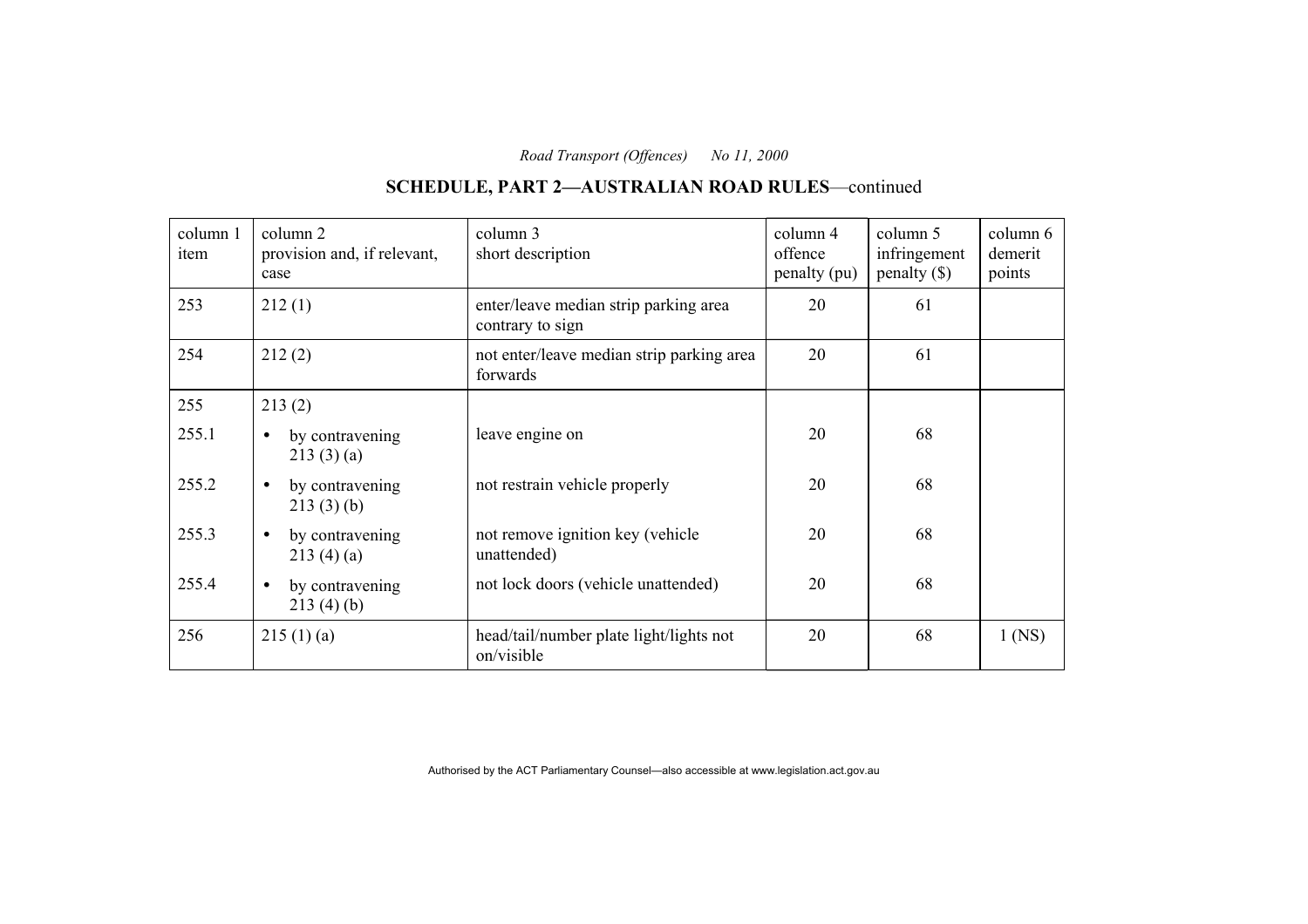# **SCHEDULE, PART 2—AUSTRALIAN ROAD RULES**—continued

| column 1<br>item | column 2<br>provision and, if relevant,<br>case | column 3<br>short description                                 | column 4<br>offence<br>penalty (pu) | column 5<br>infringement<br>$penalty$ (\$) | column 6<br>demerit<br>points |
|------------------|-------------------------------------------------|---------------------------------------------------------------|-------------------------------------|--------------------------------------------|-------------------------------|
| 257              | 215(1)(b)                                       | clearance/side marker lights not<br>on/visible                | 20                                  | 68                                         | $1$ (NS)                      |
| 258              | 216(1)(a)                                       | tail/rear lights not on/visible (towing<br>from front)        | 20                                  | 68                                         | $1$ (NS)                      |
| 259              | 216(1)(b)                                       | rear lights not on/visible (towing from<br>rear)              | 20                                  | 68                                         | $1$ (NS)                      |
| 260              | 217(1)                                          | use rear fog light when not permitted                         | 20                                  | 68                                         |                               |
| 261              | 218(1)(a)                                       | use/allow use of high-beam on vehicle in<br>front             | 20                                  | 68                                         | $1$ (NS)                      |
| 262              | 218(1)(b)                                       | use/allow use of high-beam on<br>oncoming vehicle             | 20                                  | 68                                         | $1$ (NS)                      |
| 263              | 219                                             | use/allow use of light on/in vehicle<br>likely/to dazzle      | 20                                  | 68                                         | $1$ (NS)                      |
| 264              | 220(1)(a)                                       | clearance/side marker lights not<br>on/visible (wide vehicle) | 20                                  | 68                                         |                               |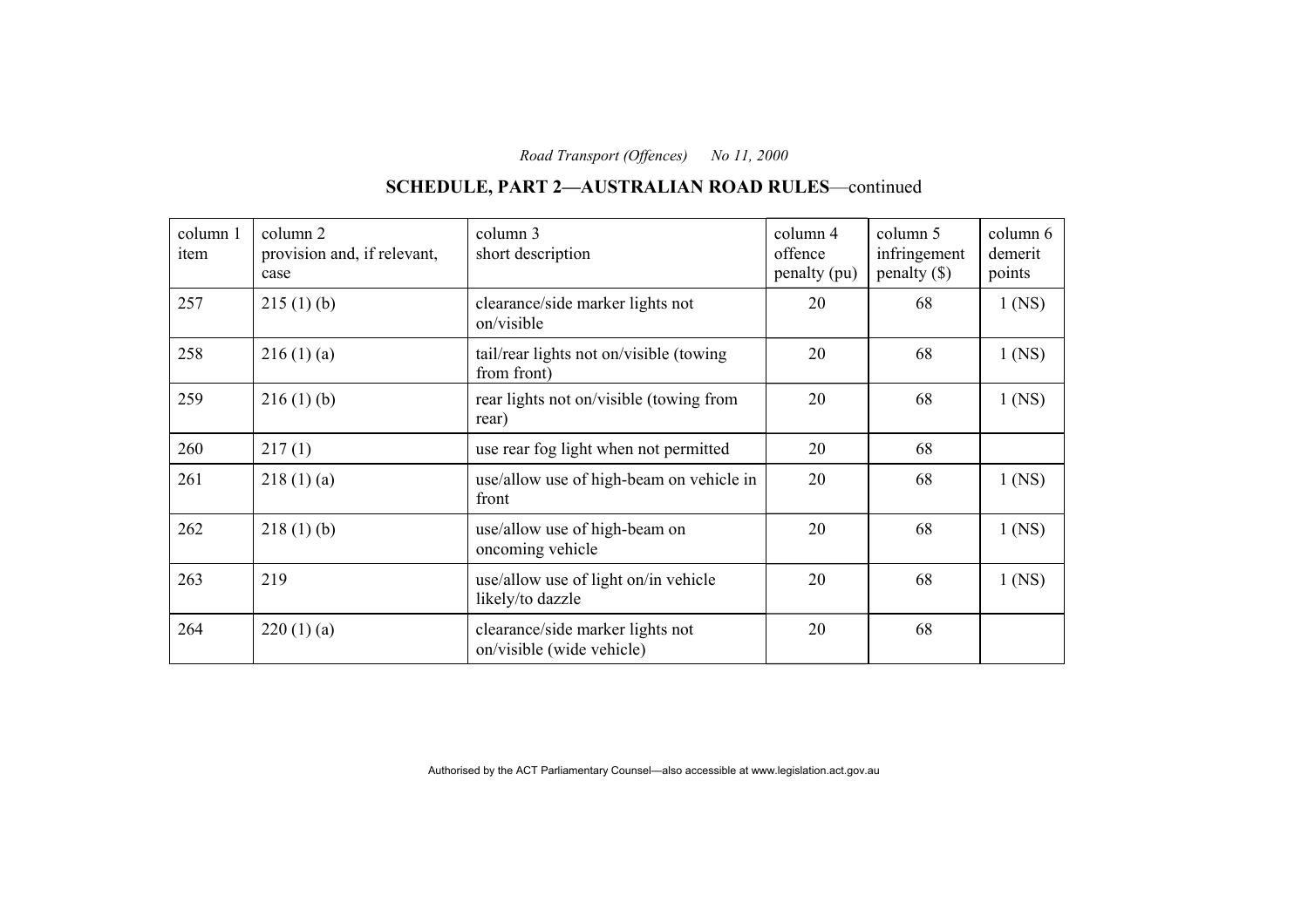# **SCHEDULE, PART 2—AUSTRALIAN ROAD RULES**—continued

| column 1<br>item | column 2<br>provision and, if relevant,<br>case | column 3<br>short description                                 | column 4<br>offence<br>penalty (pu) | column 5<br>infringement<br>$penalty$ (\$) | column 6<br>demerit<br>points |
|------------------|-------------------------------------------------|---------------------------------------------------------------|-------------------------------------|--------------------------------------------|-------------------------------|
| 265              | 220(1)(b)                                       | parking lights not on/visible (not wide)<br>vehicle)          | 20                                  | 68                                         |                               |
| 266              | 221                                             | use/allow use of hazard warning lights<br>when not permitted  | 20                                  | 68                                         |                               |
| 267              | 222(2)                                          | not use bus warning lights when children<br>getting on/off    | 20                                  | 110                                        |                               |
| 268              | 223(a)                                          | animal-drawn vehicle—white light not<br>fitted/visible        | 20                                  | 44                                         |                               |
| 269              | 223(b)                                          | animal-drawn vehicle—red light not<br>fitted/visible          | 20                                  | 44                                         |                               |
| 270              | 223 (c) (i)                                     | animal-drawn vehicle—reflector not<br>fitted/over 1.5m        | 20                                  | 44                                         |                               |
| 271              | $223$ (c) (ii)                                  | animal-drawn vehicle—reflector not<br>fitted/visible          | 20                                  | 44                                         |                               |
| 272              | 224                                             | use/allow use of horn/similar warning<br>device unnecessarily | 20                                  | 91                                         |                               |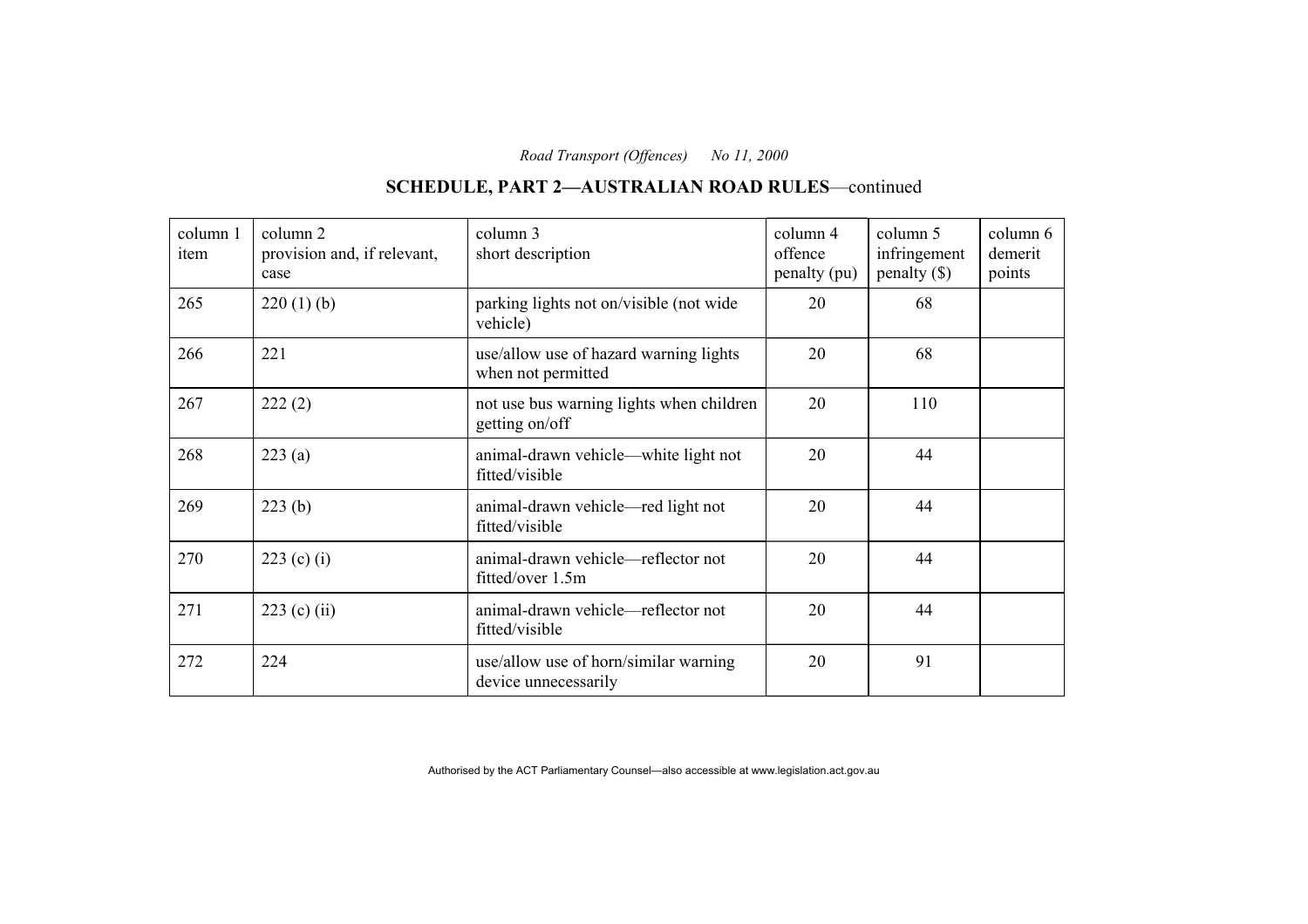# **SCHEDULE, PART 2—AUSTRALIAN ROAD RULES**—continued

| column 1<br>item | column 2<br>provision and, if relevant,<br>case | column 3<br>short description                                                                                                         | column 4<br>offence<br>penalty (pu) | column 5<br>infringement<br>$penalty$ (\$) | column 6<br>demerit<br>points |
|------------------|-------------------------------------------------|---------------------------------------------------------------------------------------------------------------------------------------|-------------------------------------|--------------------------------------------|-------------------------------|
| 273              | 225(1)                                          | drive vehicle with device for preventing<br>effective use of speed measuring<br>device/device for detecting speed<br>measuring device | 20                                  |                                            |                               |
| 274              | 226(1)                                          | drive heavy vehicle without portable<br>warning triangles                                                                             | 20                                  | 68                                         |                               |
| 275              | 226(2)                                          | not produce portable warning triangles<br>for inspection                                                                              | 20                                  | 68                                         |                               |
| 276              | 227(2)                                          |                                                                                                                                       |                                     |                                            |                               |
| 276.1            | by contravening<br>$\bullet$<br>227(4)(a)       | warning triangle not in front of stopped<br>vehicle                                                                                   | 20                                  | 68                                         |                               |
| 276.2            | by contravening<br>$\bullet$<br>227(4)(b)       | warning triangle not behind stopped<br>vehicle                                                                                        | 20                                  | 68                                         |                               |
| 276.3            | by contravening<br>$\bullet$<br>227(4)(c)       | warning triangle not beside stopped<br>vehicle                                                                                        | 20                                  | 68                                         |                               |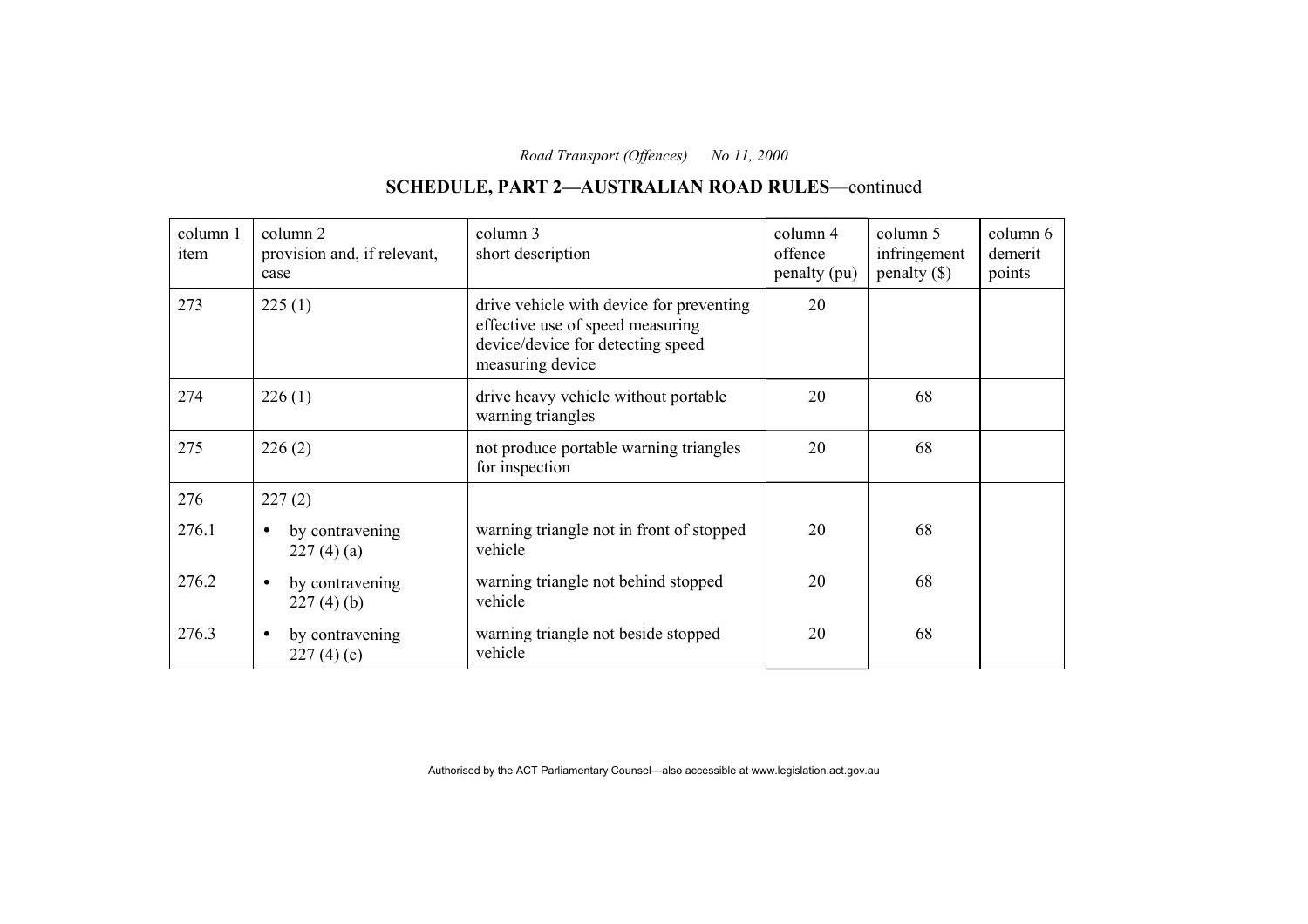# **SCHEDULE, PART 2—AUSTRALIAN ROAD RULES**—continued

| column 1<br>item | column 2<br>provision and, if relevant,<br>case | column 3<br>short description                   | column 4<br>offence<br>penalty (pu) | column 5<br>infringement<br>penalty $(\$)$ | column 6<br>demerit<br>points |
|------------------|-------------------------------------------------|-------------------------------------------------|-------------------------------------|--------------------------------------------|-------------------------------|
| 277              | 227(3)                                          |                                                 |                                     |                                            |                               |
| 277.1            | by contravening<br>227(4)(a)                    | warning triangle not in front of fallen<br>load | 20                                  | 68                                         |                               |
| 277.2            | by contravening<br>227(4)(b)                    | warning triangle not behind fallen load         | 20                                  | 68                                         |                               |
| 277.3            | by contravening<br>227(4)(c)                    | warning triangle not beside fallen load         | 20                                  | 68                                         |                               |
| 278              | 228                                             | travel past no pedestrians sign                 | 20                                  | 44                                         |                               |
| 279              | 229                                             | disobey road access sign                        | 20                                  | 44                                         |                               |
| 280              | 230(1)(a)                                       | not cross road by shortest safe route           | 20                                  | 44                                         |                               |
| 281              | 230(1)(b)                                       | stay on road longer than necessary to<br>cross  | 20                                  | 44                                         |                               |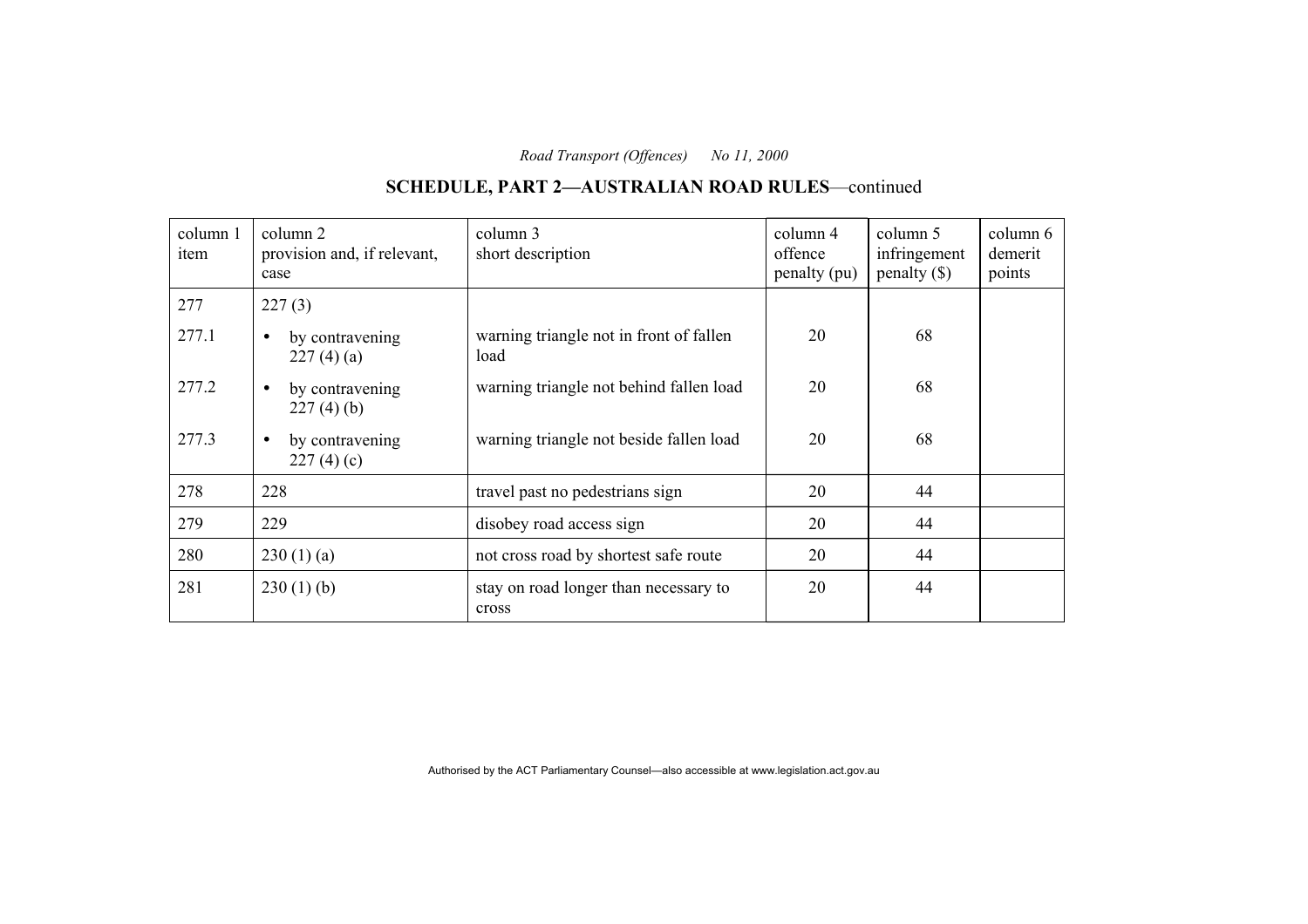# **SCHEDULE, PART 2—AUSTRALIAN ROAD RULES**—continued

| column 1<br>item | column 2<br>provision and, if relevant,<br>case | column 3<br>short description                              | column 4<br>offence<br>penalty (pu) | column 5<br>infringement<br>$penalty$ (\$) | column 6<br>demerit<br>points |
|------------------|-------------------------------------------------|------------------------------------------------------------|-------------------------------------|--------------------------------------------|-------------------------------|
| 282              | 231(1)                                          |                                                            |                                     |                                            |                               |
| 282.1            | by contravening $231(2)$<br>$\bullet$           | cross when pedestrian lights not green                     | 20                                  | 44                                         |                               |
| 282.2            | by contravening<br>$\bullet$<br>231(3)(a)       | not cross quickly to safety area<br>(pedestrian lights)    | 20                                  | 44                                         |                               |
| 282.3            | by contravening<br>$\bullet$<br>231(3)(b)       | not cross quickly to nearest side<br>(pedestrian lights)   | 20                                  | 44                                         |                               |
| 282.4            | by contravening $231(4)$<br>$\bullet$           | not stay in safety area at pedestrian<br>lights            | 20                                  | 44                                         |                               |
| 283              | 232(1)                                          |                                                            |                                     |                                            |                               |
| 283.1            | by contravening $232(2)$<br>$\bullet$           | cross against traffic light (no pedestrian<br>lights)      | 20                                  | 44                                         |                               |
| 283.2            | by contravening<br>$\bullet$<br>232(3)(a)       | not cross quickly to safety area (no<br>pedestrian lights) | 20                                  | 44                                         |                               |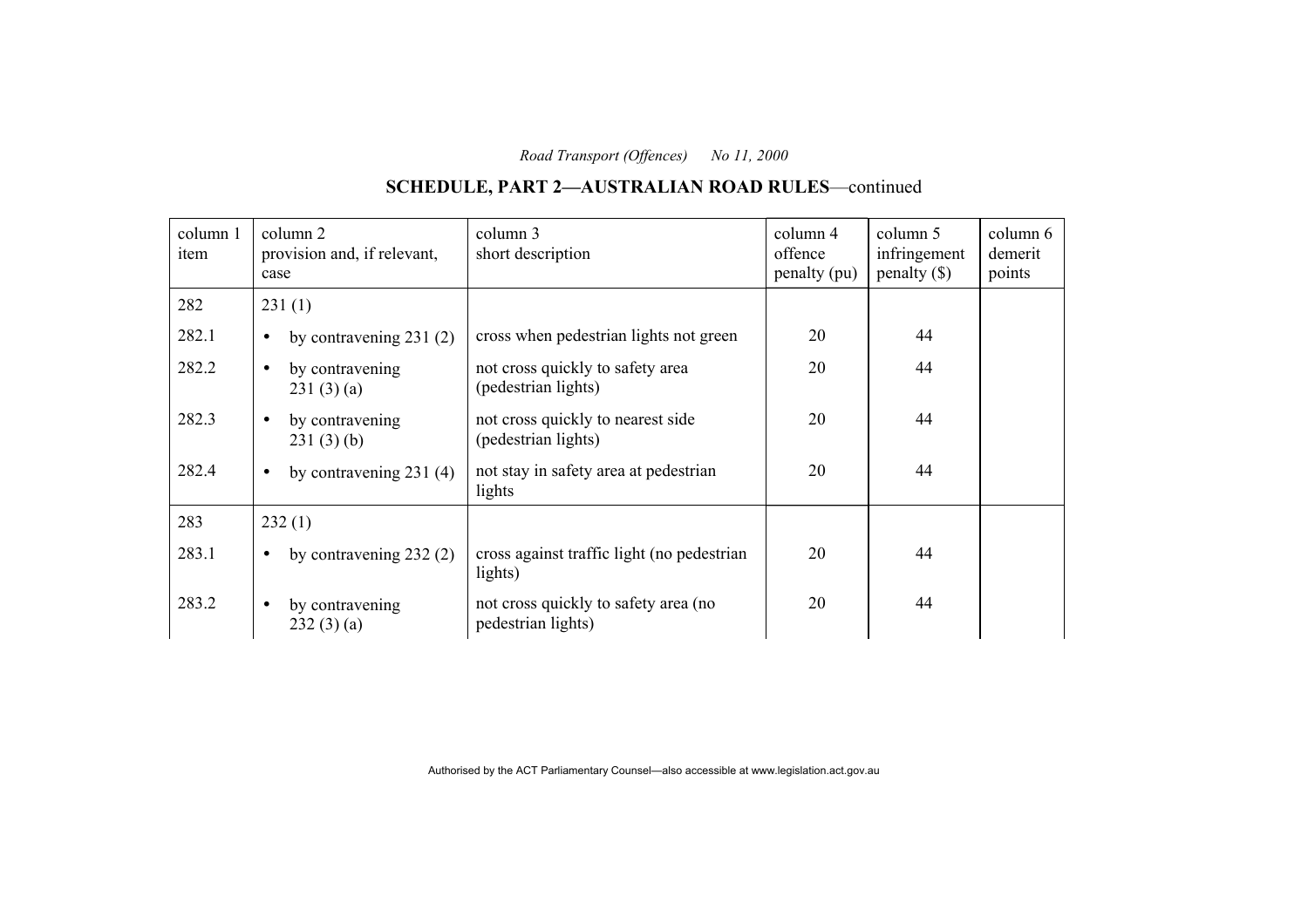# **SCHEDULE, PART 2—AUSTRALIAN ROAD RULES**—continued

| column 1<br>item | column 2<br>provision and, if relevant,<br>case | column 3<br>short description                               | column 4<br>offence<br>penalty (pu) | column 5<br>infringement<br>$penalty$ (\$) | column 6<br>demerit<br>points |
|------------------|-------------------------------------------------|-------------------------------------------------------------|-------------------------------------|--------------------------------------------|-------------------------------|
| 283.3            | by contravening<br>$\bullet$<br>232(3)(b)       | not cross quickly to nearest side (no<br>pedestrian lights) | 20                                  | 44                                         |                               |
| 283.4            | by contravening $232(4)$<br>$\bullet$           | not stay in safety area (no pedestrian<br>lights)           | 20                                  | 44                                         |                               |
| 284              | 233(1)                                          | cross road before tram stops                                | 20                                  | 44                                         |                               |
| 285              | 233(2)(a)                                       | not cross by shortest safe route after<br>getting off tram  | 20                                  | 44                                         |                               |
| 286              | 233(2)(b)                                       | stay on road after getting off train                        | 20                                  | 44                                         |                               |
| 287              | 234(1)                                          | pedestrian not cross part/road at crossing                  | 20                                  | 44                                         |                               |
| 288              | 234(2)                                          | stay on crossing longer than necessary                      | 20                                  | 44                                         |                               |
| 289              | 235(1)(a)                                       | not use pedestrian facility at level<br>crossing            | 20                                  | 44                                         |                               |
| 290              | 235(1)(b)                                       | not cross within 20m of level crossing                      | 20                                  | 44                                         |                               |
| 291              | 235(2)(a)                                       | cross level crossing contrary to warning<br>lights/bells    | 20                                  | 44                                         |                               |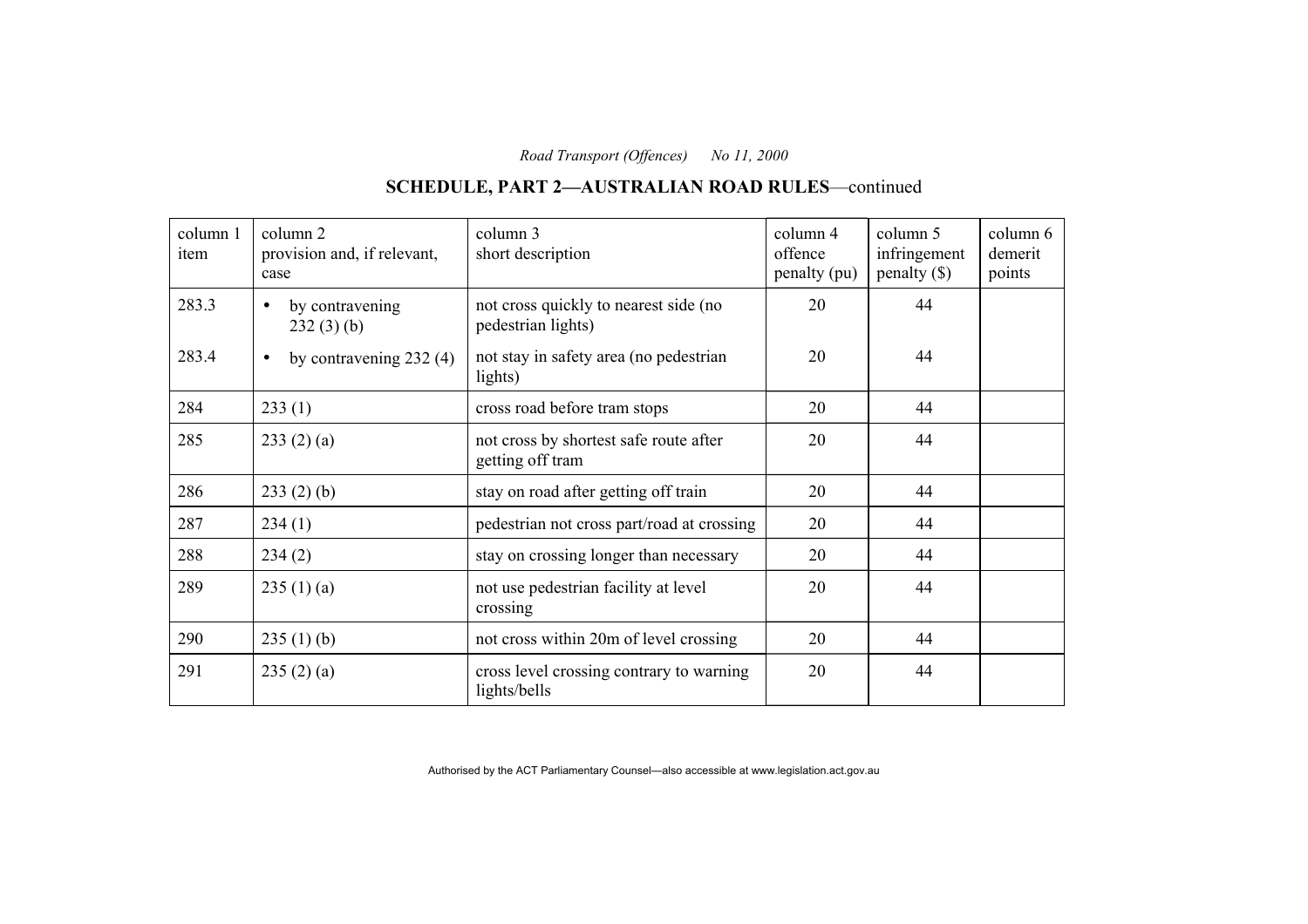# **SCHEDULE, PART 2—AUSTRALIAN ROAD RULES**—continued

| column 1<br>item | column 2<br>provision and, if relevant,<br>case | column 3<br>short description                                  | column 4<br>offence<br>penalty (pu) | column 5<br>infringement<br>$penalty$ (\$) | column 6<br>demerit<br>points |
|------------------|-------------------------------------------------|----------------------------------------------------------------|-------------------------------------|--------------------------------------------|-------------------------------|
| 292              | 235(2)(b)                                       | cross level crossing with<br>gate/boom/barrier operating       | 20                                  | 44                                         |                               |
| 293              | 235(2)(c)                                       | cross level crossing when tram/train<br>on/entering crossing   | 20                                  | 44                                         |                               |
| 294              | 235(2)(d)                                       | cross level crossing when approaching<br>tram/train seen/heard | 20                                  | 44                                         |                               |
| 295              | 235(2)(e)                                       | cross level crossing when crossing/road<br>beyond blocked      | 20                                  | 44                                         |                               |
| 296              | 236(1)                                          | pedestrian move into driver's path                             | 20                                  | 44                                         |                               |
| 297              | 236(2)                                          | pedestrian obstruct driver's/other<br>pedestrian's path        | 20                                  | 44                                         |                               |
| 298              | 237(1)                                          | get on/into moving vehicle                                     | 20                                  | 44                                         |                               |
| 299              | 238(1)                                          | pedestrian not travel on footpath/nature<br>strip              | 20                                  | 44                                         |                               |
| 300              | 238(2)(a)                                       | pedestrian not keep to side of road                            | 20                                  | 44                                         |                               |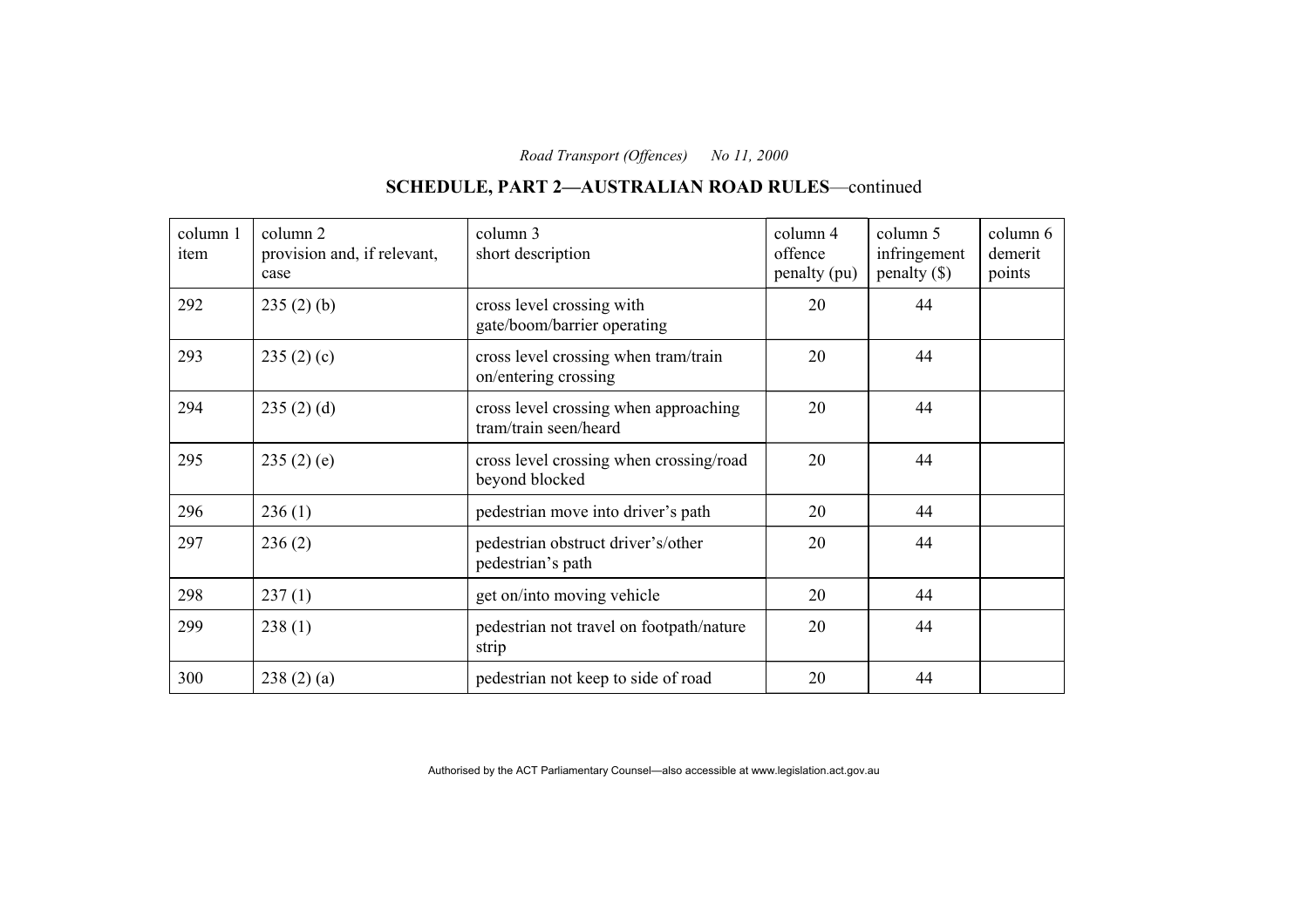# **SCHEDULE, PART 2—AUSTRALIAN ROAD RULES**—continued

| column 1<br>item | column 2<br>provision and, if relevant,<br>case | column 3<br>short description                                 | column 4<br>offence<br>penalty (pu) | column 5<br>infringement<br>$penalty$ (\$) | column 6<br>demerit<br>points |
|------------------|-------------------------------------------------|---------------------------------------------------------------|-------------------------------------|--------------------------------------------|-------------------------------|
| 301              | 238(2)(b)                                       | travel on road beside more than 1 other<br>pedestrian/vehicle | 20                                  | 44                                         |                               |
| 302              | 239(1)                                          | pedestrian on bicycle path/separated<br>footpath              | 20                                  | 44                                         |                               |
| 303              | 239(3)                                          | not keep out of path of<br>bicycle/pedestrian                 | 20                                  | 44                                         |                               |
| 304              | 240(1)                                          | use wheeled device/toy (dividing<br>line/median strip)        | 20                                  | 44                                         |                               |
| 305              | 240(1)                                          | use wheeled device/toy (multi-lane<br>1-way road)             | 20                                  | 44                                         |                               |
| 306              | 240(2)(a)                                       | use wheeled device on prohibited road                         | 20                                  | 44                                         |                               |
| 307              | 240(2)(b)                                       | use wheeled device on road at prohibited<br>time              | 20                                  | 44                                         |                               |
| 308              | 240(3)(a)                                       | use wheeled toy on prohibited road                            | 20                                  | 44                                         |                               |
| 309              | 240(3)(b)                                       | use wheeled toy on road at prohibited                         | 20                                  | 44                                         |                               |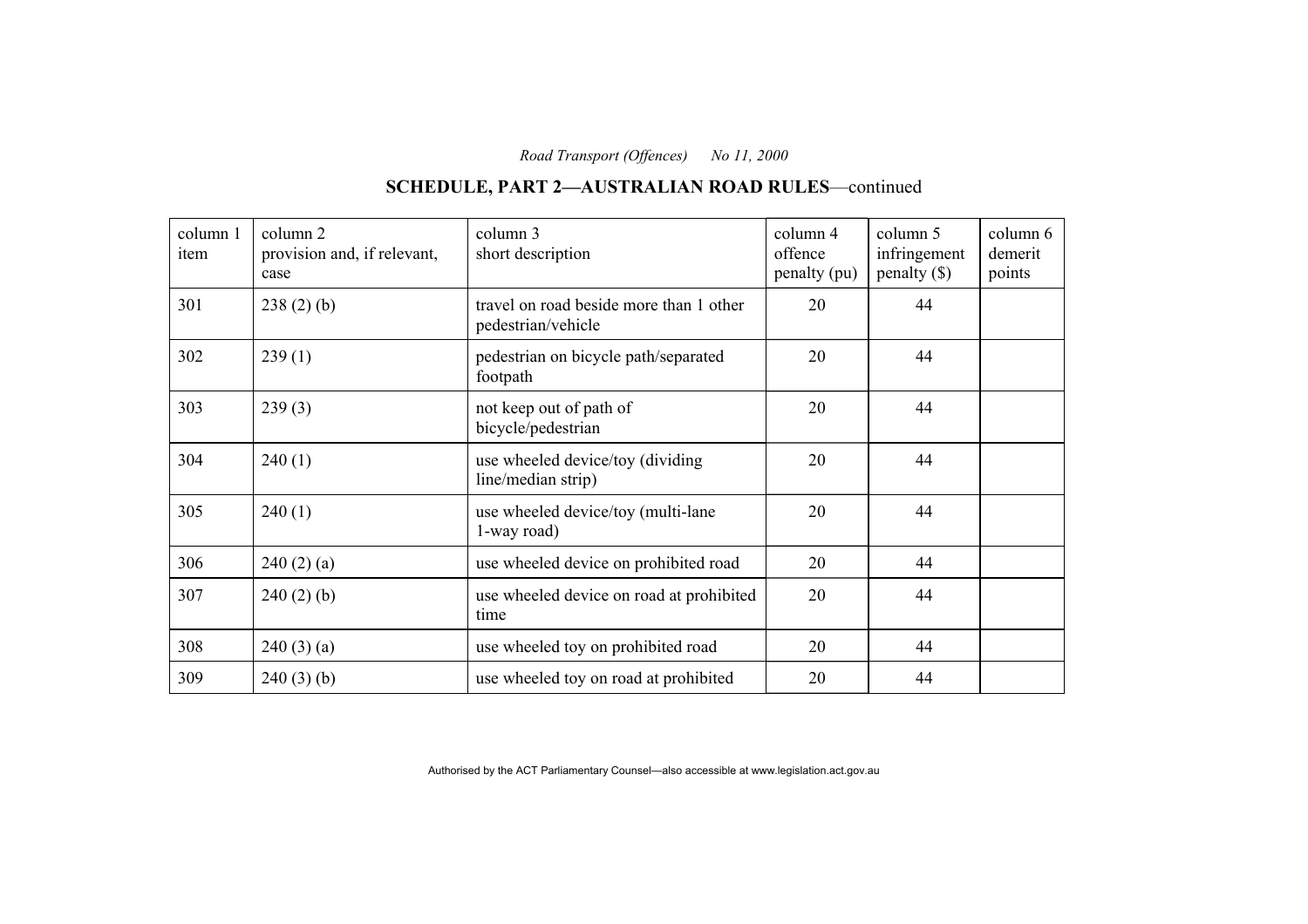# **SCHEDULE, PART 2—AUSTRALIAN ROAD RULES**—continued

| column 1<br>item | column 2<br>provision and, if relevant,<br>case | column 3<br>short description                                           | column 4<br>offence<br>penalty (pu) | column 5<br>infringement<br>penalty $(\$)$ | column 6<br>demerit<br>points |
|------------------|-------------------------------------------------|-------------------------------------------------------------------------|-------------------------------------|--------------------------------------------|-------------------------------|
|                  |                                                 | time                                                                    |                                     |                                            |                               |
| 310              | 241(1)(a)                                       | not keep left when using wheeled<br>device/toy                          | 20                                  | 44                                         |                               |
| 311              | 241(1)(b)                                       | travel alongside more than 1<br>pedestrian/vehicle (wheeled device/toy) | 20                                  | 44                                         |                               |
| 312              | 242(1)(a)                                       | not keep left of shared/path (wheeled<br>device/toy)                    | 20                                  | 44                                         |                               |
| 313              | 242(1)(b)                                       | not give way on shared/path (wheeled<br>device/toy)                     | 20                                  | 44                                         |                               |
| 314              | 243(1)                                          | use wheeled device on pedestrian<br>separated path                      | 20                                  | 44                                         |                               |
| 315              | 243(2)                                          | obstruct bicycle on separated/path<br>(wheeled device)                  | 20                                  | 44                                         |                               |
| 316              | 244                                             | hold onto moving vehicle (wheeled<br>device/toy)                        | 20                                  | 44                                         |                               |
| 317              | 245(a)                                          | not sit astride bicycle rider's seat                                    | 20                                  | 44                                         |                               |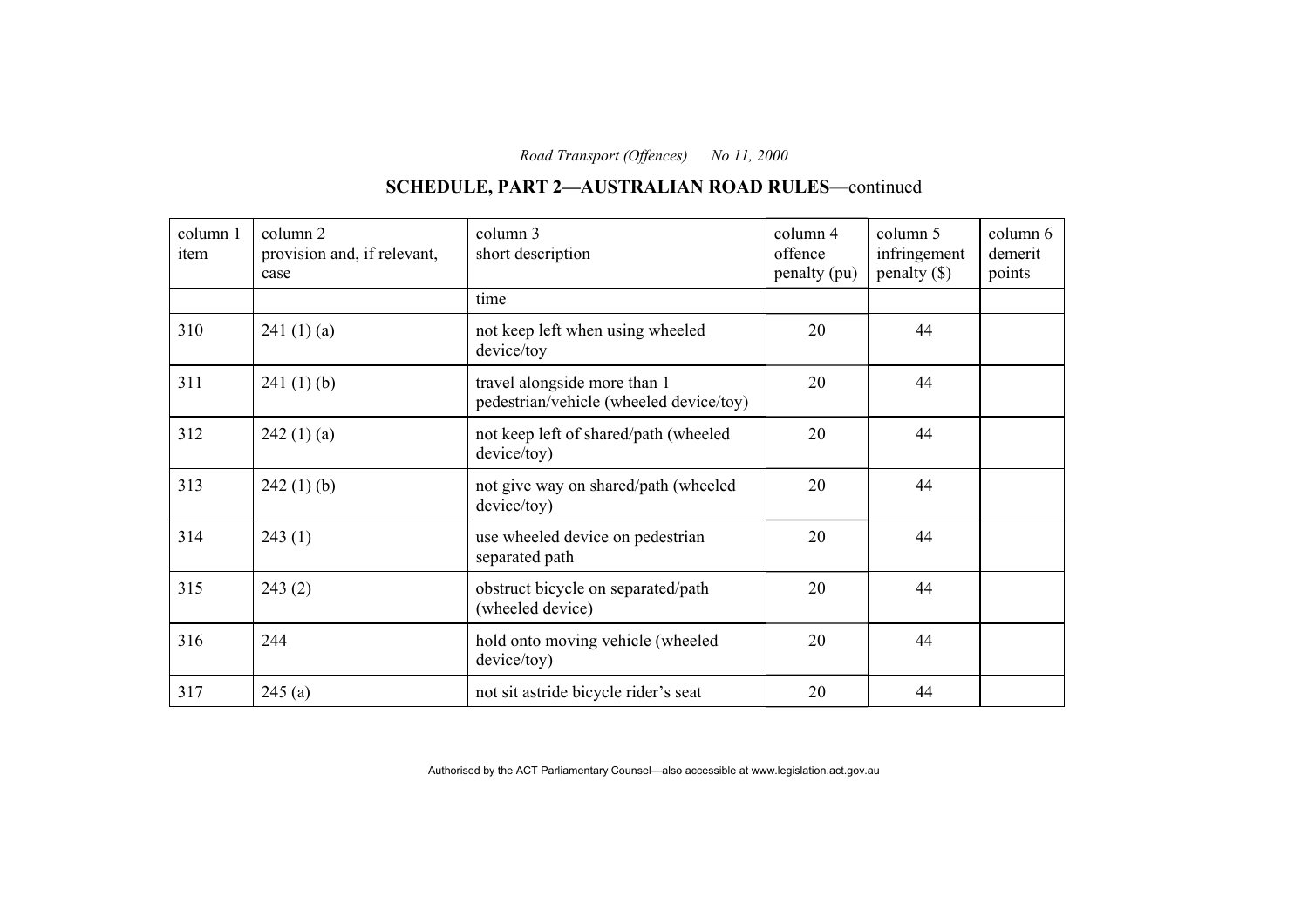# **SCHEDULE, PART 2—AUSTRALIAN ROAD RULES**—continued

| column 1<br>item | column 2<br>provision and, if relevant,<br>case | column 3<br>short description                                  | column 4<br>offence<br>penalty (pu) | column 5<br>infringement<br>$penalty$ (\$) | column 6<br>demerit<br>points |
|------------------|-------------------------------------------------|----------------------------------------------------------------|-------------------------------------|--------------------------------------------|-------------------------------|
| 318              | 245(b)                                          | not ride bicycle with a hand on bars                           | 20                                  | 44                                         |                               |
| 319              | 245(c)                                          | ride bicycle in incorrect position                             | 20                                  | 44                                         |                               |
| 320              | 246                                             | carry more persons on bicycle than<br>permitted                | 20                                  | 44                                         |                               |
| 321              | 247(1)                                          | not ride in bicycle lane                                       | 20                                  | 44                                         |                               |
| 322              | 248                                             | bicycle cross on children's/marked<br>foot/pedestrian crossing | 20                                  | 44                                         |                               |
| 323              | 249                                             | ride bicycle on pedestrian part of<br>separated footpath       | 20                                  | 44                                         |                               |
| 324              | 250(2)(a)                                       | rider not keep left (shared/foot path)                         | 20                                  | 44                                         |                               |
| 325              | 250(2)(b)                                       | rider not give way (shared/foot path)                          | 20                                  | 44                                         |                               |
| 326              | 251                                             | rider not ride to left of oncoming bicycle<br>on path          | 20                                  | 44                                         |                               |
| 327              | 252(1)                                          | disobey no bicycles sign/road marking                          | 20                                  | 44                                         |                               |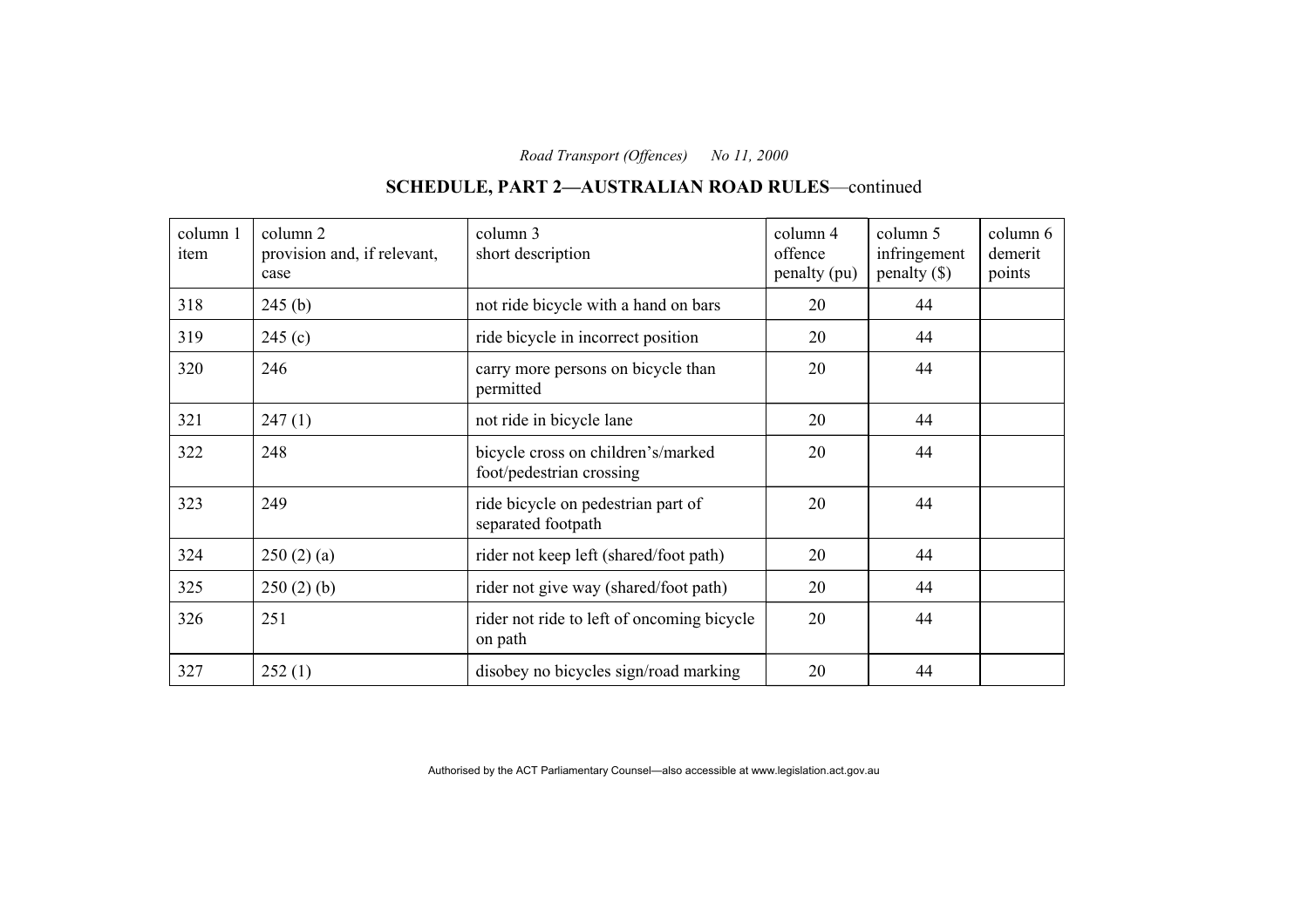#### column 1 item column 2 provision and, if relevant, case column 3 short description column 4 offence penalty (pu) column 5 infringement penalty (\$) column 6 demerit points 328 253 rider moving into path of driver/pedestrian 20 44  $329$  254 (1) rider on bicycle that is being towed 20 44 330 254 (2) rider hold onto moving vehicle while riding bicycle 20 44  $331$  255 rider too close to rear of motor vehicle  $\begin{array}{|c|c|c|c|c|} \hline 20 & 44 \end{array}$  $332$  256 (1) rider not wear bicycle helmet/fitted/fastened 20 44 333 256 (2) passenger not wear bicycle helmet/fitted/fastened 20 44  $334$  257 (1) tow bicycle trailer with person in/on trailer 20 44  $335$  258 (a) ride bicycle without working brake 20 44

### **SCHEDULE, PART 2—AUSTRALIAN ROAD RULES**—continued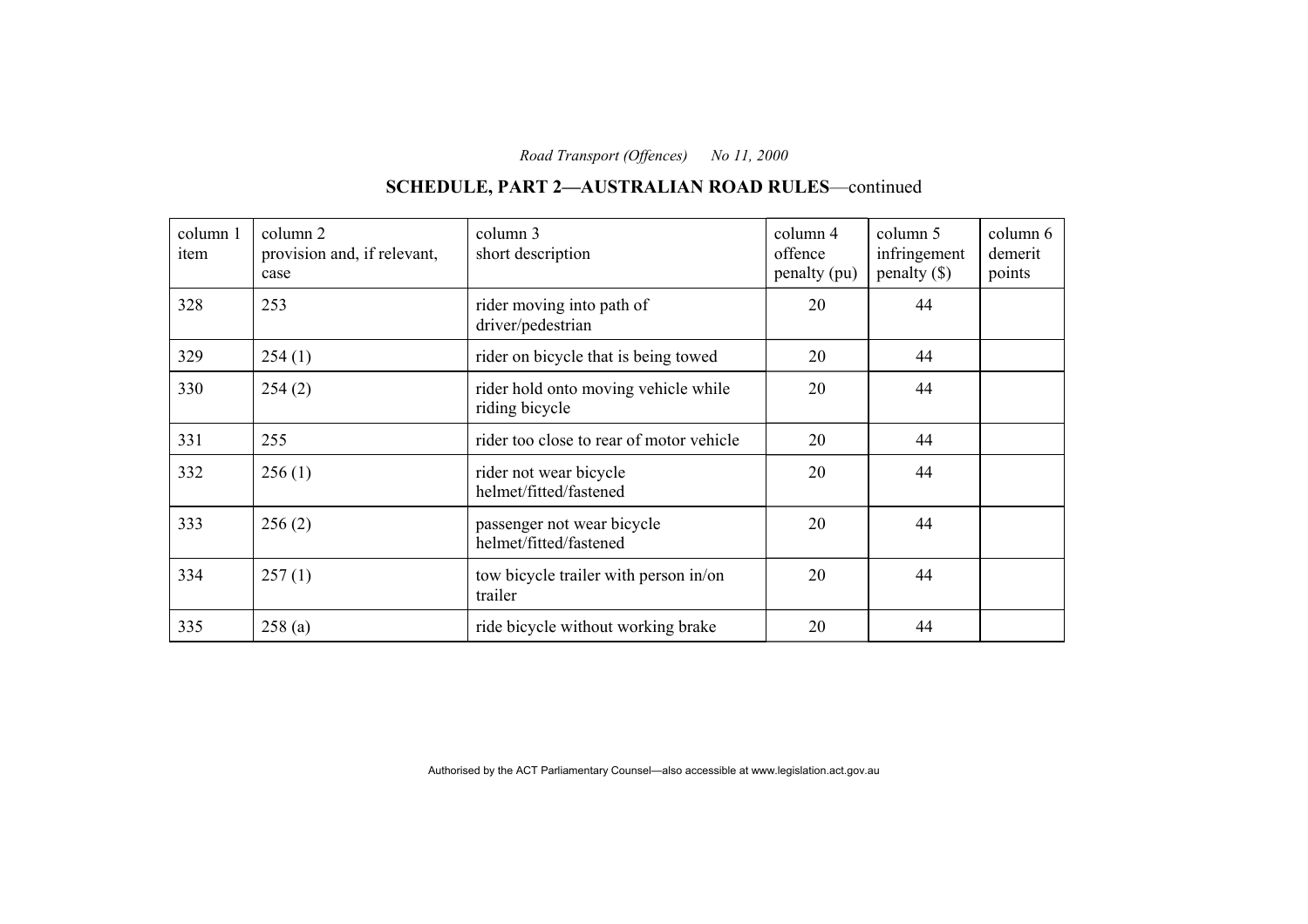# **SCHEDULE, PART 2—AUSTRALIAN ROAD RULES**—continued

| column 1<br>item | column 2<br>provision and, if relevant,<br>case | column 3<br>short description                             | column 4<br>offence<br>penalty (pu) | column 5<br>infringement<br>$penalty$ (\$) | column 6<br>demerit<br>points |
|------------------|-------------------------------------------------|-----------------------------------------------------------|-------------------------------------|--------------------------------------------|-------------------------------|
| 336              | 258(b)                                          | ride bicycle without working warning<br>device            | 20                                  | 44                                         |                               |
| 337              | 259(a)                                          | ride bicycle without visible front white<br>light         | 20                                  | 44                                         |                               |
| 338              | 259(b)                                          | ride bicycle without visible rear red light               | 20                                  | 44                                         |                               |
| 339              | 259(c)                                          | ride bicycle without visible red reflector                | 20                                  | 44                                         |                               |
| 340              | 260(1)                                          | not stop before red bicycle crossing light                | 20                                  | 44                                         |                               |
| 341              | 260(2)                                          | proceed before allowed (red bicycle<br>crossing light)    | 20                                  | 44                                         |                               |
| 342              | 261(1)                                          |                                                           |                                     |                                            |                               |
| 342.1            | by contravening $261(2)$<br>$\bullet$           | not stop before yellow bicycle crossing<br>light          | 20                                  | 44                                         |                               |
| 342.2            | by contravening $261(3)$<br>$\bullet$           | proceed before allowed (yellow bicycle<br>crossing light) | 20                                  | 44                                         |                               |
| 343              | 262(1)                                          | not cross intersection safely (bicycle                    | 20                                  | 44                                         |                               |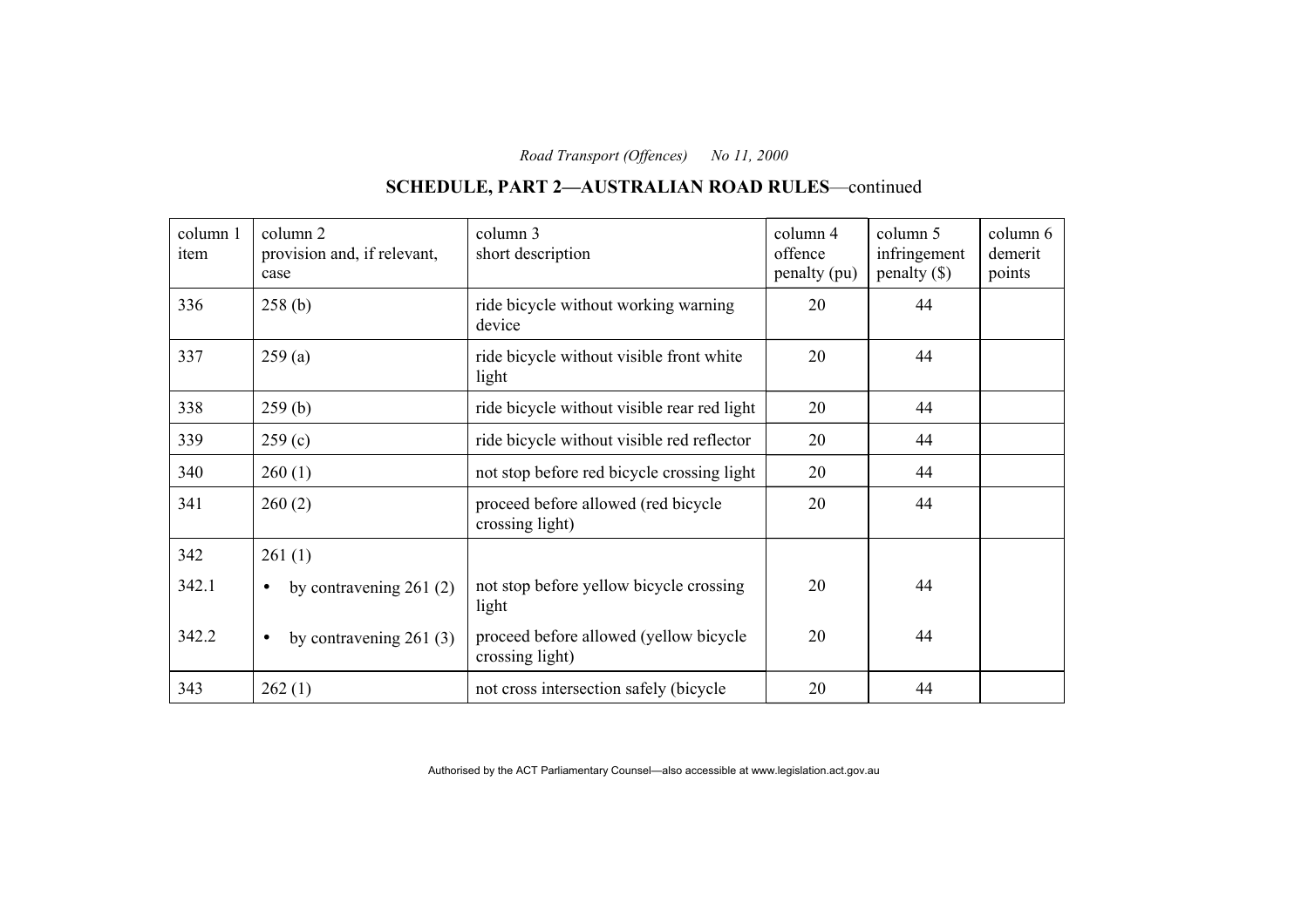# **SCHEDULE, PART 2—AUSTRALIAN ROAD RULES**—continued

| column 1<br>item | column 2<br>provision and, if relevant,<br>case | column 3<br>short description                                | column 4<br>offence<br>penalty (pu) | column 5<br>infringement<br>$penalty$ (\$) | column 6<br>demerit<br>points |
|------------------|-------------------------------------------------|--------------------------------------------------------------|-------------------------------------|--------------------------------------------|-------------------------------|
|                  |                                                 | crossing lights)                                             |                                     |                                            |                               |
| 344              | 262(2)                                          | not finish crossing road safely (bicycle<br>crossing lights) | 20                                  | 44                                         |                               |
| 345              | 264(1)                                          | seatbelt not adjusted/fastened (driver)                      | 20                                  | 114                                        | $3$ (NS)                      |
| 346              | 265(1)                                          |                                                              |                                     |                                            |                               |
| 346.1            | by contravening $265(2)$<br>$\bullet$           | not occupy seat with seatbelt (16 yrs or<br>older)           | 20                                  | 114                                        |                               |
| 346.2            | by contravening $265(3)$<br>$\bullet$           | seatbelt not adjusted/fastened (16 yrs or<br>older)          | 20                                  | 114                                        |                               |
| 346.3            | by contravening $265(4)$<br>$\bullet$           | in front seat when not permitted (16 yrs)<br>or older)       | 20                                  | 114                                        |                               |
| 347              | 266(1)                                          |                                                              |                                     |                                            |                               |
| 347.1            | by contravening $266(2)$<br>$\bullet$           | not in adjusted/fastened/restraint (under<br>$1 \text{ yr}$  | 20                                  | 114                                        | $3$ (NS)                      |
| 347.2            | by contravening $266(3)$                        | not in adjusted/fastened/restraint (over 1)                  | 20                                  | 114                                        | $3$ (NS)                      |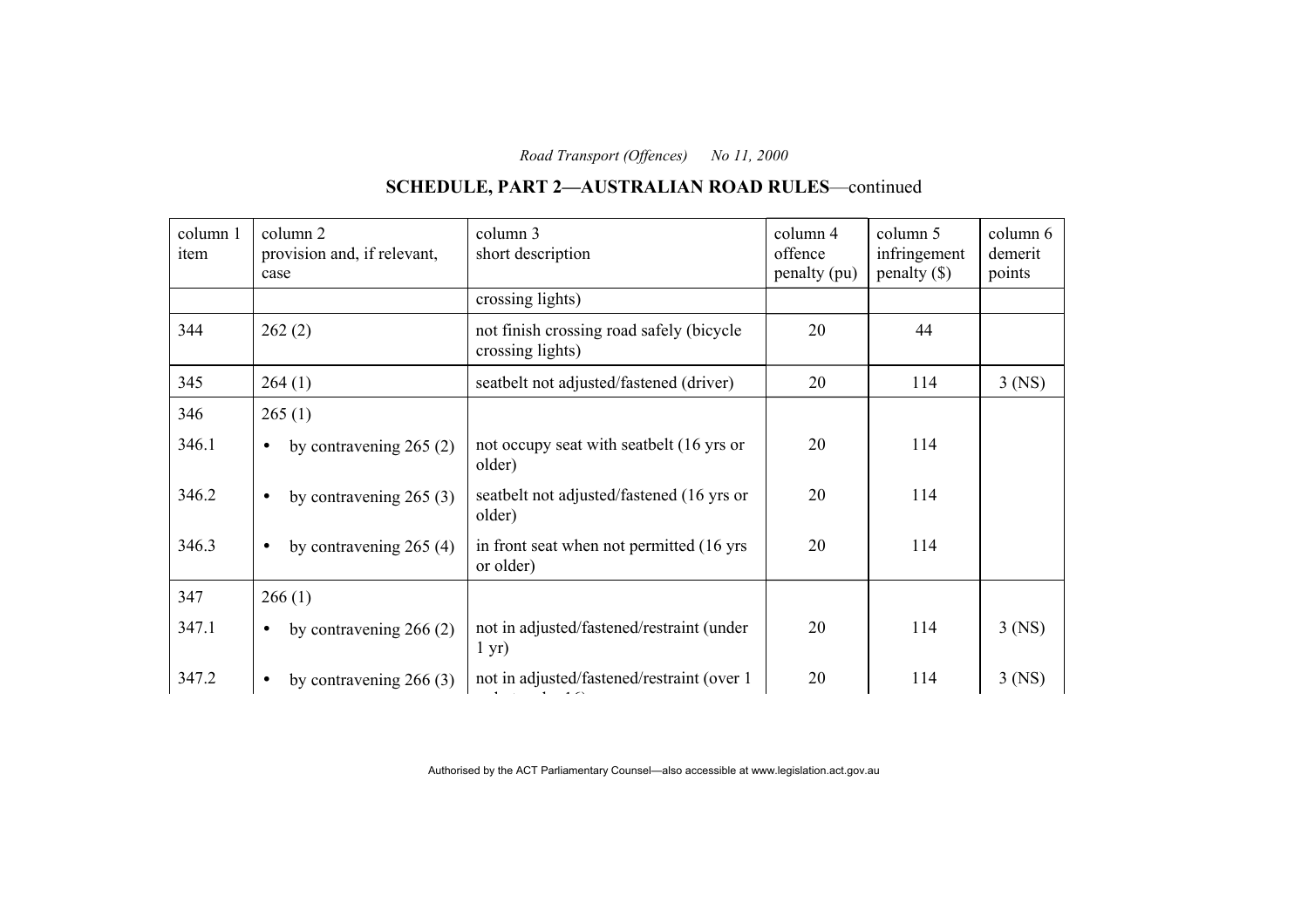# **SCHEDULE, PART 2—AUSTRALIAN ROAD RULES**—continued

| column 1<br>item | column 2<br>provision and, if relevant,<br>case | column 3<br>short description                                           | column 4<br>offence<br>penalty (pu) | column 5<br>infringement<br>$penalty$ (\$) | column 6<br>demerit<br>points |
|------------------|-------------------------------------------------|-------------------------------------------------------------------------|-------------------------------------|--------------------------------------------|-------------------------------|
| 347.3            | by contravening $266(4)$<br>$\bullet$           | $yr$ but under 16)<br>in front seat no restraint/seatbelt (under<br>16) | 20                                  | 114                                        | $3$ (NS)                      |
| 348              | 268(1)                                          | travel in/on vehicle in part not for<br>passengers/goods                | 20                                  | 68                                         |                               |
| 349              | 268(2)                                          | travel in/on part of vehicle designed for<br>carrying goods             | 20                                  | 68                                         |                               |
| 350              | 268(3)                                          | part of body outside vehicle<br>window/door (driver)                    | 20                                  | 68                                         |                               |
| 351              | 268(4)                                          | part of body outside vehicle<br>window/door (passenger)                 | 20                                  | 68                                         |                               |
| 352              | 269(1)                                          | alight from moving vehicle                                              | 20                                  | 68                                         |                               |
| 353              | 269(3)                                          | cause hazard to person/vehicle (door<br>open/alighting)                 | 20                                  | 68                                         |                               |
| 354              | 269(4)                                          | drive moving bus with doors opened                                      | 20                                  | 107                                        |                               |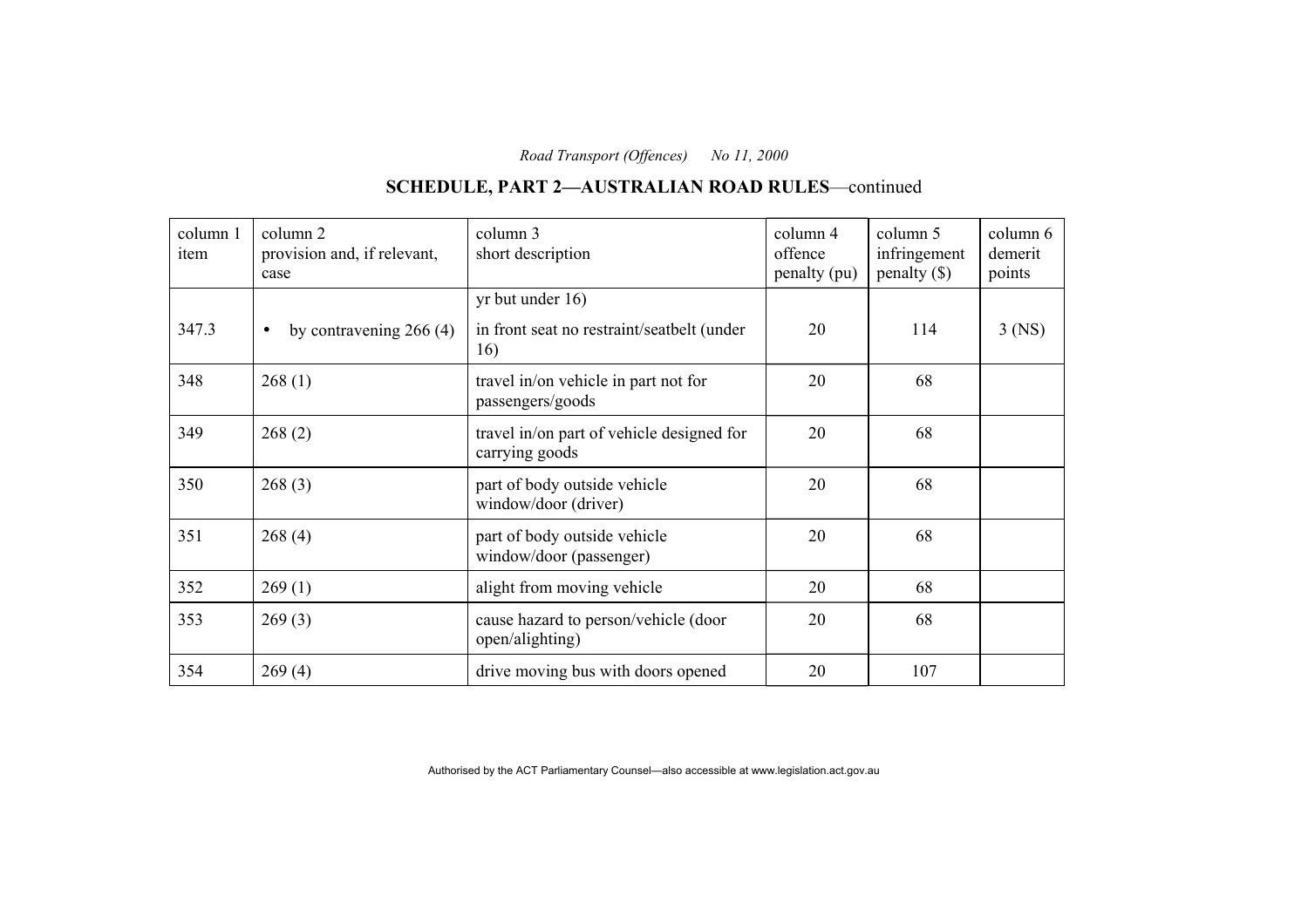# **SCHEDULE, PART 2—AUSTRALIAN ROAD RULES**—continued

| column 1<br>item | column 2<br>provision and, if relevant,<br>case | column 3<br>short description                            | column 4<br>offence<br>penalty (pu) | column 5<br>infringement<br>penalty $(\$)$ | column 6<br>demerit<br>points |
|------------------|-------------------------------------------------|----------------------------------------------------------|-------------------------------------|--------------------------------------------|-------------------------------|
| 355              | 270(1)(a)                                       | motorbike rider no helmet/fitted/adjusted                | 20                                  | 114                                        | $3$ (NS)                      |
| 356              | 270(1)(b)                                       | motorbike passenger no<br>helmet/fitted/adjusted (rider) | 20                                  | 114                                        | $3$ (NS)                      |
| 357              | 270(2)                                          | motorbike passenger no<br>helmet/fitted/adjusted         | 20                                  | 114                                        |                               |
| 358              | 271(1)(a)                                       | not sit astride on motorbike rider's seat                | 20                                  | 68                                         |                               |
| 359              | 271(1)(b)                                       | not ride motorbike with a hand on bars                   | 20                                  | 68                                         |                               |
| 360              | 271(1)(c)                                       | ride motorbike in incorrect position                     | 20                                  | 68                                         |                               |
| 361              | 271(2)(a)                                       | not sit astride pillion seat                             | 20                                  | 68                                         |                               |
| 362              | 271(2)(b)                                       | feet not on pillion footrests                            | 20                                  | 68                                         |                               |
| 363              | 271(3)                                          |                                                          |                                     |                                            |                               |
| 363.1            | by contravening<br>$\bullet$<br>271(2)(a)       | passenger not sit astride pillion seat<br>(rider)        | 20                                  | 68                                         |                               |
| 363.2            | by contravening<br>$\bullet$<br>271(2)(b)       | passenger's feet not on pillion footrests<br>(rider)     | 20                                  | 68                                         |                               |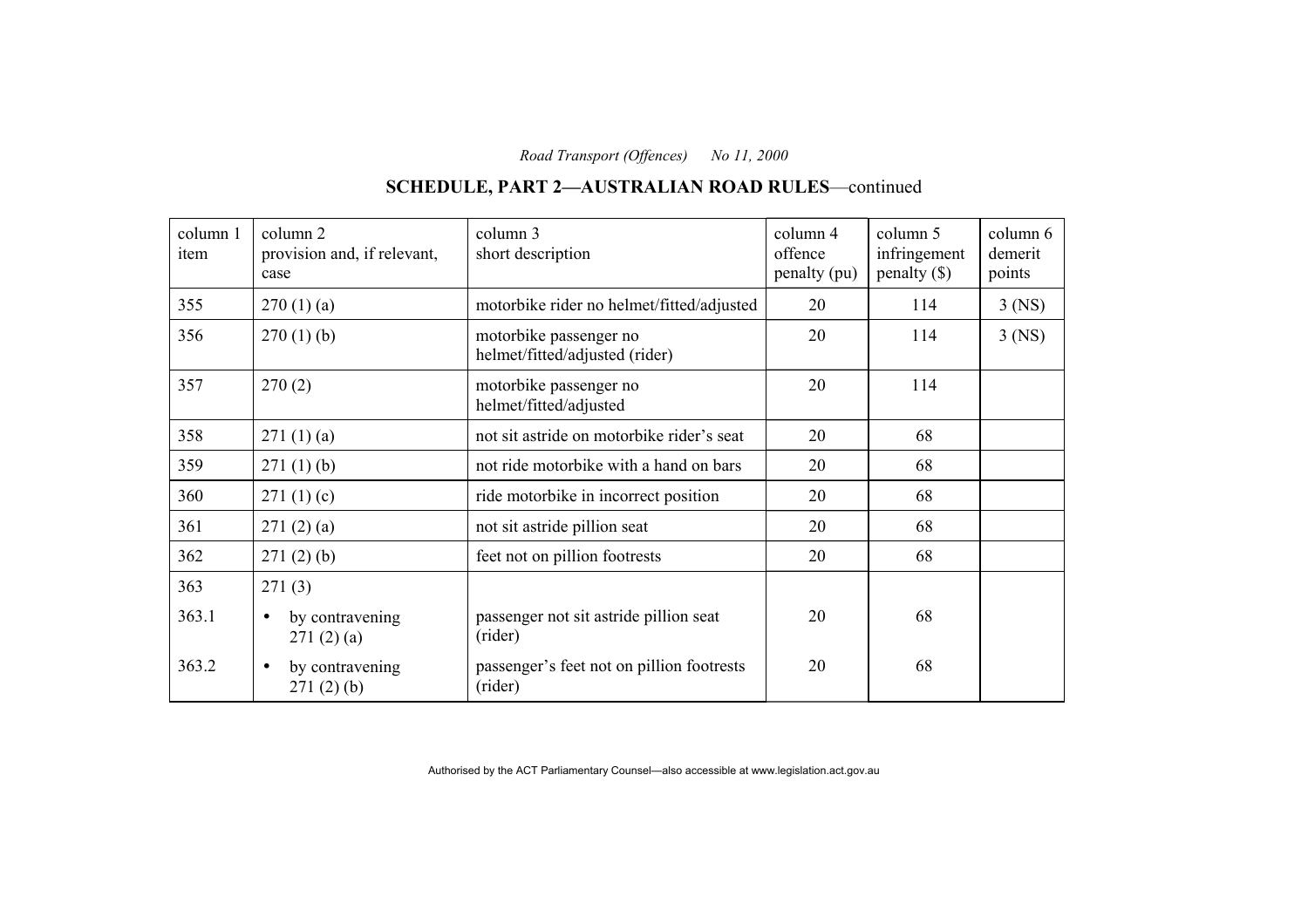# **SCHEDULE, PART 2—AUSTRALIAN ROAD RULES**—continued

| column 1<br>item | column 2<br>provision and, if relevant,<br>case | column 3<br>short description                               | column 4<br>offence<br>penalty (pu) | column 5<br>infringement<br>$penalty$ (\$) | column 6<br>demerit<br>points |
|------------------|-------------------------------------------------|-------------------------------------------------------------|-------------------------------------|--------------------------------------------|-------------------------------|
| 364              | 271(4)                                          | ride motorbike with more than 1<br>passenger                | 20                                  | 68                                         |                               |
| 365              | 271(5)                                          | exceed number of passengers in<br>motorbike sidecar         | 20                                  | 68                                         |                               |
| 366              | 272(a)                                          | passenger interfere with driver's control<br>of vehicle     | 20                                  | 68                                         |                               |
| 367              | 272(b)                                          | passenger obstruct driver's view                            | 20                                  | 68                                         |                               |
| 368              | 274                                             | not stop on red T light                                     | 20                                  | 204                                        |                               |
| 369              | 275                                             | not stop on yellow T light                                  | 20                                  | 204                                        |                               |
| 370              | 277                                             | proceed before allowed after stop on<br>red/yellow T light  | 20                                  | 204                                        |                               |
| 371              | 279(2)                                          | proceed before allowed after stop on<br>white T light/arrow | 20                                  | 204                                        |                               |
| 372              | 279(3)                                          | not leave intersection safely (white<br>T light/arrow)      | 20                                  | 204                                        |                               |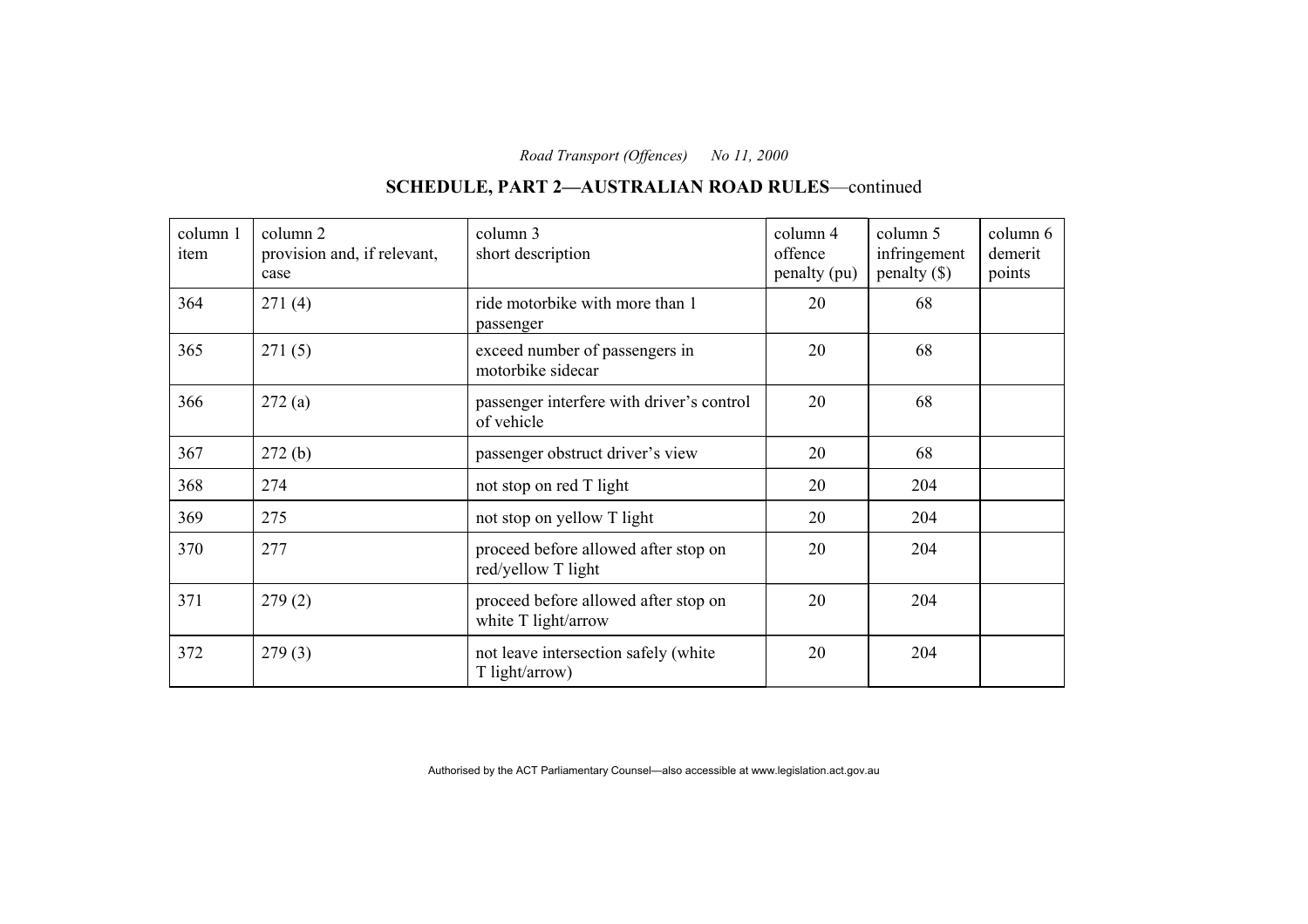#### column 1 item column 2 provision and, if relevant, case column 3 short description column 4 offence penalty (pu) column 5 infringement penalty (\$) column 6 demerit points  $373$  281 hot stop on red B light 20 204 3 (NS)  $374$  | 282 | not stop on yellow B light | 20 | 204 | 3 (NS) 375 284 proceed before allowed after stop on red/yellow B light 20 204 3 (NS) 376 286 (2) proceed before allowed after stop on white B light/arrow 20 204 3 (NS) 377 286 (3) not leave intersection safely (white B light/arrow) 20 204 3 (NS) 378 287 (1) 378.1 • by contravening 287 (2) (a) not give particulars to other driver 20 114 378.2 • by contravening 287 (2) (b) not give particulars to injured person 20 114 378.3 • by contravening 287 (2) (c) not give particulars to owner of damaged property 20 114 378.4 • by contravening 287 (3) | not give particulars to police  $\vert$  20 | 114

#### **SCHEDULE, PART 2—AUSTRALIAN ROAD RULES**—continued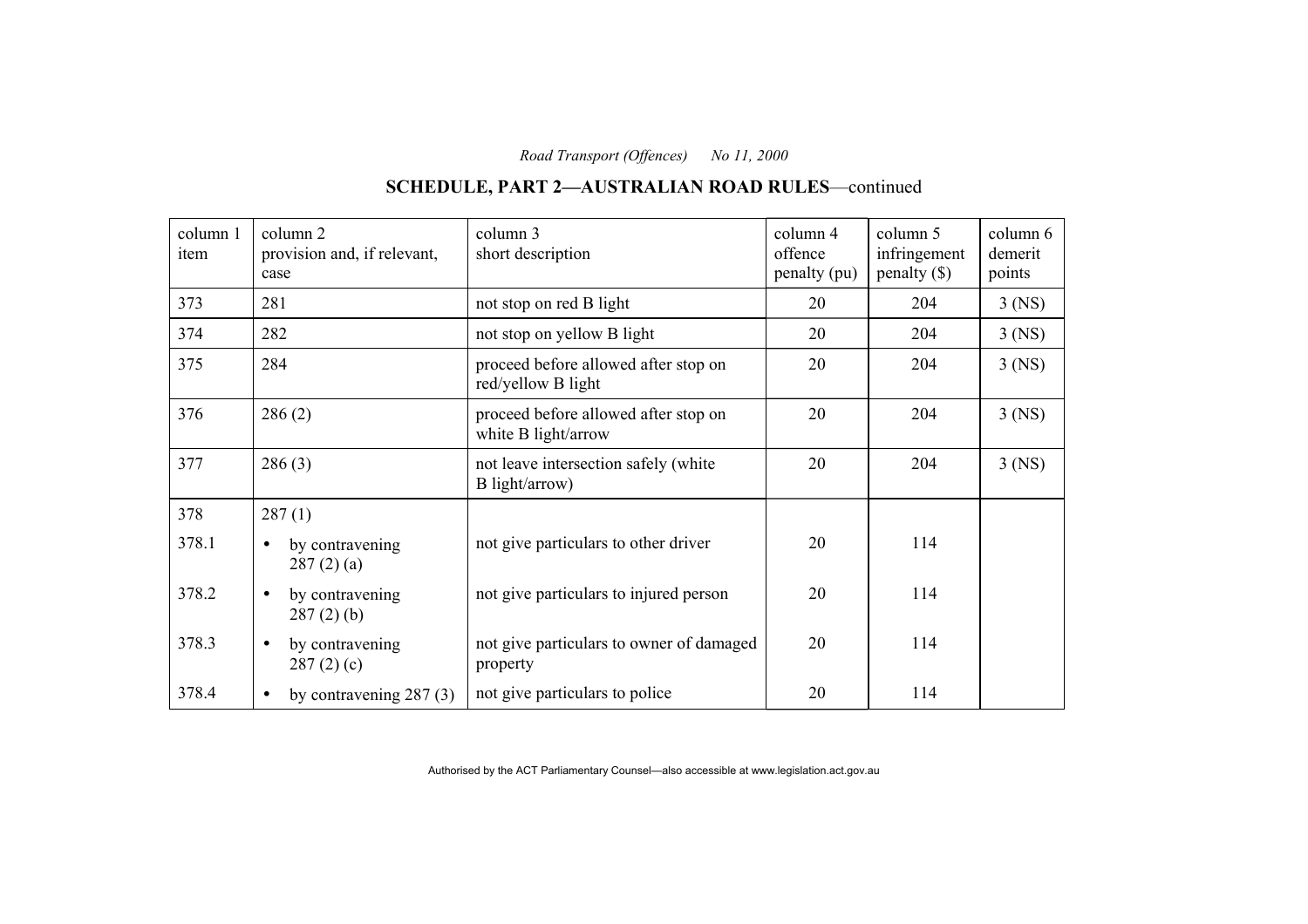| column 1<br>item | column 2<br>provision and, if relevant,<br>case | column 3<br>short description                           | column 4<br>offence<br>penalty (pu) | column 5<br>infringement<br>$penalty$ (\$) | column 6<br>demerit<br>points |
|------------------|-------------------------------------------------|---------------------------------------------------------|-------------------------------------|--------------------------------------------|-------------------------------|
| 379              | 288(1)                                          | drive on path                                           | 20                                  | 114                                        |                               |
| 380              | 288(4)                                          | driver not give way to user/animal on<br>path           | 20                                  | 114                                        | $3$ (NS)                      |
| 381              | 289(1)                                          | drive on nature strip                                   | 20                                  | 114                                        |                               |
| 382              | 289(2)                                          | driver not give way to user/animal on<br>nature strip   | 20                                  | 114                                        | $3$ (NS)                      |
| 383              | 290                                             | drive on traffic island                                 | 20                                  | 114                                        |                               |
| 384              | 291                                             | start/drive vehicle causing unnecessary<br>noise/smoke  | 20                                  | 91                                         |                               |
| 385              | 292(a)                                          | drive/tow vehicle with unsecured load                   | 20                                  | 253                                        |                               |
| 386              | 292(b)                                          | drive/tow vehicle with load causing<br>instability      | 20                                  | 253                                        |                               |
| 387              | 292(c)                                          | drive/tow vehicle with overhanging load                 | 20                                  | 114                                        |                               |
| 388              | 293(2)                                          | not remove/have removed any thing<br>fallen/put on road | 20                                  | 114                                        |                               |

# **SCHEDULE, PART 2—AUSTRALIAN ROAD RULES**—continued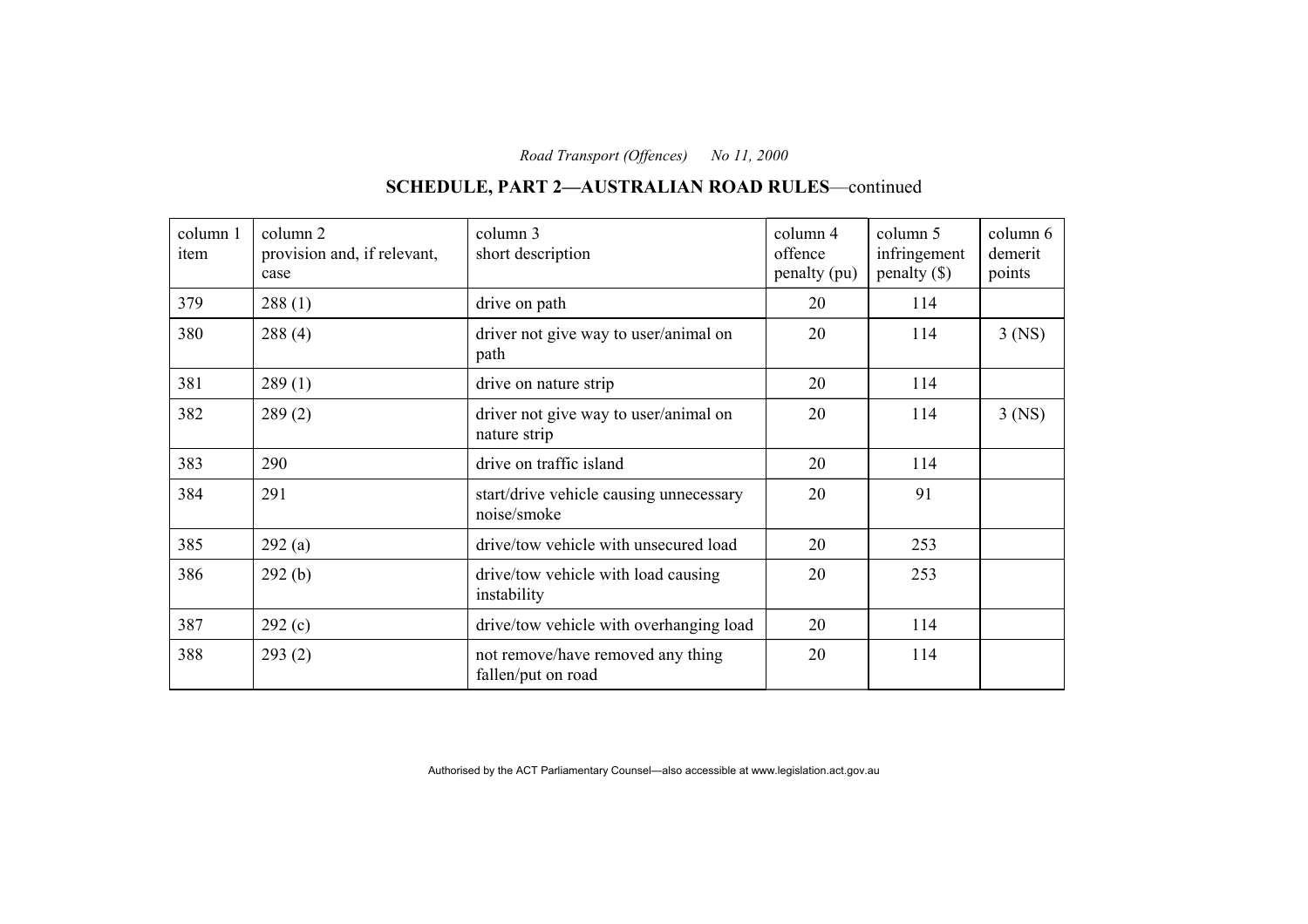# **SCHEDULE, PART 2—AUSTRALIAN ROAD RULES**—continued

| column 1<br>item | column 2<br>provision and, if relevant,<br>case | column 3<br>short description                                     | column 4<br>offence<br>penalty (pu) | column 5<br>infringement<br>$penalty$ (\$) | column 6<br>demerit<br>points |
|------------------|-------------------------------------------------|-------------------------------------------------------------------|-------------------------------------|--------------------------------------------|-------------------------------|
| 389              | 294 (1) (a) (i)                                 | tow without control of towed vehicle                              | 20                                  | 68                                         |                               |
| 390              | $294(1)$ (a) (ii)                               | towed vehicle not in order/with licensed<br>person/in control     | 20                                  | 68                                         |                               |
| 391              | 294(1)(b)                                       | tow vehicle when unsafe                                           | 20                                  | 68                                         |                               |
| 392              | 294(2)(a)                                       | tow without control of trailer                                    | 20                                  | 68                                         |                               |
| 393              | 294(2)(b)                                       | tow trailer when unsafe                                           | 20                                  | 68                                         |                               |
| 394              | 295(1)                                          |                                                                   |                                     |                                            |                               |
| 394.1            | by contravening $295(2)$<br>$\bullet$           | not keep required distance (towing with<br>towline)               | 20                                  | 68                                         |                               |
| 394.2            | by contravening $295(3)$<br>$\bullet$           | not keep required distance (towing with<br>$towline - motorbike)$ | 20                                  | 68                                         |                               |
| 394.3            | by contravening $295(4)$<br>$\bullet$           |                                                                   |                                     |                                            |                               |
| 394.3.1          | 1.1 by contravening<br>295(5)(a)                | warning material not correct<br>shape/length                      | 20                                  | 68                                         |                               |
| 394.3.2          | 1.2 by contravening<br>295(5)(b)                | warning material not correct position                             | 20                                  | 68                                         |                               |
| 394.3.3          | 1.3 by contravening                             | warning material not visible                                      | 20                                  | 68                                         |                               |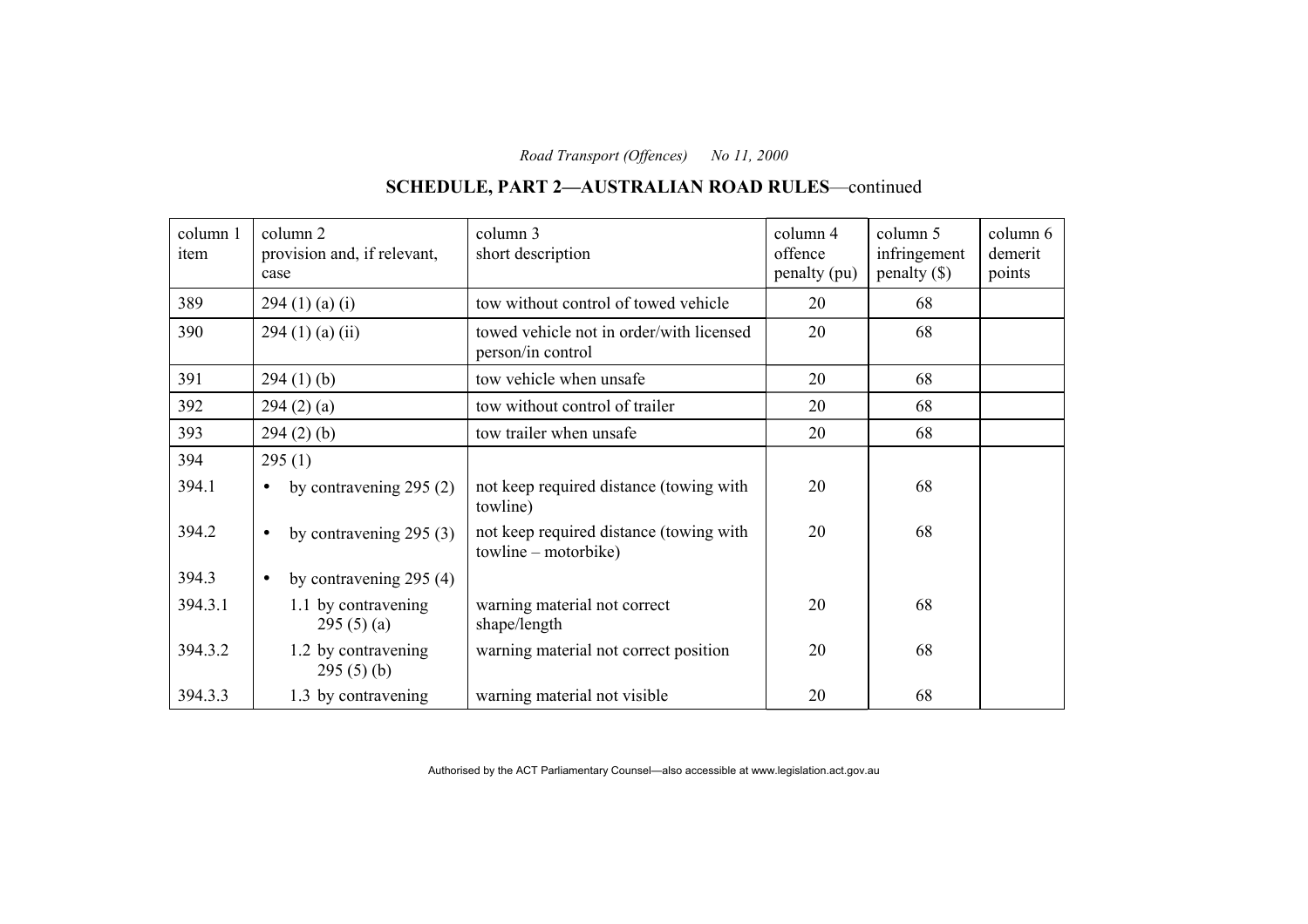#### column 1 item column 2 provision and, if relevant, case column 3 short description column 4 offence penalty (pu) column 5 infringement penalty (\$) column 6 demerit points  $295(5)(c)$  $395$  296 (1) hot reverse vehicle safely 20 114  $396$   $296 (2)$  reverse vehicle further than necessary 20 68  $397$  297 (1) drive without proper control of vehicle 20 114  $398$  |  $297 (2)$  | drive vehicle without clear view | 20 | 68  $399$  298 tow trailer with person in/on trailer  $\begin{array}{|c|c|c|c|c|} \hline 20 & 399 \end{array}$  68  $400$  299 (1) (a) drive vehicle with TV/VDU image visible 20 91 401 299 (1) (b) drive vehicle with TV/VDU image likely to distract 20 91 402 300 drive using hand-held mobile phone 20 114 403 301 301 lead animal while driving vehicle/riding bicycle 20 44 404 302 not give way when riding animal on footpath/nature strip 20 44

#### **SCHEDULE, PART 2—AUSTRALIAN ROAD RULES**—continued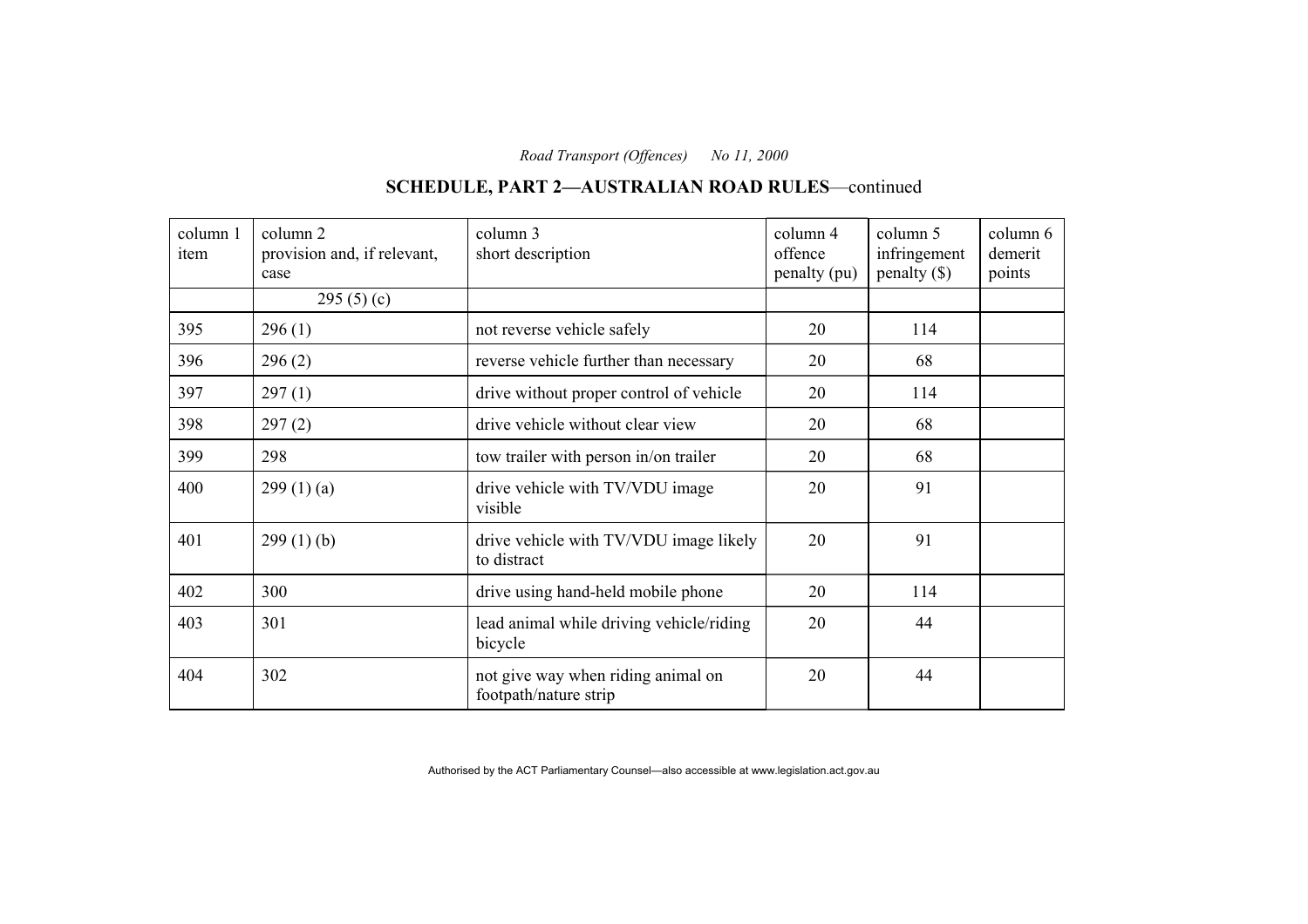# **SCHEDULE, PART 2—AUSTRALIAN ROAD RULES**—continued

| column 1<br>item | column 2<br>provision and, if relevant,<br>case | column 3<br>short description                            | column 4<br>offence<br>penalty (pu) | column 5<br>infringement<br>$penalty$ (\$) | column 6<br>demerit<br>points |
|------------------|-------------------------------------------------|----------------------------------------------------------|-------------------------------------|--------------------------------------------|-------------------------------|
| 405              | 303(1)                                          | ride animal more than 2 abreast (not<br>multi-lane road) | 20                                  | 44                                         |                               |
| 406              | 303(2)                                          | ride animal more than 2 abreast (marked)<br>lane)        | 20                                  | 44                                         |                               |
| 407              | 303(4)                                          | ride animal more than 1.5m from<br>another rider         | 20                                  | 44                                         |                               |
| 408              | 304(1)                                          | not obey direction of police/authorised<br>person        | 20                                  | 44                                         | $3$ (NS)                      |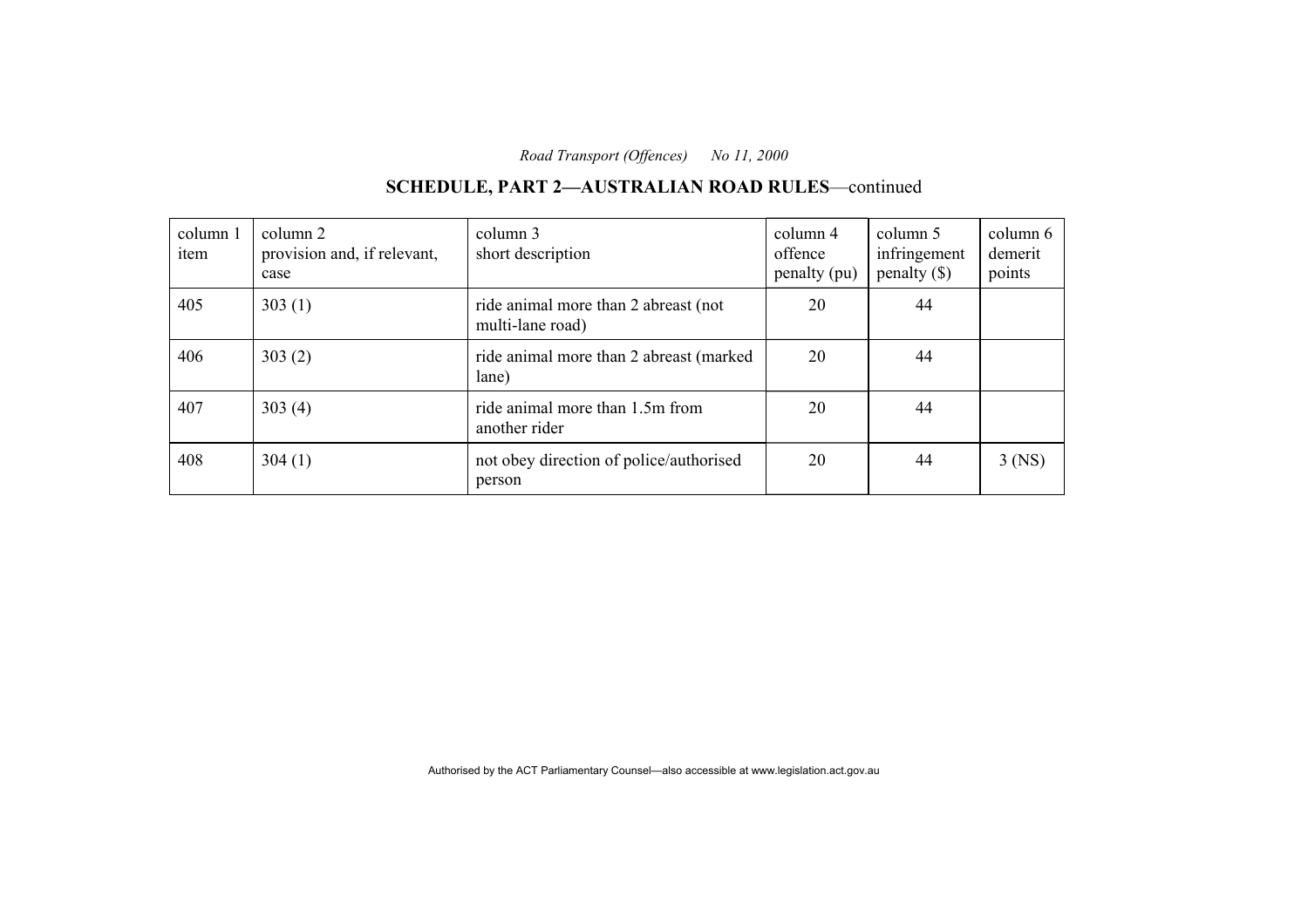#### **SCHEDULE**—continued

#### **PART 3—ROAD TRANSPORT (ALCOHOL AND DRUGS) ACT 1977**

| column 1<br>item | column 2<br>provision and, if relevant,<br>case | column 3<br>short description                                                                  | column 4<br>offence<br>penalty (pu) | column 5<br>infringement<br>penalty $(\$)$ | column 6<br>demerit<br>points |
|------------------|-------------------------------------------------|------------------------------------------------------------------------------------------------|-------------------------------------|--------------------------------------------|-------------------------------|
|                  | 15(4)(a)                                        | doctor/nurse refuse to take blood sample<br>permitted by person/requested by police<br>officer | 10                                  |                                            |                               |
| 2                | 15AA(1)                                         | doctor/nurse not take blood sample<br>within 2 hours                                           | 10                                  |                                            |                               |
| 3                | 16(4)                                           | doctor not carry out medical<br>examination within 2 hours                                     | 10                                  |                                            |                               |
| 4                | 16(5)                                           | doctor not take body sample within 2<br>hours                                                  | 10                                  |                                            |                               |
| 5                | 16(6)                                           | nurse not take body sample within 2<br>hours                                                   | 10                                  |                                            |                               |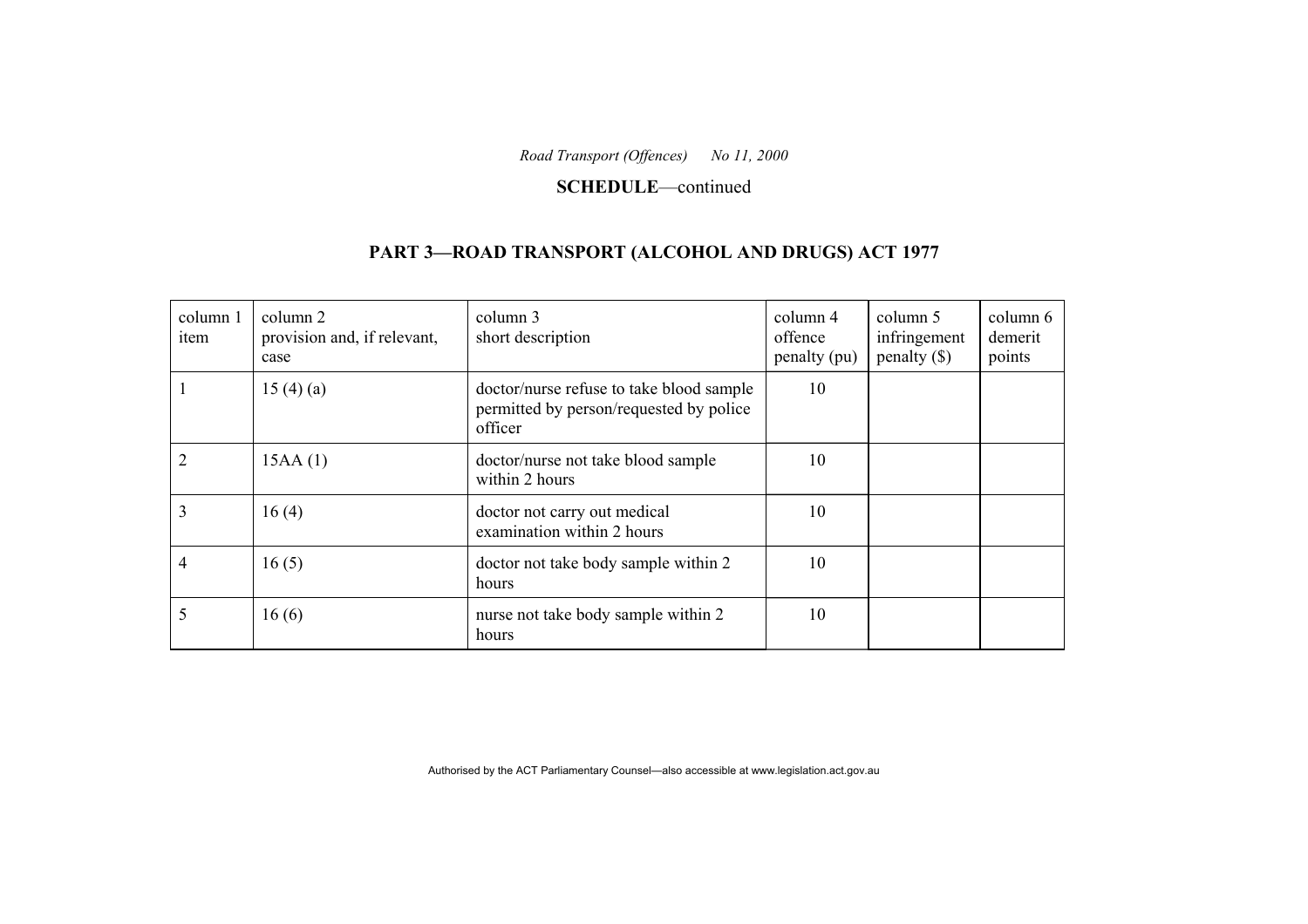# **SCHEDULE, PART 1—ROAD TRANSPORT (ALCOHOL AND DRUGS) ACT 1977**—continued

| column 1<br>item | column 2<br>provision and, if relevant,<br>case          | column 3<br>short description                                                                                  | column 4<br>offence<br>penalty (pu)        | column 5<br>infringement<br>$penalty$ (\$) | column 6<br>demerit<br>points |
|------------------|----------------------------------------------------------|----------------------------------------------------------------------------------------------------------------|--------------------------------------------|--------------------------------------------|-------------------------------|
| 6                | 19(1)                                                    |                                                                                                                |                                            |                                            |                               |
| 6.1              | special driver, level 1,<br>$\bullet$<br>first offender  | special driver drive motor vehicle on<br>street/place with level 1 or more alcohol<br>in blood—first offender  | 5                                          |                                            |                               |
| 6.2              | special driver, level 1,<br>$\bullet$<br>repeat offender | special driver drive motor vehicle on<br>street/place with level 1 or more alcohol<br>in blood—repeat offender | 10                                         |                                            |                               |
| 6.3              | level 2, first offender<br>$\bullet$                     | drive motor vehicle on street/place with<br>level 2 or more alcohol in blood—first<br>offender                 | 5                                          |                                            |                               |
| 6.4              | level 2, repeat offender<br>$\bullet$                    | drive motor vehicle on street/place with<br>level 2 or more alcohol in blood—repeat<br>offender                | 10                                         |                                            |                               |
| 6.5              | level 3, first offender<br>$\bullet$                     | drive motor vehicle on street/place with<br>level 3 or more alcohol in blood—first<br>offender                 | $10 \text{ pu}/6$<br>months<br>prison/both |                                            |                               |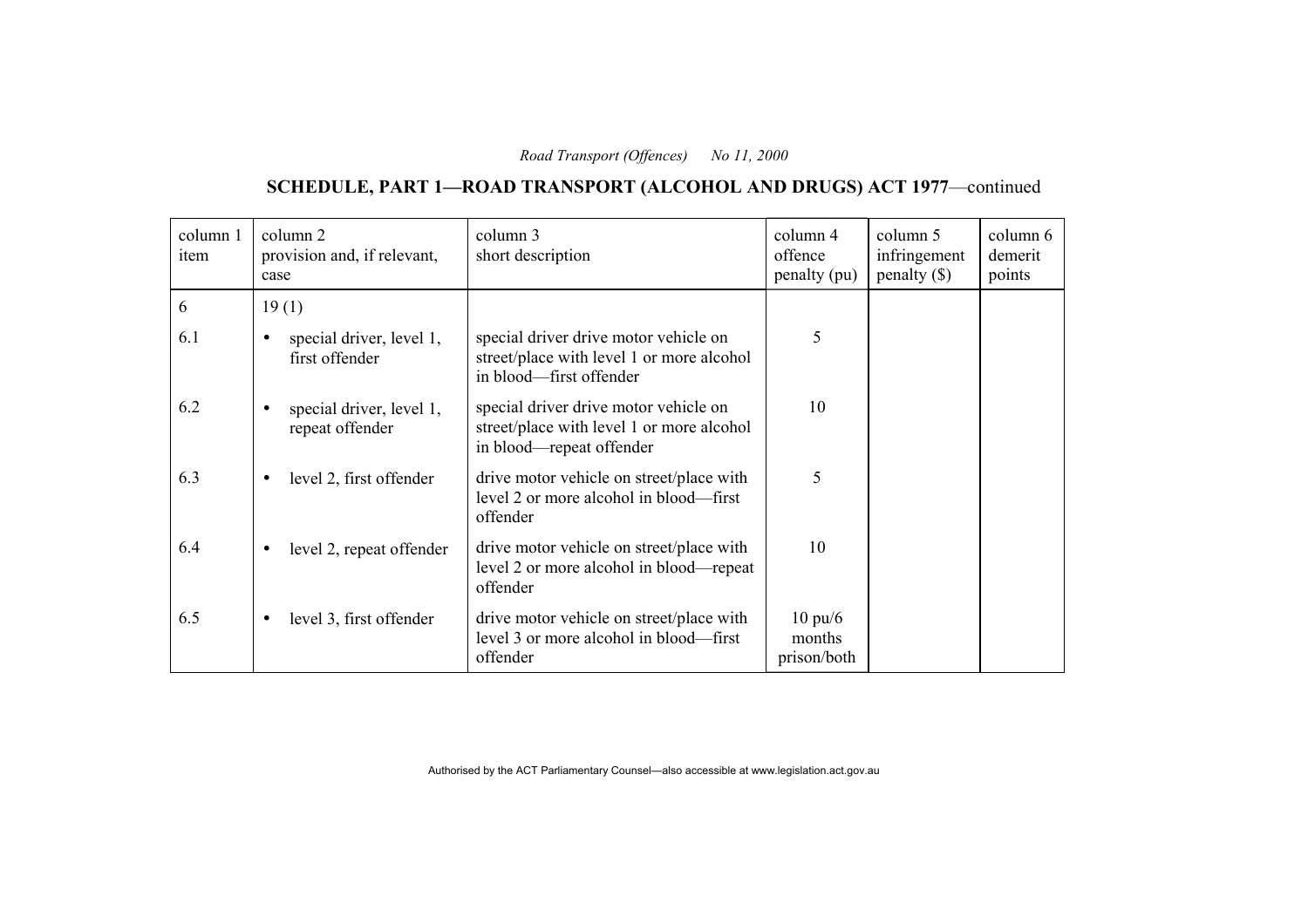# **SCHEDULE, PART 1—ROAD TRANSPORT (ALCOHOL AND DRUGS) ACT 1977**—continued

| column 1<br>item | column 2<br>provision and, if relevant,<br>case | column 3<br>short description                                                                   | column 4<br>offence<br>penalty (pu)         | column 5<br>infringement<br>penalty $(\$)$ | column 6<br>demerit<br>points |
|------------------|-------------------------------------------------|-------------------------------------------------------------------------------------------------|---------------------------------------------|--------------------------------------------|-------------------------------|
| 6.6              | level 3, repeat offender<br>$\bullet$           | drive motor vehicle on street/place with<br>level 3 or more alcohol in blood—repeat<br>offender | $10 \text{ pu}/6$<br>months<br>prison/both  |                                            |                               |
| 6.7              | level 4, first offender<br>٠                    | drive motor vehicle on street/place with<br>level 4 or more alcohol in blood—first<br>offender  | $15 \text{ pu}/9$<br>months<br>prison/both  |                                            |                               |
| 6.8              | level 4, repeat offender<br>٠                   | drive motor vehicle on street/place with<br>level 4 or more alcohol in blood—repeat<br>offender | $20 \text{ pu}/12$<br>months<br>prison/both |                                            |                               |
| 7                | 22(c)                                           |                                                                                                 |                                             |                                            |                               |
| 7.1              | first offender<br>$\bullet$                     | refuse to provide breath sample—first<br>offender                                               | $30 \text{ pu}/6$<br>months<br>prison/both  |                                            |                               |
| 7.2              | repeat offender<br>٠                            | refuse to provide breath sample—repeat<br>offender                                              | $30 \text{ pu}/12$<br>months<br>prison/both |                                            |                               |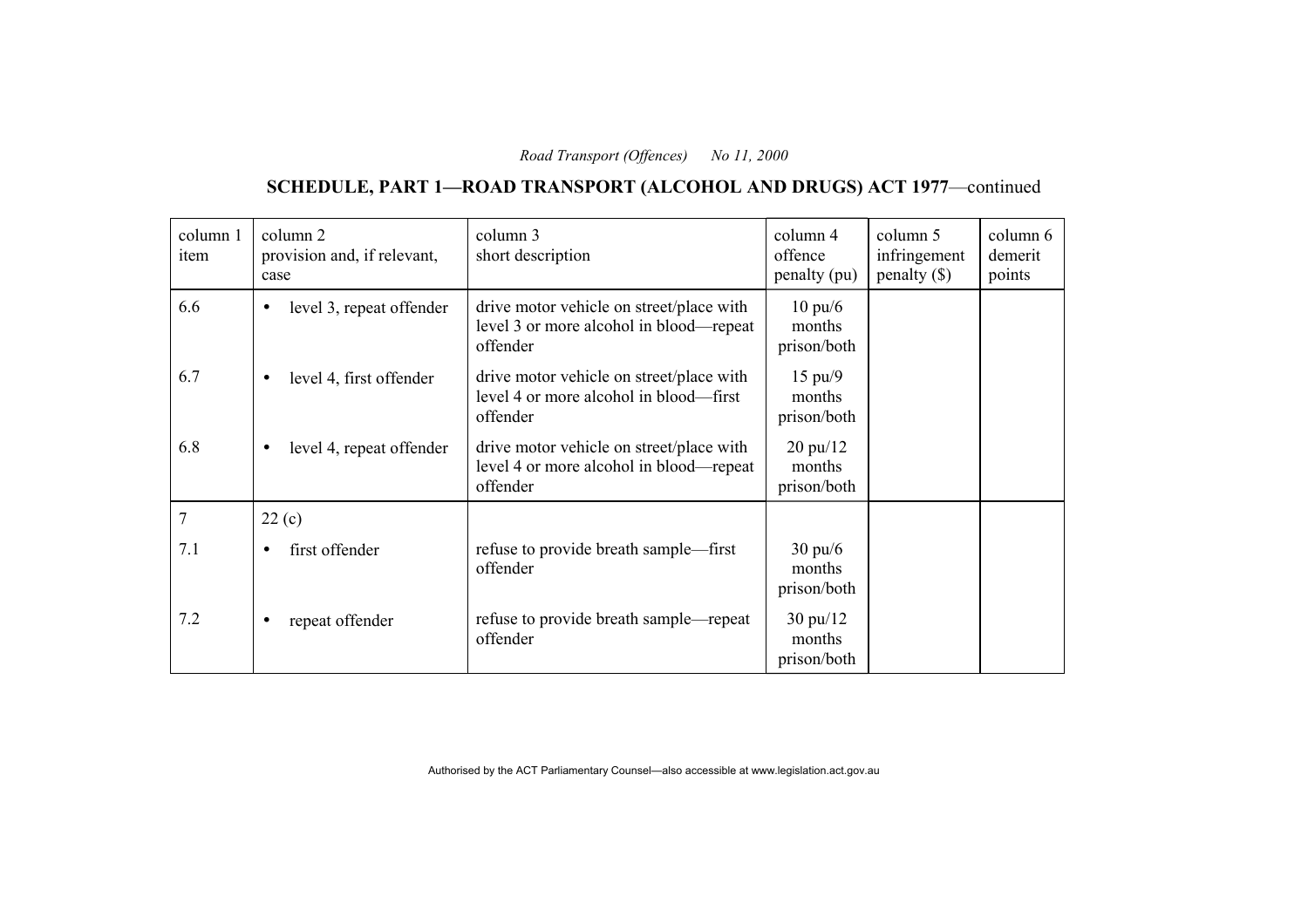# **SCHEDULE, PART 1—ROAD TRANSPORT (ALCOHOL AND DRUGS) ACT 1977**—continued

| column 1<br>item | column 2<br>provision and, if relevant,<br>case | column 3<br>short description                                                            | column 4<br>offence<br>penalty (pu)         | column 5<br>infringement<br>penalty $(\$)$ | column 6<br>demerit<br>points |
|------------------|-------------------------------------------------|------------------------------------------------------------------------------------------|---------------------------------------------|--------------------------------------------|-------------------------------|
| 8                | 22(d)                                           |                                                                                          |                                             |                                            |                               |
| 8.1              | first offender                                  | fail/refuse to provide breath sample as<br>directed by police officer—first offender     | $30 \text{ pu}/6$<br>months<br>prison/both  |                                            |                               |
| 8.2              | repeat offender                                 | fail/refuse to provide breath sample as<br>directed by police officer-repeat<br>offender | $30 \text{ pu}/12$<br>months<br>prison/both |                                            |                               |
| 9                | 23(1)                                           |                                                                                          |                                             |                                            |                               |
| 9.1              | first offender<br>$\bullet$                     | fail/refuse to permit blood sample to be<br>taken-first offender                         | $30 \text{ pu}/6$<br>months<br>prison/both  |                                            |                               |
| 9.2              | repeat offender                                 | fail/refuse to permit blood sample to be<br>taken-repeat offender                        | $30 \text{ pu}/12$<br>months<br>prison/both |                                            |                               |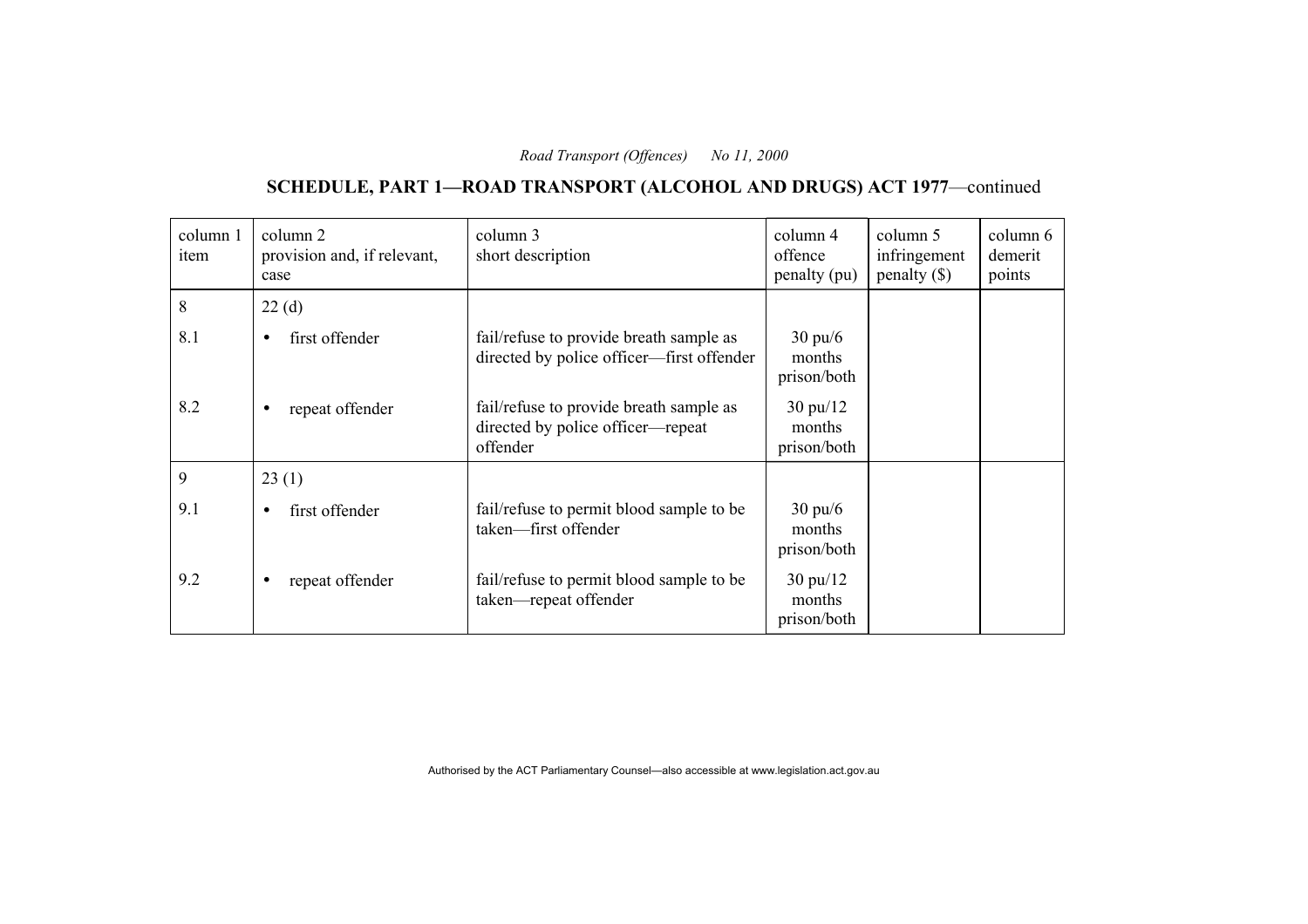# **SCHEDULE, PART 1—ROAD TRANSPORT (ALCOHOL AND DRUGS) ACT 1977**—continued

| column 1<br>item | column 2<br>provision and, if relevant,<br>case | column 3<br>short description                                                                 | column 4<br>offence<br>penalty (pu)         | column 5<br>infringement<br>penalty $(\$)$ | column 6<br>demerit<br>points |
|------------------|-------------------------------------------------|-----------------------------------------------------------------------------------------------|---------------------------------------------|--------------------------------------------|-------------------------------|
| 10               | 23(1A)                                          |                                                                                               |                                             |                                            |                               |
| 10.1             | first offender<br>$\bullet$                     | behave in manner so<br>impossible/impractical for blood sample<br>to be taken-first offender  | $30 \text{ pu}/6$<br>months<br>prison/both  |                                            |                               |
| 10.2             | repeat offender<br>$\bullet$                    | behave in manner so<br>impossible/impractical for blood sample<br>to be taken-repeat offender | $30 \text{ pu}/12$<br>months<br>prison/both |                                            |                               |
| 11               | 23(2)(a)                                        |                                                                                               |                                             |                                            |                               |
| 11.1             | first offender<br>$\bullet$                     | fail/refuse to submit to medical<br>examination-first offender                                | $30 \text{ pu}/6$<br>months<br>prison/both  |                                            |                               |
| 11.2             | repeat offender<br>$\bullet$                    | fail/refuse to submit to medical<br>examination—repeat offender                               | $30 \text{ pu}/12$<br>months<br>prison/both |                                            |                               |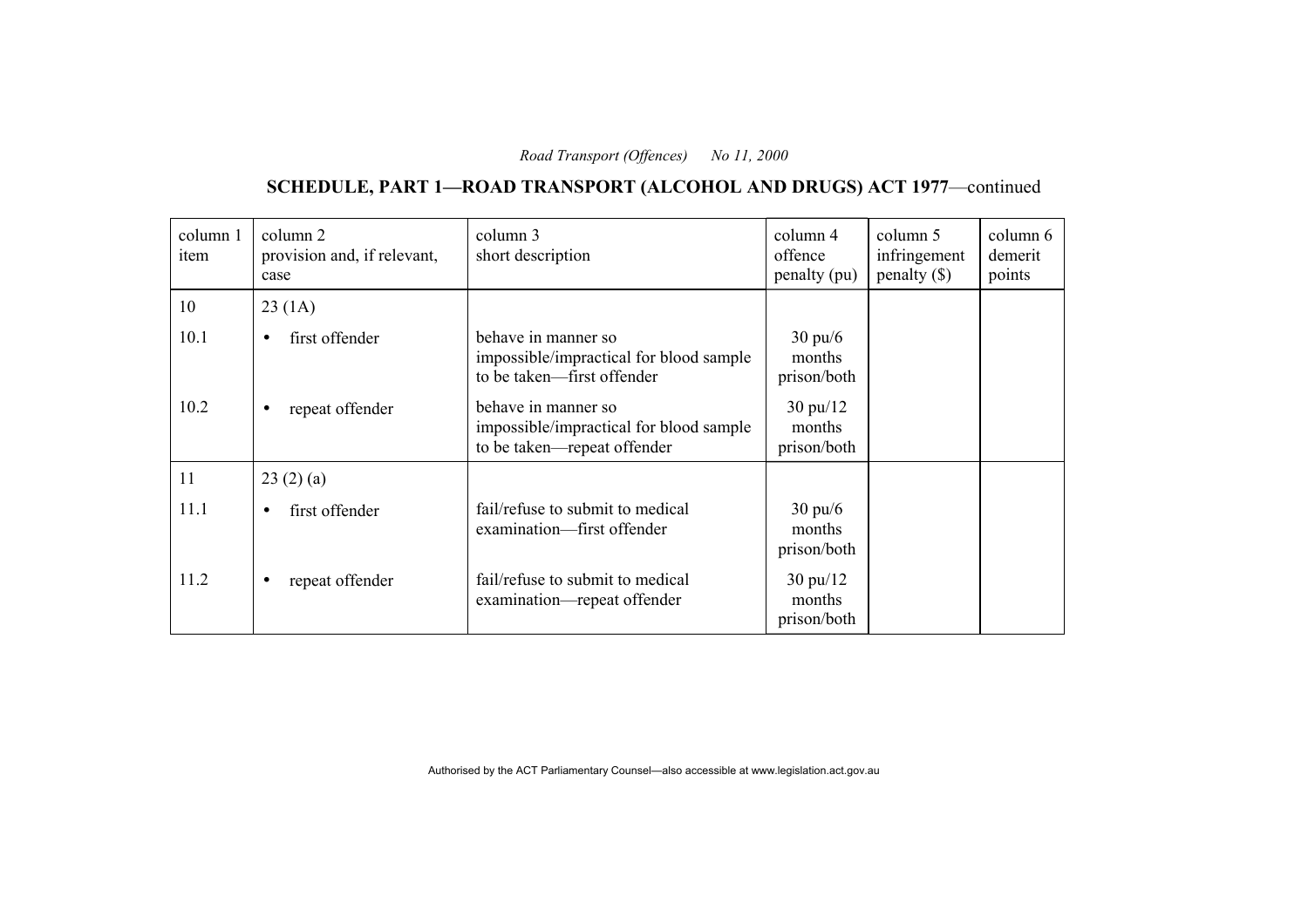# **SCHEDULE, PART 1—ROAD TRANSPORT (ALCOHOL AND DRUGS) ACT 1977**—continued

| column 1<br>item | column 2<br>provision and, if relevant,<br>case | column 3<br>short description                                                                                                              | column 4<br>offence<br>penalty (pu)         | column 5<br>infringement<br>penalty $(\$)$ | column 6<br>demerit<br>points |
|------------------|-------------------------------------------------|--------------------------------------------------------------------------------------------------------------------------------------------|---------------------------------------------|--------------------------------------------|-------------------------------|
| 12               | 23(2)(b)                                        |                                                                                                                                            |                                             |                                            |                               |
| 12.1             | first offender<br>$\bullet$                     | fail/refuse to give/permit taking of body<br>sample-first offender                                                                         | $30 \text{ pu}/6$<br>months<br>prison/both  |                                            |                               |
| 12.2             | repeat offender<br>$\bullet$                    | fail/refuse to give/permit taking of body<br>sample —repeat offender                                                                       | $30 \text{ pu}/12$<br>months<br>prison/both |                                            |                               |
| 13               | 24(1)                                           |                                                                                                                                            |                                             |                                            |                               |
| 13.1             | first offender<br>$\bullet$                     | drive vehicle on street/place under<br>influence of intoxicating liquor/drug<br>incapable of proper control of vehicle—<br>first offender  | $30 \text{ pu}/6$<br>months<br>prison/both  |                                            |                               |
| 13.2             | repeat offender<br>$\bullet$                    | drive vehicle on street/place under<br>influence of intoxicating liquor/drug<br>incapable of proper control of vehicle—<br>repeat offender | $30 \text{ pu}/12$<br>months<br>prison/both |                                            |                               |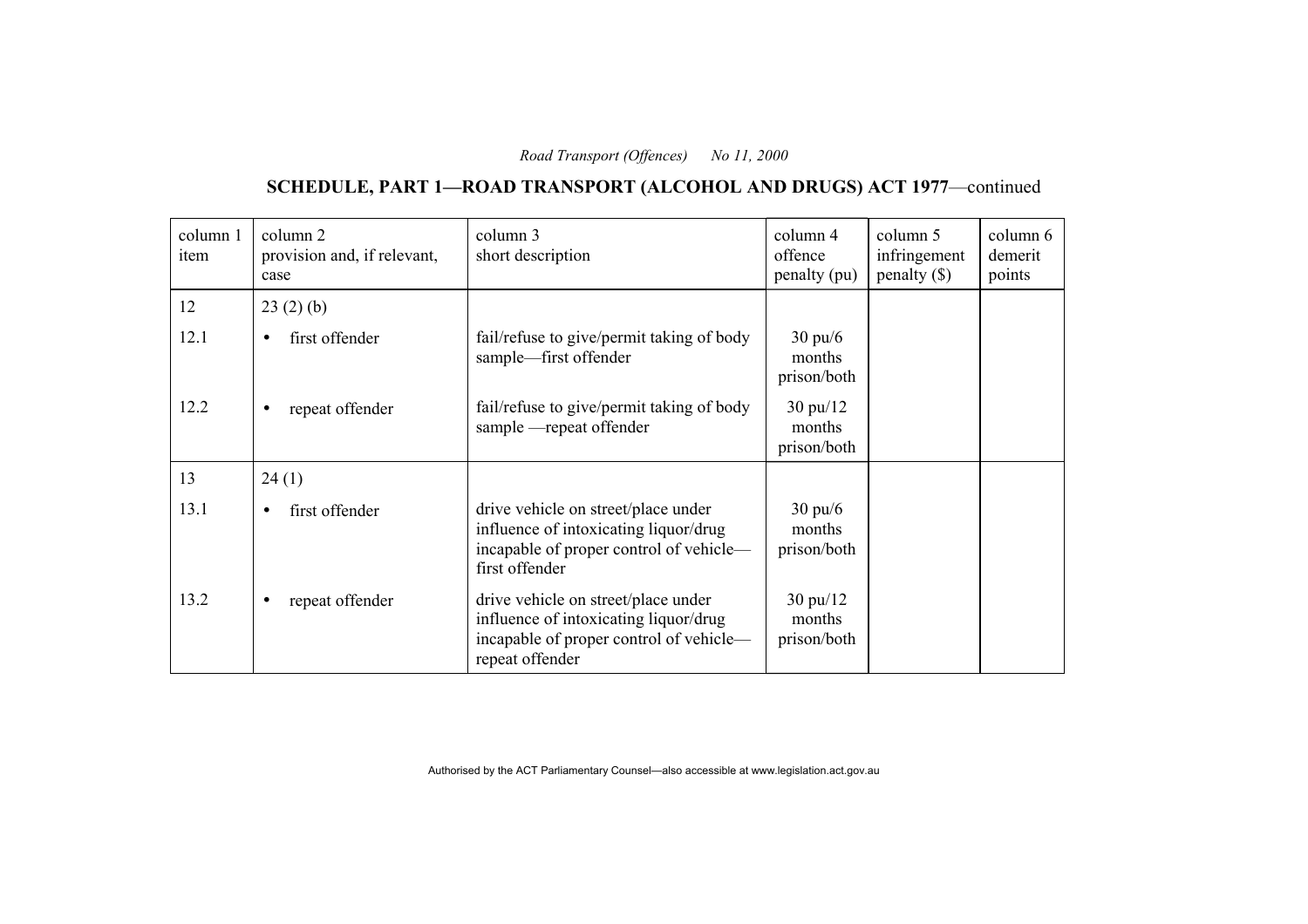# **SCHEDULE, PART 1—ROAD TRANSPORT (ALCOHOL AND DRUGS) ACT 1977**—continued

| column 1<br>item | column 2<br>provision and, if relevant,<br>case | column 3<br>short description                                                               | column 4<br>offence<br>penalty (pu)        | column 5<br>infringement<br>$penalty$ (\$) | column 6<br>demerit<br>points |
|------------------|-------------------------------------------------|---------------------------------------------------------------------------------------------|--------------------------------------------|--------------------------------------------|-------------------------------|
| 14               | 24A                                             | drive/ride/be in charge of vehicle/animal<br>on public street under influence of<br>alcohol | $50 \text{ pu}/6$<br>months<br>prison/both |                                            |                               |
| 15               | 46(1)                                           | escape from custody of police officer                                                       | $50 \text{ pu/6}$<br>months<br>prison/both |                                            |                               |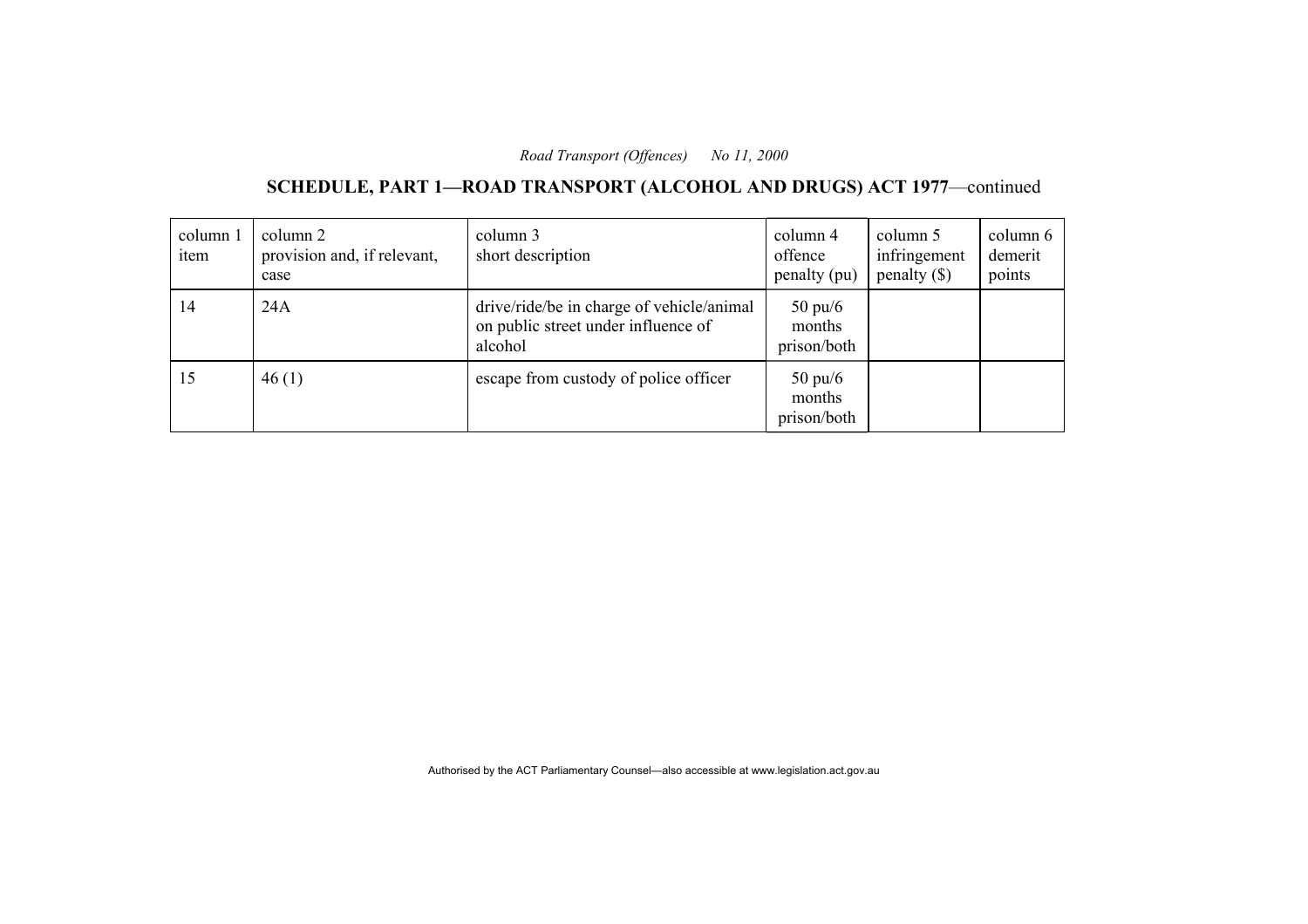#### **SCHEDULE**—continued

#### **PART 4—ROAD TRANSPORT (DIMENSIONS AND MASS) ACT 1990**

| column 1<br>item | column 2<br>provision and, if relevant,<br>case           | column 3<br>short description                            | column 4<br>offence<br>penalty (pu) | column 5<br>infringement<br>penalty $(\$)$ | column 6<br>demerit<br>points |
|------------------|-----------------------------------------------------------|----------------------------------------------------------|-------------------------------------|--------------------------------------------|-------------------------------|
|                  | 33(1)(a)                                                  |                                                          |                                     |                                            |                               |
| 1.1              | exceed permitted mass<br>$by = 5\%$                       | drive vehicle $= 5\%$ heavier than<br>permitted          | 30                                  | 100                                        |                               |
| 1.2              | exceed permitted mass<br>$by > 5$ but = 10%               | drive vehicle $> 5$ but = 10% heavier<br>than permitted  | 30                                  | <b>200</b>                                 |                               |
| 1.3              | exceed permitted mass<br>$\bullet$<br>$by > 10$ but = 15% | drive vehicle $> 10$ but = 15% heavier<br>than permitted | 30                                  | 300                                        |                               |
| 1.4              | exceed permitted mass<br>$by > 15$ but = 20%              | drive vehicle $> 15$ but = 20% heavier<br>than permitted | 30                                  | 400                                        |                               |
| 1.5              | exceed permitted mass<br>$\bullet$<br>$by > 20\%$         | drive vehicle $> 20\%$ heavier than<br>permitted         | 30                                  | 500                                        |                               |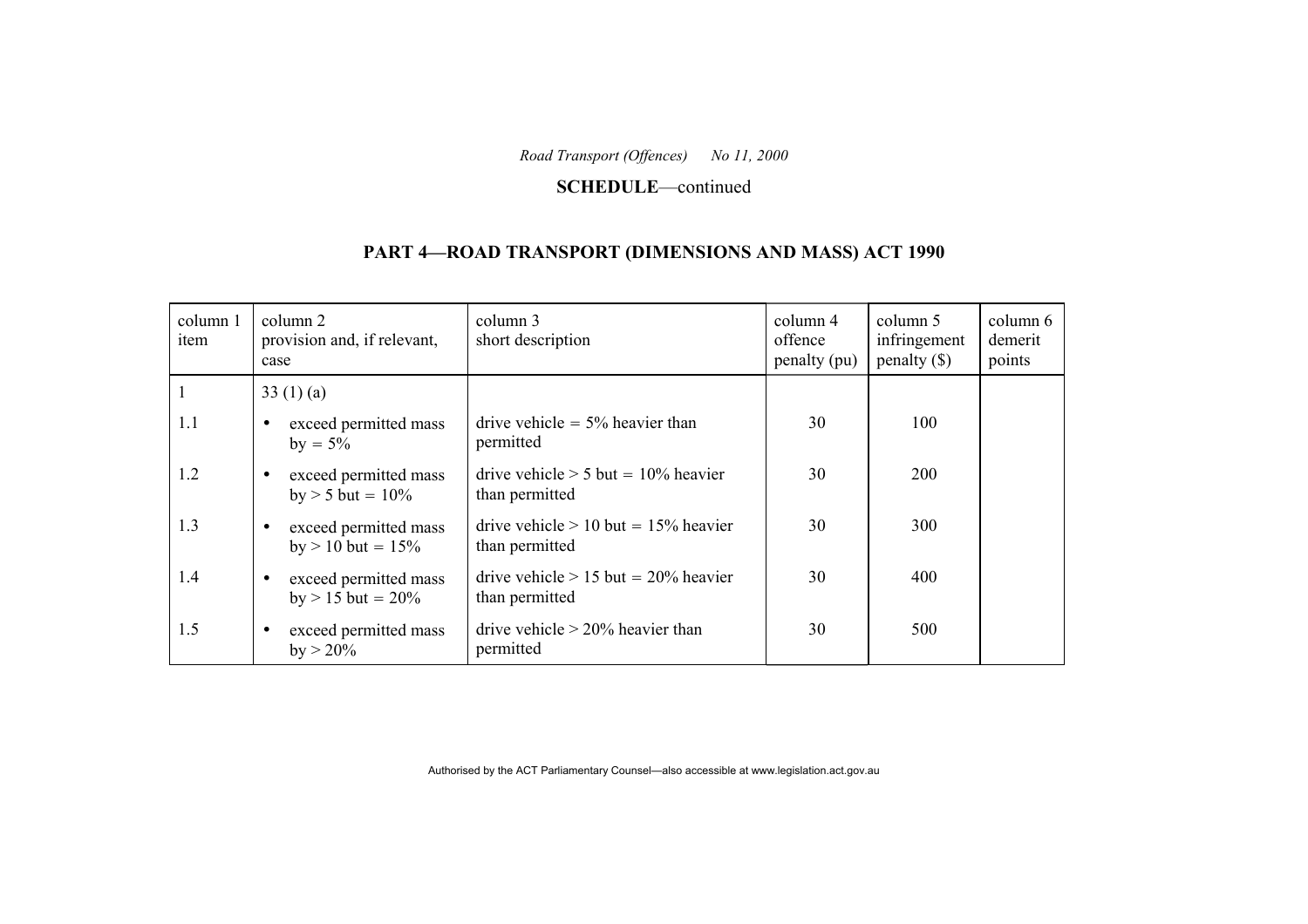# **SCHEDULE, PART 2—ROAD TRANSPORT (DIMENSIONS AND MASS) ACT 1990**—continued

| column 1<br>item | column 2<br>provision and, if relevant,<br>case              | column 3<br>short description                                          | column 4<br>offence<br>penalty (pu) | column 5<br>infringement<br>penalty $(\$)$ | column 6<br>demerit<br>points |
|------------------|--------------------------------------------------------------|------------------------------------------------------------------------|-------------------------------------|--------------------------------------------|-------------------------------|
| 2                | 33 $(1)$ (b)                                                 |                                                                        |                                     |                                            |                               |
| 2.1              | exceed permitted mass<br>$by = 5\%$                          | drive vehicle mass on wheel = $5\%$<br>heavier than permitted          | 30                                  | 100                                        |                               |
| 2.2              | exceed permitted mass<br>$\bullet$<br>$by > 5$ but = $10\%$  | drive vehicle mass on wheel<br>$> 5$ but = 10% heavier than permitted  | 30                                  | 200                                        |                               |
| 2.3              | exceed permitted mass<br>$\bullet$<br>$by > 10$ but = $15\%$ | drive vehicle mass on wheel<br>$> 10$ but = 15% heavier than permitted | 30                                  | 300                                        |                               |
| 2.4              | exceed permitted mass<br>$\bullet$<br>$by > 15$ but = 20%    | drive vehicle mass on wheel<br>$> 15$ but = 20% heavier than permitted | 30                                  | 400                                        |                               |
| 2.5              | exceed permitted mass<br>٠<br>$by > 20\%$                    | drive vehicle mass on wheel $> 20\%$<br>heavier than permitted         | 30                                  | 500                                        |                               |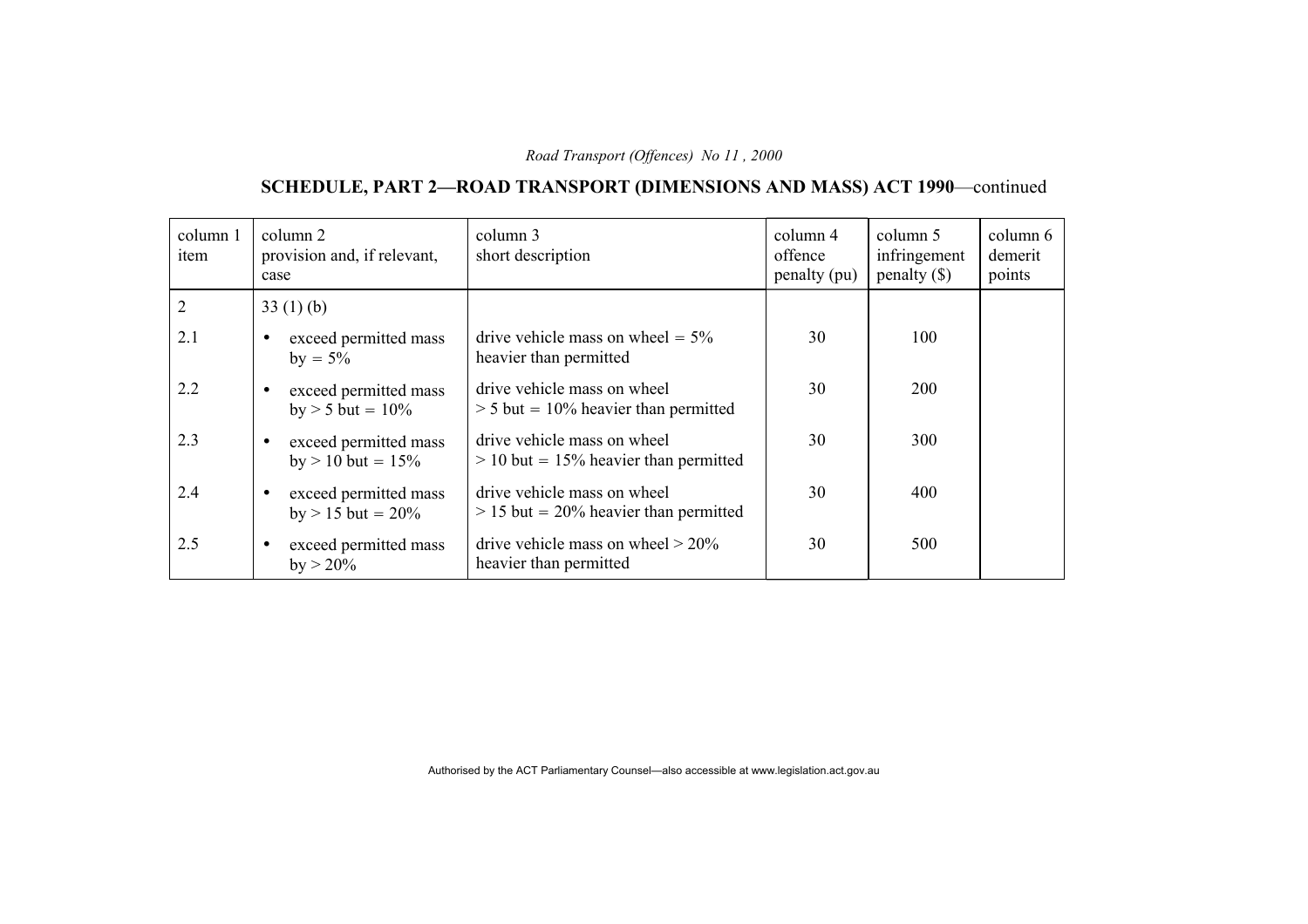# **SCHEDULE, PART 2—ROAD TRANSPORT (DIMENSIONS AND MASS) ACT 1990**—continued

| column 1<br>item | column 2<br>provision and, if relevant,<br>case             | column 3<br>short description                                      | column 4<br>offence<br>penalty (pu) | column 5<br>infringement<br>penalty $(\$)$ | column 6<br>demerit<br>points |
|------------------|-------------------------------------------------------------|--------------------------------------------------------------------|-------------------------------------|--------------------------------------------|-------------------------------|
| 3                | 33 $(1)(c)$                                                 |                                                                    |                                     |                                            |                               |
| 3.1              | exceed permitted mass<br>$\bullet$<br>$by = 5\%$            | drive vehicle axle load $= 5\%$ heavier<br>than permitted          | 30                                  | 100                                        |                               |
| 3.2              | exceed permitted mass<br>$\bullet$<br>$by > 5$ but = $10\%$ | drive vehicle axle load $> 5$ but = 10%<br>heavier than permitted  | 30                                  | 200                                        |                               |
| 3.3              | exceed permitted mass<br>$\bullet$<br>$by > 10$ but = 15%   | drive vehicle axle load $> 10$ but = 15%<br>heavier than permitted | 30                                  | 300                                        |                               |
| 3.4              | exceed permitted mass<br>$\bullet$<br>$by > 15$ but = 20%   | drive vehicle axle load $> 15$ but = 20%<br>heavier than permitted | 30                                  | 400                                        |                               |
| 3.5              | exceed permitted mass<br>$\bullet$<br>$by > 20\%$           | drive vehicle axle load $>$ 20% heavier<br>than permitted          | 30                                  | 500                                        |                               |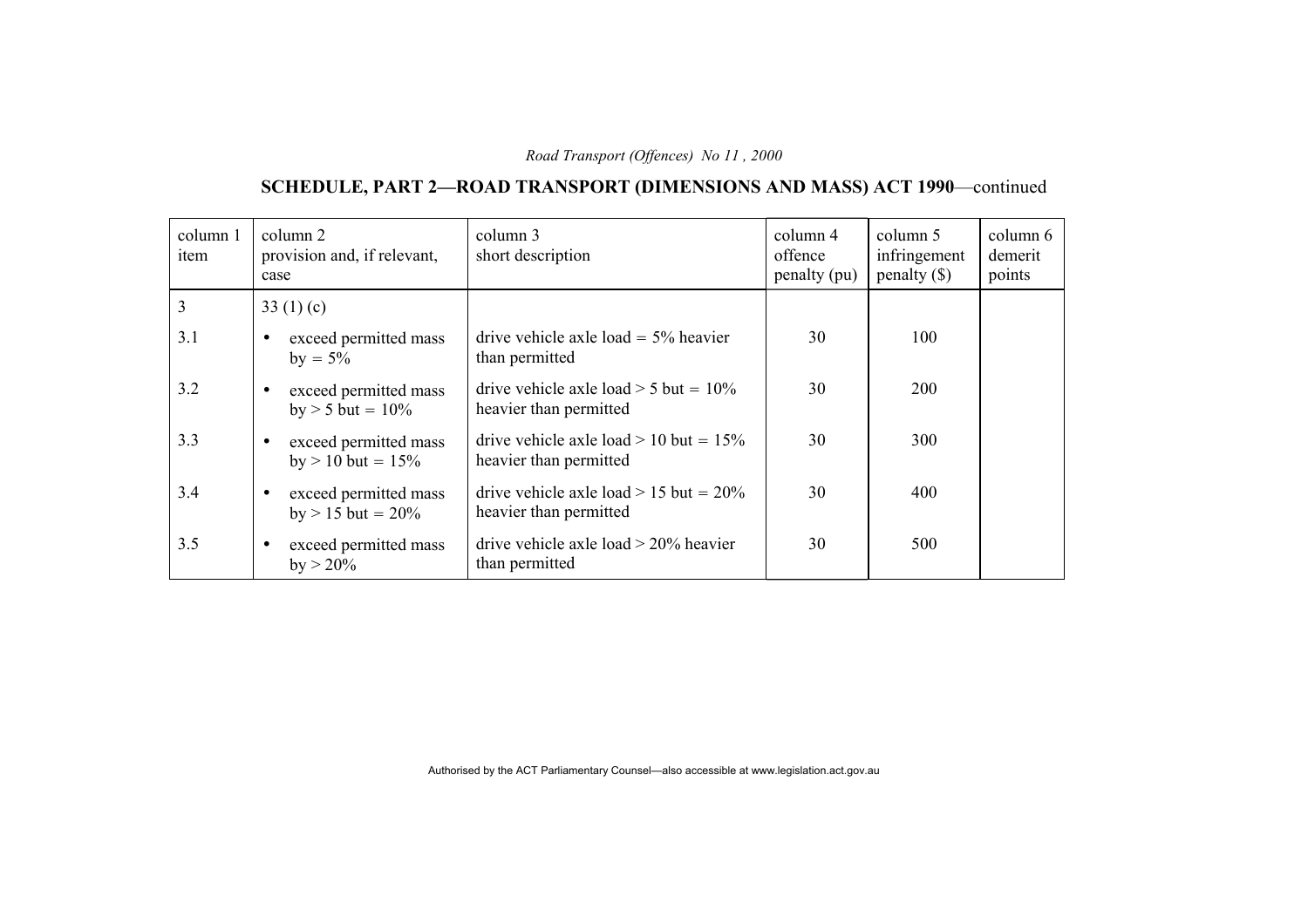# **SCHEDULE, PART 2—ROAD TRANSPORT (DIMENSIONS AND MASS) ACT 1990**—continued

| column 1<br>item | column 2<br>provision and, if relevant,<br>case              | column 3<br>short description                                            | column 4<br>offence<br>penalty (pu) | column 5<br>infringement<br>penalty $(\$)$ | column 6<br>demerit<br>points |
|------------------|--------------------------------------------------------------|--------------------------------------------------------------------------|-------------------------------------|--------------------------------------------|-------------------------------|
| 4                | 33 $(1)(d)$                                                  |                                                                          |                                     |                                            |                               |
| 4.1              | exceed permitted mass<br>$by = 5\%$                          | drive vehicle axle group load = $5\%$<br>heavier than permitted          | 30                                  | 100                                        |                               |
| 4.2              | exceed permitted mass<br>$\bullet$<br>$by > 5$ but = $10\%$  | drive vehicle axle group load<br>$> 5$ but = 10% heavier than permitted  | 30                                  | 200                                        |                               |
| 4.3              | exceed permitted mass<br>$\bullet$<br>$by > 10$ but = $15\%$ | drive vehicle axle group load<br>$> 10$ but = 15% heavier than permitted | 30                                  | 300                                        |                               |
| 4.4              | exceed permitted mass<br>$\bullet$<br>$by > 15$ but = 20%    | drive vehicle axle group load<br>$> 15$ but = 20% heavier than permitted | 30                                  | 400                                        |                               |
| 4.5              | exceed permitted mass<br>٠<br>$by > 20\%$                    | drive vehicle axle group load $> 20\%$<br>heavier than permitted         | 30                                  | 500                                        |                               |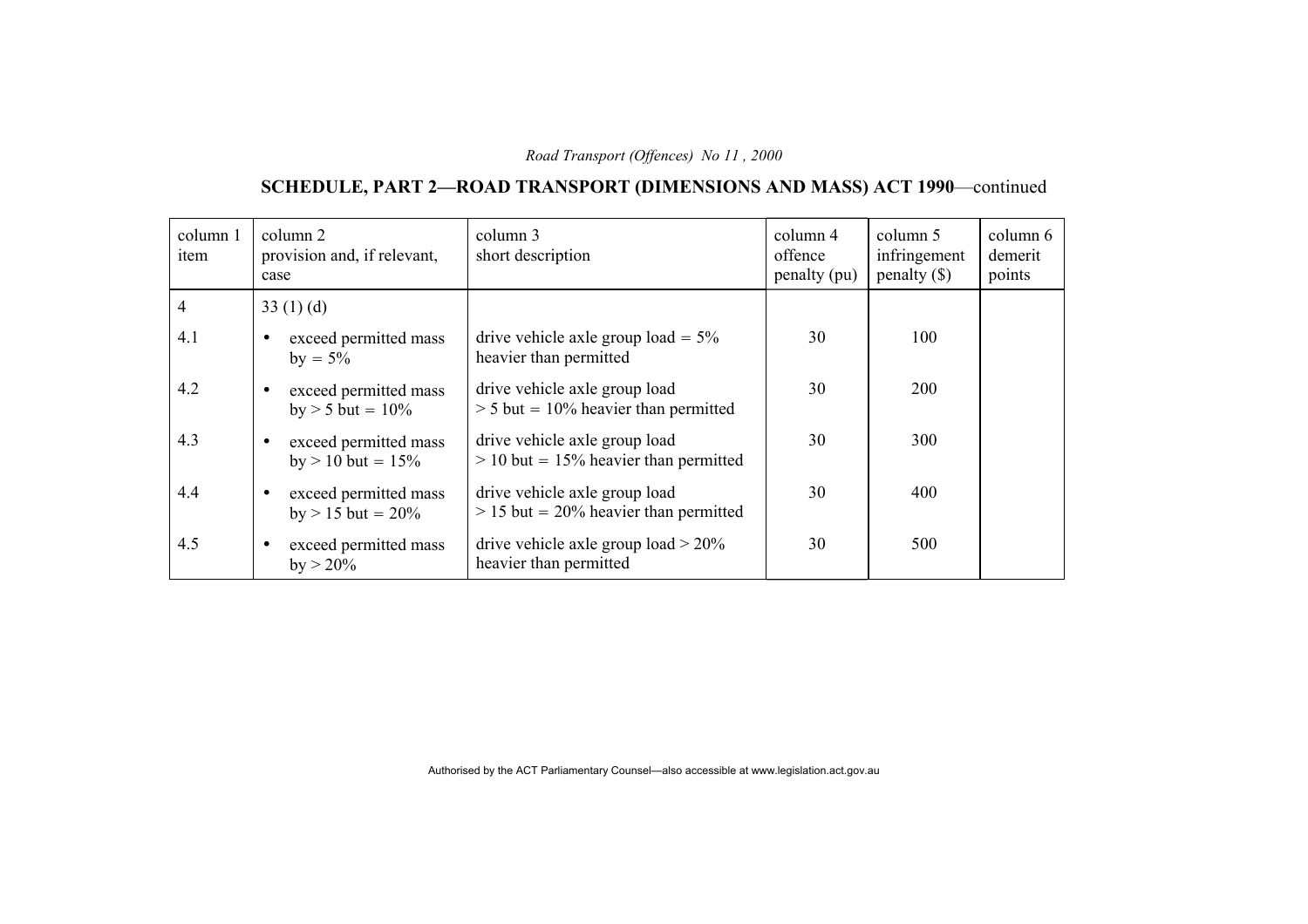# **SCHEDULE, PART 2—ROAD TRANSPORT (DIMENSIONS AND MASS) ACT 1990**—continued

| column 1<br>item | column 2<br>provision and, if relevant,<br>case              | column 3<br>short description                                                | column 4<br>offence<br>penalty (pu) | column 5<br>infringement<br>penalty $(\$)$ | column 6<br>demerit<br>points |
|------------------|--------------------------------------------------------------|------------------------------------------------------------------------------|-------------------------------------|--------------------------------------------|-------------------------------|
| 5                | 33(2)                                                        |                                                                              |                                     |                                            |                               |
| 5.1              | exceed permitted mass<br>$by = 5\%$                          | drive vehicle trailer/semitrailer = $5\%$<br>heavier than permitted          | 30                                  | 100                                        |                               |
| 5.2              | exceed permitted mass<br>$\bullet$<br>$by > 5$ but = $10\%$  | drive vehicle trailer/semitrailer<br>$>$ 5 but = 10% heavier than permitted  | 30                                  | <b>200</b>                                 |                               |
| 5.3              | exceed permitted mass<br>$\bullet$<br>$by > 10$ but = $15\%$ | drive vehicle trailer/semitrailer<br>$> 10$ but = 15% heavier than permitted | 30                                  | <b>300</b>                                 |                               |
| 5.4              | exceed permitted mass<br>$\bullet$<br>$by > 15$ but = 20%    | drive vehicle trailer/semitrailer<br>$> 15$ but = 20% heavier than permitted | 30                                  | 400                                        |                               |
| 5.5              | exceed permitted mass<br>$\bullet$<br>$by > 20\%$            | drive vehicle trailer/semitrailer $> 20\%$<br>heavier than permitted         | 30                                  | 500                                        |                               |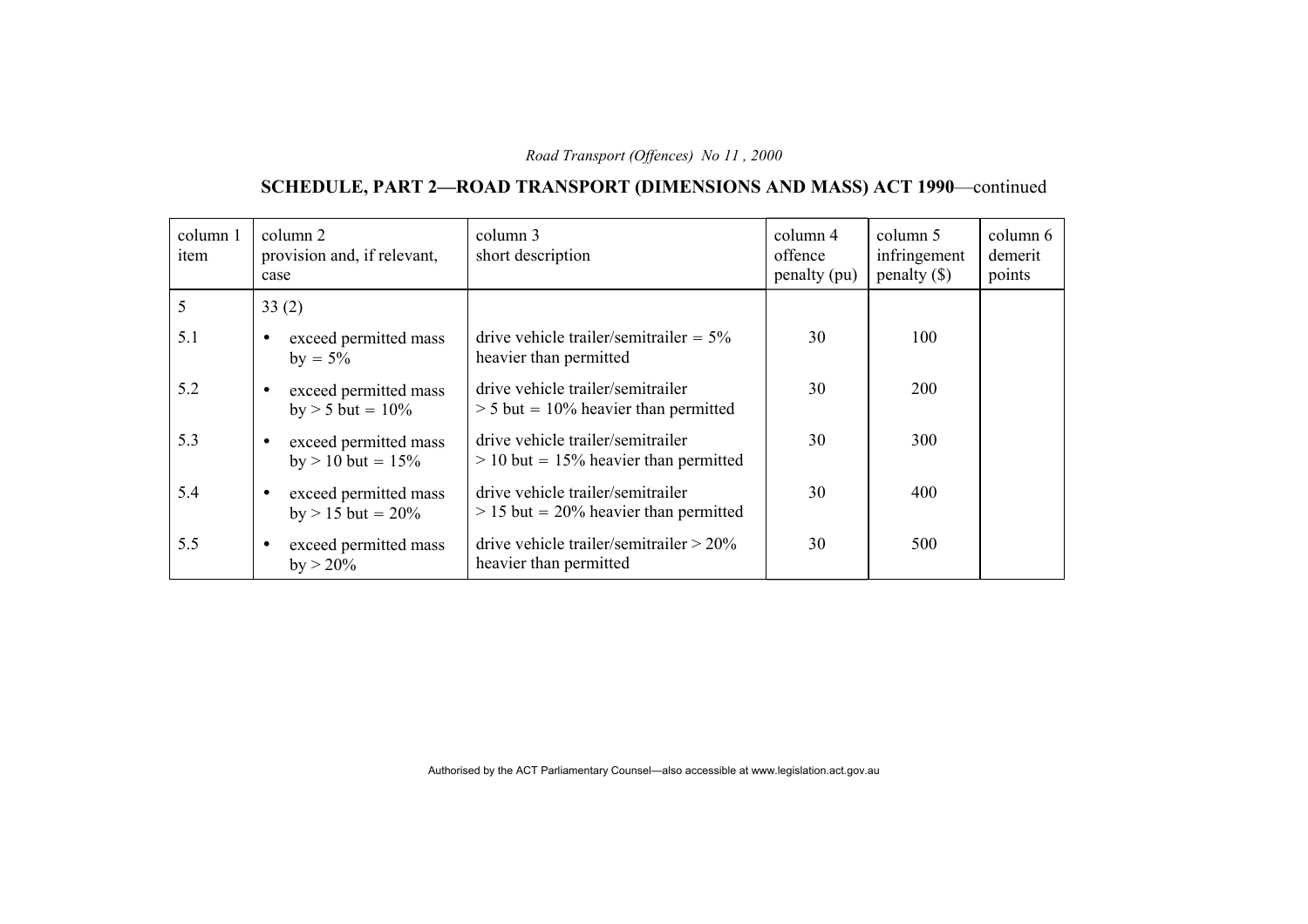# **SCHEDULE, PART 2—ROAD TRANSPORT (DIMENSIONS AND MASS) ACT 1990**—continued

| column 1<br>item | column 2<br>provision and, if relevant,<br>case             | column 3<br>short description                                                             | column 4<br>offence<br>penalty (pu) | column 5<br>infringement<br>$penalty$ (\$) | column 6<br>demerit<br>points |
|------------------|-------------------------------------------------------------|-------------------------------------------------------------------------------------------|-------------------------------------|--------------------------------------------|-------------------------------|
| 6                | 33(3)                                                       |                                                                                           |                                     |                                            |                               |
| 6.1              | exceed permitted mass<br>$\bullet$<br>$by = 5\%$            | drive vehicle contrary to permit/<br>exemption $= 5\%$ heavier than permitted             | 30                                  | 100                                        |                               |
| 6.2              | exceed permitted mass<br>$\bullet$<br>$by > 5$ but = $10\%$ | drive vehicle contrary to permit/<br>exemption $> 5$ but = 10% heavier than<br>permitted  | 30                                  | <b>200</b>                                 |                               |
| 6.3              | exceed permitted mass<br>$\bullet$<br>$by > 10$ but = 15%   | drive vehicle contrary to permit/<br>exemption $> 10$ but = 15% heavier than<br>permitted | 30                                  | 300                                        |                               |
| 6.4              | exceed permitted mass<br>$\bullet$<br>$by > 15$ but = 20%   | drive vehicle contrary to permit/<br>exemption $> 15$ but = 20% heavier than<br>permitted | 30                                  | 400                                        |                               |
| 6.5              | exceed permitted mass<br>$\bullet$<br>$by > 20\%$           | drive vehicle contrary to permit/<br>exemption $> 20\%$ heavier than permitted            | 30                                  | 500                                        |                               |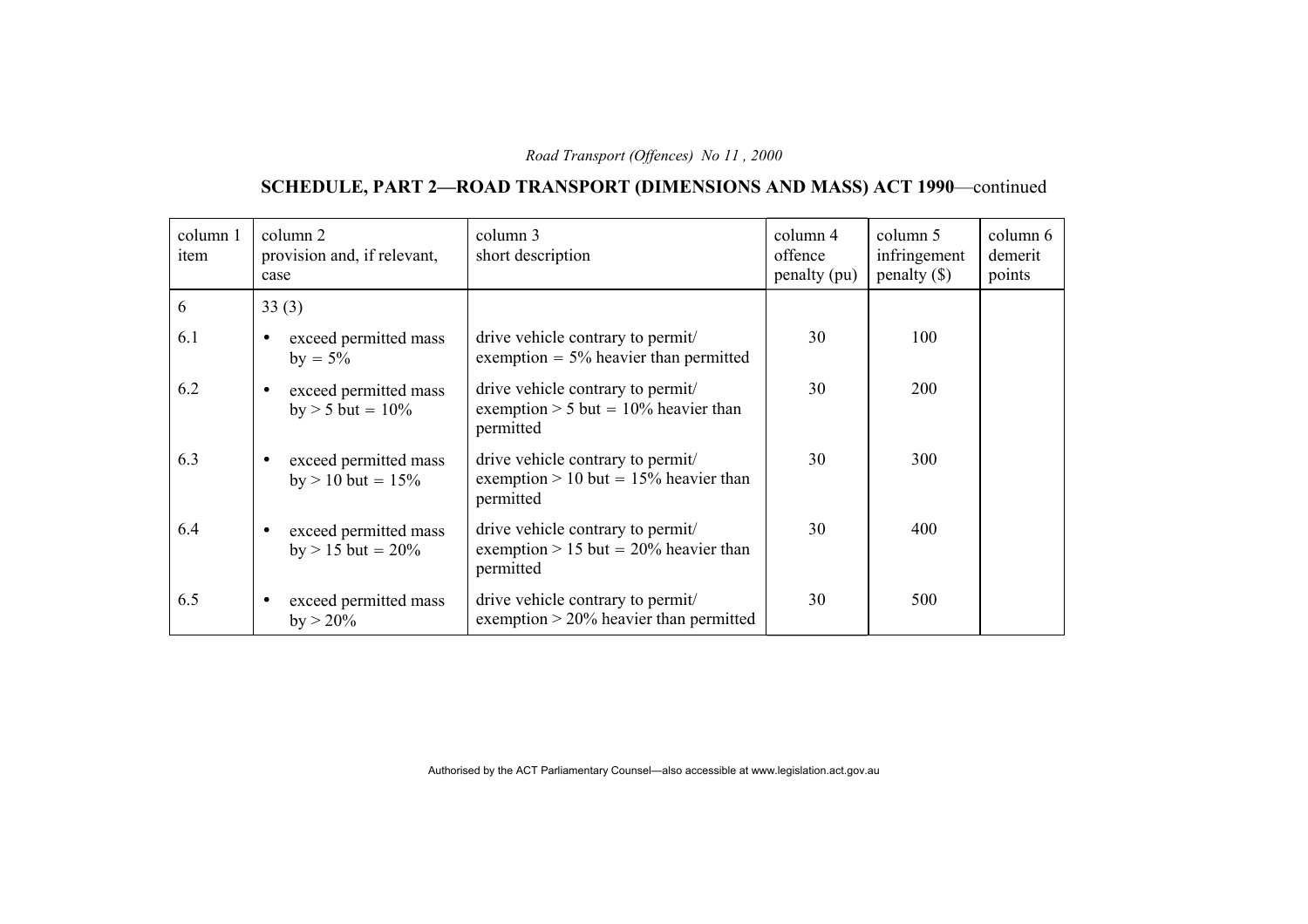# **SCHEDULE, PART 2—ROAD TRANSPORT (DIMENSIONS AND MASS) ACT 1990**—continued

| column 1<br>item | column 2<br>provision and, if relevant,<br>case              | column 3<br>short description                          | column 4<br>offence<br>penalty (pu) | column 5<br>infringement<br>penalty $(\$)$ | column 6<br>demerit<br>points |
|------------------|--------------------------------------------------------------|--------------------------------------------------------|-------------------------------------|--------------------------------------------|-------------------------------|
|                  | 34(1)                                                        |                                                        |                                     |                                            |                               |
| 7.1              | exceed permitted width<br>$\bullet$<br>$by = 5\%$            | drive vehicle $= 5\%$ wider than permitted             | 20                                  | 100                                        |                               |
| 7.2              | exceed permitted width<br>$\bullet$<br>$by > 5$ but = $10\%$ | drive vehicle $> 5$ but = 10% wider than<br>permitted  | 20                                  | 200                                        |                               |
| 7.3              | exceed permitted width<br>$\bullet$<br>$by > 10$ but = 20%   | drive vehicle $> 10$ but = 20% wider than<br>permitted | 20                                  | 300                                        |                               |
| 7.4              | exceed permitted width<br>$\bullet$<br>$by > 20$ but = 30%   | drive vehicle $> 20$ but = 30% wider than<br>permitted | 20                                  | 400                                        |                               |
| 7.5              | exceed permitted width<br>$\bullet$<br>$by > 30\%$           | drive vehicle $> 30\%$ wider than<br>permitted         | 20                                  | 500                                        |                               |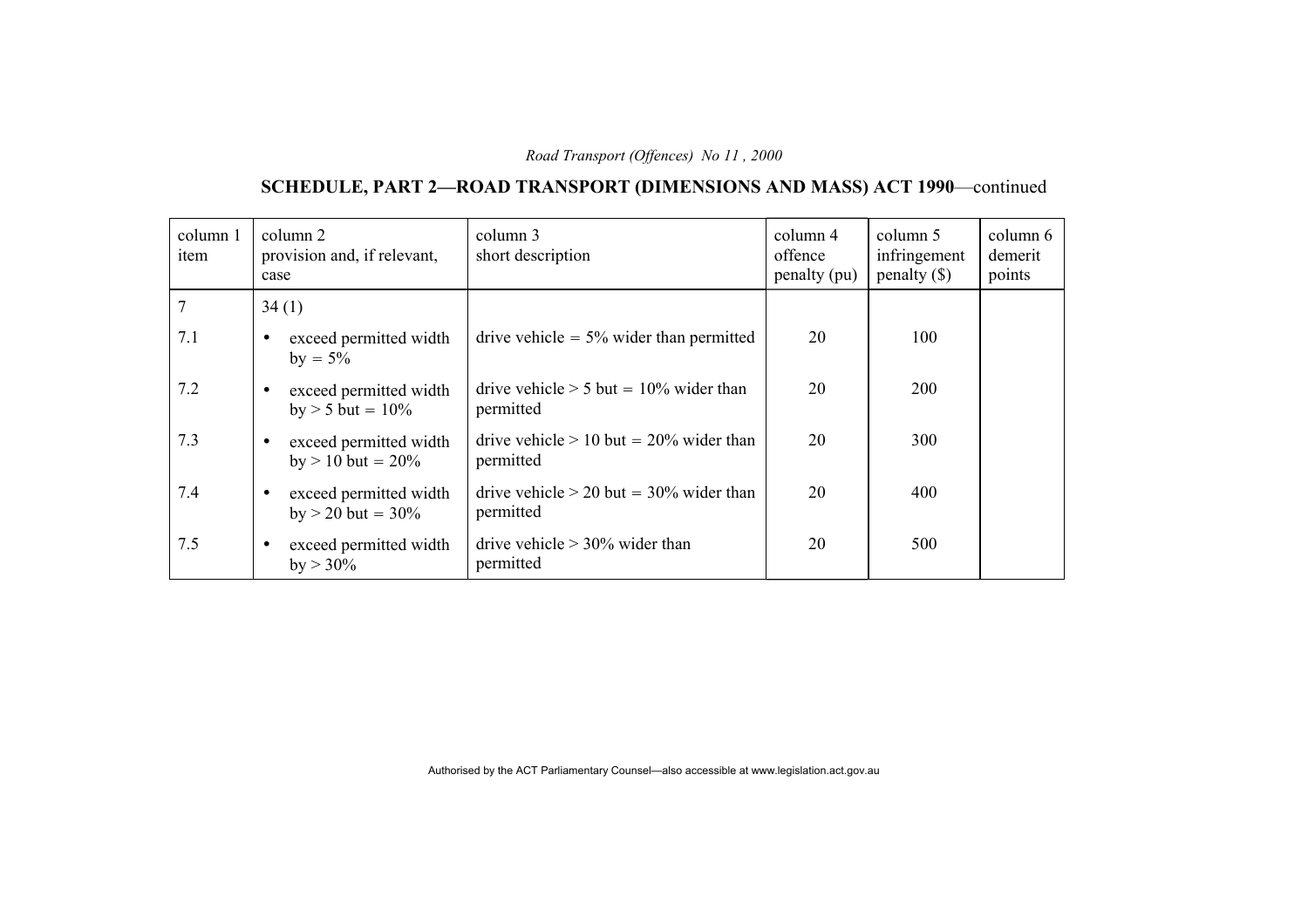# **SCHEDULE, PART 2—ROAD TRANSPORT (DIMENSIONS AND MASS) ACT 1990**—continued

| column 1<br>item | column 2<br>provision and, if relevant,<br>case               | column 3<br>short description                                                           | column 4<br>offence<br>penalty (pu) | column 5<br>infringement<br>penalty $(\$)$ | column 6<br>demerit<br>points |
|------------------|---------------------------------------------------------------|-----------------------------------------------------------------------------------------|-------------------------------------|--------------------------------------------|-------------------------------|
| 8                | 34(2)                                                         |                                                                                         |                                     |                                            |                               |
| 8.1              | exceed permitted width<br>$by = 5\%$                          | drive vehicle contrary to permit/<br>exemption $= 5\%$ wider than permitted             | 20                                  | 100                                        |                               |
| 8.2              | exceed permitted width<br>$by > 5$ but = 10%                  | drive vehicle contrary to permit/<br>exemption $> 5$ but = 10% wider than<br>permitted  | 20                                  | 200                                        |                               |
| 8.3              | exceed permitted width<br>$\bullet$<br>$by > 10$ but = 20%    | drive vehicle contrary to permit/<br>exemption $> 10$ but = 20% wider than<br>permitted | 20                                  | 300                                        |                               |
| 8.4              | exceed permitted width<br>$\bullet$<br>$by > 20$ but = $30\%$ | drive vehicle contrary to permit/<br>exemption $> 20$ but = 30% wider than<br>permitted | 20                                  | 400                                        |                               |
| 8.5              | exceed permitted width<br>$\bullet$<br>$by > 30\%$            | drive vehicle contrary to permit/<br>exemption $> 30\%$ wider than permitted            | 20                                  | 500                                        |                               |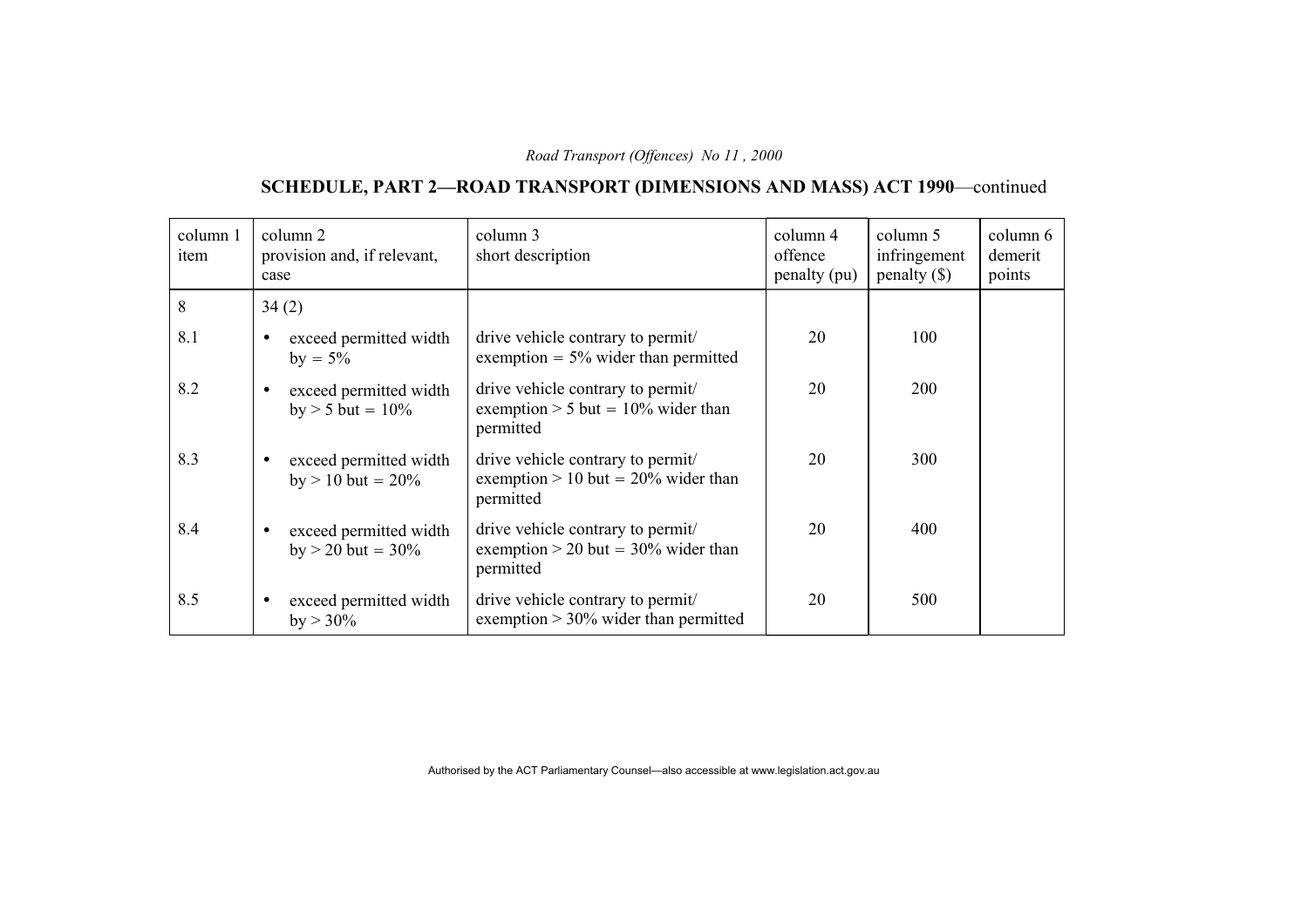# **SCHEDULE, PART 2—ROAD TRANSPORT (DIMENSIONS AND MASS) ACT 1990**—continued

| column 1<br>item | column 2<br>provision and, if relevant,<br>case               | column 3<br>short description                           | column 4<br>offence<br>penalty (pu) | column 5<br>infringement<br>$penalty$ (\$) | column 6<br>demerit<br>points |
|------------------|---------------------------------------------------------------|---------------------------------------------------------|-------------------------------------|--------------------------------------------|-------------------------------|
| 9                | 35(1)                                                         |                                                         |                                     |                                            |                               |
| 9.1              | exceed other dimensions<br>$by = 5\%$                         | drive vehicle $= 5\%$ larger than permitted             | 10                                  | 50                                         |                               |
| 9.2              | exceed other dimensions<br>$\bullet$<br>$by > 5$ but = $10\%$ | drive vehicle $> 5$ but = 10% larger than<br>permitted  | 10                                  | 100                                        |                               |
| 9.3              | exceed other dimensions<br>$\bullet$<br>$by > 10$ but = 15%   | drive vehicle $> 10$ but = 15% larger than<br>permitted | 10                                  | 150                                        |                               |
| 9.4              | exceed other dimensions<br>$\bullet$<br>$by > 15$ but = 20%   | drive vehicle $> 15$ but = 20% larger than<br>permitted | 10                                  | 200                                        |                               |
| 9.5              | exceed other dimensions<br>$\bullet$<br>$by > 20$ but = 25%   | drive vehicle $> 20$ but = 25% larger than<br>permitted | 10                                  | 250                                        |                               |
| 9.6              | exceed other dimensions<br>$\bullet$<br>$by > 25\%$           | drive vehicle $> 25\%$ larger than<br>permitted         | 10                                  | <b>300</b>                                 |                               |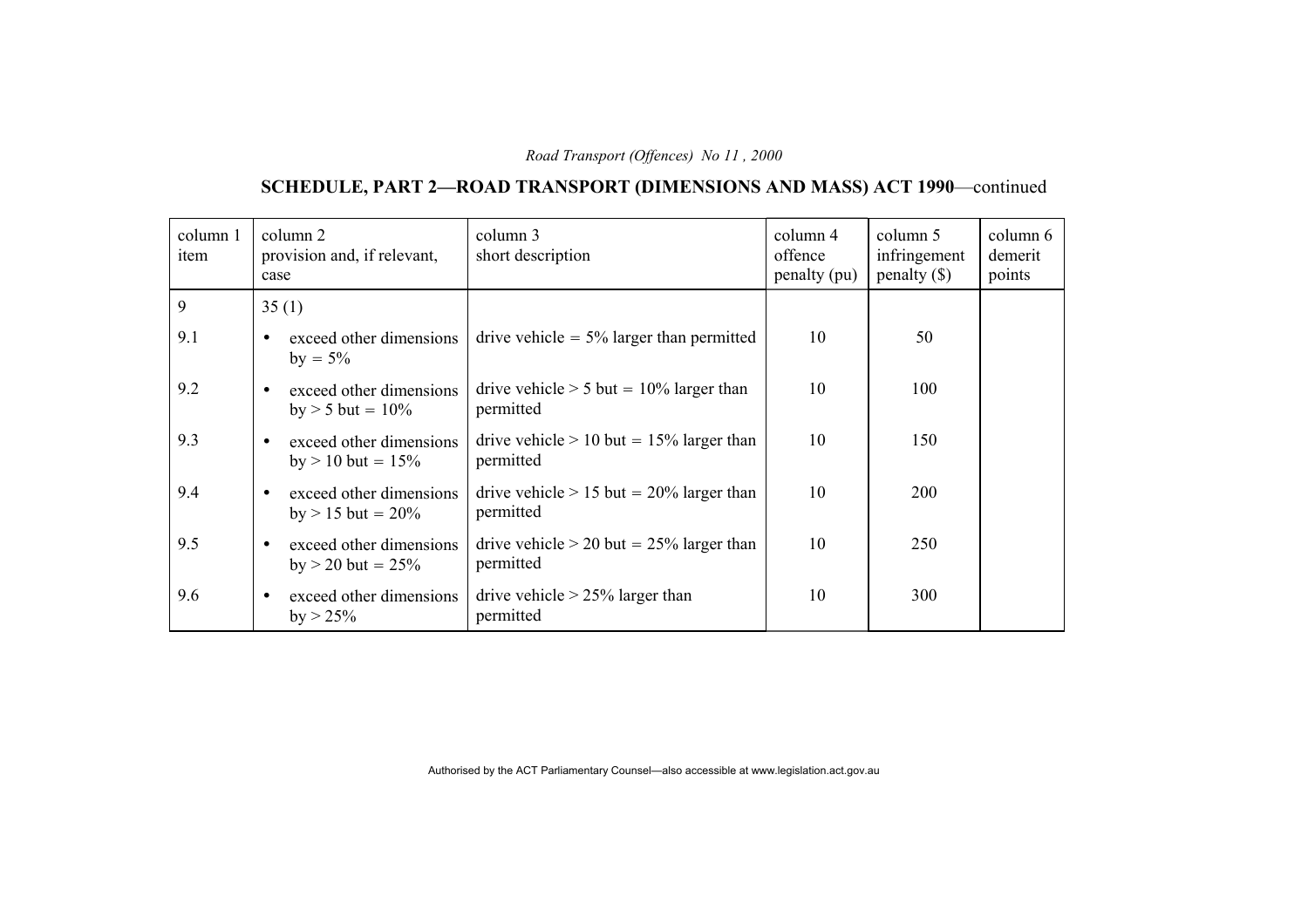# **SCHEDULE, PART 2—ROAD TRANSPORT (DIMENSIONS AND MASS) ACT 1990**—continued

| column 1<br>item | column 2<br>provision and, if relevant,<br>case             | column 3<br>short description                                                            | column 4<br>offence<br>penalty (pu) | column 5<br>infringement<br>$penalty$ (\$) | column 6<br>demerit<br>points |
|------------------|-------------------------------------------------------------|------------------------------------------------------------------------------------------|-------------------------------------|--------------------------------------------|-------------------------------|
| 10               | 35(2)                                                       |                                                                                          |                                     |                                            |                               |
| 10.1             | exceed other dimensions<br>$by = 5\%$                       | drive vehicle contrary to permit/<br>exemption $= 5\%$ larger than permitted             | 10                                  | 50                                         |                               |
| 10.2             | exceed other dimensions<br>$\bullet$<br>$by > 5$ but = 10%  | drive vehicle contrary to permit/<br>exemption $> 5$ but = 10% larger than<br>permitted  | 10                                  | 100                                        |                               |
| 10.3             | exceed other dimensions<br>by $> 10$ but = 15%              | drive vehicle contrary to permit/<br>exemption $> 10$ but = 15% larger than<br>permitted | 10                                  | 150                                        |                               |
| 10.4             | exceed other dimensions<br>$by > 15$ but = 20%              | drive vehicle contrary to permit/<br>exemption $> 15$ but = 20% larger than<br>permitted | 10                                  | 200                                        |                               |
| 10.5             | exceed other dimensions<br>$\bullet$<br>$by > 20$ but = 25% | drive vehicle contrary to permit/<br>exemption $> 20$ but = 25% larger than<br>permitted | 10                                  | 250                                        |                               |
| 10.6             | exceed other dimensions<br>$by > 25\%$                      | drive vehicle contrary to permit/<br>exemption $> 25\%$ larger than permitted            | 10                                  | 300                                        |                               |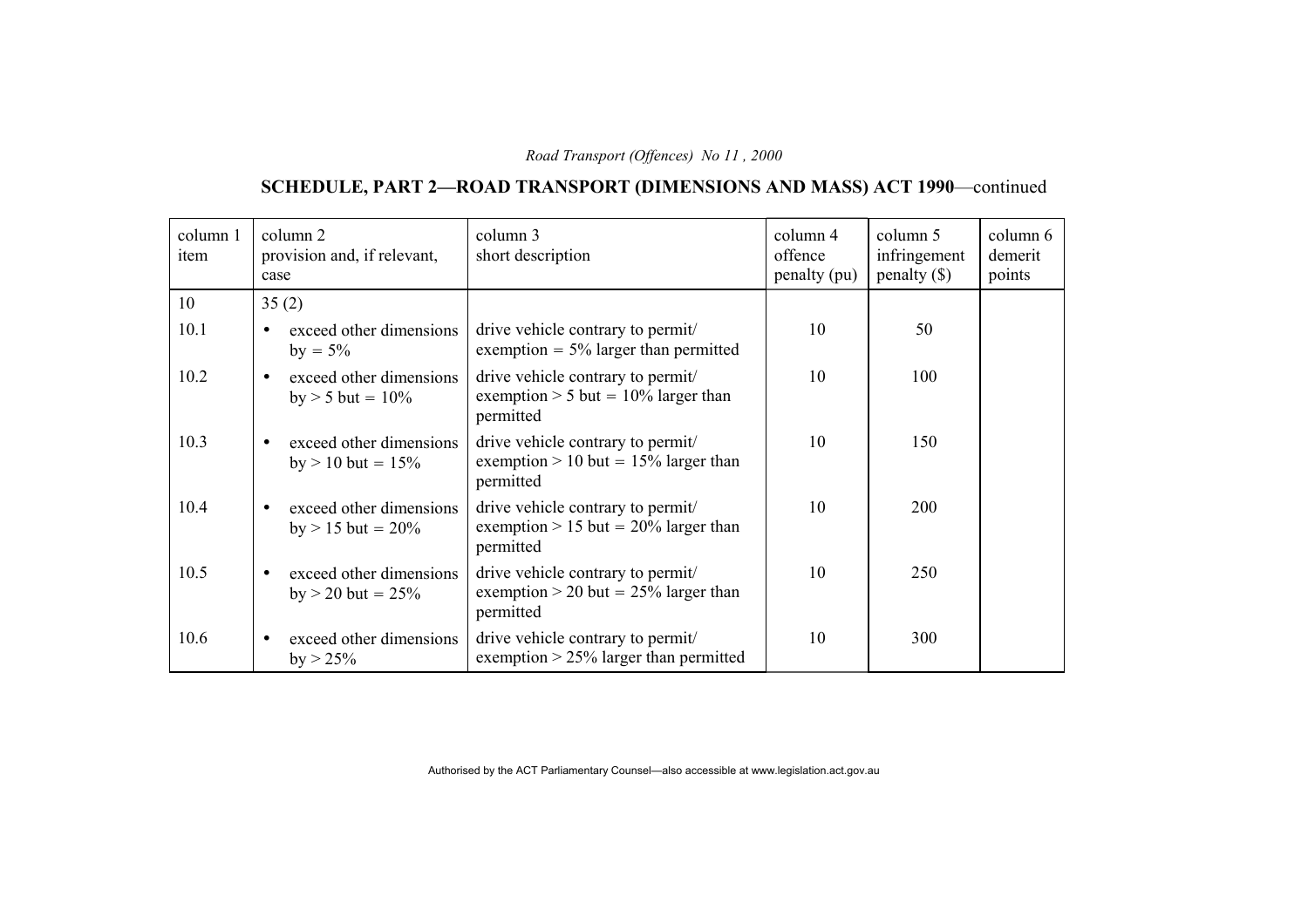# **SCHEDULE, PART 2—ROAD TRANSPORT (DIMENSIONS AND MASS) ACT 1990**—continued

| column 1<br>item | column 2<br>provision and, if relevant,<br>case | column 3<br>short description                                                                 | column 4<br>offence<br>penalty (pu) | column 5<br>infringement<br>$penalty$ (\$) | column 6<br>demerit<br>points |
|------------------|-------------------------------------------------|-----------------------------------------------------------------------------------------------|-------------------------------------|--------------------------------------------|-------------------------------|
| 11               | 36(1)                                           |                                                                                               |                                     |                                            |                               |
| 11.1             | by contravening $17(1)$<br>$\bullet$            | drive non-articulated vehicle/<br>combination/dog trailer without required<br>axle/axle group | 10                                  | <b>200</b>                                 |                               |
| 11.2             | by contravening $17(2)$<br>$\bullet$            | drive semitrailer/pig trailer with $> 1$<br>axle/axle group                                   | 10                                  | 200                                        |                               |
| 11.3             | by contravening $18(1)$<br>$\bullet$            | drive vehicle all wheels on axle not<br>connected to same steering system                     | 10                                  | 200                                        |                               |
| 11.4             | by contravening $18(2)$<br>$\bullet$            | drive vehicle all wheels on axle group<br>not connected to same steering system               | 10                                  | 200                                        |                               |
| 11.5             | by contravening 19<br>$\bullet$                 | drive vehicle unable to turn 25m circle                                                       | 10                                  | 200                                        |                               |
| 11.6             | by contravening $20(1)$<br>$\bullet$            | drive vehicle axle/axle group not<br>connected to acceptable suspension<br>system             | 10                                  | 200                                        |                               |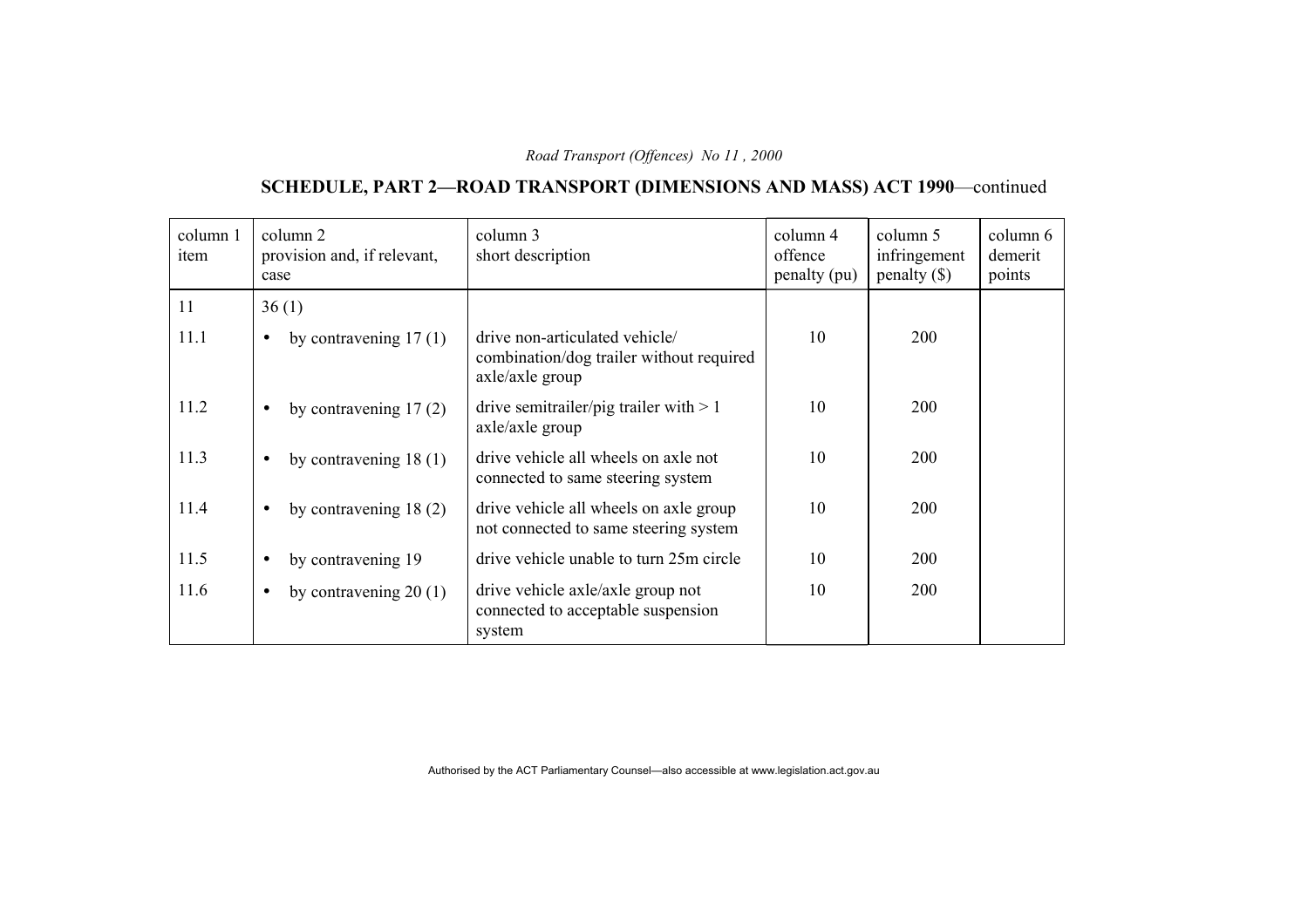# **SCHEDULE, PART 2—ROAD TRANSPORT (DIMENSIONS AND MASS) ACT 1990**—continued

| column 1<br>item | column 2<br>provision and, if relevant,<br>case | column 3<br>short description                                                | column 4<br>offence<br>penalty (pu) | column 5<br>infringement<br>penalty $(\$)$ | column 6<br>demerit<br>points |
|------------------|-------------------------------------------------|------------------------------------------------------------------------------|-------------------------------------|--------------------------------------------|-------------------------------|
| 11.7             | by contravening $20(1A)$<br>$\bullet$           | drive vehicle axles not relate to each<br>other through load-sharing system  | 10                                  | 200                                        |                               |
| 11.8             | by contravening 21<br>$\bullet$                 | drive vehicle controls of suspension<br>device operable by person on vehicle | 10                                  | 200                                        |                               |
| 12               | 36(2)                                           | drive vehicle tyre pressure higher than<br>permitted                         | 10                                  | 200                                        |                               |
| 13               | 36(3)                                           | drive vehicle contrary to<br>permit/exemption notice condition               | 10                                  | 200                                        |                               |
| 14               | 37(1)                                           | drive articulated vehicle with trailer                                       | 10                                  | 200                                        |                               |
| 15               | 37(2)                                           | drive B-double/road train                                                    | 10                                  | 200                                        |                               |
| 16               | 38                                              | not produce permit if asked by police<br>officer/authorised person           | 5                                   |                                            |                               |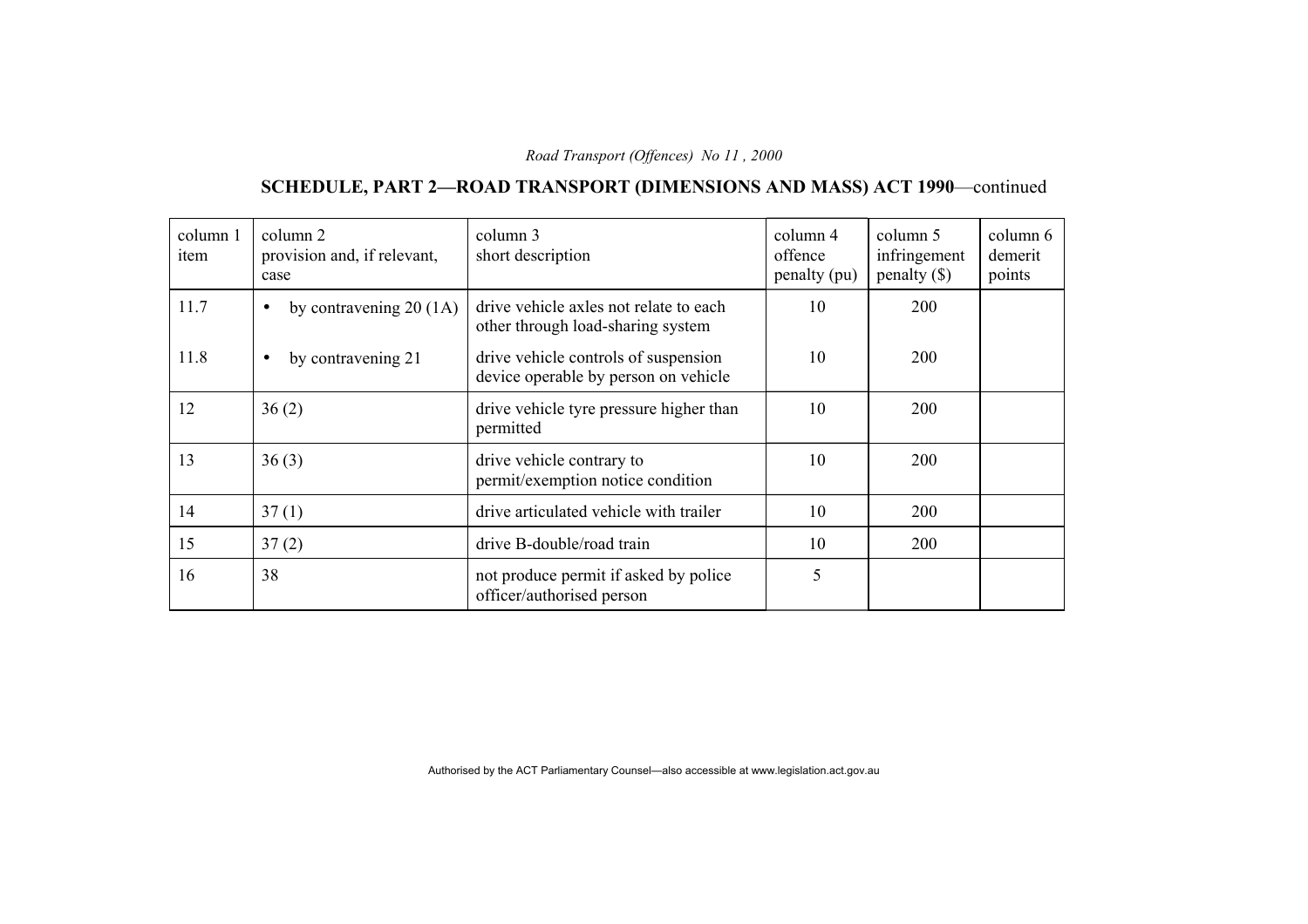# **SCHEDULE, PART 2—ROAD TRANSPORT (DIMENSIONS AND MASS) ACT 1990**—continued

| column 1<br>item | column 2<br>provision and, if relevant,<br>case        | column 3<br>short description                                             | column 4<br>offence<br>penalty (pu) | column 5<br>infringement<br>$penalty$ (\$) | column 6<br>demerit<br>points |
|------------------|--------------------------------------------------------|---------------------------------------------------------------------------|-------------------------------------|--------------------------------------------|-------------------------------|
| 17               | 39(2)                                                  |                                                                           |                                     |                                            |                               |
| 17.1             | by contravening<br>33(1)(a)                            |                                                                           |                                     |                                            |                               |
| 17.1.1           | 1.1 exceed permitted<br>mass by $= 5\%$                | responsible person for vehicle $= 5\%$<br>heavier than permitted          | 30                                  | 100                                        |                               |
| 17.1.2           | 1.2 exceed permitted<br>mass by $> 5$<br>$but = 10\%$  | responsible person for vehicle<br>$> 5$ but = 10% heavier than permitted  | 30                                  | <b>200</b>                                 |                               |
| 17.1.3           | 1.3 exceed permitted<br>mass by $> 10$<br>$but = 15\%$ | responsible person for vehicle<br>$> 10$ but = 15% heavier than permitted | 30                                  | 300                                        |                               |
| 17.1.4           | 1.4 exceed permitted<br>mass by $> 15$<br>$but = 20\%$ | responsible person for vehicle<br>$> 15$ but = 20% heavier than permitted | 30                                  | 400                                        |                               |
| 17.1.5           | 1.5 exceed permitted<br>mass by $> 20\%$               | responsible person for vehicle $> 20\%$<br>heavier than permitted         | 30                                  | 500                                        |                               |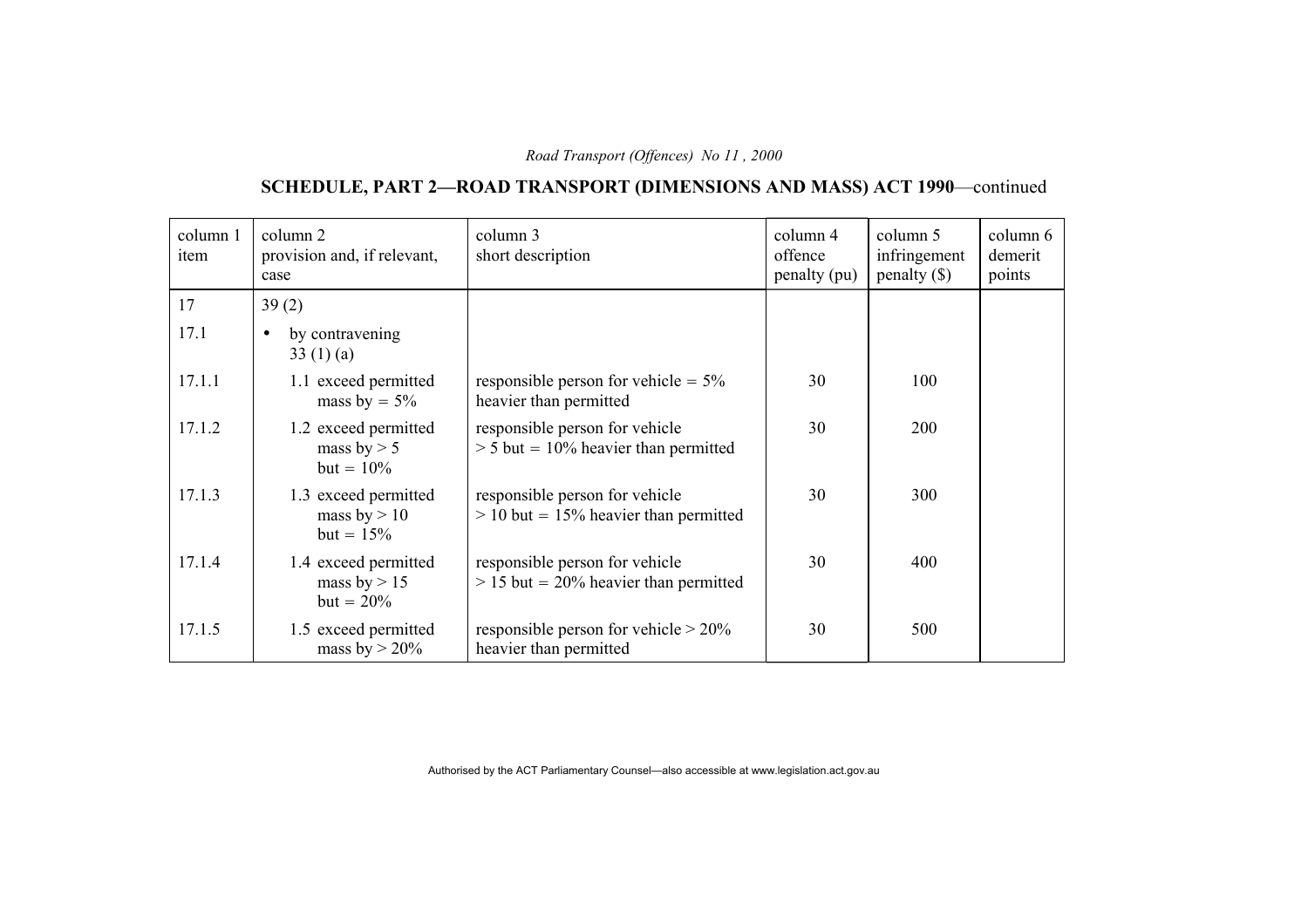# **SCHEDULE, PART 2—ROAD TRANSPORT (DIMENSIONS AND MASS) ACT 1990**—continued

| column 1<br>item | column 2<br>provision and, if relevant,<br>case     | column 3<br>short description                                                              | column 4<br>offence<br>penalty (pu) | column 5<br>infringement<br>penalty $(\$)$ | column 6<br>demerit<br>points |
|------------------|-----------------------------------------------------|--------------------------------------------------------------------------------------------|-------------------------------------|--------------------------------------------|-------------------------------|
| 17.2             | by contravening<br>$\bullet$<br>33(1)(b)            |                                                                                            |                                     |                                            |                               |
| 17.2.1           | 1.6 exceed permitted<br>mass by $= 5\%$             | responsible person for vehicle mass on<br>wheel $= 5\%$ heavier than permitted             | 30                                  | 100                                        |                               |
| 17.2.2           | 1.7 exceed permitted<br>mass by<br>$> 5$ but = 10%  | responsible person for vehicle mass on<br>wheel $> 5$ but = 10% heavier than<br>permitted  | 30                                  | <b>200</b>                                 |                               |
| 17.2.3           | 1.8 exceed permitted<br>mass by<br>$> 10$ but = 15% | responsible person for vehicle mass on<br>wheel $> 10$ but = 15% heavier than<br>permitted | 30                                  | 300                                        |                               |
| 17.2.4           | 1.9 exceed permitted<br>mass by<br>$> 15$ but = 20% | responsible person for vehicle mass on<br>wheel $> 15$ but = 20% heavier than<br>permitted | 30                                  | 400                                        |                               |
| 17.2.5           | 1.10exceed permitted<br>mass by $> 20\%$            | responsible person for vehicle mass on<br>wheel $>$ 20% heavier than permitted             | 30                                  | 500                                        |                               |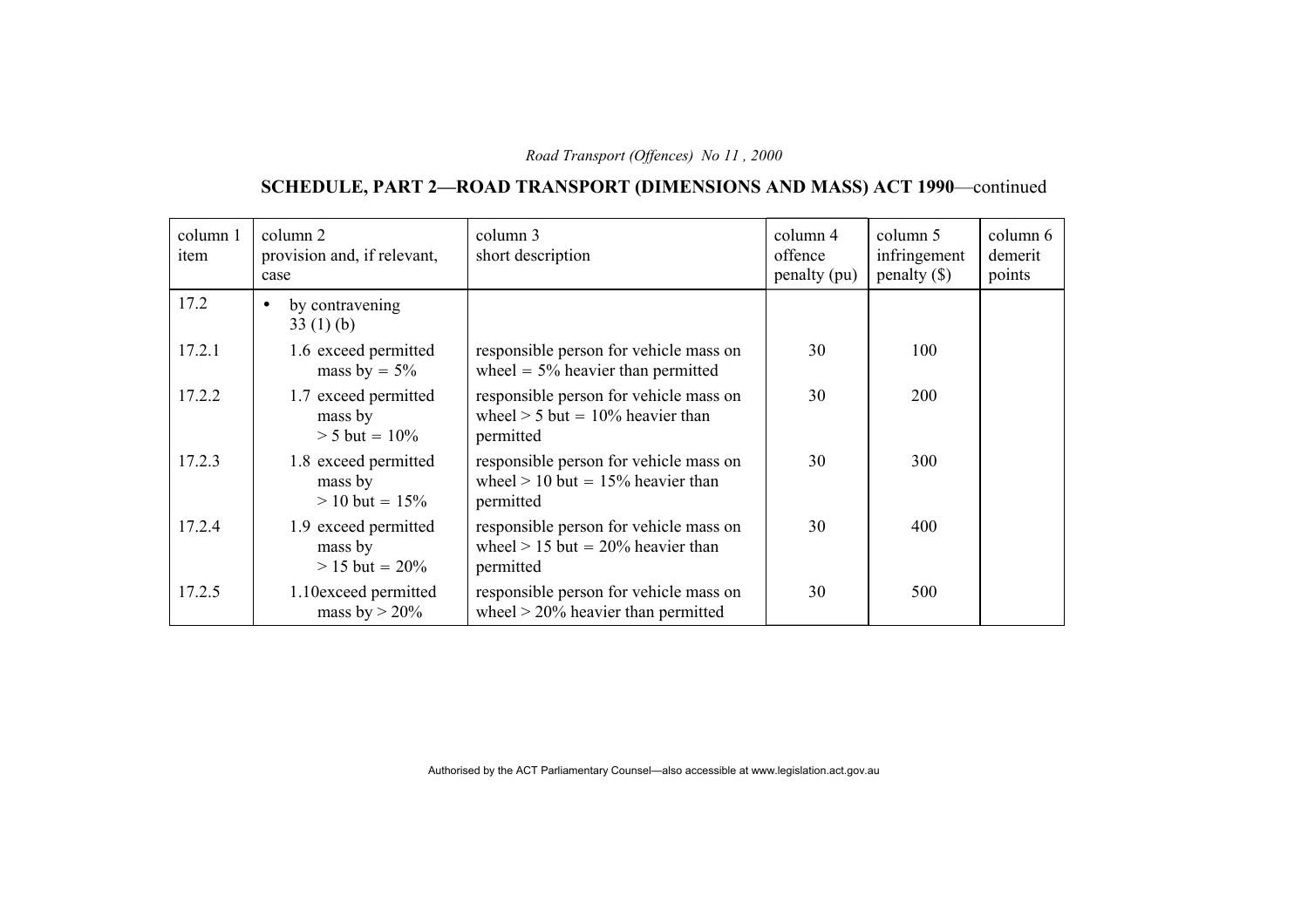# **SCHEDULE, PART 2—ROAD TRANSPORT (DIMENSIONS AND MASS) ACT 1990**—continued

| column 1<br>item | column 2<br>provision and, if relevant,<br>case      | column 3<br>short description                                                       | column 4<br>offence<br>penalty (pu) | column 5<br>infringement<br>penalty $(\$)$ | column 6<br>demerit<br>points |
|------------------|------------------------------------------------------|-------------------------------------------------------------------------------------|-------------------------------------|--------------------------------------------|-------------------------------|
| 17.3             | by contravening<br>$\bullet$<br>33 $(1)(c)$          |                                                                                     |                                     |                                            |                               |
| 17.3.1           | 1.11exceed permitted<br>mass by $= 5\%$              | responsible person for vehicle axle load<br>$=$ 5% heavier than permitted           | 30                                  | 100                                        |                               |
| 17.3.2           | 1.12exceed permitted<br>mass by<br>$> 5$ but = 10%   | responsible person for vehicle axle load<br>$> 5$ but = 10% heavier than permitted  | 30                                  | <b>200</b>                                 |                               |
| 17.3.3           | 1.13 exceed permitted<br>mass by<br>$> 10$ but = 15% | responsible person for vehicle axle load<br>$> 10$ but = 15% heavier than permitted | 30                                  | 300                                        |                               |
| 17.3.4           | 1.14exceed permitted<br>mass by<br>$> 15$ but = 20%  | responsible person for vehicle axle load<br>$> 15$ but = 20% heavier than permitted | 30                                  | 400                                        |                               |
| 17.3.5           | 1.15 exceed permitted<br>mass by $> 20\%$            | responsible person for vehicle axle load<br>$>$ 20% heavier than permitted          | 30                                  | 500                                        |                               |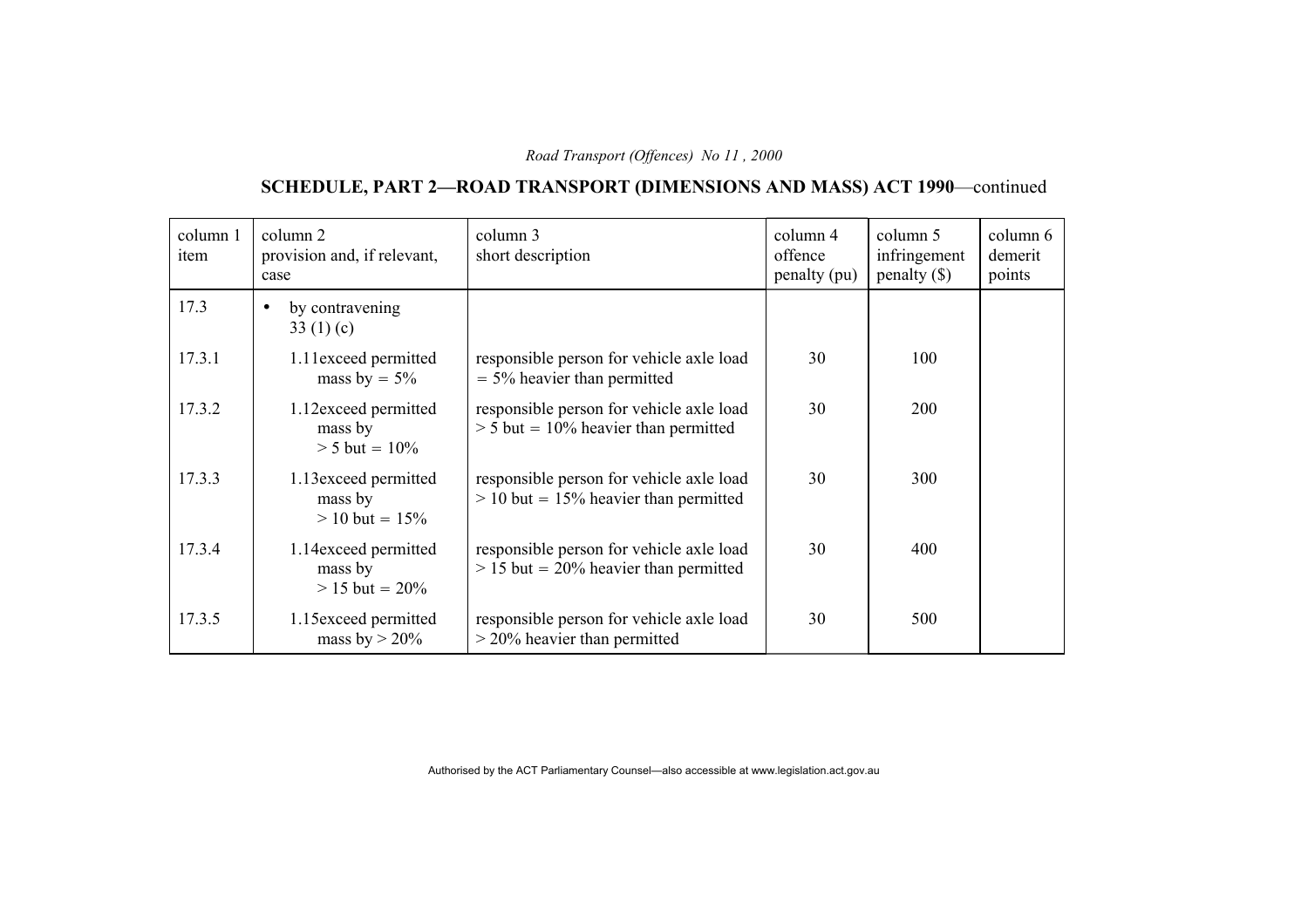# **SCHEDULE, PART 2—ROAD TRANSPORT (DIMENSIONS AND MASS) ACT 1990**—continued

| column 1<br>item | column 2<br>provision and, if relevant,<br>case      | column 3<br>short description                                                                | column 4<br>offence<br>penalty (pu) | column 5<br>infringement<br>penalty $(\$)$ | column 6<br>demerit<br>points |
|------------------|------------------------------------------------------|----------------------------------------------------------------------------------------------|-------------------------------------|--------------------------------------------|-------------------------------|
| 17.4             | by contravening<br>$\bullet$<br>33(1)(d)             |                                                                                              |                                     |                                            |                               |
| 17.4.1           | 1.16exceed permitted<br>mass by $= 5\%$              | responsible person for vehicle axle<br>group load $= 5\%$ heavier than permitted             | 30                                  | 100                                        |                               |
| 17.4.2           | 1.17exceed permitted<br>mass by<br>$> 5$ but = 10%   | responsible person for vehicle axle<br>group load $> 5$ but = 10% heavier than<br>permitted  | 30                                  | <b>200</b>                                 |                               |
| 17.4.3           | 1.18 exceed permitted<br>mass by<br>$> 10$ but = 15% | responsible person for vehicle axle<br>group load $> 10$ but = 15% heavier than<br>permitted | 30                                  | 300                                        |                               |
| 17.4.4           | 1.19 exceed permitted<br>mass by<br>$> 15$ but = 20% | responsible person for vehicle axle<br>group load $> 15$ but = 20% heavier than<br>permitted | 30                                  | 400                                        |                               |
| 17.4.5           | 1.20exceed permitted<br>mass by $> 20\%$             | responsible person for vehicle axle<br>group $load > 20\%$ heavier than permitted            | 30                                  | 500                                        |                               |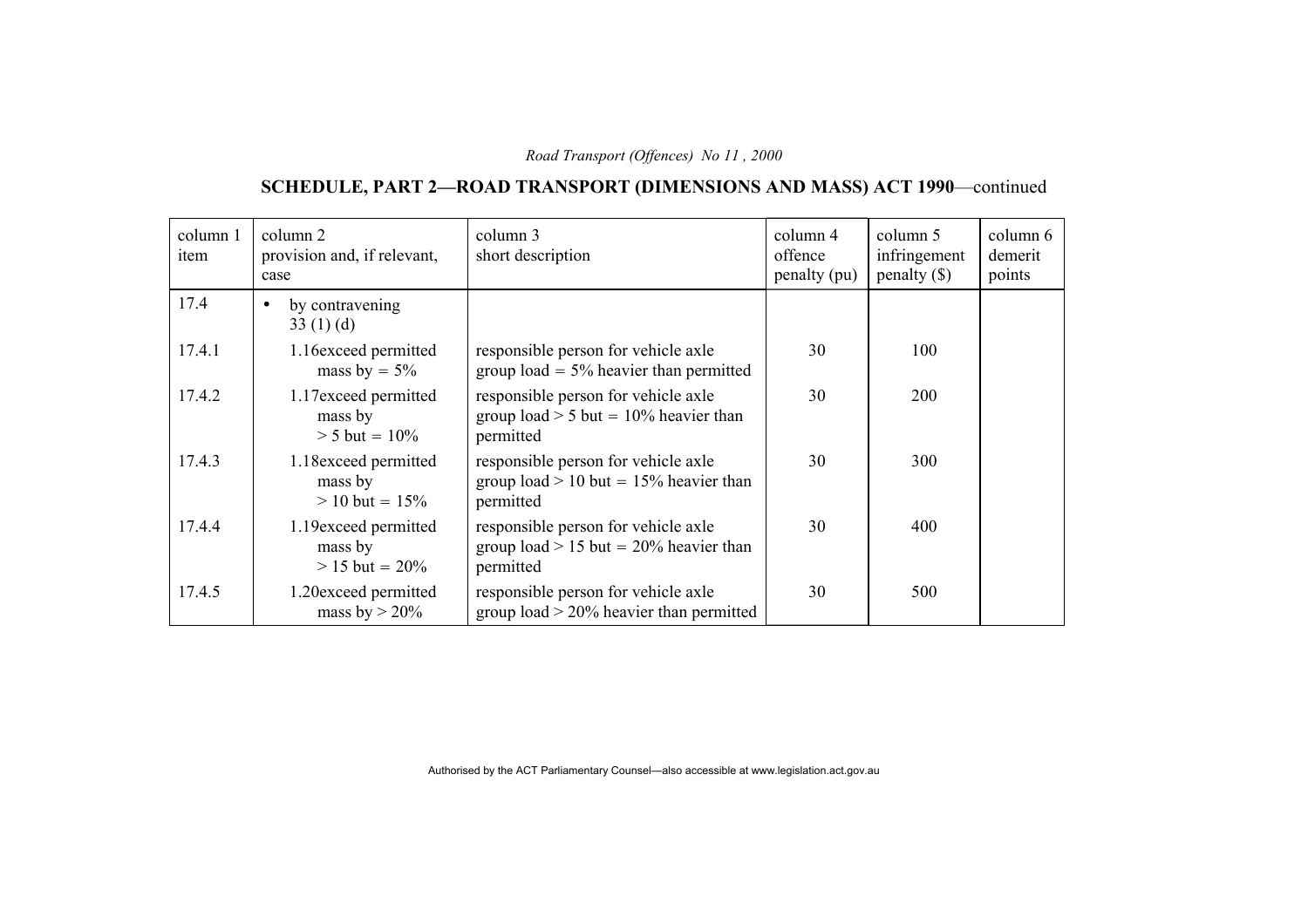# **SCHEDULE, PART 2—ROAD TRANSPORT (DIMENSIONS AND MASS) ACT 1990**—continued

| column 1<br>item | column 2<br>provision and, if relevant,<br>case      | column 3<br>short description                                                                     | column 4<br>offence<br>penalty (pu) | column 5<br>infringement<br>penalty $(\$)$ | column 6<br>demerit<br>points |
|------------------|------------------------------------------------------|---------------------------------------------------------------------------------------------------|-------------------------------------|--------------------------------------------|-------------------------------|
| 17.5             | by contravening $33(2)$<br>$\bullet$                 |                                                                                                   |                                     |                                            |                               |
| 17.5.1           | 1.21exceed permitted<br>mass by $= 5\%$              | responsible person for vehicle<br>trailer/semitrailer = $5\%$ heavier than<br>permitted           | 30                                  | 100                                        |                               |
| 17.5.2           | 1.22exceed permitted<br>mass by<br>$> 5$ but = 10%   | responsible person for vehicle<br>trailer/semitrailer $> 5$ but = 10% heavier<br>than permitted   | 30                                  | 200                                        |                               |
| 17.5.3           | 1.23 exceed permitted<br>mass by<br>$> 10$ but = 15% | responsible person for vehicle<br>trailer/semitrailer $> 10$ but = 15%<br>heavier than permitted  | 30                                  | 300                                        |                               |
| 17.5.4           | 1.24 exceed permitted<br>mass by<br>$> 15$ but = 20% | responsible person for vehicle<br>trailer/semitrailer > 15 but = $20\%$<br>heavier than permitted | 30                                  | 400                                        |                               |
| 17.5.5           | 1.25 exceed permitted<br>mass by $> 20\%$            | responsible person for vehicle<br>trailer/semitrailer $> 20\%$ heavier than<br>permitted          | 30                                  | 500                                        |                               |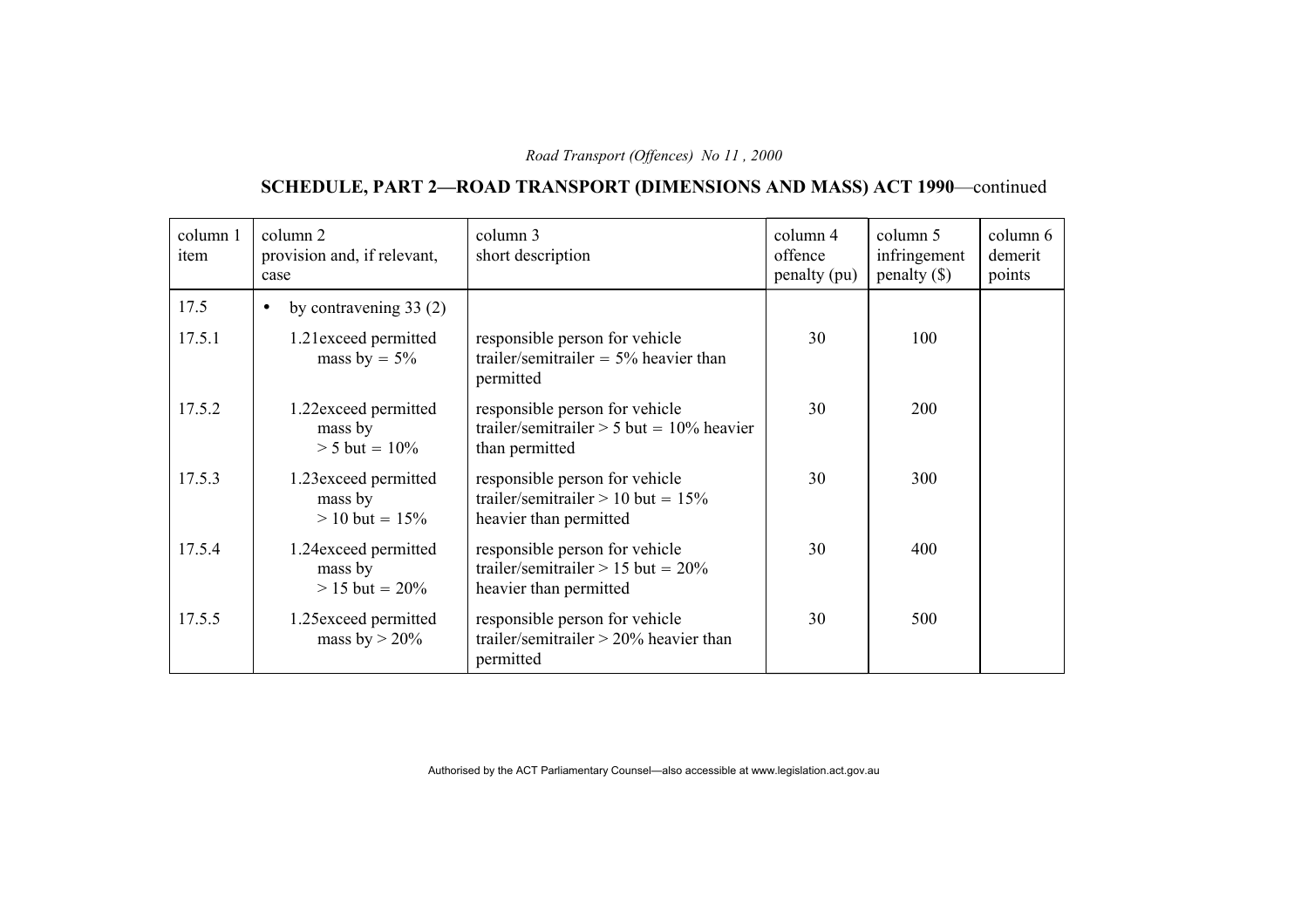# **SCHEDULE, PART 2—ROAD TRANSPORT (DIMENSIONS AND MASS) ACT 1990**—continued

| column 1<br>item | column 2<br>provision and, if relevant,<br>case         | column 3<br>short description                                                                              | column 4<br>offence<br>penalty (pu) | column 5<br>infringement<br>$penalty$ (\$) | column 6<br>demerit<br>points |
|------------------|---------------------------------------------------------|------------------------------------------------------------------------------------------------------------|-------------------------------------|--------------------------------------------|-------------------------------|
| 17.6             | by contravening $33(3)$<br>$\bullet$                    |                                                                                                            |                                     |                                            |                               |
| 17.6.1           | 1.26 exceed permitted<br>mass by $= 5\%$                | responsible person for vehicle contrary<br>to permit/exemption = $5\%$ heavier than<br>permitted           | 30                                  | 100                                        |                               |
| 17.6.2           | 1.27exceed permitted<br>mass by $> 5$<br>$but = 10\%$   | responsible person for vehicle contrary<br>to permit/exemption $> 5$ but = 10%<br>heavier than permitted   | 30                                  | 200                                        |                               |
| 17.6.3           | 1.28 exceed permitted<br>mass by $> 10$<br>$but = 15\%$ | responsible person for vehicle contrary<br>to permit/exemption > 10 but = $15\%$<br>heavier than permitted | 30                                  | 300                                        |                               |
| 17.6.4           | 1.29 exceed permitted<br>mass by $> 15$ but<br>$= 20\%$ | responsible person for vehicle contrary<br>to permit/exemption > 15 but = $20\%$<br>heavier than permitted | 30                                  | 400                                        |                               |
| 17.6.5           | 1.30exceed permitted<br>mass by $> 20\%$                | responsible person for vehicle contrary<br>to permit/exemption $> 20\%$ heavier than<br>permitted          | 30                                  | 500                                        |                               |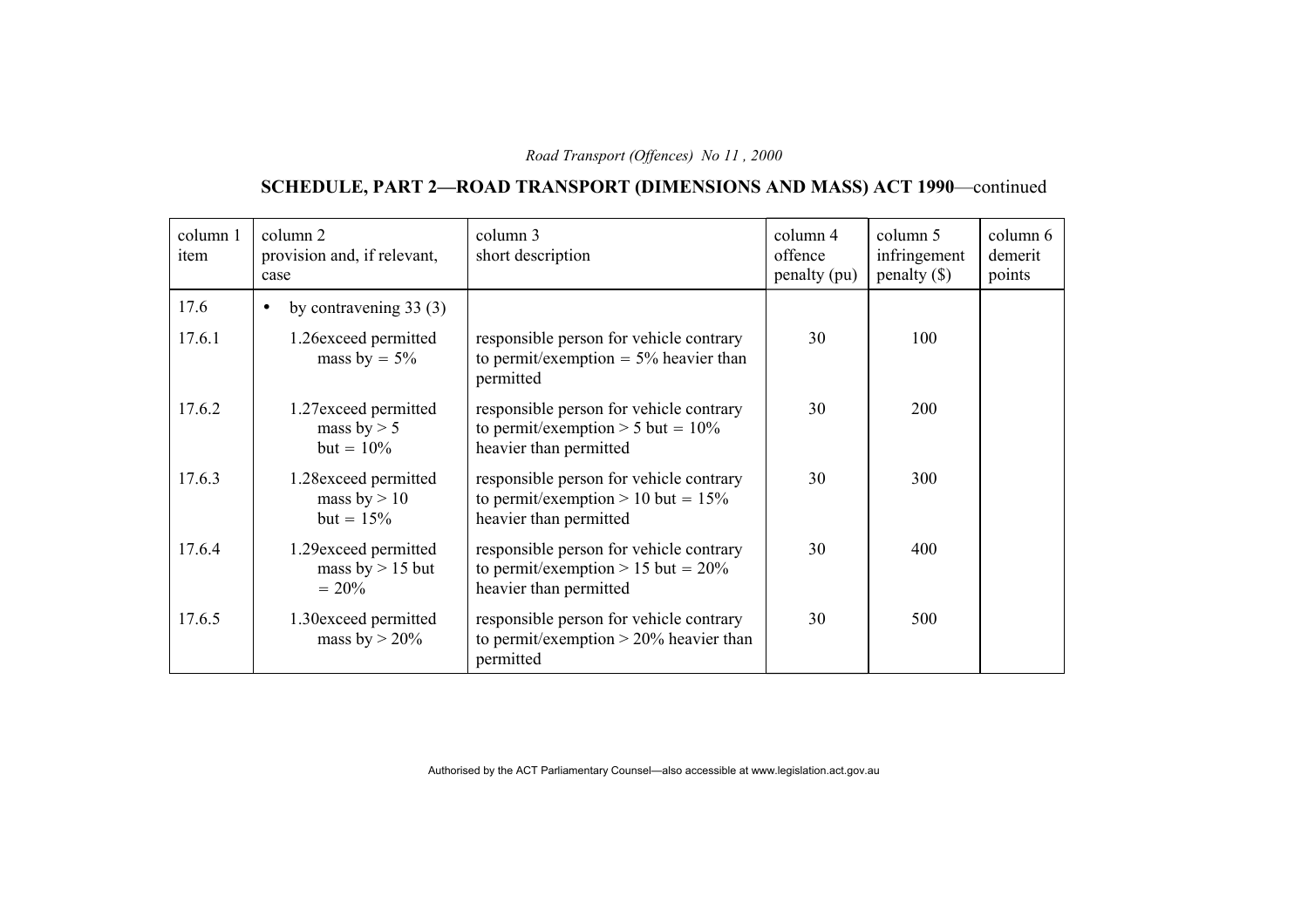# **SCHEDULE, PART 2—ROAD TRANSPORT (DIMENSIONS AND MASS) ACT 1990**—continued

| column 1<br>item | column 2<br>provision and, if relevant,<br>case       | column 3<br>short description                                           | column 4<br>offence<br>penalty (pu) | column 5<br>infringement<br>$penalty$ (\$) | column 6<br>demerit<br>points |
|------------------|-------------------------------------------------------|-------------------------------------------------------------------------|-------------------------------------|--------------------------------------------|-------------------------------|
| 17.7             | by contravening $34(1)$<br>$\bullet$                  |                                                                         |                                     |                                            |                               |
| 17.7.1           | 1.31exceed permitted<br>width by $= 5\%$              | responsible person for vehicle $= 5\%$<br>wider than permitted          | 20                                  | 100                                        |                               |
| 17.7.2           | 1.32exceed permitted<br>width by<br>$> 5$ but = 10%   | responsible person for vehicle<br>$> 5$ but = 10% wider than permitted  | 20                                  | <b>200</b>                                 |                               |
| 17.7.3           | 1.33exceed permitted<br>width by<br>$> 10$ but = 20%  | responsible person for vehicle<br>$> 10$ but = 20% wider than permitted | 20                                  | 300                                        |                               |
| 17.7.4           | 1.34 exceed permitted<br>width by<br>$>$ 20 but = 30% | responsible person for vehicle<br>$>$ 20 but = 30% wider than permitted | 20                                  | 400                                        |                               |
| 17.7.5           | 1.35 exceed permitted<br>width by $> 30\%$            | responsible person for vehicle $> 30\%$<br>wider than permitted         | 20                                  | 500                                        |                               |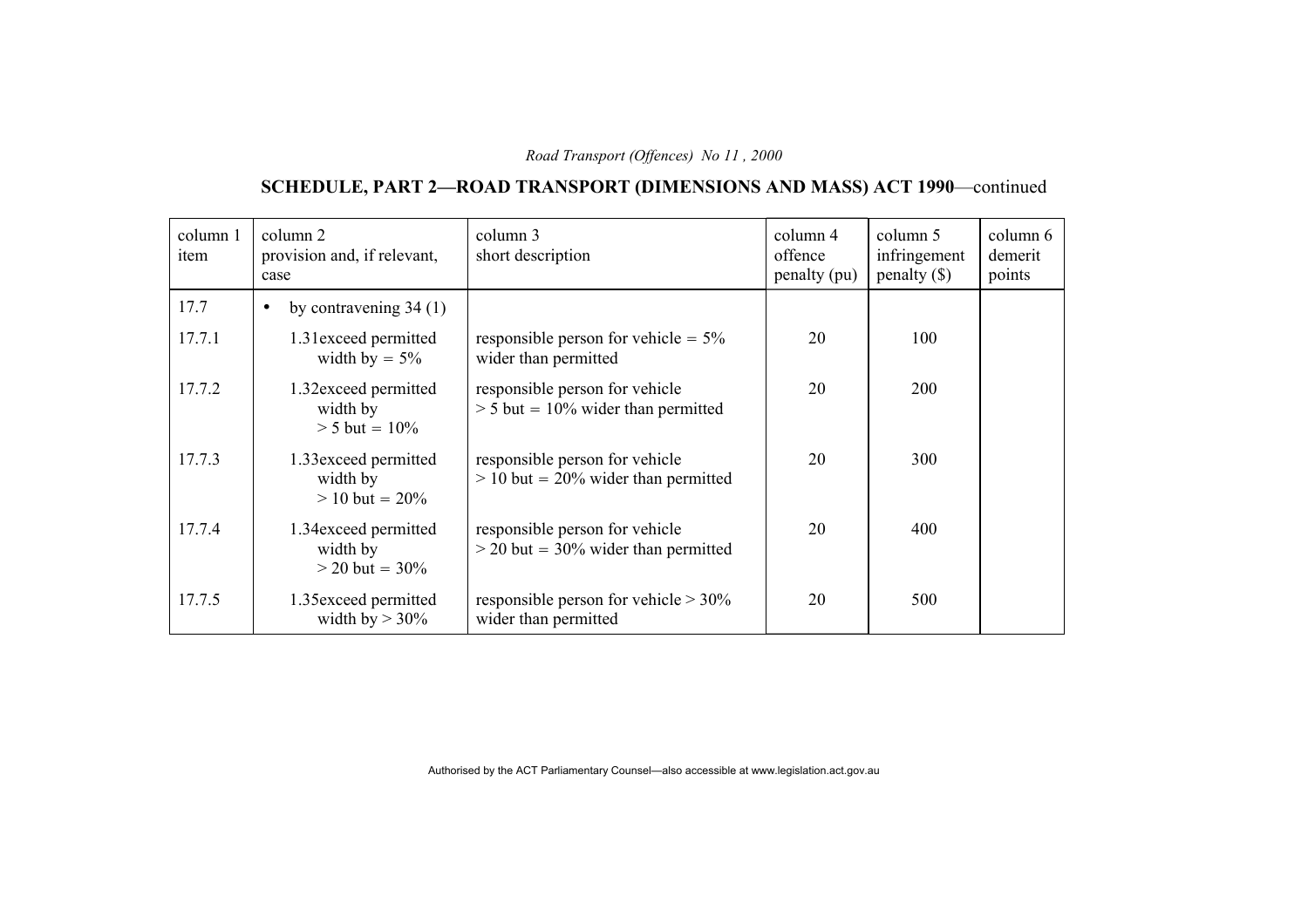# **SCHEDULE, PART 2—ROAD TRANSPORT (DIMENSIONS AND MASS) ACT 1990**—continued

| column 1<br>item | column 2<br>provision and, if relevant,<br>case       | column 3<br>short description                                                                            | column 4<br>offence<br>penalty (pu) | column 5<br>infringement<br>penalty $(\$)$ | column 6<br>demerit<br>points |
|------------------|-------------------------------------------------------|----------------------------------------------------------------------------------------------------------|-------------------------------------|--------------------------------------------|-------------------------------|
| 17.8             | by contravening $34(2)$<br>$\bullet$                  |                                                                                                          |                                     |                                            |                               |
| 17.8.1           | 1.36 exceed permitted<br>width by $= 5\%$             | responsible person for vehicle contrary<br>to permit/exemption = $5\%$ wider than<br>permitted           | 20                                  | 100                                        |                               |
| 17.8.2           | 1.37exceed permitted<br>width by<br>$> 5$ but = 10%   | responsible person for vehicle contrary<br>to permit/exemption > 5 but = $10\%$<br>wider than permitted  | 20                                  | <b>200</b>                                 |                               |
| 17.8.3           | 1.38 exceed permitted<br>width by<br>$> 10$ but = 20% | responsible person for vehicle contrary<br>to permit/exemption > 10 but = $20\%$<br>wider than permitted | 20                                  | 300                                        |                               |
| 17.8.4           | 1.39 exceed permitted<br>width by<br>$>$ 20 but = 30% | responsible person for vehicle contrary<br>to permit/exemption > 20 but = $30\%$<br>wider than permitted | 20                                  | 400                                        |                               |
| 17.8.5           | 1.40 exceed permitted<br>width by $> 30\%$            | responsible person for vehicle contrary<br>to permit/exemption $> 30\%$ wider than<br>permitted          | 20                                  | 500                                        |                               |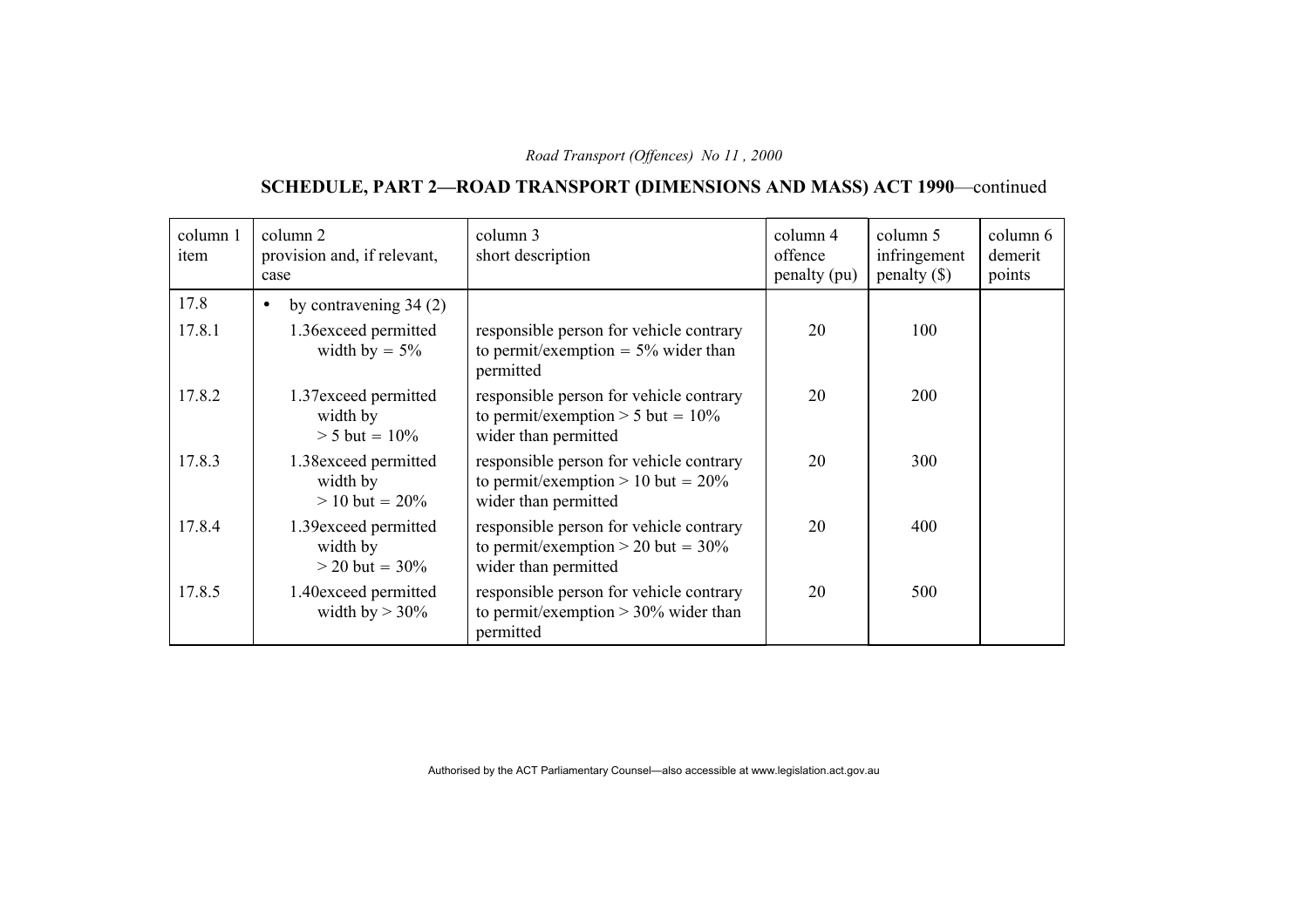# **SCHEDULE, PART 2—ROAD TRANSPORT (DIMENSIONS AND MASS) ACT 1990**—continued

| column 1<br>item | column 2<br>provision and, if relevant,<br>case        | column 3<br>short description                                            | column 4<br>offence<br>penalty (pu) | column 5<br>infringement<br>penalty $(\$)$ | column 6<br>demerit<br>points |
|------------------|--------------------------------------------------------|--------------------------------------------------------------------------|-------------------------------------|--------------------------------------------|-------------------------------|
| 17.9             | by contravening $35(1)$<br>$\bullet$                   |                                                                          |                                     |                                            |                               |
| 17.9.1           | 1.41 exceed other<br>dimensions by<br>$= 5\%$          | responsible person for vehicle = $5\%$<br>larger than permitted          | 10                                  | 50                                         |                               |
| 17.9.2           | 1.42 exceed other<br>dimensions by<br>$> 5$ but = 10%  | responsible person for vehicle<br>$> 5$ but = 10% larger than permitted  | 10                                  | 100                                        |                               |
| 17.9.3           | 1.43 exceed other<br>dimensions by<br>$> 10$ but = 15% | responsible person for vehicle<br>$> 10$ but = 15% larger than permitted | 10                                  | 150                                        |                               |
| 17.9.4           | 1.44exceed other<br>dimensions by<br>$> 15$ but = 20%  | responsible person for vehicle<br>$> 15$ but = 20% larger than permitted | 10                                  | <b>200</b>                                 |                               |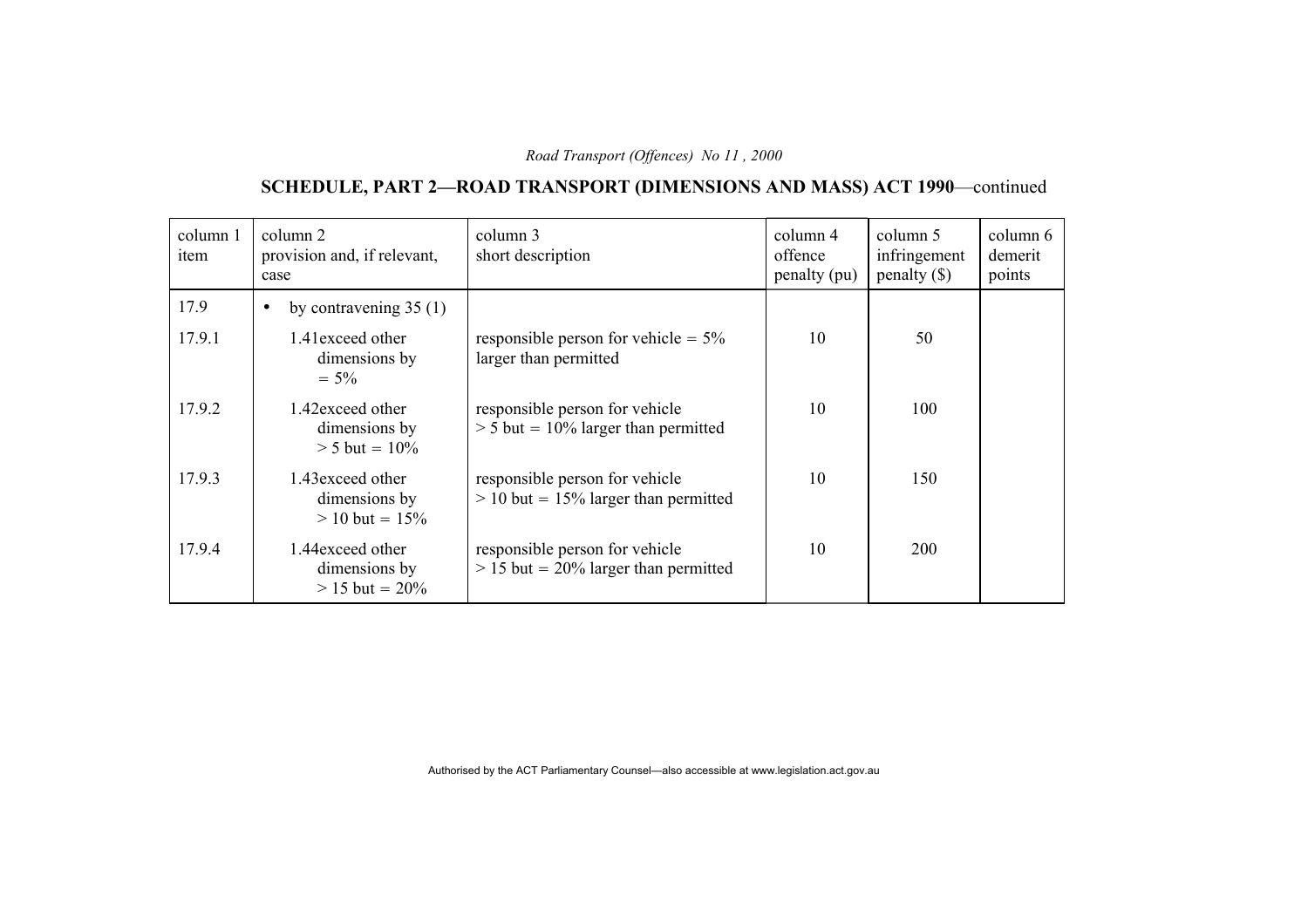# **SCHEDULE, PART 2—ROAD TRANSPORT (DIMENSIONS AND MASS) ACT 1990**—continued

| column 1<br>item | column 2<br>provision and, if relevant,<br>case        | column 3<br>short description                                            | column 4<br>offence<br>penalty (pu) | column 5<br>infringement<br>penalty $(\$)$ | column 6<br>demerit<br>points |
|------------------|--------------------------------------------------------|--------------------------------------------------------------------------|-------------------------------------|--------------------------------------------|-------------------------------|
| 17.9.5           | 1.45 exceed other<br>dimensions by<br>$>$ 20 but = 25% | responsible person for vehicle<br>$>$ 20 but = 25% larger than permitted | 10                                  | 250                                        |                               |
| 17.9.6           | .46exceed other<br>dimensions by<br>$> 25\%$           | responsible person for vehicle $> 25\%$<br>larger than permitted         | 10                                  | 300                                        |                               |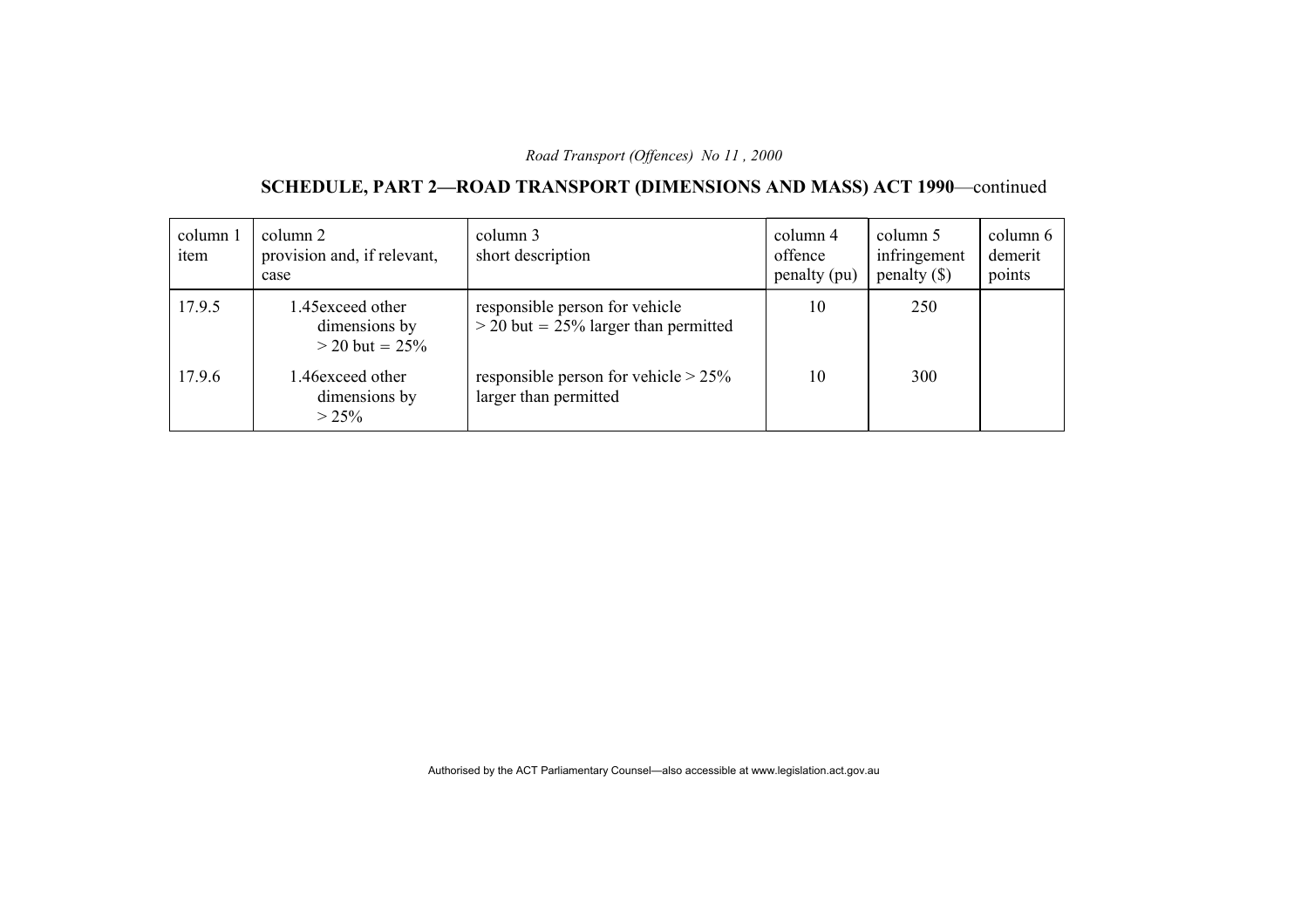# **SCHEDULE, PART 2—ROAD TRANSPORT (DIMENSIONS AND MASS) ACT 1990**—continued

| column 1<br>item | column 2<br>provision and, if relevant,<br>case        | column 3<br>short description                                                                             | column 4<br>offence<br>penalty (pu) | column 5<br>infringement<br>penalty $(\$)$ | column 6<br>demerit<br>points |
|------------------|--------------------------------------------------------|-----------------------------------------------------------------------------------------------------------|-------------------------------------|--------------------------------------------|-------------------------------|
| 17.10            | by contravening $35(2)$<br>$\bullet$                   |                                                                                                           |                                     |                                            |                               |
| 17.10.1          | 1.47 exceed other<br>dimensions by<br>$= 5\%$          | responsible person for vehicle contrary<br>to permit/exemption = $5\%$ larger than<br>permitted           | 10                                  | 50                                         |                               |
| 17.10.2          | 1.48 exceed other<br>dimensions by<br>$> 5$ but = 10%  | responsible person for vehicle contrary<br>to permit/exemption > 5 but = $10\%$<br>larger than permitted  | 10                                  | 100                                        |                               |
| 17.10.3          | 1.49 exceed other<br>dimensions by<br>$> 10$ but = 15% | responsible person for vehicle contrary<br>to permit/exemption > 10 but = $15\%$<br>larger than permitted | 10                                  | 150                                        |                               |
| 17.10.4          | 1.50exceed other<br>dimensions by<br>$> 15$ but = 20%  | responsible person for vehicle contrary<br>to permit/exemption > 15 but = $20\%$<br>larger than permitted | 10                                  | 200                                        |                               |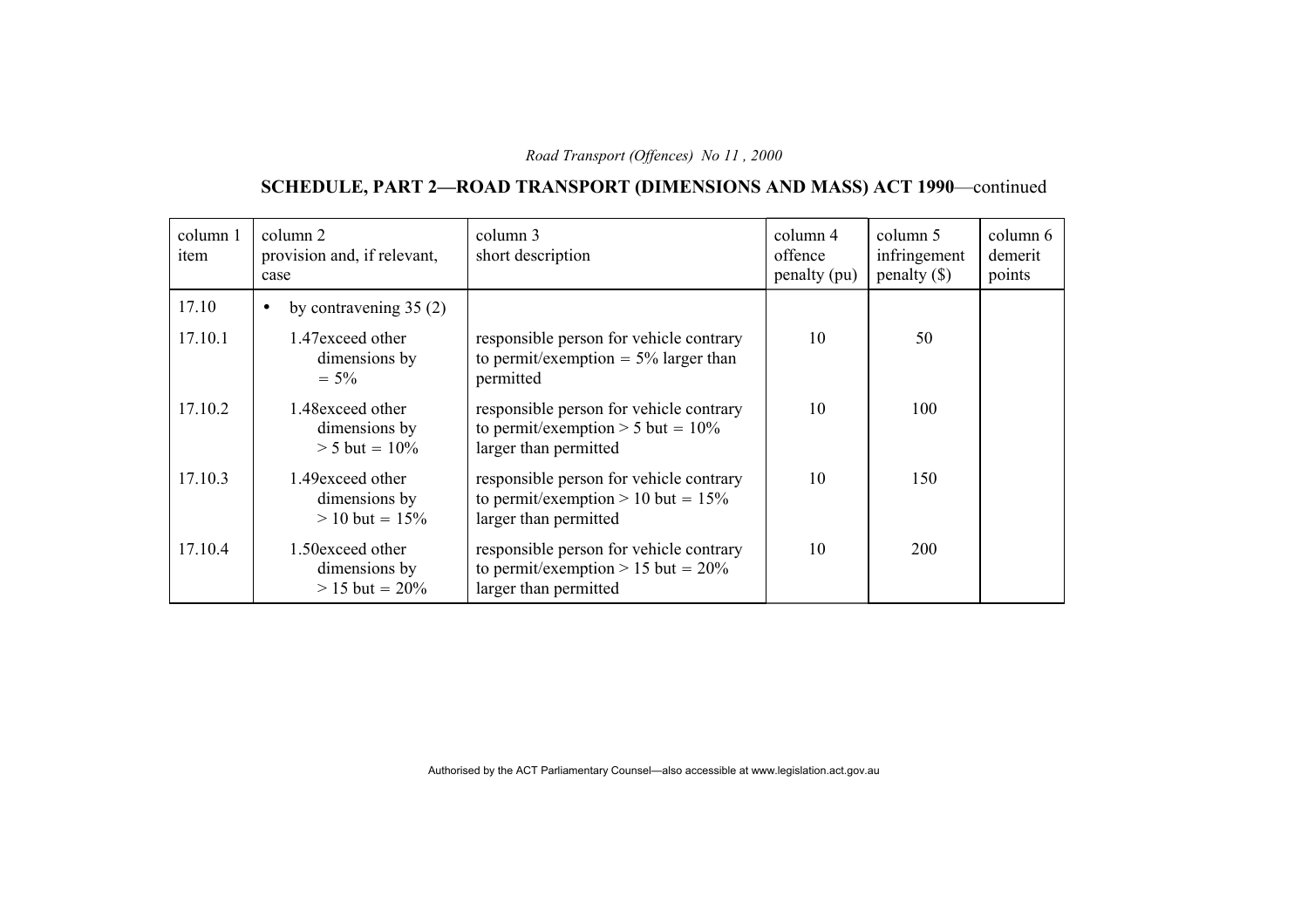# **SCHEDULE, PART 2—ROAD TRANSPORT (DIMENSIONS AND MASS) ACT 1990**—continued

| column 1<br>item | column 2<br>provision and, if relevant,<br>case        | column 3<br>short description                                                                             | column 4<br>offence<br>penalty (pu) | column 5<br>infringement<br>penalty $(\$)$ | column 6<br>demerit<br>points |
|------------------|--------------------------------------------------------|-----------------------------------------------------------------------------------------------------------|-------------------------------------|--------------------------------------------|-------------------------------|
| 17.10.5          | 1.51 exceed other<br>dimensions by<br>$>$ 20 but = 25% | responsible person for vehicle contrary<br>to permit/exemption > 20 but = $25\%$<br>larger than permitted | 10                                  | 250                                        |                               |
| 17.10.6          | 1.52exceed other<br>dimensions by<br>$> 25\%$          | responsible person for vehicle contrary<br>to permit/exemption $> 25\%$ larger than<br>permitted          | 10                                  | 300                                        |                               |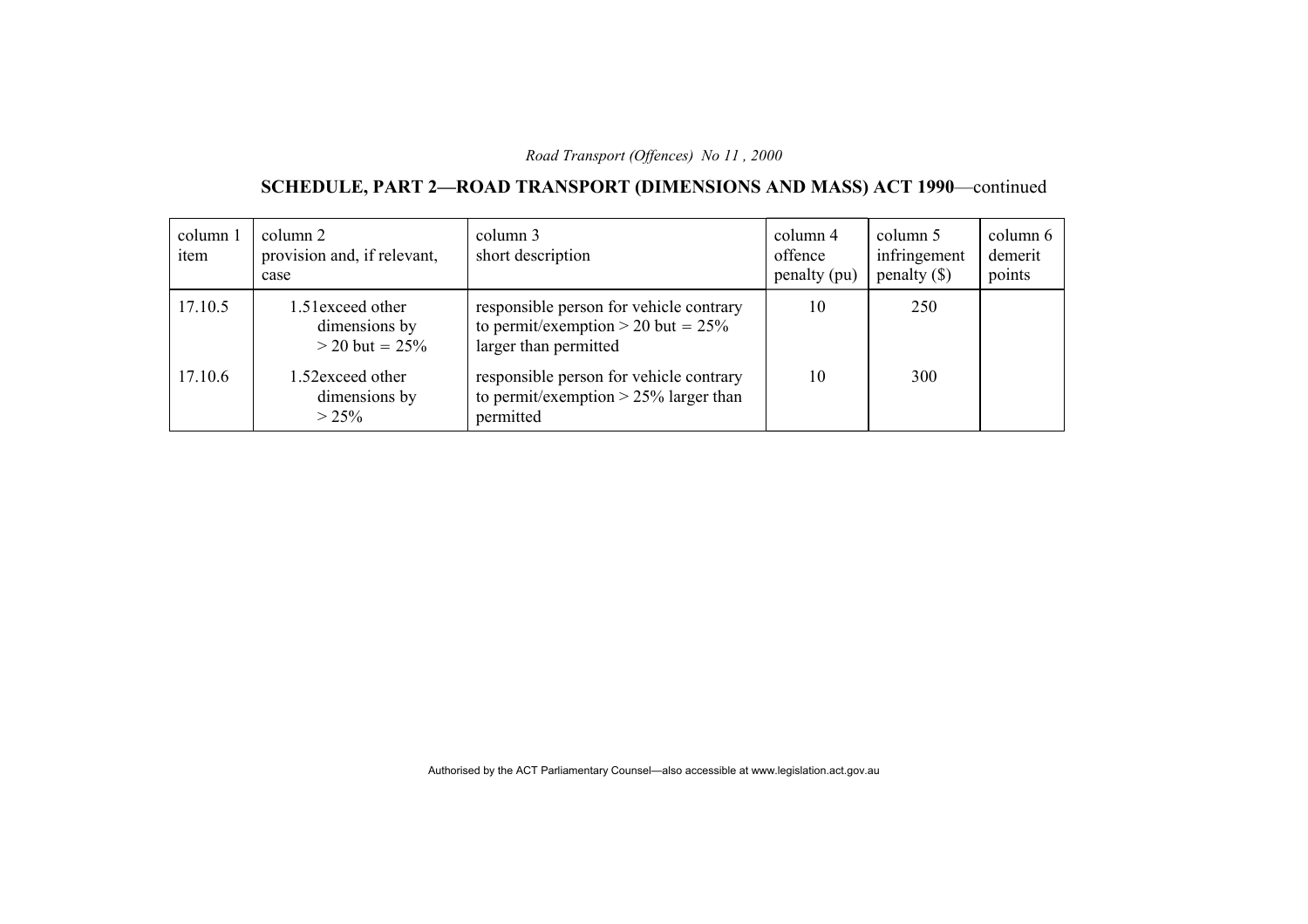# **SCHEDULE, PART 2—ROAD TRANSPORT (DIMENSIONS AND MASS) ACT 1990**—continued

| column 1<br>item | column 2<br>provision and, if relevant,<br>case | column 3<br>short description                                                                                 | column 4<br>offence<br>penalty (pu) | column 5<br>infringement<br>penalty $(\$)$ | column 6<br>demerit<br>points |
|------------------|-------------------------------------------------|---------------------------------------------------------------------------------------------------------------|-------------------------------------|--------------------------------------------|-------------------------------|
| 17.11            | by contravening $36(1)$<br>$\bullet$            |                                                                                                               |                                     |                                            |                               |
| 17.11.1          | 1.53by contravening<br>17(1)                    | responsible person for non-articulated<br>vehicle/combination/dog trailer without<br>required axle/axle group | 10                                  | 200                                        |                               |
| 17.11.2          | 1.54by contravening<br>17(2)                    | responsible person for semitrailer/pig<br>trailer with $> 1$ axle/axle group                                  | 10                                  | <b>200</b>                                 |                               |
| 17.11.3          | 1.55by contravening<br>18(1)                    | responsible person for vehicle all wheels<br>on axle not connected to same steering<br>system                 | 10                                  | 200                                        |                               |
| 17.11.4          | 1.56by contravening<br>18(2)                    | responsible person for vehicle all wheels<br>on axle group not connected to same<br>steering system           | 10                                  | 200                                        |                               |
| 17.11.5          | 1.57by contravening 19                          | responsible person for vehicle unable to<br>turn 25m circle                                                   | 10                                  | <b>200</b>                                 |                               |
| 17.11.6          | 1.58by contravening<br>20(1)                    | responsible person for vehicle axle/axle<br>group not connected to acceptable<br>suspension system            | 10                                  | 200                                        |                               |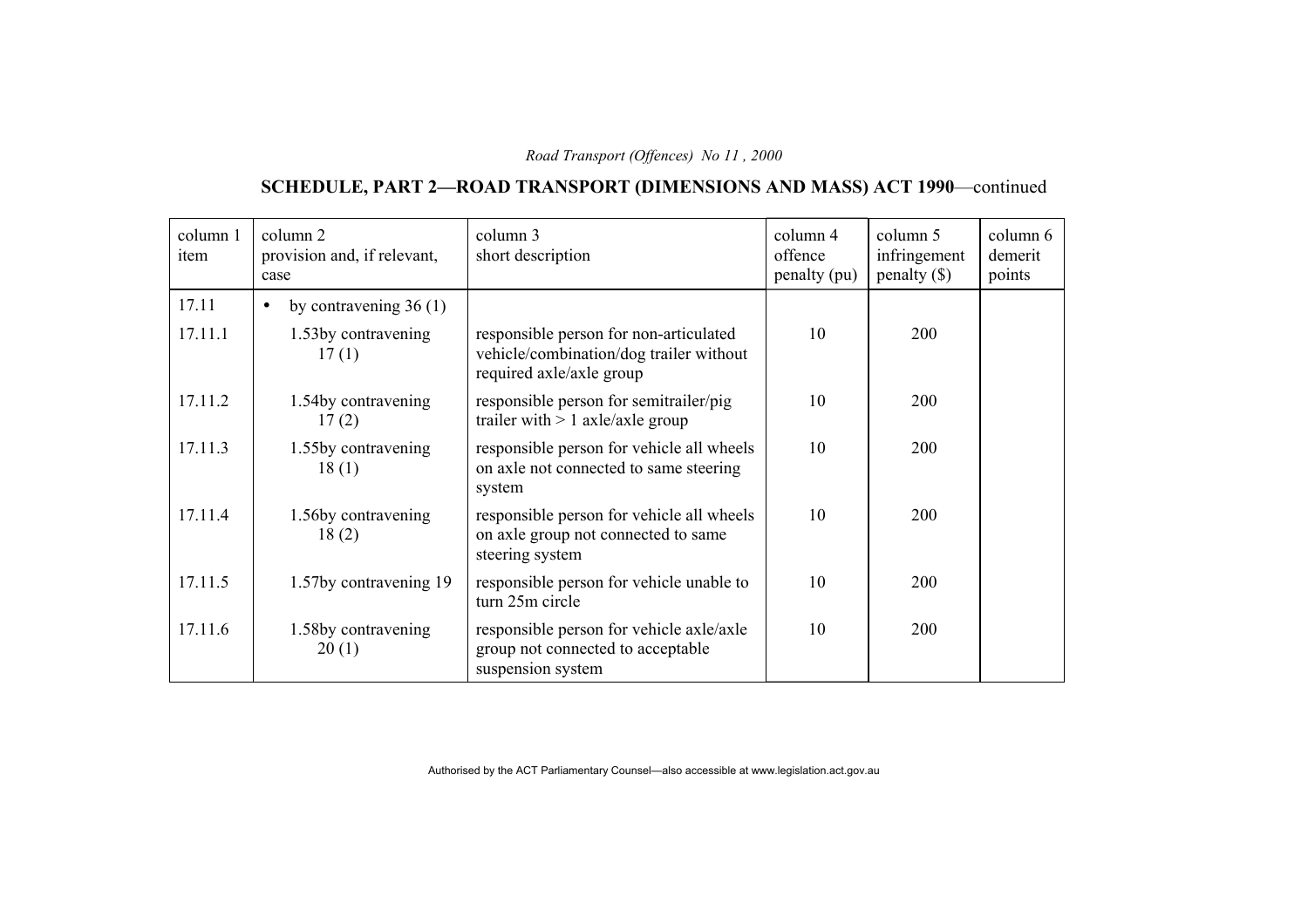# **SCHEDULE, PART 2—ROAD TRANSPORT (DIMENSIONS AND MASS) ACT 1990**—continued

| column 1<br>item | column 2<br>provision and, if relevant,<br>case | column 3<br>short description                                                                    | column 4<br>offence<br>penalty (pu) | column 5<br>infringement<br>$penalty$ (\$) | column 6<br>demerit<br>points |
|------------------|-------------------------------------------------|--------------------------------------------------------------------------------------------------|-------------------------------------|--------------------------------------------|-------------------------------|
| 17.11.7          | 1.59by contravening<br>20(1A)                   | responsible person for vehicle axles not<br>relate to each other through load-sharing<br>system  | 10                                  | 200                                        |                               |
| 17.11.8          | 1.60by contravening 21                          | responsible person for vehicle controls<br>of suspension device operable by person<br>on vehicle | 10                                  | 200                                        |                               |
| 17.12            | by contravening $36(2)$<br>$\bullet$            | responsible person for vehicle tyre<br>pressure higher than permitted                            | 10                                  | 200                                        |                               |
| 17.13            | by contravening $36(3)$<br>$\bullet$            | responsible person for vehicle driven<br>contrary to permit/exemption notice<br>condition        | 10                                  | <b>200</b>                                 |                               |
| 17.14            | by contravening $37(1)$<br>$\bullet$            | responsible person for articulated<br>vehicle with trailer                                       | 10                                  | <b>200</b>                                 |                               |
| 17.15            | by contravening $37(2)$<br>$\bullet$            | responsible person for B-double/road<br>train                                                    | 10                                  | <b>200</b>                                 |                               |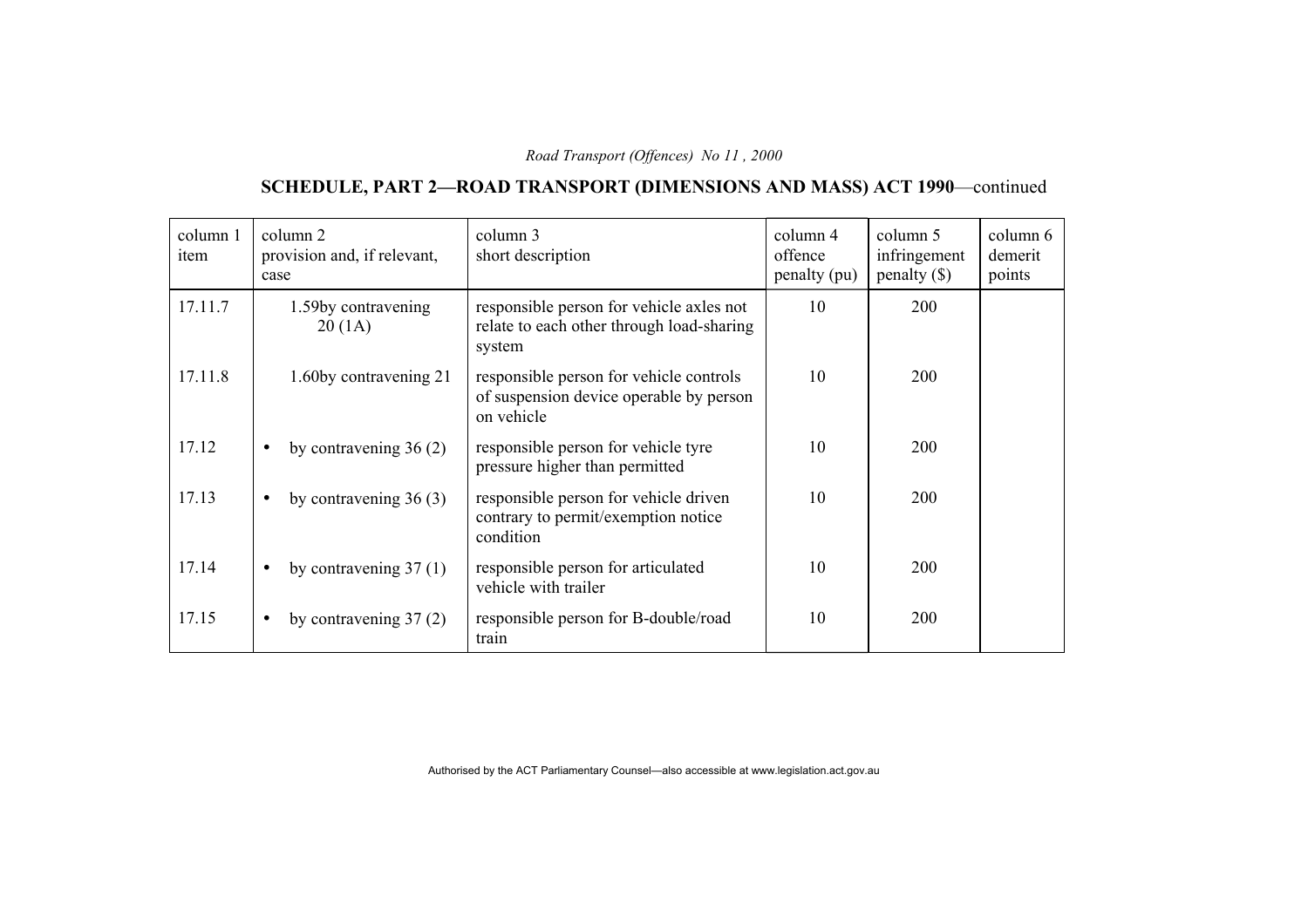# **SCHEDULE, PART 2—ROAD TRANSPORT (DIMENSIONS AND MASS) ACT 1990**—continued

| column 1<br>item | column 2<br>provision and, if relevant,<br>case         | column 3<br>short description                                | column 4<br>offence<br>penalty (pu) | column 5<br>infringement<br>$penalty ()$ | column 6<br>demerit<br>points |
|------------------|---------------------------------------------------------|--------------------------------------------------------------|-------------------------------------|------------------------------------------|-------------------------------|
| 18               | 39(3)                                                   |                                                              |                                     |                                          |                               |
| 18.1             | by contravening<br>$\bullet$<br>33 $(1)(a)$             |                                                              |                                     |                                          |                               |
| 18.1.1           | 1.61 exceed permitted<br>mass by $= 5\%$                | loader of vehicle $= 5\%$ heavier than<br>permitted          | 30                                  | 100                                      |                               |
| 18.1.2           | 1.62exceed permitted<br>mass by $> 5$<br>$but = 10\%$   | loader of vehicle $> 5$ but = 10% heavier<br>than permitted  | 30                                  | 200                                      |                               |
| 18.1.3           | 1.63 exceed permitted<br>mass by $> 10$<br>$but = 15\%$ | loader of vehicle $> 10$ but = 15%<br>heavier than permitted | 30                                  | 300                                      |                               |
| 18.1.4           | 1.64 exceed permitted<br>mass by $> 15$<br>$but = 20\%$ | loader of vehicle $> 15$ but = 20%<br>heavier than permitted | 30                                  | 400                                      |                               |
| 18.1.5           | 1.65 exceed permitted<br>mass by $> 20\%$               | loader of vehicle $> 20\%$ heavier than<br>permitted         | 30                                  | 500                                      |                               |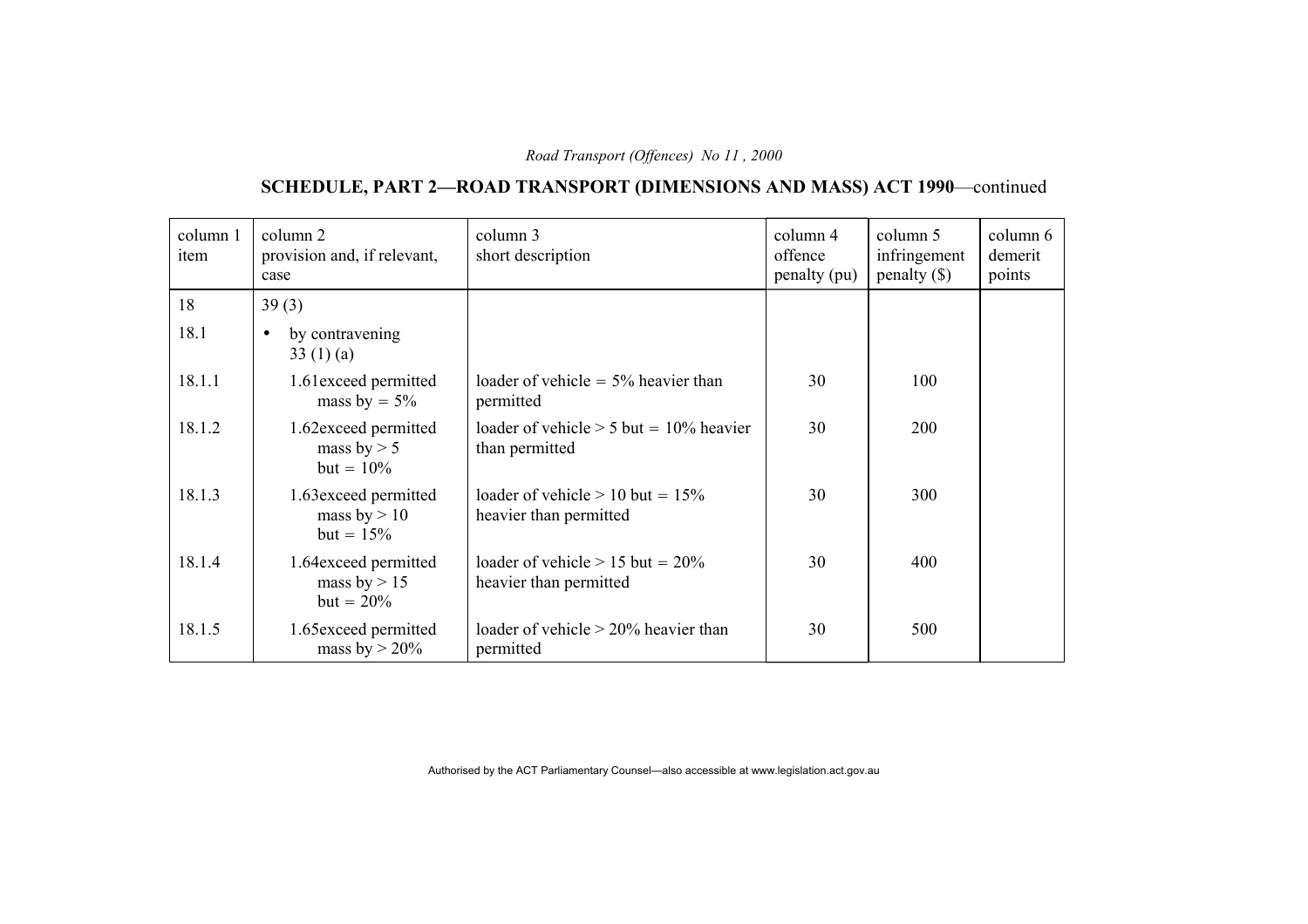# **SCHEDULE, PART 2—ROAD TRANSPORT (DIMENSIONS AND MASS) ACT 1990**—continued

| column 1<br>item | column 2<br>provision and, if relevant,<br>case         | column 3<br>short description                                              | column 4<br>offence<br>penalty (pu) | column 5<br>infringement<br>$penalty$ (\$) | column 6<br>demerit<br>points |
|------------------|---------------------------------------------------------|----------------------------------------------------------------------------|-------------------------------------|--------------------------------------------|-------------------------------|
| 18.2             | by contravening<br>$\bullet$<br>33(1)(b)                |                                                                            |                                     |                                            |                               |
| 18.2.1           | 1.66 exceed permitted<br>mass by $= 5\%$                | loader of vehicle mass on wheel $= 5\%$<br>heavier than permitted          | 30                                  | 100                                        |                               |
| 18.2.2           | 1.67exceed permitted<br>mass by $> 5$<br>$but = 10\%$   | loader of vehicle mass on wheel<br>$>$ 5 but = 10% heavier than permitted  | 30                                  | 200                                        |                               |
| 18.2.3           | 1.68exceed permitted<br>mass by $> 10$<br>$but = 15\%$  | loader of vehicle mass on wheel<br>$> 10$ but = 15% heavier than permitted | 30                                  | 300                                        |                               |
| 18.2.4           | 1.69 exceed permitted<br>mass by $> 15$<br>$but = 20\%$ | loader of vehicle mass on wheel<br>$> 15$ but = 20% heavier than permitted | 30                                  | 400                                        |                               |
| 18.2.5           | 1.70 exceed permitted<br>mass by $> 20\%$               | loader of vehicle mass on wheel $> 20\%$<br>heavier than permitted         | 30                                  | 500                                        |                               |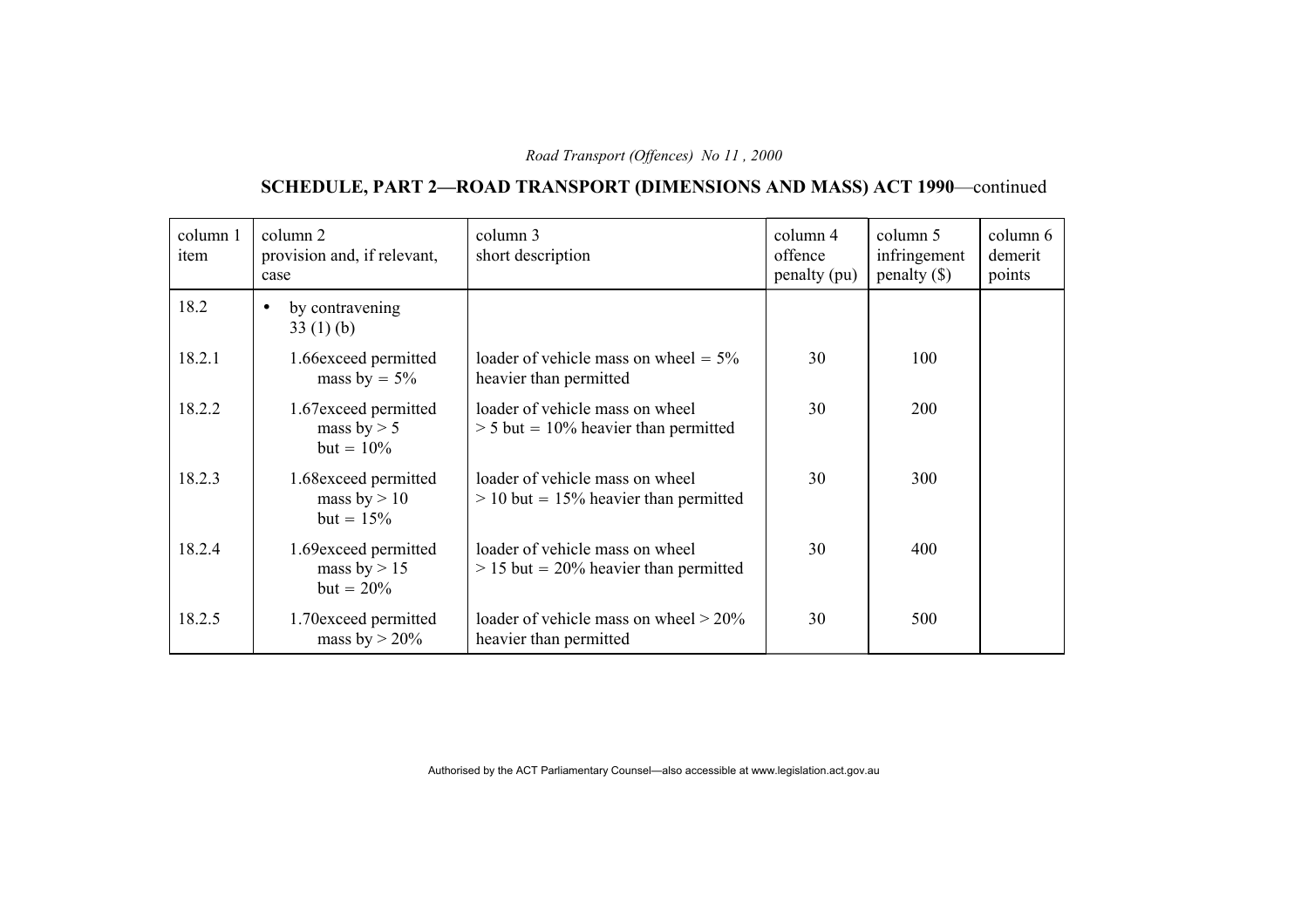# **SCHEDULE, PART 2—ROAD TRANSPORT (DIMENSIONS AND MASS) ACT 1990**—continued

| column 1<br>item | column 2<br>provision and, if relevant,<br>case         | column 3<br>short description                                          | column 4<br>offence<br>penalty (pu) | column 5<br>infringement<br>penalty () | column 6<br>demerit<br>points |
|------------------|---------------------------------------------------------|------------------------------------------------------------------------|-------------------------------------|----------------------------------------|-------------------------------|
| 18.3             | by contravening<br>$\bullet$<br>33 $(1)(c)$             |                                                                        |                                     |                                        |                               |
| 18.3.1           | 1.71exceed permitted<br>mass by $= 5\%$                 | loader of vehicle axle load = $5\%$ heavier<br>than permitted          | 30                                  | 100                                    |                               |
| 18.3.2           | 1.72 exceed permitted<br>mass by $> 5$<br>$but = 10\%$  | loader of vehicle axle load<br>$> 5$ but = 10% heavier than permitted  | 30                                  | 200                                    |                               |
| 18.3.3           | 1.73 exceed permitted<br>mass $by > 10$<br>$but = 15\%$ | loader of vehicle axle load<br>$> 10$ but = 15% heavier than permitted | 30                                  | 300                                    |                               |
| 18.3.4           | 1.74 exceed permitted<br>mass by $> 15$<br>$but = 20\%$ | loader of vehicle axle load<br>$> 15$ but = 20% heavier than permitted | 30                                  | 400                                    |                               |
| 18.3.5           | 1.75 exceed permitted<br>mass by $> 20\%$               | loader of vehicle axle load $> 20\%$<br>heavier than permitted         | 30                                  | 500                                    |                               |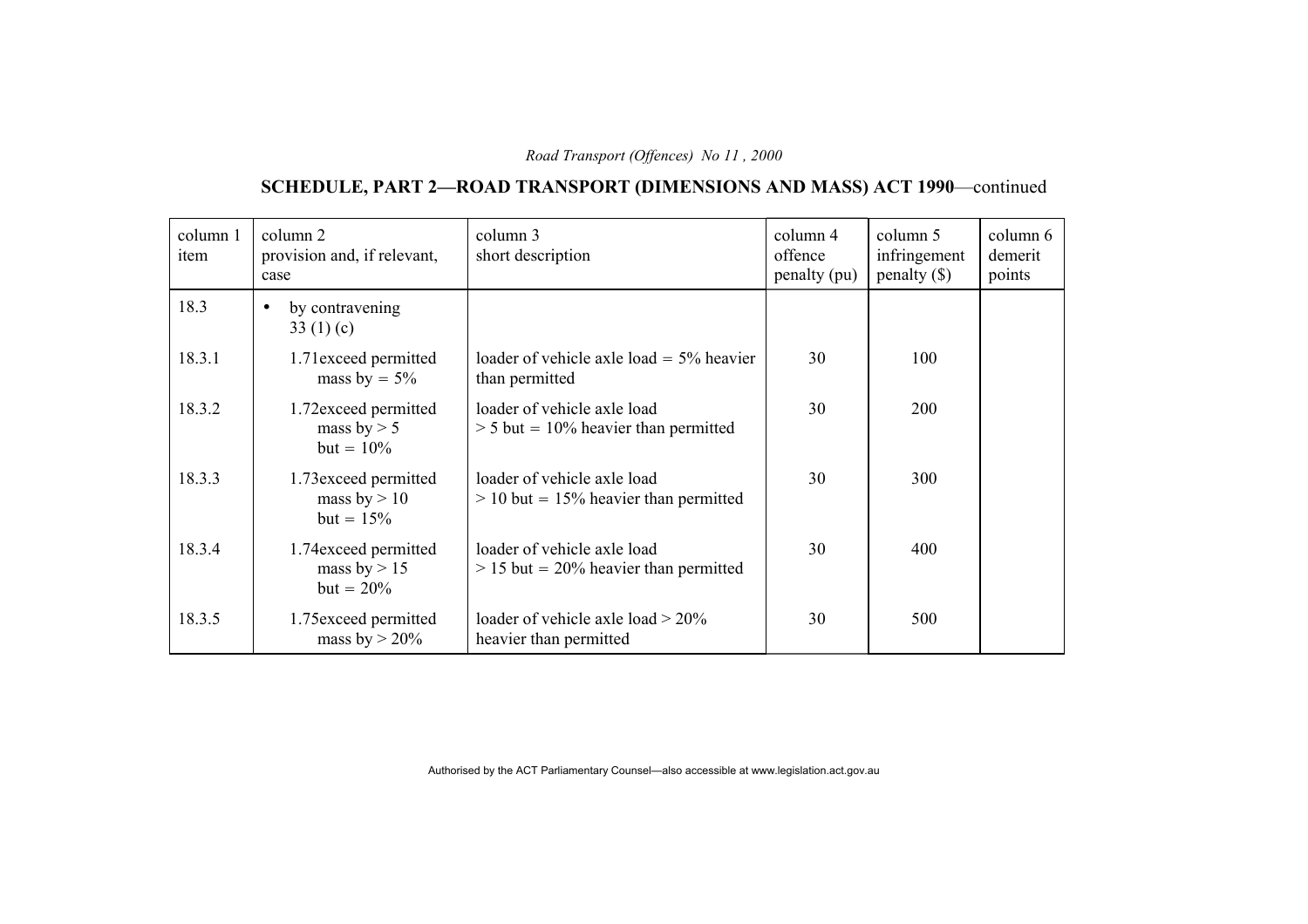# **SCHEDULE, PART 2—ROAD TRANSPORT (DIMENSIONS AND MASS) ACT 1990**—continued

| column 1<br>item | column 2<br>provision and, if relevant,<br>case      | column 3<br>short description                                                | column 4<br>offence<br>penalty (pu) | column 5<br>infringement<br>penalty () | column 6<br>demerit<br>points |
|------------------|------------------------------------------------------|------------------------------------------------------------------------------|-------------------------------------|----------------------------------------|-------------------------------|
| 18.4             | by contravening<br>$\bullet$<br>33(1)(d)             |                                                                              |                                     |                                        |                               |
| 18.4.1           | 1.76 exceed permitted<br>mass by $= 5\%$             | loader of vehicle axle group load $= 5\%$<br>heavier than permitted          | 30                                  | 100                                    |                               |
| 18.4.2           | 1.77 exceed permitted<br>mass by<br>$> 5$ but = 10%  | loader of vehicle axle group load<br>$> 5$ but = 10% heavier than permitted  | 30                                  | <b>200</b>                             |                               |
| 18.4.3           | 1.78 exceed permitted<br>mass by<br>$> 10$ but = 15% | loader of vehicle axle group load<br>$> 10$ but = 15% heavier than permitted | 30                                  | 300                                    |                               |
| 18.4.4           | 1.79 exceed permitted<br>mass by<br>$> 15$ but = 20% | loader of vehicle axle group load<br>$> 15$ but = 20% heavier than permitted | 30                                  | 400                                    |                               |
| 18.4.5           | 1.80 exceed permitted<br>mass by $>$ 20%             | loader of vehicle axle group load $> 20\%$<br>heavier than permitted         | 30                                  | 500                                    |                               |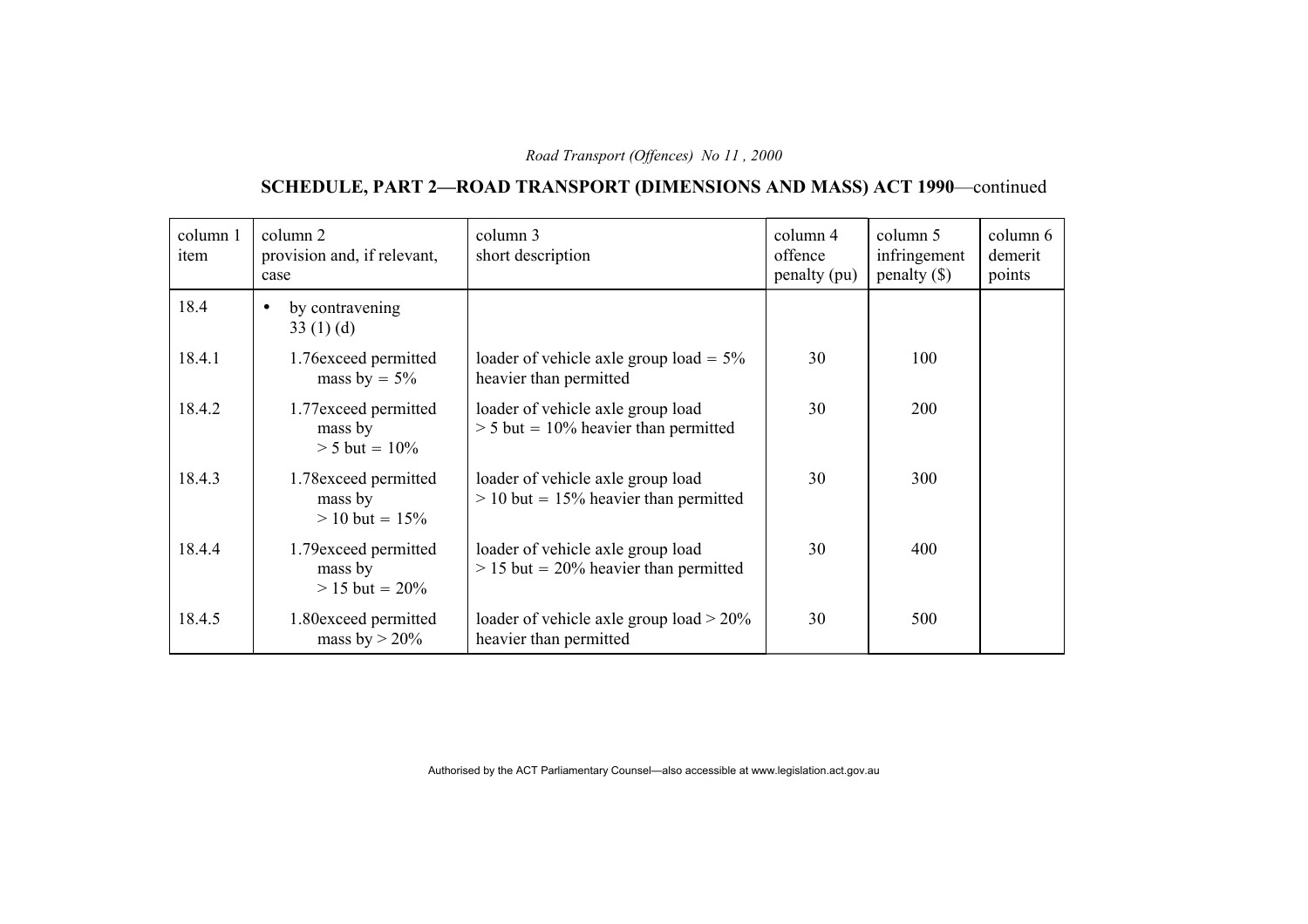# **SCHEDULE, PART 2—ROAD TRANSPORT (DIMENSIONS AND MASS) ACT 1990**—continued

| column 1<br>item | column 2<br>provision and, if relevant,<br>case         | column 3<br>short description                                                    | column 4<br>offence<br>penalty (pu) | column 5<br>infringement<br>penalty $(\$)$ | column 6<br>demerit<br>points |
|------------------|---------------------------------------------------------|----------------------------------------------------------------------------------|-------------------------------------|--------------------------------------------|-------------------------------|
| 18.5             | by contravening $33(2)$<br>$\bullet$                    |                                                                                  |                                     |                                            |                               |
| 18.5.1           | 1.81 exceed permitted<br>mass by $= 5\%$                | loader of vehicle trailer/semitrailer = $5\%$<br>heavier than permitted          | 30                                  | 100                                        |                               |
| 18.5.2           | 1.82exceed permitted<br>mass by $> 5$<br>$but = 10\%$   | loader of vehicle trailer/semitrailer<br>$> 5$ but = 10% heavier than permitted  | 30                                  | <b>200</b>                                 |                               |
| 18.5.3           | 1.83 exceed permitted<br>mass by $> 10$<br>$but = 15\%$ | loader of vehicle trailer/semitrailer<br>$> 10$ but = 15% heavier than permitted | 30                                  | 300                                        |                               |
| 18.5.4           | 1.84exceed permitted<br>mass by $> 15$<br>$but = 20\%$  | loader of vehicle trailer/semitrailer<br>$> 15$ but = 20% heavier than permitted | 30                                  | 400                                        |                               |
| 18.5.5           | 1.85 exceed permitted<br>mass by $> 20\%$               | loader of vehicle trailer/semitrailer<br>$>$ 20% heavier than permitted          | 30                                  | 500                                        |                               |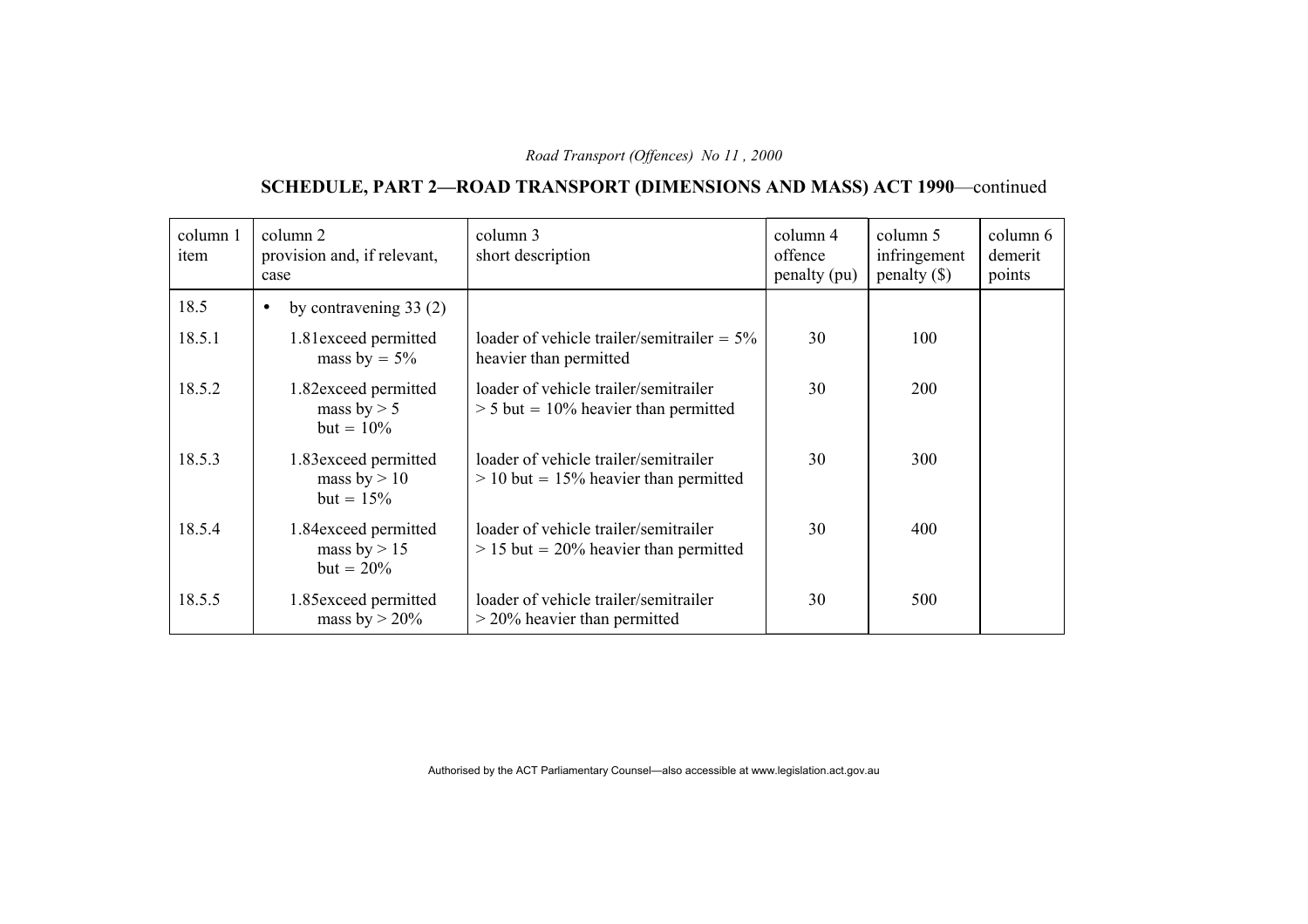# **SCHEDULE, PART 2—ROAD TRANSPORT (DIMENSIONS AND MASS) ACT 1990**—continued

| column 1<br>item | column 2<br>provision and, if relevant,<br>case         | column 3<br>short description                                                                | column 4<br>offence<br>penalty (pu) | column 5<br>infringement<br>$penalty$ (\$) | column 6<br>demerit<br>points |
|------------------|---------------------------------------------------------|----------------------------------------------------------------------------------------------|-------------------------------------|--------------------------------------------|-------------------------------|
| 18.6             | by contravening $33(3)$<br>$\bullet$                    |                                                                                              |                                     |                                            |                               |
| 18.6.1           | 1.86 exceed permitted<br>mass by $= 5\%$                | loader of vehicle contrary to<br>permit/exemption = $5\%$ heavier than<br>permitted          | 30                                  | 100                                        |                               |
| 18.6.2           | 1.87exceed permitted<br>mass by $> 5$<br>$but = 10\%$   | loader of vehicle contrary to<br>permit/exemption > 5 but = $10\%$ heavier<br>than permitted | 30                                  | 200                                        |                               |
| 18.6.3           | 1.88 exceed permitted<br>mass by $> 10$<br>$but = 15\%$ | loader of vehicle contrary to<br>permit/exemption $> 10$ but = 15%<br>heavier than permitted | 30                                  | 300                                        |                               |
| 18.6.4           | 1.89 exceed permitted<br>mass by $> 15$<br>$but = 20\%$ | loader of vehicle contrary to<br>permit/exemption $> 15$ but = 20%<br>heavier than permitted | 30                                  | 400                                        |                               |
| 18.6.5           | 1.90exceed permitted<br>mass by $> 20\%$                | loader of vehicle contrary to<br>permit/exemption $> 20\%$ heavier than<br>permitted         | 30                                  | 500                                        |                               |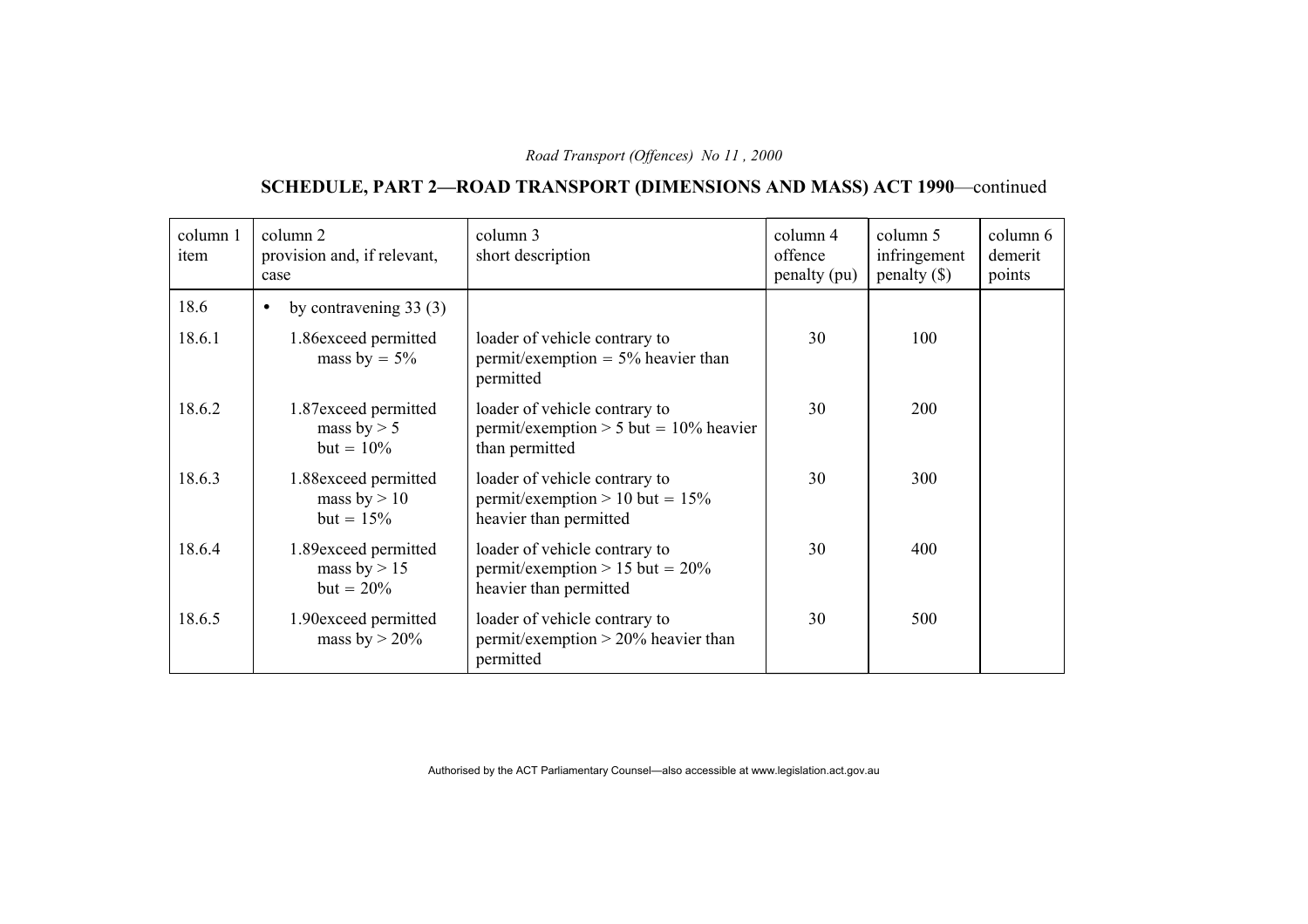# **SCHEDULE, PART 2—ROAD TRANSPORT (DIMENSIONS AND MASS) ACT 1990**—continued

| column 1<br>item | column 2<br>provision and, if relevant,<br>case          | column 3<br>short description                              | column 4<br>offence<br>penalty (pu) | column 5<br>infringement<br>penalty $(\$)$ | column 6<br>demerit<br>points |
|------------------|----------------------------------------------------------|------------------------------------------------------------|-------------------------------------|--------------------------------------------|-------------------------------|
| 18.7             | by contravening $34(1)$<br>$\bullet$                     |                                                            |                                     |                                            |                               |
| 18.7.1           | 1.91 exceed permitted<br>width by $= 5\%$                | loader of vehicle $= 5\%$ wider than<br>permitted          | 20                                  | 100                                        |                               |
| 18.7.2           | 1.92exceed permitted<br>width by $> 5$<br>$but = 10\%$   | loader of vehicle $> 5$ but = 10% wider<br>than permitted  | 20                                  | 200                                        |                               |
| 18.7.3           | 1.93 exceed permitted<br>width by $> 10$<br>$but = 20\%$ | loader of vehicle $> 10$ but = 20% wider<br>than permitted | 20                                  | 300                                        |                               |
| 18.7.4           | 1.94 exceed permitted<br>width by $> 20$<br>$but = 30\%$ | loader of vehicle $> 20$ but = 30% wider<br>than permitted | 20                                  | 400                                        |                               |
| 18.7.5           | 1.95 exceed permitted<br>width by $> 30\%$               | loader of vehicle $> 30\%$ wider than<br>permitted         | 20                                  | 500                                        |                               |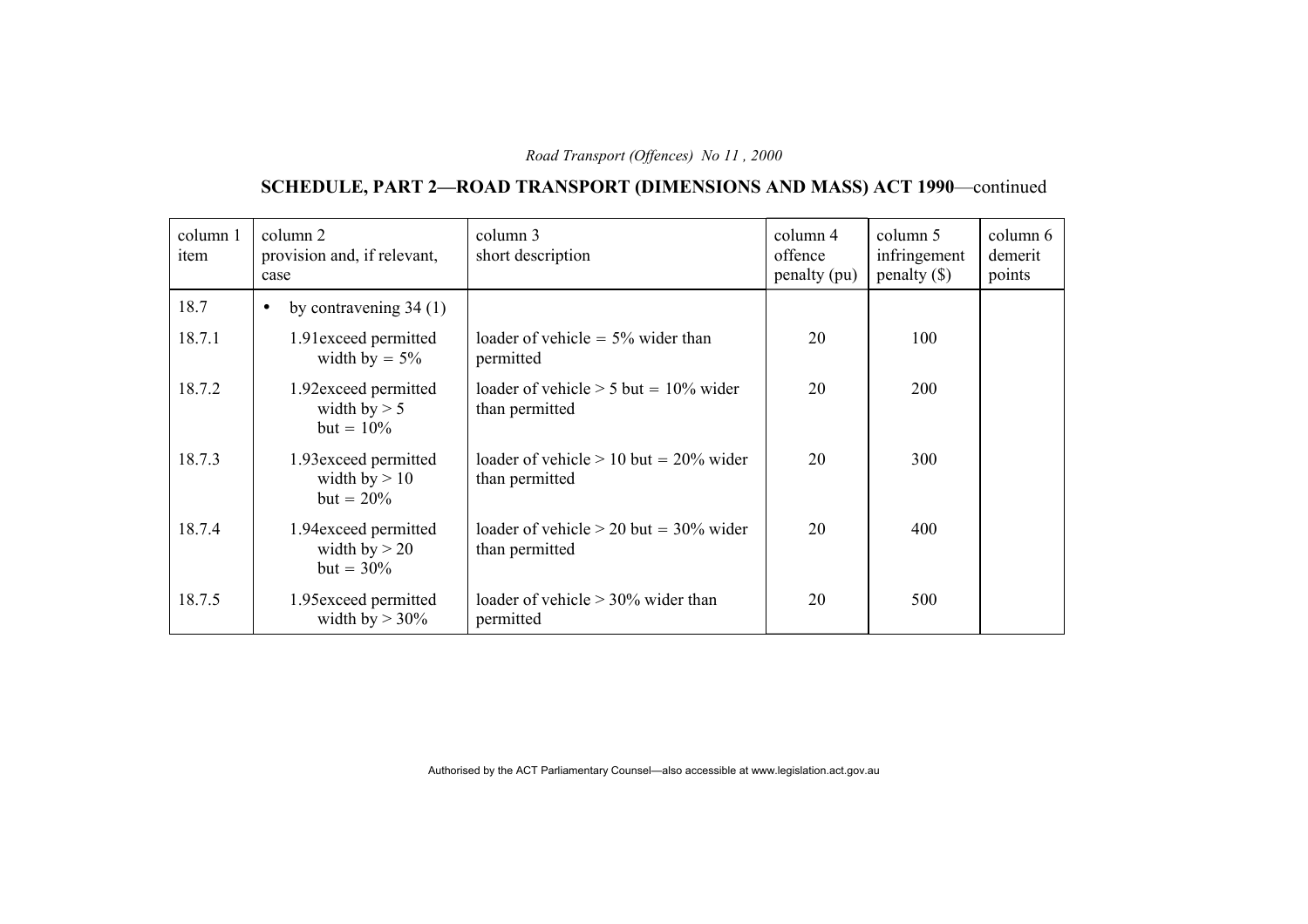# **SCHEDULE, PART 2—ROAD TRANSPORT (DIMENSIONS AND MASS) ACT 1990**—continued

| column 1<br>item | column 2<br>provision and, if relevant,<br>case          | column 3<br>short description                                                               | column 4<br>offence<br>penalty (pu) | column 5<br>infringement<br>$penalty$ (\$) | column 6<br>demerit<br>points |
|------------------|----------------------------------------------------------|---------------------------------------------------------------------------------------------|-------------------------------------|--------------------------------------------|-------------------------------|
| 18.8             | by contravening $34(2)$<br>$\bullet$                     |                                                                                             |                                     |                                            |                               |
| 18.8.1           | 1.96 exceed permitted<br>width by $= 5\%$                | loader of vehicle contrary to<br>permit/exemption = $5\%$ wider than<br>permitted           | 20                                  | 100                                        |                               |
| 18.8.2           | 1.97exceed permitted<br>width by $> 5$<br>$but = 10\%$   | loader of vehicle contrary to<br>permit/exemption > 5 but = $10\%$ wider<br>than permitted  | 20                                  | <b>200</b>                                 |                               |
| 18.8.3           | 1.98 exceed permitted<br>width by $> 10$<br>$but = 20\%$ | loader of vehicle contrary to<br>permit/exemption > 10 but = $20\%$ wider<br>than permitted | 20                                  | 300                                        |                               |
| 18.8.4           | 1.99exceed permitted<br>width by $> 20$<br>$but = 30\%$  | loader of vehicle contrary to<br>permit/exemption $> 20$ but = 30% wider<br>than permitted  | 20                                  | 400                                        |                               |
| 18.8.5           | 1.100exceed permitted<br>width by $> 30\%$               | loader of vehicle contrary to<br>permit/exemption $> 30\%$ wider than<br>permitted          | 20                                  | 500                                        |                               |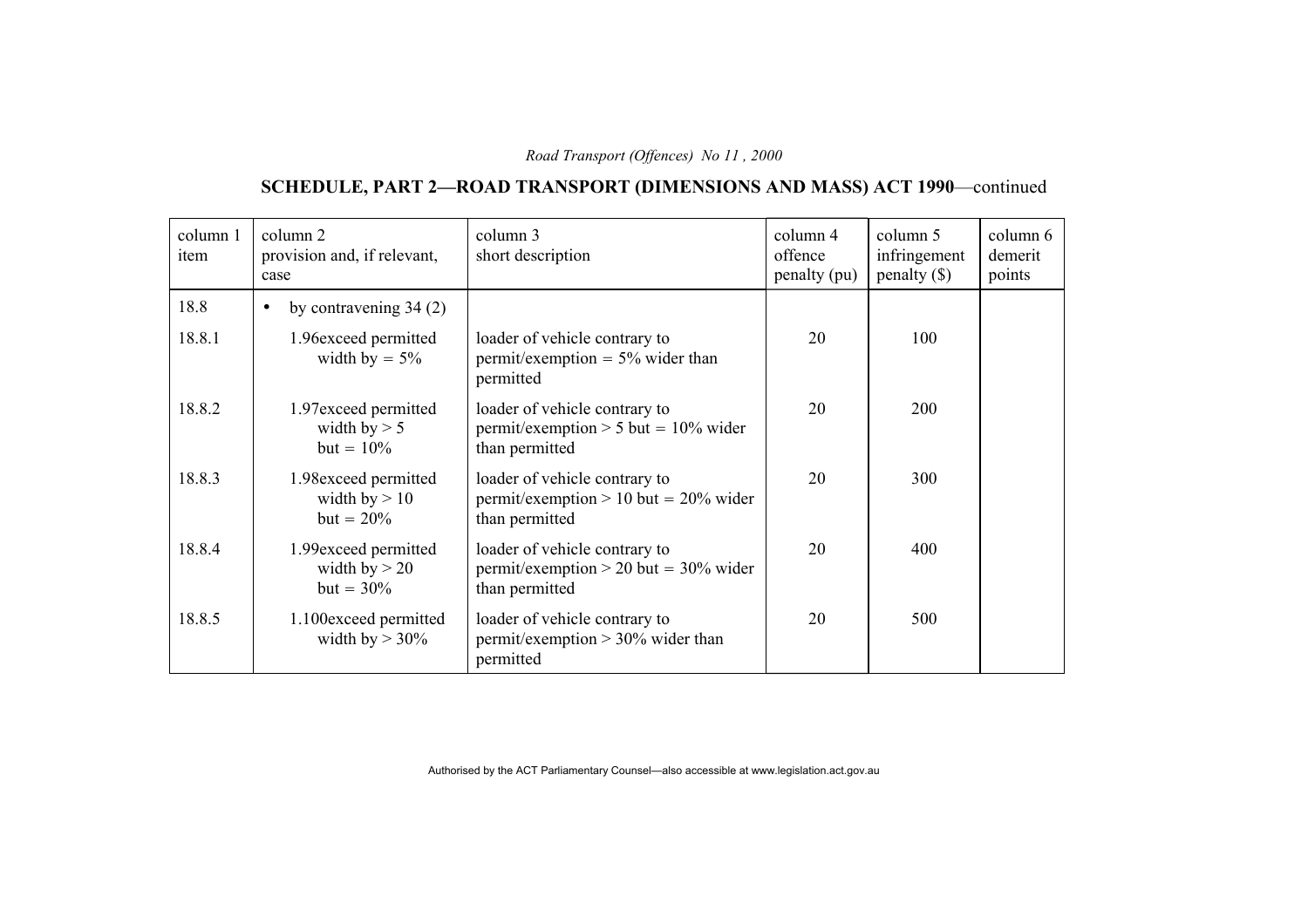# **SCHEDULE, PART 2—ROAD TRANSPORT (DIMENSIONS AND MASS) ACT 1990**—continued

| column 1<br>item | column 2<br>provision and, if relevant,<br>case         | column 3<br>short description                               | column 4<br>offence<br>penalty (pu) | column 5<br>infringement<br>penalty $(\$)$ | column 6<br>demerit<br>points |
|------------------|---------------------------------------------------------|-------------------------------------------------------------|-------------------------------------|--------------------------------------------|-------------------------------|
| 18.9             | by contravening $35(1)$<br>$\bullet$                    |                                                             |                                     |                                            |                               |
| 18.9.1           | 1.101 exceed other<br>dimensions by<br>$= 5\%$          | loader of vehicle $= 5\%$ larger than<br>permitted          | 10                                  | 50                                         |                               |
| 18.9.2           | 1.102exceed other<br>dimensions by<br>$> 5$ but = 10%   | loader of vehicle $> 5$ but = 10% larger<br>than permitted  | 10                                  | 100                                        |                               |
| 18.9.3           | 1.103 exceed other<br>dimensions by<br>$> 10$ but = 15% | loader of vehicle $> 10$ but = 15% larger<br>than permitted | 10                                  | 150                                        |                               |
| 18.9.4           | 1.104 exceed other<br>dimensions by<br>$> 15$ but = 20% | loader of vehicle $> 15$ but = 20% larger<br>than permitted | 10                                  | <b>200</b>                                 |                               |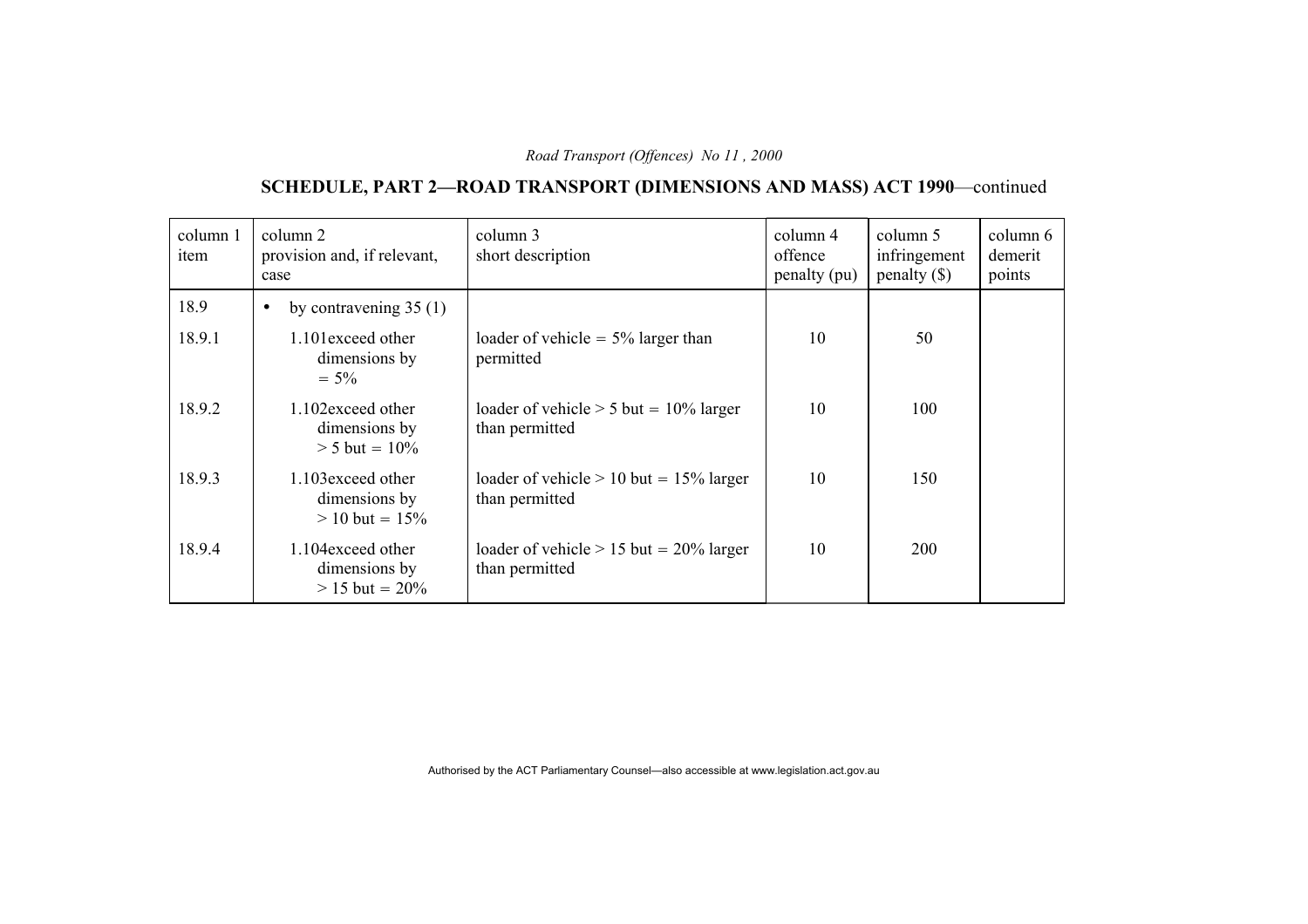# **SCHEDULE, PART 2—ROAD TRANSPORT (DIMENSIONS AND MASS) ACT 1990**—continued

| column 1<br>item | column 2<br>provision and, if relevant,<br>case         | column 3<br>short description                               | column 4<br>offence<br>penalty (pu) | column 5<br>infringement<br>penalty $(\$)$ | column 6<br>demerit<br>points |
|------------------|---------------------------------------------------------|-------------------------------------------------------------|-------------------------------------|--------------------------------------------|-------------------------------|
| 18.9.5           | 1.105 exceed other<br>dimensions by<br>$>$ 20 but = 25% | loader of vehicle $> 20$ but = 25% larger<br>than permitted | 10                                  | 250                                        |                               |
| 18.9.6           | 1.106 exceed other<br>dimensions by<br>$> 25\%$         | loader of vehicle $> 25\%$ larger than<br>permitted         | 10                                  | 300                                        |                               |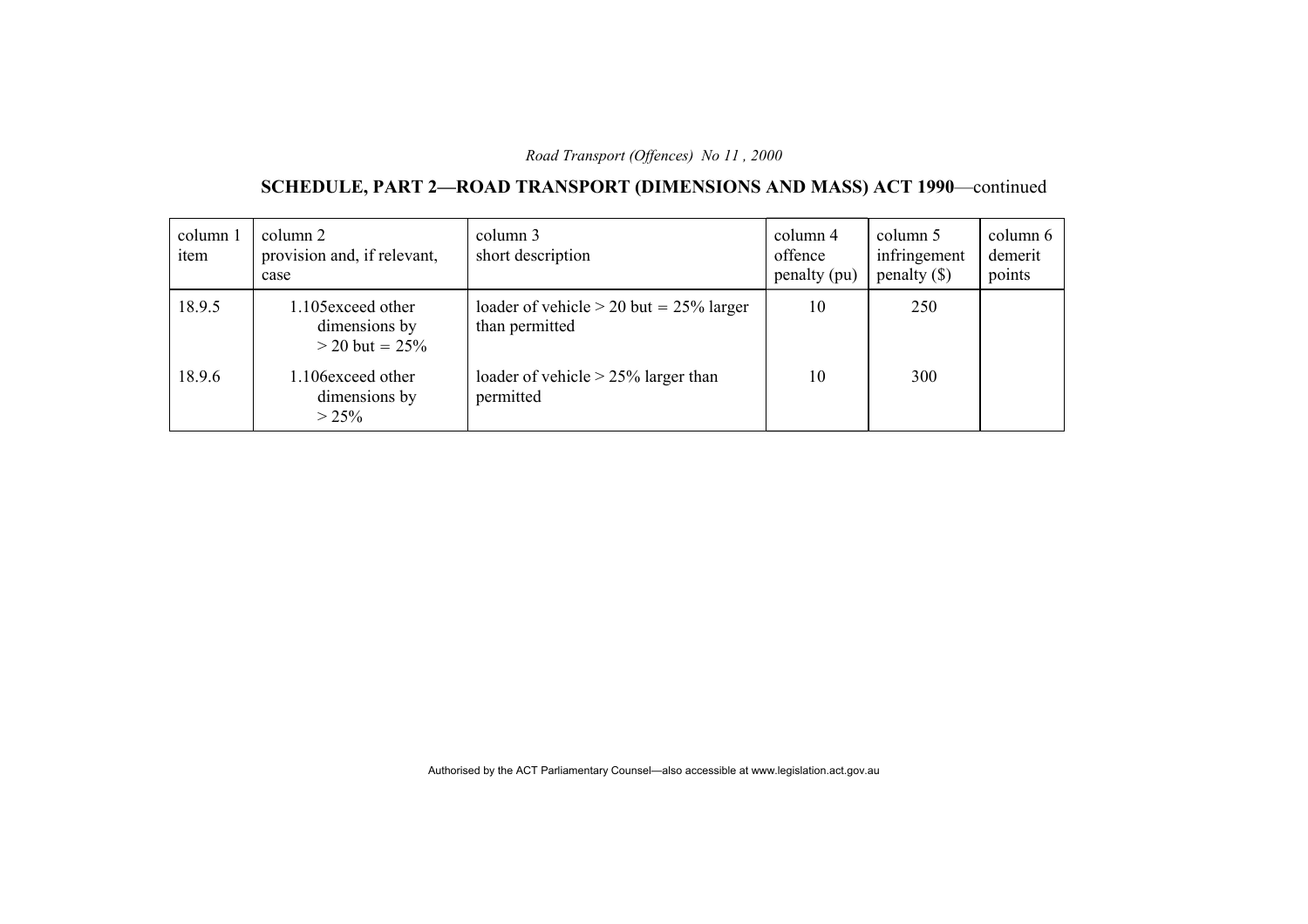# **SCHEDULE, PART 2—ROAD TRANSPORT (DIMENSIONS AND MASS) ACT 1990**—continued

| column 1<br>item | column 2<br>provision and, if relevant,<br>case         | column 3<br>short description                                                                | column 4<br>offence<br>penalty (pu) | column 5<br>infringement<br>penalty $(\$)$ | column 6<br>demerit<br>points |
|------------------|---------------------------------------------------------|----------------------------------------------------------------------------------------------|-------------------------------------|--------------------------------------------|-------------------------------|
| 18.10            | by contravening $35(2)$<br>$\bullet$                    |                                                                                              |                                     |                                            |                               |
| 18.10.1          | 1.107 exceed other<br>dimensions by<br>$= 5\%$          | loader of vehicle contrary to permit/<br>exemption $= 5\%$ larger than permitted             | 10                                  | 50                                         |                               |
| 18.10.2          | 1.108 exceed other<br>dimensions by<br>$> 5$ but = 10%  | loader of vehicle contrary to permit/<br>exemption $> 5$ but = 10% larger than<br>permitted  | 10                                  | 100                                        |                               |
| 18.10.3          | 1.109 exceed other<br>dimensions by<br>$> 10$ but = 15% | loader of vehicle contrary to permit/<br>exemption $> 10$ but = 15% larger than<br>permitted | 10                                  | 150                                        |                               |
| 18.10.4          | 1.110exceed other<br>dimensions by<br>$> 15$ but = 20%  | loader of vehicle contrary to permit/<br>exemption $> 15$ but = 20% larger than<br>permitted | 10                                  | <b>200</b>                                 |                               |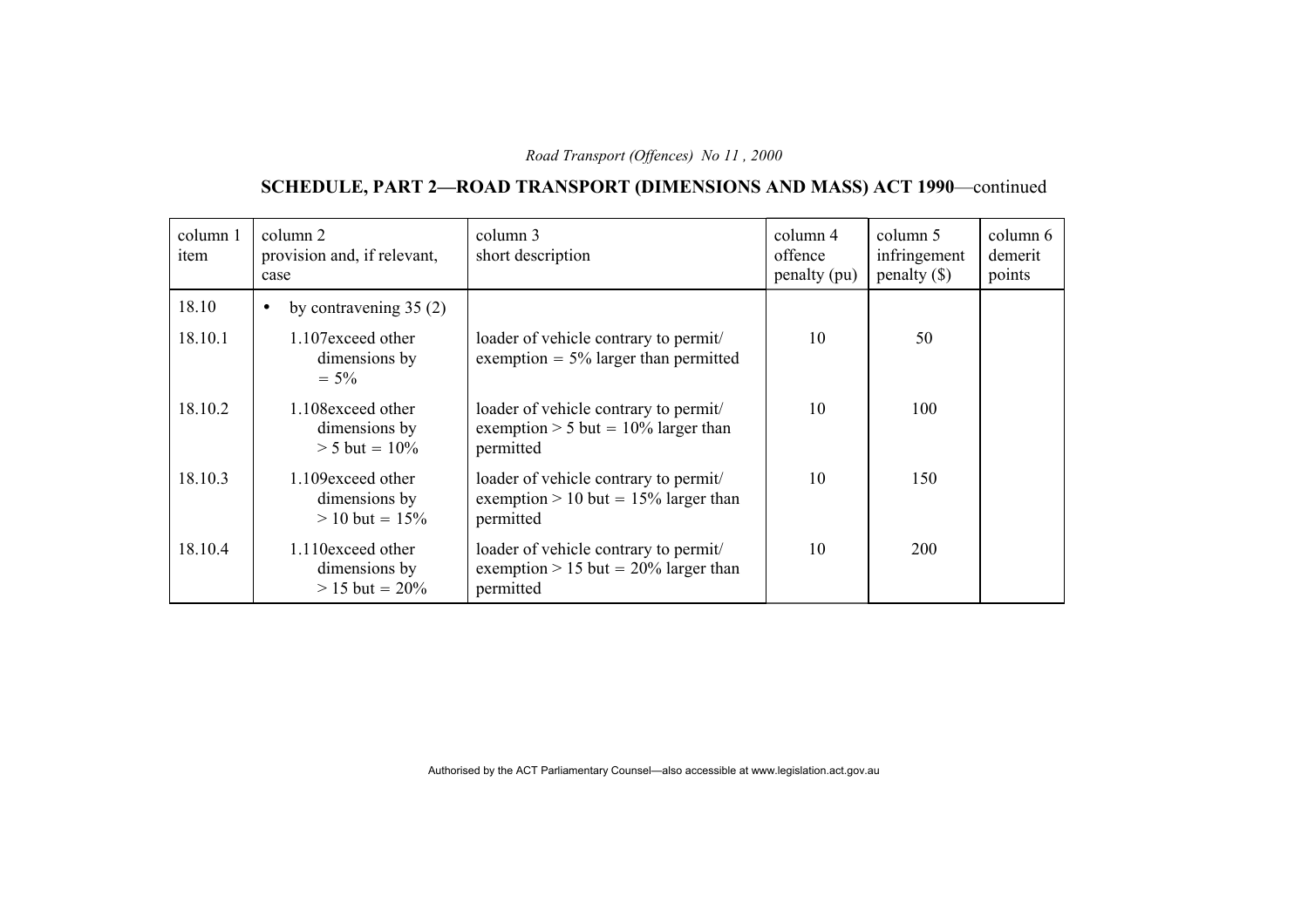# **SCHEDULE, PART 2—ROAD TRANSPORT (DIMENSIONS AND MASS) ACT 1990**—continued

| column 1<br>item | column 2<br>provision and, if relevant,<br>case         | column 3<br>short description                                                                | column 4<br>offence<br>penalty (pu) | column 5<br>infringement<br>penalty $(\$)$ | column 6<br>demerit<br>points |
|------------------|---------------------------------------------------------|----------------------------------------------------------------------------------------------|-------------------------------------|--------------------------------------------|-------------------------------|
| 18.10.5          | 1.111 exceed other<br>dimensions by<br>$>$ 20 but = 25% | loader of vehicle contrary to permit/<br>exemption $> 20$ but = 25% larger than<br>permitted | 10                                  | 250                                        |                               |
| 18.10.6          | 1.112exceed other<br>dimensions by<br>$> 25\%$          | loader of vehicle contrary to permit/<br>exemption $> 25\%$ larger than permitted            | 10                                  | 300                                        |                               |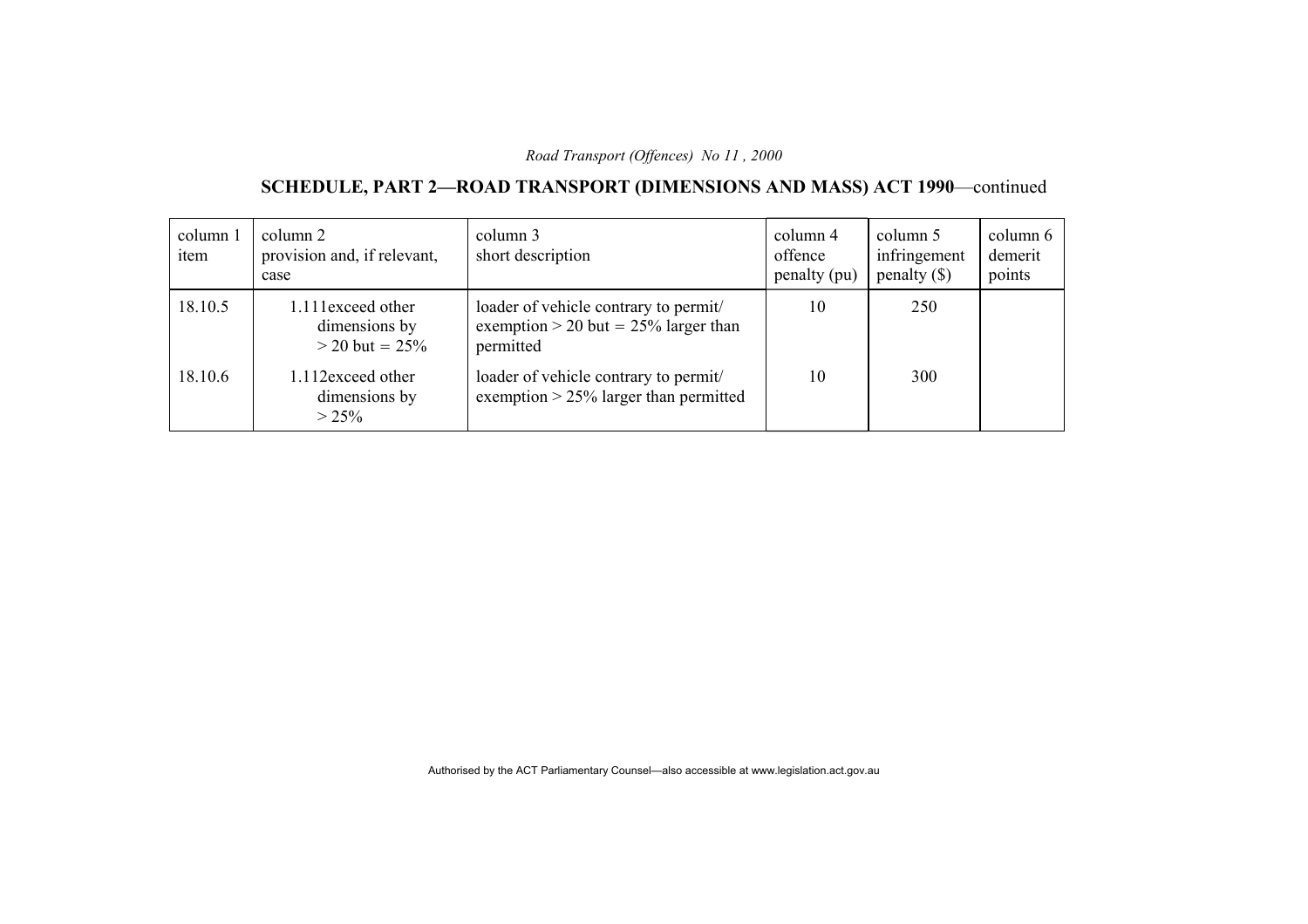# **SCHEDULE, PART 2—ROAD TRANSPORT (DIMENSIONS AND MASS) ACT 1990**—continued

| column 1<br>item | column 2<br>provision and, if relevant,<br>case | column 3<br>short description                                                                     | column 4<br>offence<br>penalty (pu) | column 5<br>infringement<br>penalty $(\$)$ | column 6<br>demerit<br>points |
|------------------|-------------------------------------------------|---------------------------------------------------------------------------------------------------|-------------------------------------|--------------------------------------------|-------------------------------|
| 18.11            | by contravening $36(1)$<br>$\bullet$            |                                                                                                   |                                     |                                            |                               |
| 18.11.1          | 1.113 by contravening<br>17(1)                  | loader of non-articulated vehicle/<br>combination/dog trailer without required<br>axle/axle group | 10                                  | 200                                        |                               |
| 18.11.2          | 1.114by contravening<br>17(2)                   | loader of semitrailer/pig trailer with<br>$> 1$ axle/axle group                                   | 10                                  | 200                                        |                               |
| 18.11.3          | 1.115by contravening<br>18(1)                   | loader of vehicle all wheels on axle not<br>connected to same steering system                     | 10                                  | <b>200</b>                                 |                               |
| 18.11.4          | 1.116by contravening<br>18(2)                   | loader of vehicle all wheels on axle<br>group not connected to same steering<br>system            | 10                                  | 200                                        |                               |
| 18.11.5          | 1.117by contravening<br>19                      | loader of vehicle unable to turn 25m<br>circle                                                    | 10                                  | <b>200</b>                                 |                               |
| 18.11.6          | 1.118by contravening<br>20(1)                   | loader of vehicle axle/axle group not<br>connected to acceptable suspension<br>system             | 10                                  | 200                                        |                               |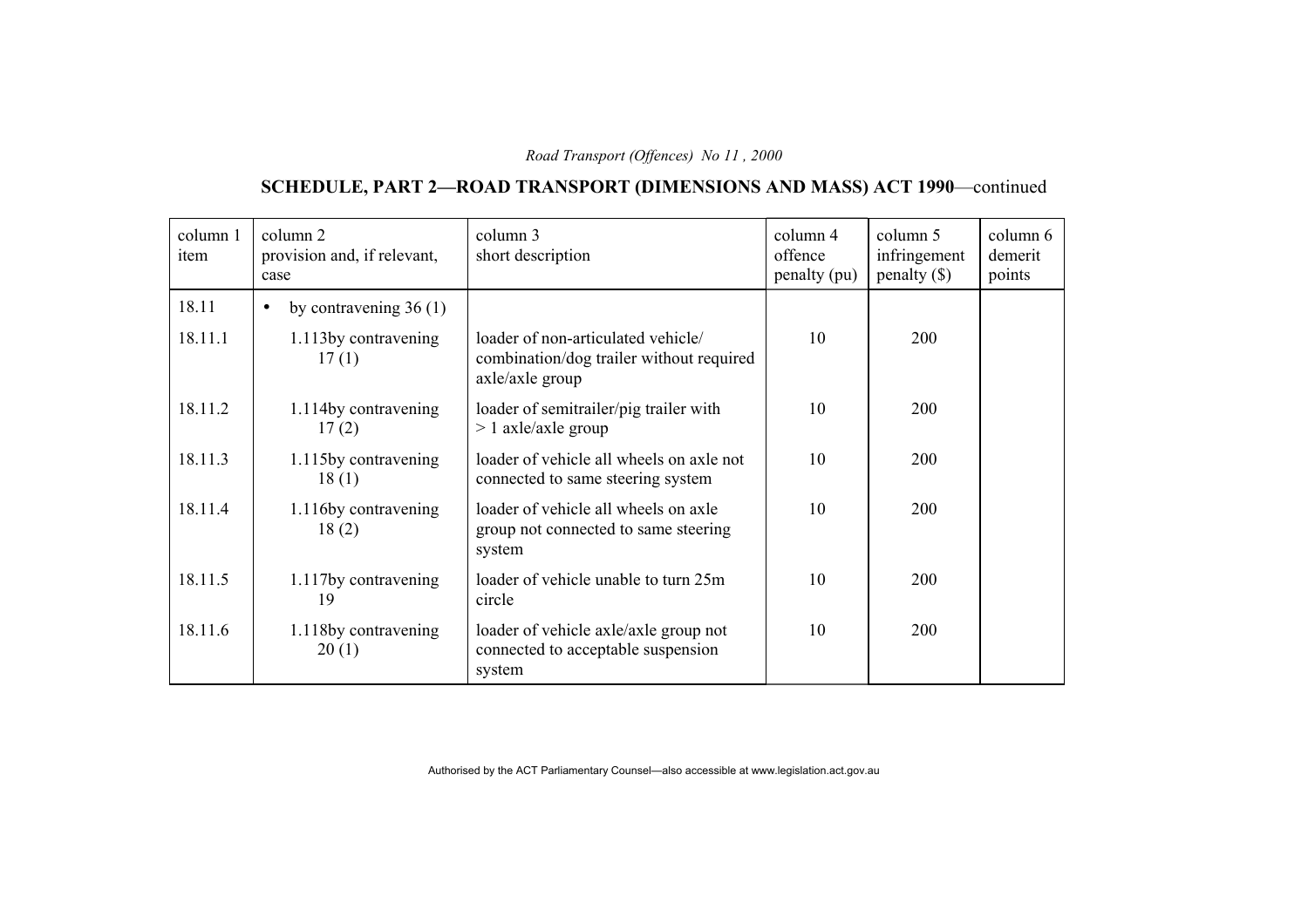# **SCHEDULE, PART 2—ROAD TRANSPORT (DIMENSIONS AND MASS) ACT 1990**—continued

| column 1<br>item | column 2<br>provision and, if relevant,<br>case | column 3<br>short description                                                    | column 4<br>offence<br>penalty (pu) | column 5<br>infringement<br>penalty () | column 6<br>demerit<br>points |
|------------------|-------------------------------------------------|----------------------------------------------------------------------------------|-------------------------------------|----------------------------------------|-------------------------------|
| 18.11.7          | 1.119by contravening<br>20(1A)                  | loader of vehicle axles not relate to each<br>other through load-sharing system  | 10                                  | 200                                    |                               |
| 18.11.8          | 1.120by contravening<br>21                      | loader of vehicle controls of suspension<br>device operable by person on vehicle | 10                                  | <b>200</b>                             |                               |
| 18.12            | by contravening $36(2)$<br>$\bullet$            | loader of vehicle tyre pressure higher<br>than permitted                         | 10                                  | 200                                    |                               |
| 18.13            | by contravening $36(3)$<br>$\bullet$            | loader of vehicle contrary to permit/<br>exemption notice condition              | 10                                  | 200                                    |                               |
| 18.14            | by contravening $37(1)$<br>$\bullet$            | loader of articulated vehicle with trailer                                       | 10                                  | <b>200</b>                             |                               |
| 18.15            | by contravening $37(2)$<br>$\bullet$            | loader of B-double/road train                                                    | 10                                  | 200                                    |                               |
| 19               | 41 $(4)(a)$                                     | remove/alter position/alter distribution<br>of load/equipment                    | 50                                  | <b>200</b>                             |                               |
| 20               | 41 $(4)(b)$                                     | permit person to remove/alter position/<br>alter distribution of load/equipment  | 50                                  | 200                                    |                               |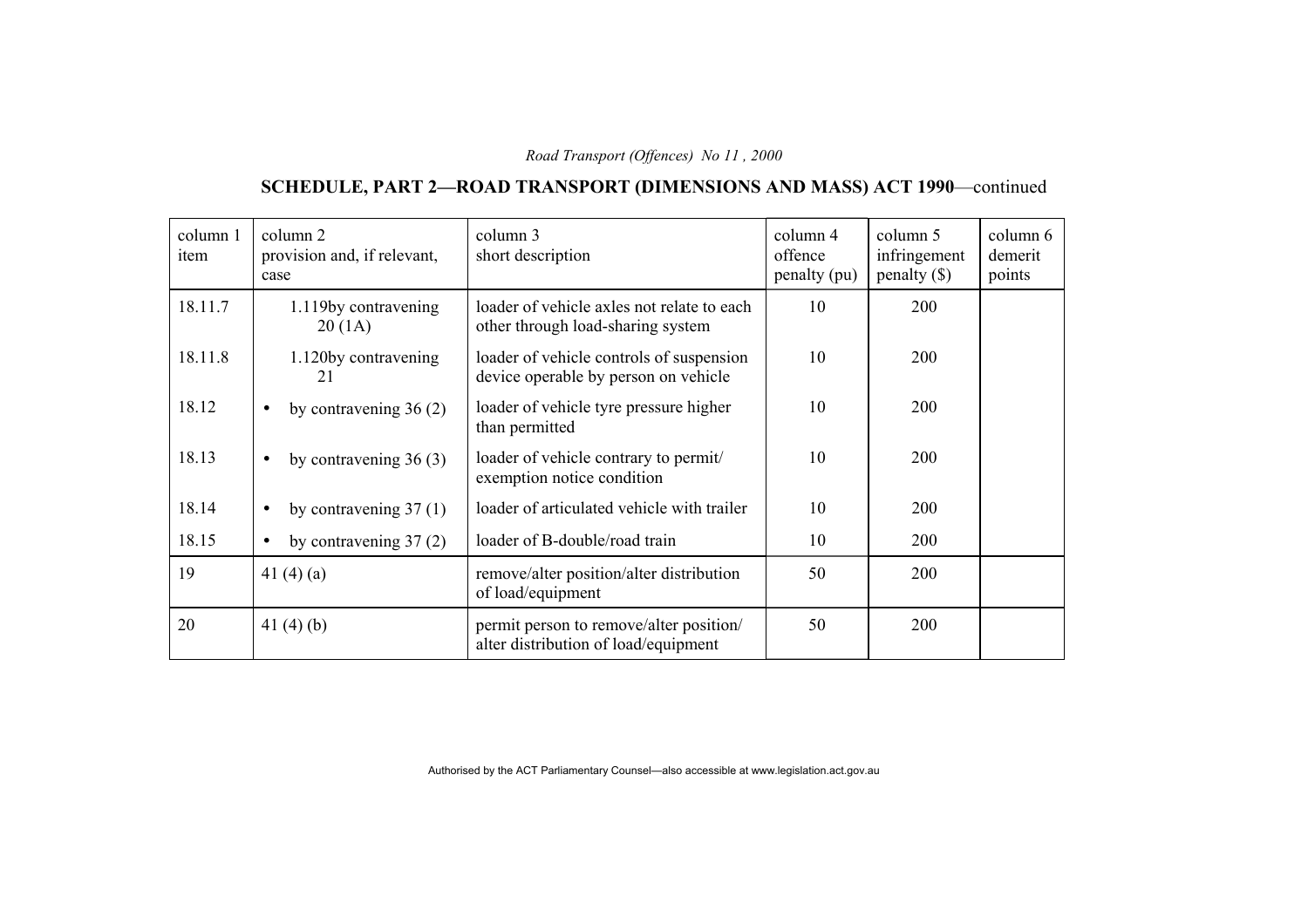# **SCHEDULE, PART 2—ROAD TRANSPORT (DIMENSIONS AND MASS) ACT 1990**—continued

| column 1<br>item | column 2<br>provision and, if relevant,<br>case | column 3<br>short description                                                 | column 4<br>offence<br>penalty (pu) | column 5<br>infringement<br>penalty $(\$)$ | column 6<br>demerit<br>points |
|------------------|-------------------------------------------------|-------------------------------------------------------------------------------|-------------------------------------|--------------------------------------------|-------------------------------|
| 21               | 43 $(5)$                                        | remove/deface/interfere with notice on<br>vehicle                             | 20                                  | 200                                        |                               |
| 22               | 44(a)                                           | remove/deface/interfere with label on<br>vehicle                              | 50                                  | 200                                        |                               |
| 23               | 44 $(b)$                                        | move vehicle                                                                  | 50                                  | 200                                        |                               |
| 24               | 44 $(c)$                                        | remove load from vehicle                                                      | 50                                  | 200                                        |                               |
| 25               | 44(d)                                           | remove equipment from vehicle                                                 | 50                                  | 200                                        |                               |
| 26               | 44(e)                                           | interfere with/alter position of load on<br>vehicle                           | 50                                  | 200                                        |                               |
| 27               | 44 $(f)$                                        | interfere with/alter position of<br>equipment on vehicle                      | 50                                  | 200                                        |                               |
| 28               | 44(g)                                           | replace/interfere with/adjust suspension<br>system/axle/wheel/tyre of vehicle | 50                                  | 200                                        |                               |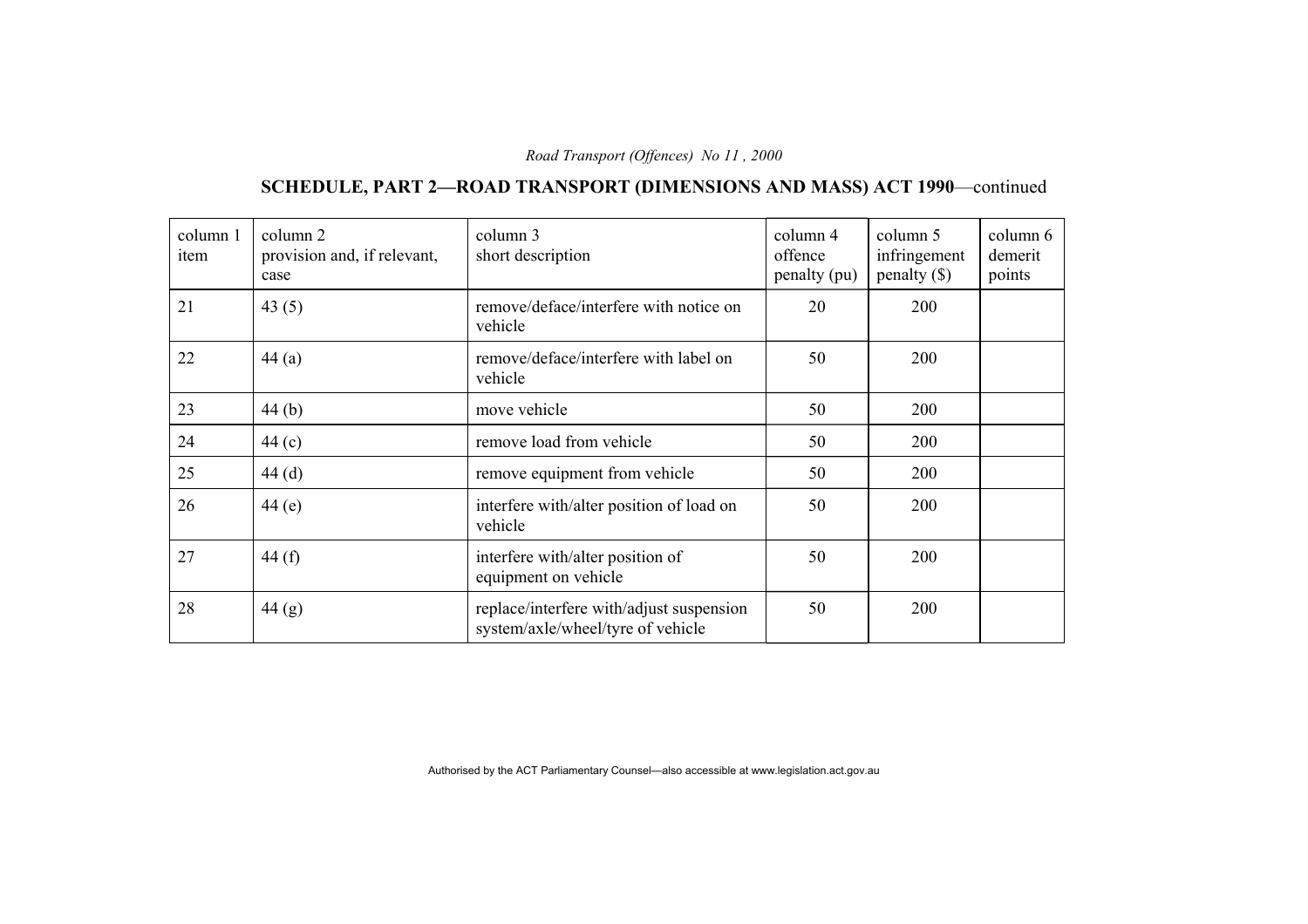# **SCHEDULE, PART 2—ROAD TRANSPORT (DIMENSIONS AND MASS) ACT 1990**—continued

| column 1<br>item | column 2<br>provision and, if relevant,<br>case | column 3<br>short description                                                               | column 4<br>offence<br>penalty (pu) | column 5<br>infringement<br>penalty $(\$)$ | column 6<br>demerit<br>points |
|------------------|-------------------------------------------------|---------------------------------------------------------------------------------------------|-------------------------------------|--------------------------------------------|-------------------------------|
| 29               | 47                                              | contravene direction of police officer/<br>authorised person                                | 50                                  | 200                                        |                               |
| 30               | 53                                              | tamper with/interfere with/damage<br>mechanism/seal of approved portable<br>weighing device | 200                                 |                                            |                               |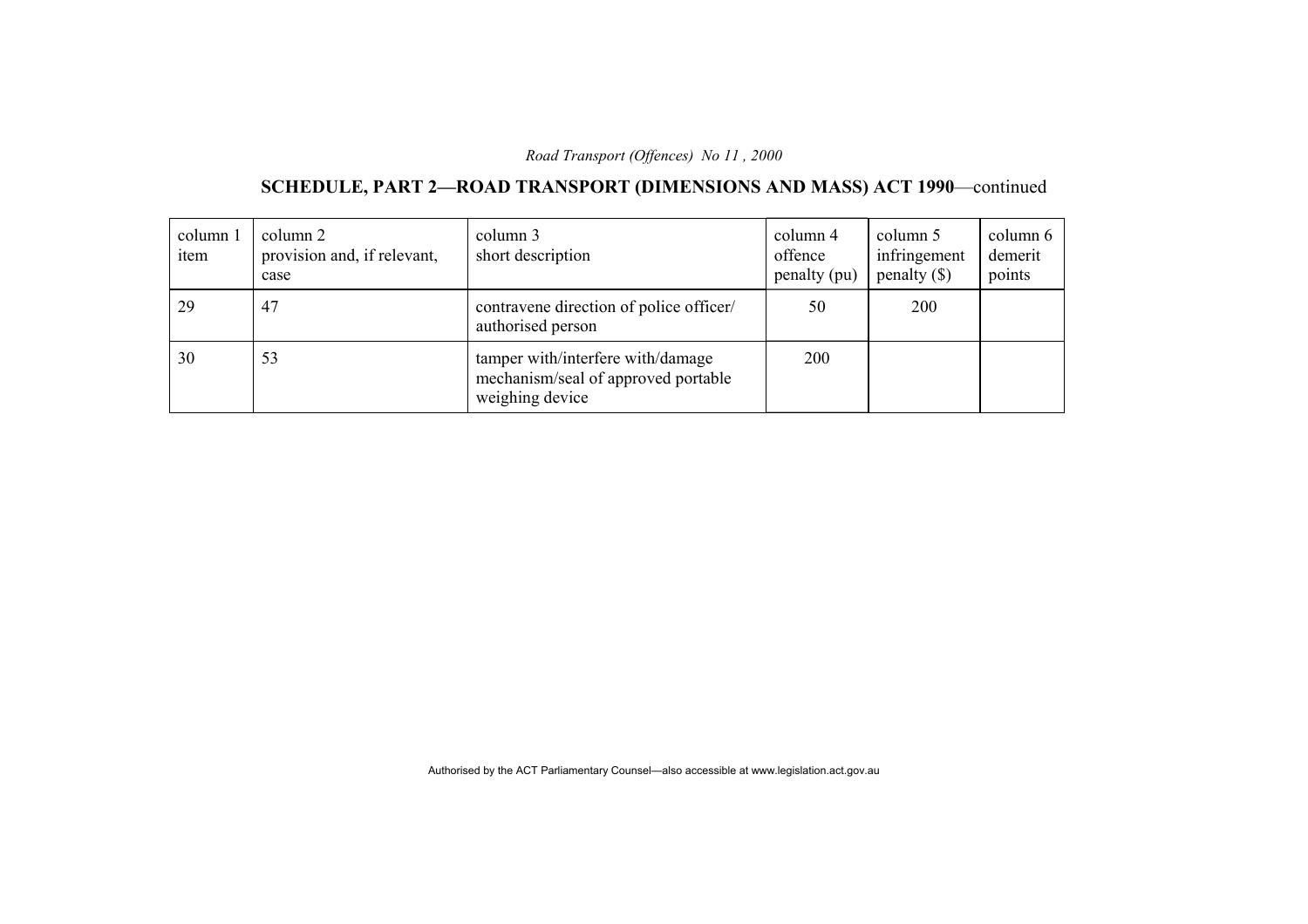#### **SCHEDULE**—continued

# **PART 5—ROAD TRANSPORT (DRIVER LICENSING) ACT 1999**

| column 1<br>item | column 2<br>provision and, if relevant,<br>case | column 3<br>short description                                                           | column 4<br>offence<br>penalty (pu) | column 5<br>infringement<br>$penalty$ (\$) | column 6<br>demerit<br>points |
|------------------|-------------------------------------------------|-----------------------------------------------------------------------------------------|-------------------------------------|--------------------------------------------|-------------------------------|
|                  | 29(1)(a)                                        | obtain licence/renew licence by false<br>statement/misrepresentation/dishonest<br>means | 20                                  |                                            |                               |
| $\overline{2}$   | 29(1)(b)                                        | possess licence obtained/renewed<br>dishonestly                                         | 20                                  |                                            |                               |
| 3                | 30(1)(a)                                        | possess licence issued to someone else                                                  | 20                                  |                                            |                               |
| 4                | 30(1)(b)                                        | possess licence forged/fraudulently<br>altered/calculated to deceive                    | 20                                  |                                            |                               |
|                  | 30 $(1)(c)$                                     | possess thing like licence calculated to<br>deceive                                     | 20                                  |                                            |                               |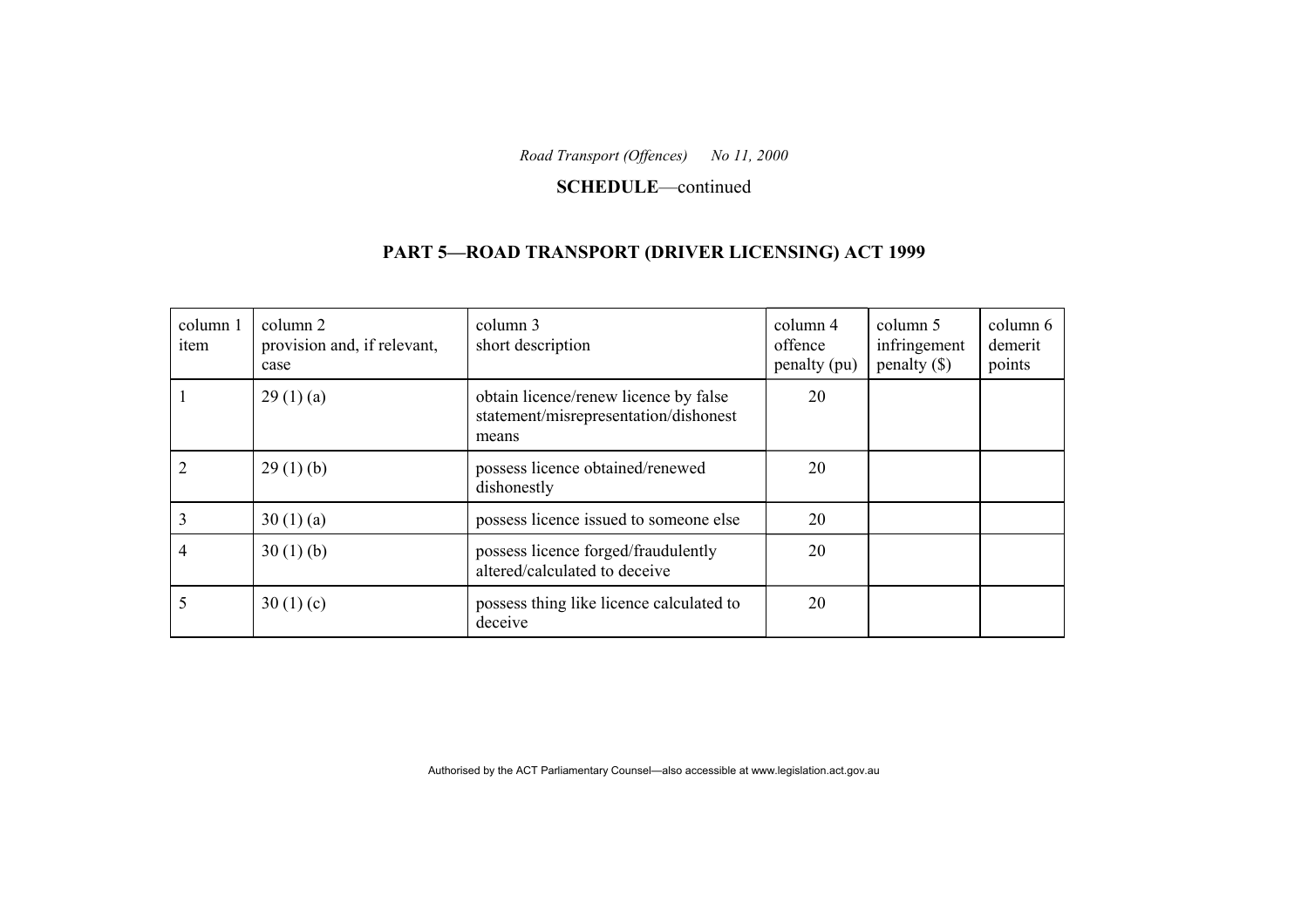# **SCHEDULE, PART 3—ROAD TRANSPORT (DRIVER LICENSING) ACT 1999**—continued

| column 1<br>item | column 2<br>provision and, if relevant,<br>case | column 3<br>short description                             | column 4<br>offence<br>penalty (pu)        | column 5<br>infringement<br>$penalty$ (\$) | column 6<br>demerit<br>points |
|------------------|-------------------------------------------------|-----------------------------------------------------------|--------------------------------------------|--------------------------------------------|-------------------------------|
| 6                | 30(2)                                           | forge/fraudulently alter/use/lend/allow<br>use of licence | 20                                         |                                            |                               |
| 7                | 30(3)                                           | change licence in way calculated to<br>deceive            | 20                                         |                                            |                               |
| 8                | 30(4)                                           | deface/damage/interfere with licence                      | 20                                         |                                            |                               |
| 9                | 31(1)                                           | unlicensed driver/rider                                   | 20                                         | 324                                        |                               |
| 10               | 31(2)                                           |                                                           |                                            |                                            |                               |
| 10.1             | first offender<br>$\bullet$                     | unlicensed driver/rider-first offender                    | 20                                         | 324                                        |                               |
| 10.2             | repeat offender<br>$\bullet$                    | unlicensed driver/rider-repeat offender                   | $50 \text{ pu}/6$<br>months<br>prison/both |                                            |                               |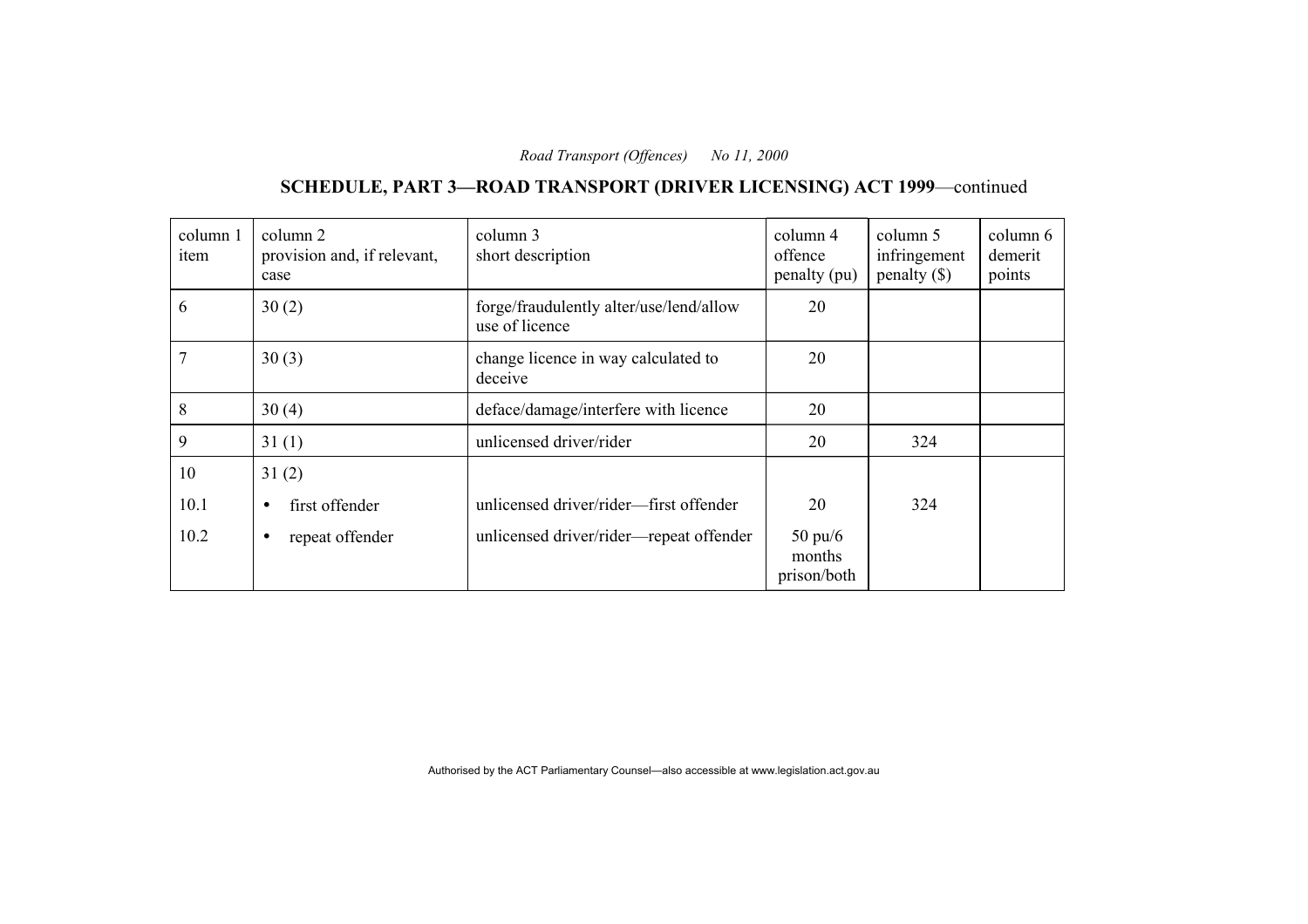# **SCHEDULE, PART 3—ROAD TRANSPORT (DRIVER LICENSING) ACT 1999**—continued

| column 1<br>item | column 2<br>provision and, if relevant,<br>case | column 3<br>short description                                                                                          | column 4<br>offence<br>penalty (pu)          | column 5<br>infringement<br>penalty () | column 6<br>demerit<br>points |
|------------------|-------------------------------------------------|------------------------------------------------------------------------------------------------------------------------|----------------------------------------------|----------------------------------------|-------------------------------|
| 11               | 32(1)(a)                                        |                                                                                                                        |                                              |                                        |                               |
| 11.1             | first offender<br>$\bullet$                     | drive while disqualified—first offender                                                                                | $50 \text{ pu}/6$<br>months<br>prison/both   |                                        |                               |
| 11.2             | repeat offender<br>٠                            | drive while disqualified—repeat<br>offender                                                                            | $100 \text{ pu}/12$<br>months<br>prison/both |                                        |                               |
| 12               | 32(1)(b)                                        |                                                                                                                        |                                              |                                        |                               |
| 12.1             | first offender<br>$\bullet$                     | apply for licence while disqualified state<br>name falsely/incorrectly/not mention<br>disqualification—first offender  | $50 \text{ pu}/6$<br>months<br>prison/both   |                                        |                               |
| 12.2             | repeat offender<br>٠                            | apply for licence while disqualified state<br>name falsely/incorrectly/not mention<br>disqualification-repeat offender | $100 \text{ pu}/12$<br>months<br>prison/both |                                        |                               |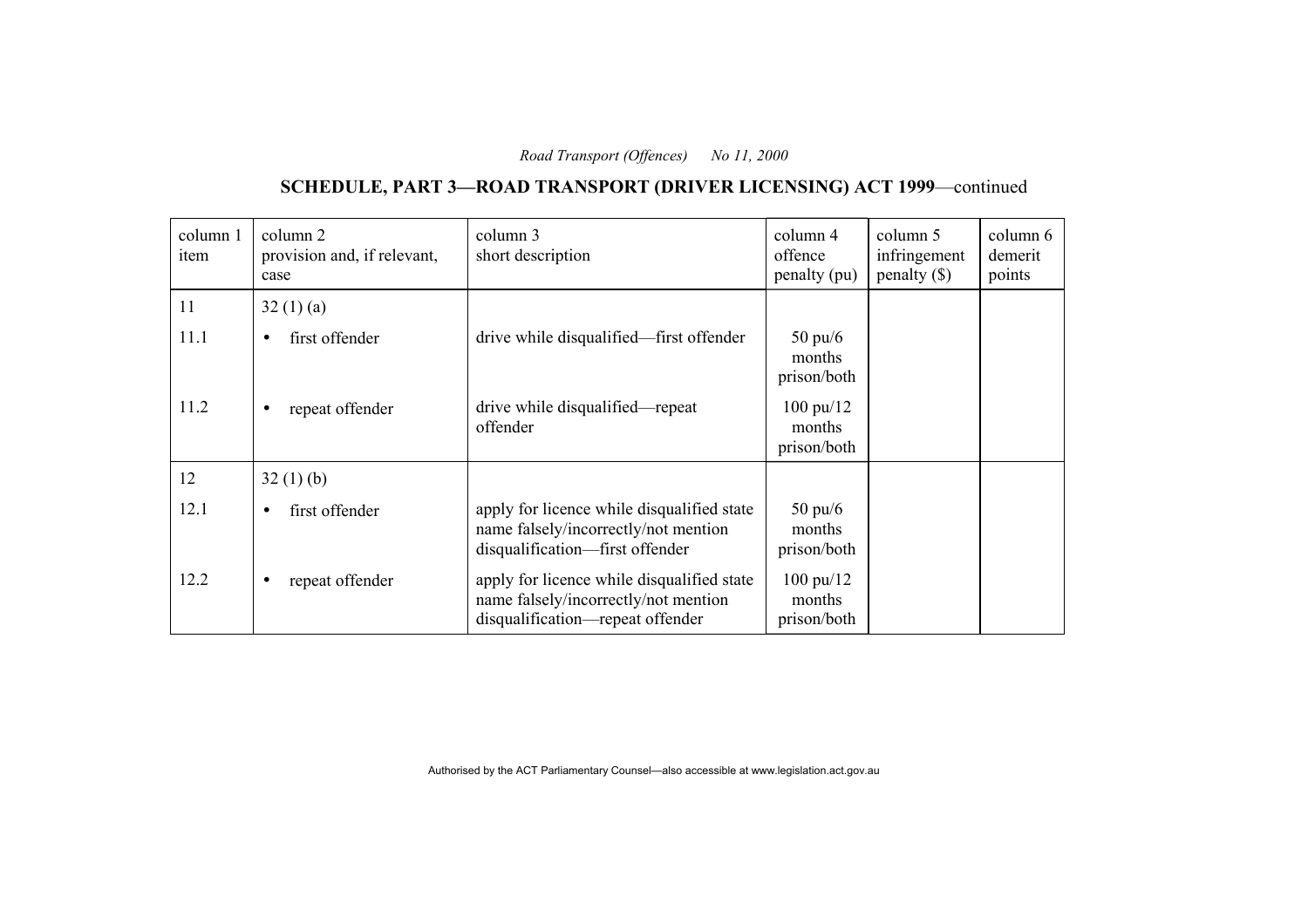# **SCHEDULE, PART 3—ROAD TRANSPORT (DRIVER LICENSING) ACT 1999**—continued

| column 1<br>item | column 2<br>provision and, if relevant,<br>case | column 3<br>short description                                                                                 | column 4<br>offence<br>penalty (pu)          | column 5<br>infringement<br>penalty $(\$)$ | column 6<br>demerit<br>points |
|------------------|-------------------------------------------------|---------------------------------------------------------------------------------------------------------------|----------------------------------------------|--------------------------------------------|-------------------------------|
| 13               | 32(2)(a)                                        |                                                                                                               |                                              |                                            |                               |
| 13.1             | first offender<br>$\bullet$                     | drive while licence suspended—first<br>offender                                                               | $50 \text{ pu}/6$<br>months<br>prison/both   |                                            |                               |
| 13.2             | repeat offender<br>$\bullet$                    | drive while licence suspended—repeat<br>offender                                                              | $100 \text{ pu}/12$<br>months<br>prison/both |                                            |                               |
| 14               | 32(2)(b)                                        |                                                                                                               |                                              |                                            |                               |
| 14.1             | first offender<br>$\bullet$                     | apply for licence while suspended state<br>name falsely/incorrectly/not mention<br>suspension-first offender  | $50 \text{ pu}/6$<br>months<br>prison/both   |                                            |                               |
| 14.2             | repeat offender<br>$\bullet$                    | apply for licence while suspended state<br>name falsely/incorrectly/not mention<br>suspension—repeat offender | $100 \text{ pu}/12$<br>months<br>prison/both |                                            |                               |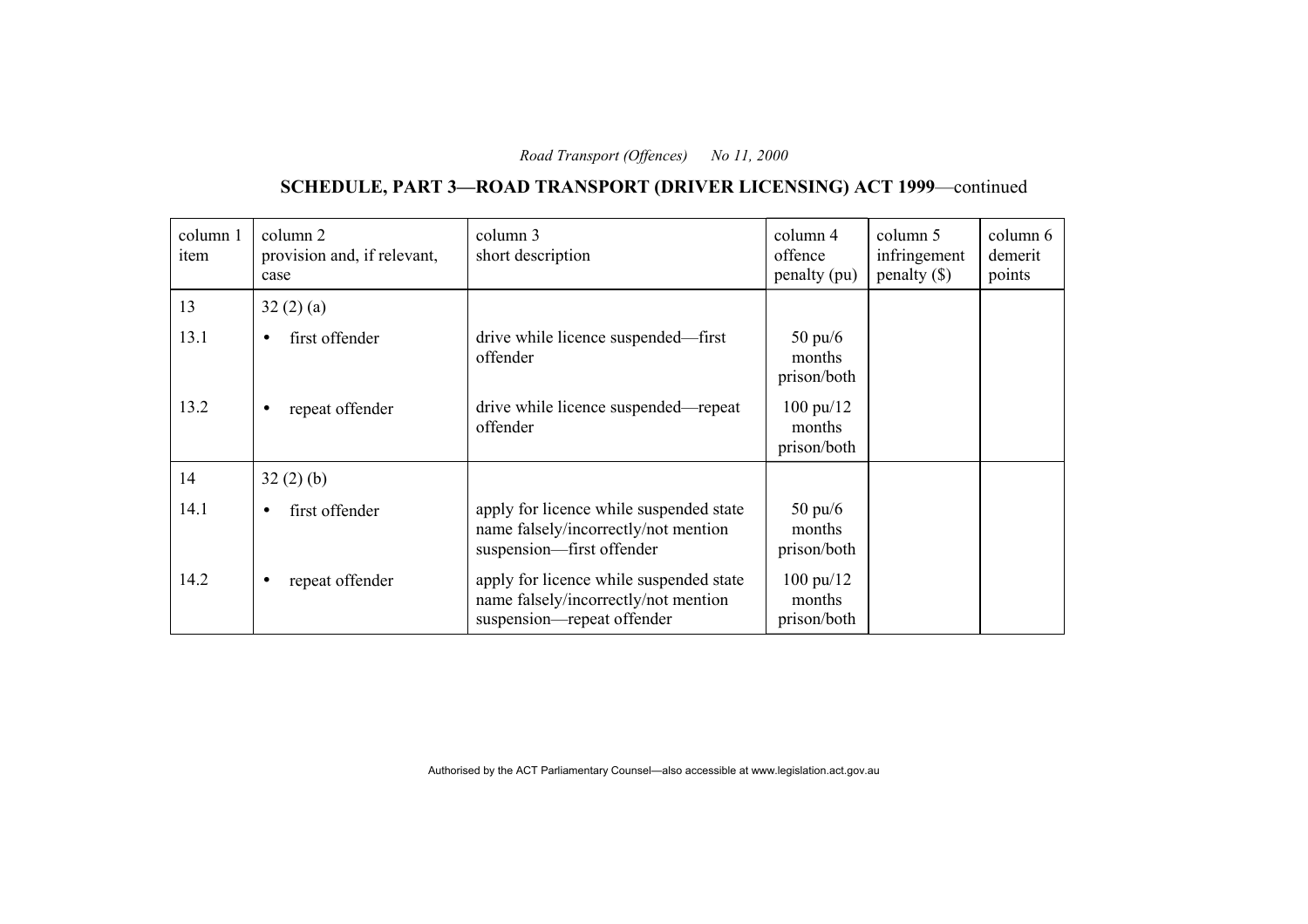# **SCHEDULE, PART 3—ROAD TRANSPORT (DRIVER LICENSING) ACT 1999**—continued

| column 1<br>item | column 2<br>provision and, if relevant,<br>case | column 3<br>short description                                                                                                            | column 4<br>offence<br>penalty (pu)          | column 5<br>infringement<br>$penalty$ (\$) | column 6<br>demerit<br>points |
|------------------|-------------------------------------------------|------------------------------------------------------------------------------------------------------------------------------------------|----------------------------------------------|--------------------------------------------|-------------------------------|
| 15               | 32(3)(a)                                        |                                                                                                                                          |                                              |                                            |                               |
| 15.1             | first offender                                  | drive while licence cancelled/after<br>licence refused—first offender                                                                    | $50 \text{ pu}/6$<br>months<br>prison/both   |                                            |                               |
| 15.2             | repeat offender                                 | drive while licence cancelled/after<br>licence refused—repeat offender                                                                   | $100 \text{ pu}/12$<br>months<br>prison/both |                                            |                               |
| 16               | 32(3)(b)                                        |                                                                                                                                          |                                              |                                            |                               |
| 16.1             | first offender                                  | apply for licence after refusal/<br>cancellation state name falsely/<br>incorrectly/not mention refusal/<br>cancellation-first offender  | $50 \text{ pu}/6$<br>months<br>prison/both   |                                            |                               |
| 16.2             | repeat offender                                 | apply for licence after refusal/<br>cancellation state name falsely/<br>incorrectly/not mention refusal/<br>cancellation—repeat offender | $100 \text{ pu}/12$<br>months<br>prison/both |                                            |                               |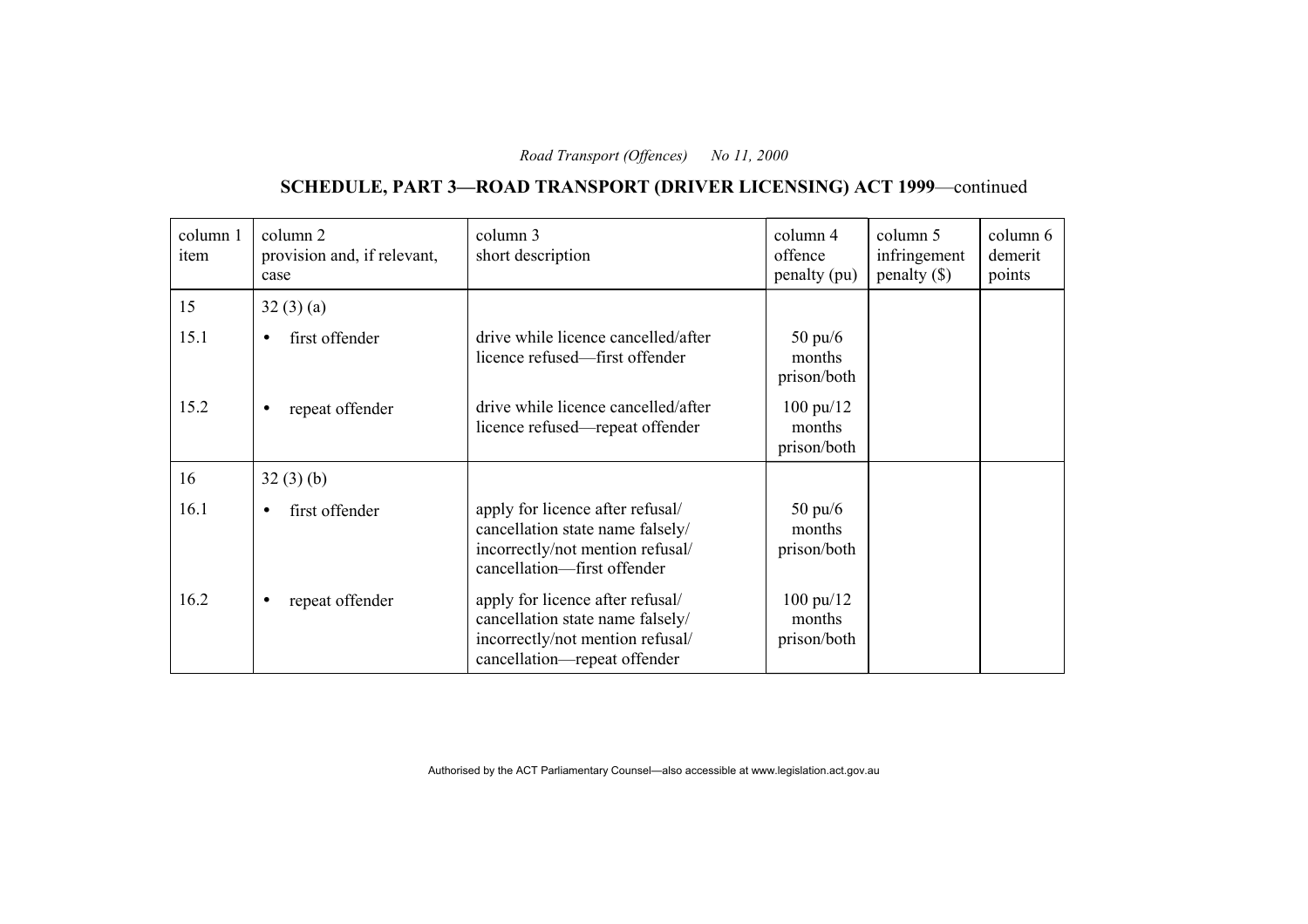# **SCHEDULE, PART 3—ROAD TRANSPORT (DRIVER LICENSING) ACT 1999**—continued

| column 1<br>item | column 2<br>provision and, if relevant,<br>case | column 3<br>short description                  | column 4<br>offence<br>penalty (pu)        | column 5<br>infringement<br>penalty $(\$)$ | column 6<br>demerit<br>points |
|------------------|-------------------------------------------------|------------------------------------------------|--------------------------------------------|--------------------------------------------|-------------------------------|
| 17               | 33(1)                                           | contravene conditions of restricted<br>licence | $50 \text{ pu}/6$<br>months<br>prison/both |                                            |                               |
| 18               | 34(4)                                           | reproduce likeness in licence                  | 20                                         |                                            |                               |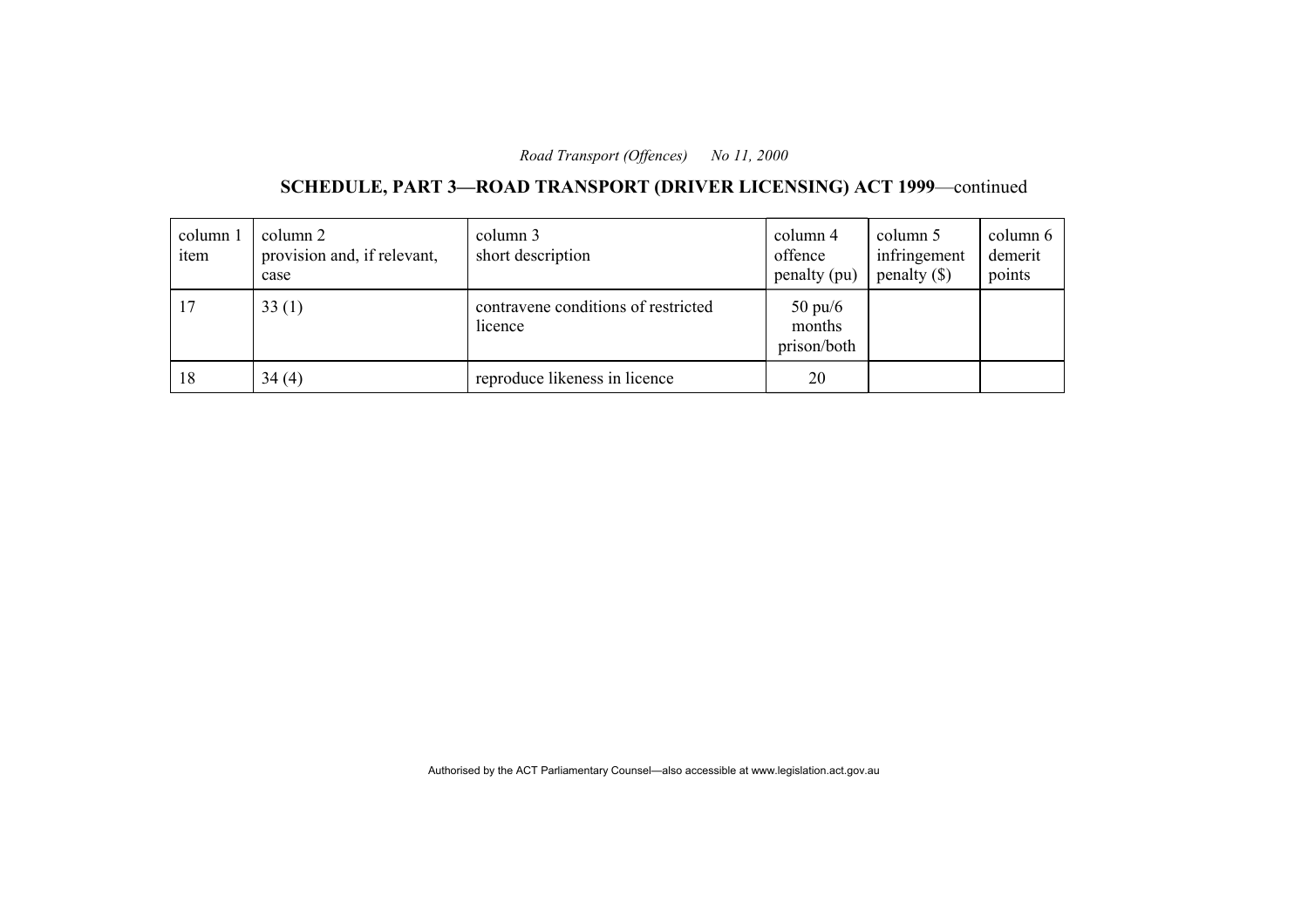#### **SCHEDULE**—continued

# **PART 6—ROAD TRANSPORT (DRIVER LICENSING) REGULATIONS 2000**

| column 1<br>item | column 2<br>provision and, if relevant,<br>case | column 3<br>short description                                 | column 4<br>offence<br>penalty (pu) | column 5<br>infringement<br>$penalty$ (\$) | column 6<br>demerit<br>points |
|------------------|-------------------------------------------------|---------------------------------------------------------------|-------------------------------------|--------------------------------------------|-------------------------------|
|                  | 20(1)(a)                                        | learner ride motorbike of prohibited<br>power-to-weight ratio | 20                                  | 68                                         |                               |
|                  | 20(1)(b)                                        | learner rider tow vehicle                                     | 20                                  | 68                                         |                               |
| 3                | 20(2)                                           | learner rider not display L-plate as<br>required              | 20                                  | 68                                         |                               |
| 4                | 20(3)                                           | learner ride motorbike with pillion<br>passenger              | 20                                  | 68                                         |                               |
| 5                | 20(4)                                           | learner ride motorbike with sidecar<br>passenger not licensed | 20                                  | 68                                         |                               |
| 6                | 20(5)(a)                                        | sidecar passenger not supervise learner<br>rider              | 20                                  | 68                                         |                               |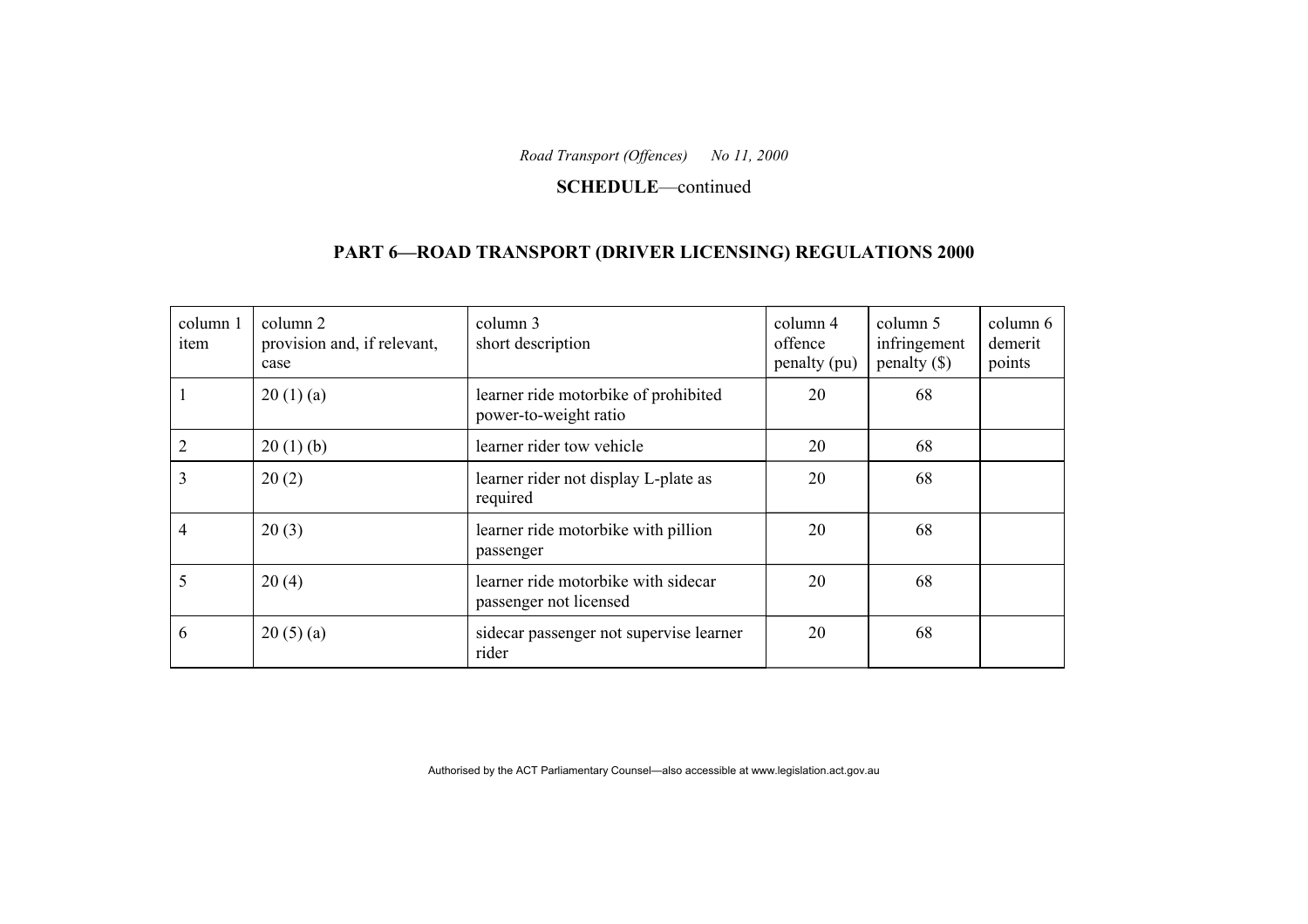# **SCHEDULE, PART 4—ROAD TRANSPORT (DRIVER LICENSING) REGULATIONS 2000**—continued

| column 1<br>item | column 2<br>provision and, if relevant,<br>case | column 3<br>short description                                                       | column 4<br>offence<br>penalty (pu) | column 5<br>infringement<br>penalty $(\$)$ | column 6<br>demerit<br>points |
|------------------|-------------------------------------------------|-------------------------------------------------------------------------------------|-------------------------------------|--------------------------------------------|-------------------------------|
| 7                | 20(5)(b)                                        | sidecar passenger not take precautions to<br>prevent contravention by learner rider | 20                                  | 68                                         |                               |
| 8                | 21(2)                                           | learner driver tow prohibited vehicle                                               | 20                                  | 68                                         |                               |
| 9                | 21(3)                                           | learner driver not display L-plates as<br>required                                  | 20                                  | 68                                         |                               |
| 10               | 21(4)                                           | unaccompanied learner driver                                                        | 20                                  | 68                                         |                               |
| 11               | 21(5)(a)                                        | passenger not supervise learner driver                                              | 20                                  | 68                                         |                               |
| 12               | 21(5)(b)                                        | passenger not take precautions to<br>prevent contravention by learner driver        | 20                                  | 68                                         |                               |
| 13               | 24(1)                                           | unauthorised use of L-plate/plates                                                  | 20                                  | 68                                         |                               |
| 14               | 36(3)                                           | provisional rider tow vehicle                                                       | 20                                  | 68                                         |                               |
| 15               | 37(4)                                           | provisional driver tow prohibited vehicle                                           | 20                                  | 68                                         |                               |
| 16               | 38                                              | unauthorised use of P-plate/plates                                                  | 20                                  | 68                                         |                               |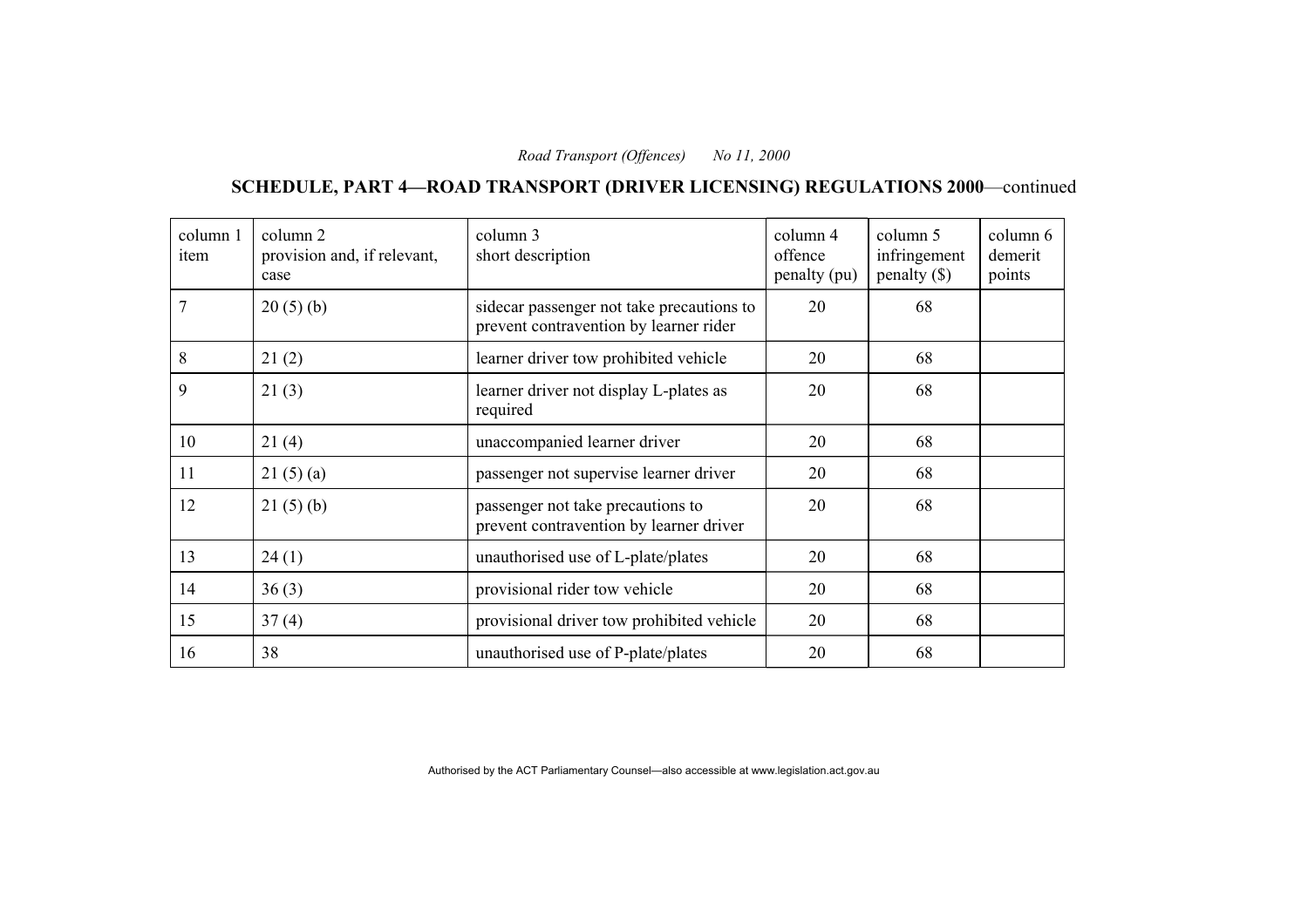**SCHEDULE, PART 4—ROAD TRANSPORT (DRIVER LICENSING) REGULATIONS 2000**—continued

| column 1<br>item | column 2<br>provision and, if relevant,<br>case | column 3<br>short description                                                                | column 4<br>offence<br>penalty (pu) | column 5<br>infringement<br>$penalty$ (\$) | column 6<br>demerit<br>points |
|------------------|-------------------------------------------------|----------------------------------------------------------------------------------------------|-------------------------------------|--------------------------------------------|-------------------------------|
| 17               | 56(6)                                           | not return driver licence as required after<br>licence condition imposed/varied              | 20                                  |                                            |                               |
| 18               | 59(2)                                           | not carry notice explaining ACT driver<br>licence conditions                                 | 20                                  | 68                                         |                               |
| 19               | 59 $(4)$                                        | not carry notice explaining other<br>jurisdiction driver licence conditions                  | 20                                  | 68                                         |                               |
| 20               | 59 $(5)$                                        | not produce notice explaining<br>ACT/other jurisdiction driver licence<br>conditions         | 20                                  | 68                                         |                               |
| 21               | 60(1)                                           | contravene conditions of driver licence<br>(other than restricted licence)                   | 20                                  | 68                                         |                               |
| 22               | 74(1)                                           | not apply as required for replacement<br>driver licence after change of name                 | 20                                  | 68                                         |                               |
| 23               | 74 $(2)$ $(a)$                                  | not tell authority orally about change to<br>home address/address for service as<br>required | 20                                  | 68                                         |                               |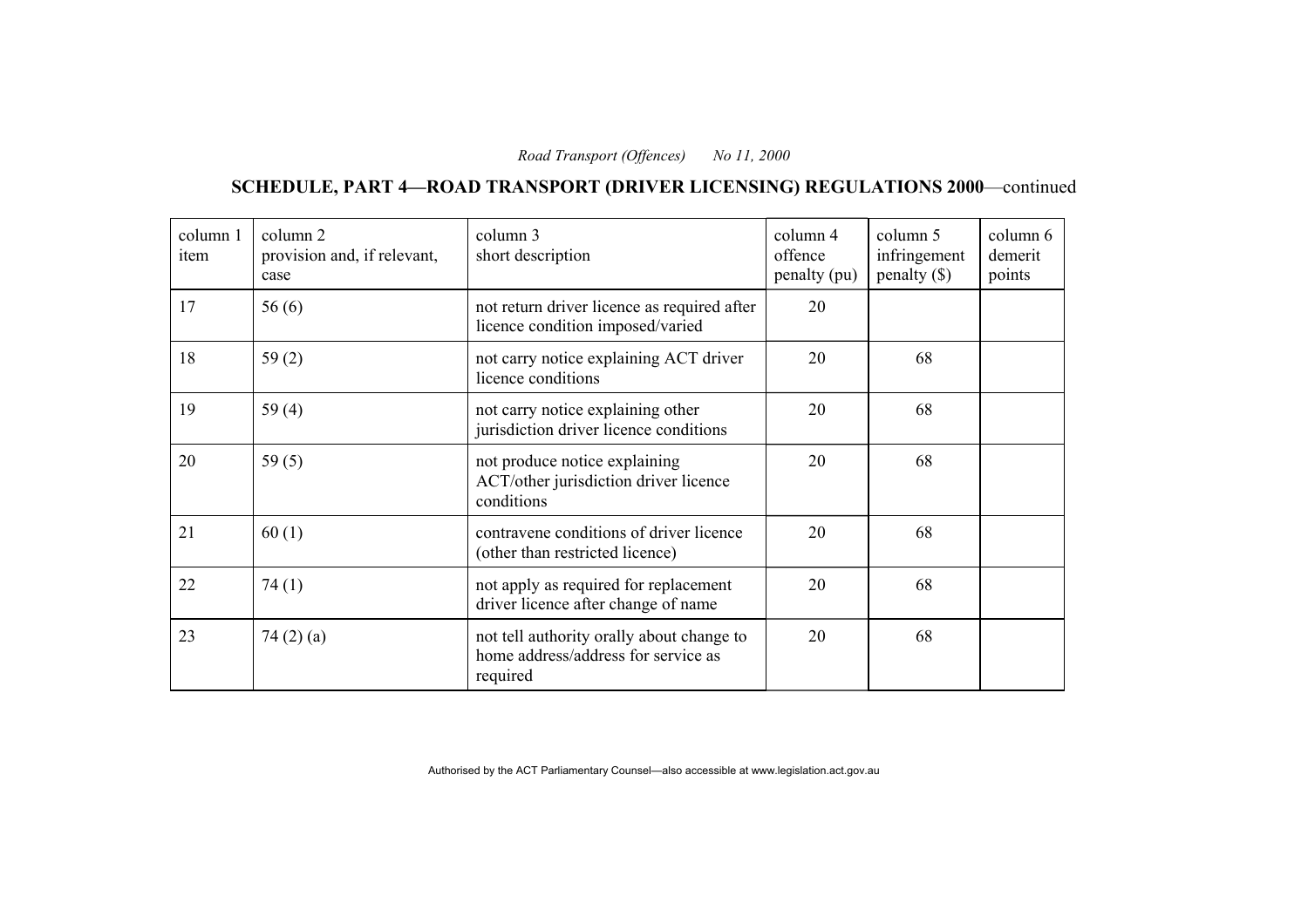# **SCHEDULE, PART 4—ROAD TRANSPORT (DRIVER LICENSING) REGULATIONS 2000**—continued

| column 1<br>item | column 2<br>provision and, if relevant,<br>case | column 3<br>short description                                                                    | column 4<br>offence<br>penalty (pu) | column 5<br>infringement<br>$penalty$ (\$) | column 6<br>demerit<br>points |
|------------------|-------------------------------------------------|--------------------------------------------------------------------------------------------------|-------------------------------------|--------------------------------------------|-------------------------------|
| 24               | 74(2)(b)                                        | not tell authority in writing about change<br>to home address/address for service as<br>required | 20                                  | 68                                         |                               |
| 25               | 75(1)                                           | not apply as required for replacement for<br>damaged/lost/stolen/destroyed driver<br>licence     | 20                                  | 68                                         |                               |
| 26               | 76 (4)                                          |                                                                                                  |                                     |                                            |                               |
| 26.1             | by contravening notice<br>under $76(1)$         | not return as required driver licence<br>suspended/cancelled under ACT law                       | 20                                  |                                            |                               |
| 26.2             | by contravening notice<br>2<br>under $76(2)$    | not return as required driver licence<br>about to be suspended/cancelled under<br><b>ACT</b> law | 20                                  |                                            |                               |
| 27               | 77(1)                                           | drive while impaired by illness/<br>injury/incapacity/effects of treatment                       | 20                                  | 68                                         |                               |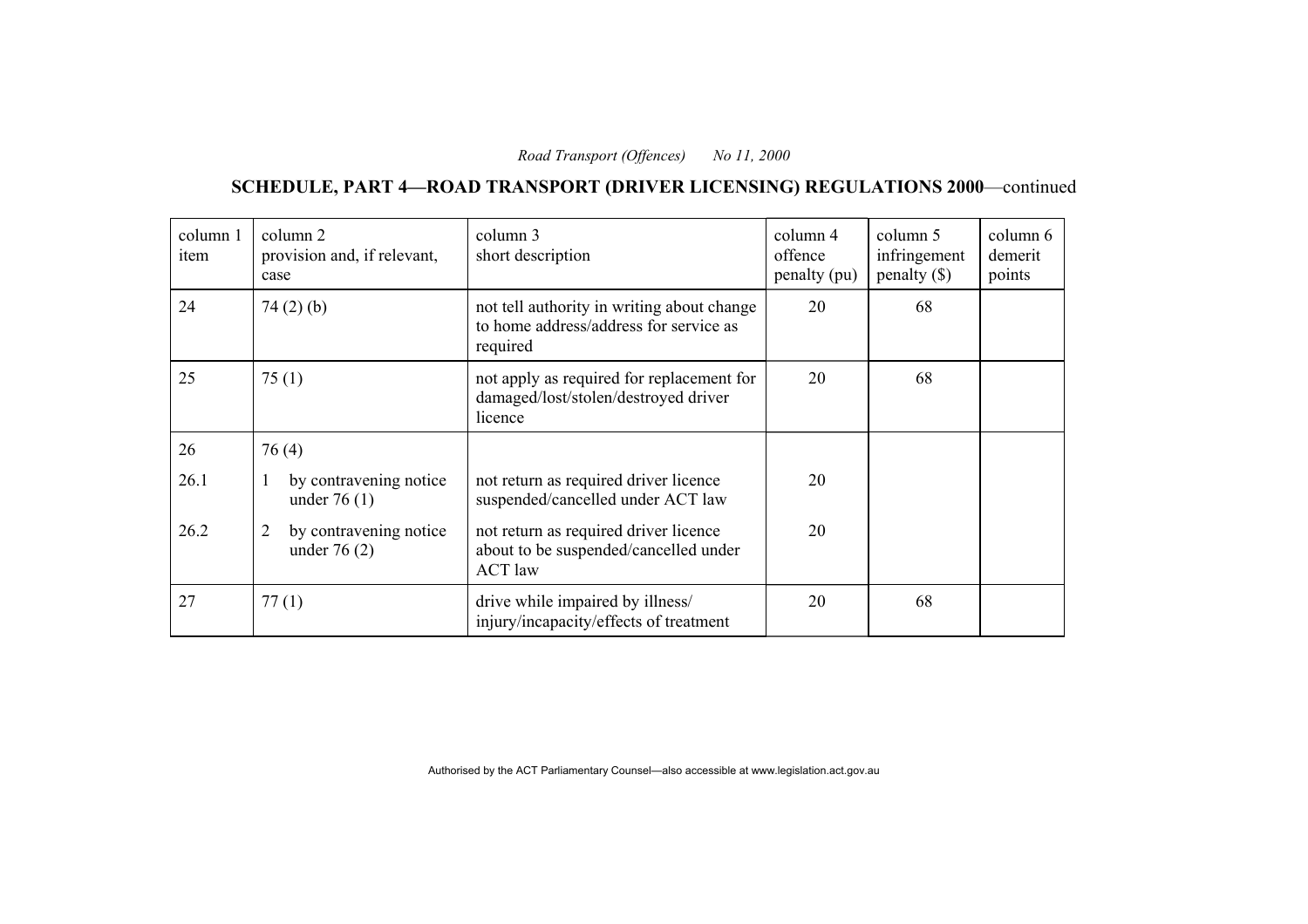# **SCHEDULE, PART 4—ROAD TRANSPORT (DRIVER LICENSING) REGULATIONS 2000**—continued

| column 1<br>item | column 2<br>provision and, if relevant,<br>case | column 3<br>short description                                                                                  | column 4<br>offence<br>penalty (pu) | column 5<br>infringement<br>$penalty$ (\$) | column 6<br>demerit<br>points |
|------------------|-------------------------------------------------|----------------------------------------------------------------------------------------------------------------|-------------------------------------|--------------------------------------------|-------------------------------|
| 28               | 77(2)                                           | driver licence holder not tell authority<br>about permanent/long term<br>illness/injury/incapacity as required | 20                                  | 68                                         |                               |
| 29               | 80(4)                                           |                                                                                                                |                                     |                                            |                               |
| 29.1             | 3<br>requirement under<br>80(1)                 | not comply with notice requiring<br>evidence for driver licence register<br>verification                       | 20                                  |                                            |                               |
| 29.2             | requirement under<br>4<br>80(2)(a)              | not comply with notice to provide<br>document for driver licence register<br>verification                      | 20                                  |                                            |                               |
| 29.3             | requirement under<br>5<br>80(2)(b)              | not comply with notice to attend for<br>identification for driver licence register<br>verification             | 20                                  |                                            |                               |
| 30               | 88(6)                                           | not return driver licence as required after<br>variation/suspension/cancellation by<br>authority               | 20                                  |                                            |                               |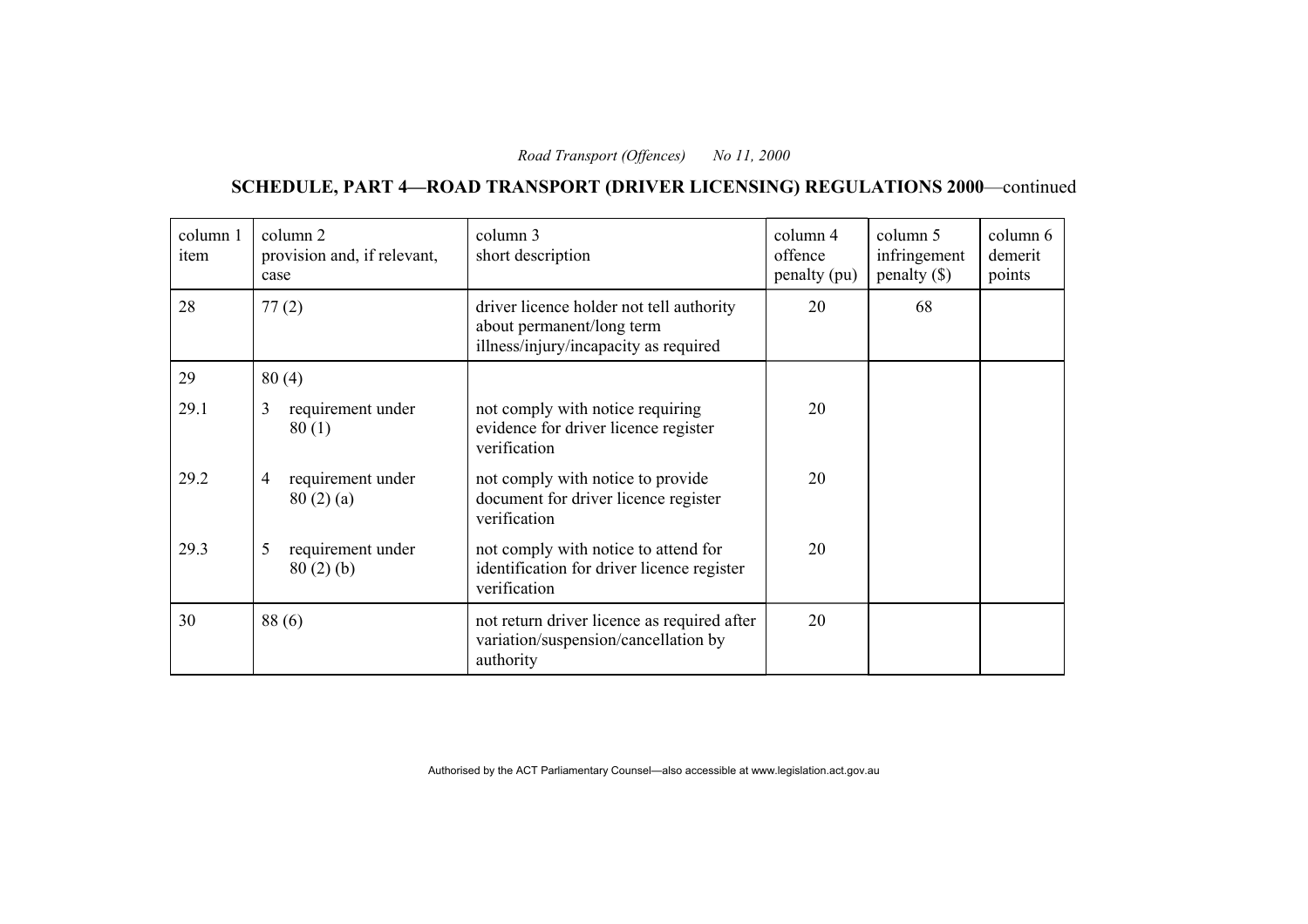# **SCHEDULE, PART 4—ROAD TRANSPORT (DRIVER LICENSING) REGULATIONS 2000**—continued

| column 1<br>item | column 2<br>provision and, if relevant,<br>case | column 3<br>short description                                                                                       | column 4<br>offence<br>penalty (pu) | column 5<br>infringement<br>penalty $(\$)$ | column 6<br>demerit<br>points |
|------------------|-------------------------------------------------|---------------------------------------------------------------------------------------------------------------------|-------------------------------------|--------------------------------------------|-------------------------------|
| 31               | 92(2)                                           | non-ACT licence holder drive without<br>ACT driver licence after 3 months<br>residence                              | 20                                  | 68                                         |                               |
| 32               | 92(3)                                           | foreign driver licence holder drive<br>without Australian driver licence after 3<br>months permanent visa           | 20                                  | 68                                         |                               |
| 33               | 100                                             | not produce international driving<br>permit/official English translation of<br>foreign licence                      | 20                                  | 68                                         |                               |
| 34               | 108(1)                                          | driving instructor not display certificate<br>of accreditation                                                      | 5                                   | 68                                         |                               |
| 35               | 108(2)                                          | driving instructor not produce certificate<br>of accreditation when required by police<br>officer/authorised person | 5                                   | 68                                         |                               |
| 36               | 113(1)                                          | not return suspended/cancelled<br>certificate of accreditation as required                                          | 20                                  |                                            |                               |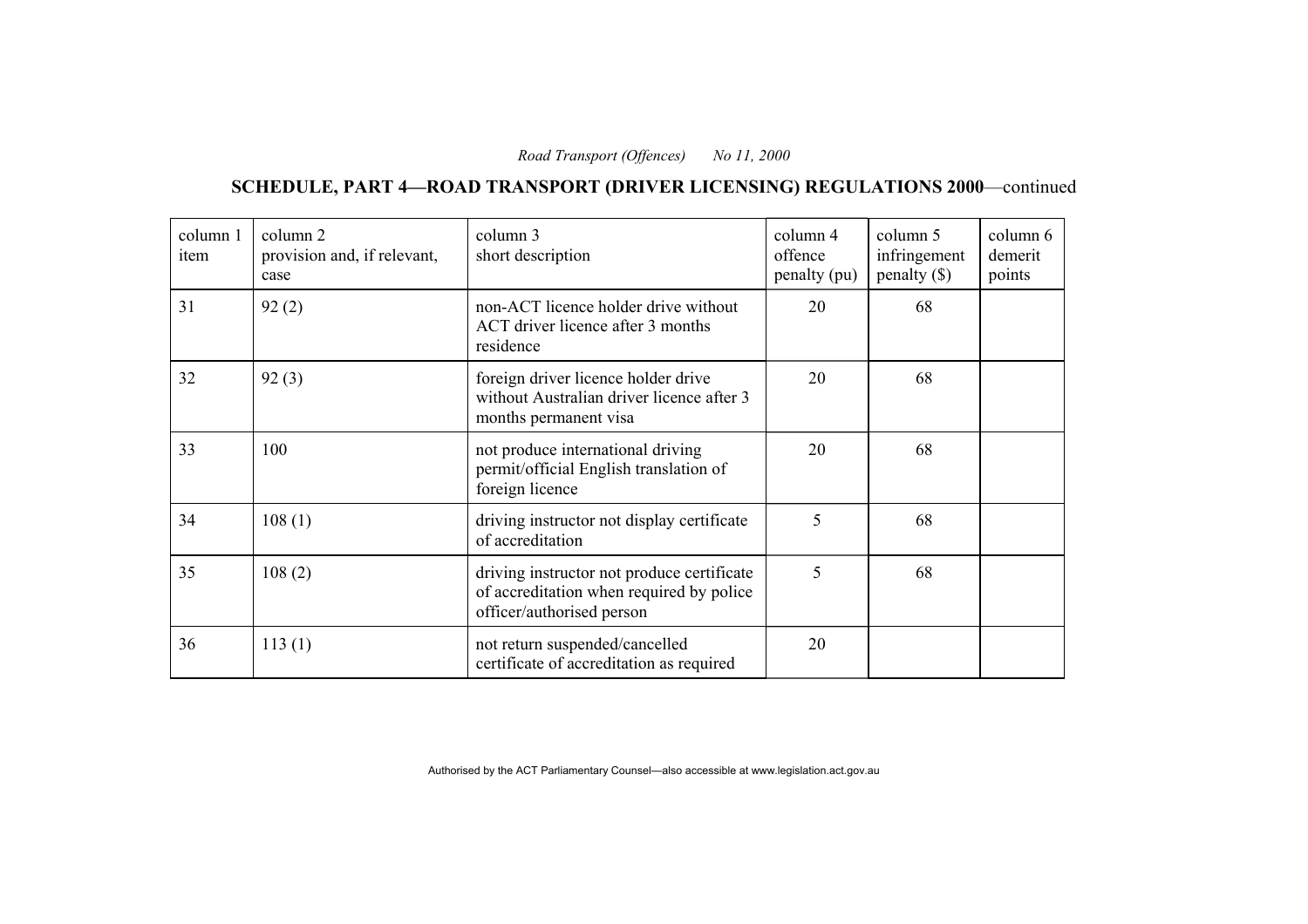# **SCHEDULE, PART 4—ROAD TRANSPORT (DRIVER LICENSING) REGULATIONS 2000**—continued

| column 1<br>item | column 2<br>provision and, if relevant,<br>case | column 3<br>short description                                                                                              | column 4<br>offence<br>penalty (pu) | column 5<br>infringement<br>$penalty$ (\$) | column 6<br>demerit<br>points |
|------------------|-------------------------------------------------|----------------------------------------------------------------------------------------------------------------------------|-------------------------------------|--------------------------------------------|-------------------------------|
| 37               | 114(1)(a)                                       | driving instructor use vehicle without<br>required L-plates                                                                | 20                                  | 68                                         |                               |
| 38               | $114(1)$ (b)                                    | driving instructor use vehicle without<br>required internal mirror                                                         | 20                                  | 68                                         |                               |
| 39               | 114(1)(c)                                       | driving instructor use vehicle without<br>required brake/clutch pedal control                                              | 20                                  | 68                                         |                               |
| 40               | $114(1)$ (d)                                    | driving instructor use vehicle with<br>prohibited accelerator                                                              | 20                                  | 68                                         |                               |
| 41               | 115(1)                                          | driving instructor not maintain insurance<br>policy                                                                        | 20                                  | 413                                        |                               |
| 42               | 115(3)                                          | driving instructor not produce evidence<br>of insurance policy as required                                                 | 5                                   | 68                                         |                               |
| 43               | 116(1)                                          | person other than driving instructor/<br>authorised person make entry in<br>unauthorised part of learner driver<br>logbook | 20                                  |                                            |                               |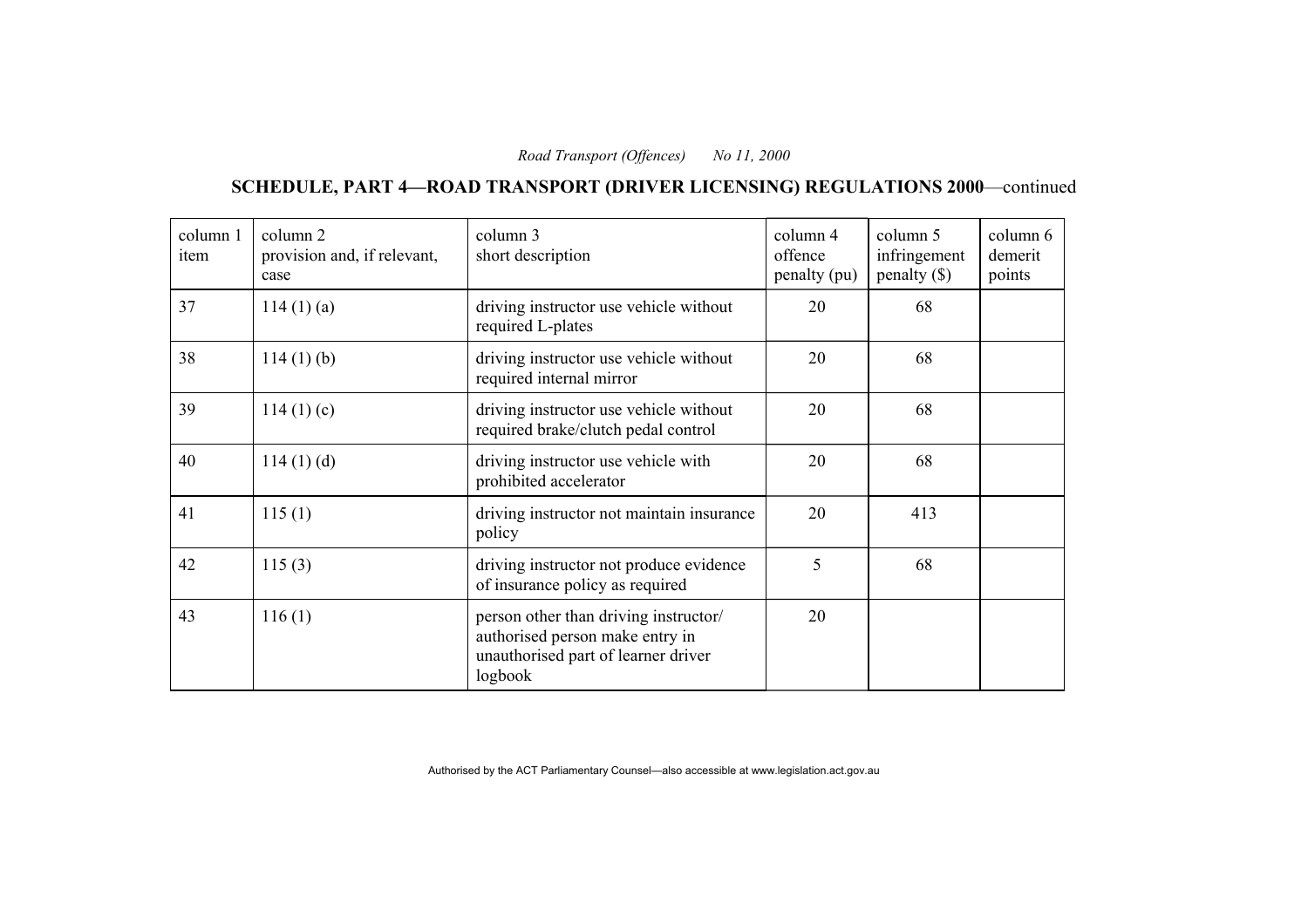# **SCHEDULE, PART 4—ROAD TRANSPORT (DRIVER LICENSING) REGULATIONS 2000**—continued

| column 1<br>item | column 2<br>provision and, if relevant,<br>case | column 3<br>short description                                                                          | column 4<br>offence<br>penalty (pu) | column 5<br>infringement<br>penalty $(\$)$ | column 6<br>demerit<br>points |
|------------------|-------------------------------------------------|--------------------------------------------------------------------------------------------------------|-------------------------------------|--------------------------------------------|-------------------------------|
| 44               | 116(2)                                          | driving instructor make entry in learner<br>driver logbook without providing<br>instruction/assessment | 20                                  |                                            |                               |
| 45               | 116(3)(a)                                       | make false/misleading/incomplete entry<br>in learner driver logbook                                    | 20                                  |                                            |                               |
| 46               | 116(3)(b)                                       | change learner driver logbook with<br>intention to deceive                                             | 20                                  |                                            |                               |
| 47               | 116(3)(c)                                       | forge/fraudulently change/use learner<br>driver logbook                                                | 20                                  |                                            |                               |
| 48               | $116(3)$ (d)                                    | fraudulently lend/allow someone to use<br>learner driver logbook                                       | 20                                  |                                            |                               |
| 49               | 117                                             | pretend to be accredited as driving<br>instructor                                                      | 20                                  | 204                                        |                               |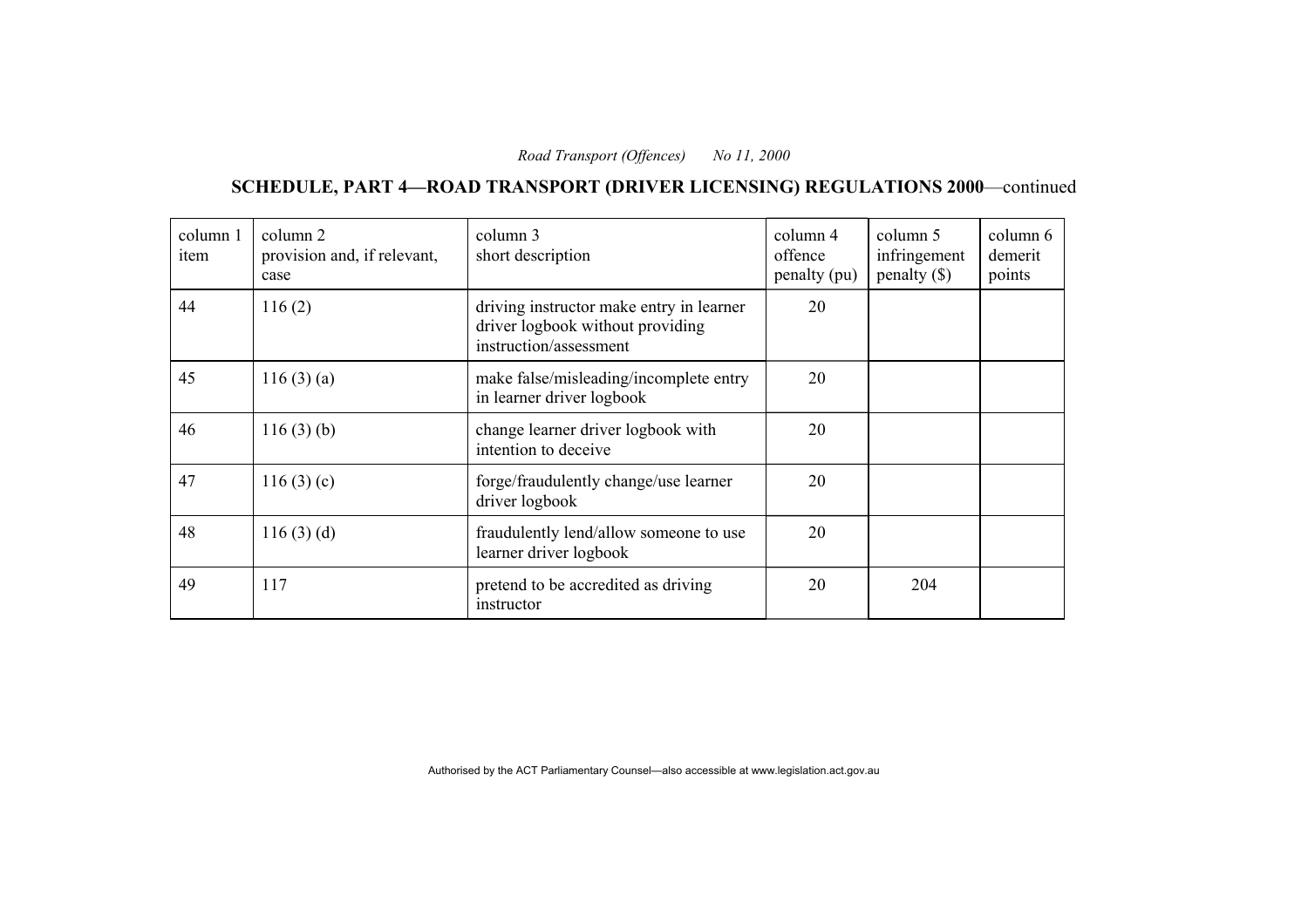**SCHEDULE**—continued

# **PART 7—ROAD TRANSPORT (GENERAL) ACT 1999**

| column 1<br>item | column 2<br>provision and, if relevant,<br>case | column 3<br>short description                                  | column 4<br>offence<br>penalty (pu) | column 5<br>infringement<br>$penalty$ (\$) | column 6<br>demerit<br>points |
|------------------|-------------------------------------------------|----------------------------------------------------------------|-------------------------------------|--------------------------------------------|-------------------------------|
|                  | 20(2)                                           | not return identity card                                       | $\mathbf{L}$                        |                                            |                               |
| 2                | 36(6)                                           | remove/interfere with/deface<br>infringement notice on vehicle | 20                                  | 200                                        |                               |
| 3                | 42(2)                                           | not make/give declaration to<br>administering authority        | 30                                  |                                            |                               |
| 4                | 43                                              | falsely name someone as driver in<br>declaration               | 50                                  |                                            |                               |
| 5                | 44(6)                                           | drive vehicle while right to drive<br>suspended                | 20                                  | 324                                        |                               |
| 6                | 58 $(2)$ $(a)$                                  | not produce licence                                            | 20                                  | 68                                         |                               |
|                  | 58 $(2)$ $(b)$                                  | not state name/address                                         | 20                                  |                                            |                               |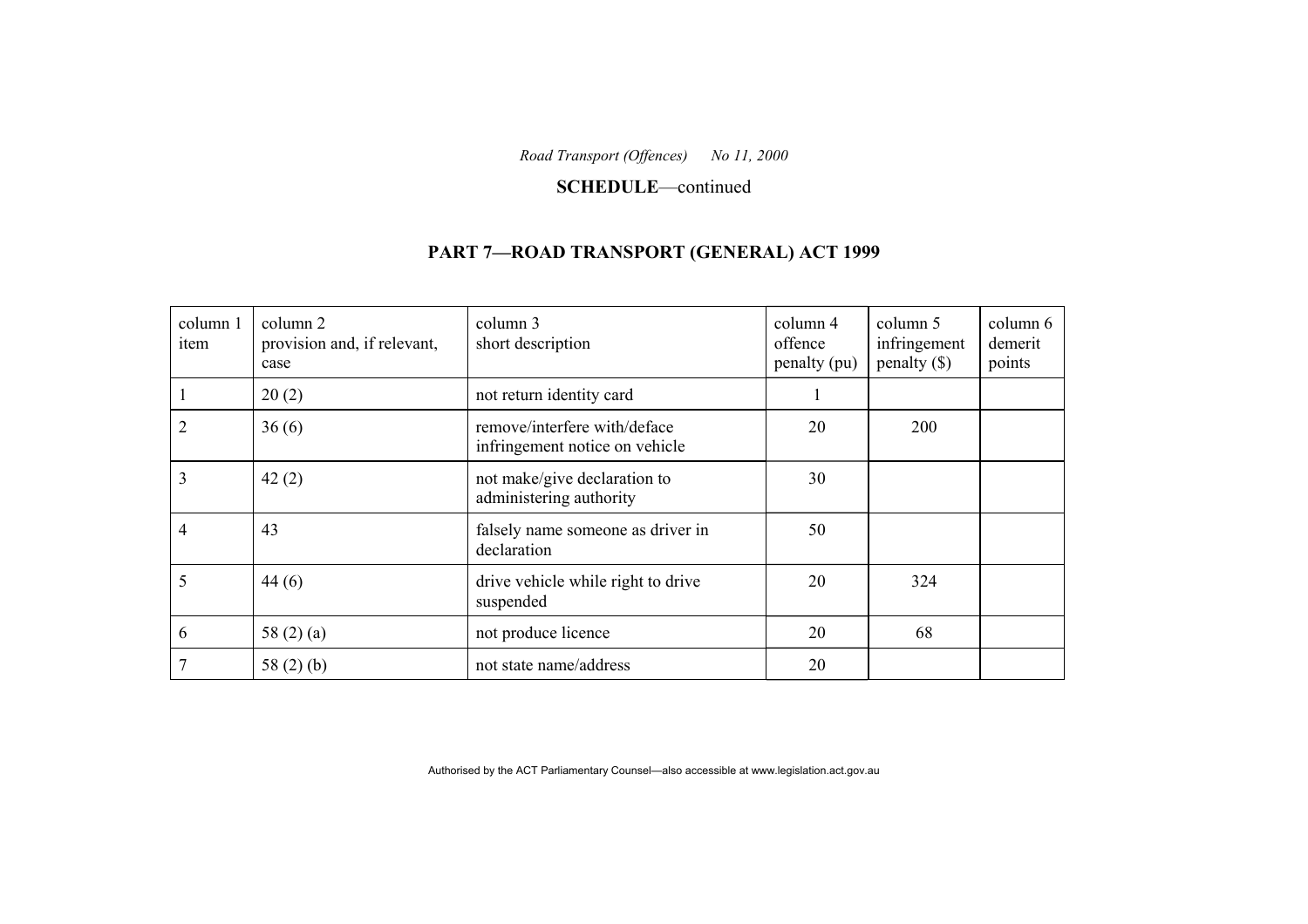# **SCHEDULE, PART 5—ROAD TRANSPORT (GENERAL) ACT 1999**—continued

| column 1<br>item | column 2<br>provision and, if relevant,<br>case | column 3<br>short description                                                                                                              | column 4<br>offence<br>penalty (pu) | column 5<br>infringement<br>$penalty$ (\$) | column 6<br>demerit<br>points |
|------------------|-------------------------------------------------|--------------------------------------------------------------------------------------------------------------------------------------------|-------------------------------------|--------------------------------------------|-------------------------------|
| 8                | 58 $(2)(c)$                                     | state false name/address                                                                                                                   | 20                                  |                                            |                               |
| 9                | 59 $(3)$                                        | not give specimen signature                                                                                                                | 20                                  |                                            |                               |
| 10               | 60(1)(a)                                        | responsible person/possessor not give<br>particulars of driver/written signed<br>statement required by police<br>officer/authorised person | 20                                  | 114                                        |                               |
| 11               | 60(1)(b)                                        | other person not give particulars of<br>driver required by police officer/<br>authorised person                                            | 20                                  | 114                                        |                               |
| 12               | 61(2)                                           | not produce licence to court                                                                                                               | 20                                  |                                            |                               |
| 13               | 66(4)                                           | not surrender licence                                                                                                                      | 20                                  |                                            |                               |
| 14               | 82(1)                                           | use vehicle/trailer without owner's<br>consent                                                                                             | 20                                  |                                            |                               |
| 15               | 83                                              | procure use/hire of vehicle/trailer by<br>fraud/misrepresentation                                                                          | 20                                  |                                            |                               |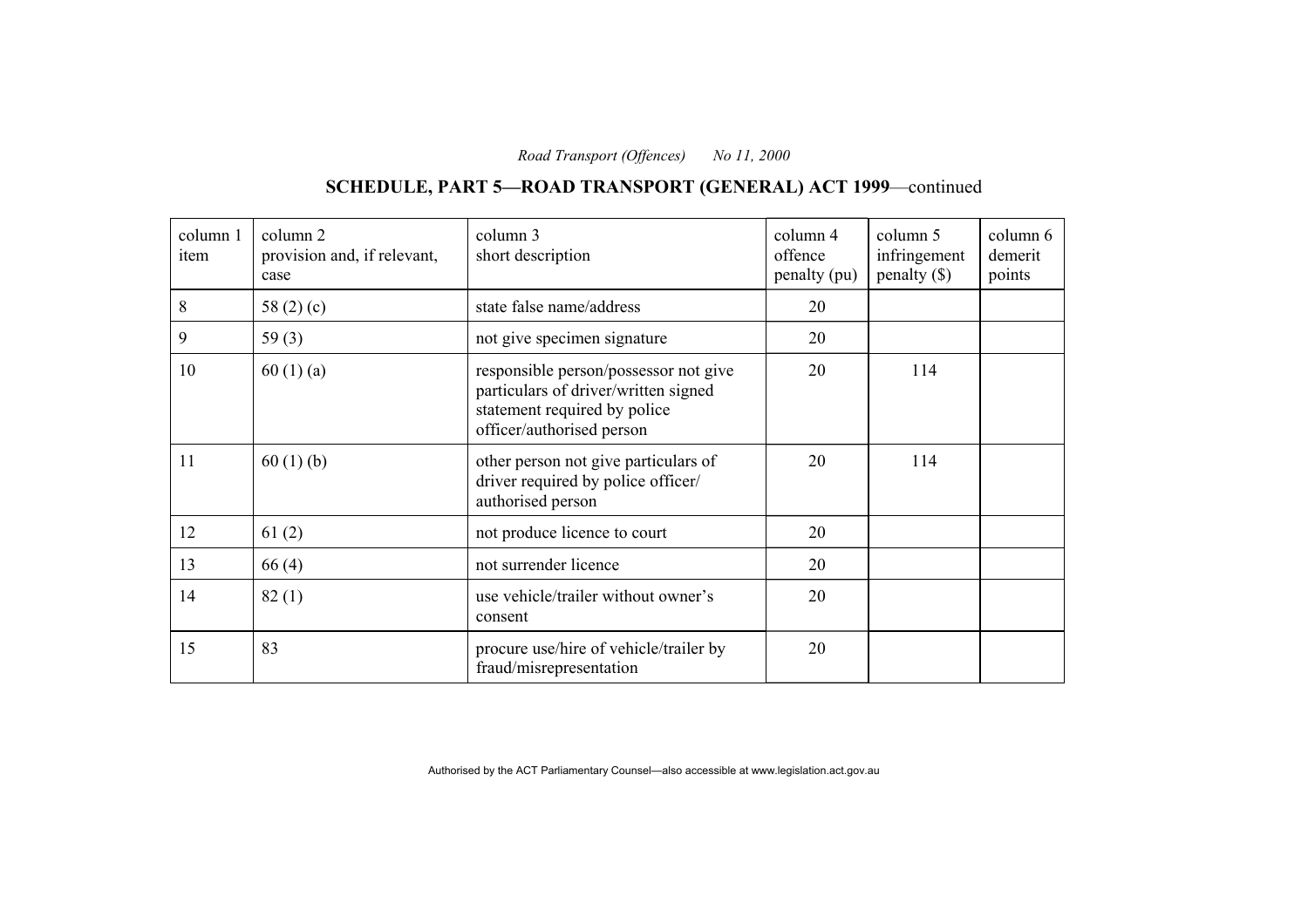# **SCHEDULE, PART 5—ROAD TRANSPORT (GENERAL) ACT 1999**—continued

| column 1<br>item | column 2<br>provision and, if relevant,<br>case | column 3<br>short description                                                                      | column 4<br>offence<br>penalty (pu) | column 5<br>infringement<br>$penalty$ (\$) | column 6<br>demerit<br>points |
|------------------|-------------------------------------------------|----------------------------------------------------------------------------------------------------|-------------------------------------|--------------------------------------------|-------------------------------|
| 16               | 101                                             | use motor vehicle as taxi without taxi<br>operator's licence/restricted taxi<br>operator's licence | 50                                  | 200                                        |                               |
| 17               | 104(1)                                          | transfer defined right to someone else<br>without approval                                         | 20                                  |                                            |                               |
| 18               | 111(4)                                          | not give restricted taxi operator's licence<br>to authority as required                            | 5                                   | 200                                        |                               |
| 19               | 113                                             | carry more than maximum number of<br>passengers in taxi/restricted taxi                            | 5                                   | 150                                        |                               |
| 20               | 114                                             | not display in taxi/restricted taxi<br>maximum number of passengers                                | 5                                   | 150                                        |                               |
| 21               | 116                                             | park taxi/restricted taxi longer than 30<br>minutes                                                | 20                                  | 200                                        |                               |
| 22               | 117                                             | contravene condition of restricted taxi<br>operator's licence                                      | 50                                  | 300                                        |                               |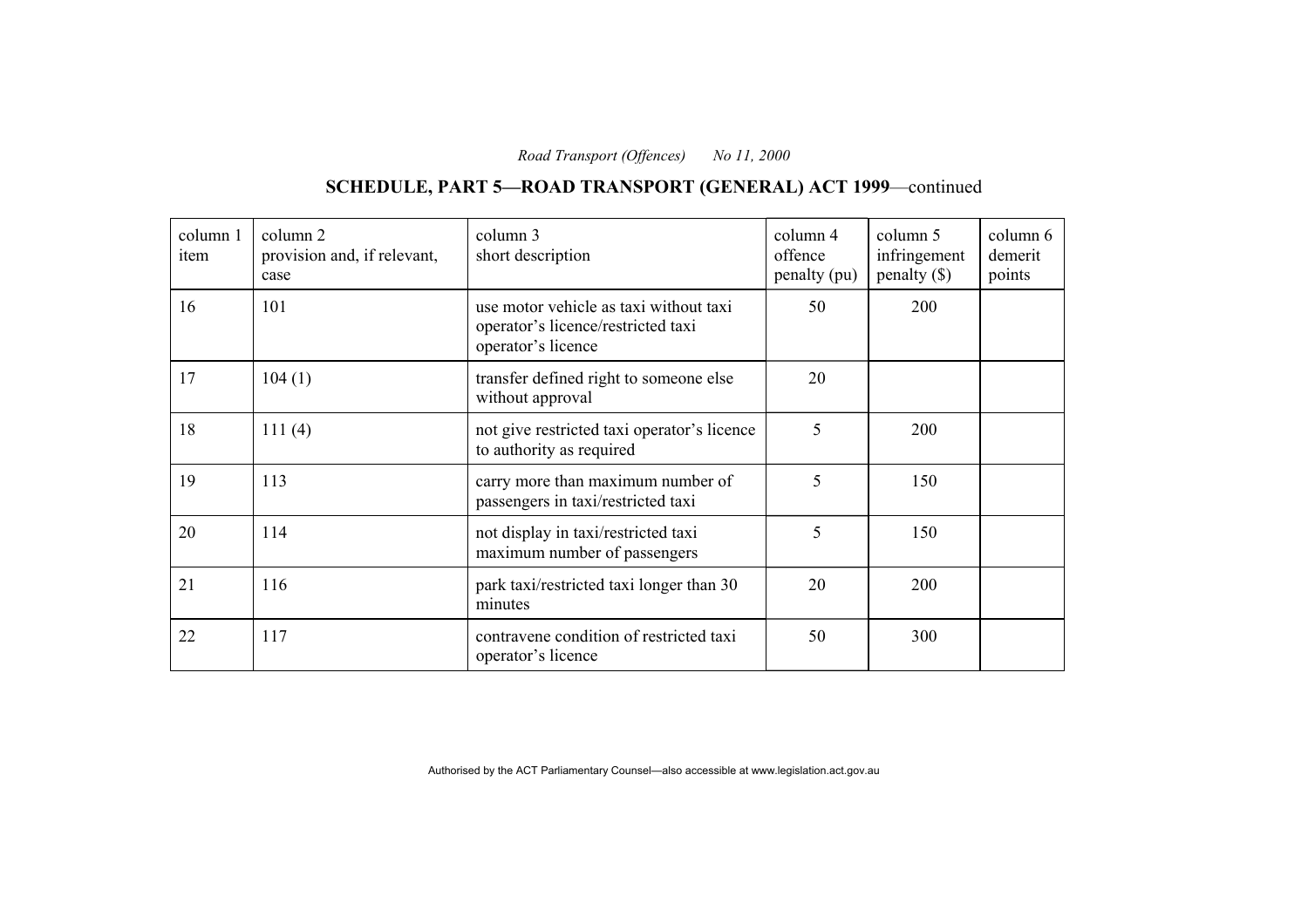# **SCHEDULE, PART 5—ROAD TRANSPORT (GENERAL) ACT 1999**—continued

| column 1<br>item | column 2<br>provision and, if relevant,<br>case | column 3<br>short description                                                                                  | column 4<br>offence<br>penalty (pu) | column 5<br>infringement<br>$penalty$ (\$) | column 6<br>demerit<br>points |
|------------------|-------------------------------------------------|----------------------------------------------------------------------------------------------------------------|-------------------------------------|--------------------------------------------|-------------------------------|
| 23               | 118                                             | not display prominently in vehicle<br>restricted taxi operator's licence/<br>notification of licence variation | 5                                   | 150                                        |                               |
| 24               | 119                                             | use motor vehicle as private hire car<br>without private hire car operator's<br>licence                        | 50                                  | 500                                        |                               |
| 25               | 123                                             | carry more than maximum number of<br>passengers in private hire car                                            | 5                                   | 150                                        |                               |
| 26               | 124(1)                                          | park private hire car on road longer than<br>30 minutes                                                        | 20                                  | 200                                        |                               |
| 27               | 125                                             | use motor vehicle as restricted hire<br>vehicle without restricted hire vehicle<br>operator's licence          | 50                                  | 500                                        |                               |
| 28               | 127                                             | contravene condition of restricted hire<br>vehicle operator's licence                                          | 50                                  | 300                                        |                               |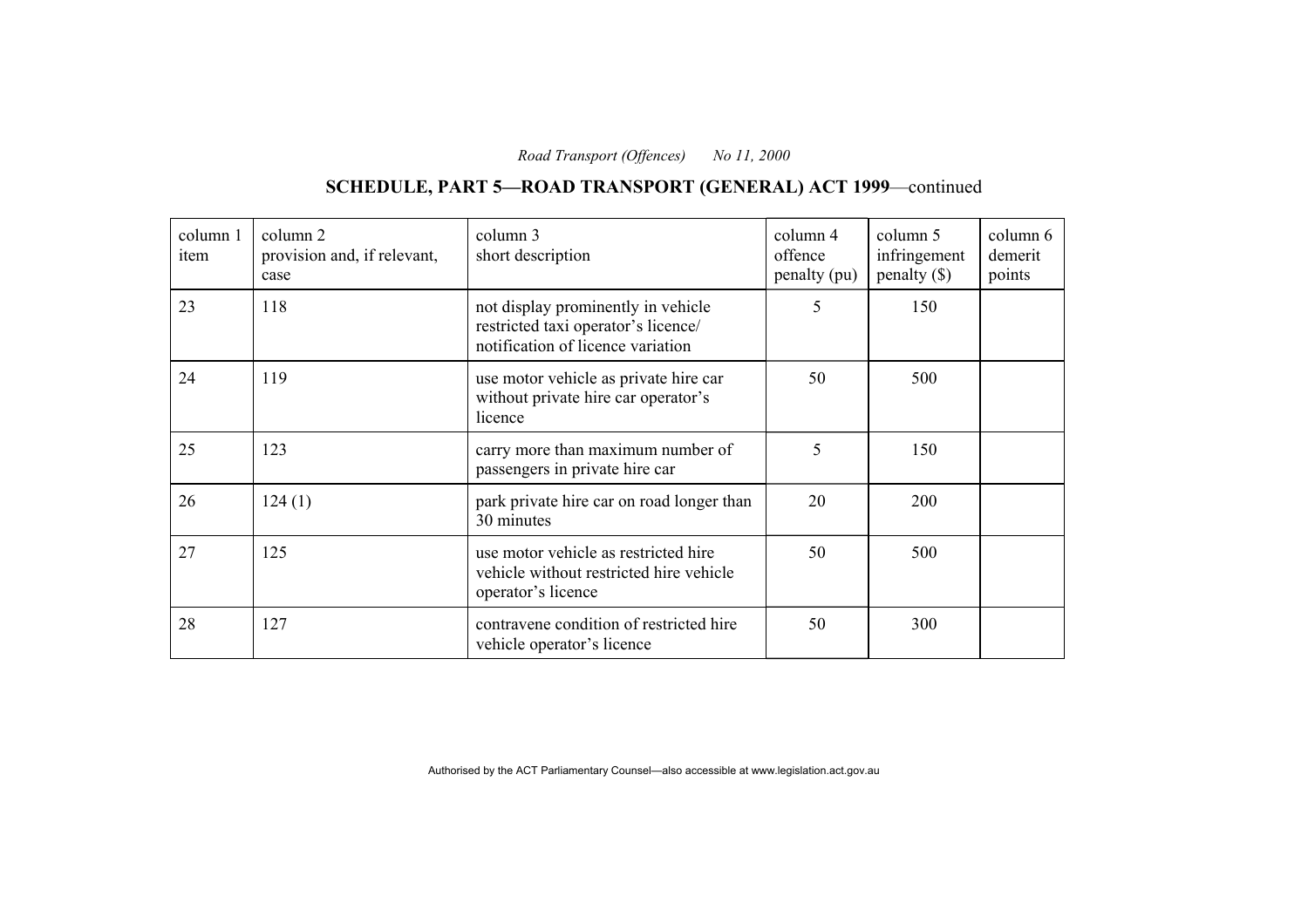# **SCHEDULE, PART 5—ROAD TRANSPORT (GENERAL) ACT 1999**—continued

| column 1<br>item | column 2<br>provision and, if relevant,<br>case | column 3<br>short description                                                                                         | column 4<br>offence<br>penalty (pu) | column 5<br>infringement<br>$penalty$ (\$) | column 6<br>demerit<br>points |
|------------------|-------------------------------------------------|-----------------------------------------------------------------------------------------------------------------------|-------------------------------------|--------------------------------------------|-------------------------------|
| 29               | 129(4)                                          | not give restricted hire vehicle operator's<br>licence to authority as required                                       | 5                                   | 150                                        |                               |
| 30               | 130(3)                                          | operate restricted hire vehicle as private<br>hire car other than in accordance with<br>notice                        | 20                                  | 200                                        |                               |
| 31               | 131                                             | not display prominently in vehicle<br>restricted hire vehicle operator's<br>licence/notification of licence variation | 5                                   | 100                                        |                               |
| 32               | 133                                             | carry more than maximum number of<br>passengers in restricted hire vehicle                                            | 5                                   | 150                                        |                               |
| 33               | 134(1)                                          | park restricted hire vehicle on road<br>longer than 30 minutes                                                        | 5                                   | 200                                        |                               |
| 34               | 136                                             | carry people other than sightseers at<br>separate fares                                                               | 20                                  | 200                                        |                               |
| 35               | 137                                             | use motor vehicle as bus without bus<br>operator's licence                                                            | 50                                  | 500                                        |                               |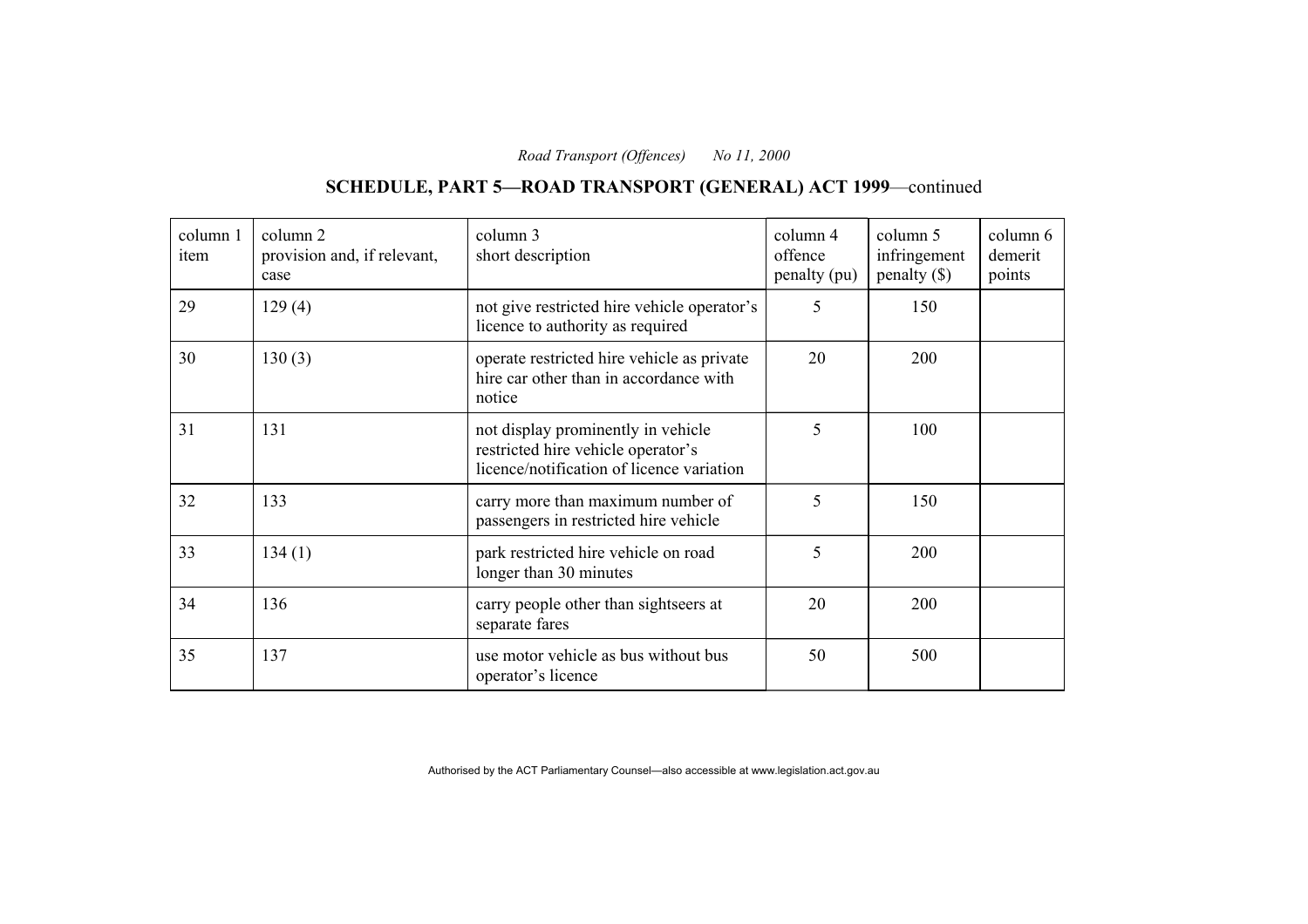# **SCHEDULE, PART 5—ROAD TRANSPORT (GENERAL) ACT 1999**—continued

| column 1<br>item | column 2<br>provision and, if relevant,<br>case | column 3<br>short description                                   | column 4<br>offence<br>penalty (pu) | column 5<br>infringement<br>$penalty$ (\$) | column 6<br>demerit<br>points |
|------------------|-------------------------------------------------|-----------------------------------------------------------------|-------------------------------------|--------------------------------------------|-------------------------------|
| 36               | 140                                             | carry more than maximum number of<br>passengers in bus          | 5                                   | 150                                        |                               |
| 37               | 141                                             | not paint on bus maximum number of<br>passengers                | 5                                   | 100                                        |                               |
| 38               | 145                                             | not give notice of disposal/cessation of<br>bus service         | 20                                  | 200                                        |                               |
| 39               | 147                                             | not display prominently maximum fares<br>in bus                 | 20                                  | 200                                        |                               |
| 40               | 148                                             | contravene condition of bus service<br>licence                  | 50                                  | 500                                        |                               |
| 41               | 150                                             | carry more than maximum number of<br>passengers in visiting bus | 20                                  | 150                                        |                               |
| 42               | 151                                             | contravene condition of visiting bus<br>operator's licence      | 50                                  | 300                                        |                               |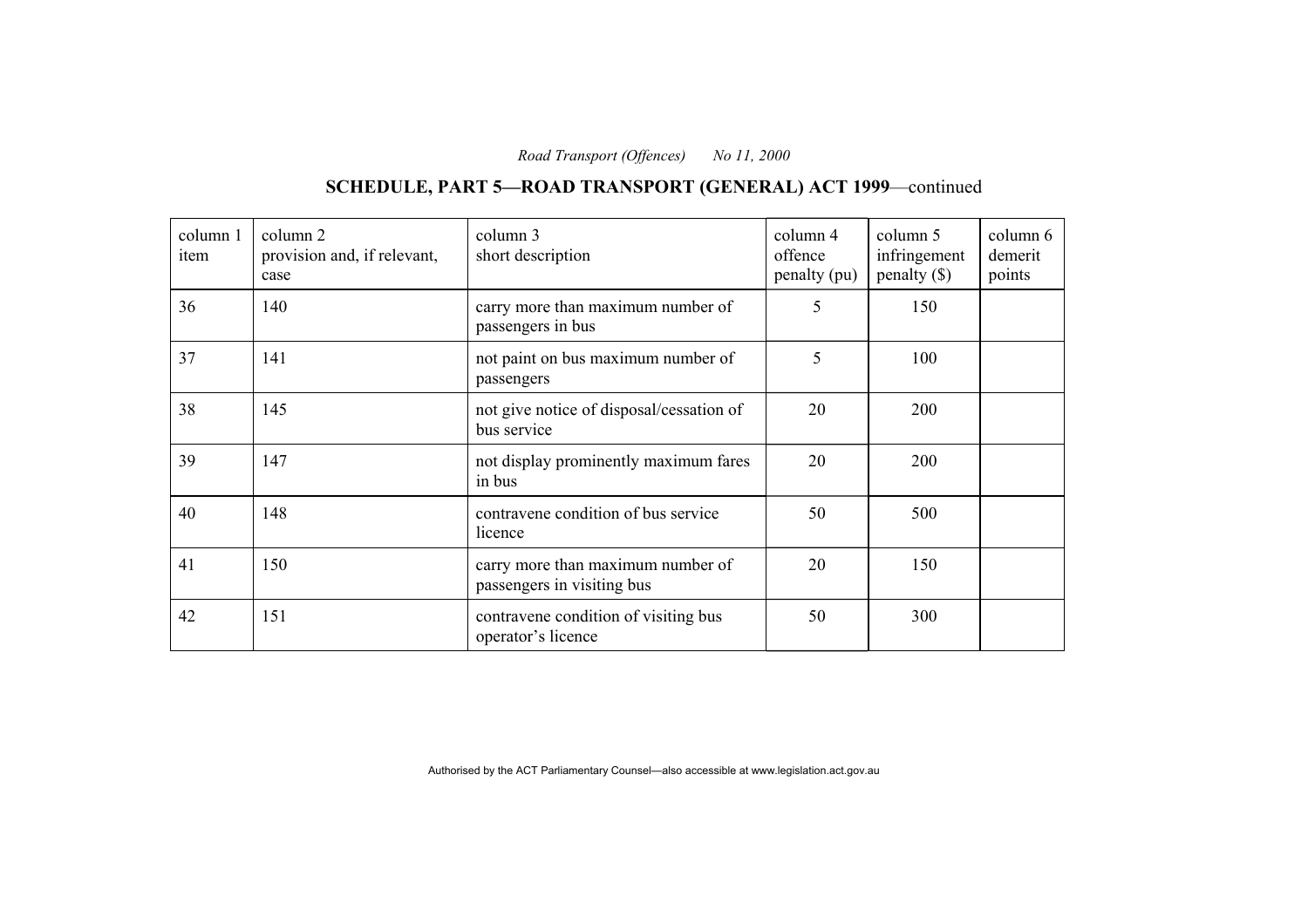# **SCHEDULE, PART 5—ROAD TRANSPORT (GENERAL) ACT 1999**—continued

| column 1<br>item | column 2<br>provision and, if relevant,<br>case | column 3<br>short description                                                                                        | column 4<br>offence<br>penalty (pu) | column 5<br>infringement<br>$penalty$ (\$) | column 6<br>demerit<br>points |
|------------------|-------------------------------------------------|----------------------------------------------------------------------------------------------------------------------|-------------------------------------|--------------------------------------------|-------------------------------|
| 43               | 153(1)                                          | not carry fire extinguisher in public<br>vehicle                                                                     | 20                                  | 200                                        |                               |
| 44               | 154                                             | bring offensive/dangerous article into<br>public vehicle                                                             | 20                                  | 100                                        |                               |
| 45               | 155                                             | use motor vehicle to carry people for<br>consideration more than cost of<br>operating vehicle without a licence      | 50                                  | 300                                        |                               |
| 46               | 162(1)                                          | use uninsured motor vehicle                                                                                          | 50                                  | 413                                        |                               |
| 47               | 169 $(4)$ $(a)$                                 | authorised insurer issue policy of<br>insurance/indemnity not third-party<br>policy                                  | 20                                  |                                            |                               |
| 48               | 169(4)(b)                                       | authorised insurer issue policy of<br>insurance/indemnity with<br>term/condition/warranty not in<br>prescribed terms | 20                                  |                                            |                               |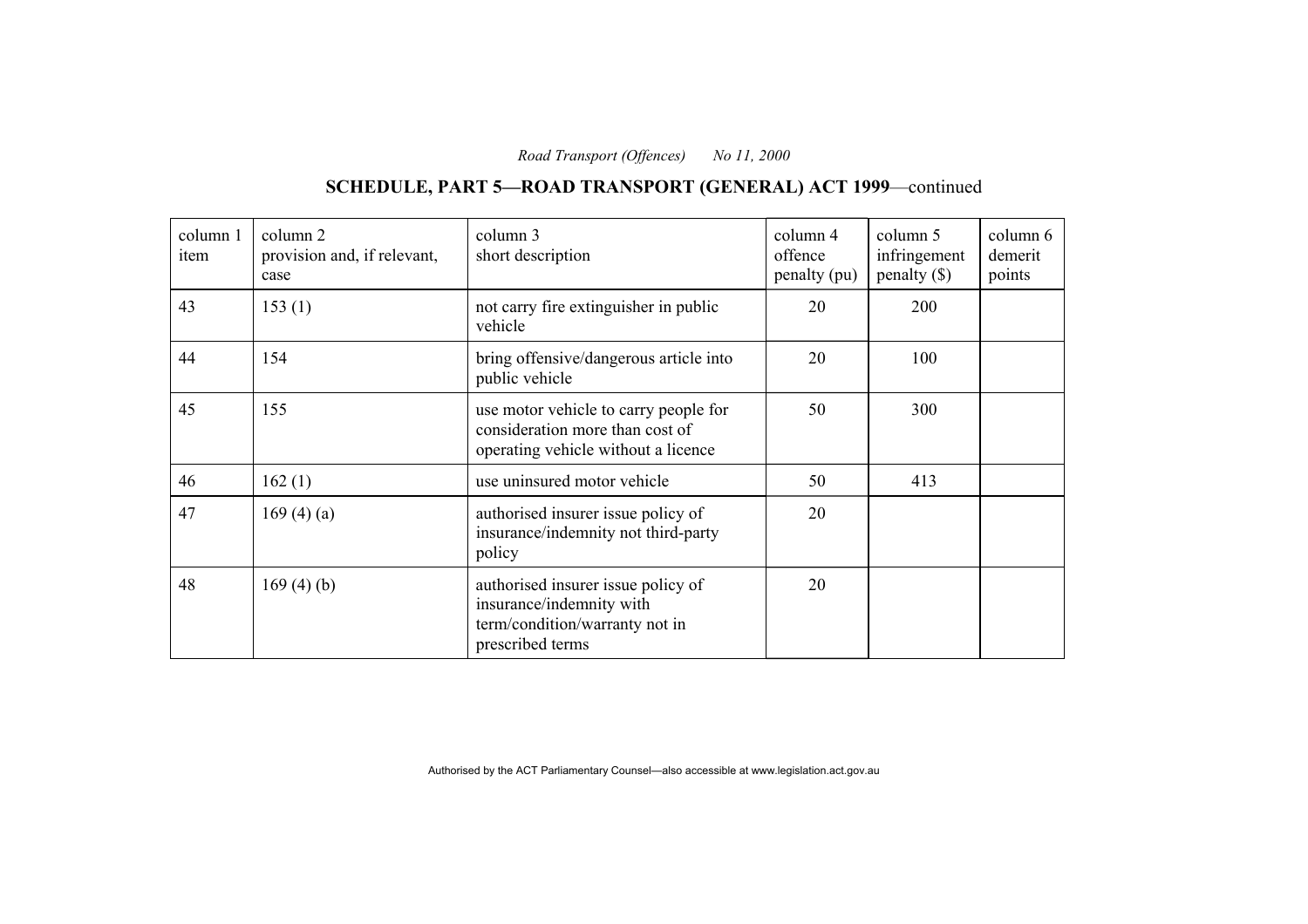# **SCHEDULE, PART 5—ROAD TRANSPORT (GENERAL) ACT 1999**—continued

| column 1<br>item | column 2<br>provision and, if relevant,<br>case | column 3<br>short description                                                                             | column 4<br>offence<br>penalty (pu) | column 5<br>infringement<br>penalty $(\$)$ | column 6<br>demerit<br>points |
|------------------|-------------------------------------------------|-----------------------------------------------------------------------------------------------------------|-------------------------------------|--------------------------------------------|-------------------------------|
| 49               | 172(1)                                          | use insured vehicle third-party correct<br>insurance premium not paid                                     | 20                                  | 413                                        |                               |
| 50               | 177(a)                                          | make false/misleading statement/<br>representation in proposal for third-party<br>policy                  | 20                                  |                                            |                               |
| 51               | 177(b)                                          | omit anything from statement/<br>representation so it is misleading in<br>proposal for third-party policy | 20                                  |                                            |                               |
| 52               | 177(c)                                          | not disclose known material fact in<br>proposal for third-party policy                                    | 20                                  |                                            |                               |
| 53               | 183(8)                                          | authorised insurer not pay amount<br>payable to nominal defendant within<br>required time                 | 20                                  |                                            |                               |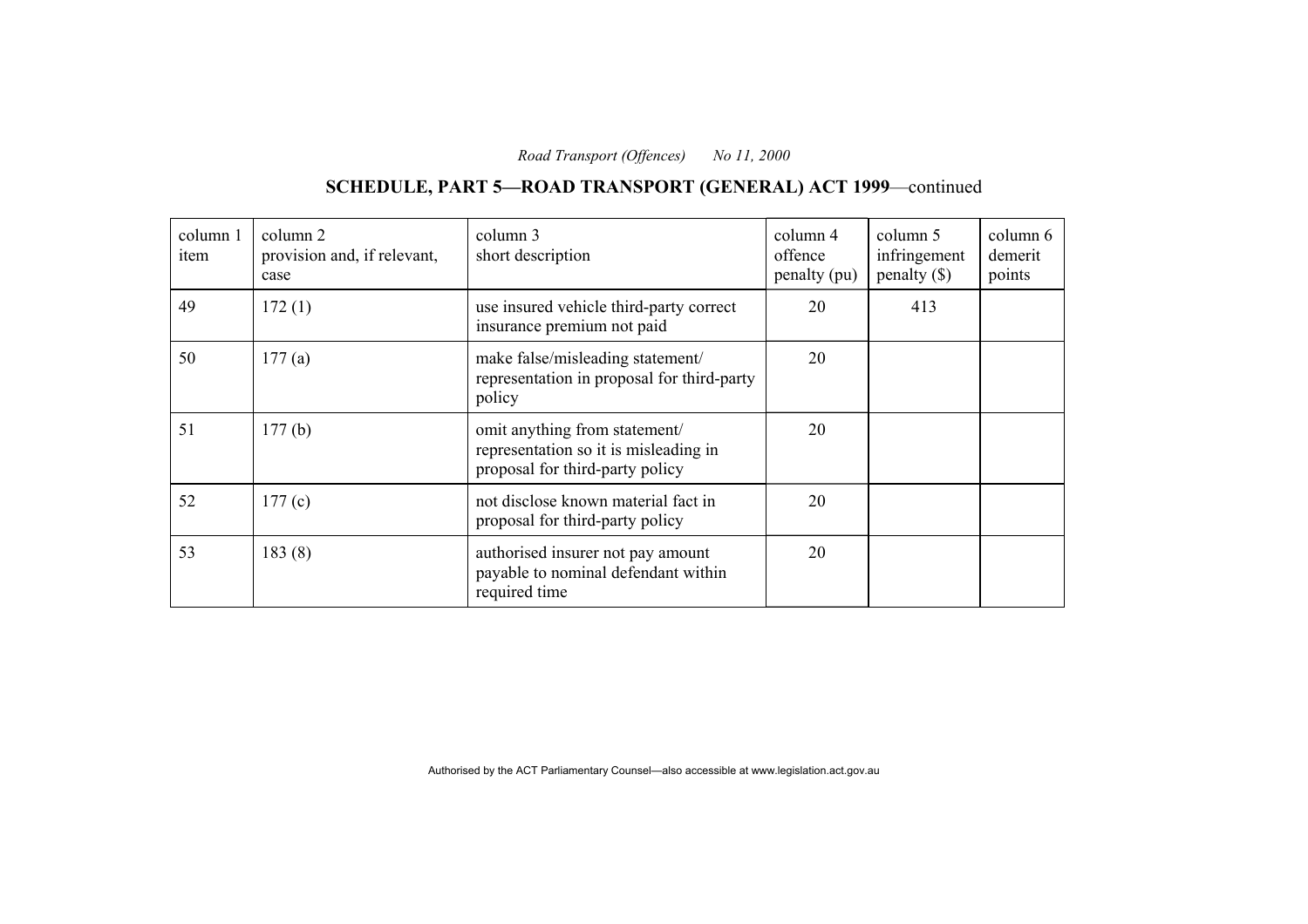# **SCHEDULE, PART 5—ROAD TRANSPORT (GENERAL) ACT 1999**—continued

| column 1<br>item | column 2<br>provision and, if relevant,<br>case | column 3<br>short description                                                                           | column 4<br>offence<br>penalty (pu) | column 5<br>infringement<br>penalty $(\$)$ | column 6<br>demerit<br>points |
|------------------|-------------------------------------------------|---------------------------------------------------------------------------------------------------------|-------------------------------------|--------------------------------------------|-------------------------------|
| 54               | 189(1)(a)                                       |                                                                                                         |                                     |                                            |                               |
| 54.1             | by contravening<br>189(3)(a)                    | driver not give notice of time/date/place<br>of accident to authorised insurer                          | 20                                  |                                            |                               |
| 54.2             | by contravening<br>189(3)(b)                    | driver not give notice of circumstances<br>of accident to authorised insurer                            | 20                                  |                                            |                               |
| 54.3             | by contravening<br>189(3)(c)                    | driver not give notice of name/address of<br>person killed/injured in accident to<br>authorised insurer | 20                                  |                                            |                               |
| 54.4             | by contravening<br>189(3)(d)                    | driver not give notice of name/address of<br>witness to accident to authorised insurer                  | 20                                  |                                            |                               |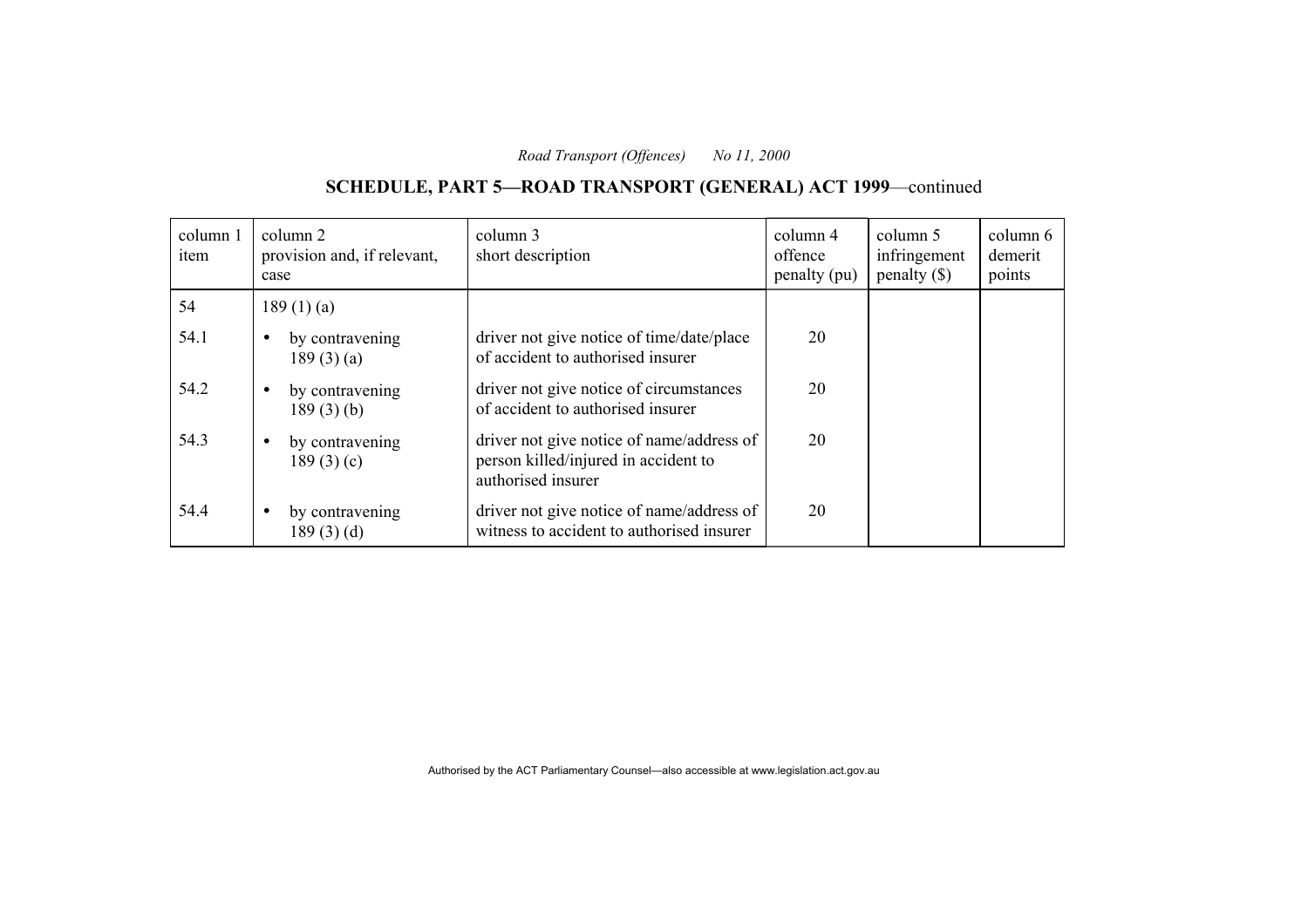# **SCHEDULE, PART 5—ROAD TRANSPORT (GENERAL) ACT 1999**—continued

| column 1<br>item | column 2<br>provision and, if relevant,<br>case | column 3<br>short description                                                                          | column 4<br>offence<br>penalty (pu) | column 5<br>infringement<br>penalty $(\$)$ | column 6<br>demerit<br>points |
|------------------|-------------------------------------------------|--------------------------------------------------------------------------------------------------------|-------------------------------------|--------------------------------------------|-------------------------------|
| 55               | 189(1)(b)                                       |                                                                                                        |                                     |                                            |                               |
| 55.1             | by contravening<br>189(3)(a)                    | driver not give notice of time/date/place<br>of accident to nominal defendant                          | 20                                  |                                            |                               |
| 55.2             | by contravening<br>189(3)(b)                    | driver not give notice of circumstances<br>of accident to nominal defendant                            | 20                                  |                                            |                               |
| 55.3             | by contravening<br>189(3)(c)                    | driver not give notice of name/address of<br>person killed/injured in accident to<br>nominal defendant | 20                                  |                                            |                               |
| 55.4             | by contravening<br>189(3)(d)                    | driver not give notice of name/address of<br>witness to accident to nominal defendant                  | 20                                  |                                            |                               |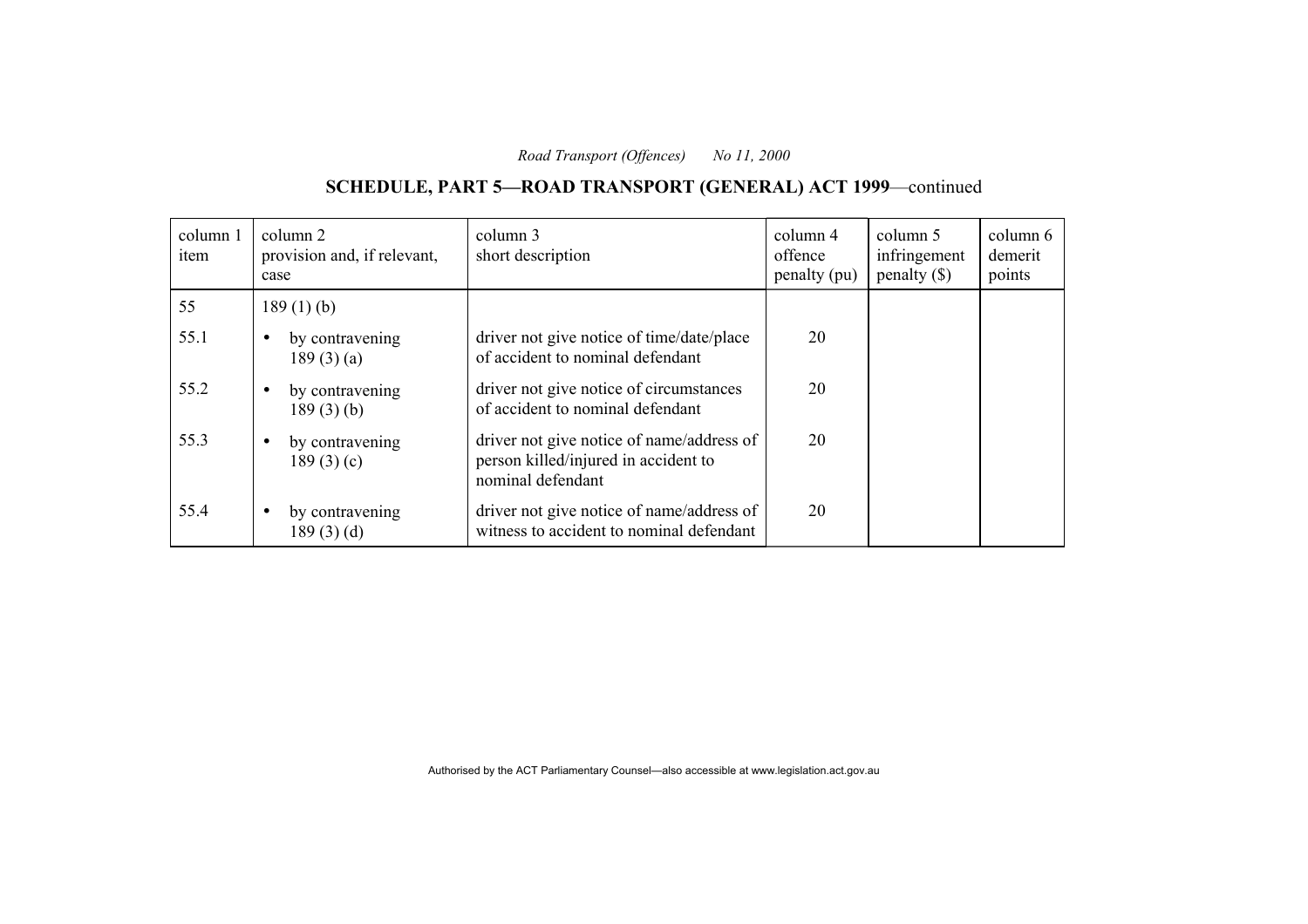# **SCHEDULE, PART 5—ROAD TRANSPORT (GENERAL) ACT 1999**—continued

| column 1<br>item | column 2<br>provision and, if relevant,<br>case | column 3<br>short description                                                              | column 4<br>offence<br>penalty (pu) | column 5<br>infringement<br>penalty $(\$)$ | column 6<br>demerit<br>points |
|------------------|-------------------------------------------------|--------------------------------------------------------------------------------------------|-------------------------------------|--------------------------------------------|-------------------------------|
| 56               | 189(2)                                          |                                                                                            |                                     |                                            |                               |
| 56.1             | by contravening<br>189(3)(a)                    | driver not give notice of time/date/place<br>of accident to owner                          | 20                                  |                                            |                               |
| 56.2             | by contravening<br>$\bullet$<br>189(3)(b)       | driver not give notice of circumstances<br>of accident to owner                            | 20                                  |                                            |                               |
| 56.3             | by contravening<br>189(3)(c)                    | driver not give notice of name/address of<br>person killed/injured in accident to<br>owner | 20                                  |                                            |                               |
| 56.4             | by contravening<br>189(3)(d)                    | driver not give notice of name/address of<br>witness to accident to owner                  | 20                                  |                                            |                               |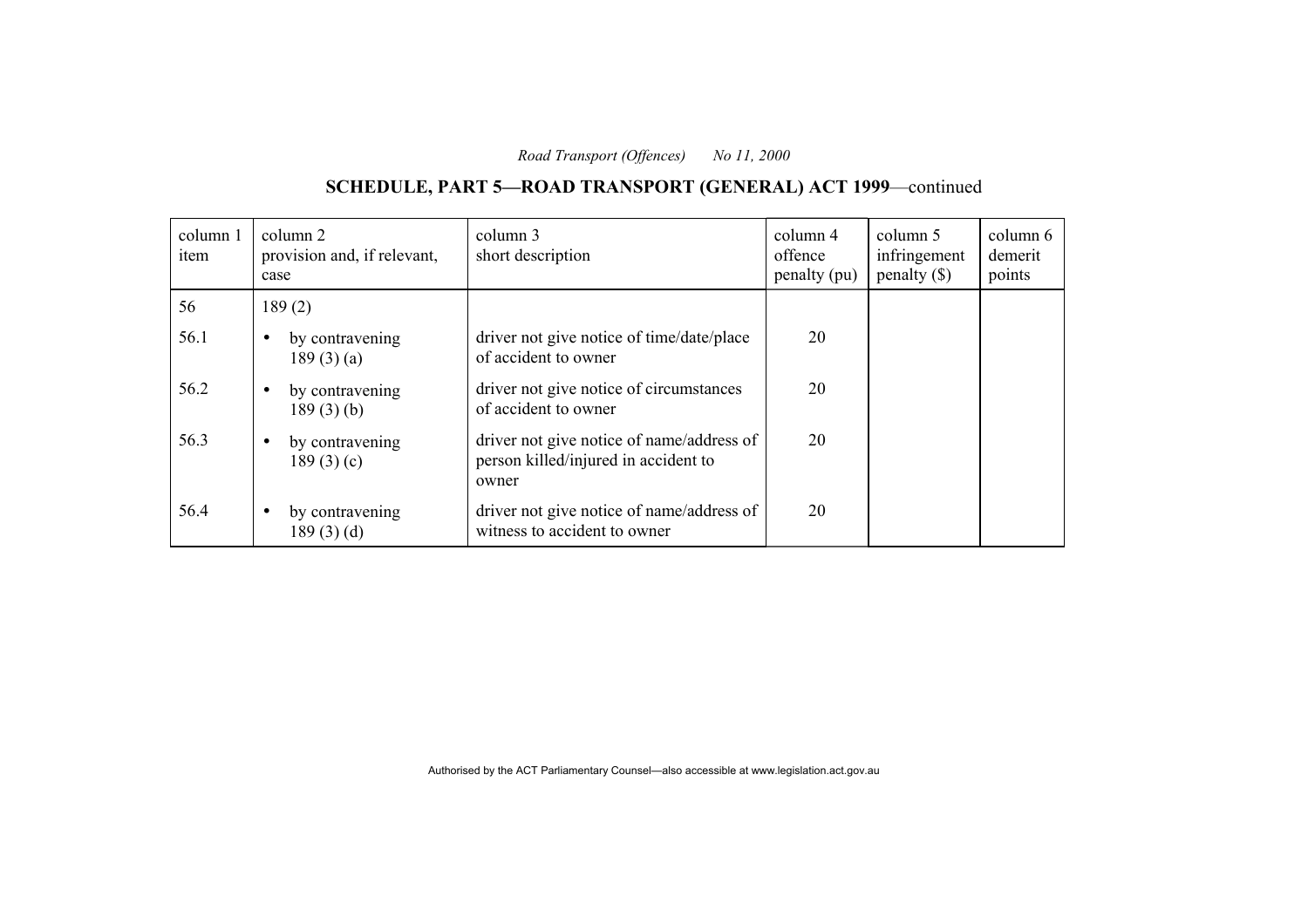# **SCHEDULE, PART 5—ROAD TRANSPORT (GENERAL) ACT 1999**—continued

| column 1<br>item | column 2<br>provision and, if relevant,<br>case | column 3<br>short description                                                | column 4<br>offence<br>penalty (pu) | column 5<br>infringement<br>penalty $(\$)$ | column 6<br>demerit<br>points |
|------------------|-------------------------------------------------|------------------------------------------------------------------------------|-------------------------------------|--------------------------------------------|-------------------------------|
| 57               | 189(5)                                          | driver/owner not give additional<br>information/take step                    | 20                                  |                                            |                               |
| 58               | 192(1)                                          | owner/driver not give notice to<br>authorised insurer of notice/claim/action | 20                                  |                                            |                               |
| 59               | 192(2)                                          | owner not give notice to authorised<br>insurer of driver notice/claim/action | 20                                  |                                            |                               |
| 60               | 192(3)                                          | owner/driver begin court<br>proceeding/incur expense                         | 20                                  |                                            |                               |
| 61               | 205(1)                                          | issue certificate/policy of insurance<br>while not authorised insurer        | 100                                 |                                            |                               |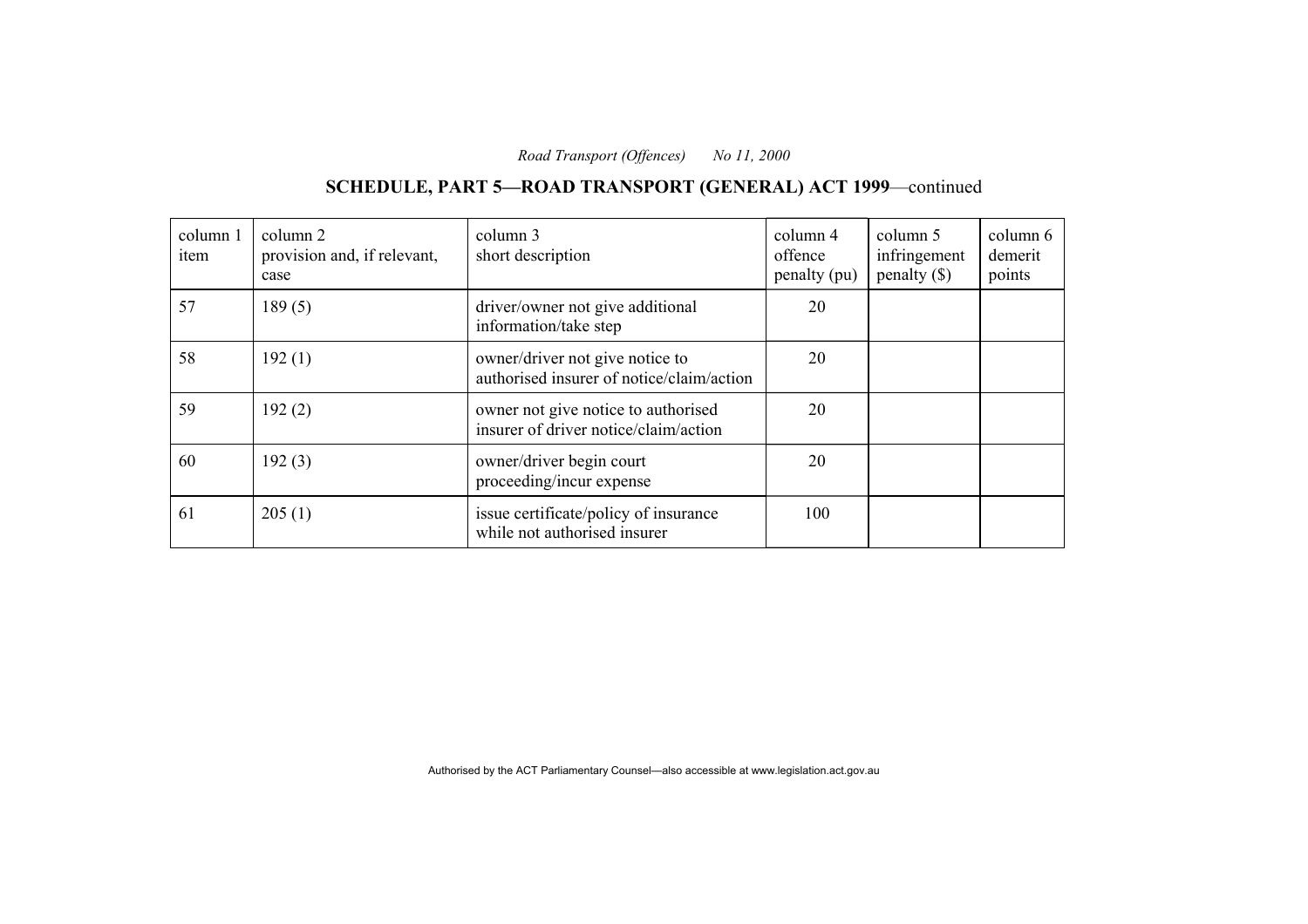# **SCHEDULE, PART 5—ROAD TRANSPORT (GENERAL) ACT 1999**—continued

| column 1<br>item | column 2<br>provision and, if relevant,<br>case | column 3<br>short description                                                                                                                    | column 4<br>offence<br>penalty (pu) | column 5<br>infringement<br>$penalty$ (\$) | column 6<br>demerit<br>points |
|------------------|-------------------------------------------------|--------------------------------------------------------------------------------------------------------------------------------------------------|-------------------------------------|--------------------------------------------|-------------------------------|
| 62               | 212(2)                                          |                                                                                                                                                  |                                     |                                            |                               |
| 62.1             | for $212(1)(a)$<br>$\bullet$                    | authorised insurer not provide<br>information about premiums received<br>under third-party policies/public vehicle<br>policies within set time   | 20                                  |                                            |                               |
| 62.2             | for $212(1)$ (b)<br>$\bullet$                   | authorised insurer not provide<br>information about claims paid for<br>third-party policies/public vehicle<br>policies within set time           | 20                                  |                                            |                               |
| 62.3             | for $212(1)(c)$<br>$\bullet$                    | authorised insurer not provide<br>information about persons insured under<br>third-party policies/public vehicle<br>policies within set time     | 20                                  |                                            |                               |
| 62.4             | for $212(1)(d)$<br>$\bullet$                    | authorised insurer not provide<br>information about other matters relevant<br>to third-party policies/public vehicle<br>policies within set time | 20                                  |                                            |                               |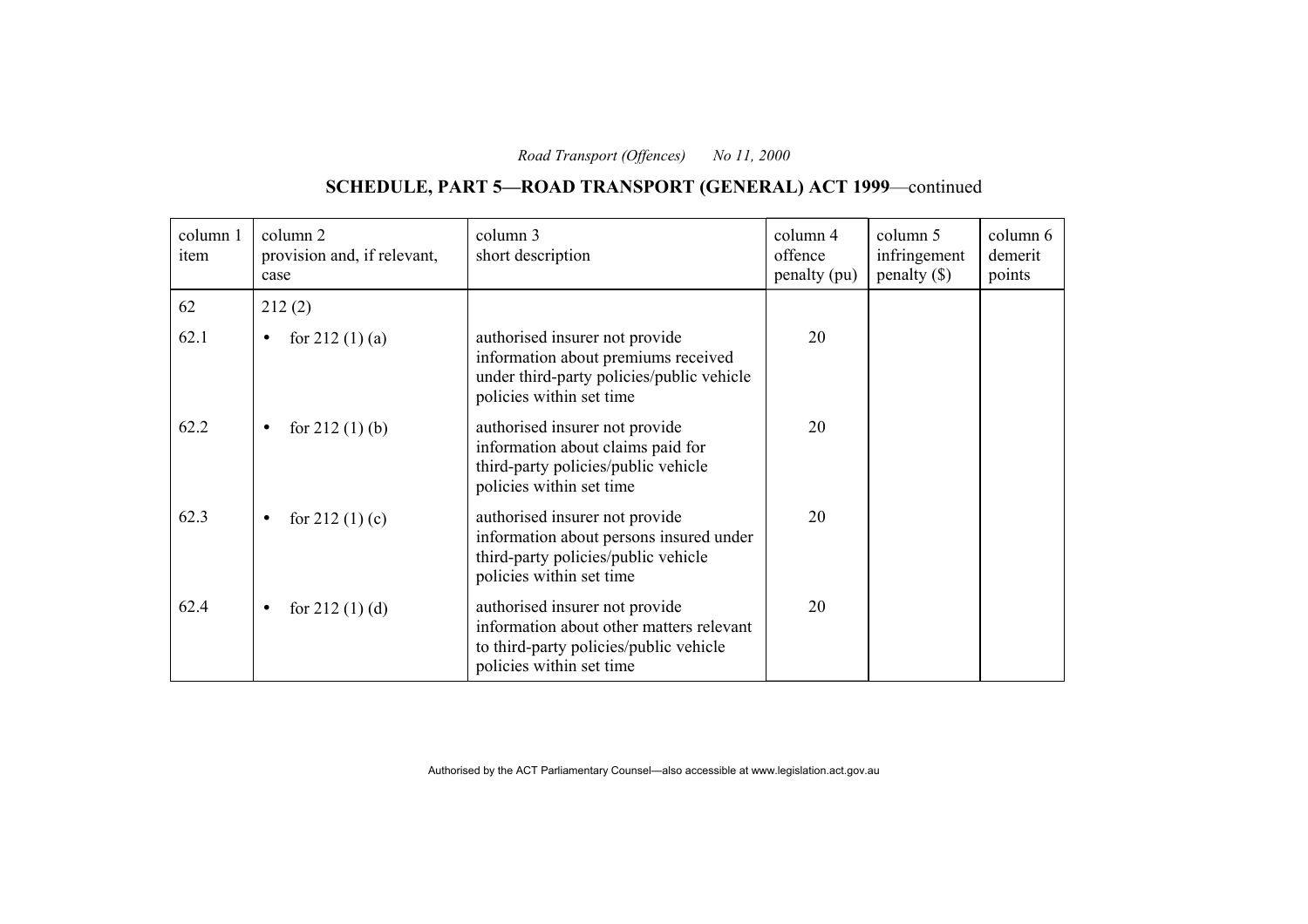# **SCHEDULE, PART 5—ROAD TRANSPORT (GENERAL) ACT 1999**—continued

| column 1<br>item | column 2<br>provision and, if relevant,<br>case | column 3<br>short description                                                                             | column 4<br>offence<br>penalty (pu) | column 5<br>infringement<br>$penalty$ (\$) | column 6<br>demerit<br>points |
|------------------|-------------------------------------------------|-----------------------------------------------------------------------------------------------------------|-------------------------------------|--------------------------------------------|-------------------------------|
| 63               | 214(1)                                          | authorised insurer charge/request/accept<br>more than maximum premium                                     | 20                                  |                                            |                               |
| 64               | 217(1)                                          | owner not maintain required public<br>vehicle policy                                                      | 50                                  | 413                                        |                               |
| 65               | 224(2)                                          |                                                                                                           |                                     |                                            |                               |
| 65.1             | for $224(1)(a)$<br>$\bullet$                    | owner not produce evidence that<br>third-party policy in force to police<br>officer/authorised person     | 20                                  |                                            |                               |
| 65.2             | for $224(1)(b)$<br>$\bullet$                    | owner not produce evidence that public<br>vehicle policy in force to police officer/<br>authorised person | 20                                  |                                            |                               |
| 66               | 228(1)                                          | give road transport authority/<br>administering authority false/<br>misleading/incomplete information     | 20                                  |                                            |                               |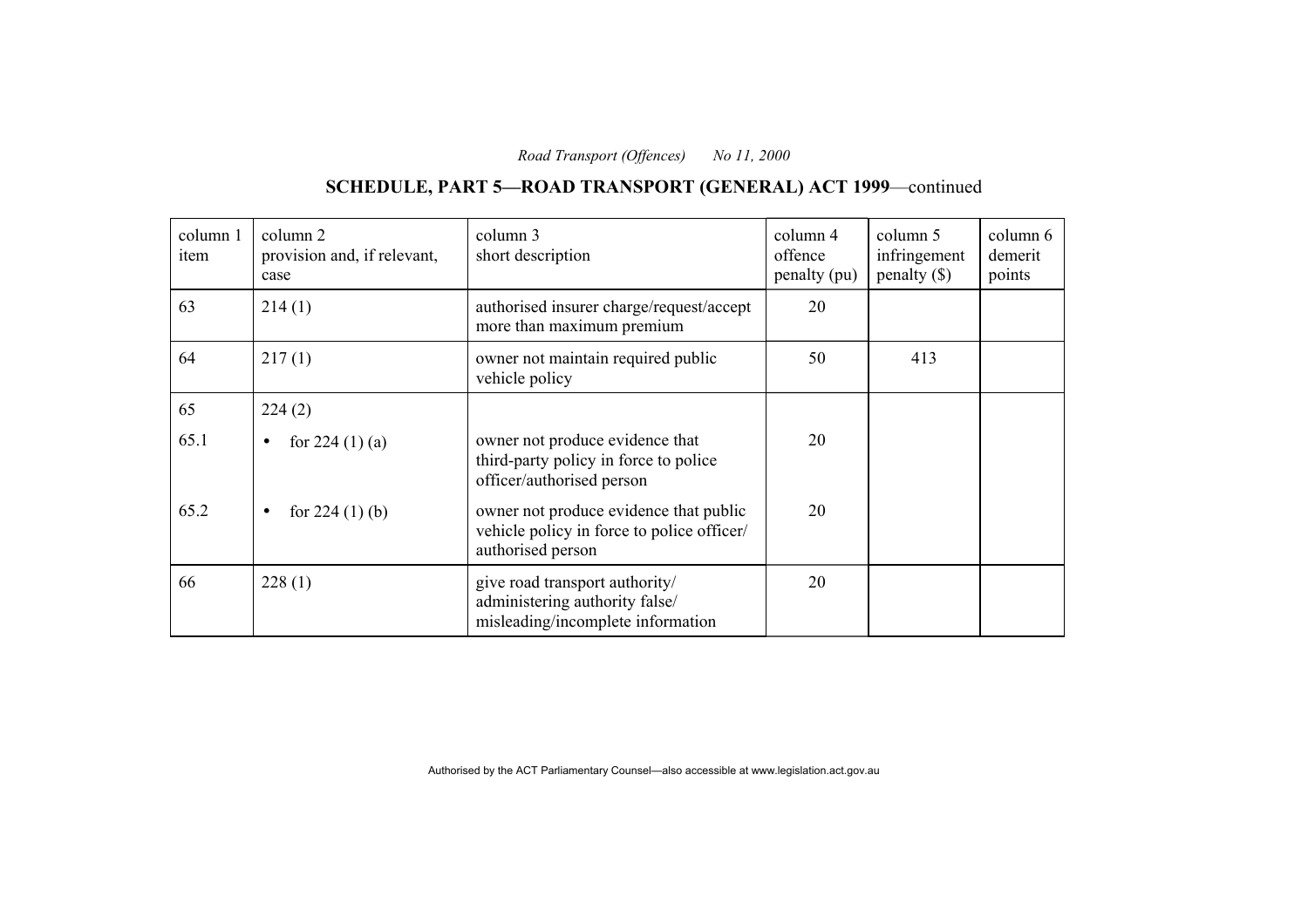# **SCHEDULE, PART 5—ROAD TRANSPORT (GENERAL) ACT 1999**—continued

| column 1<br>item | column 2<br>provision and, if relevant,<br>case | column 3<br>short description                                                                                          | column 4<br>offence<br>penalty (pu)        | column 5<br>infringement<br>$penalty$ (\$) | column 6<br>demerit<br>points |
|------------------|-------------------------------------------------|------------------------------------------------------------------------------------------------------------------------|--------------------------------------------|--------------------------------------------|-------------------------------|
| 67               | 231                                             | hinder/obstruct police officer/authorised<br>person/other person                                                       | $50 \text{ pu}/6$<br>months<br>prison/both |                                            |                               |
| 68               | 232(a)                                          | state false/misleading thing to road<br>transport authority/police officer/<br>authorised person                       | 20                                         |                                            |                               |
| 69               | 232(b)                                          | omit thing from statement made to road<br>transport authority/police officer/<br>authorised person so it is misleading | 20                                         |                                            |                               |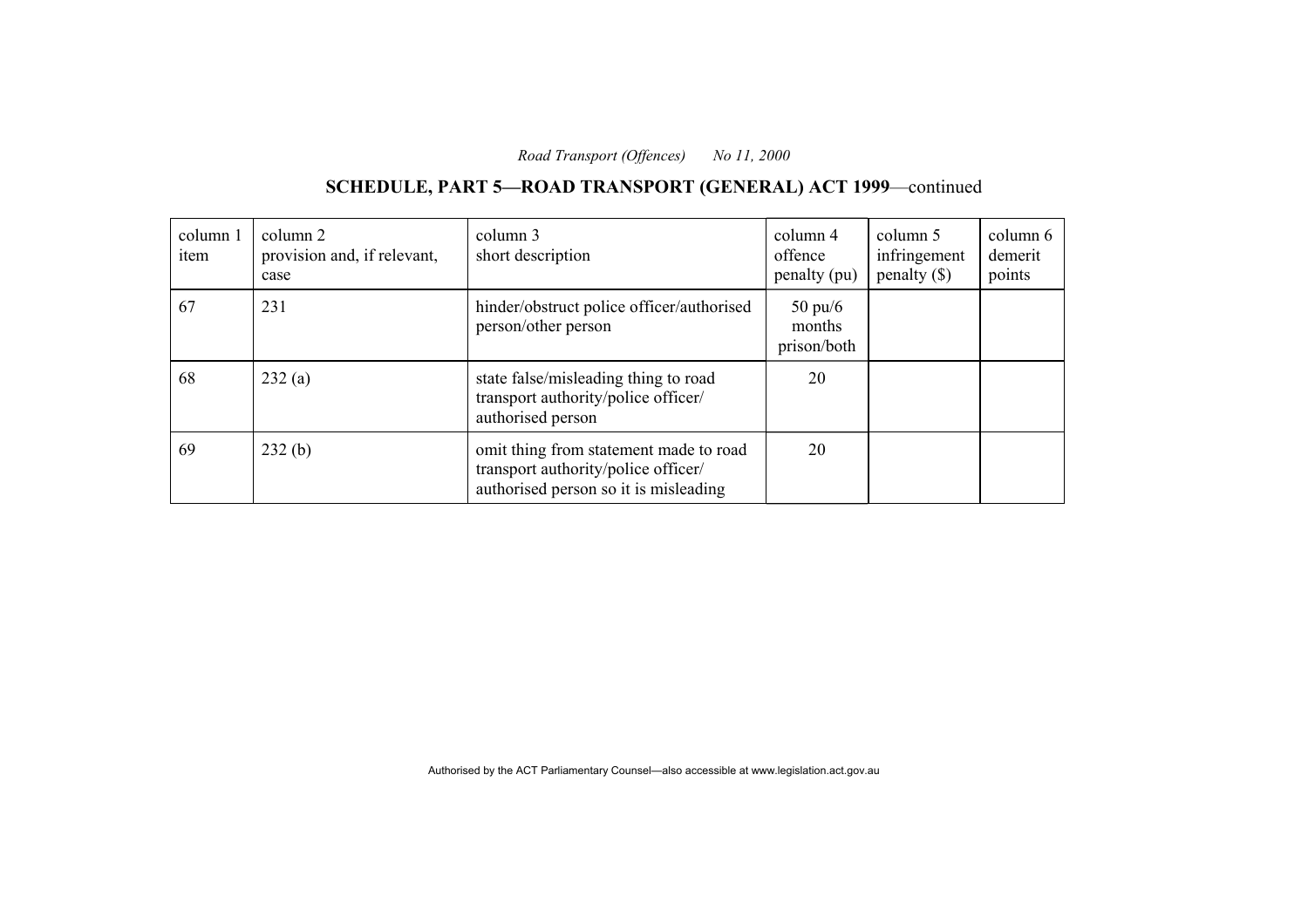**SCHEDULE**—continued

# **PART 8—ROAD TRANSPORT (BUS SERVICES) REGULATIONS 2000**

| column 1<br>item | column 2<br>provision and, if relevant,<br>case | column 3<br>short description                                                                                        | column 4<br>offence<br>penalty (pu) | column 5<br>infringement<br>$penalty$ (\$) | column 6<br>demerit<br>points |
|------------------|-------------------------------------------------|----------------------------------------------------------------------------------------------------------------------|-------------------------------------|--------------------------------------------|-------------------------------|
|                  | 5(1)                                            | bus operator not ensure interior/exterior/<br>fittings of bus clean/undamaged/<br>properly fitted/ securely in place | 10                                  | <b>200</b>                                 |                               |
|                  | 6                                               | bus operator allow unlicensed person to<br>drive bus                                                                 | 20                                  | 300                                        |                               |
| 3                | 7                                               | bus operator not make driver record                                                                                  | 10                                  | 200                                        |                               |
| 4                | 8(a)                                            | bus operator not keep record as required                                                                             | 10                                  | 200                                        |                               |
| 5                | 8(b)                                            | bus operator not produce record to<br>police officer/authorised person for<br>inspection                             | 10                                  | <b>200</b>                                 |                               |
| 6                | 8 <sub>(c)</sub>                                | bus operator not produce record to<br>authority for inspection                                                       | 10                                  | 200                                        |                               |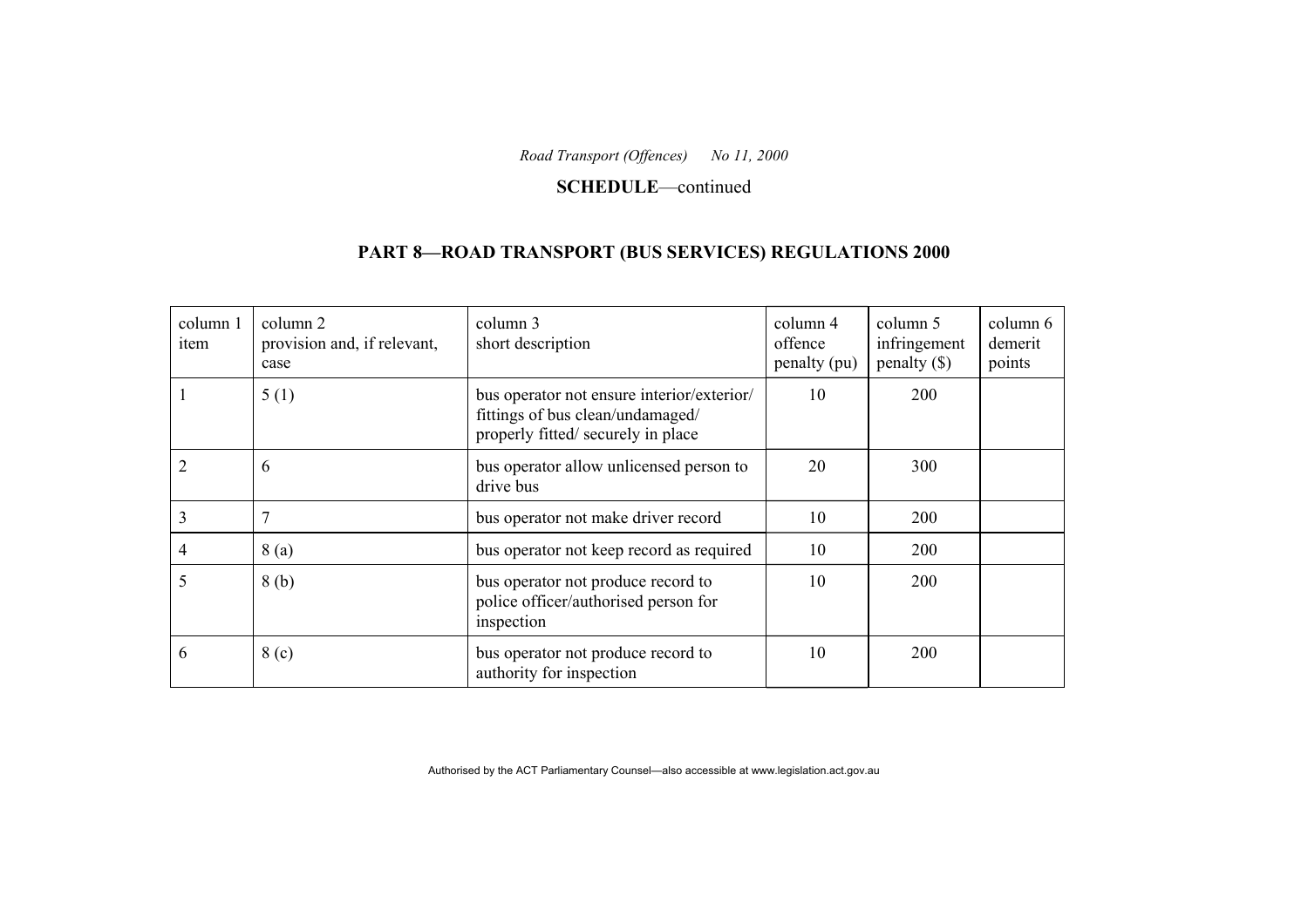**SCHEDULE, PART 8—ROAD TRANSPORT (BUS SERVICES) REGULATIONS 2000**—continued

| column 1<br>item | column 2<br>provision and, if relevant,<br>case | column 3<br>short description                                              | column 4<br>offence<br>penalty (pu) | column 5<br>infringement<br>penalty $(\$)$ | column 6<br>demerit<br>points |
|------------------|-------------------------------------------------|----------------------------------------------------------------------------|-------------------------------------|--------------------------------------------|-------------------------------|
| 7                | 9(1)(a)                                         | bus operator allow bus operation after<br>noncompliance notice expiry time | 20                                  | 300                                        |                               |
| 8                | 9(1)(b)                                         | bus operator allow bus operation after<br>noncompliance notice removed     | 20                                  | 300                                        |                               |
| 9                | 10(1)(a)                                        | bus driver not drop off passenger                                          | 5                                   | 100                                        |                               |
| 10               | 10(1)(b)                                        | bus driver not pick up passenger                                           | 5                                   | 100                                        |                               |
| 11               | 11                                              | bus driver not stop bus parallel to/close<br>to side of road               | 5                                   | 150                                        |                               |
| 12               | 12                                              | bus driver allow inconvenient article in<br>bus                            | 5                                   | 100                                        |                               |
| 13               | 13(1)(a)                                        | bus driver allow passenger in driver's<br>compartment                      | 5                                   | 100                                        |                               |
| 14               | 13(1)(b)                                        | bus driver allow passenger on driver's<br>seat                             | 5                                   | 100                                        |                               |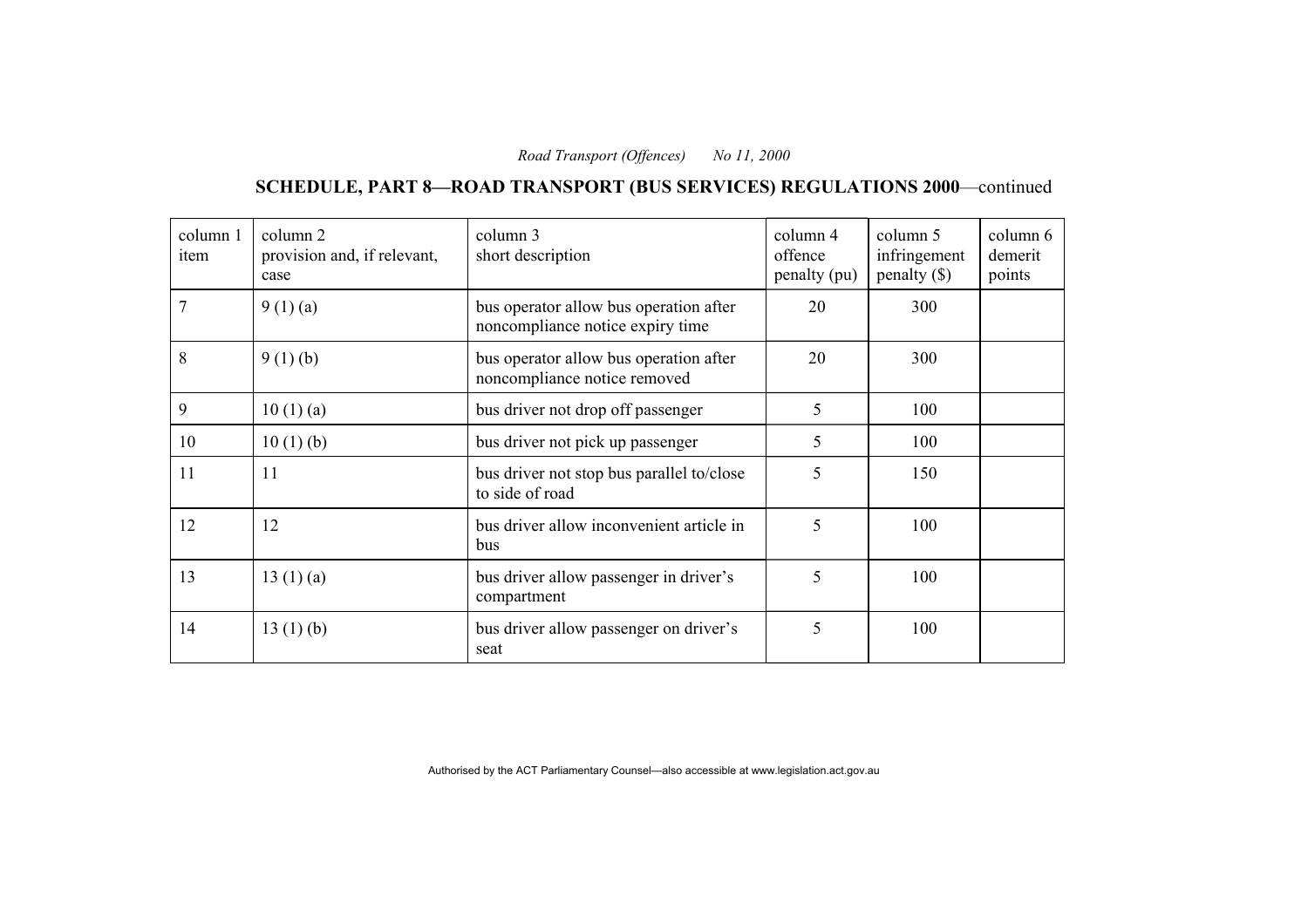**SCHEDULE, PART 8—ROAD TRANSPORT (BUS SERVICES) REGULATIONS 2000**—continued

| column 1<br>item | column 2<br>provision and, if relevant,<br>case | column 3<br>short description                                     | column 4<br>offence<br>penalty (pu) | column 5<br>infringement<br>$penalty$ (\$) | column 6<br>demerit<br>points |
|------------------|-------------------------------------------------|-------------------------------------------------------------------|-------------------------------------|--------------------------------------------|-------------------------------|
| 15               | 13(2)(a)                                        | bus driver allow passenger on<br>unauthorised part of bus         | 5                                   | 100                                        |                               |
| 16               | 13(2)(b)                                        | bus driver allow passenger beside/in<br>front of driver's seat    | 5                                   | 100                                        |                               |
| 17               | 13 $(2)(c)$                                     | bus driver allow passenger to stand on<br>upper deck              | 5                                   | 100                                        |                               |
| 18               | 14(a)                                           | bus driver solicit for passenger/hiring                           | 10                                  | 150                                        |                               |
| 19               | 14(b)                                           | bus driver move bus while door open                               | 10                                  | 150                                        |                               |
| 20               | 14(c)                                           | bus driver start bus subject person to<br>unnecessary injury/risk | 10                                  | 200                                        |                               |
| 21               | 15(a)                                           | bus driver not clean/tidy/wearing<br>clean/respectable clothes    | 5                                   | 150                                        |                               |
| 22               | 15 <sub>(b)</sub>                               | bus driver not behave in orderly<br>way/politely/with propriety   | 5                                   | 150                                        |                               |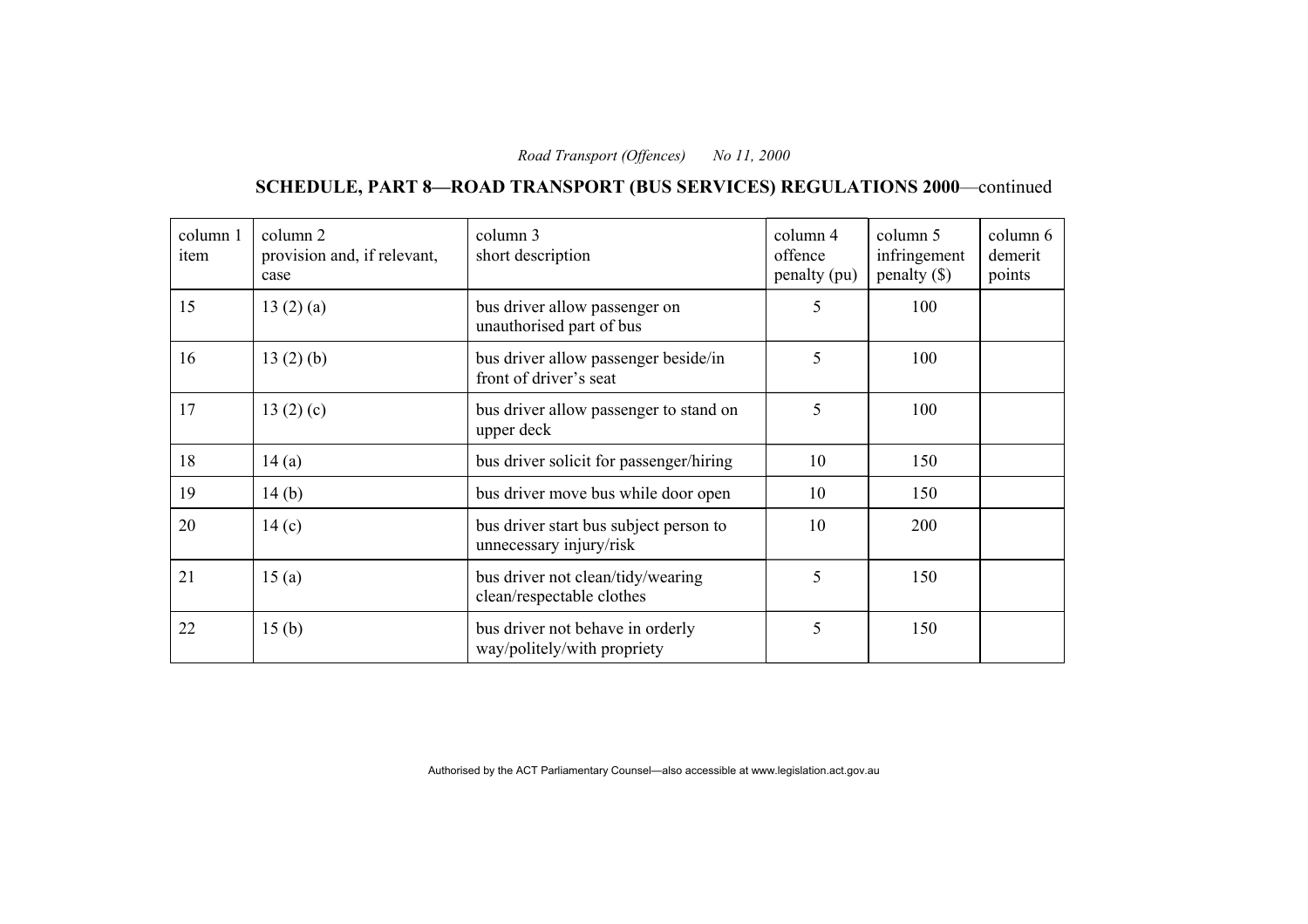# **SCHEDULE, PART 8—ROAD TRANSPORT (BUS SERVICES) REGULATIONS 2000**—continued

| column 1<br>item | column 2<br>provision and, if relevant,<br>case | column 3<br>short description                                                    | column 4<br>offence<br>penalty (pu) | column 5<br>infringement<br>penalty $(\$)$ | column 6<br>demerit<br>points |
|------------------|-------------------------------------------------|----------------------------------------------------------------------------------|-------------------------------------|--------------------------------------------|-------------------------------|
| 23               | 15 <sub>(c)</sub>                               | bus driver not comply with passenger<br>request                                  | 5                                   | 150                                        |                               |
| 24               | 16                                              | bus driver leave driving seat                                                    | 5                                   | 150                                        |                               |
| 25               | 17(1)(a)                                        | operate bus after noncompliance notice<br>expiry time                            | 20                                  | 100                                        |                               |
| 26               | $17(1)$ (b)                                     | operate bus after noncompliance notice<br>removed                                | 20                                  | 300                                        |                               |
| 27               | 19(1)                                           | transfer bus ticket to someone else                                              | 5                                   | 100                                        |                               |
| 28               | 20                                              | change/deface bus ticket/make bus ticket<br>illegible/inoperative                | 5                                   | 100                                        |                               |
| 29               | 21                                              | travel on bus without valid bus ticket                                           | 5                                   | 100                                        |                               |
| 30               | 22(1)                                           | use concession bus ticket if not entitled                                        | 5                                   | 100                                        |                               |
| 31               | 22(3)                                           | not produce evidence of entitlement to<br>bus ticket concession to driver/police | 5                                   | 100                                        |                               |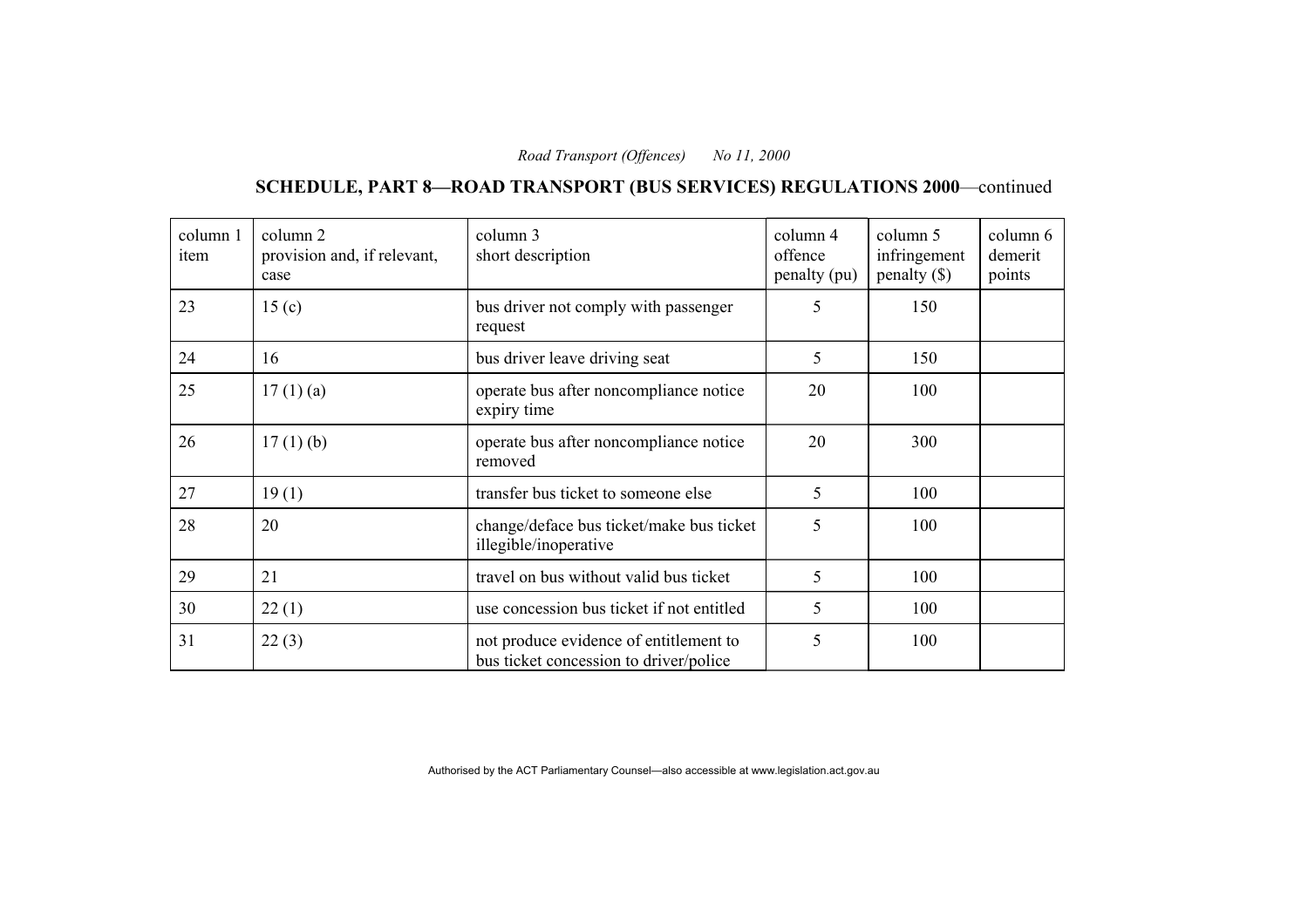# **SCHEDULE, PART 8—ROAD TRANSPORT (BUS SERVICES) REGULATIONS 2000**—continued

| column 1<br>item | column 2<br>provision and, if relevant,<br>case | column 3<br>short description                                                                                                                                            | column 4<br>offence<br>penalty (pu) | column 5<br>infringement<br>penalty $(\$)$ | column 6<br>demerit<br>points |
|------------------|-------------------------------------------------|--------------------------------------------------------------------------------------------------------------------------------------------------------------------------|-------------------------------------|--------------------------------------------|-------------------------------|
|                  |                                                 | officer/authorised person                                                                                                                                                |                                     |                                            |                               |
| 32               | 22(5)                                           | provide document containing false/<br>misleading/incomplete information for<br>bus ticket concession application/<br>evidence of entitlement to bus ticket<br>concession | 20                                  |                                            |                               |
| 33               | 22(6)(a)                                        | state false/misleading thing for bus ticket<br>concession application/evidence of<br>entitlement to bus ticket concession                                                | 20                                  |                                            |                               |
| 34               | 22(6)(b)                                        | omit thing from statement for bus ticket<br>concession application/evidence of<br>entitlement to bus ticket concession so it<br>is misleading                            | 20                                  |                                            |                               |
| 35               | 23                                              | not make bus ticket available to<br>authorised person for inspection/<br>processing                                                                                      | 5                                   | 100                                        |                               |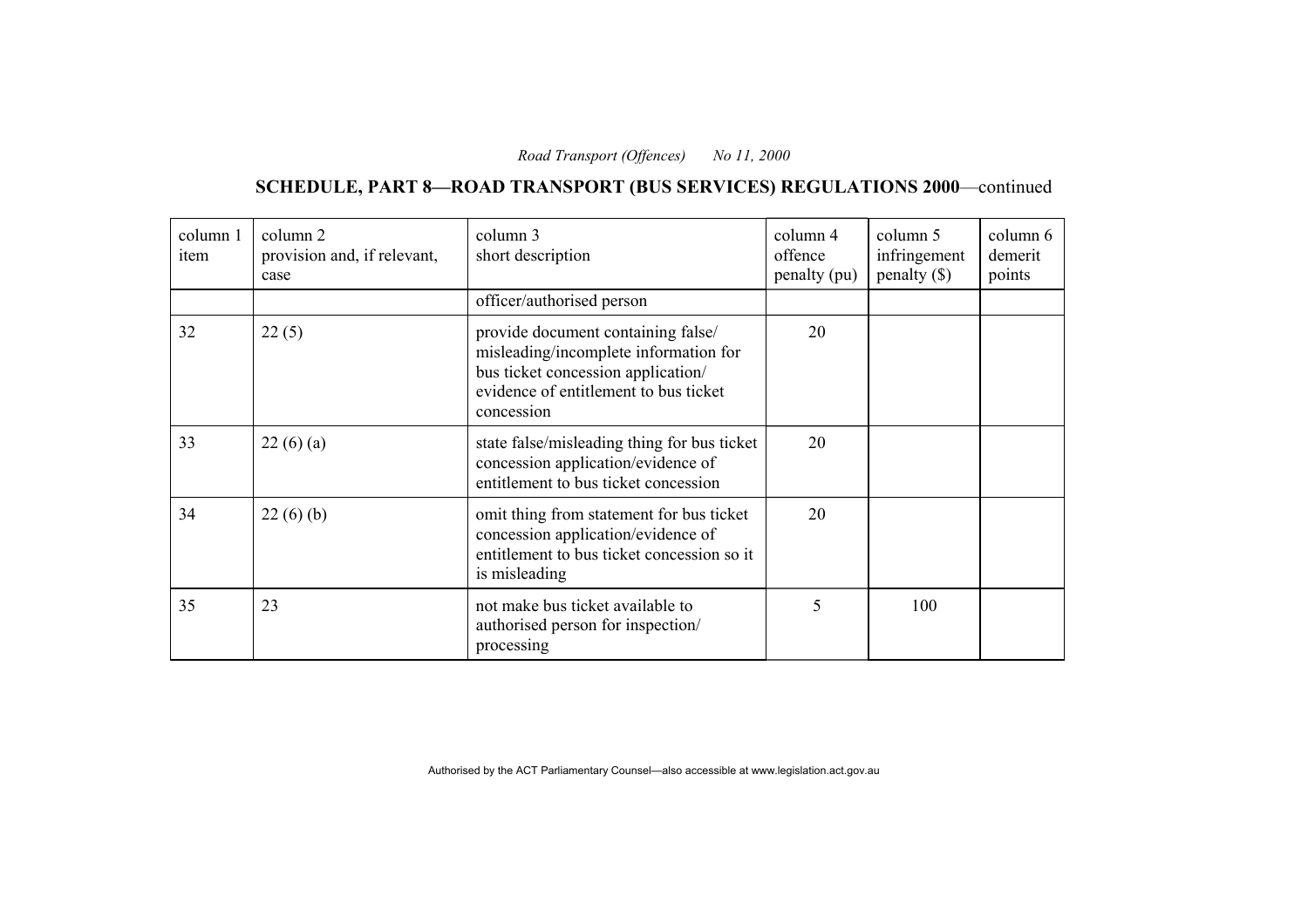**SCHEDULE, PART 8—ROAD TRANSPORT (BUS SERVICES) REGULATIONS 2000**—continued

| column 1<br>item | column 2<br>provision and, if relevant,<br>case | column 3<br>short description                        | column 4<br>offence<br>penalty (pu) | column 5<br>infringement<br>penalty $(\$)$ | column 6<br>demerit<br>points |
|------------------|-------------------------------------------------|------------------------------------------------------|-------------------------------------|--------------------------------------------|-------------------------------|
| 36               | 24(1)                                           | not offer bus ticket for processing                  | 5                                   | 100                                        |                               |
| 37               | 25(1)                                           | interfere with comfort or safety of<br>person on bus | 5                                   | 100                                        |                               |
| 38               | 26(2)                                           | occupy reserved bus seat                             | 5                                   | 100                                        |                               |
| 39               | 27(1)                                           | drink liquor on bus                                  | 5                                   | 100                                        |                               |
| 40               | 28(1)                                           | eat/drink on bus contrary to sign                    | 5                                   | 100                                        |                               |
| 41               | 29(a)                                           | get on/get off moving bus                            | 5                                   | 100                                        |                               |
| 42               | 29(b)                                           | get on/get off bus through window                    | 5                                   | 100                                        |                               |
| 43               | 30(1)                                           | get on bus at unscheduled stop                       | 5                                   | 100                                        |                               |
| 44               | 30(2)                                           | get off bus at unscheduled stop                      | 5                                   | 100                                        |                               |
| 45               | 31(a)                                           | interfere with bus equipment                         | 5                                   | 100                                        |                               |
| 46               | 31 <sub>(b)</sub>                               | block bus door                                       | 5                                   | 100                                        |                               |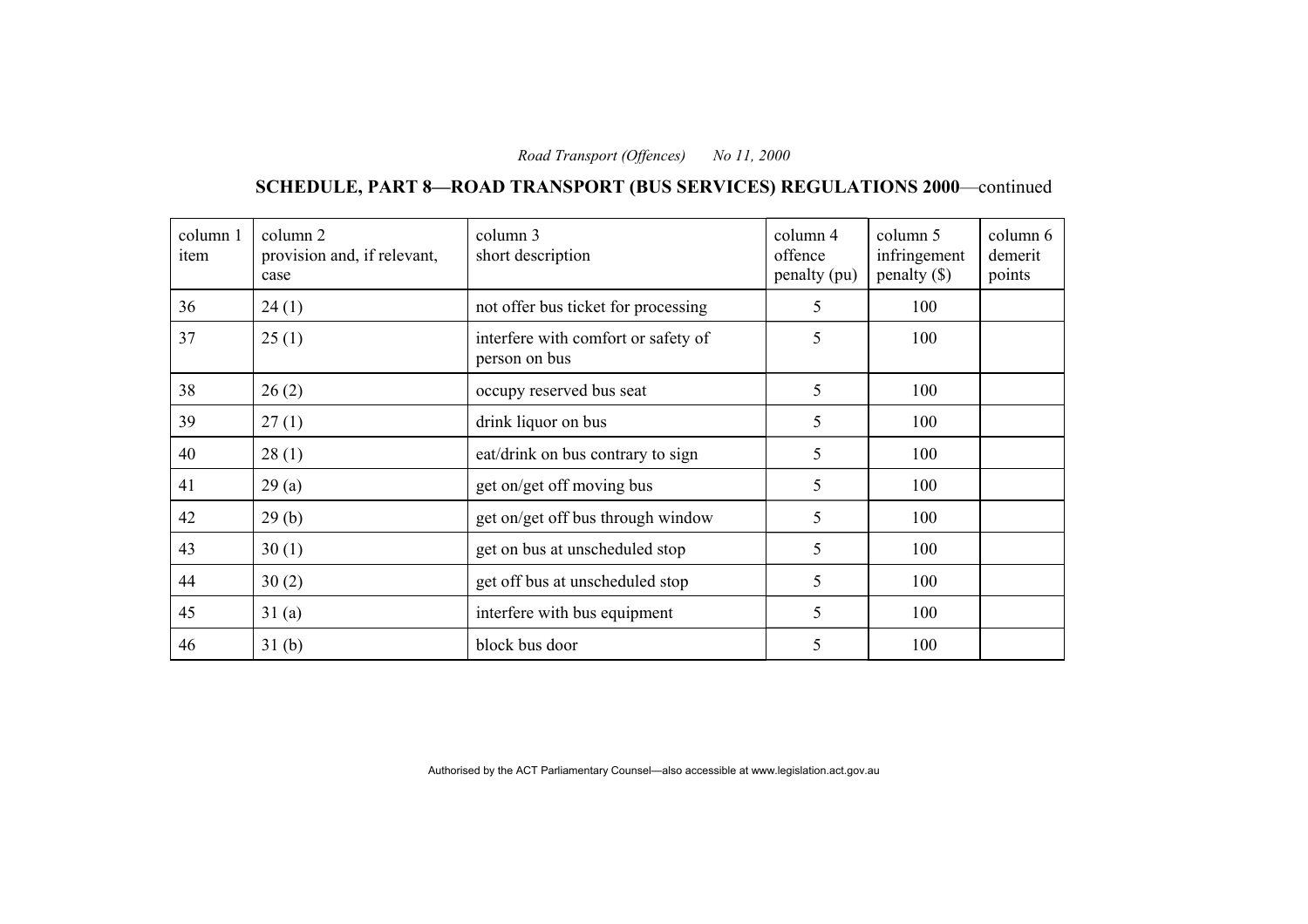**SCHEDULE, PART 8—ROAD TRANSPORT (BUS SERVICES) REGULATIONS 2000**—continued

| column 1<br>item | column 2<br>provision and, if relevant,<br>case | column 3<br>short description                       | column 4<br>offence<br>penalty (pu) | column 5<br>infringement<br>penalty $(\$)$ | column 6<br>demerit<br>points |
|------------------|-------------------------------------------------|-----------------------------------------------------|-------------------------------------|--------------------------------------------|-------------------------------|
| 47               | 31 <sub>(c)</sub>                               | unlock bus door                                     | 5                                   | 100                                        |                               |
| 48               | 31(d)                                           | open door while bus moving                          | 5                                   | 100                                        |                               |
| 49               | 31(e)                                           | interfere with automatic bus door                   | 5                                   | 100                                        |                               |
| 50               | 32                                              | throw thing in/from bus                             | 5                                   | 100                                        |                               |
| 51               | 33 $(1)(a)$                                     | bus passenger enter drivers compartment             | 5                                   | 100                                        |                               |
| 52               | 33(1)(b)                                        | bus passenger occupy driver's seat                  | 5                                   | 100                                        |                               |
| 53               | 33(2)(a)                                        | bus passenger travel on unauthorised<br>part of bus | 5                                   | 100                                        |                               |
| 54               | 33(2)(b)                                        | bus passenger beside/in front of driver's<br>seat   | 5                                   | 100                                        |                               |
| 55               | 33 $(2)$ $(c)$                                  | bus passenger stand on upper deck of<br>bus         | 5                                   | 100                                        |                               |
| 56               | 34                                              | remove property of bus operator from<br>bus         | 5                                   | 100                                        |                               |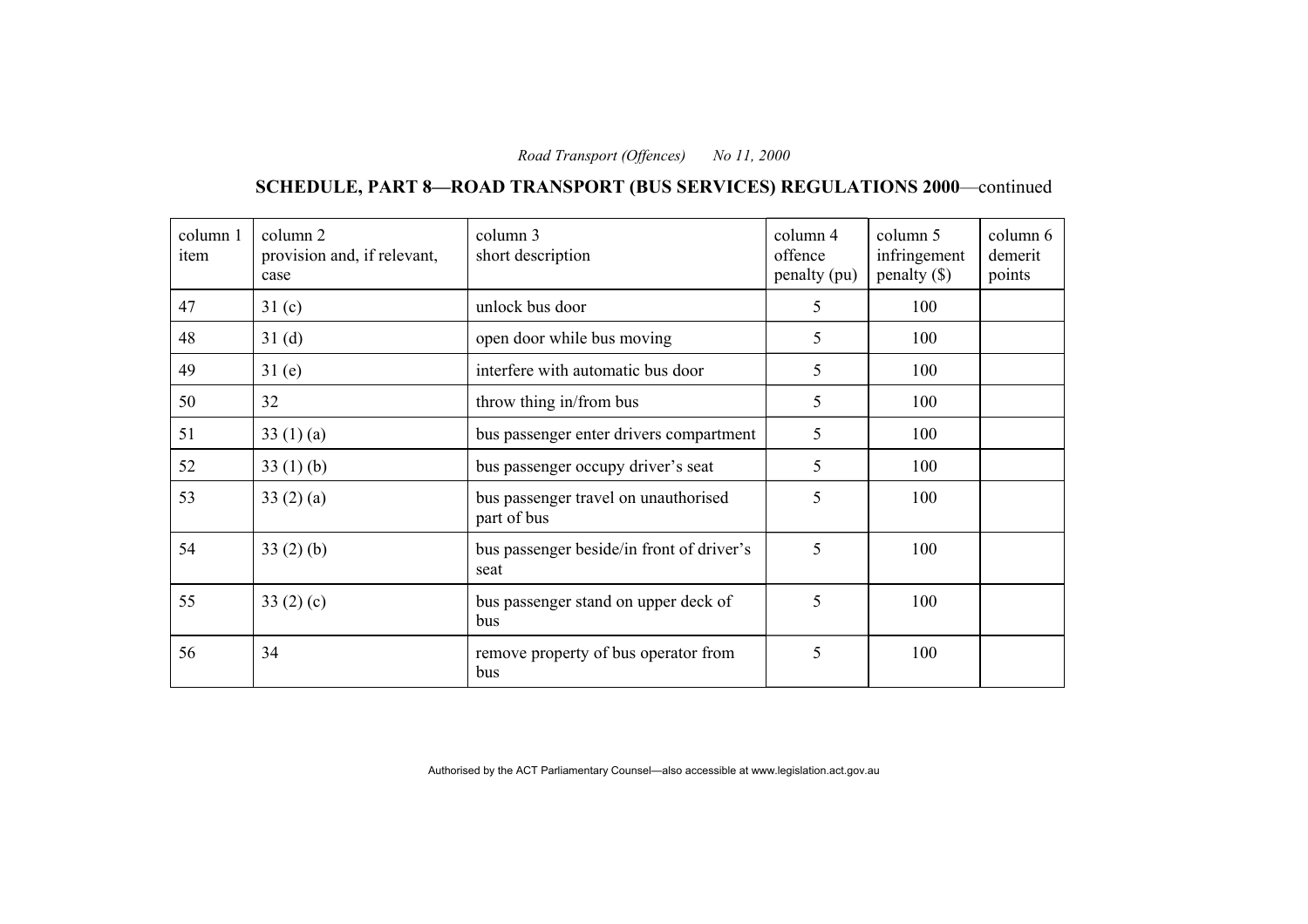**SCHEDULE, PART 8—ROAD TRANSPORT (BUS SERVICES) REGULATIONS 2000**—continued

| column 1<br>item | column 2<br>provision and, if relevant,<br>case | column 3<br>short description                                                                                                                            | column 4<br>offence<br>penalty (pu) | column 5<br>infringement<br>$penalty$ (\$) | column 6<br>demerit<br>points |
|------------------|-------------------------------------------------|----------------------------------------------------------------------------------------------------------------------------------------------------------|-------------------------------------|--------------------------------------------|-------------------------------|
| 57               | 35                                              | deposit litter/dangerous thing in bus                                                                                                                    | 5                                   | 100                                        |                               |
| 58               | 36(1)                                           | bus passenger take dog/cat/bird/other<br>animal on bus without permission                                                                                | 5                                   | 100                                        |                               |
| 59               | 37(1)                                           | bus passenger with soiled clothing/soiled<br>goods/damaging goods/bulky goods not<br>comply with direction by driver/police<br>officer/authorised person | 5                                   | 100                                        |                               |
| 60               | 38(2)                                           | intoxicated bus passenger not comply<br>with direction by driver/police officer/<br>authorised person                                                    | 5                                   | 100                                        |                               |
| 61               | 39(2)                                           | bus passenger offender not comply with<br>direction by driver/police officer/<br>authorised person                                                       | 5                                   | 150                                        |                               |
| 62               | 41                                              | not deal with lost property on bus as<br>required                                                                                                        | 5                                   | 150                                        |                               |
| 63               | 43(5)                                           | not provide record/information for bus                                                                                                                   | 20                                  | 300                                        |                               |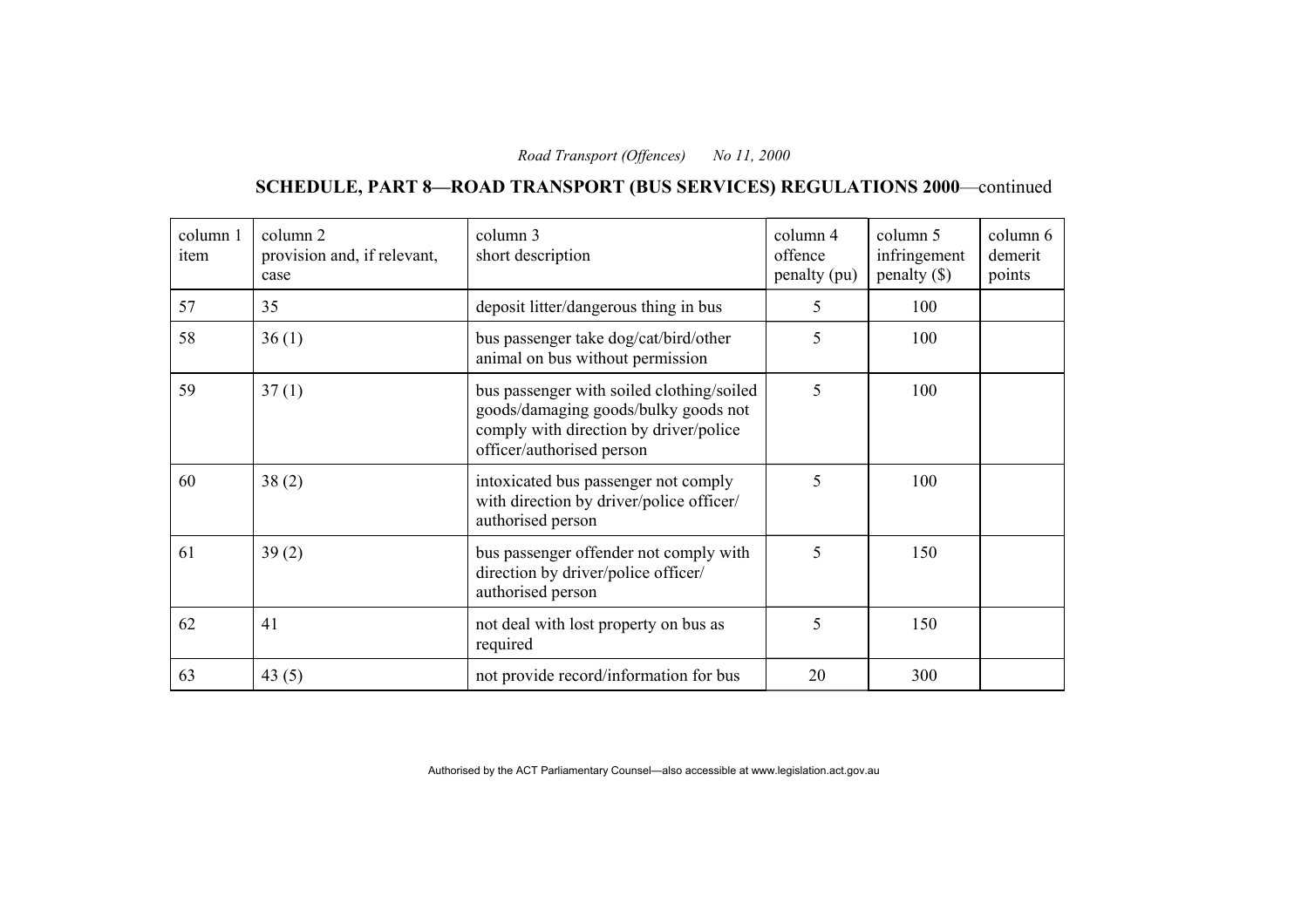# **SCHEDULE, PART 8—ROAD TRANSPORT (BUS SERVICES) REGULATIONS 2000**—continued

| column 1<br>item | column 2<br>provision and, if relevant,<br>case | column 3<br>short description                                                                                                        | column 4<br>offence<br>penalty (pu) | column 5<br>infringement<br>$penalty$ (\$) | column 6<br>demerit<br>points |
|------------------|-------------------------------------------------|--------------------------------------------------------------------------------------------------------------------------------------|-------------------------------------|--------------------------------------------|-------------------------------|
|                  |                                                 | services enforcement                                                                                                                 |                                     |                                            |                               |
| 64               | 44(4)                                           | not comply with request/signal by police<br>officer/authorised person for bus<br>services enforcement                                | 20                                  | 300                                        |                               |
| 65               | 45(3)                                           | responsible person not comply with<br>inspection requirement by police officer/<br>authorised person for bus services<br>enforcement | 20                                  | 300                                        |                               |
| 66               | 47                                              | bus operator not give notice of change in<br>licence particulars                                                                     | 10                                  | 200                                        |                               |
| 67               | 48 $(4)$                                        | unauthorised bus noncompliance notice<br>removal                                                                                     | 20                                  | 300                                        |                               |
| 68               | 49 $(2)$ $(a)$                                  | not state name/address when required by<br>police officer/authorised person for bus<br>services enforcement                          | 10                                  | 100                                        |                               |
| 69               | 49(2)(b)                                        | state false name/address for bus services                                                                                            | 10                                  | 100                                        |                               |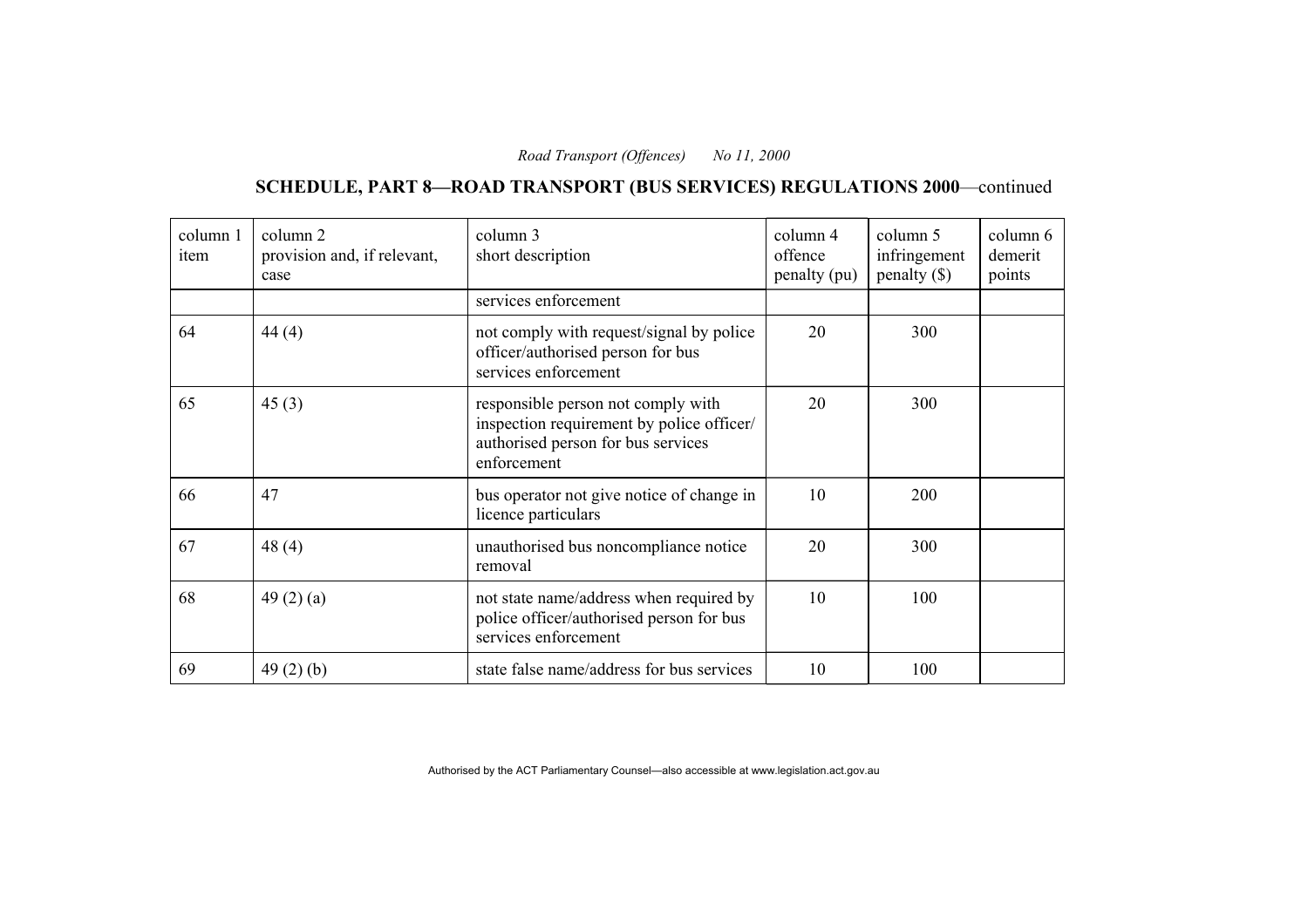# **SCHEDULE, PART 8—ROAD TRANSPORT (BUS SERVICES) REGULATIONS 2000**—continued

| column 1<br>item | column 2<br>provision and, if relevant,<br>case | column 3<br>short description | column 4<br>offence<br>penalty (pu) | column 5<br>infringement<br>penalty $(\$\)$ | column 6<br>demerit<br>points |
|------------------|-------------------------------------------------|-------------------------------|-------------------------------------|---------------------------------------------|-------------------------------|
|                  |                                                 | enforcement                   |                                     |                                             |                               |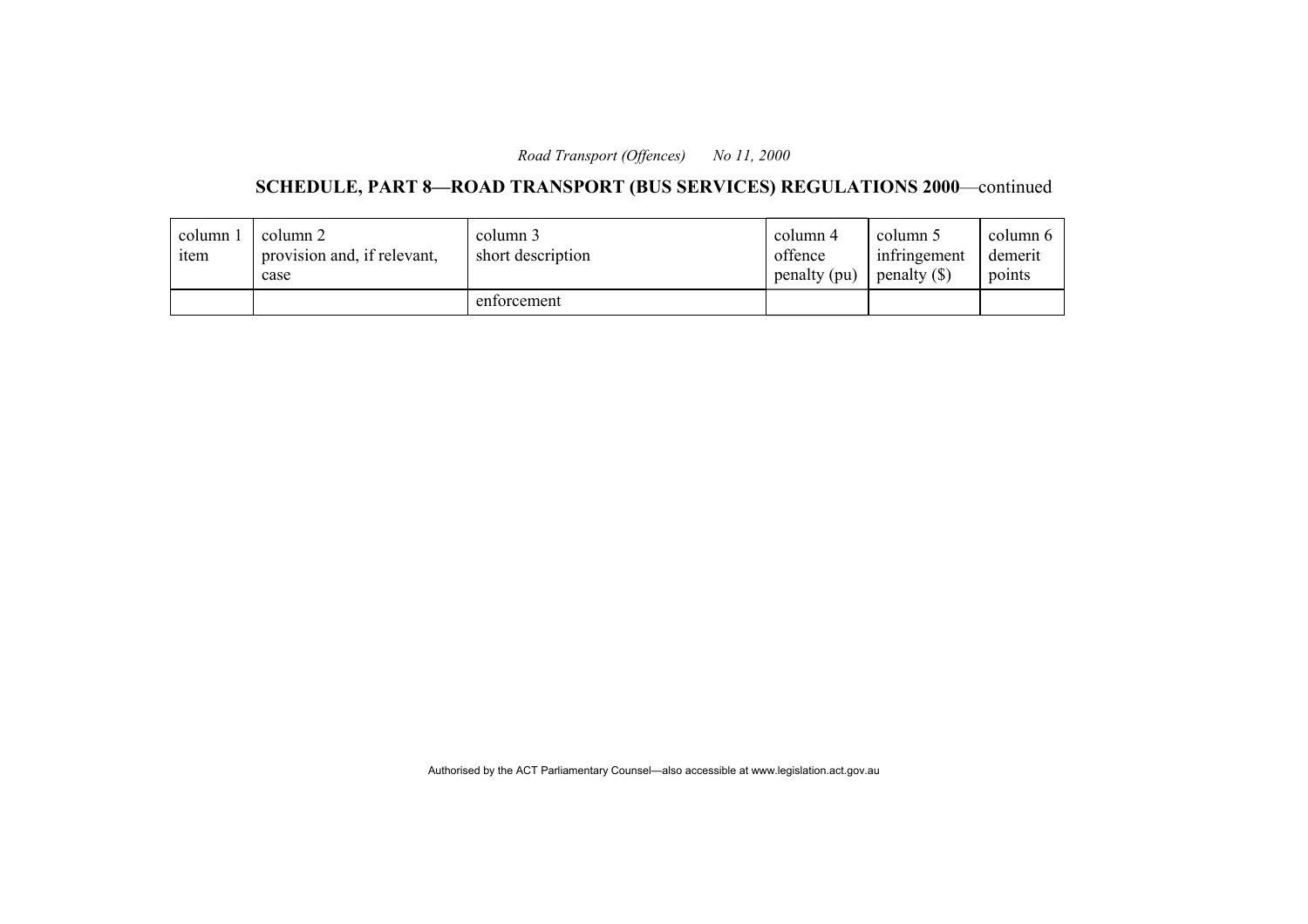### **SCHEDULE**—continued

# **PART 9—ROAD TRANSPORT (HIRE VEHICLE SERVICES) REGULATIONS 2000**

| column 1<br>item | column 2<br>provision and, if relevant,<br>case | column 3<br>short description                                                                                                       | column 4<br>offence<br>penalty (pu) | column 5<br>infringement<br>$penalty$ (\$) | column 6<br>demerit<br>points |
|------------------|-------------------------------------------------|-------------------------------------------------------------------------------------------------------------------------------------|-------------------------------------|--------------------------------------------|-------------------------------|
|                  | 5(1)                                            | hire vehicle operator not ensure interior/<br>exterior/fittings of vehicle clean/<br>undamaged/properly fitted/securely in<br>place | 10                                  | 300                                        |                               |
| $\overline{2}$   | 6                                               | hire vehicle operator not give notice of<br>change in licence particulars                                                           | 10                                  | 200                                        |                               |
|                  | 7(1)(a)                                         | operate hire vehicle after noncompliance<br>notice expiry time                                                                      | 20                                  | 300                                        |                               |
| 4                | 7(1)(b)                                         | operate hire vehicle after noncompliance<br>notice removed                                                                          | 20                                  | 300                                        |                               |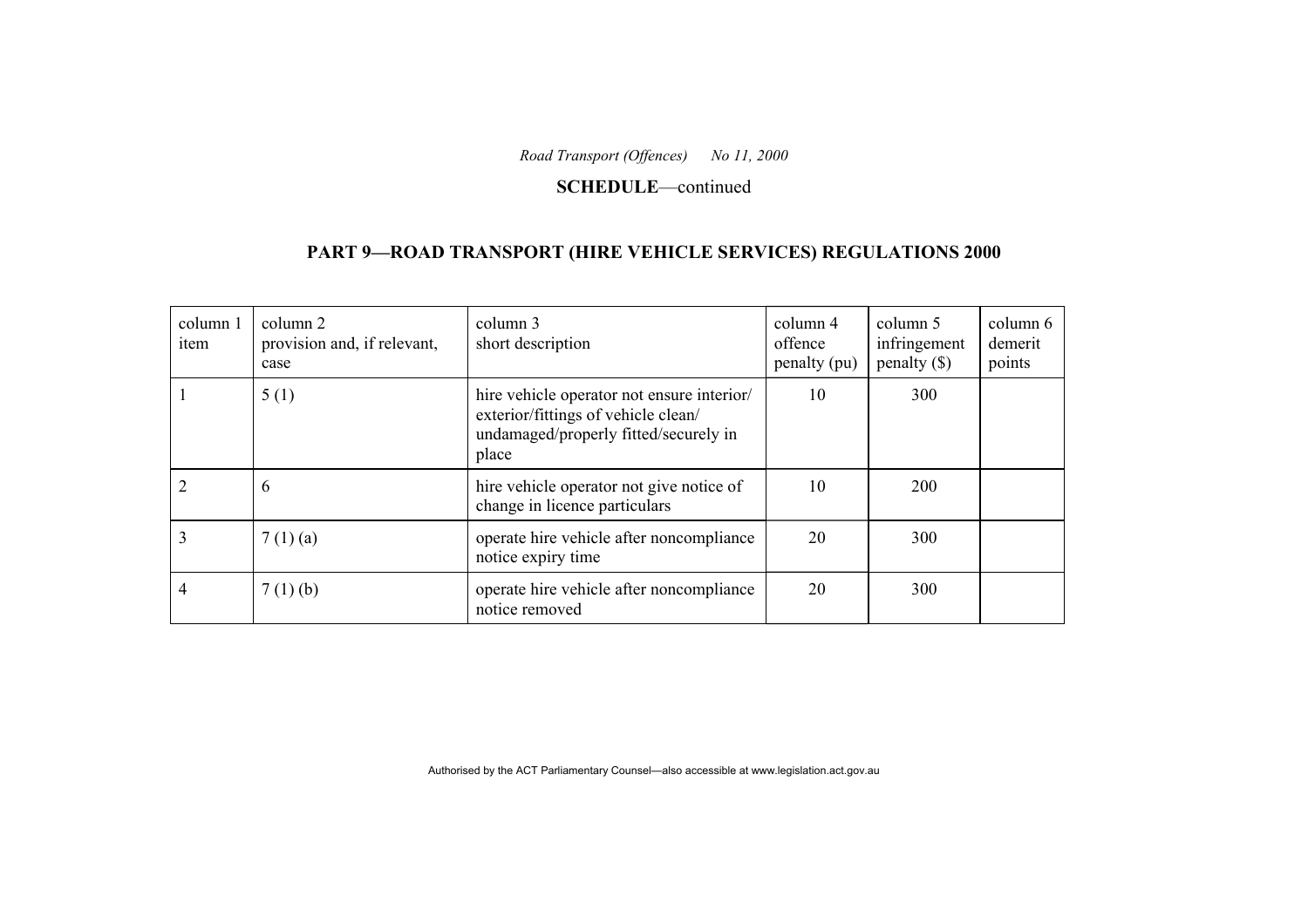**SCHEDULE, PART 9—ROAD TRANSPORT (HIRE VEHICLE SERVICES) REGULATIONS 2000**—continued

| column 1<br>item | column 2<br>provision and, if relevant,<br>case | column 3<br>short description                                                                     | column 4<br>offence<br>penalty (pu) | column 5<br>infringement<br>penalty $(\$)$ | column 6<br>demerit<br>points |
|------------------|-------------------------------------------------|---------------------------------------------------------------------------------------------------|-------------------------------------|--------------------------------------------|-------------------------------|
| 5                | 8                                               | hire vehicle operator allow unlicensed<br>person to drive vehicle                                 | 20                                  | 200                                        |                               |
| 6                | 9                                               | hire vehicle operator not make driver<br>record                                                   | 10                                  | 200                                        |                               |
| $\overline{7}$   | 10(a)                                           | hire vehicle operator not keep record as<br>required                                              | 10                                  | 200                                        |                               |
| 8                | 10(b)                                           | hire vehicle operator not produce record<br>to police officer/authorised person for<br>inspection | 10                                  | 200                                        |                               |
| 9                | 10(c)                                           | hire vehicle operator not produce records<br>to authority for inspection                          | 10                                  | 200                                        |                               |
| 10               | 11                                              | hire vehicle driver drive dirty/untidy<br>vehicle                                                 | 5                                   | 150                                        |                               |
| 11               | 12(1)(a)                                        | hire vehicle driver operate vehicle after<br>noncompliance notice expiry time                     | 20                                  | 100                                        |                               |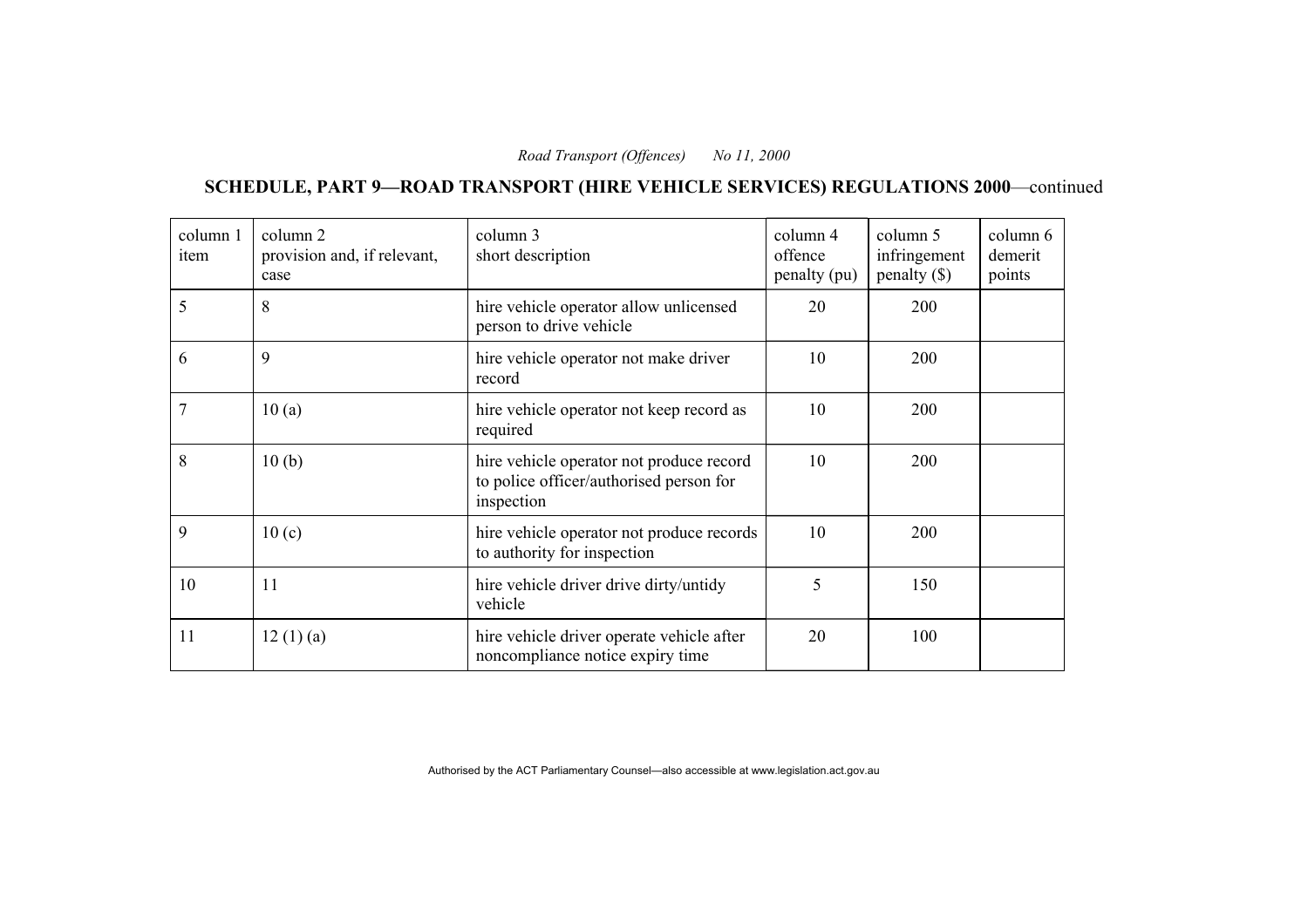**SCHEDULE, PART 9—ROAD TRANSPORT (HIRE VEHICLE SERVICES) REGULATIONS 2000**—continued

| column 1<br>item | column 2<br>provision and, if relevant,<br>case | column 3<br>short description                                                             | column 4<br>offence<br>penalty (pu) | column 5<br>infringement<br>$penalty$ (\$) | column 6<br>demerit<br>points |
|------------------|-------------------------------------------------|-------------------------------------------------------------------------------------------|-------------------------------------|--------------------------------------------|-------------------------------|
| 12               | 12(1)(b)                                        | hire vehicle driver drive vehicle after<br>noncompliance notice removed                   | 20                                  | 100                                        |                               |
| 13               | 13(1)                                           | hire vehicle driver allow inconvenient<br>article in vehicle                              | 5                                   | 100                                        |                               |
| 14               | 14(a)                                           | hire vehicle driver solicit for<br>passengers/hiring                                      | 10                                  | 150                                        |                               |
| 15               | 14(b)                                           | hire vehicle driver move vehicle while<br>door open                                       | 10                                  | 150                                        |                               |
| 16               | 14(c)                                           | hire vehicle driver subject person to<br>unnecessary injury risk when starting<br>vehicle | 10                                  | 200                                        |                               |
| 17               | 15(a)                                           | hire vehicle driver not clean/tidy/<br>wearing clean/respectable clothes                  | 5                                   | 150                                        |                               |
| 18               | 15 <sub>(b)</sub>                               | hire vehicle driver not behave in orderly<br>way/politely/with propriety                  | 5                                   | 150                                        |                               |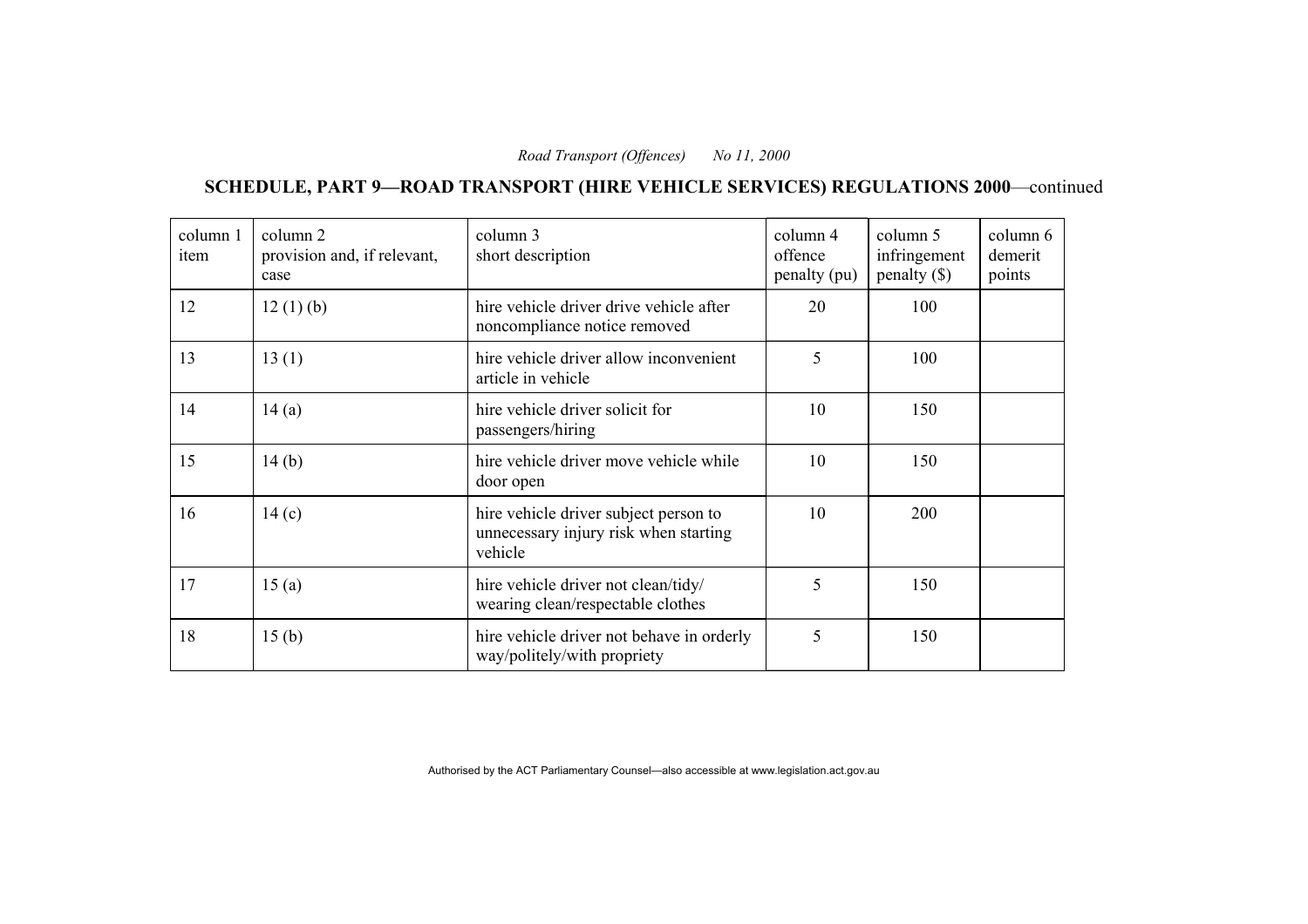**SCHEDULE, PART 9—ROAD TRANSPORT (HIRE VEHICLE SERVICES) REGULATIONS 2000**—continued

| column 1<br>item | column 2<br>provision and, if relevant,<br>case | column 3<br>short description                                                  | column 4<br>offence<br>penalty (pu) | column 5<br>infringement<br>penalty $(\$)$ | column 6<br>demerit<br>points |
|------------------|-------------------------------------------------|--------------------------------------------------------------------------------|-------------------------------------|--------------------------------------------|-------------------------------|
| 19               | 15 <sub>(c)</sub>                               | hire vehicle driver not comply with<br>passenger request                       | 5                                   | 150                                        |                               |
| 20               | 16(1)(a)                                        | hire vehicle driver not carry out hiring<br>promptly                           | 5                                   | 150                                        |                               |
| 21               | 16(1)(b)                                        | hire vehicle driver not drive by shortest<br>route                             | 5                                   | 150                                        |                               |
| 22               | 17                                              | hire vehicle driver not stop vehicle<br>parallel to/close to side of road      | 5                                   | 150                                        |                               |
| 23               | 19                                              | hire vehicle driver allow extra person in<br>vehicle without hirer's agreement | 5                                   | 150                                        |                               |
| 24               | 20                                              | hire vehicle driver charge fare for<br>avoidable delay                         | 5                                   | 150                                        |                               |
| 25               | 21(1)                                           | hire vehicle hirer not pay fare                                                | 5                                   | 150                                        |                               |
| 26               | 22(a)                                           | hire vehicle passenger offensive<br>behaviour                                  | 5                                   | 100                                        |                               |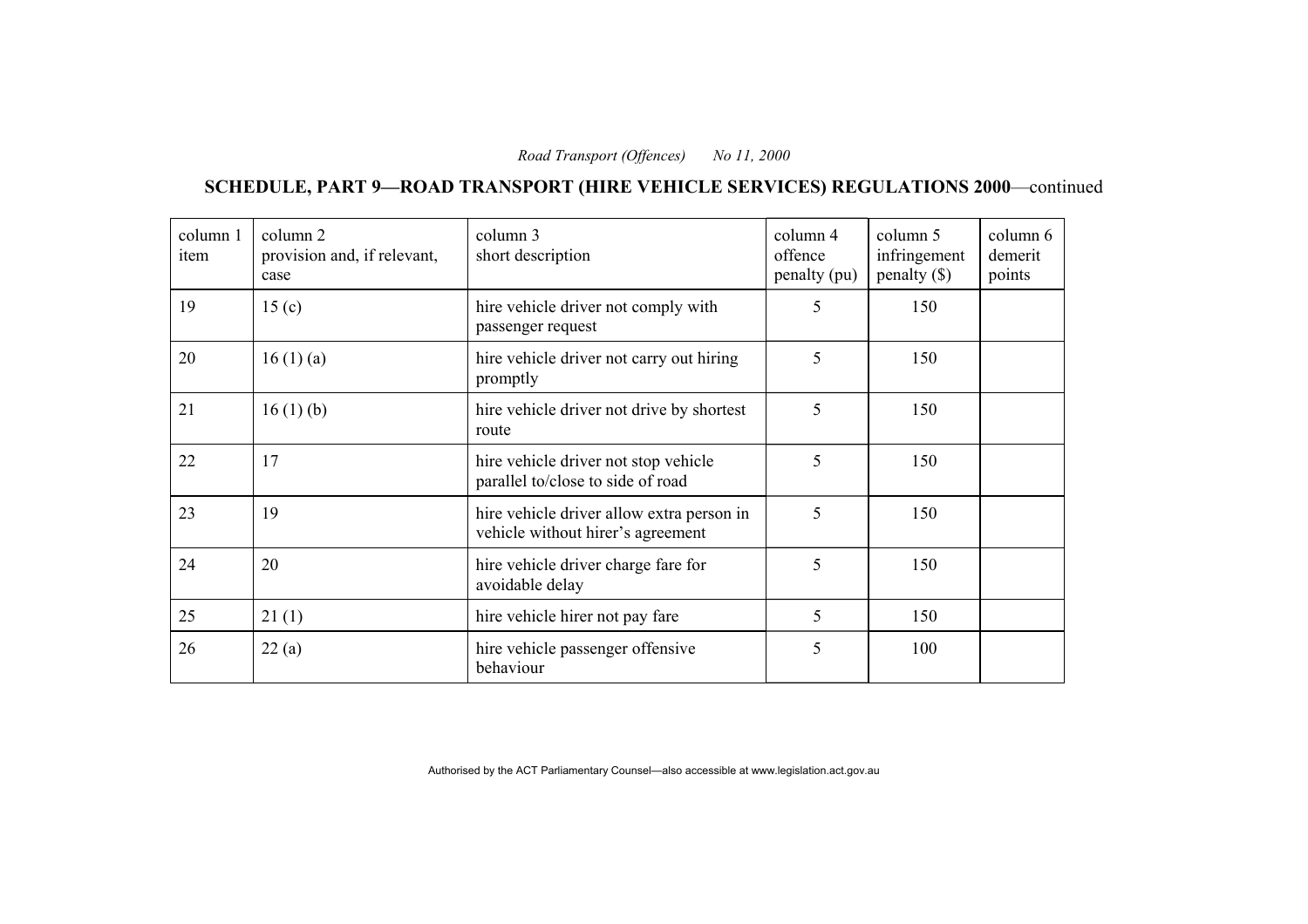**SCHEDULE, PART 9—ROAD TRANSPORT (HIRE VEHICLE SERVICES) REGULATIONS 2000**—continued

| column 1<br>item | column 2<br>provision and, if relevant,<br>case | column 3<br>short description                                                                                                                                         | column 4<br>offence<br>penalty (pu) | column 5<br>infringement<br>penalty $(\$)$ | column 6<br>demerit<br>points |
|------------------|-------------------------------------------------|-----------------------------------------------------------------------------------------------------------------------------------------------------------------------|-------------------------------------|--------------------------------------------|-------------------------------|
| 27               | 22(b)                                           | hire vehicle passenger offensive<br>language                                                                                                                          | 5                                   | 100                                        |                               |
| 28               | 23(3)                                           | hire vehicle passenger with soiled<br>clothing/soiled goods/damaging goods/<br>bulky goods not comply with direction<br>by driver/police officer/authorised<br>person | 5                                   | 100                                        |                               |
| 29               | 24(2)                                           | intoxicated hire vehicle passenger not<br>comply with direction by driver/police<br>officer/authorised person                                                         | 5                                   | 100                                        |                               |
| 30               | 25                                              | hire vehicle passenger offender not<br>comply with direction by driver/police<br>officer/authorised person                                                            | 5                                   | 150                                        |                               |
| 31               | 27                                              | not deal with lost property in hire<br>vehicle as required                                                                                                            | 5                                   | 150                                        |                               |
| 32               | 29(5)                                           | not provide record/information for hire                                                                                                                               | 20                                  | 300                                        |                               |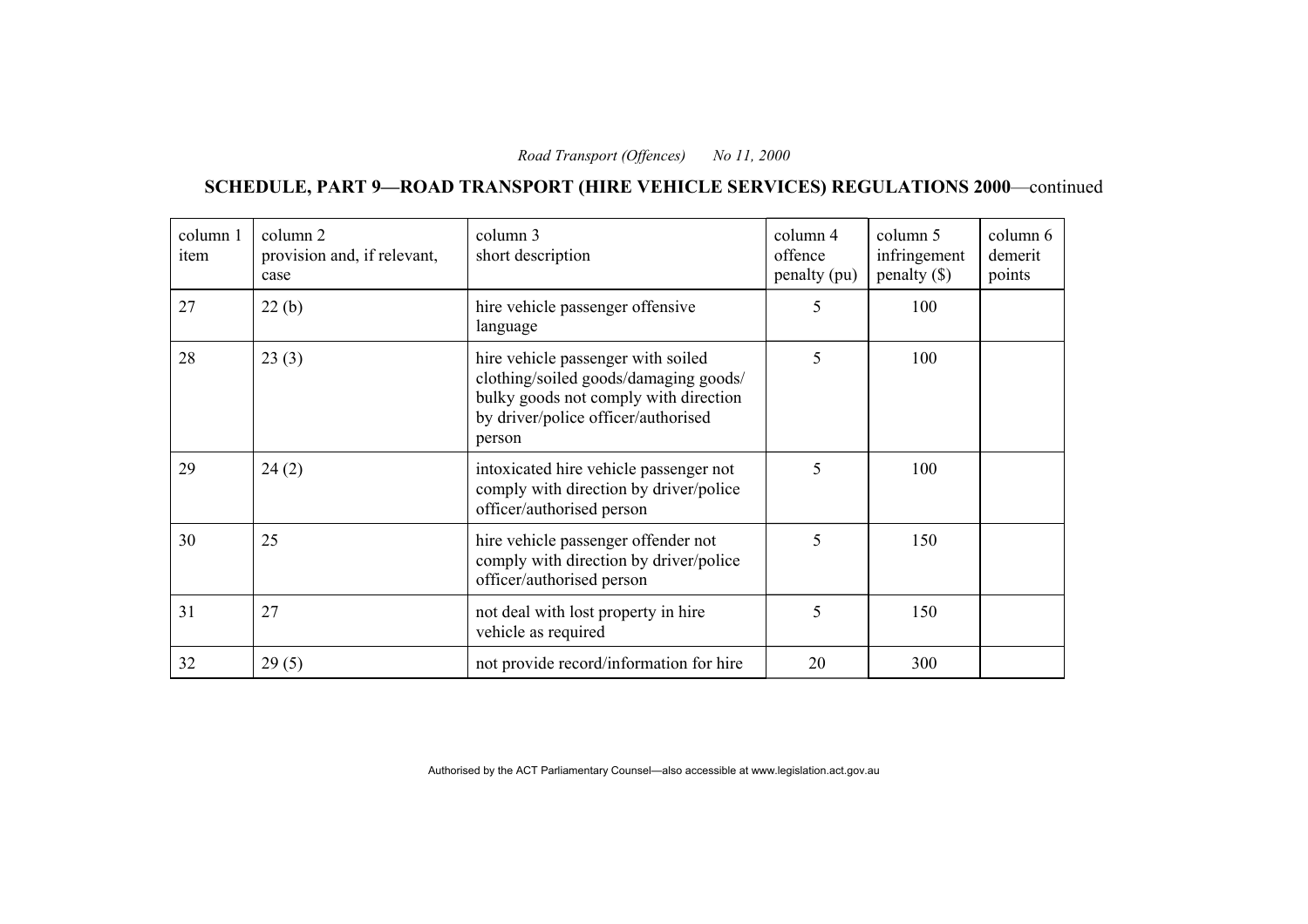**SCHEDULE, PART 9—ROAD TRANSPORT (HIRE VEHICLE SERVICES) REGULATIONS 2000**—continued

| column 1<br>item | column 2<br>provision and, if relevant,<br>case | column 3<br>short description                                                                                                                 | column 4<br>offence<br>penalty (pu) | column 5<br>infringement<br>$penalty$ (\$) | column 6<br>demerit<br>points |
|------------------|-------------------------------------------------|-----------------------------------------------------------------------------------------------------------------------------------------------|-------------------------------------|--------------------------------------------|-------------------------------|
|                  |                                                 | vehicle services enforcement                                                                                                                  |                                     |                                            |                               |
| 33               | 30(4)                                           | not comply with request/signal by police<br>officer/authorised person for hire vehicle<br>services enforcement                                | 20                                  | 300                                        |                               |
| 34               | 31(3)                                           | responsible person not comply with<br>inspection requirement by police officer/<br>authorised person for hire vehicle<br>services enforcement | 20                                  | 300                                        |                               |
| 35               | 32(4)                                           | unauthorised hire vehicle noncompliance<br>notice removal                                                                                     | 20                                  | 300                                        |                               |
| 36               | 33(2)(a)                                        | not state name/address when required by<br>police officer/authorised person for hire<br>vehicle services enforcement                          | 10                                  | 100                                        |                               |
| 37               | 33(2)(b)                                        | state false name/address for hire vehicle<br>services enforcement                                                                             | 10                                  | 100                                        |                               |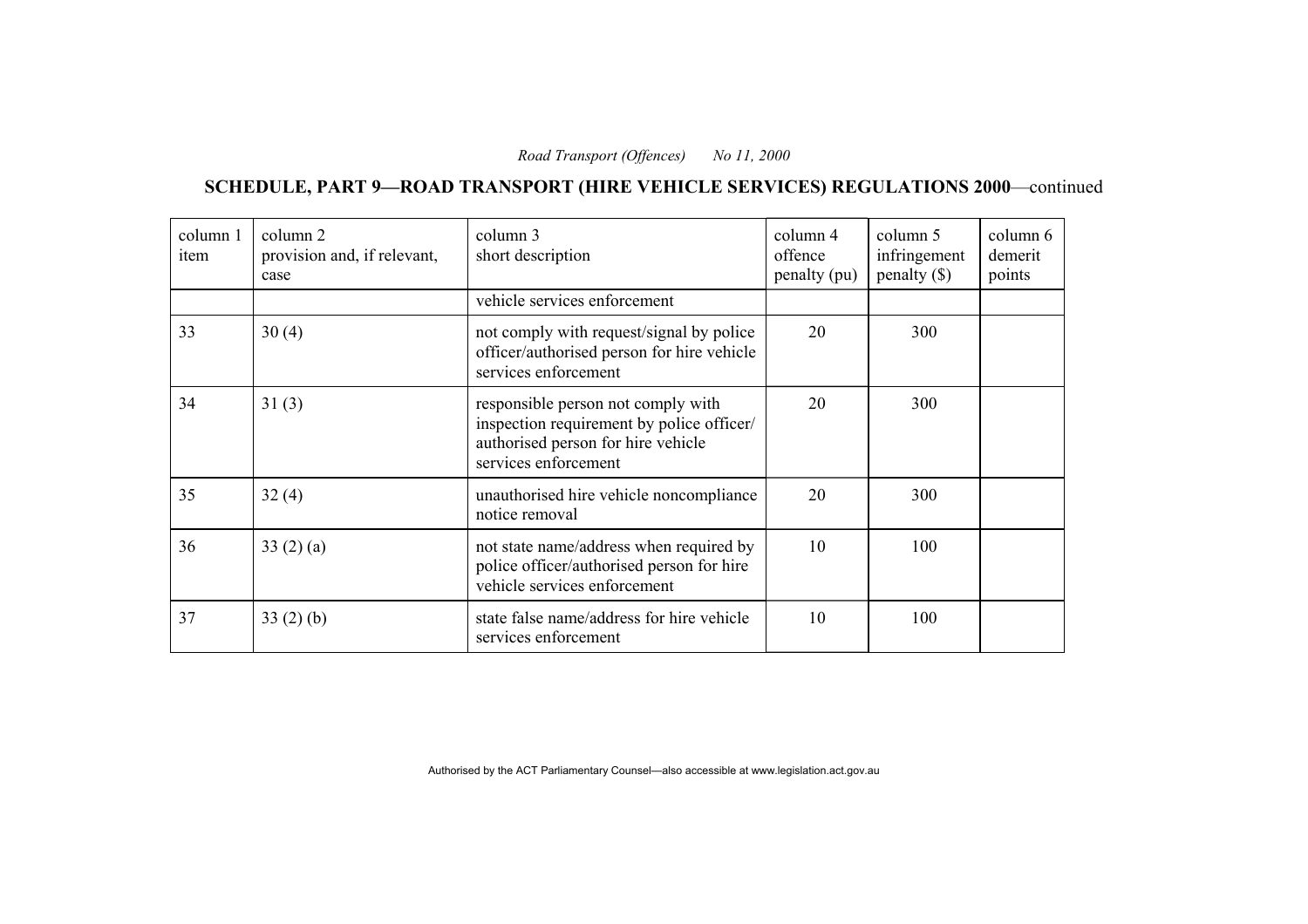**SCHEDULE**—continued

# **PART 10—ROAD TRANSPORT (TAXI SERVICES) REGULATIONS 2000**

| column 1<br>item | column 2<br>provision and, if relevant,<br>case | column 3<br>short description                                                                                         | column 4<br>offence<br>penalty (pu) | column 5<br>infringement<br>$penalty$ (\$) | column 6<br>demerit<br>points |
|------------------|-------------------------------------------------|-----------------------------------------------------------------------------------------------------------------------|-------------------------------------|--------------------------------------------|-------------------------------|
|                  | 5(1)                                            | taxi operator not ensure complying<br>taximeter fitted                                                                | 20                                  | 300                                        |                               |
|                  | 5(4)                                            | interfere with taximeter/seal to<br>taximeter/mechanism controlling<br>taximeter                                      | 20                                  | 300                                        |                               |
| 3                | 7                                               | taxi operator not ensure taxi<br>airconditioning fitted/operational/in<br>good repair                                 | 10                                  | 200                                        |                               |
| 4                | 8(1)                                            | taxi operator not ensure interior/exterior/<br>fittings of taxi clean/undamaged/<br>properly fitted/securely in place | 10                                  | 200                                        |                               |
|                  | 9(1)                                            | taxi operator not ensure required                                                                                     | 5                                   | 150                                        |                               |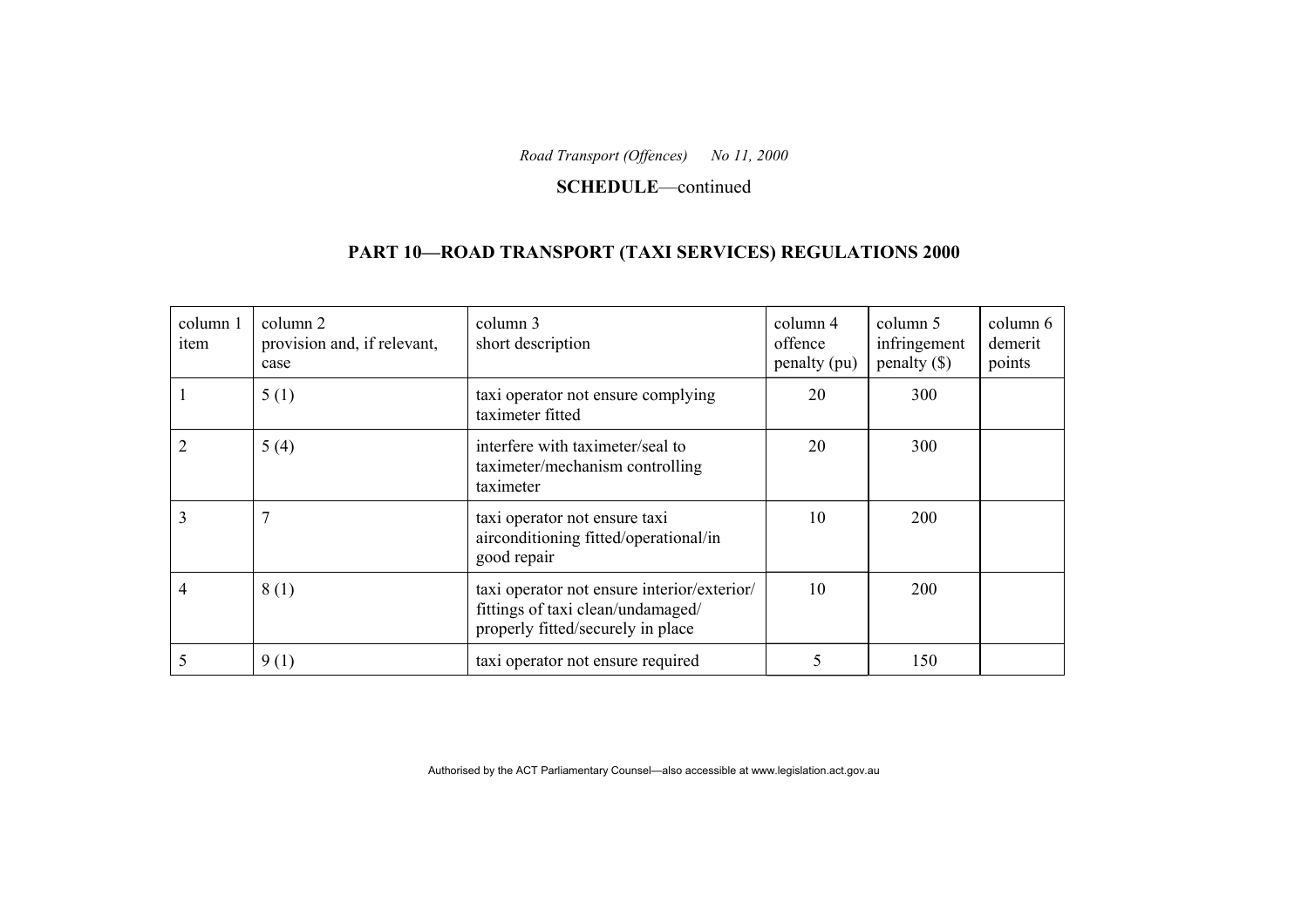# **SCHEDULE, PART 10—ROAD TRANSPORT (TAXI SERVICES) REGULATIONS 2000**—continued

| column 1<br>item | column 2<br>provision and, if relevant,<br>case | column 3<br>short description                                                                         | column 4<br>offence<br>penalty (pu) | column 5<br>infringement<br>$penalty$ (\$) | column 6<br>demerit<br>points |
|------------------|-------------------------------------------------|-------------------------------------------------------------------------------------------------------|-------------------------------------|--------------------------------------------|-------------------------------|
|                  |                                                 | information displayed in taxi                                                                         |                                     |                                            |                               |
| 6                | 10                                              | taxi operator not ensure complying child<br>restraint anchorage fitted                                | 10                                  | 200                                        |                               |
| $\overline{7}$   | 11(1)                                           | taxi operator not ensure roof sign/roof<br>sign light fitted/working properly                         | 10                                  | 200                                        |                               |
| 8                | 11(4)                                           | taxi operator not ensure taxi not<br>displaying unauthorised article to show<br>availability for hire | 10                                  | 200                                        |                               |
| 9                | 12(a)                                           | taxi operator not ensure approved decal<br>sign fitted as required                                    | 10                                  | 150                                        |                               |
| 10               | 12(b)                                           | taxi operator not ensure taxi painted in<br>approved network colours                                  | 10                                  | 150                                        |                               |
| 11               | 13(2)(a)                                        | taxi operator operate stand-by taxi<br>without numberplates of usual taxi<br>attached                 | 10                                  | <b>200</b>                                 |                               |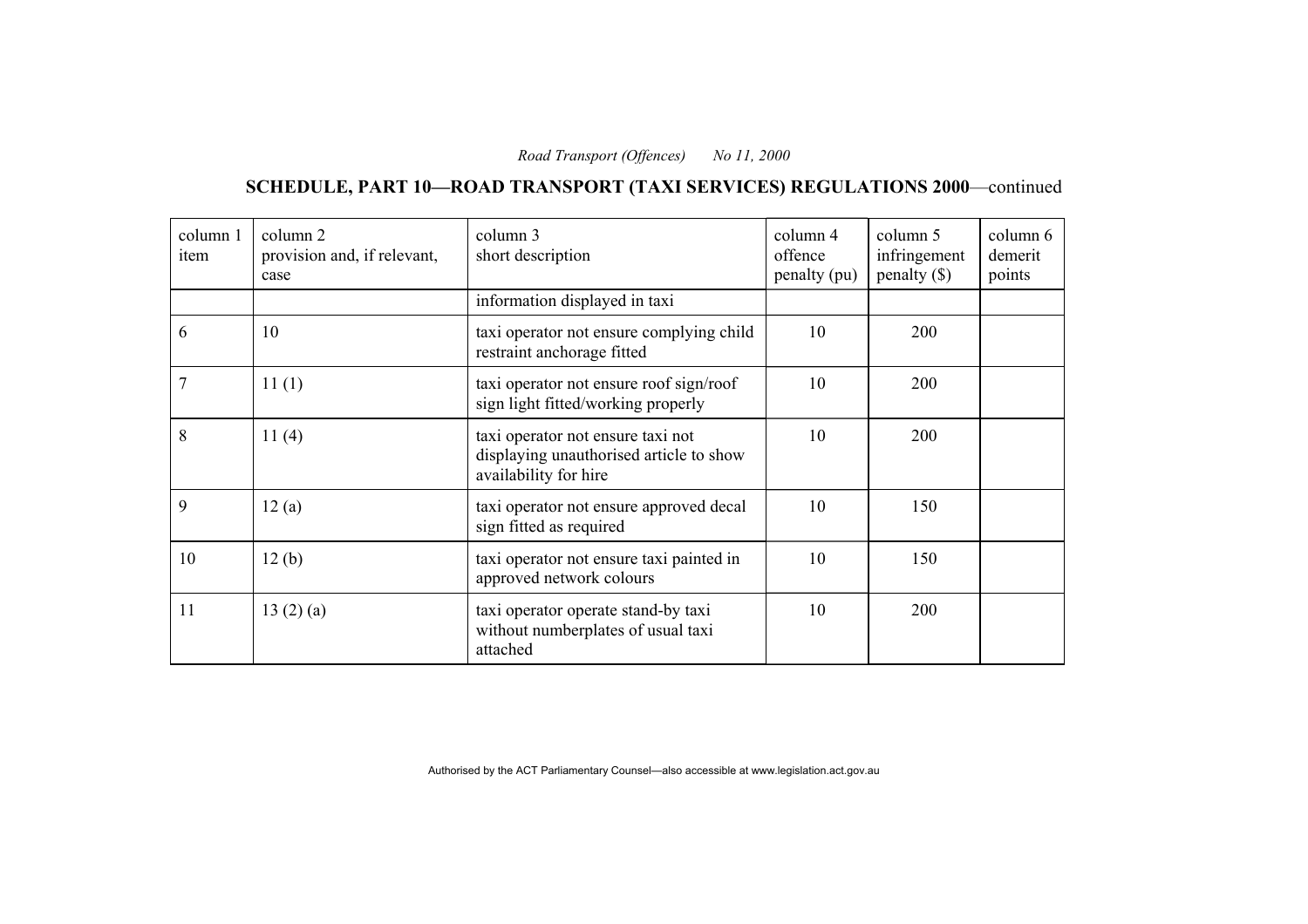# **SCHEDULE, PART 10—ROAD TRANSPORT (TAXI SERVICES) REGULATIONS 2000**—continued

| column 1<br>item | column 2<br>provision and, if relevant,<br>case | column 3<br>short description                                                                | column 4<br>offence<br>penalty (pu) | column 5<br>infringement<br>$penalty (\$))$ | column 6<br>demerit<br>points |
|------------------|-------------------------------------------------|----------------------------------------------------------------------------------------------|-------------------------------------|---------------------------------------------|-------------------------------|
| 12               | 13(2)(b)(i)                                     | taxi operator operate stand-by taxi not<br>complying with licence condition of<br>usual taxi | 10                                  | 200                                         |                               |
| 13               | $13(2)$ (b) (ii)                                | taxi operator operate stand-by taxi not<br>registrable as taxi                               | 10                                  | 200                                         |                               |
| 14               | $13(2)$ (b) (iii)                               | taxi operator operate stand-by taxi not<br>covered by public vehicle policy                  | 10                                  | 200                                         |                               |
| 15               | 14                                              | stand-by taxi operator not tell network of<br>intention to operate                           | 10                                  | 200                                         |                               |
| 16               | 15                                              | taxi operator not give notice of change<br>in licence particulars                            | 10                                  | 200                                         |                               |
| 17               | 16(1)(a)                                        | operate taxi after noncompliance notice<br>expiry time                                       | 20                                  | 300                                         |                               |
| 18               | 16(1)(b)                                        | operate taxi after noncompliance notice<br>removed                                           | 20                                  | 300                                         |                               |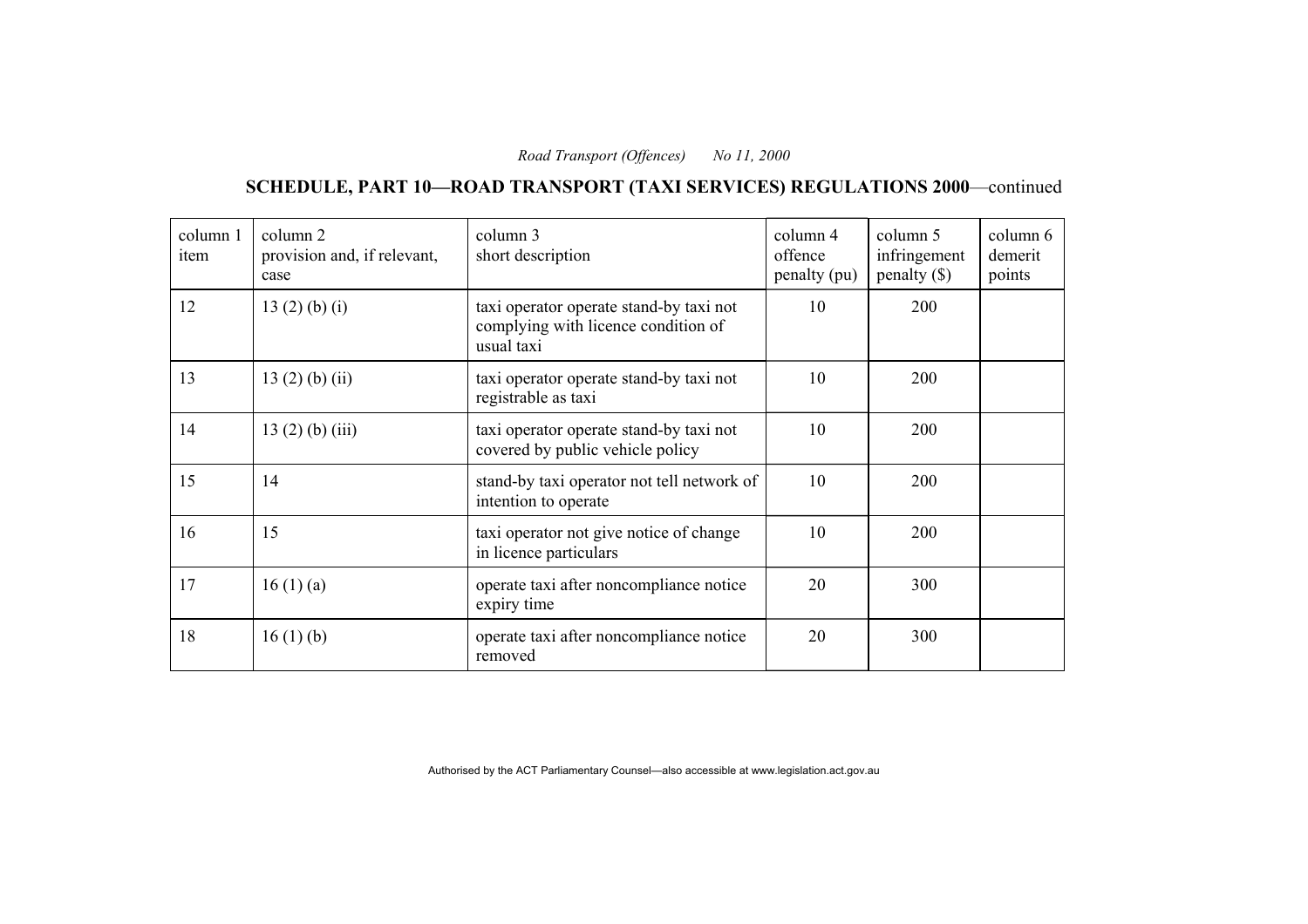# **SCHEDULE, PART 10—ROAD TRANSPORT (TAXI SERVICES) REGULATIONS 2000**—continued

| column 1<br>item | column 2<br>provision and, if relevant,<br>case | column 3<br>short description                                                             | column 4<br>offence<br>penalty (pu) | column 5<br>infringement<br>$penalty$ (\$) | column 6<br>demerit<br>points |
|------------------|-------------------------------------------------|-------------------------------------------------------------------------------------------|-------------------------------------|--------------------------------------------|-------------------------------|
| 19               | 17                                              | taxi operator allow unlicensed person to<br>drive taxi                                    | 20                                  | 300                                        |                               |
| 20               | 18                                              | taxi operator not make driver record                                                      | 10                                  | 200                                        |                               |
| 21               | 19(a)                                           | taxi operator not keep record as required                                                 | 10                                  | 200                                        |                               |
| 22               | 19(b)                                           | taxi operator not produce record to<br>police officer/authorised person for<br>inspection | 10                                  | 200                                        |                               |
| 23               | 19 <sub>(c)</sub>                               | taxi operator not produce record to<br>authority for inspection                           | 10                                  | 200                                        |                               |
| 24               | 20(1)(a)                                        | taxi operator not ensure booking service<br>arrangements with network                     | 10                                  | <b>200</b>                                 |                               |
| 25               | 20(1)(b)                                        | taxi operator not ensure radio fitted/<br>working properly                                | 10                                  | 200                                        |                               |
| 26               | 21                                              | taxi driver operate dirty/untidy taxi                                                     | 5                                   | 150                                        |                               |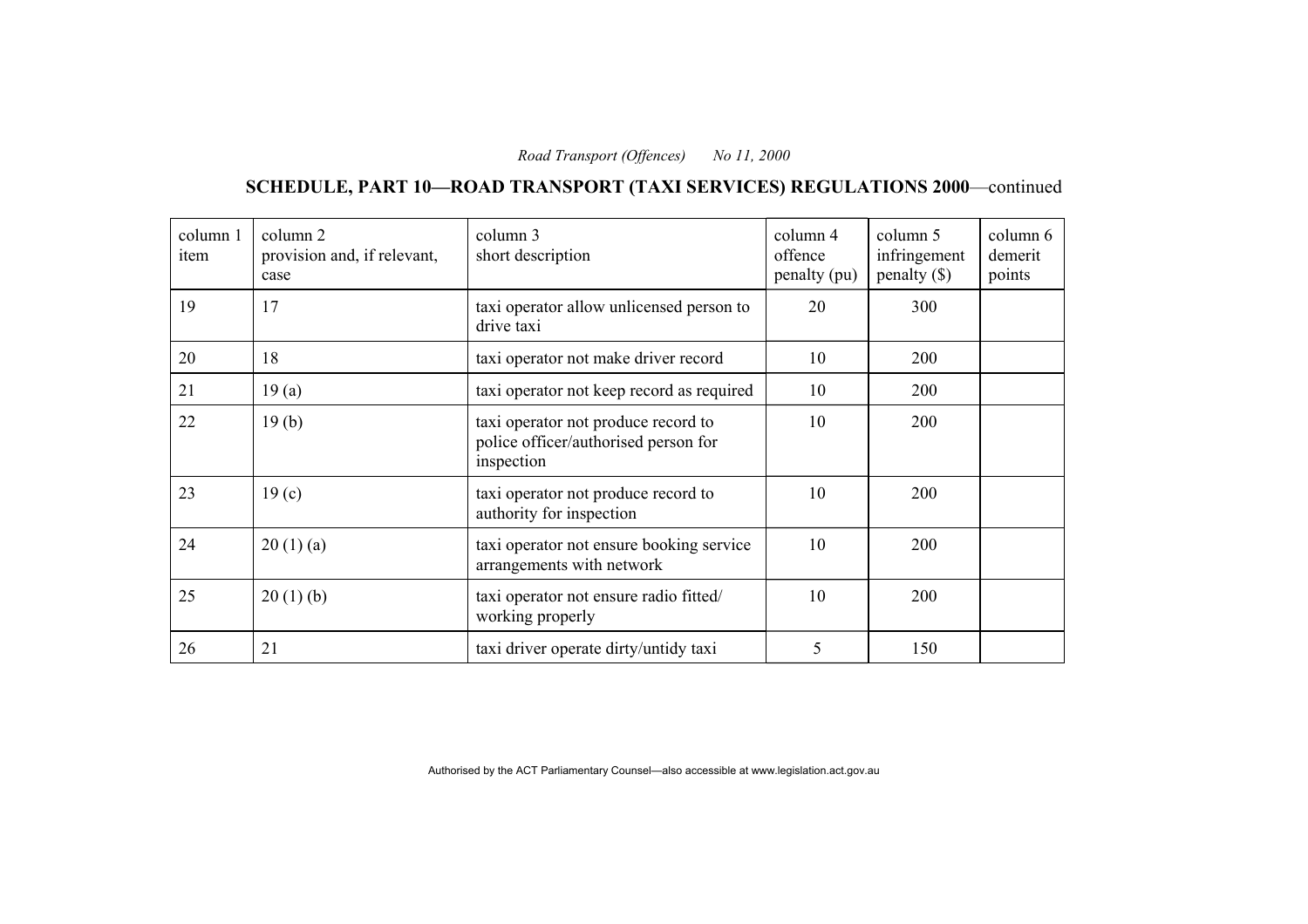# **SCHEDULE, PART 10—ROAD TRANSPORT (TAXI SERVICES) REGULATIONS 2000**—continued

| column 1<br>item | column 2<br>provision and, if relevant,<br>case | column 3<br>short description                                       | column 4<br>offence<br>penalty (pu) | column 5<br>infringement<br>$penalty$ (\$) | column 6<br>demerit<br>points |
|------------------|-------------------------------------------------|---------------------------------------------------------------------|-------------------------------------|--------------------------------------------|-------------------------------|
| 27               | 22(1)(a)                                        | taxi driver drive taxi after<br>noncompliance notice expiry time    | 20                                  | 100                                        |                               |
| 28               | 22(1)(b)                                        | taxi driver drive taxi after<br>noncompliance notice removed        | 20                                  | 300                                        |                               |
| 29               | 23(1)                                           | taxi driver allow inconvenient article in<br>taxi                   | 5                                   | 100                                        |                               |
| 30               | 23(3)                                           | taxi driver allow unconfined<br>dog/cat/bird/other animal in taxi   | 5                                   | 100                                        |                               |
| 31               | 24(a)                                           | taxi driver solicit for passengers/hiring                           | 10                                  | 150                                        |                               |
| 32               | 24(b)                                           | taxi driver move taxi while door open                               | 10                                  | 150                                        |                               |
| 33               | 24(c)                                           | taxi driver start taxi subject person to<br>unnecessary injury/risk | 10                                  | 200                                        |                               |
| 34               | 25(a)                                           | taxi driver not clean/tidy                                          | 5                                   | 150                                        |                               |
| 35               | 25(b)                                           | taxi driver not wear clean network                                  | 5                                   | 150                                        |                               |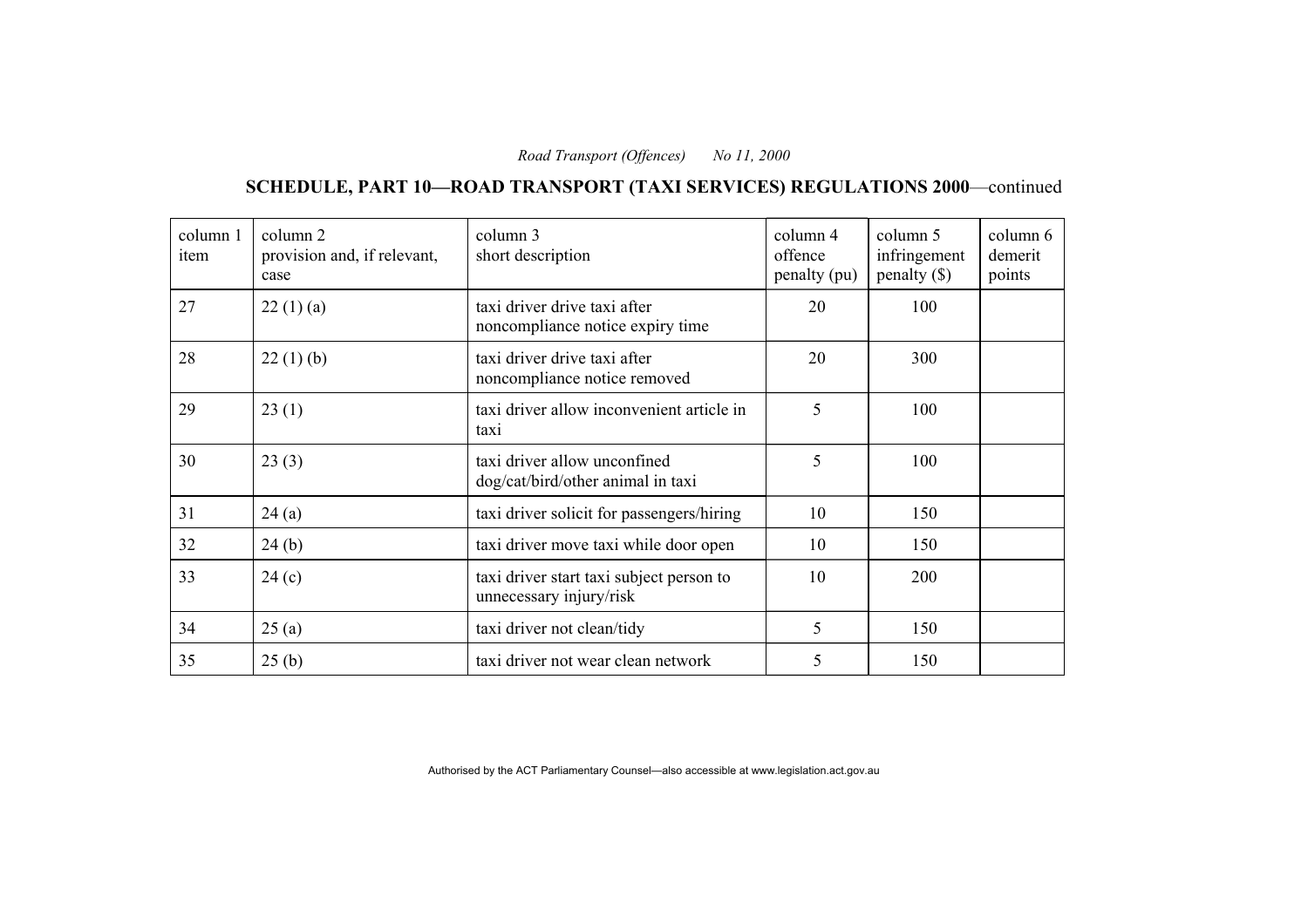# **SCHEDULE, PART 10—ROAD TRANSPORT (TAXI SERVICES) REGULATIONS 2000**—continued

| column 1<br>item | column 2<br>provision and, if relevant,<br>case | column 3<br>short description                                                                    | column 4<br>offence<br>penalty (pu) | column 5<br>infringement<br>penalty $(\$)$ | column 6<br>demerit<br>points |
|------------------|-------------------------------------------------|--------------------------------------------------------------------------------------------------|-------------------------------------|--------------------------------------------|-------------------------------|
|                  |                                                 | uniform                                                                                          |                                     |                                            |                               |
| 36               | 25(c)                                           | taxi driver not behave in orderly way/<br>politely/with propriety                                | 5                                   | 150                                        |                               |
| 37               | 25(d)                                           | taxi driver not comply with passenger<br>request                                                 | 5                                   | 150                                        |                               |
| 38               | 26                                              | taxi driver leave driving seat during<br>hiring                                                  | 5                                   | 150                                        |                               |
| 39               | 27(1)                                           | taxi driver illegally stop taxi in taxi zone                                                     | 5                                   | 150                                        |                               |
| 40               | 27(2)                                           | taxi driver not place/keep taxi in first<br>available position at taxi zone                      | 5                                   | 150                                        |                               |
| 41               | 27(4)                                           | taxi driver contravene another taxi's<br>right to next hiring                                    | 5                                   | 150                                        |                               |
| 42               | 27(5)                                           | taxi driver use temporary taxi zone<br>contrary to police officer/authorised<br>person direction | 10                                  | 200                                        |                               |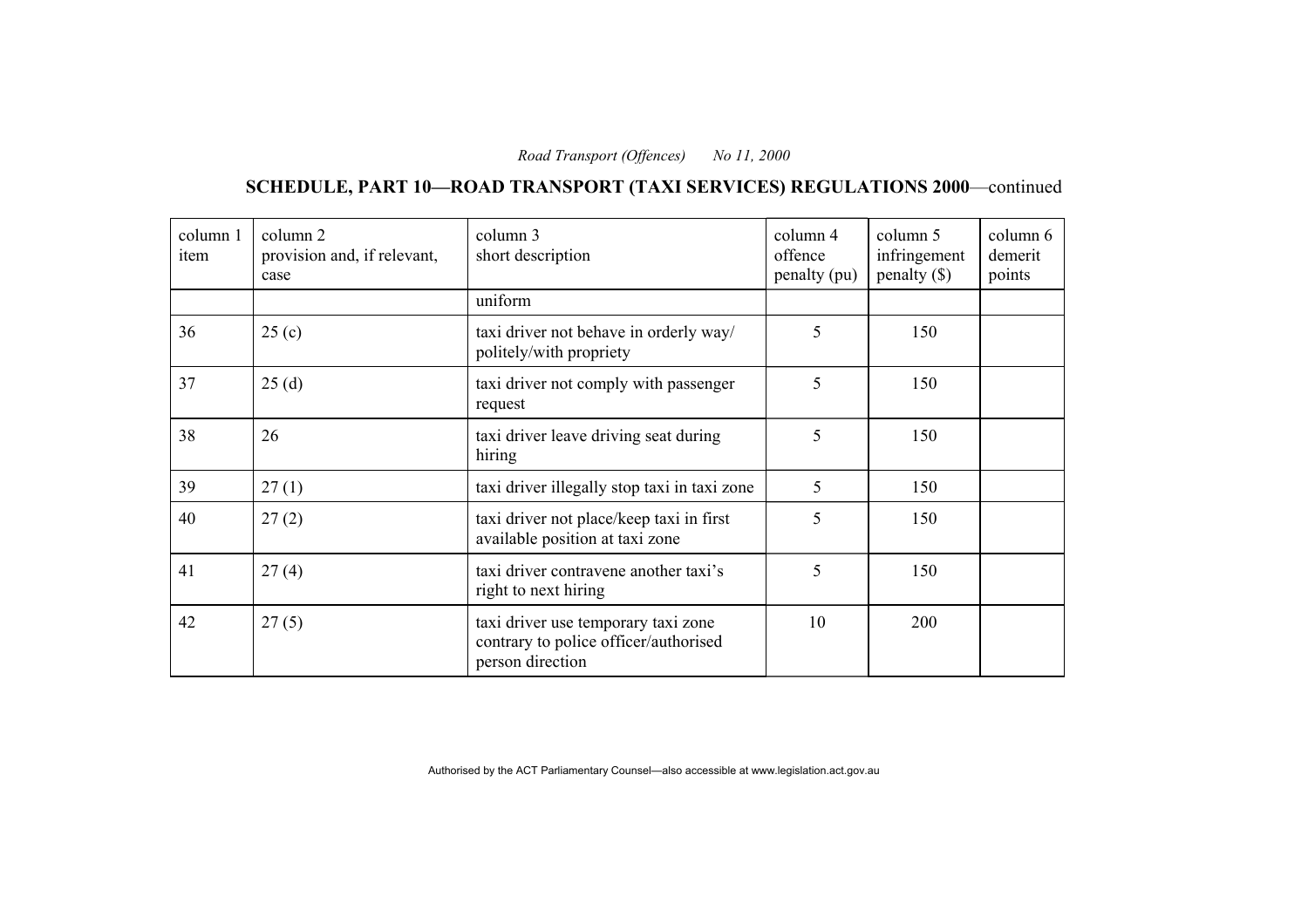# **SCHEDULE, PART 10—ROAD TRANSPORT (TAXI SERVICES) REGULATIONS 2000**—continued

| column 1<br>item | column 2<br>provision and, if relevant,<br>case | column 3<br>short description                                                                                        | column 4<br>offence<br>penalty (pu) | column 5<br>infringement<br>$penalty$ (\$) | column 6<br>demerit<br>points |
|------------------|-------------------------------------------------|----------------------------------------------------------------------------------------------------------------------|-------------------------------------|--------------------------------------------|-------------------------------|
| 43               | 27(6)                                           | taxi driver leave taxi zone/pick up<br>area/drop off area/ contrary to police<br>officer/authorised person direction | 10                                  | 200                                        |                               |
| 44               | 28(a)                                           | taxi driver not use radio according to<br>network procedures                                                         | 5                                   | 150                                        |                               |
| 45               | 28(b)                                           | taxi driver not follow network rules                                                                                 | 5                                   | 150                                        |                               |
| 46               | 28 <sub>(c)</sub>                               | taxi driver not comply with network<br>request                                                                       | 5                                   | 150                                        |                               |
| 47               | 29(1)                                           | taxi driver not accept hiring promptly                                                                               | 5                                   | 150                                        |                               |
| 48               | 29(3)                                           | wheel chair accessible taxi driver not<br>prefer hiring offered by person in<br>wheelchair                           | 5                                   | 150                                        |                               |
| 49               | 29(4)                                           | wheel chair accessible taxi driver not<br>accept hiring offered by person in<br>wheelchair                           | 5                                   | 150                                        |                               |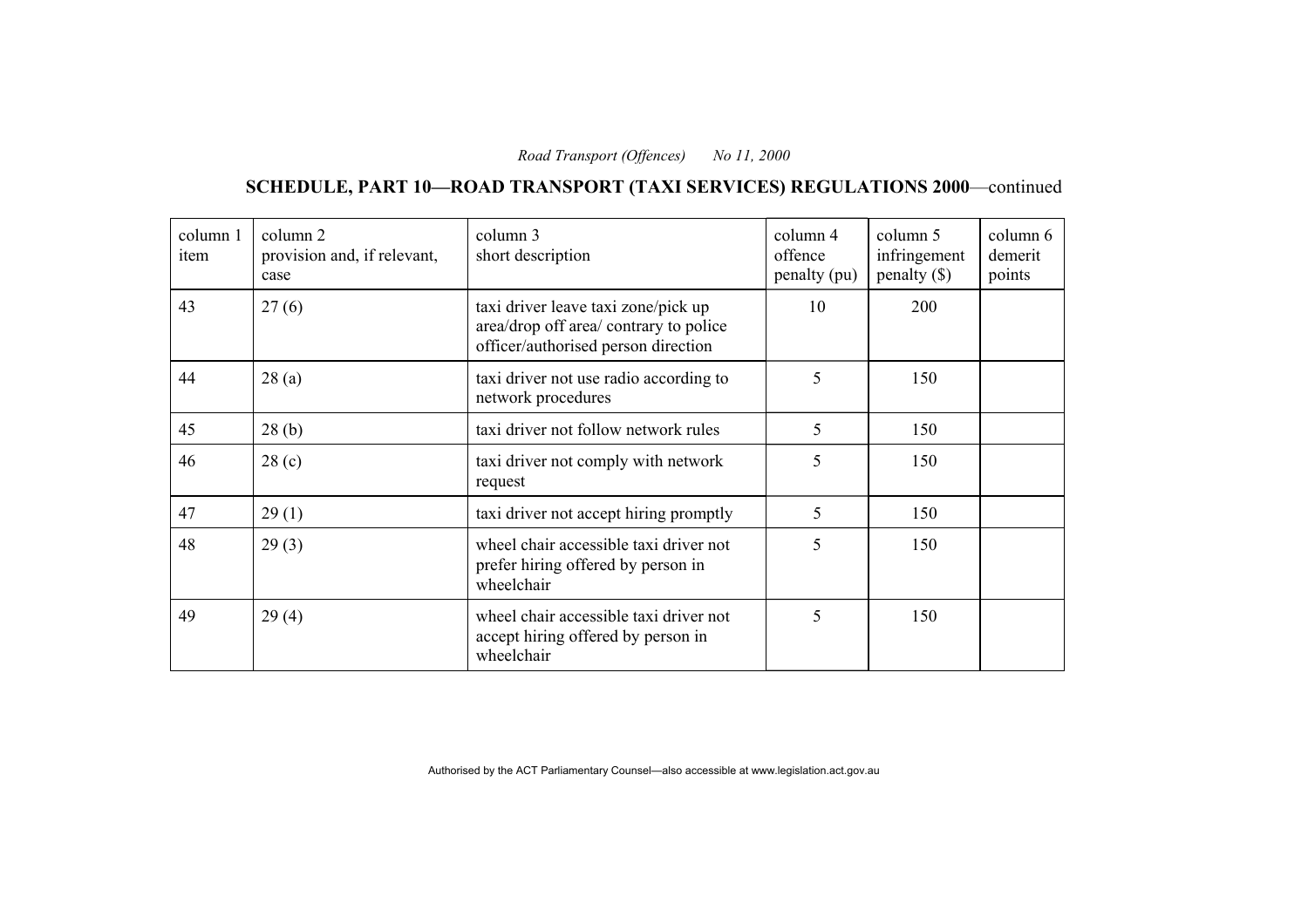# **SCHEDULE, PART 10—ROAD TRANSPORT (TAXI SERVICES) REGULATIONS 2000**—continued

| column 1<br>item | column 2<br>provision and, if relevant,<br>case | column 3<br>short description                                                    | column 4<br>offence<br>penalty (pu) | column 5<br>infringement<br>$penalty$ (\$) | column 6<br>demerit<br>points |
|------------------|-------------------------------------------------|----------------------------------------------------------------------------------|-------------------------------------|--------------------------------------------|-------------------------------|
| 50               | 30(3)                                           | taxi driver not carry out hiring directed<br>by police officer/authorised person | 5                                   | 150                                        |                               |
| 51               | 31(1)(a)                                        | taxi driver not carry out hiring promptly                                        | 5                                   | 150                                        |                               |
| 52               | 31(1)(b)                                        | taxi driver not drive by shortest route                                          | 5                                   | 150                                        |                               |
| 53               | 31(3)                                           | taxi driver not comply with direction to<br>take hirer to new destination        | 5                                   | 150                                        |                               |
| 54               | 32                                              | taxi driver not stop taxi parallel to/close<br>to side of road                   | 5                                   | 150                                        |                               |
| 55               | 33                                              | taxi driver not operate airconditioning<br>when asked                            | 5                                   | 150                                        |                               |
| 56               | 35(1)                                           | taxi driver not carry goods when asked                                           | 5                                   | 150                                        |                               |
| 57               | 35(3)(a)                                        | taxi driver carry goods on taxi roof                                             | 5                                   | 150                                        |                               |
| 58               | 35(3)(b)                                        | taxi driver carry overweight goods in<br>passenger compartment                   | 5                                   | 150                                        |                               |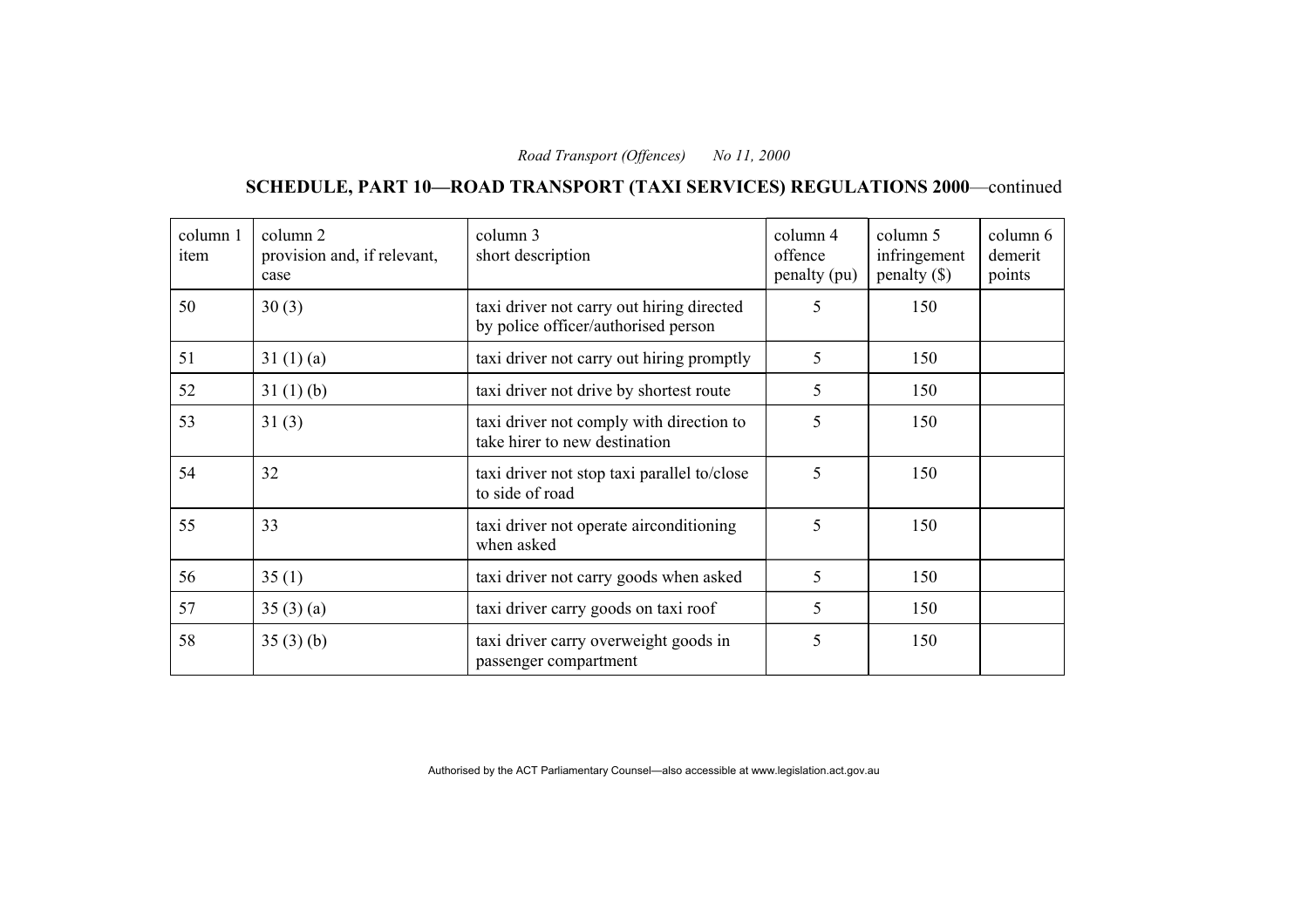# **SCHEDULE, PART 10—ROAD TRANSPORT (TAXI SERVICES) REGULATIONS 2000**—continued

| column 1<br>item | column 2<br>provision and, if relevant,<br>case | column 3<br>short description                                                        | column 4<br>offence<br>penalty (pu) | column 5<br>infringement<br>penalty $(\$)$ | column 6<br>demerit<br>points |
|------------------|-------------------------------------------------|--------------------------------------------------------------------------------------|-------------------------------------|--------------------------------------------|-------------------------------|
| 59               | 35(4)(a)                                        | taxi driver not provide reasonable<br>assistance loading/unloading/carrying<br>goods | 5                                   | 150                                        |                               |
| 60               | 35(4)(b)                                        | taxi driver not take reasonable care with<br>goods                                   | 5                                   | 150                                        |                               |
| 61               | 35(5)                                           | taxi driver not deliver goods promptly/in<br>received condition                      | 5                                   | 150                                        |                               |
| 62               | 36(1)                                           | taxi driver not wait as asked                                                        | 5                                   | 150                                        |                               |
| 63               | 38(2)                                           | hirer not pay on hiring termination by<br>taxi driver                                | 5                                   | 150                                        |                               |
| 64               | 40                                              | taxi driver allow extra person in taxi<br>without hirer's agreement                  | 5                                   | 150                                        |                               |
| 65               | 41 $(2)$                                        | taxi driver not comply with hirer's<br>requirement about sharing taxi                | 5                                   | 150                                        |                               |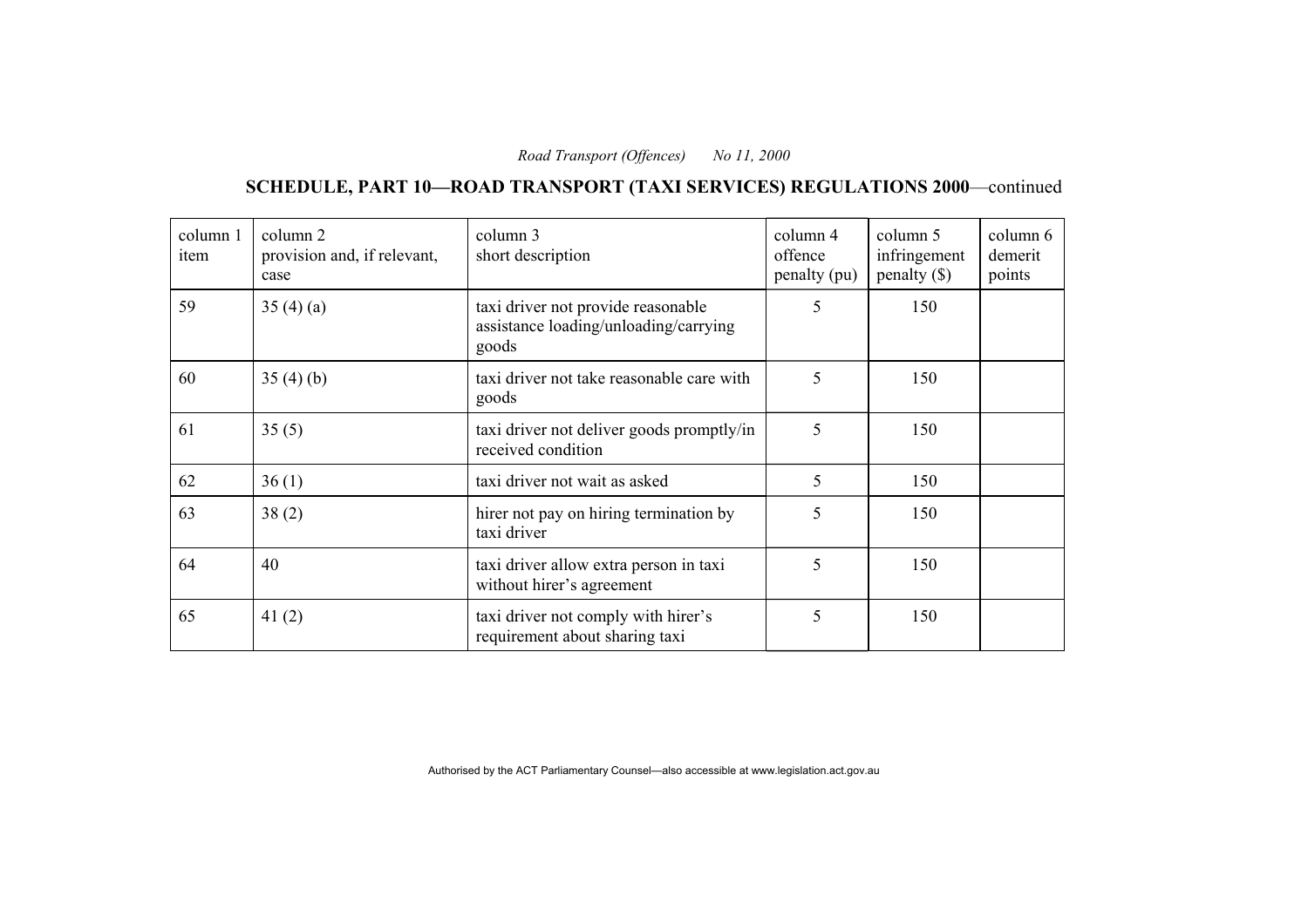# **SCHEDULE, PART 10—ROAD TRANSPORT (TAXI SERVICES) REGULATIONS 2000**—continued

| column 1<br>item | column 2<br>provision and, if relevant,<br>case | column 3<br>short description                                                        | column 4<br>offence<br>penalty (pu) | column 5<br>infringement<br>penalty $(\$)$ | column 6<br>demerit<br>points |
|------------------|-------------------------------------------------|--------------------------------------------------------------------------------------|-------------------------------------|--------------------------------------------|-------------------------------|
| 66               | 41 $(3)$                                        | taxi driver make unauthorised demand<br>for payment from passenger in shared<br>taxi | 5                                   | 150                                        |                               |
| 67               | 42                                              | taxi driver accept subsequent hiring<br>without passenger agreement                  | 5                                   | 150                                        |                               |
| 68               | 43 $(1)(a)$                                     | taxi driver operate taximeter before<br>hiring                                       | 5                                   | 150                                        |                               |
| 69               | 43 $(1)$ $(b)$                                  | taxi driver not operate taximeter when<br>hired                                      | 5                                   | 150                                        |                               |
| 70               | 43 $(1)(c)$                                     | taxi driver not keep taximeter operating<br>during hiring                            | 5                                   | 150                                        |                               |
| 71               | 43 $(1)(d)$                                     | taxi driver not stop taximeter as required                                           | 5                                   | 150                                        |                               |
| 72               | 43 $(1)$ $(e)$                                  | taxi driver not ensure taximeter fare<br>indicators return to zero at hiring end     | 5                                   | 150                                        |                               |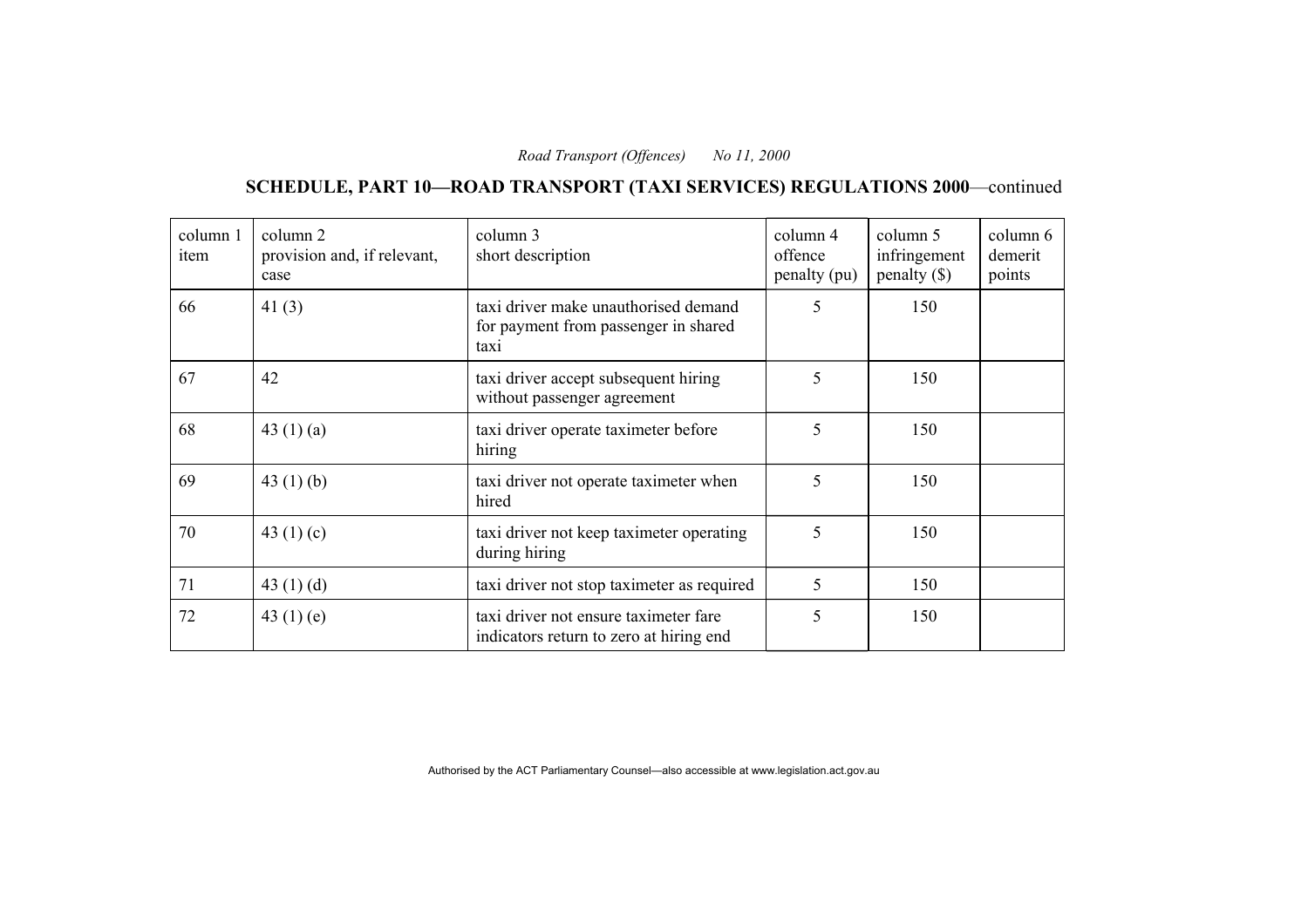# **SCHEDULE, PART 10—ROAD TRANSPORT (TAXI SERVICES) REGULATIONS 2000**—continued

| column 1<br>item | column 2<br>provision and, if relevant,<br>case | column 3<br>short description                                 | column 4<br>offence<br>penalty (pu) | column 5<br>infringement<br>$penalty$ (\$) | column 6<br>demerit<br>points |
|------------------|-------------------------------------------------|---------------------------------------------------------------|-------------------------------------|--------------------------------------------|-------------------------------|
| 73               | 43 $(2)$ $(a)$                                  | taxi driver not ensure taximeter readily<br>readable by hirer | 5                                   | 150                                        |                               |
| 74               | 43(2)(b)                                        | taxi driver not state extra charge                            | 5                                   | 150                                        |                               |
| 75               | 44(1)                                           | taxi driver ask more than correct fare                        | 5                                   | 150                                        |                               |
| 76               | 44(3)(a)                                        | taxi driver not pay fare deposit<br>difference                | 5                                   | 150                                        |                               |
| 77               | 44(3)(b)                                        | taxi hirer not pay fare deposit difference                    | 5                                   | 150                                        |                               |
| 78               | 44(4)                                           | taxi hirer not pay fare                                       | 5                                   | 150                                        |                               |
| 79               | 44(5)                                           | taxi driver not offer correct change                          | 5                                   | 150                                        |                               |
| 80               | 45                                              | taxi driver charge fare for avoidable<br>delay                | 5                                   | 150                                        |                               |
| 81               | 46(a)                                           | taxi passenger offensive behaviour                            | 5                                   | 100                                        |                               |
| 82               | 46(b)                                           | taxi passenger offensive language                             | 5                                   | 100                                        |                               |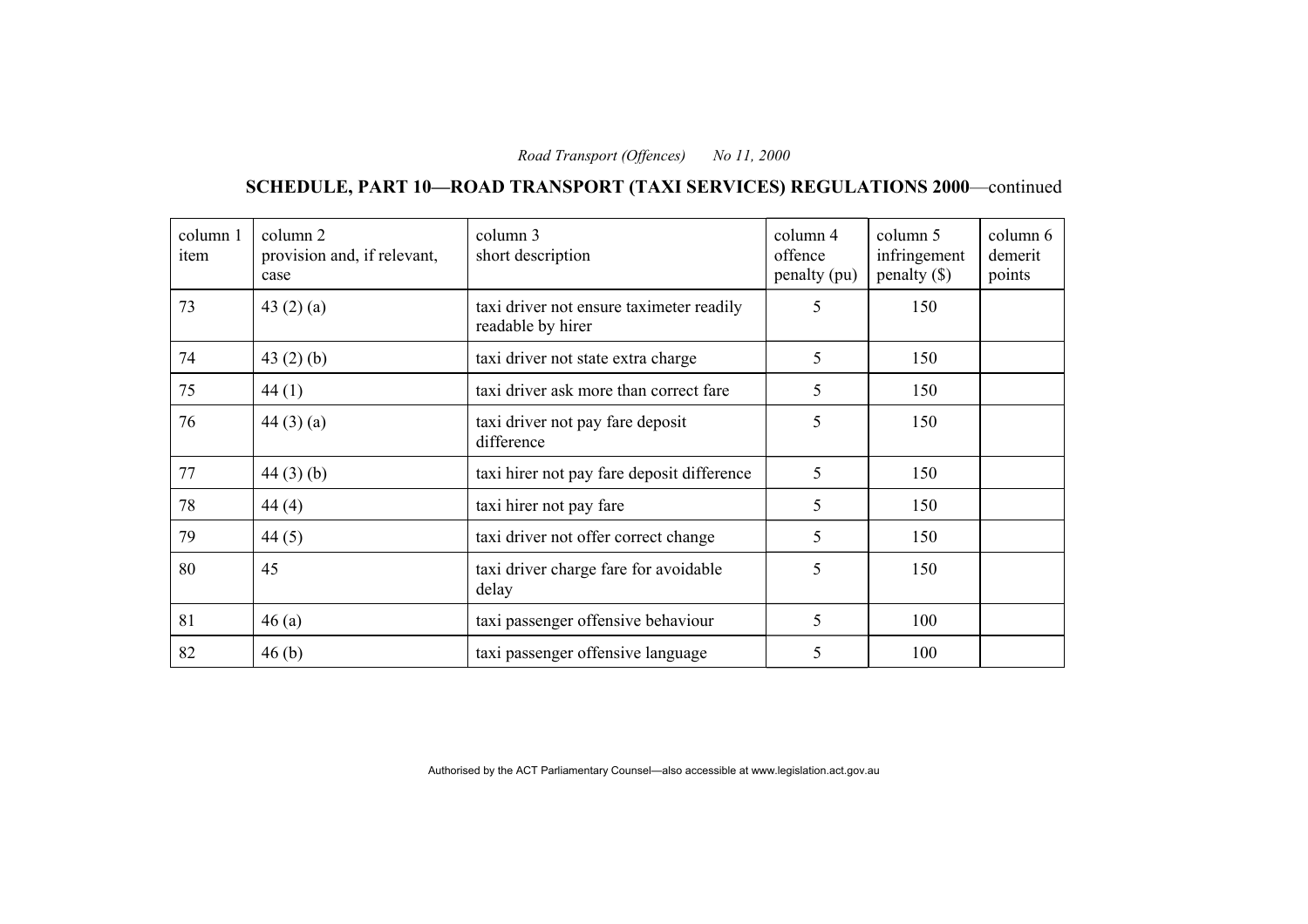# **SCHEDULE, PART 10—ROAD TRANSPORT (TAXI SERVICES) REGULATIONS 2000**—continued

| column 1<br>item | column 2<br>provision and, if relevant,<br>case | column 3<br>short description                                                                                                                              | column 4<br>offence<br>penalty (pu) | column 5<br>infringement<br>$penalty$ (\$) | column 6<br>demerit<br>points |
|------------------|-------------------------------------------------|------------------------------------------------------------------------------------------------------------------------------------------------------------|-------------------------------------|--------------------------------------------|-------------------------------|
| 83               | 46(c)                                           | taxi passenger eat/drink without taxi<br>driver's agreement                                                                                                | 5                                   | 150                                        |                               |
| 84               | 47                                              | taxi passenger take unconfined<br>dog/cat/bird/other animal into taxi                                                                                      | 5                                   | 100                                        |                               |
| 85               | 48 $(3)$                                        | taxi passenger with soiled clothing/<br>soiled goods/damaging goods/bulky<br>goods not comply with direction by<br>driver/police officer/authorised person | 5                                   | 100                                        |                               |
| 86               | 49(2)                                           | intoxicated taxi passenger not comply<br>with direction by driver/police officer/<br>authorised person                                                     | 5                                   | 100                                        |                               |
| 87               | 50(2)                                           | taxi passenger offender not comply with<br>direction by driver/police officer/<br>authorised person                                                        | 5                                   | 150                                        |                               |
| 88               | 52                                              | not deal with lost property in taxi as<br>required                                                                                                         | 5                                   | 150                                        |                               |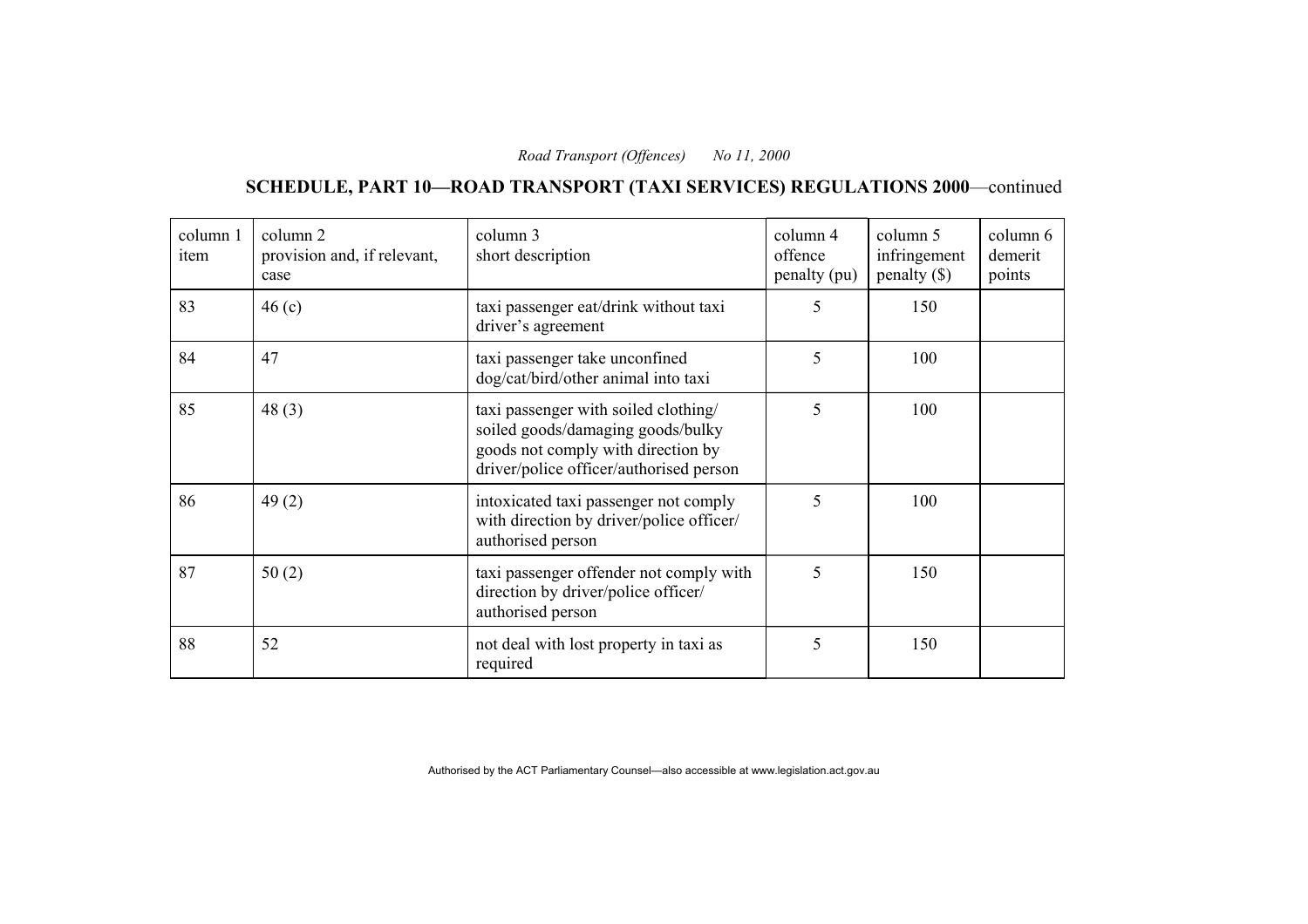# **SCHEDULE, PART 10—ROAD TRANSPORT (TAXI SERVICES) REGULATIONS 2000**—continued

| column 1<br>item | column 2<br>provision and, if relevant,<br>case | column 3<br>short description                                                                                                                                           | column 4<br>offence<br>penalty (pu) | column 5<br>infringement<br>$penalty$ (\$) | column 6<br>demerit<br>points |
|------------------|-------------------------------------------------|-------------------------------------------------------------------------------------------------------------------------------------------------------------------------|-------------------------------------|--------------------------------------------|-------------------------------|
| 89               | 54(5)                                           | not provide record/information for taxi<br>services enforcement                                                                                                         | 20                                  | 300                                        |                               |
| 90               | 55 $(4)$                                        | not comply with request/signal by police<br>officer/authorised person for taxi<br>services enforcement                                                                  | 20                                  | 300                                        |                               |
| 91               | 56(3)                                           | responsible person not comply with<br>inspection requirement for vehicle/<br>equipment/fitting by police officer/<br>authorised person for taxi services<br>enforcement | 20                                  | 300                                        |                               |
| 92               | 58 $(4)$                                        | unauthorised taxi noncompliance notice<br>removal                                                                                                                       | 20                                  | 300                                        |                               |
| 93               | 59 $(2)$ $(a)$                                  | not state name/address when required by<br>police officer/authorised person for taxi<br>services enforcement                                                            | 10                                  | 100                                        |                               |
| 94               | 59 $(2)$ $(b)$                                  | state false name/address for taxi services<br>enforcement                                                                                                               | 10                                  | 100                                        |                               |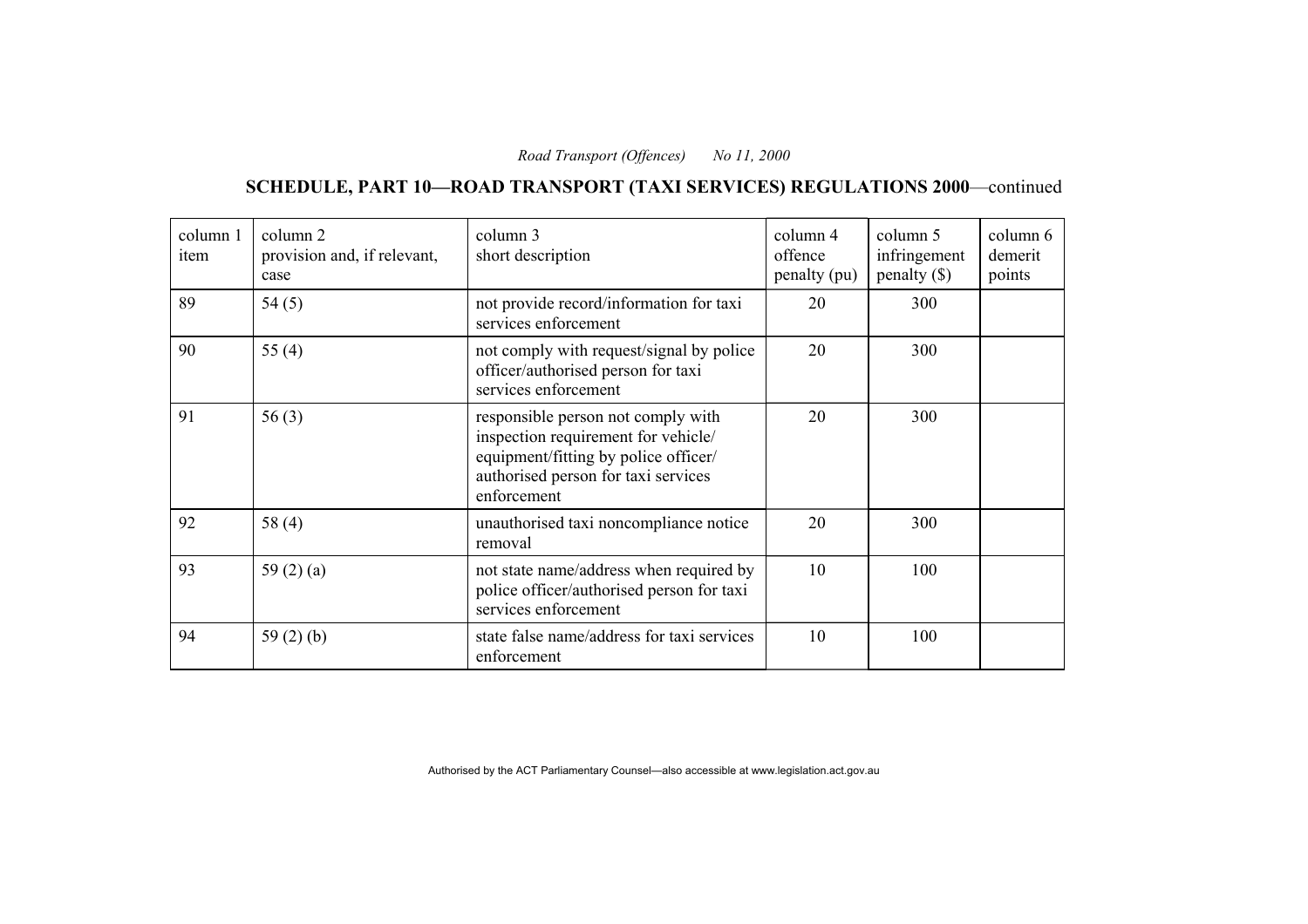**SCHEDULE, PART 10—ROAD TRANSPORT (TAXI SERVICES) REGULATIONS 2000**—continued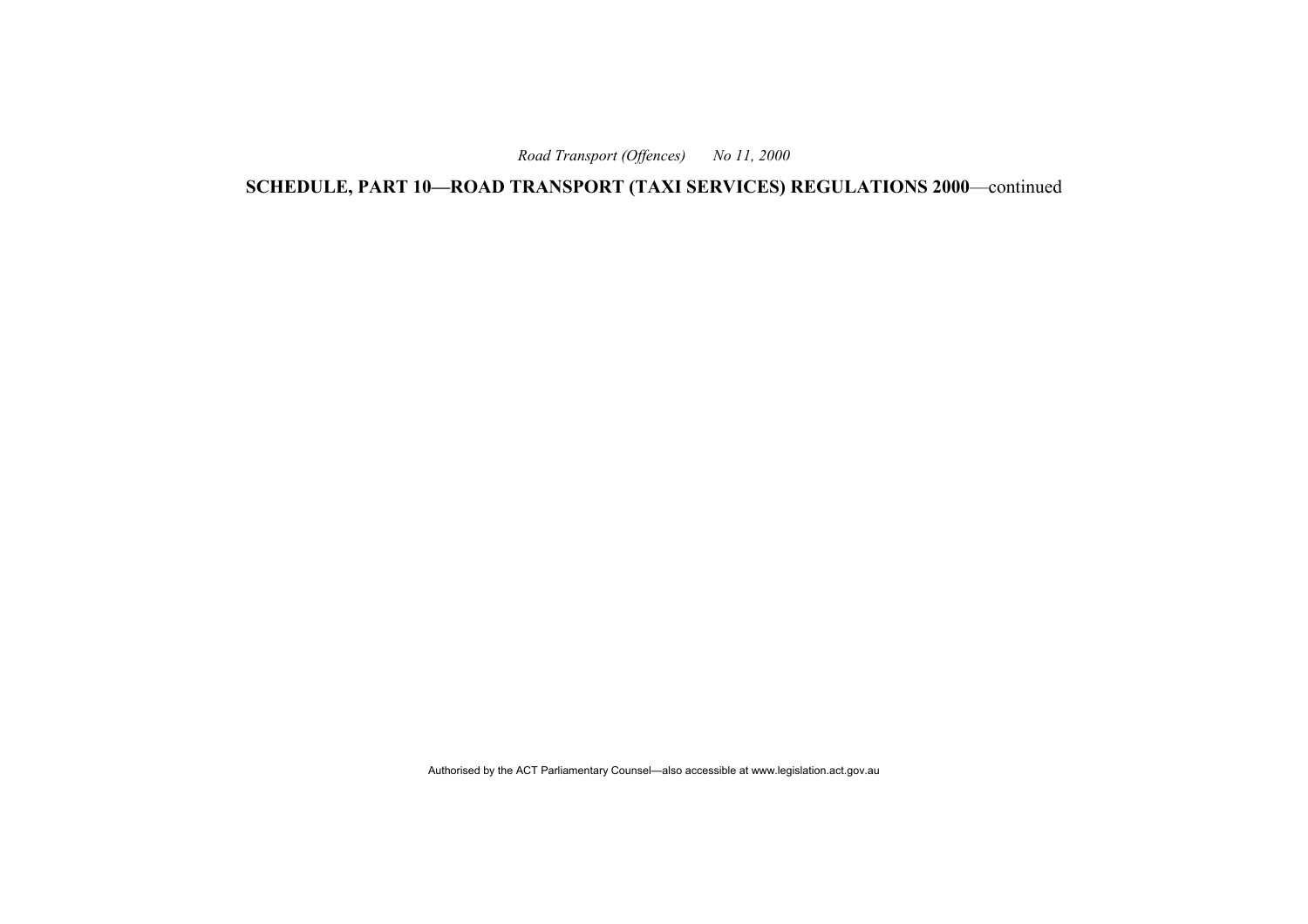#### **SCHEDULE**—continued

### **PART 11—ROAD TRANSPORT (THIRD-PARTY INSURANCE) REGULATIONS 2000**

| column 1<br>item | column 2<br>provision and, if relevant,<br>case | column 3<br>short description                                      | column 4<br>offence<br>penalty (pu) | column 5<br>infringement<br>penalty $(\$)$ | column 6<br>demerit<br>points |
|------------------|-------------------------------------------------|--------------------------------------------------------------------|-------------------------------------|--------------------------------------------|-------------------------------|
|                  | 9(2)                                            | use vehicle for other purpose without<br>paying additional premium | 20                                  |                                            |                               |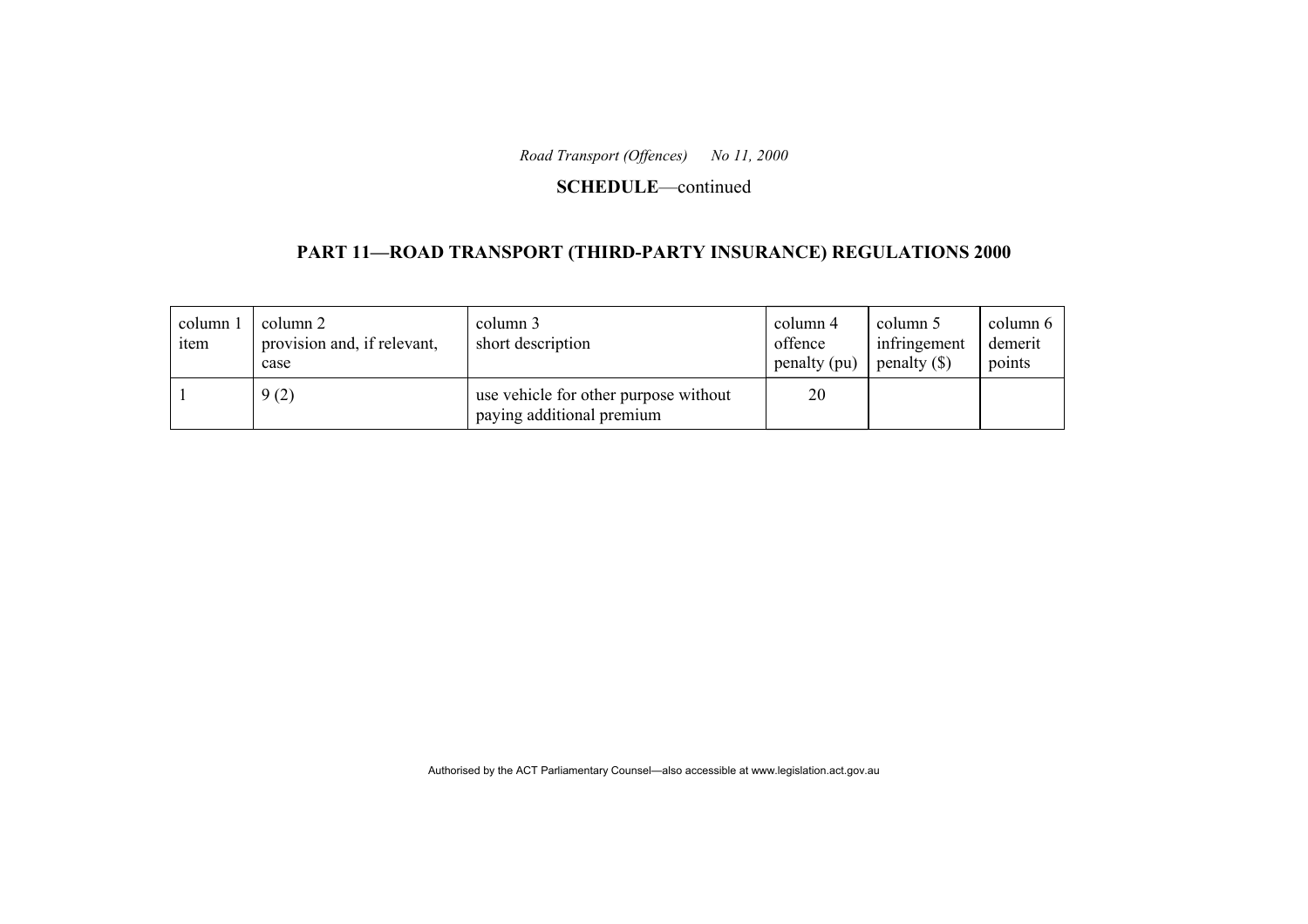#### **SCHEDULE**—continued

### **PART 12—ROAD TRANSPORT (SAFETY AND TRAFFIC MANAGEMENT) ACT 1999**

| column 1<br>item | column 2<br>provision and, if relevant,<br>case | column 3<br>short description                                                                            | column 4<br>offence<br>penalty (pu) | column 5<br>infringement<br>$penalty$ (\$) | column 6<br>demerit<br>points |
|------------------|-------------------------------------------------|----------------------------------------------------------------------------------------------------------|-------------------------------------|--------------------------------------------|-------------------------------|
|                  | 5A(1)(a)                                        | organise/promote/take part in race with<br>another vehicle                                               | 20                                  | 201                                        | 3                             |
|                  | 5A(1)(b)                                        | organise/promote/take part in attempt to<br>break vehicle speed record                                   | 20                                  | 201                                        | 3                             |
| 3                | 5A $(1)(c)$                                     | organise/promote/take part in trial of<br>vehicle's maximum speed/acceleration                           | 20                                  | 201                                        | 3                             |
| 4                | 5A(1)(d)                                        | organise/promote/take part in trial of<br>driver skill/reliability of/mechanical<br>condition of vehicle | 20                                  | 201                                        | 3                             |
| 5                | 5A(5)                                           | organiser/promoter/participant in race/<br>attempt/trial not comply with condition<br>of approval        | 20                                  | 201                                        | 3                             |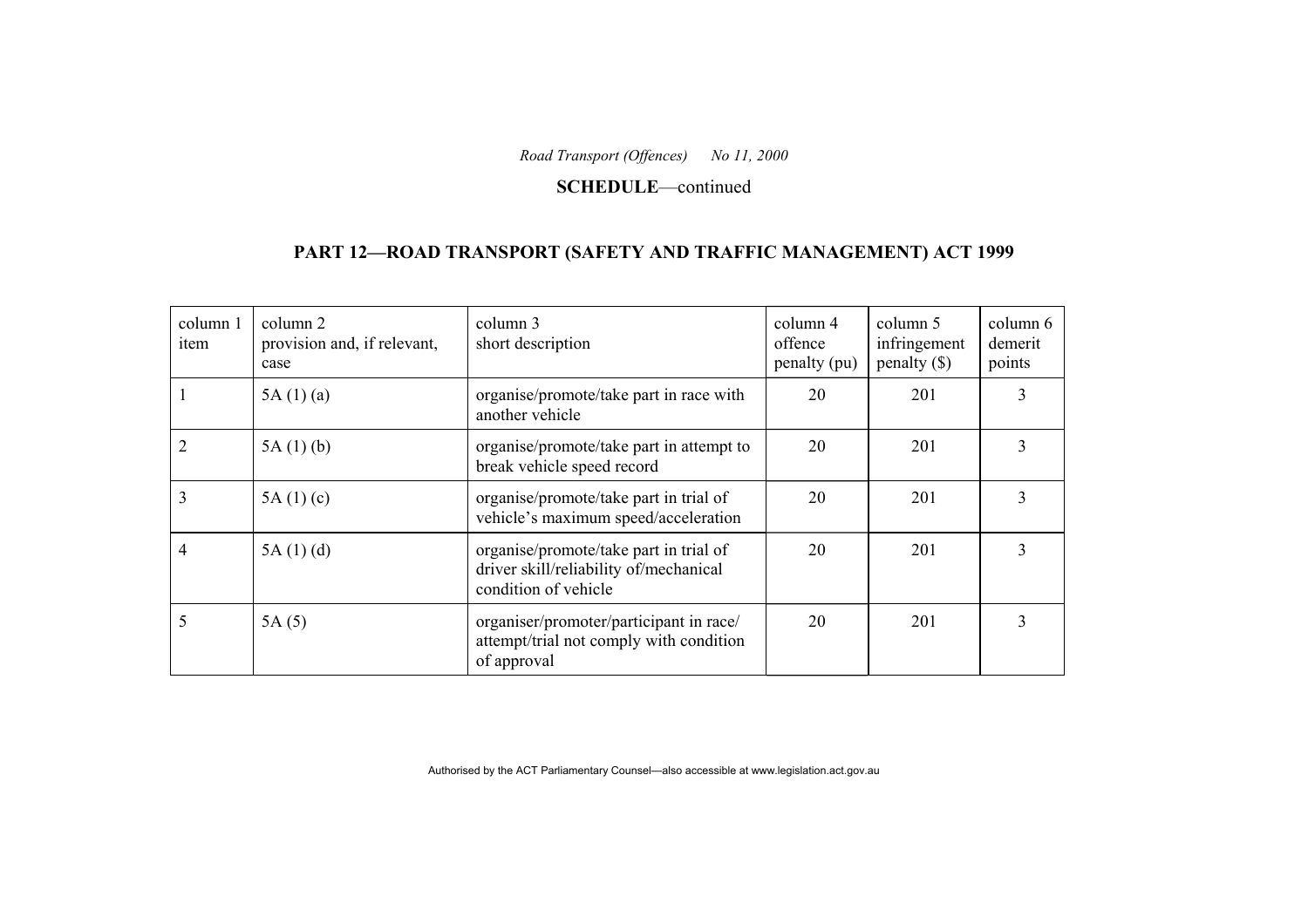# **SCHEDULE, PART 12—ROAD TRANSPORT (SAFETY AND TRAFFIC MANAGEMENT) ACT 1999**—continued

| column 1<br>item | column 2<br>provision and, if relevant,<br>case               | column 3<br>short description                         | column 4<br>offence<br>penalty (pu)          | column 5<br>infringement<br>$penalty$ (\$) | column 6<br>demerit<br>points |
|------------------|---------------------------------------------------------------|-------------------------------------------------------|----------------------------------------------|--------------------------------------------|-------------------------------|
| 6                | 5B(2)                                                         |                                                       |                                              |                                            |                               |
| 6.1              | if prohibited substance<br>$\bullet$<br>on surface            | aggravated burnout                                    | 30                                           | 456                                        | 3                             |
| 6.2              | if no prohibited<br>$\bullet$<br>substance on surface         | burnout                                               | 20                                           | 355                                        | 3                             |
| 7                | 5B(4)                                                         | engage in other prohibited conduct                    | 20                                           | 201                                        | 3                             |
| 8                | 6(1)                                                          |                                                       |                                              |                                            |                               |
| 8.1              | if the driving occasions<br>$\bullet$<br>death                | negligent driving occasioning death                   | $200 \text{ pu}/24$<br>months<br>prison/both |                                            |                               |
| 8.2              | if the driving occasions<br>$\bullet$<br>grievous bodily harm | negligent driving occasioning grievous<br>bodily harm | $100 \text{ pu}/12$<br>months<br>prison/both |                                            |                               |
| 8.3              | in any other case                                             | negligent driving                                     | 20                                           | 159                                        |                               |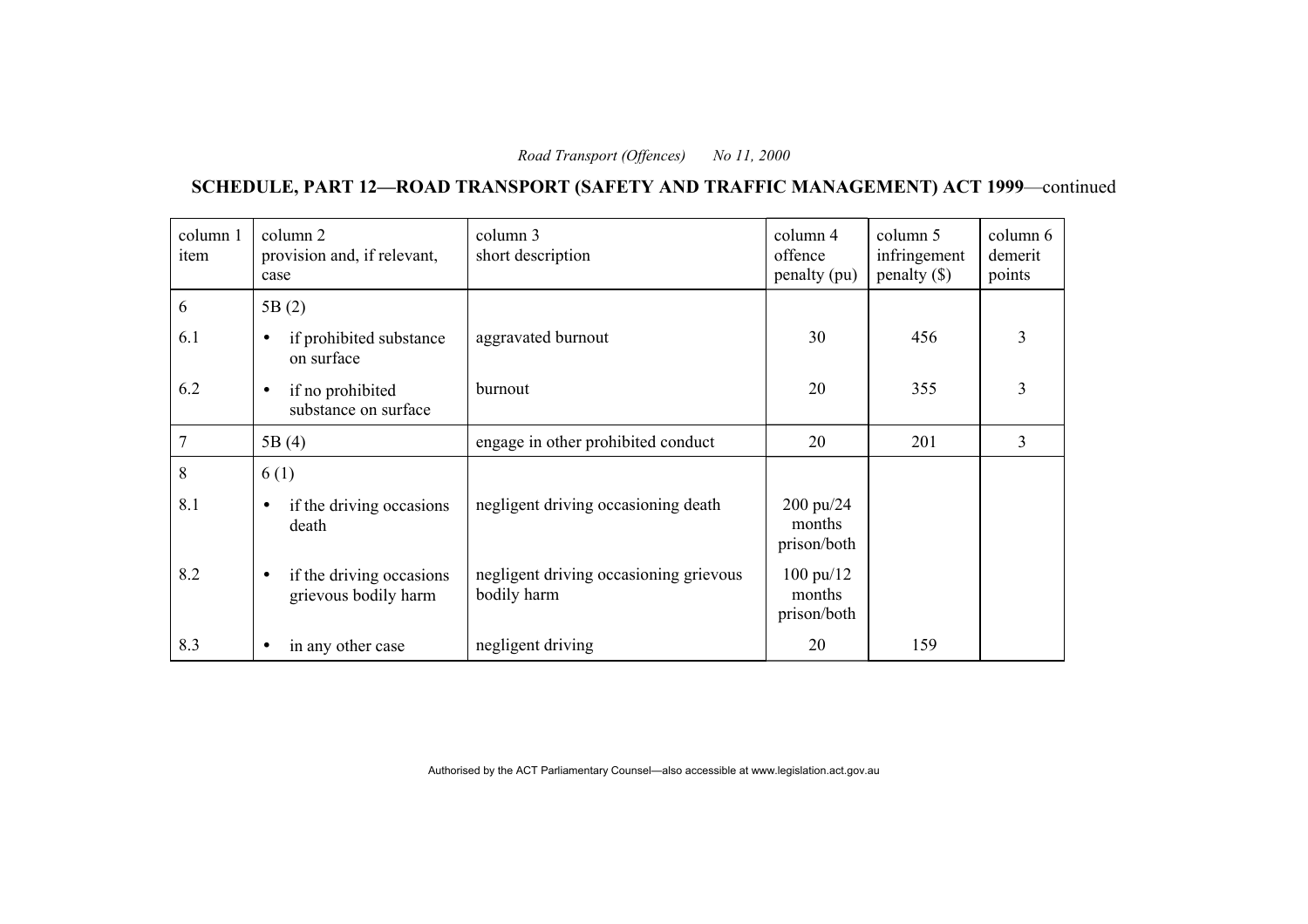# **SCHEDULE, PART 12—ROAD TRANSPORT (SAFETY AND TRAFFIC MANAGEMENT) ACT 1999**—continued

| column 1<br>item | column 2<br>provision and, if relevant,<br>case | column 3<br>short description                                                    | column 4<br>offence<br>penalty (pu)          | column 5<br>infringement<br>$penalty$ (\$) | column 6<br>demerit<br>points |
|------------------|-------------------------------------------------|----------------------------------------------------------------------------------|----------------------------------------------|--------------------------------------------|-------------------------------|
| 9                | 7                                               | drive furiously/recklessly/at speed<br>dangerous/in way dangerous                | 100 pu/12<br>months<br>prison/both           |                                            |                               |
| 10               | 8(1)                                            | drive with intent to menace                                                      | 100 pu/12<br>months<br>prison/both           |                                            |                               |
| 11               | 8(2)                                            | drive knowing other may be menaced                                               | $100 \text{ pu}/12$<br>months<br>prison/both |                                            |                               |
| 12               | 9(1)                                            | sell/offer for sale/buy traffic offence<br>evasion article                       | 20                                           | 1050                                       |                               |
| 13               | 9(2)                                            | drive/park vehicle with traffic offence<br>evasion article                       | 20                                           | 1050                                       |                               |
| 14               | 9(3)                                            | responsible person vehicle driven/parked<br>with traffic offence evasion article | 20                                           | 1050                                       |                               |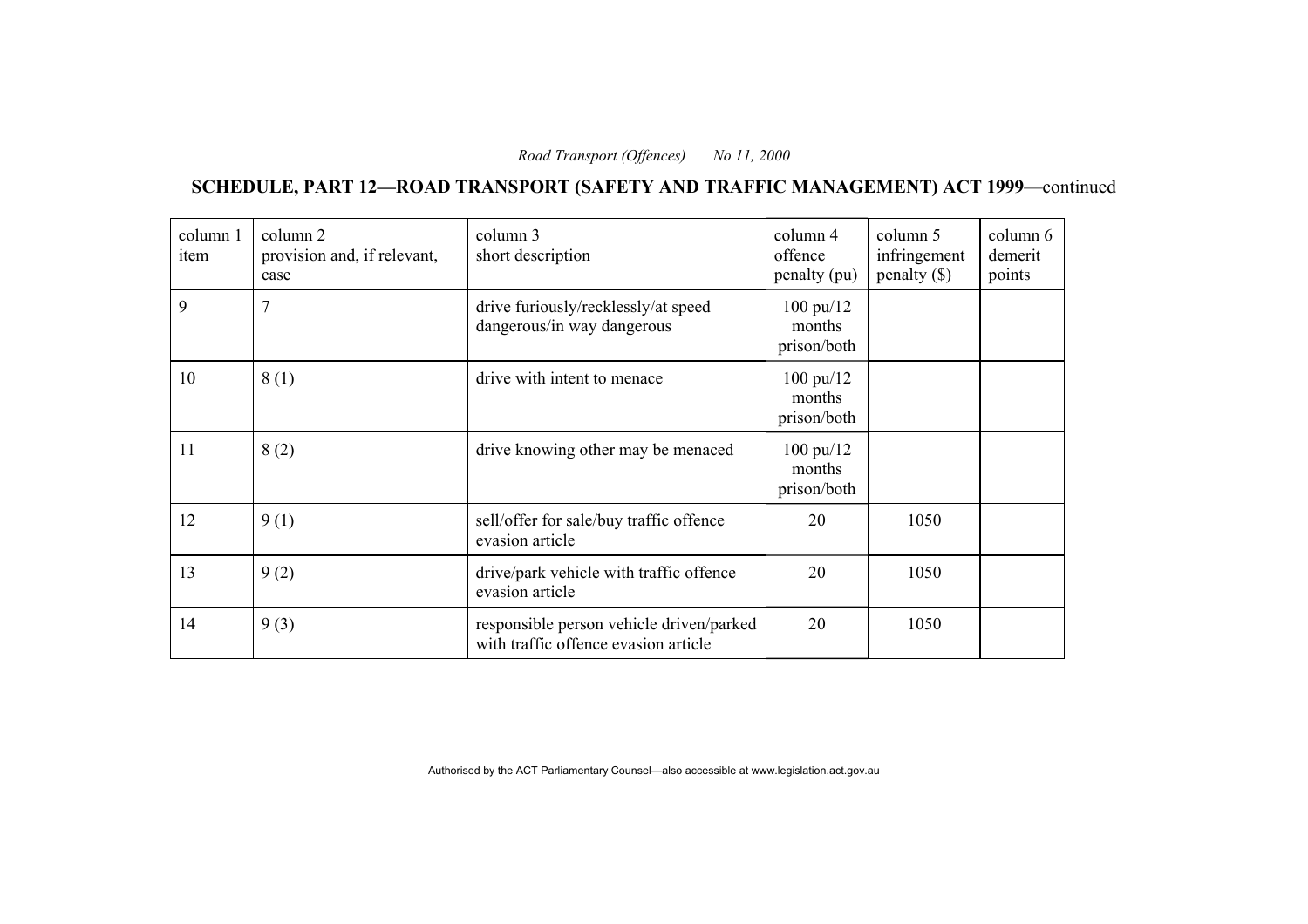**SCHEDULE, PART 12—ROAD TRANSPORT (SAFETY AND TRAFFIC MANAGEMENT) ACT 1999**—continued

| column 1<br>item | column 2<br>provision and, if relevant,<br>case | column 3<br>short description                                                                                    | column 4<br>offence<br>penalty (pu)        | column 5<br>infringement<br>$penalty$ (\$) | column 6<br>demerit<br>points |
|------------------|-------------------------------------------------|------------------------------------------------------------------------------------------------------------------|--------------------------------------------|--------------------------------------------|-------------------------------|
| 15               | 10(3)                                           | not surrender traffic offence evasion<br>article as required                                                     | 20                                         | 1050                                       |                               |
| 16               | 12                                              | knowingly drive/stand unsafely loaded<br>vehicle causing death/injury/damage                                     | $50 \text{ pu}/6$<br>months<br>prison/both |                                            |                               |
| 17               | 13(1)                                           | responsible person for unsafely loaded<br>vehicle causing death/injury/damage                                    | $50 \text{ pu}/6$<br>months<br>prison/both |                                            |                               |
| 18               | 13(2)                                           | director/manager of corporation<br>responsible person for unsafely loaded<br>vehicle causing death/injury/damage | $50 \text{ pu}/6$<br>months<br>prison/both |                                            |                               |
| 19               | 16                                              | not stop/give assistance after accident<br>causing death/injury                                                  | $50 \text{ pu}/6$<br>months<br>prison/both |                                            |                               |
| 20               | 19(1)(a)                                        | install/display traffic control device<br>without authority                                                      | 20                                         |                                            |                               |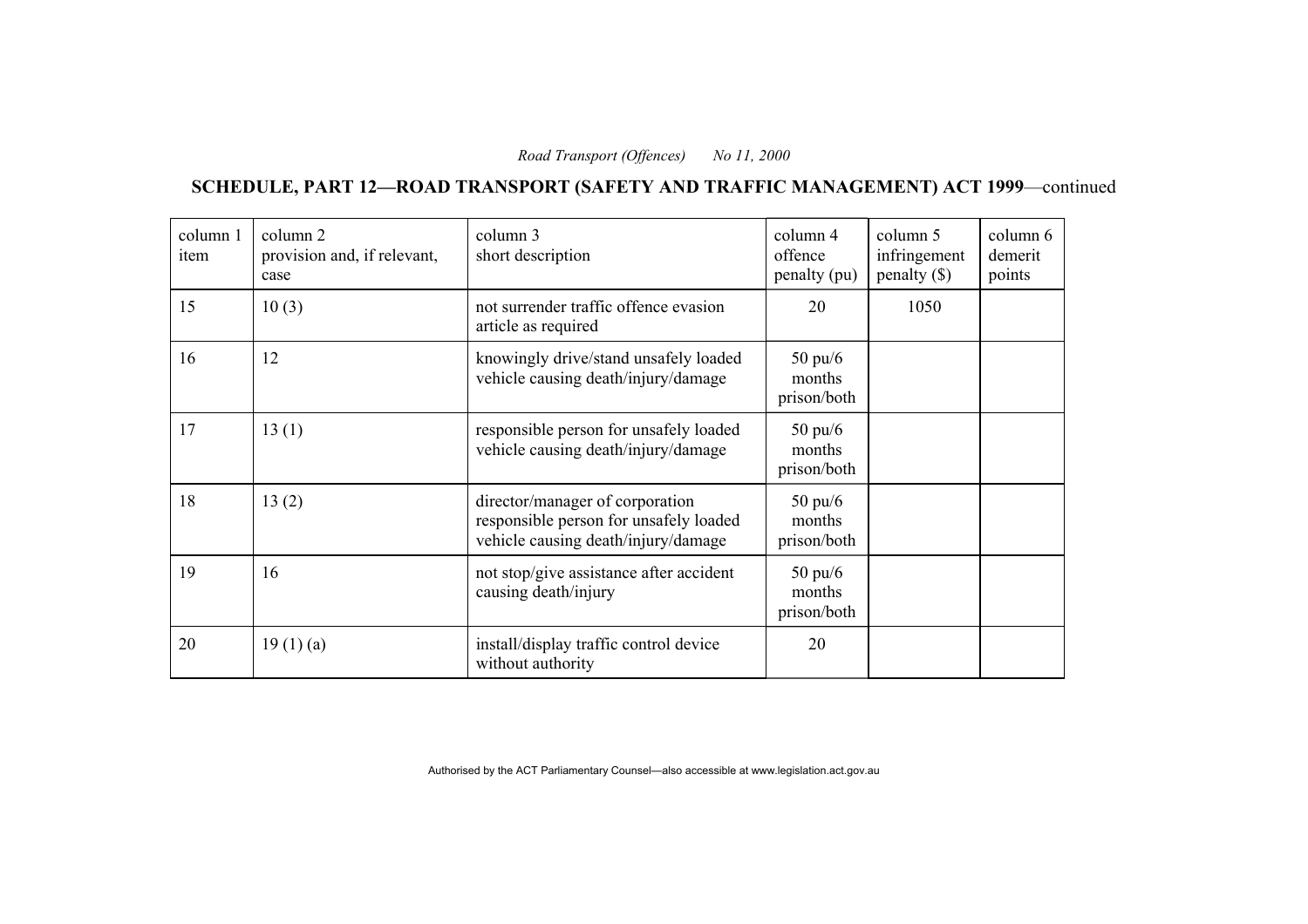**SCHEDULE, PART 12—ROAD TRANSPORT (SAFETY AND TRAFFIC MANAGEMENT) ACT 1999**—continued

| column 1<br>item | column 2<br>provision and, if relevant,<br>case | column 3<br>short description                                                                                               | column 4<br>offence<br>penalty (pu) | column 5<br>infringement<br>$penalty$ (\$) | column 6<br>demerit<br>points |
|------------------|-------------------------------------------------|-----------------------------------------------------------------------------------------------------------------------------|-------------------------------------|--------------------------------------------|-------------------------------|
| 21               | 19(1)(b)                                        | interfere with/change/remove traffic<br>control device without authority                                                    | 20                                  |                                            |                               |
| 22               | 19(2)                                           | install/display false sign/signal/<br>marking/structure/device                                                              | 20                                  |                                            |                               |
| 23               | 20(3)                                           | not comply with direction to remove<br>traffic control device                                                               | 20                                  |                                            |                               |
| 24               | 26(a)                                           | knowingly/recklessly interfere with<br>traffic offence detection<br>device/operation of traffic offence<br>detection device | 30                                  |                                            |                               |
| 25               | 26(b)                                           | knowingly/recklessly interfere with seal<br>on traffic offence detection device                                             | 30                                  |                                            |                               |
| 26               | 26(c)                                           | knowingly/recklessly interfere with<br>thing produced by traffic offence<br>detection device                                | 30                                  |                                            |                               |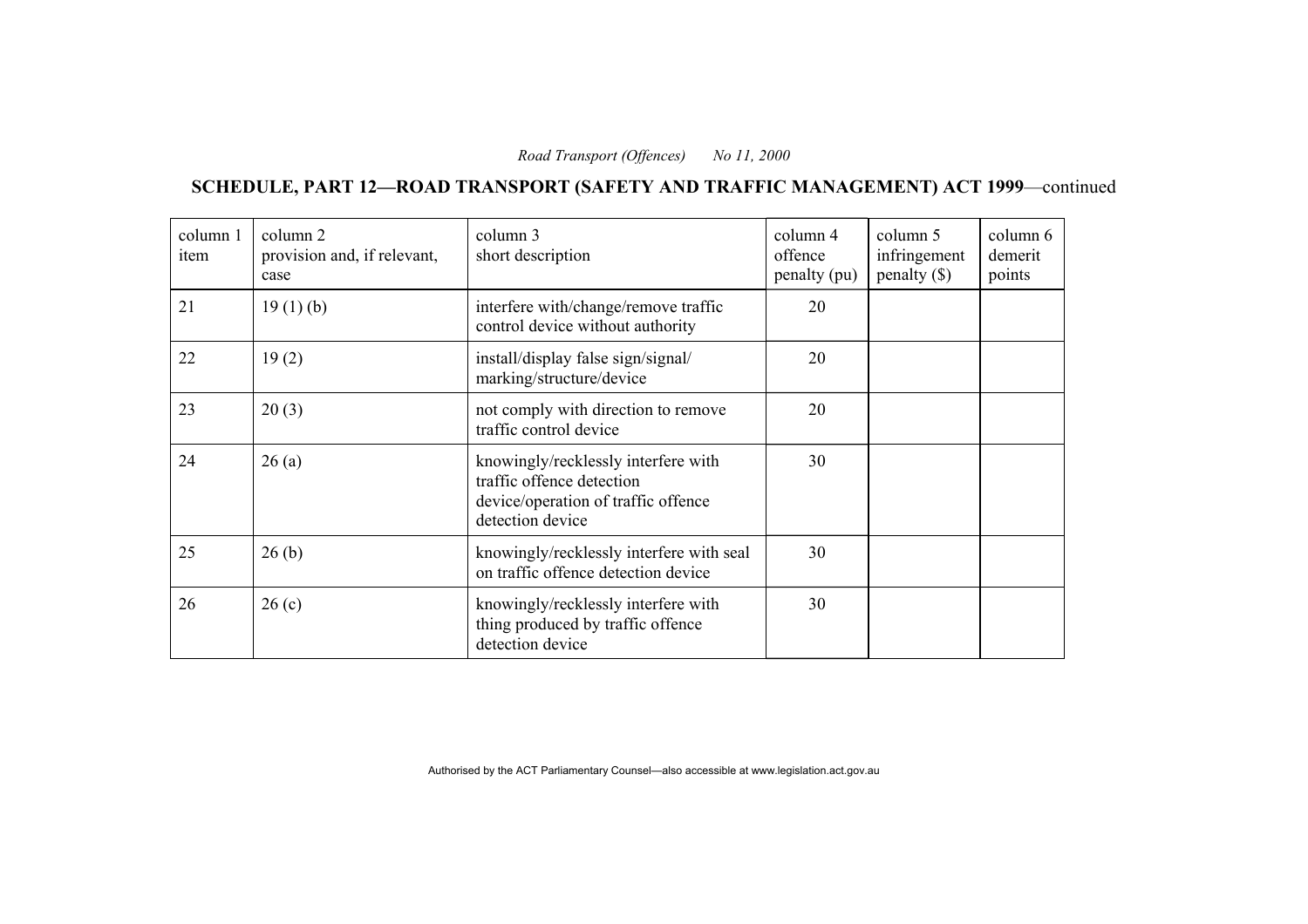# **SCHEDULE, PART 12—ROAD TRANSPORT (SAFETY AND TRAFFIC MANAGEMENT) ACT 1999**—continued

| column 1<br>item | column 2<br>provision and, if relevant,<br>case | column 3<br>short description                              | column 4<br>offence<br>penalty (pu) | column 5<br>infringement<br>penalty $(S)$ | column 6<br>demerit<br>points |
|------------------|-------------------------------------------------|------------------------------------------------------------|-------------------------------------|-------------------------------------------|-------------------------------|
| 27               | 30(2)                                           | not comply with direction-closed<br>road/road related area | 20                                  |                                           |                               |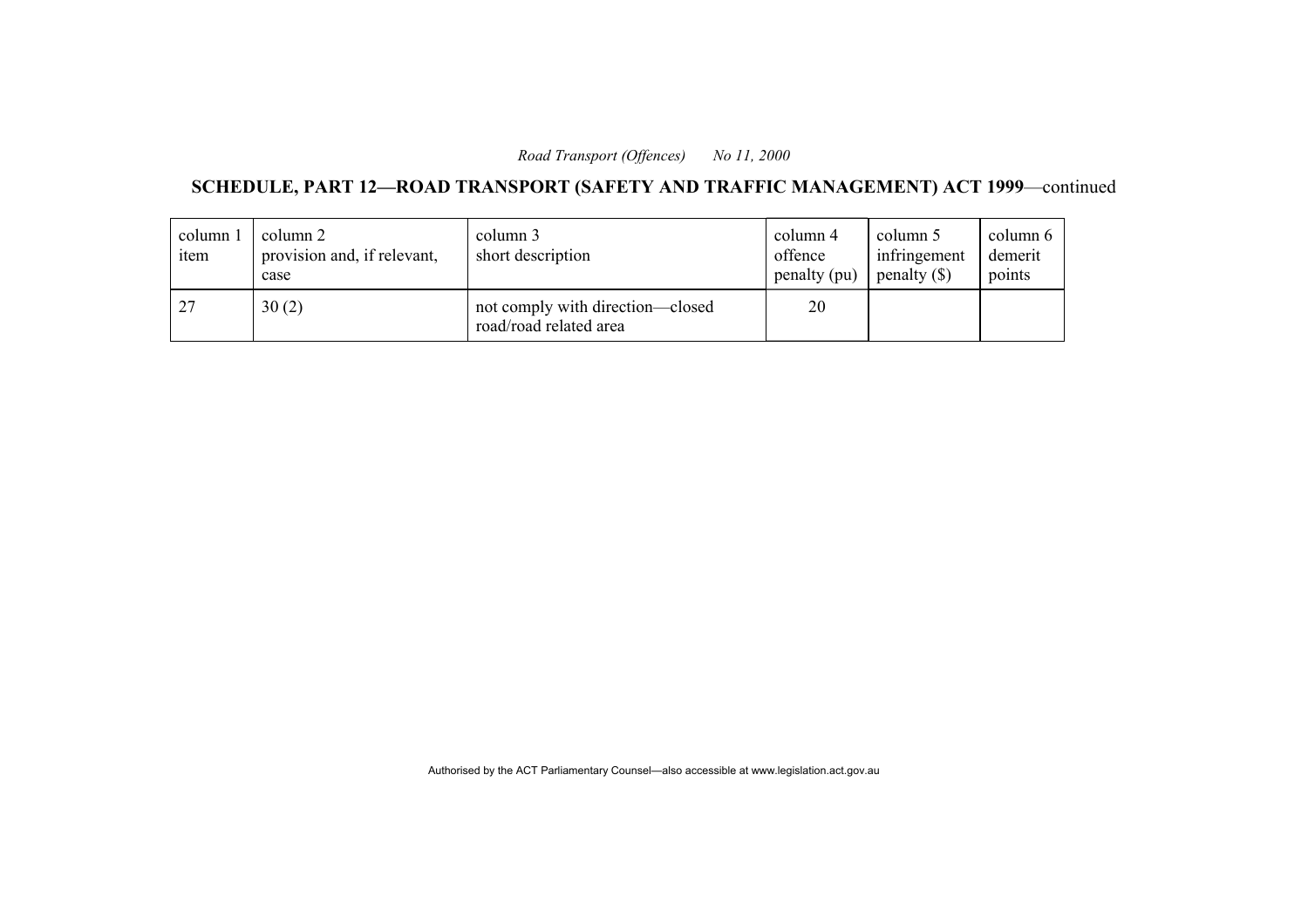#### **SCHEDULE**—continued

### **PART 13—ROAD TRANSPORT (SAFETY AND TRAFFIC MANAGEMENT) REGULATIONS 2000**

| column 1<br>item | column 2<br>provision and, if relevant,<br>case | column 3<br>short description                                                                                   | column 4<br>offence<br>penalty (pu) | column 5<br>infringement<br>$penalty$ (\$) | column 6<br>demerit<br>points |
|------------------|-------------------------------------------------|-----------------------------------------------------------------------------------------------------------------|-------------------------------------|--------------------------------------------|-------------------------------|
|                  | 37                                              | make unnecessary noise by turning<br>on/running/not turning off engine                                          | 20                                  | 91                                         |                               |
|                  | 38(1)                                           | use motor vehicle/trailer without<br>adequate precautions to prevent<br>oil/grease dropping onto road           | 20                                  | 91                                         |                               |
| 3                | 38(2)                                           | responsible person for vehicle/trailer not<br>take reasonable steps to prevent<br>oil/grease dropping onto road | 20                                  | 91                                         |                               |
| 4                | 39(1)                                           | travel on part of trailer not designed for<br>passengers/goods                                                  | 20                                  | 68                                         |                               |
| 5                | 39(2)                                           | travel on unenclosed part of trailer<br>designed for goods                                                      | 20                                  | 68                                         |                               |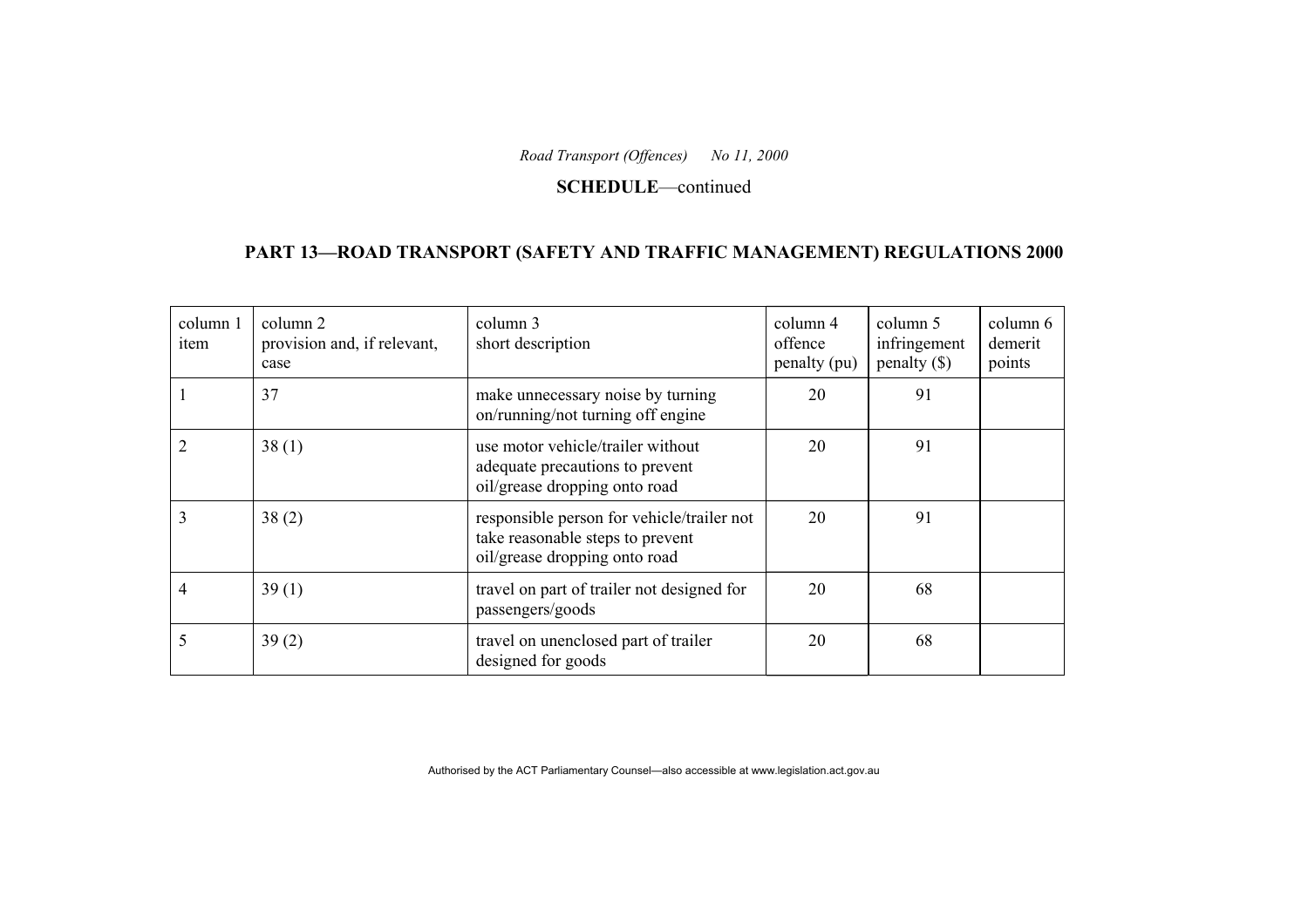### **SCHEDULE, PART 13—ROAD TRANSPORT (SAFETY AND TRAFFIC MANAGEMENT) REGULATIONS 2000**—continued

| column 1<br>item | column 2<br>provision and, if relevant,<br>case | column 3<br>short description                                                              | column 4<br>offence<br>penalty (pu) | column 5<br>infringement<br>$penalty$ (\$) | column 6<br>demerit<br>points |
|------------------|-------------------------------------------------|--------------------------------------------------------------------------------------------|-------------------------------------|--------------------------------------------|-------------------------------|
| 6                | 40(1)                                           | passenger in sidecar not sitting in place<br>designed for passenger                        | 20                                  | 68                                         |                               |
| 7                | 40(2)                                           | ride motorbike with passenger in sidecar<br>not sitting in place designed for<br>passenger | 20                                  | 68                                         |                               |
| 8                | 41 $(1)$                                        | drive articulated vehicle towing other<br>vehicle                                          | 20                                  | 65                                         |                               |
| 9                | 41 $(2)$                                        | drive motor vehicle towing more than 1<br>vehicle                                          | 20                                  | 65                                         |                               |
| 10               | 42 $(1)$ $(a)$                                  | drive motor vehicle towing vehicle<br>exceeding towing attachment capacity                 | 20                                  | 151                                        |                               |
| 11               | 42 $(1)$ $(b)$                                  | drive motor vehicle towing vehicle<br>exceeding maximum laden weight                       | 20                                  | 151                                        |                               |
| 12               | 43(1)                                           | unlawful operation of spotlight/                                                           | 20                                  | 68                                         |                               |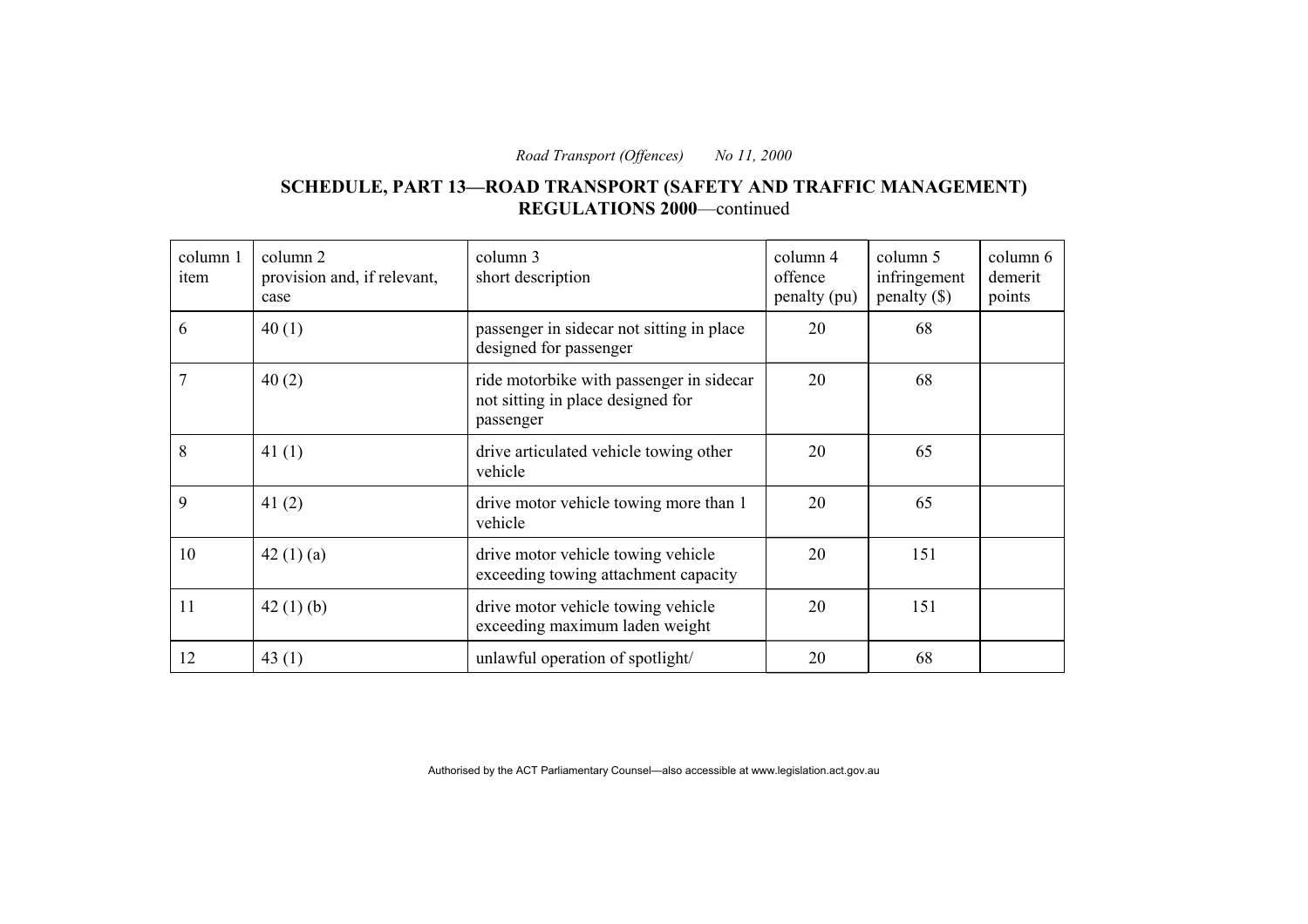### **SCHEDULE, PART 13—ROAD TRANSPORT (SAFETY AND TRAFFIC MANAGEMENT) REGULATIONS 2000**—continued

| column 1<br>item | column 2<br>provision and, if relevant,<br>case | column 3<br>short description                                                                            | column 4<br>offence<br>penalty (pu) | column 5<br>infringement<br>$penalty$ (\$) | column 6<br>demerit<br>points |
|------------------|-------------------------------------------------|----------------------------------------------------------------------------------------------------------|-------------------------------------|--------------------------------------------|-------------------------------|
|                  |                                                 | searchlight                                                                                              |                                     |                                            |                               |
| 13               | 43 $(2)$ $(a)$                                  | unlawful operation of additional<br>headlight in built-up area                                           | 20                                  | 68                                         |                               |
| 14               | 43 $(2)$ $(b)$ $(i)$                            | unlawful operation of additional<br>headlight $\leq$ 200m behind vehicle<br>travelling in same direction | 20                                  | 68                                         |                               |
| 15               | 43 $(2)$ $(b)$ $(ii)$                           | unlawful operation of additional<br>headlight $\leq$ 200m from oncoming<br>vehicle                       | 20                                  | 68                                         |                               |
| 16               | 44(1)                                           | park outside metered space                                                                               | 20                                  | 61                                         |                               |
| 17               | 44(2)                                           | park without paying meter fee                                                                            | 20                                  | 61                                         |                               |
| 18               | 44(4)                                           | park after meter expired                                                                                 | 20                                  | 61                                         |                               |
| 19               | 44 $(5)$                                        | park for longer than allowed by meter<br>signs                                                           | 20                                  | 61                                         |                               |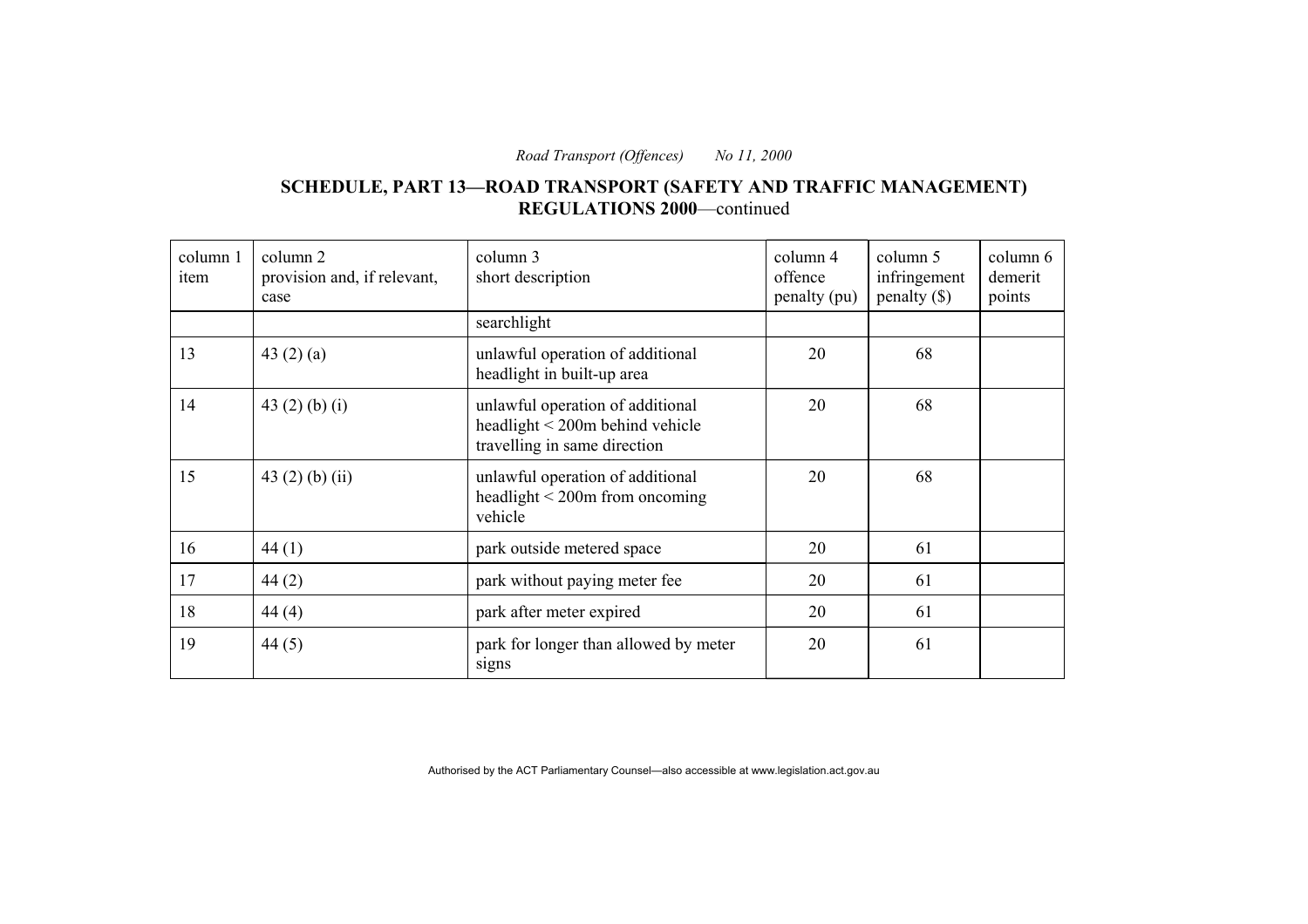### **SCHEDULE, PART 13—ROAD TRANSPORT (SAFETY AND TRAFFIC MANAGEMENT) REGULATIONS 2000**—continued

| column 1<br>item | column 2<br>provision and, if relevant,<br>case | column 3<br>short description                               | column 4<br>offence<br>penalty (pu) | column 5<br>infringement<br>$penalty$ (\$) | column 6<br>demerit<br>points |
|------------------|-------------------------------------------------|-------------------------------------------------------------|-------------------------------------|--------------------------------------------|-------------------------------|
| 20               | 45(1)                                           | park in occupied metered space                              | 20                                  | 61                                         |                               |
| 21               | 45(2)                                           | park not completely in metered space                        | 20                                  | 61                                         |                               |
| 22               | 46(2)                                           | park in closed metered space                                | 20                                  | 61                                         |                               |
| 23               | 47(a)                                           | insert prohibited thing into parking<br>meter               | 20                                  | 343                                        |                               |
| 24               | 47(b)                                           | attach anything to parking meter                            | 20                                  | 61                                         |                               |
| 25               | 48(a)                                           | interfere with parking meter                                | 20                                  | 343                                        |                               |
| 26               | 48(b)                                           | fraudulently operate parking meter                          | 20                                  |                                            |                               |
| 27               | 49(1)                                           | park outside ticket space                                   | 20                                  | 61                                         |                               |
| 28               | 49(2)                                           | park without current ticket<br>displayed/properly displayed | 20                                  | 61                                         |                               |
| 29               | 49(6)                                           | park after ticket expired                                   | 20                                  | 61                                         |                               |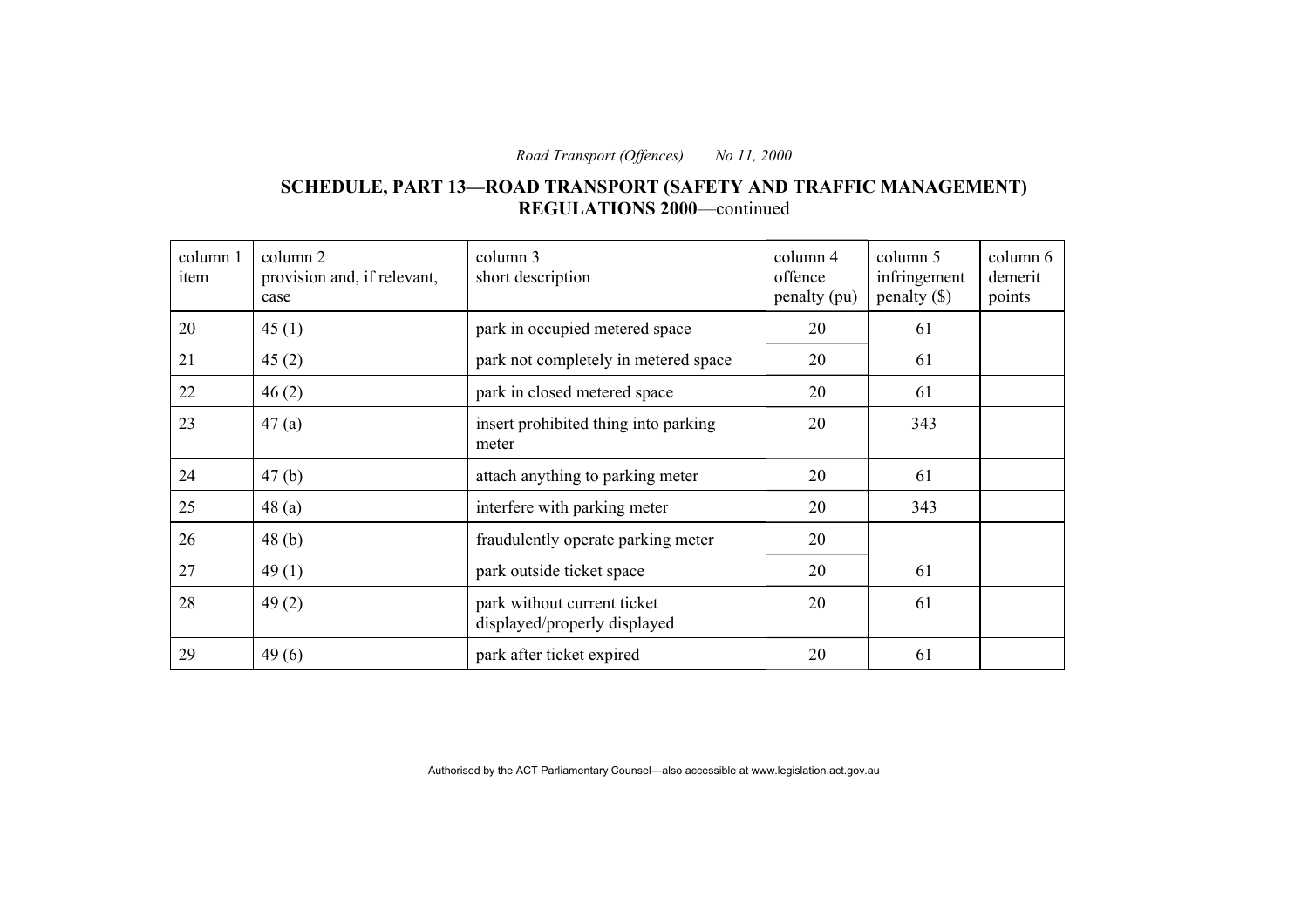### **SCHEDULE, PART 13—ROAD TRANSPORT (SAFETY AND TRAFFIC MANAGEMENT) REGULATIONS 2000**—continued

| column 1<br>item | column 2<br>provision and, if relevant,<br>case | column 3<br>short description                                  | column 4<br>offence<br>penalty (pu) | column 5<br>infringement<br>penalty $(\$)$ | column 6<br>demerit<br>points |
|------------------|-------------------------------------------------|----------------------------------------------------------------|-------------------------------------|--------------------------------------------|-------------------------------|
| 30               | 49(7)                                           | park for longer than allowed by ticket<br>signs                | 20                                  | 61                                         |                               |
| 31               | 50(1)                                           | park in occupied ticket space                                  | 20                                  | 61                                         |                               |
| 32               | 50(2)                                           | park not completely in ticket space                            | 20                                  | 61                                         |                               |
| 33               | 51(2)                                           | park in closed ticket area/space                               | 20                                  | 61                                         |                               |
| 34               | 52(a)                                           | display thing falsely resembling parking<br>ticket             | 20                                  | 343                                        |                               |
| 35               | 52(b)                                           | display altered/defaced/mutilated/<br>illegible parking ticket | 20                                  | 343                                        |                               |
| 36               | 53 $(a)$                                        | insert prohibited thing into ticket<br>machine                 | 20                                  | 343                                        |                               |
| 37               | 53 <sub>(b)</sub>                               | attach anything to ticket machine                              | 20                                  | 61                                         |                               |
| 38               | 54(a)                                           | interfere with ticket machine                                  | 20                                  | 343                                        |                               |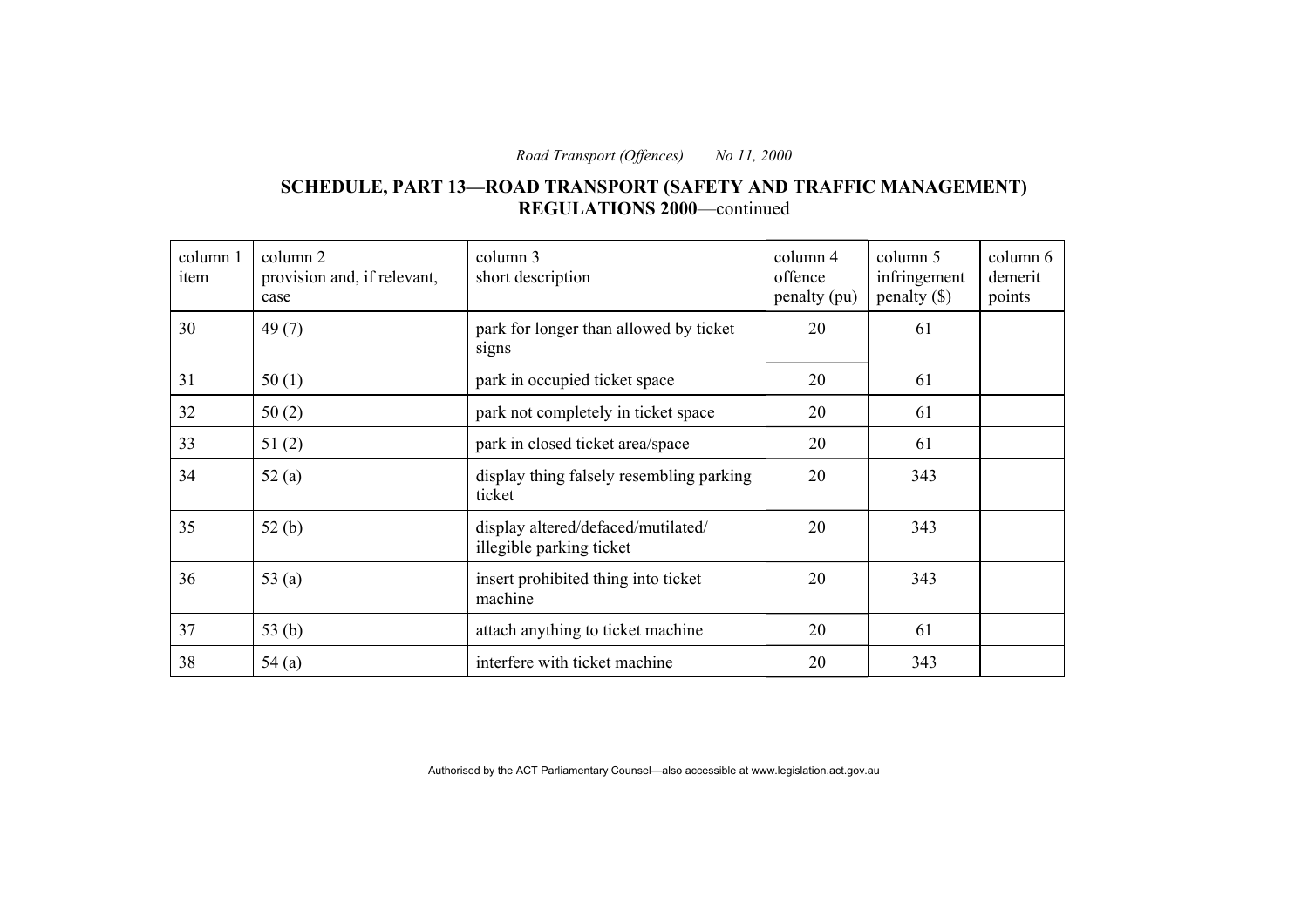### **SCHEDULE, PART 13—ROAD TRANSPORT (SAFETY AND TRAFFIC MANAGEMENT) REGULATIONS 2000**—continued

| column 1<br>item | column 2<br>provision and, if relevant,<br>case | column 3<br>short description                                                                      | column 4<br>offence<br>penalty (pu) | column 5<br>infringement<br>penalty $(\$)$ | column 6<br>demerit<br>points |
|------------------|-------------------------------------------------|----------------------------------------------------------------------------------------------------|-------------------------------------|--------------------------------------------|-------------------------------|
| 39               | 54(b)                                           | fraudulently operate ticket machine                                                                | 20                                  |                                            |                               |
| 40               | 55                                              | remove/deface/interfere with parking<br>ticket/mobility parking scheme<br>authority/parking permit | 20                                  |                                            |                               |
| 41               | 56(1)                                           | display mobility parking scheme<br>authority without being entitled                                | 20                                  |                                            |                               |
| 42               | 56(3)                                           | not return mobility parking scheme<br>authority as required                                        | 20                                  |                                            |                               |
| 43               | 57(1)                                           | stop at side of road with red kerb                                                                 | 20                                  | 68                                         |                               |
| 44               | 59(1)                                           | drive/park vehicle with explosive<br>substance in/above/within 50m of end of<br>major road tunnel  | 30                                  |                                            |                               |
| 45               | 60                                              | interfere with/interrupt funeral<br>procession/other procession/vehicle in                         | 20                                  | 68                                         |                               |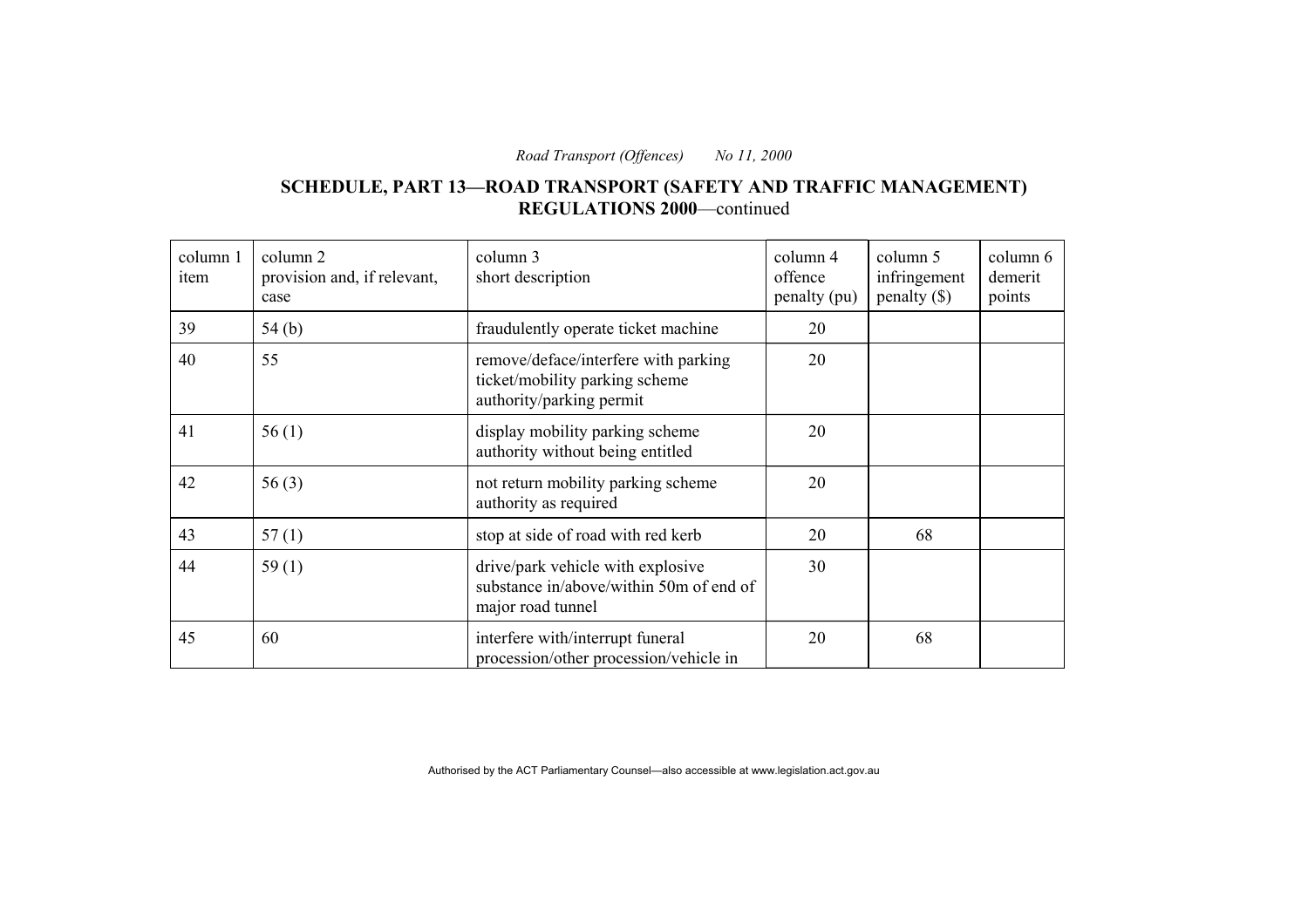### **SCHEDULE, PART 13—ROAD TRANSPORT (SAFETY AND TRAFFIC MANAGEMENT) REGULATIONS 2000**—continued

| column 1<br>item | column 2<br>provision and, if relevant,<br>case | column 3<br>short description                                                         | column 4<br>offence<br>penalty (pu) | column 5<br>infringement<br>$penalty$ (\$) | column 6<br>demerit<br>points |
|------------------|-------------------------------------------------|---------------------------------------------------------------------------------------|-------------------------------------|--------------------------------------------|-------------------------------|
|                  |                                                 | procession/person in procession                                                       |                                     |                                            |                               |
| 46               | 61                                              | drive on road closed to traffic                                                       | 20                                  | 68                                         |                               |
| 47               | 62(1)                                           | ride wheeled recreational device/<br>wheeled toy while attached to another<br>vehicle | 20                                  | 44                                         |                               |
| 48               | 62(2)                                           | rider permit wheeled recreational<br>device/wheeled toy to be drawn by<br>vehicle     | 20                                  | 44                                         |                               |
| 49               | 62(3)                                           | rider permit wheeled recreational<br>device/wheeled toy to be power assisted          | 20                                  | 44                                         |                               |
| 50               | 64(1)                                           | obscure traffic control device                                                        | 20                                  | 114                                        |                               |
| 51               | 64(3)                                           | not remove obstruction to traffic control<br>device as directed                       | 20                                  | 114                                        |                               |
| 52               | 65                                              | Unlawfully display do not overtake                                                    | 20                                  | 114                                        |                               |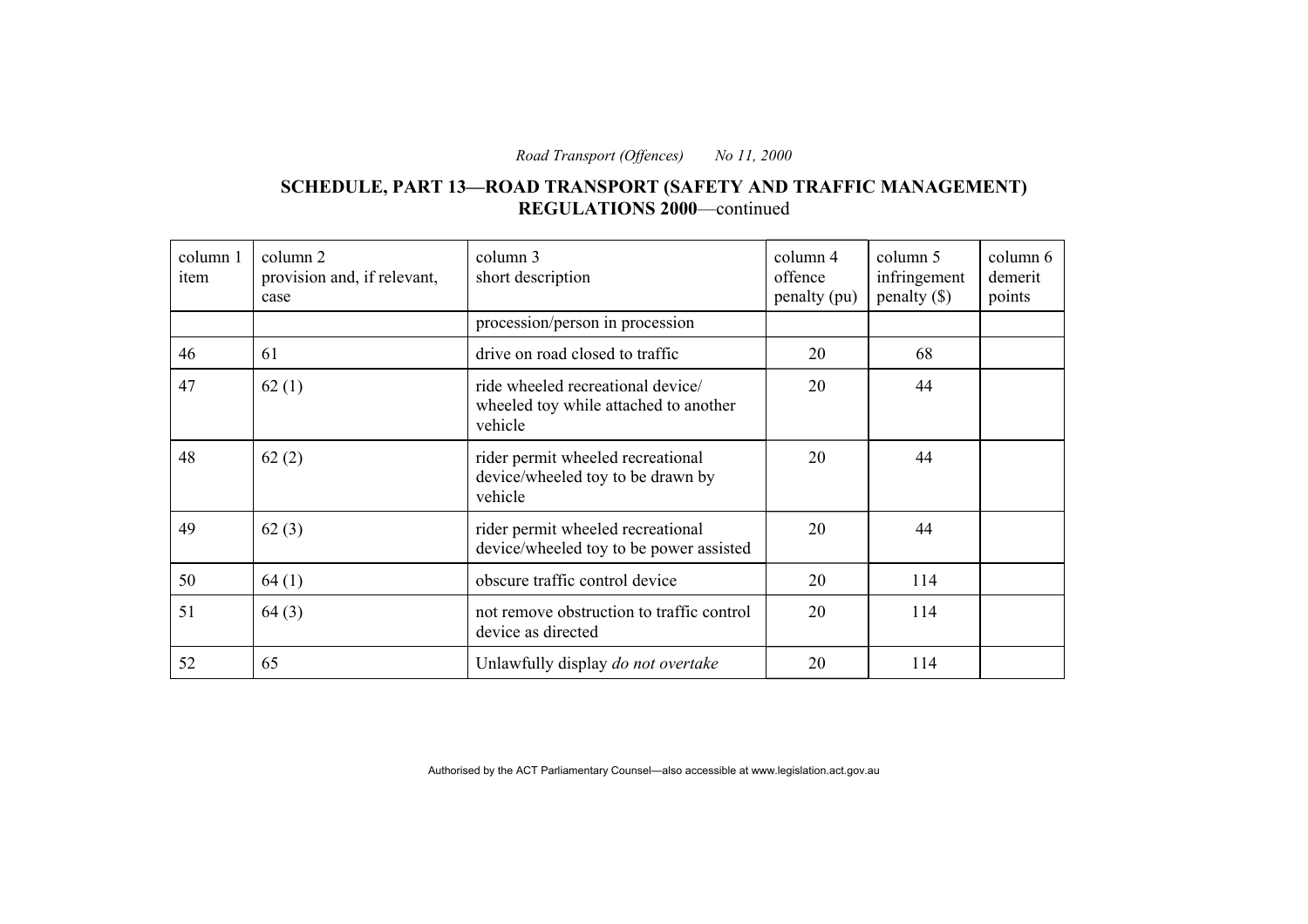### **SCHEDULE, PART 13—ROAD TRANSPORT (SAFETY AND TRAFFIC MANAGEMENT) REGULATIONS 2000**—continued

| column 1<br>item | column 2<br>provision and, if relevant,<br>case | column 3<br>short description                                                                                                        | column 4<br>offence<br>penalty (pu) | column 5<br>infringement<br>$penalty$ (\$) | column 6<br>demerit<br>points |
|------------------|-------------------------------------------------|--------------------------------------------------------------------------------------------------------------------------------------|-------------------------------------|--------------------------------------------|-------------------------------|
|                  |                                                 | turning vehicle sign                                                                                                                 |                                     |                                            |                               |
| 53               | 85(2)                                           | park stock truck/enclosed<br>semitrailer/commercial vehicle with<br>height $> 3.6$ m on residential land                             | 20                                  | 114                                        |                               |
| 54               | 86(2)                                           | park vehicle/combination with<br>length $>$ 7.5m and GVM $>$ 4.5t on land<br>adjoining residential land longer than 1<br>hour        | 20                                  | 68                                         |                               |
| 55               | 87(2)                                           | park commercial vehicle with<br>length $> 6m/h$ eight $> 2.6m/h$<br>$GVM > 3.75t$ on residential land with<br>multi-unit development | 20                                  | 114                                        |                               |
| 56               | 96(1)                                           | not tell authority about lost/stolen/<br>destroyed existing operator's certificate<br>as required                                    | 5                                   |                                            |                               |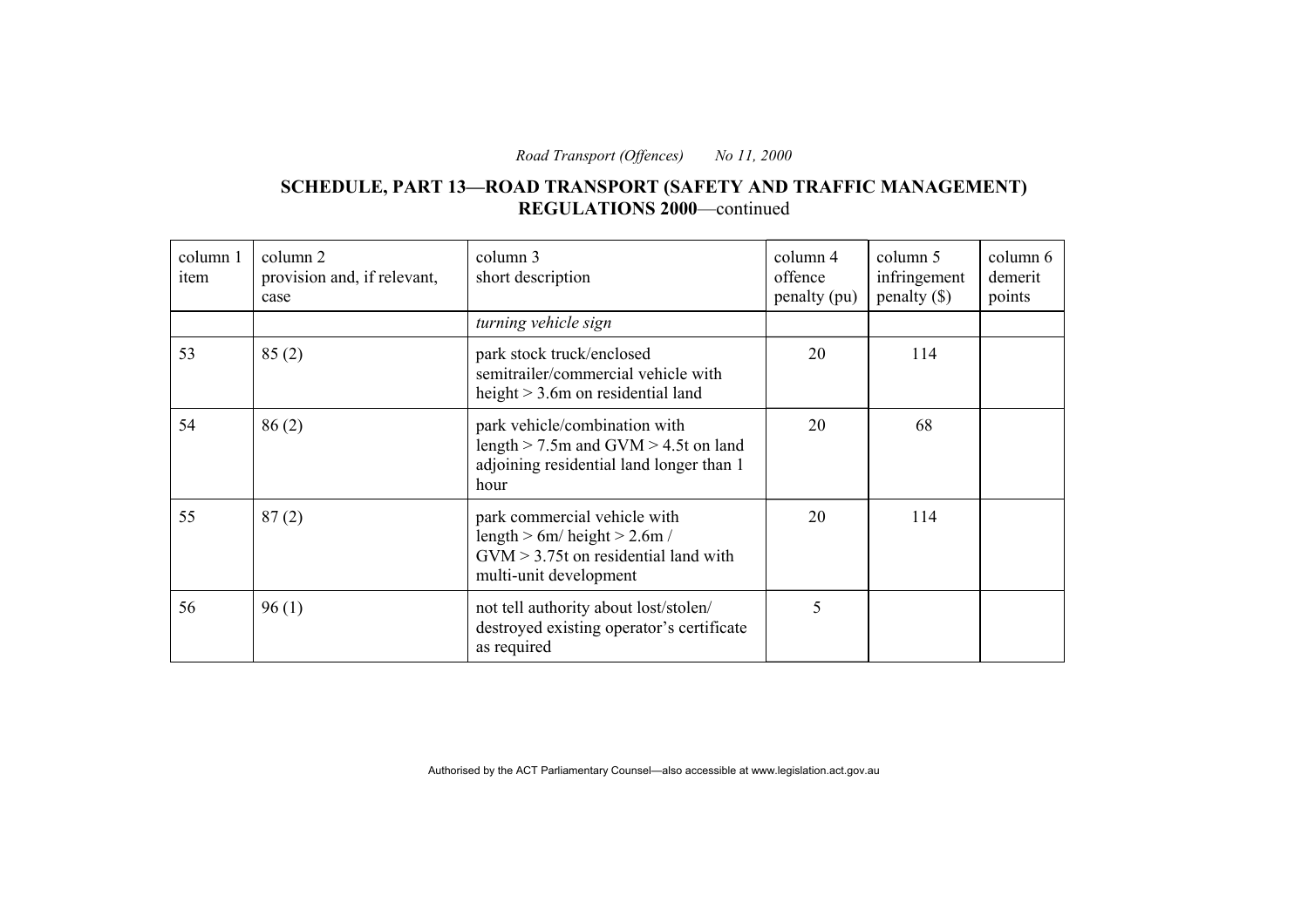### **SCHEDULE, PART 13—ROAD TRANSPORT (SAFETY AND TRAFFIC MANAGEMENT) REGULATIONS 2000**—continued

| column 1<br>item | column 2<br>provision and, if relevant,<br>case | column 3<br>short description                                                                       | column 4<br>offence<br>penalty (pu) | column 5<br>infringement<br>penalty $(\$)$ | column 6<br>demerit<br>points |
|------------------|-------------------------------------------------|-----------------------------------------------------------------------------------------------------|-------------------------------------|--------------------------------------------|-------------------------------|
| 57               | 97(5)                                           | not give cancelled existing operator's<br>certificate/revoked exemption to<br>authority as required | 20                                  |                                            |                               |
| 58               | 109                                             | not stop vehicle if requested/signalled by<br>police officer                                        | 20                                  |                                            |                               |
| 59               | 110(2)                                          | not comply with notice prohibiting car<br>minding                                                   | 20                                  |                                            |                               |
| 60               | 113(1)                                          | responsible person/person in charge<br>vehicle not inspecting driver licence                        | 20                                  | 68                                         |                               |
| 61               | 114                                             | custodian permit use of vehicle without<br>owner's consent                                          | 20                                  |                                            |                               |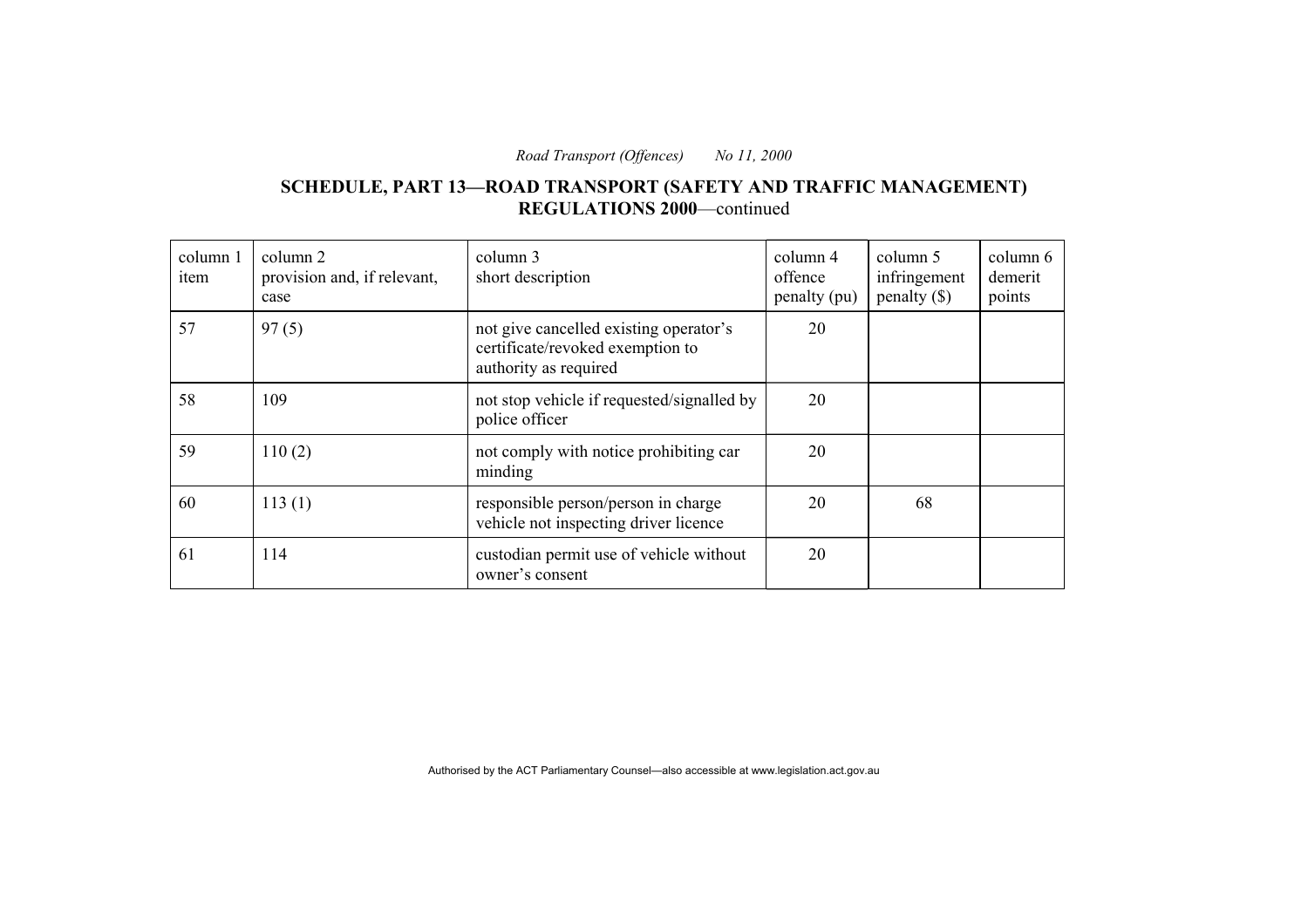#### **SCHEDULE**—continued

# **PART 14—ROAD TRANSPORT (VEHICLE REGISTRATION) ACT 1999**

| column 1<br>item | column 2<br>provision and, if relevant,<br>case | column 3<br>short description                                                                                                                                     | column 4<br>offence<br>penalty (pu)        | column 5<br>infringement<br>$penalty$ (\$) | column 6<br>demerit<br>points |
|------------------|-------------------------------------------------|-------------------------------------------------------------------------------------------------------------------------------------------------------------------|--------------------------------------------|--------------------------------------------|-------------------------------|
|                  | 18(1)                                           | use unregistered/suspended vehicle                                                                                                                                | 20                                         | 413                                        |                               |
| 2                | 19(1)(a)                                        | register/renew registration/obtain<br>unregistered vehicle permit/renew<br>unregistered vehicle permit by false<br>statement/misrepresentation/dishonest<br>means | 20                                         |                                            |                               |
| 3                | 19(1)(b)                                        | possess registration device/plate/<br>document obtained by false<br>statement/misrepresentation/dishonest<br>means                                                | 20                                         |                                            |                               |
| 4                | 20(a)                                           | forge/fraudulently change/use/<br>lend/allow to be used registration<br>device/plate/document                                                                     | $50 \text{ pu}/6$<br>months<br>prison/both |                                            |                               |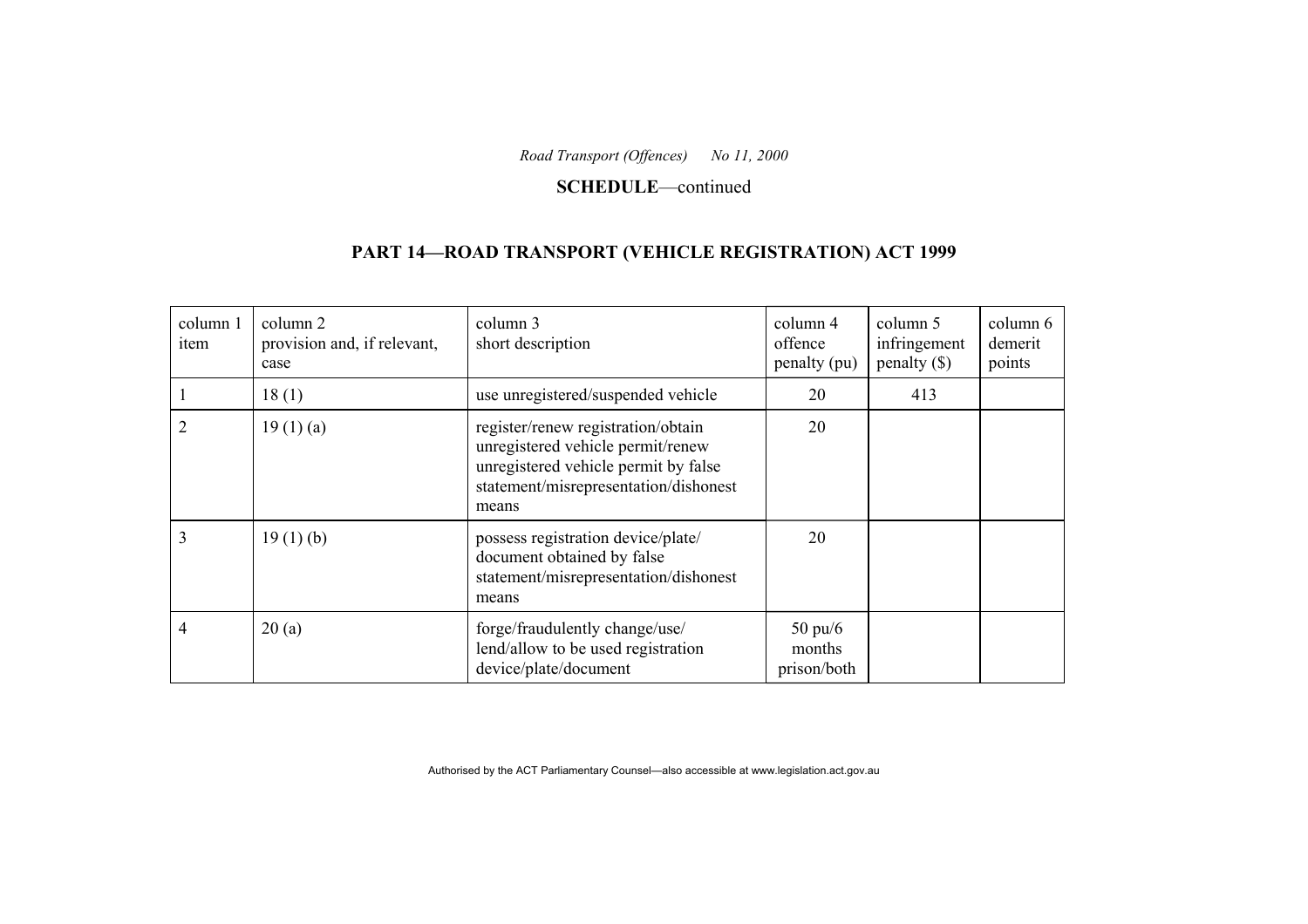# **SCHEDULE, PART 14—ROAD TRANSPORT (VEHICLE REGISTRATION) ACT 1999**—continued

| column 1<br>item | column 2<br>provision and, if relevant,<br>case | column 3<br>short description                                                                 | column 4<br>offence<br>penalty (pu)        | column 5<br>infringement<br>penalty $(\$)$ | column 6<br>demerit<br>points |
|------------------|-------------------------------------------------|-----------------------------------------------------------------------------------------------|--------------------------------------------|--------------------------------------------|-------------------------------|
| 5                | 20(b)                                           | knowingly possess forged/fraudulently<br>changed registration<br>device/plate/document        | $50 \text{ pu}/6$<br>months<br>prison/both |                                            |                               |
| 6                | 20(c)                                           | possess false registration<br>device/plate/document calculated to<br>deceive                  | $50 \text{ pu}/6$<br>months<br>prison/both |                                            |                               |
|                  | 21(2)(a)                                        | not ensure registration device/<br>plate/document installed/displayed/<br>attached to vehicle | 5                                          |                                            |                               |
| 8                | 21(2)(b)                                        | not carry/cause to carry prescribed<br>registration document                                  | 5                                          |                                            |                               |
| 9                | 21(2)(c)                                        | not produce prescribed registration<br>device/plate/document when required                    | 5                                          |                                            |                               |
| 10               | 21(2)(d)                                        | not keep required registration records                                                        | 5                                          |                                            |                               |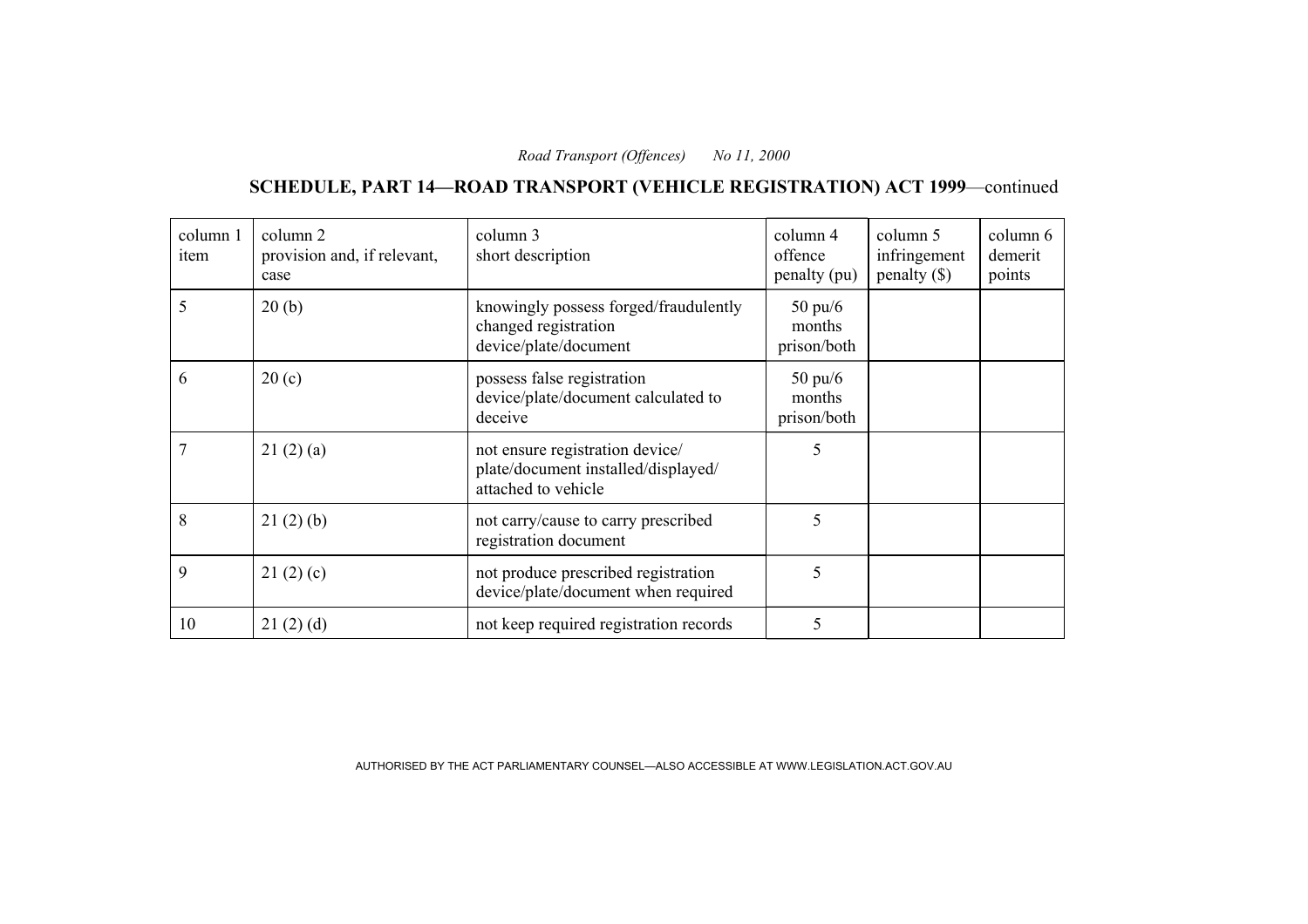# **SCHEDULE, PART 14—ROAD TRANSPORT (VEHICLE REGISTRATION) ACT 1999**—continued

| column 1<br>item | column 2<br>provision and, if relevant,<br>case | column 3<br>short description                                                                                                | column 4<br>offence<br>penalty (pu) | column 5<br>infringement<br>penalty $(\$)$ | column 6<br>demerit<br>points |
|------------------|-------------------------------------------------|------------------------------------------------------------------------------------------------------------------------------|-------------------------------------|--------------------------------------------|-------------------------------|
| 11               | 21(3)                                           | not comply with direction/condition of<br>road transport authority about<br>registration                                     | 50                                  |                                            |                               |
| 12               | 22(1)(a)                                        | use vehicle with false<br>numberplate/registration label<br>installed/displayed/attached                                     | 20                                  |                                            |                               |
| 13               | 22(1)(b)                                        | use vehicle with<br>fraudulently/deceptively changed<br>numberplate/registration label/thing<br>installed/displayed/attached | 20                                  |                                            |                               |
| 14               | 22(1)(c)                                        | use vehicle with thing deceptively<br>resembling numberplate/registration<br>label installed/displayed/attached              | 20                                  |                                            |                               |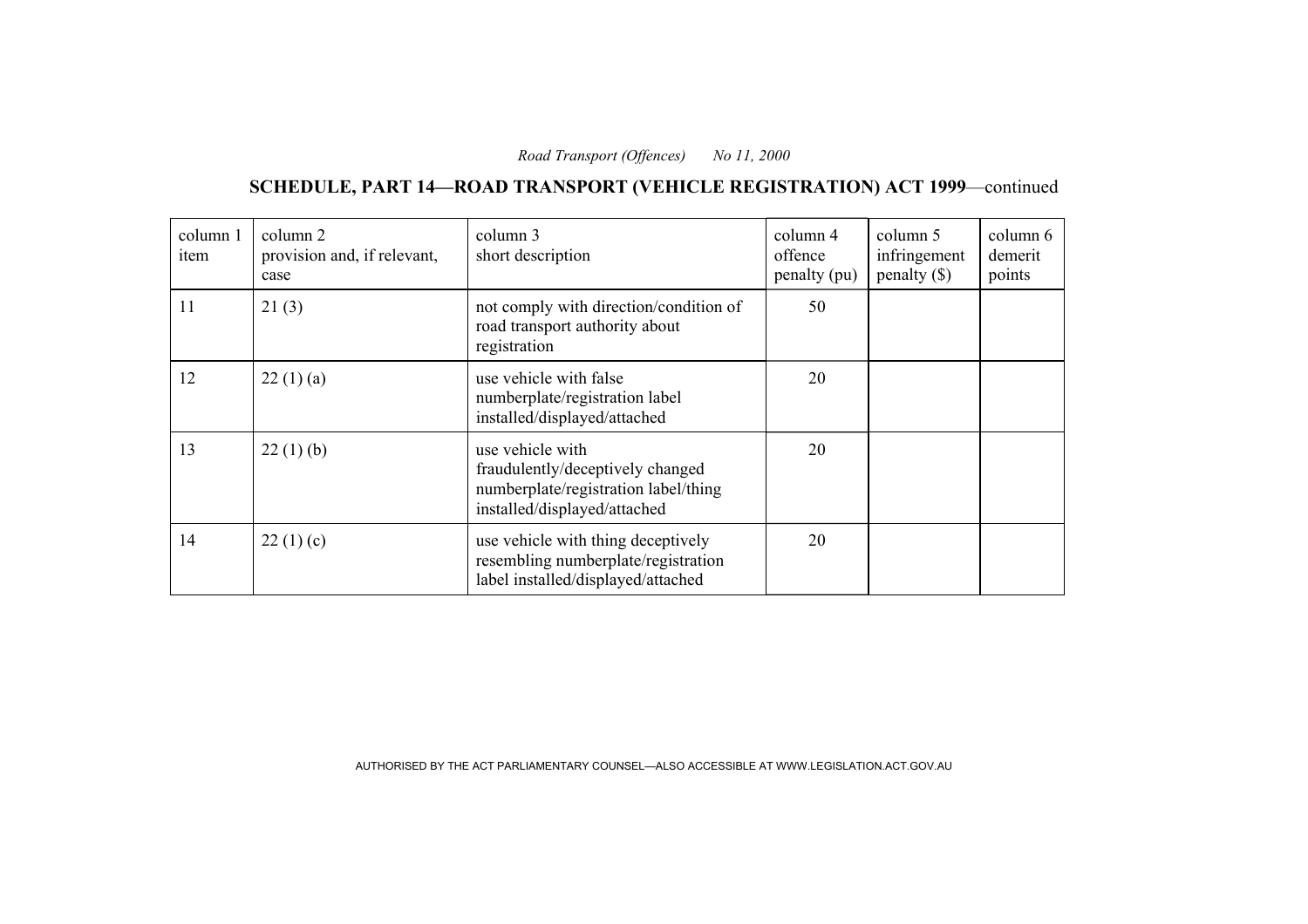# **SCHEDULE, PART 14—ROAD TRANSPORT (VEHICLE REGISTRATION) ACT 1999**—continued

| column 1<br>item | column 2<br>provision and, if relevant,<br>case             | column 3<br>short description                                                                                                                                                                                   | column 4<br>offence<br>penalty (pu) | column 5<br>infringement<br>penalty $(\$)$ | column 6<br>demerit<br>points |
|------------------|-------------------------------------------------------------|-----------------------------------------------------------------------------------------------------------------------------------------------------------------------------------------------------------------|-------------------------------------|--------------------------------------------|-------------------------------|
| 15               | 22(2)                                                       |                                                                                                                                                                                                                 |                                     |                                            |                               |
| 15.1             | in relation to<br>contravention of<br>22(1)(a)              | registered operator of vehicle not take<br>reasonable precautions to prevent<br>vehicle use with false numberplate/<br>registration label installed/displayed/<br>attached                                      | 20                                  |                                            |                               |
| 15.2             | in relation to<br>$\bullet$<br>contravention of<br>22(1)(b) | registered operator of vehicle not take<br>reasonable precautions to prevent<br>vehicle use with fraudulently/<br>deceptively changed numberplate/<br>registration label/thing installed/<br>displayed/attached | 20                                  |                                            |                               |
| 15.3             | in relation to<br>contravention of<br>22(1)(c)              | registered operator of vehicle not take<br>reasonable precautions to prevent<br>vehicle use with thing deceptively<br>resembling numberplate/registration<br>label installed/displayed/attached                 | 20                                  |                                            |                               |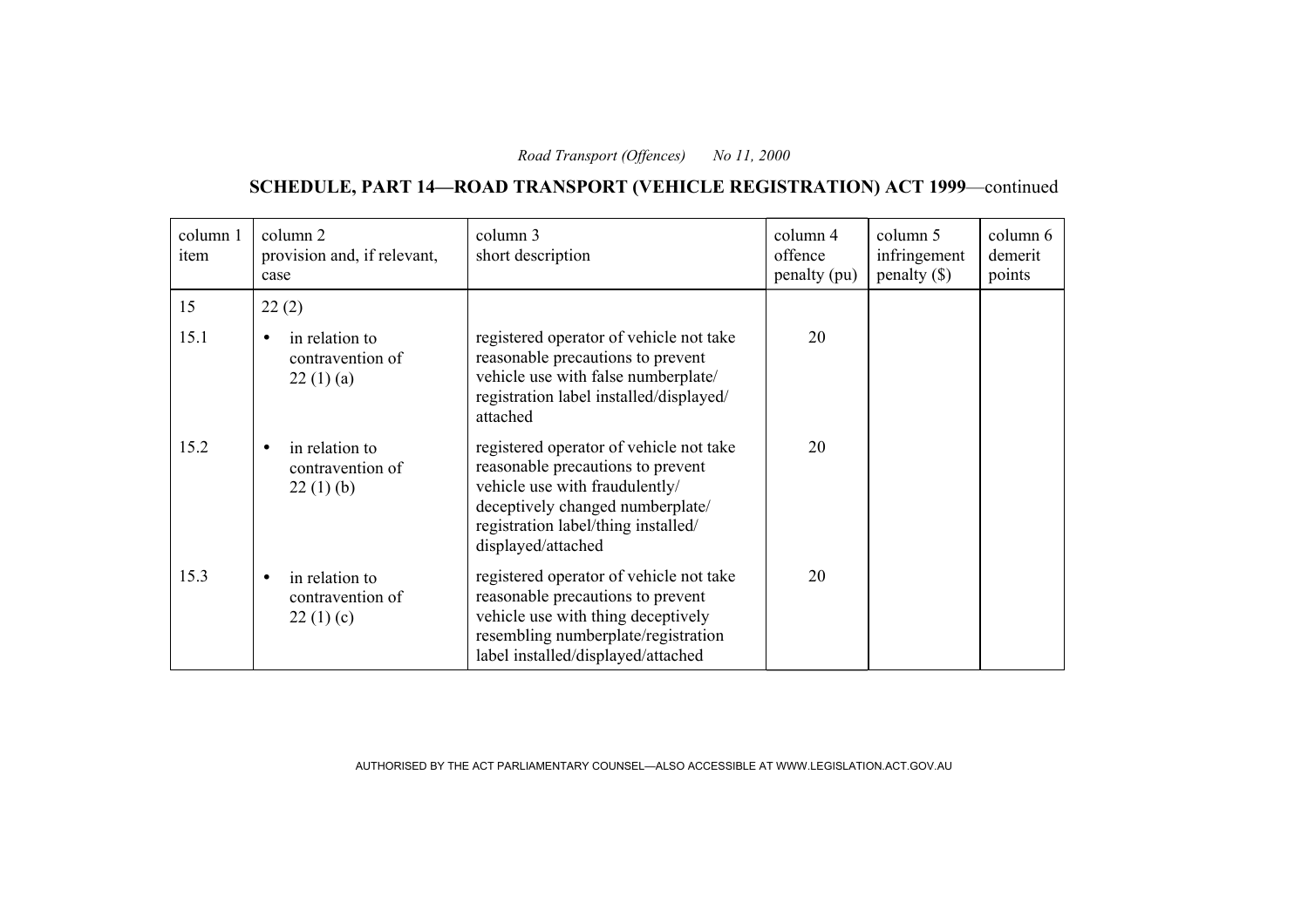# **SCHEDULE, PART 14—ROAD TRANSPORT (VEHICLE REGISTRATION) ACT 1999**—continued

| column 1<br>item | column 2<br>provision and, if relevant,<br>case | column 3<br>short description                                                                                 | column 4<br>offence<br>penalty (pu)        | column 5<br>infringement<br>penalty () | column 6<br>demerit<br>points |
|------------------|-------------------------------------------------|---------------------------------------------------------------------------------------------------------------|--------------------------------------------|----------------------------------------|-------------------------------|
| 16               | 22(3)(a)                                        | remove numberplate/registration<br>label/thing installed/displayed/attached<br>to vehicle                     | 20                                         |                                        |                               |
| 17               | 22(3)(b)                                        | deface/damage/interfere with<br>numberplate/registration label/thing                                          | 20                                         |                                        |                               |
| 18               | 23(2)(a)                                        | unlawfully stamp/attach vehicle<br>identification number                                                      | $50 \text{ pu}/6$<br>months<br>prison/both |                                        |                               |
| 19               | 23(2)(b)                                        | unlawfully change/deface/remove/<br>obliterate identification number                                          | $50 \text{ pu}/6$<br>months<br>prison/both |                                        |                               |
| 20               | 23(2)(c)                                        | unlawfully possess part of vehicle<br>knowing identification number is<br>changed/defaced/removed/obliterated | $50 \text{ pu}/6$<br>months<br>prison/both |                                        |                               |
| 21               | 25(3)                                           | responsible person not give police<br>officer/authorised person reasonable                                    | 20                                         |                                        |                               |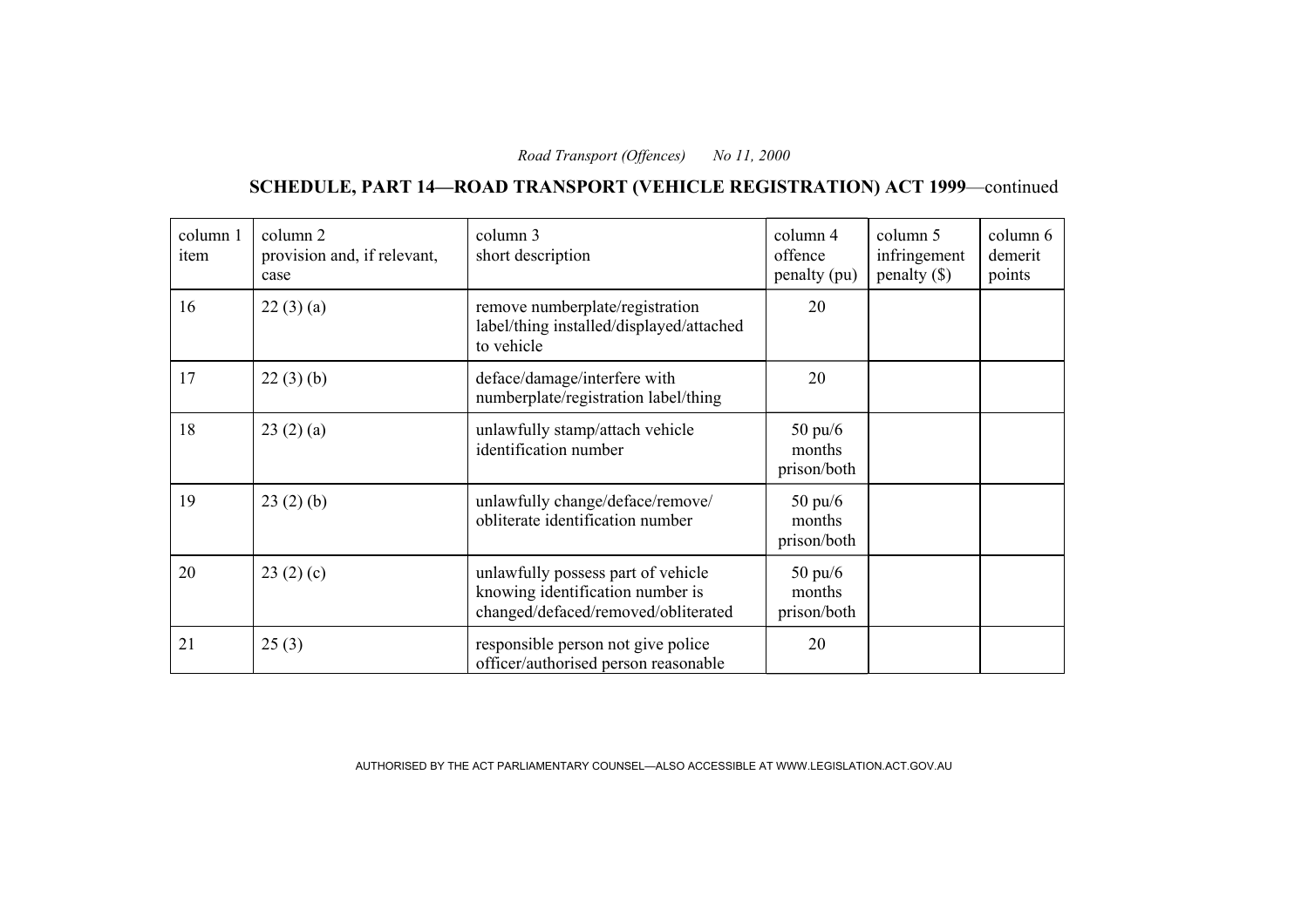**SCHEDULE, PART 14—ROAD TRANSPORT (VEHICLE REGISTRATION) ACT 1999**—continued

| column 1<br>item | column 2<br>provision and, if relevant,<br>case | column 3<br>short description                                         | column 4<br>offence<br>penalty (pu) | column 5<br>infringement<br>penalty $(\$)$ | column 6<br>demerit<br>points |
|------------------|-------------------------------------------------|-----------------------------------------------------------------------|-------------------------------------|--------------------------------------------|-------------------------------|
|                  |                                                 | assistance                                                            |                                     |                                            |                               |
| 22               | 26                                              | use defective vehicle contrary to<br>section 25 condition/prohibition | 20                                  | 204                                        |                               |
| 23               | 27(4)                                           | not comply with request/signal by police<br>officer/authorised person | 20                                  |                                            |                               |
| 24               | 28(1)                                           | use dangerously defective vehicle                                     | 20                                  |                                            |                               |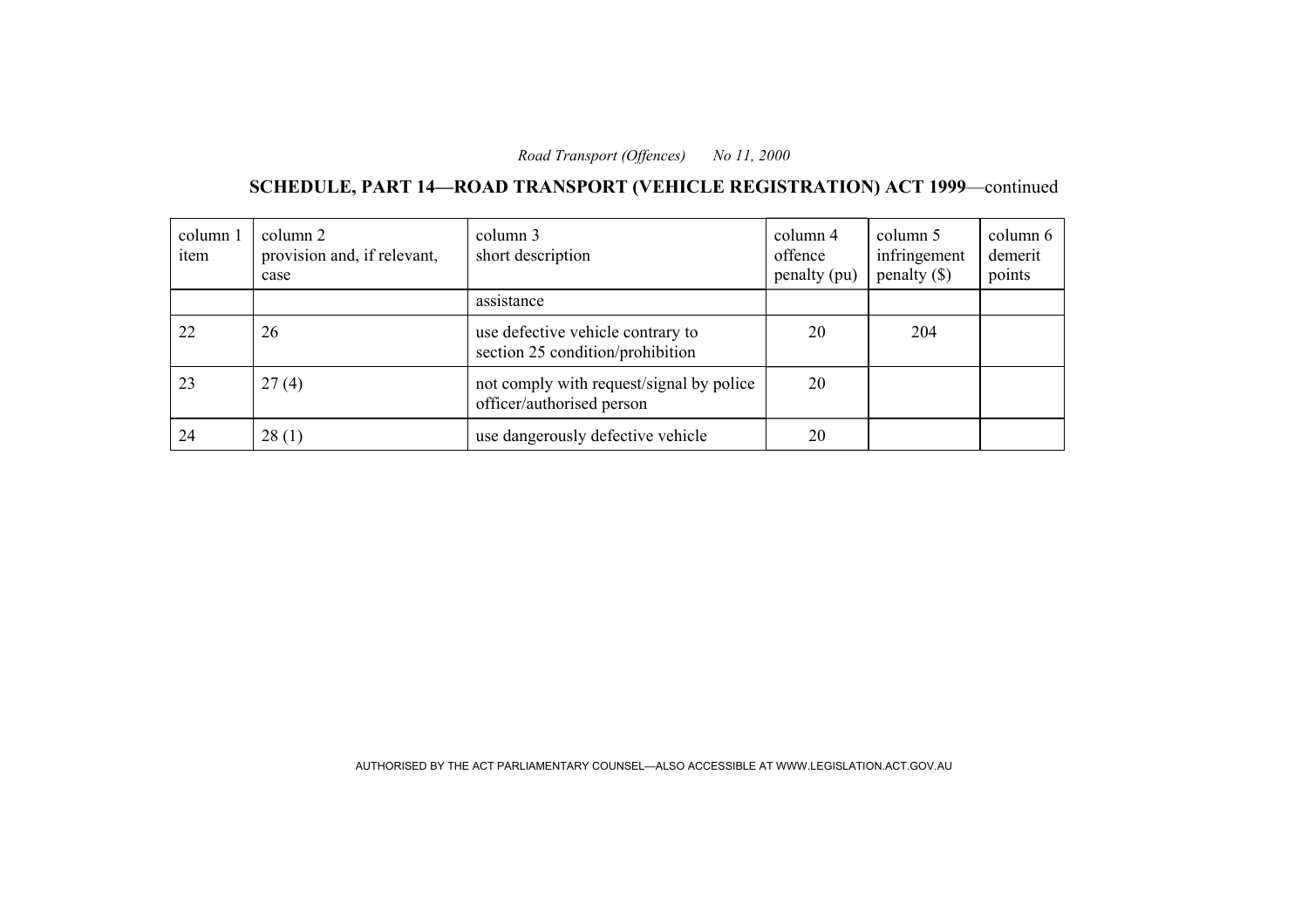#### **SCHEDULE**—continued

# **PART 15—ROAD TRANSPORT (VEHICLE REGISTRATION) REGULATIONS 2000**

| column 1<br>item | column 2<br>provision and, if relevant,<br>case | column 3<br>short description                                                                                          | column 4<br>offence<br>penalty (pu) | column 5<br>infringement<br>$penalty$ (\$) | column 6<br>demerit<br>points |
|------------------|-------------------------------------------------|------------------------------------------------------------------------------------------------------------------------|-------------------------------------|--------------------------------------------|-------------------------------|
|                  | 33(7)                                           | person other than registered operator<br>use/permit someone else to use vehicle<br>in breach of registration condition | 20                                  | 68                                         |                               |
|                  | 41 $(1)(a)$                                     | not tell authority about damaged<br>registration certificate as required                                               | 20                                  | 68                                         |                               |
| 3                | 41 $(1)$ $(b)$                                  | not return damaged registration<br>certificate to authority as required                                                | 20                                  | 68                                         |                               |
| 4                | 42(1)                                           | not tell authority about lost/stolen/<br>destroyed registration certificate as<br>required                             | 20                                  | 68                                         |                               |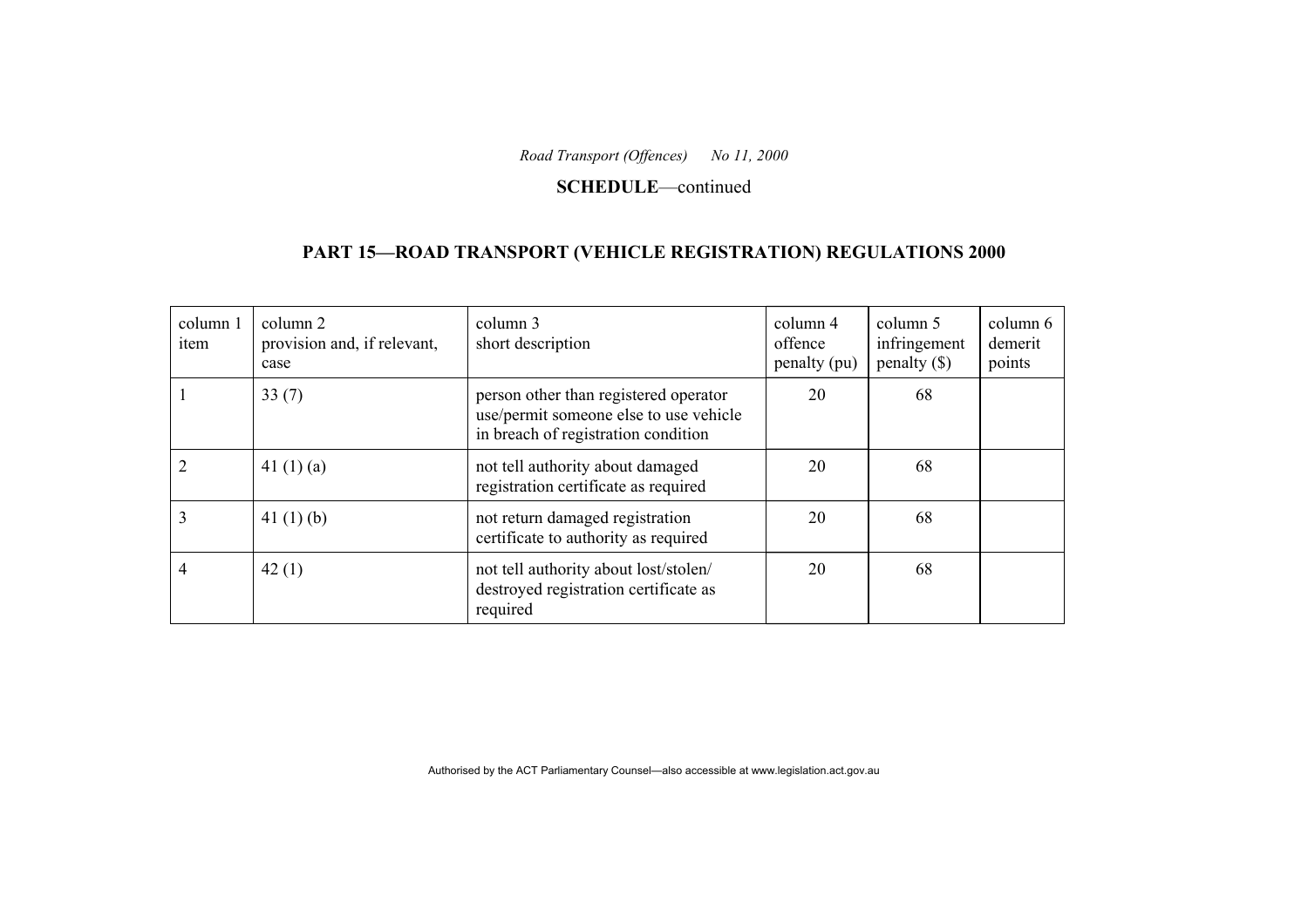**SCHEDULE, PART 15—ROAD TRANSPORT (VEHICLE REGISTRATION) REGULATIONS 2000**—continued

| column 1<br>item | column 2<br>provision and, if relevant,<br>case | column 3<br>short description                                                                                                          | column 4<br>offence<br>penalty (pu) | column 5<br>infringement<br>$penalty$ (\$) | column 6<br>demerit<br>points |
|------------------|-------------------------------------------------|----------------------------------------------------------------------------------------------------------------------------------------|-------------------------------------|--------------------------------------------|-------------------------------|
| 5                | 42(3)                                           | not provide statement confirming/<br>explaining circumstances of loss/theft/<br>destruction of registration certificate as<br>required | 20                                  | 68                                         |                               |
| 6                | 43(a)                                           | not tell authority about recovered<br>registration certificate as required                                                             | 20                                  | 68                                         |                               |
|                  | 43 $(b)$                                        | not give recovered registration<br>certificate to authority                                                                            | 20                                  | 68                                         |                               |
| 8                | 45 $(1)$ $(a)$                                  | use vehicle without current registration<br>label attached                                                                             | 20                                  | 68                                         |                               |
| 9                | 45 $(1)$ $(b)$                                  | use vehicle with registration label not<br>attached as required                                                                        | 20                                  | 68                                         |                               |
| 10               | 45 $(1)(c)$                                     | use vehicle with illegible registration<br>label                                                                                       | 20                                  | 68                                         |                               |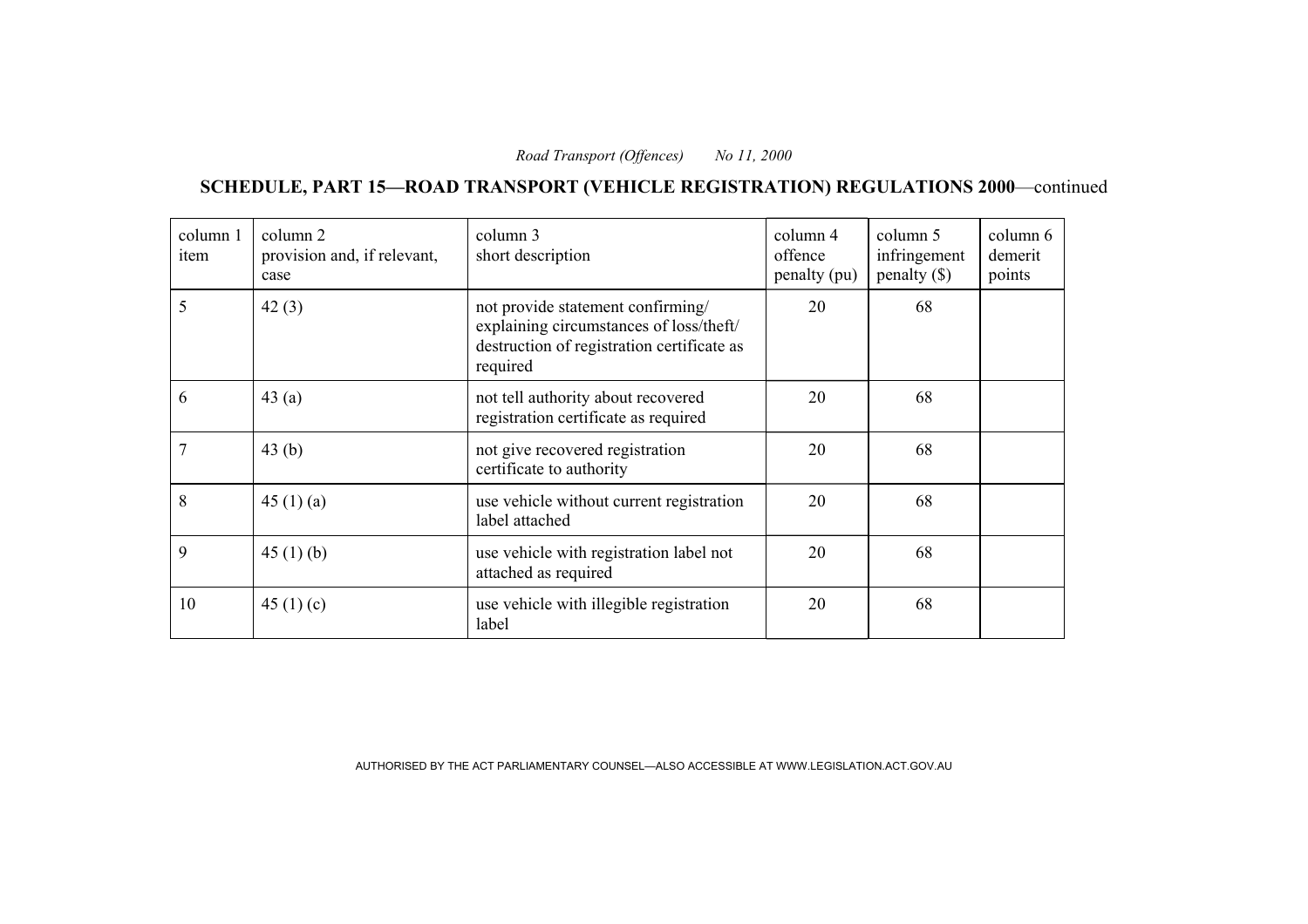**SCHEDULE, PART 15—ROAD TRANSPORT (VEHICLE REGISTRATION) REGULATIONS 2000**—continued

| column 1<br>item | column 2<br>provision and, if relevant,<br>case           | column 3<br>short description                                                         | column 4<br>offence<br>penalty (pu) | column 5<br>infringement<br>penalty () | column 6<br>demerit<br>points |
|------------------|-----------------------------------------------------------|---------------------------------------------------------------------------------------|-------------------------------------|----------------------------------------|-------------------------------|
| 11               | 45(2)                                                     |                                                                                       |                                     |                                        |                               |
| 11.1             | in relation to offence<br>$\bullet$<br>against $45(1)(a)$ | fail to prevent use of vehicle without<br>current registration label attached         | 20                                  | 68                                     |                               |
| 11.2             | in relation to offence<br>$\bullet$<br>against $45(1)(b)$ | fail to prevent use of vehicle with<br>registration label not attached as<br>required | 20                                  | 68                                     |                               |
| 11.3             | in relation to offence<br>$\bullet$<br>against $45(1)(c)$ | fail to prevent use of vehicle with<br>illegible registration label                   | 20                                  | 68                                     |                               |
| 12               | 52(4)                                                     | not return numberplate after change of<br>registration number as required             | 20                                  | 68                                     |                               |
| 13               | 57(2)                                                     | not return non-standard numberplate as<br>required                                    | 20                                  | 68                                     |                               |
| 14               | 60(1)(a)                                                  | use vehicle without required<br>numberplates/numberplate attached                     | 20                                  | 68                                     |                               |
| 15               | 60(1)(b)                                                  | use vehicle with numberplate not                                                      | 20                                  | 68                                     |                               |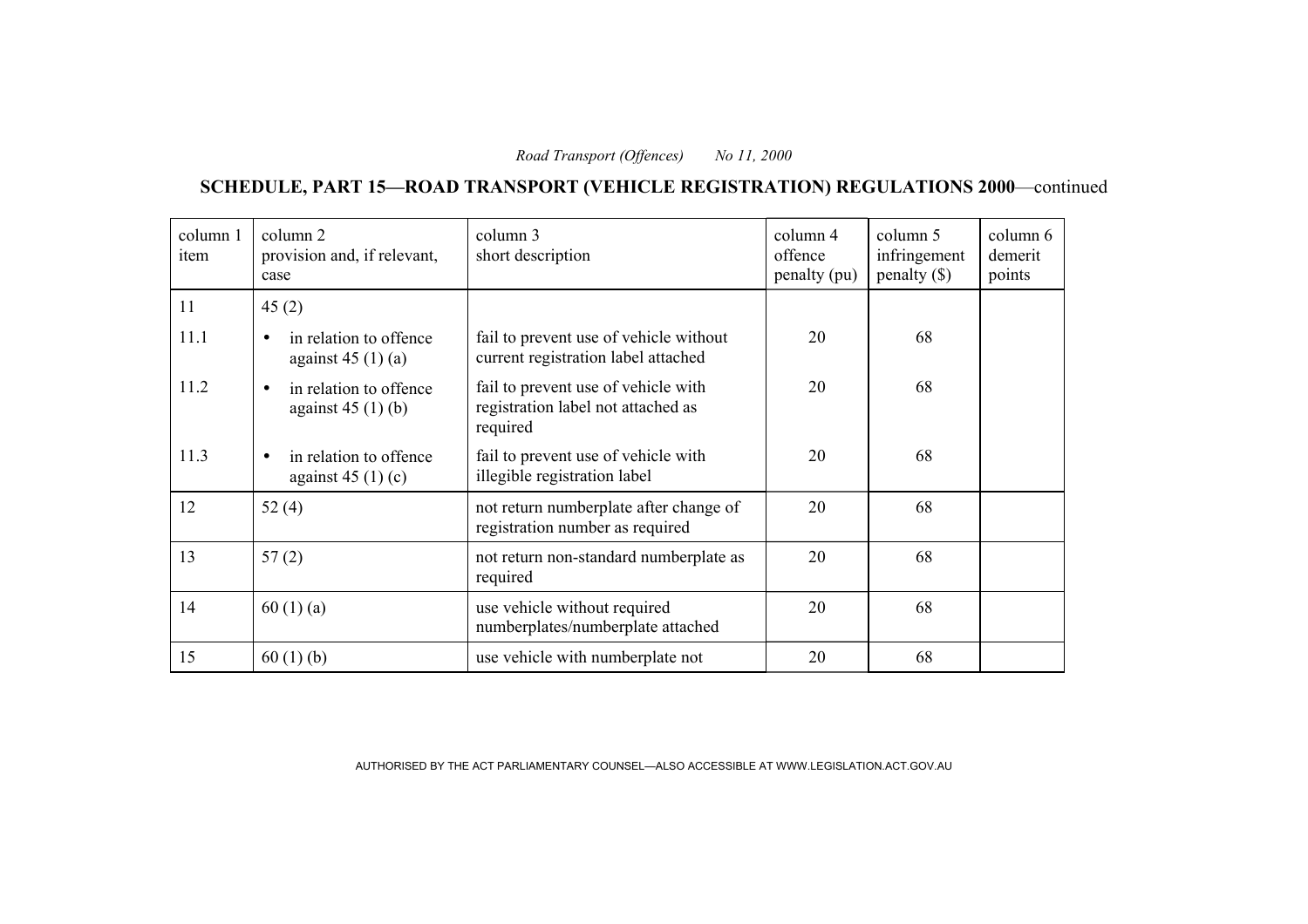**SCHEDULE, PART 15—ROAD TRANSPORT (VEHICLE REGISTRATION) REGULATIONS 2000**—continued

| column 1<br>item | column 2<br>provision and, if relevant,<br>case | column 3<br>short description                                                                             | column 4<br>offence<br>penalty (pu) | column 5<br>infringement<br>$penalty$ (\$) | column 6<br>demerit<br>points |
|------------------|-------------------------------------------------|-----------------------------------------------------------------------------------------------------------|-------------------------------------|--------------------------------------------|-------------------------------|
|                  |                                                 | attached as required                                                                                      |                                     |                                            |                               |
| 16               | 60 $(1)(c)$                                     | use vehicle with illegible numberplate                                                                    | 20                                  | 68                                         |                               |
| 17               | 60(2)                                           |                                                                                                           |                                     |                                            |                               |
| 17.1             | in relation to offence<br>against $60(1)(a)$    | fail to prevent use of vehicle without<br>required numberplates/ numberplate<br>attached                  | 20                                  | 68                                         |                               |
| 17.2             | in relation to offence<br>against $60(1)(b)$    | fail to prevent use of vehicle with<br>numberplate not attached as required                               | 20                                  | 68                                         |                               |
| 17.3             | in relation to offence<br>against $60(1)(c)$    | fail to prevent use of vehicle with<br>illegible numberplate                                              | 20                                  | 68                                         |                               |
| 18               | 64(1)(a)                                        | not tell authority about damaged<br>numberplate as required                                               | 20                                  | 68                                         |                               |
| 19               | 64(1)(b)                                        | not return damaged numberplate/<br>numberplate with same number as<br>damaged numberplate to authority as | 20                                  | 68                                         |                               |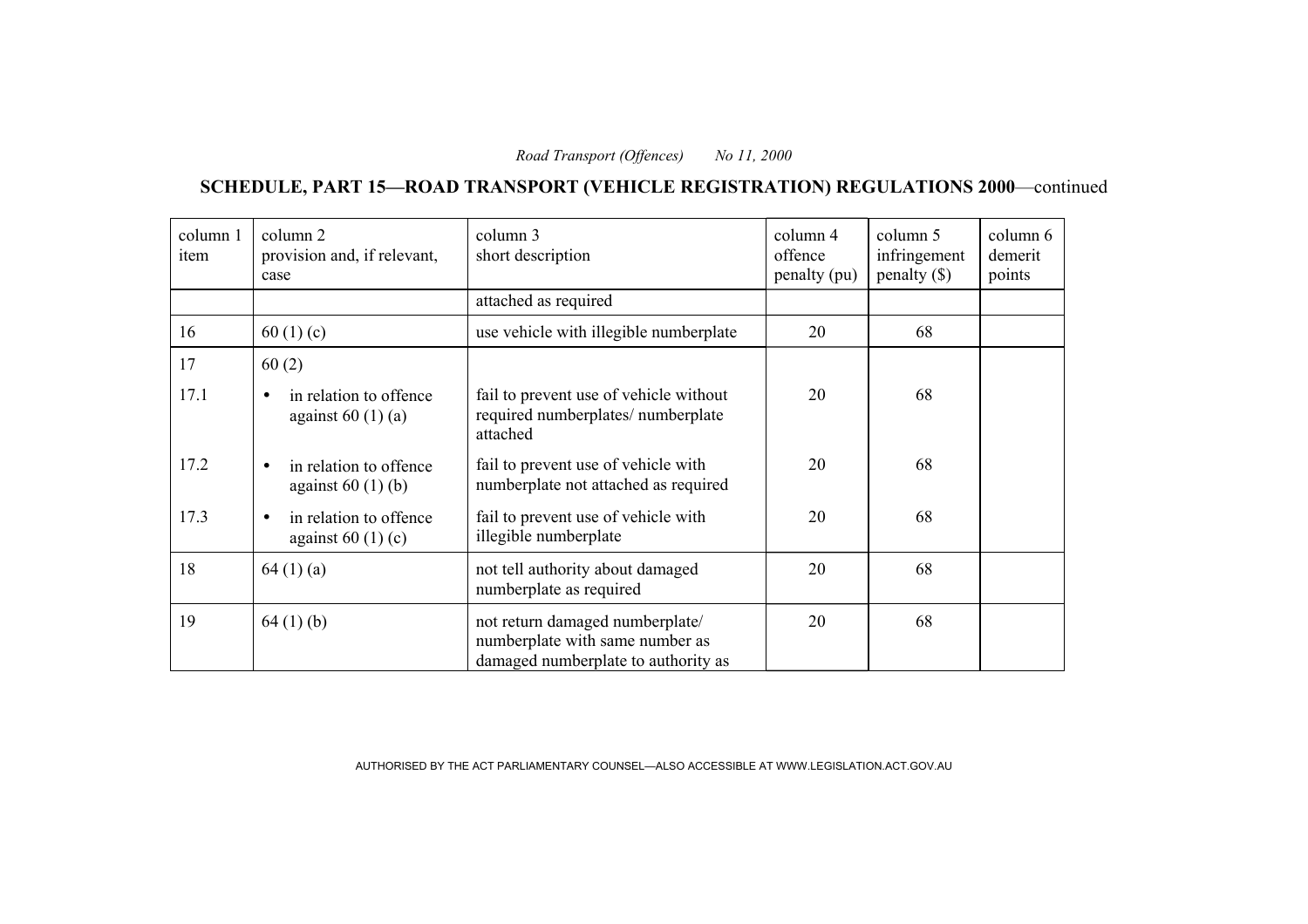**SCHEDULE, PART 15—ROAD TRANSPORT (VEHICLE REGISTRATION) REGULATIONS 2000**—continued

| column 1<br>item | column 2<br>provision and, if relevant,<br>case | column 3<br>short description                                                                                          | column 4<br>offence<br>penalty (pu) | column 5<br>infringement<br>$penalty$ (\$) | column 6<br>demerit<br>points |
|------------------|-------------------------------------------------|------------------------------------------------------------------------------------------------------------------------|-------------------------------------|--------------------------------------------|-------------------------------|
|                  |                                                 | required                                                                                                               |                                     |                                            |                               |
| 20               | 65(1)(a)                                        | not tell authority about lost/stolen/<br>destroyed vehicle numberplate                                                 | 20                                  | 68                                         |                               |
| 21               | 65 $(1)$ (b)                                    | not return numberplate with same<br>number as lost/stolen/destroyed vehicle<br>numberplate                             | 20                                  | 68                                         |                               |
| 22               | 65(2)                                           | not tell authority about lost/stolen/<br>destroyed bicycle rack numberplate                                            | 20                                  | 68                                         |                               |
| 23               | 65(4)                                           | not provide statement confirming/<br>explaining circumstances of loss/theft/<br>destruction of numberplate as required | 20                                  | 68                                         |                               |
| 24               | 66(a)                                           | not tell authority about recovered<br>numberplate as required                                                          | 20                                  | 68                                         |                               |
| 25               | 66(b)                                           | not give recovered numberplate to<br>authority as required                                                             | 20                                  | 68                                         |                               |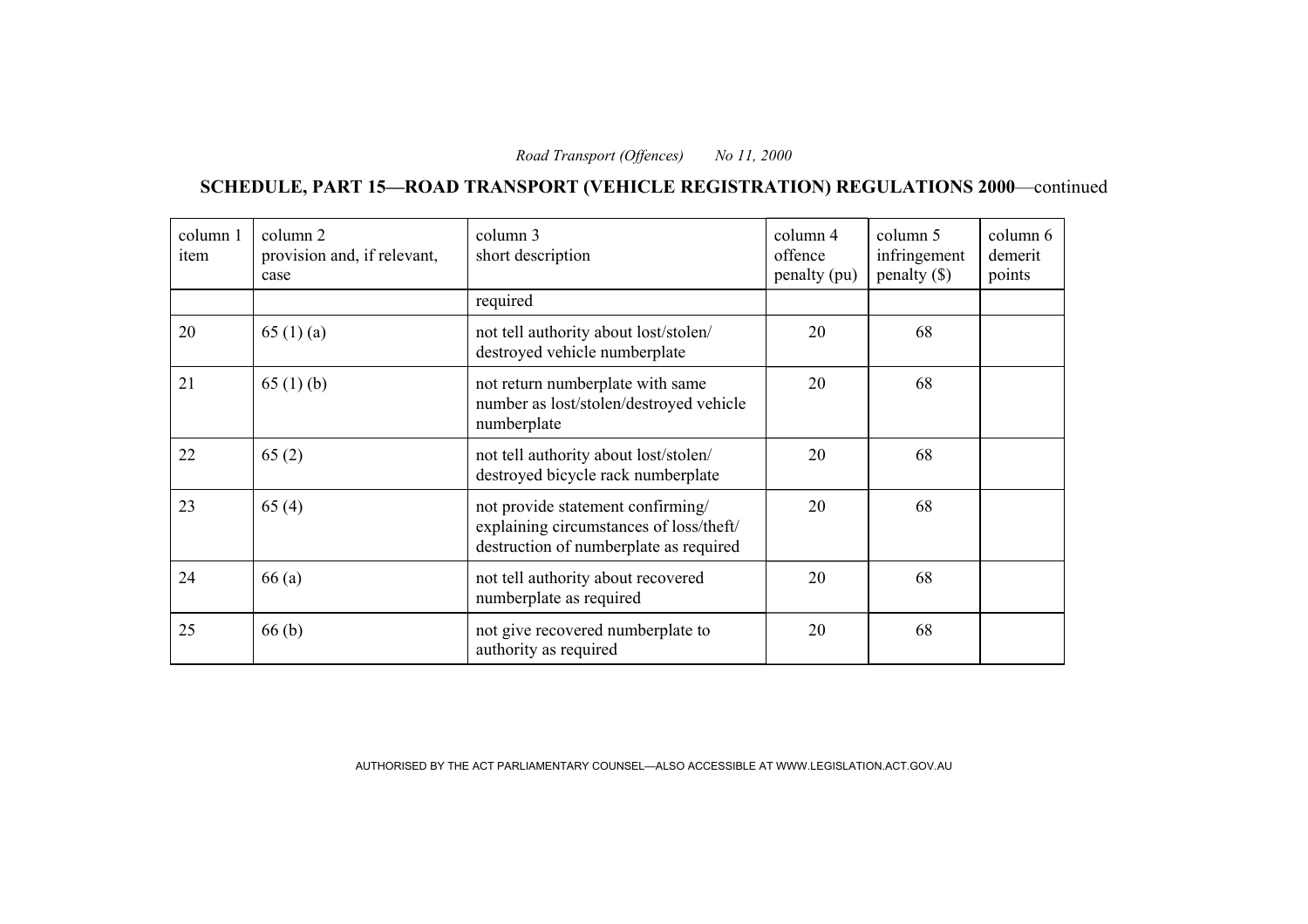**SCHEDULE, PART 15—ROAD TRANSPORT (VEHICLE REGISTRATION) REGULATIONS 2000**—continued

| column 1<br>item | column 2<br>provision and, if relevant,<br>case | column 3<br>short description                                                                                             | column 4<br>offence<br>penalty (pu) | column 5<br>infringement<br>penalty $(\$)$ | column 6<br>demerit<br>points |
|------------------|-------------------------------------------------|---------------------------------------------------------------------------------------------------------------------------|-------------------------------------|--------------------------------------------|-------------------------------|
| 26               | 69(2)(a)                                        | not tell authority orally about change to<br>vehicle garage address/operator's name/<br>operator's address as required    | 20                                  | 68                                         |                               |
| 27               | 69(2)(b)                                        | not tell authority in writing about change<br>to vehicle garage address/operator's<br>name/operator's address as required | 20                                  | 68                                         |                               |
| 28               | 70(2)                                           | not tell authority vehicle destroyed/<br>written-off by operator/insurer                                                  | 20                                  | 68                                         |                               |
| 29               | 71(2)                                           | not tell authority about changed vehicle<br>description as required                                                       | 20                                  | 68                                         |                               |
| 30               | 71 $(3)(a)$                                     | not ensure changed vehicle not used<br>before authority told about change                                                 | 20                                  | 68                                         |                               |
| 31               | 71(3)(b)                                        | not ensure changed vehicle not used<br>before additional amount paid                                                      | 20                                  | 68                                         |                               |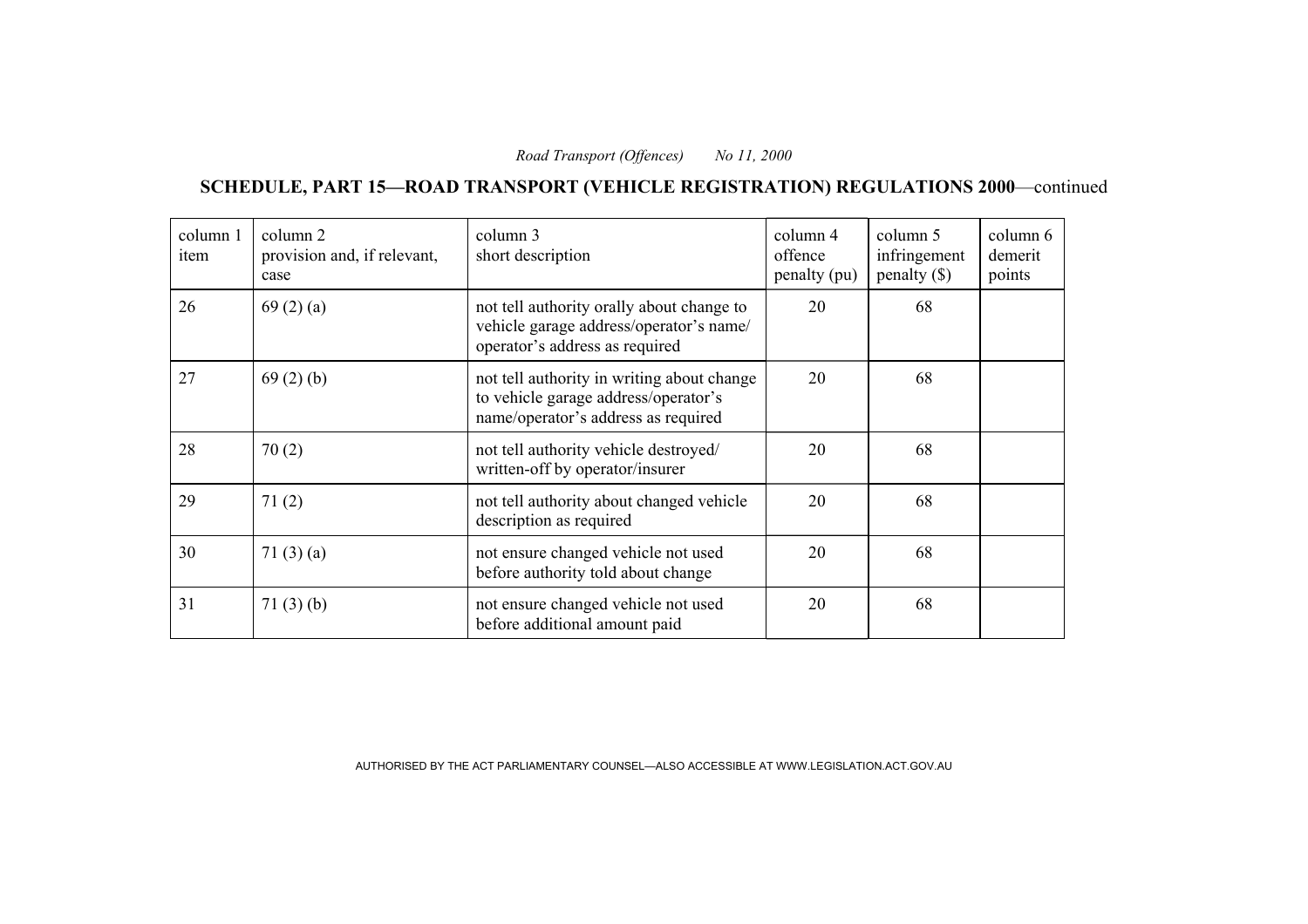**SCHEDULE, PART 15—ROAD TRANSPORT (VEHICLE REGISTRATION) REGULATIONS 2000**—continued

| column 1<br>item | column 2<br>provision and, if relevant,<br>case | column 3<br>short description                                                                                                 | column 4<br>offence<br>penalty (pu) | column 5<br>infringement<br>$penalty$ (\$) | column 6<br>demerit<br>points |
|------------------|-------------------------------------------------|-------------------------------------------------------------------------------------------------------------------------------|-------------------------------------|--------------------------------------------|-------------------------------|
| 32               | 72(4)                                           |                                                                                                                               |                                     |                                            |                               |
| 32.1             | for notice under $72(1)$<br>$\bullet$           | not provide evidence/document/produce<br>vehicle for inspection as required for<br>registrable vehicles register verification | 20                                  | 68                                         |                               |
| 32.2             | for notice under $72(3)$                        | not produce vehicle for inspection at<br>changed time/place as required for<br>registrable vehicles register verification     | 20                                  | 68                                         |                               |
| 33               | 73(2)                                           | disposer of vehicle not give transfer of<br>registration form to acquirer of vehicle<br>as required                           | 20                                  | 68                                         |                               |
| 34               | 74(2)                                           | acquirer of vehicle not give transfer of<br>registration form with duty payable to<br>authority as required                   | 20                                  | 68                                         |                               |
| 35               | 74(4)                                           | acquirer of vehicle not give form about<br>court order/legal process with duty<br>payable to authority as required            | 20                                  | 68                                         |                               |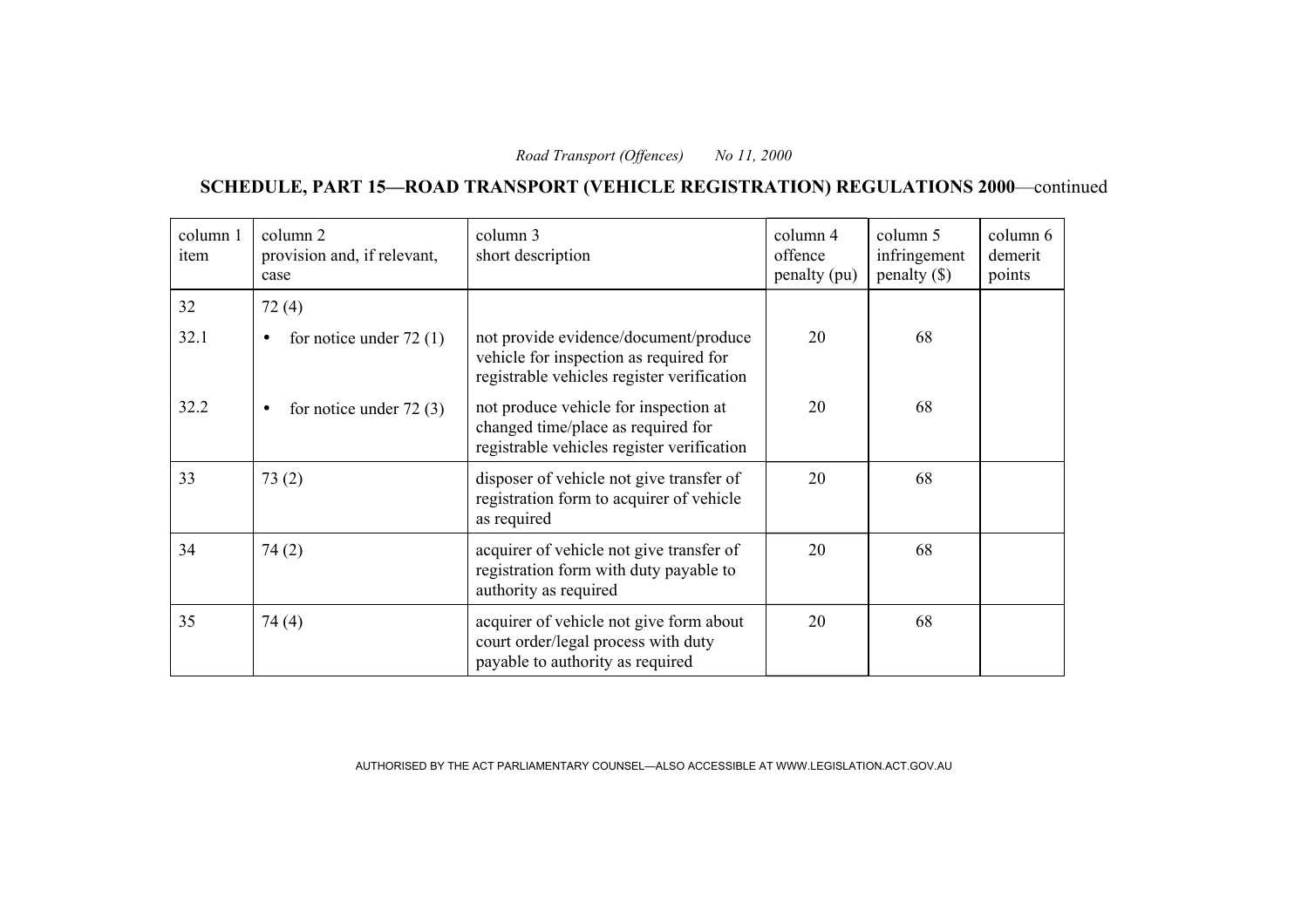**SCHEDULE, PART 15—ROAD TRANSPORT (VEHICLE REGISTRATION) REGULATIONS 2000**—continued

| column 1<br>item | column 2<br>provision and, if relevant,<br>case | column 3<br>short description                                                                                             | column 4<br>offence<br>penalty (pu) | column 5<br>infringement<br>$penalty$ (\$) | column 6<br>demerit<br>points |
|------------------|-------------------------------------------------|---------------------------------------------------------------------------------------------------------------------------|-------------------------------------|--------------------------------------------|-------------------------------|
| 36               | 76(2)                                           | holder of security interest not give form<br>about taking/returning vehicle with duty<br>payable to authority as required | 20                                  | 68                                         |                               |
| 37               | 77(5)                                           | first transferee after death of operator<br>not return certificate of registration to<br>authority as required            | 20                                  | 68                                         |                               |
| 38               | 82(3)                                           | registered operator not return<br>numberplates as required after<br>registration expiry                                   | 20                                  | 68                                         |                               |
| 39               | 85(6)(a)                                        | not destroy cancelled registration label                                                                                  | 20                                  | 68                                         |                               |
| 40               | 85(6)(b)                                        | not return registration certificate and<br>numberplates after cancellation as<br>required                                 | 20                                  | 68                                         |                               |
| 41               | 87                                              | unregistered vehicle permit label not<br>attached to vehicle as required                                                  | 20                                  | 68                                         |                               |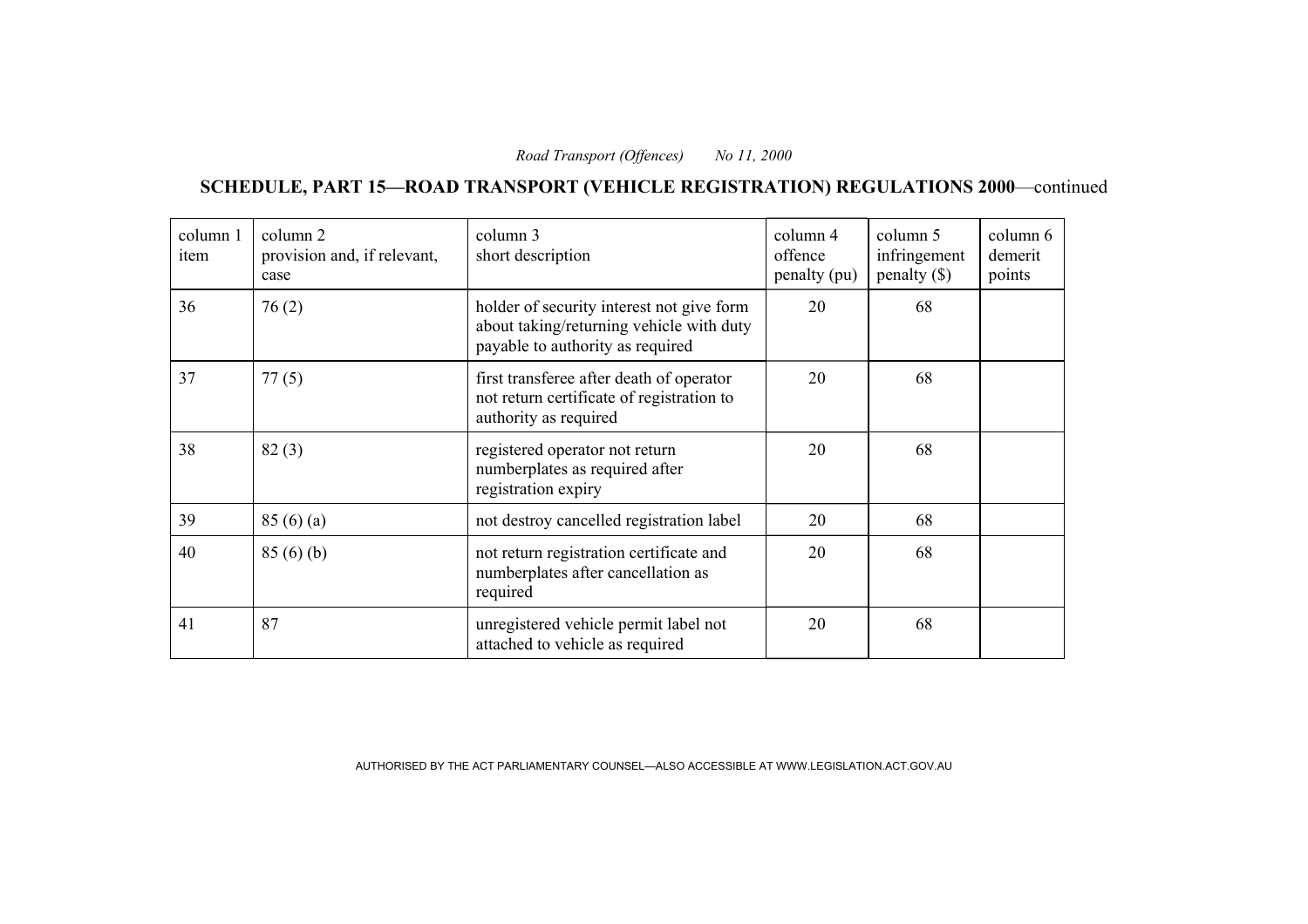**SCHEDULE, PART 15—ROAD TRANSPORT (VEHICLE REGISTRATION) REGULATIONS 2000**—continued

| column 1<br>item | column 2<br>provision and, if relevant,<br>case | column 3<br>short description                                                                                                                         | column 4<br>offence<br>penalty (pu) | column 5<br>infringement<br>penalty $(\$)$ | column 6<br>demerit<br>points |
|------------------|-------------------------------------------------|-------------------------------------------------------------------------------------------------------------------------------------------------------|-------------------------------------|--------------------------------------------|-------------------------------|
| 42               | 89(2)                                           | not return recalled trader's plate to<br>authority as required                                                                                        | 20                                  | 68                                         |                               |
| 43               | 91(1)                                           | not tell authority about lost/stolen/<br>destroyed identification label for trader's<br>plate as required                                             | 20                                  | 68                                         |                               |
| 44               | 91(3)                                           | not provide statement confirming/<br>explaining circumstances of loss/theft/<br>destruction of identification label for<br>trader's plate as required | 20                                  | 68                                         |                               |
| 45               | 93(a)                                           | not tell authority about recovered<br>identification label for trader's plate as<br>required                                                          | 20                                  | 68                                         |                               |
| 46               | 93(b)                                           | not give recovered identification label<br>for trader's plate to authority as required                                                                | 20                                  | 68                                         |                               |
| 47               | 97(1)(a)                                        | use vehicle with illegible trader's plate<br>identification label                                                                                     | 20                                  | 68                                         |                               |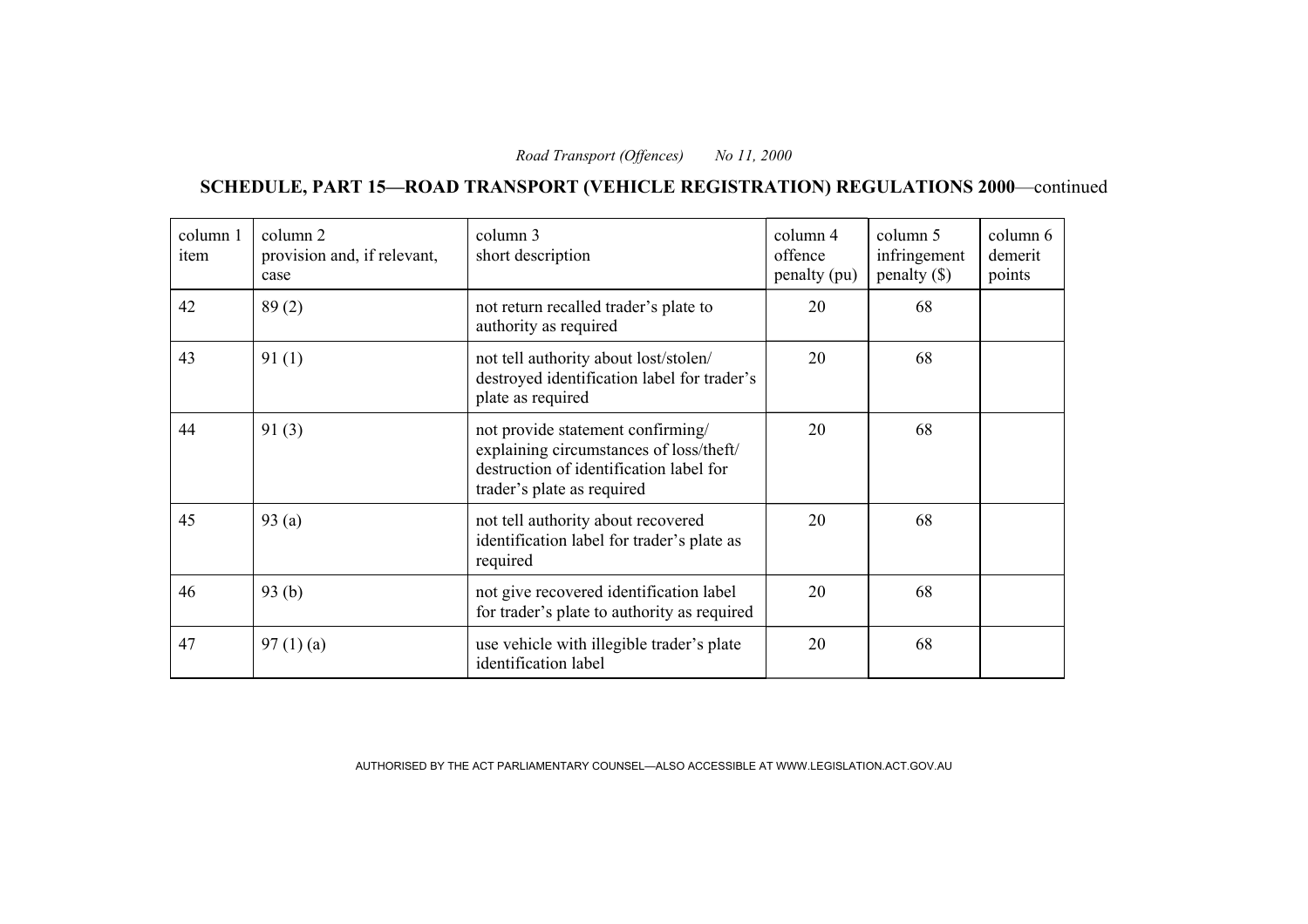**SCHEDULE, PART 15—ROAD TRANSPORT (VEHICLE REGISTRATION) REGULATIONS 2000**—continued

| column 1<br>item | column 2<br>provision and, if relevant,<br>case | column 3<br>short description                                                         | column 4<br>offence<br>penalty (pu) | column 5<br>infringement<br>$penalty$ (\$) | column 6<br>demerit<br>points |
|------------------|-------------------------------------------------|---------------------------------------------------------------------------------------|-------------------------------------|--------------------------------------------|-------------------------------|
| 48               | $97(1)$ (b)                                     | use vehicle with changed trader's plate<br>identification label                       | 20                                  | 68                                         |                               |
| 49               | 97 $(1)(c)$                                     | use vehicle with trader's plate<br>identification label for another trader's<br>plate | 20                                  | 68                                         |                               |
| 50               | 97(1)(d)                                        | use vehicle with void trader's plate<br>identification label                          | 20                                  | 68                                         |                               |
| 51               | $97(1)$ (e)                                     | use vehicle with expired trader's plate<br>identification label                       | 20                                  | 68                                         |                               |
| 52               | 97(2)                                           | lend/part with trader's plate<br>identification label                                 | 20                                  | 68                                         |                               |
| 53               | 98(a)                                           | not record use of trader's plate for<br>journey as required                           | 20                                  | 68                                         |                               |
| 54               | 98(b)                                           | not keep record of use of trader's plate<br>as required                               | 20                                  | 68                                         |                               |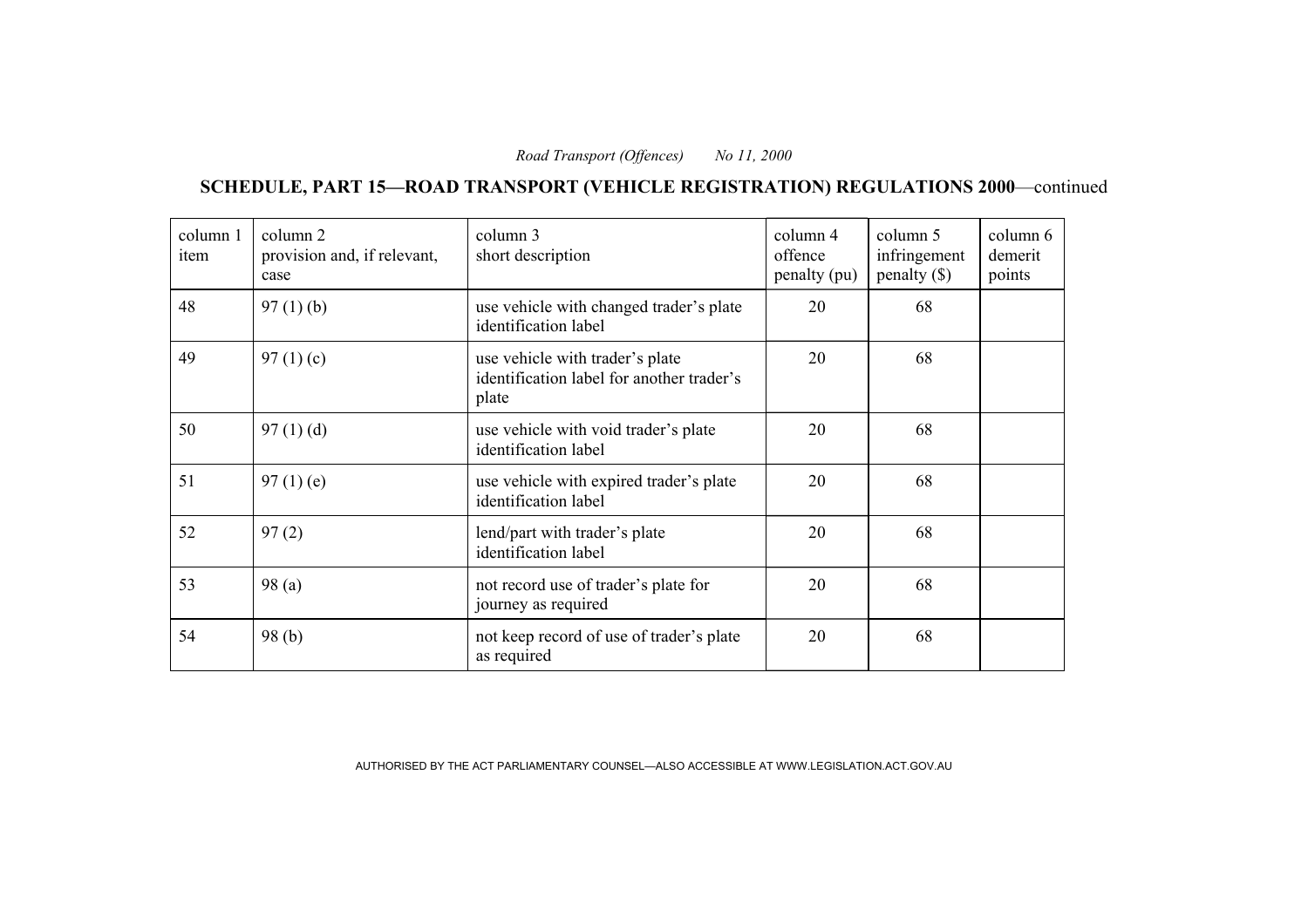**SCHEDULE, PART 15—ROAD TRANSPORT (VEHICLE REGISTRATION) REGULATIONS 2000**—continued

| column 1<br>item | column 2<br>provision and, if relevant,<br>case | column 3<br>short description                                                                                                                      | column 4<br>offence<br>penalty (pu) | column 5<br>infringement<br>$penalty$ (\$) | column 6<br>demerit<br>points |
|------------------|-------------------------------------------------|----------------------------------------------------------------------------------------------------------------------------------------------------|-------------------------------------|--------------------------------------------|-------------------------------|
| 55               | 98 <sub>(c)</sub>                               | not produce record of use of trader's<br>plate to police officer/authorised person                                                                 | 20                                  | 68                                         |                               |
| 56               | 99(2)                                           | driver/person in charge/person issued<br>trader's plate not answer police<br>officer's/authorised person's question<br>about use of trader's plate | 20                                  | 68                                         |                               |
| 57               | 100(1)                                          | not notify authority of sale/disposition/<br>cessation of business with trader's plate<br>as required                                              | 20                                  | 68                                         |                               |
| 58               | 101(2)                                          | not return trader's plate not entitled to as<br>required                                                                                           | 20                                  | 68                                         |                               |
| 59               | 101(3)                                          | not return expired trader's plate as<br>required                                                                                                   | 20                                  | 68                                         |                               |
| 60               | 107(2)                                          | drive unsafely maintained vehicle                                                                                                                  | 20                                  | 204                                        |                               |
| 61               | 107(3)                                          | tow unsafely maintained combination<br>vehicle                                                                                                     | 20                                  | 204                                        |                               |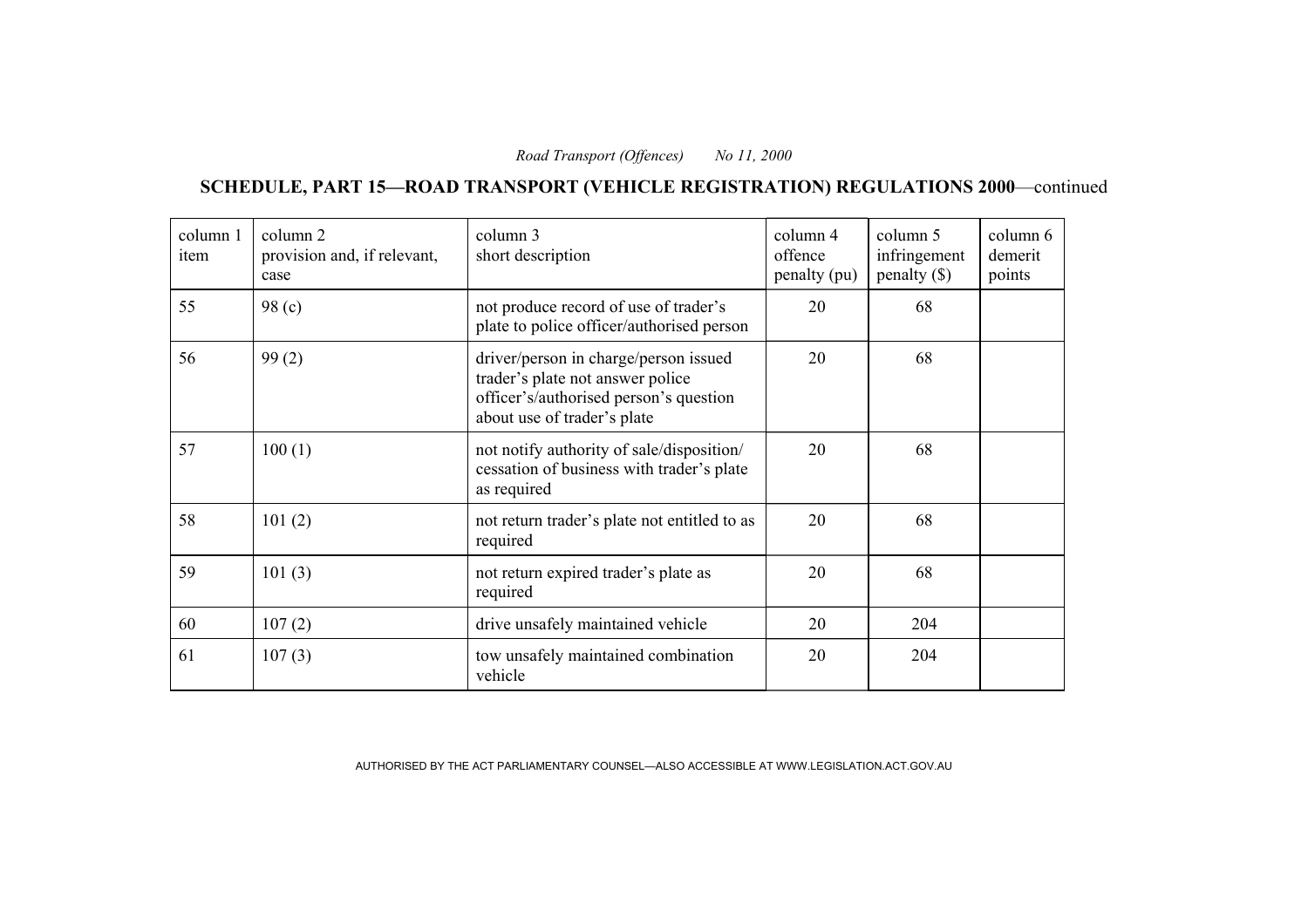**SCHEDULE, PART 15—ROAD TRANSPORT (VEHICLE REGISTRATION) REGULATIONS 2000**—continued

| column 1<br>item | column 2<br>provision and, if relevant,<br>case | column 3<br>short description                                          | column 4<br>offence<br>penalty (pu) | column 5<br>infringement<br>penalty $(\$)$ | column 6<br>demerit<br>points |
|------------------|-------------------------------------------------|------------------------------------------------------------------------|-------------------------------------|--------------------------------------------|-------------------------------|
| 62               | 107(4)                                          | operator not maintain vehicle safe to<br>drive                         | 20                                  | 204                                        |                               |
| 63               | 107(5)                                          | operator not maintain trailer safe to tow                              | 20                                  | 204                                        |                               |
| 64               | 108(2)                                          | drive vehicle without emission control<br>system fitted                | 20                                  | 91                                         |                               |
| 65               | 108(3)                                          | drive vehicle with emission control<br>system not maintained           | 20                                  | 91                                         |                               |
| 66               | 108(4)                                          | tow combination vehicle without<br>emission control system fitted      | 20                                  | 91                                         |                               |
| 67               | 108(5)                                          | tow combination vehicle with emission<br>control system not maintained | 20                                  | 91                                         |                               |
| 68               | 108(6)                                          | operator not ensure emission control<br>system fitted to vehicle       | 20                                  | 91                                         |                               |
| 69               | 108(7)                                          | operator not ensure emission control<br>system maintained              | 20                                  | 91                                         |                               |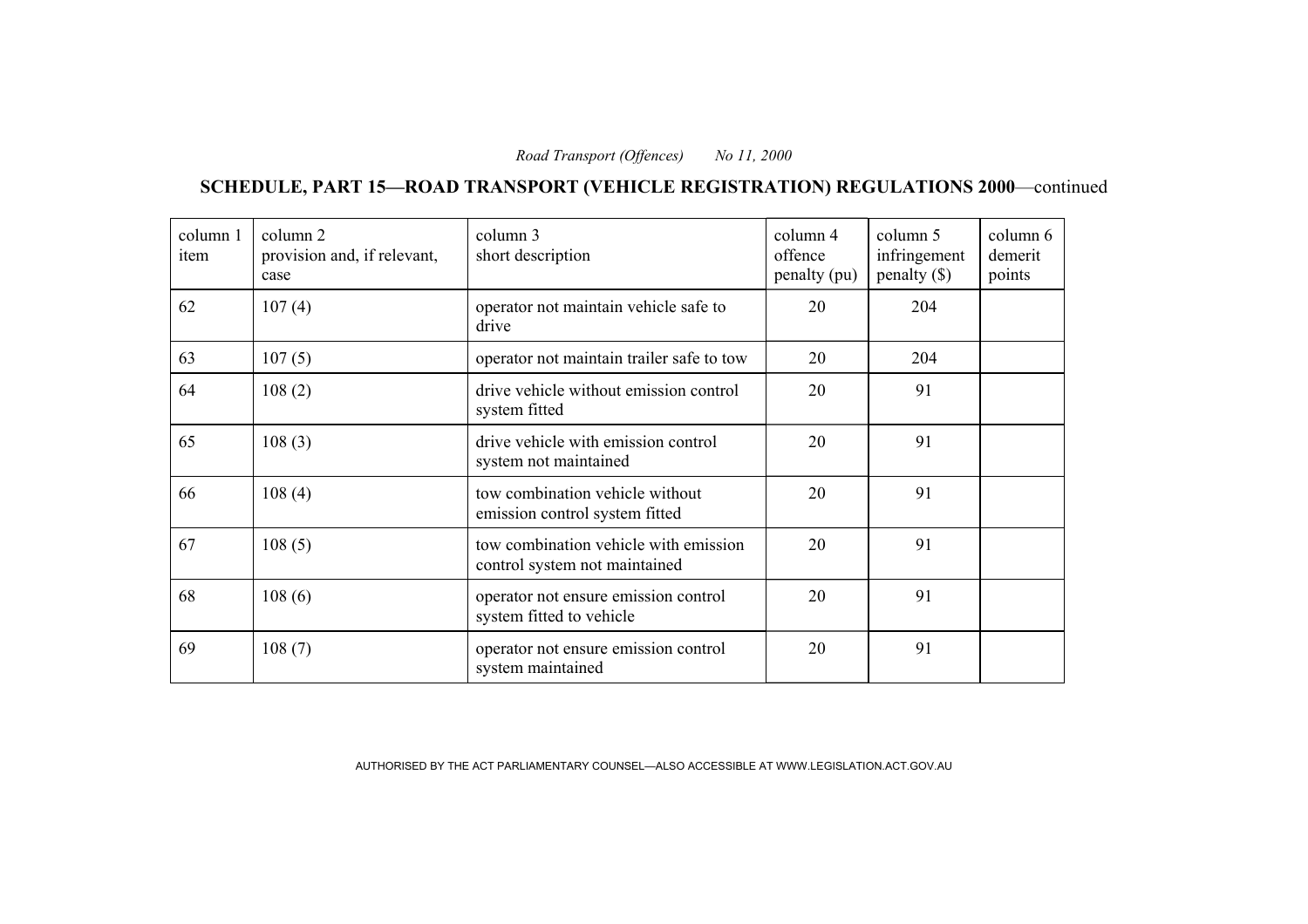**SCHEDULE, PART 15—ROAD TRANSPORT (VEHICLE REGISTRATION) REGULATIONS 2000**—continued

| column 1<br>item | column 2<br>provision and, if relevant,<br>case                                                                                              | column 3<br>short description                                                                                   | column 4<br>offence<br>penalty (pu) | column 5<br>infringement<br>$penalty$ (\$) | column 6<br>demerit<br>points |
|------------------|----------------------------------------------------------------------------------------------------------------------------------------------|-----------------------------------------------------------------------------------------------------------------|-------------------------------------|--------------------------------------------|-------------------------------|
| 70               | 109(2)                                                                                                                                       |                                                                                                                 |                                     |                                            |                               |
| 70.1             | plant not comply with<br>Schedule 1, clause 6                                                                                                | driver/operator plant not comply with<br>specifications/unsafe                                                  | 20                                  | 204                                        |                               |
| 70.2             | motor vehicle not<br>comply with Schedule<br>1, clauses 16-21 in<br>relation to seatbelts,<br>seatbelt anchorages or<br>head restraints      | driver/operator motor vehicle not<br>comply with standard—seatbelts/seatbelt<br>anchorages/head restraints      | 20                                  | 204                                        |                               |
| 70.3             | motor vehicle not<br>comply with Schedule<br>1, clauses 16-21 in<br>relation to suspension,<br>vehicle body or chassis<br>structural members | driver/operator motor vehicle not<br>comply with standard—suspension/<br>vehicle body/chassis structural member | 20                                  | 91                                         |                               |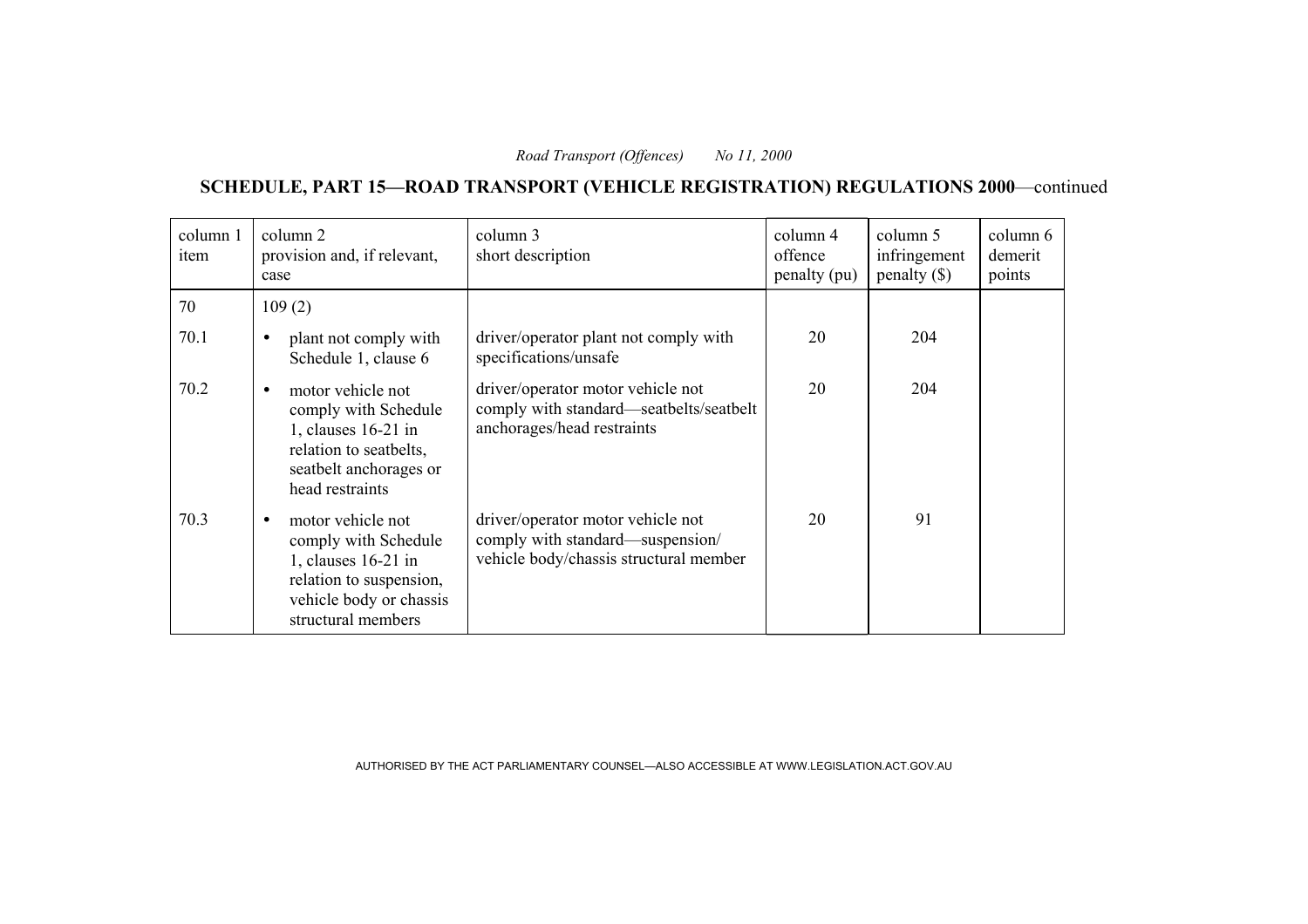**SCHEDULE, PART 15—ROAD TRANSPORT (VEHICLE REGISTRATION) REGULATIONS 2000**—continued

| column 1<br>item | column 2<br>provision and, if relevant,<br>case                                                                                                                                                                    | column 3<br>short description                                             | column 4<br>offence<br>penalty (pu) | column 5<br>infringement<br>penalty $(\$)$ | column 6<br>demerit<br>points |
|------------------|--------------------------------------------------------------------------------------------------------------------------------------------------------------------------------------------------------------------|---------------------------------------------------------------------------|-------------------------------------|--------------------------------------------|-------------------------------|
| 70.4             | motor vehicle not<br>$\bullet$<br>comply with Schedule<br>1, clauses 16-21 in<br>relation to anything not<br>dealt with elsewhere in<br>this item or another<br>provision not dealt with<br>elsewhere in this item | driver/operator motor vehicle not<br>comply with standard—other           | 20                                  | 68                                         |                               |
| 70.5             | motor vehicle not<br>$\bullet$<br>comply with Schedule<br>1, clauses 16-21 in<br>relation to steering or<br>clause 25                                                                                              | driver/operator motor vehicle not<br>comply with standard—steering        | 20                                  | 151                                        |                               |
| 70.6             | motor vehicle not<br>$\bullet$<br>comply with Schedule<br>1, clauses 16-21 in<br>relation to turning<br>ability or clause 26                                                                                       | driver/operator motor vehicle not<br>comply with standard—turning ability | 20                                  | 68                                         |                               |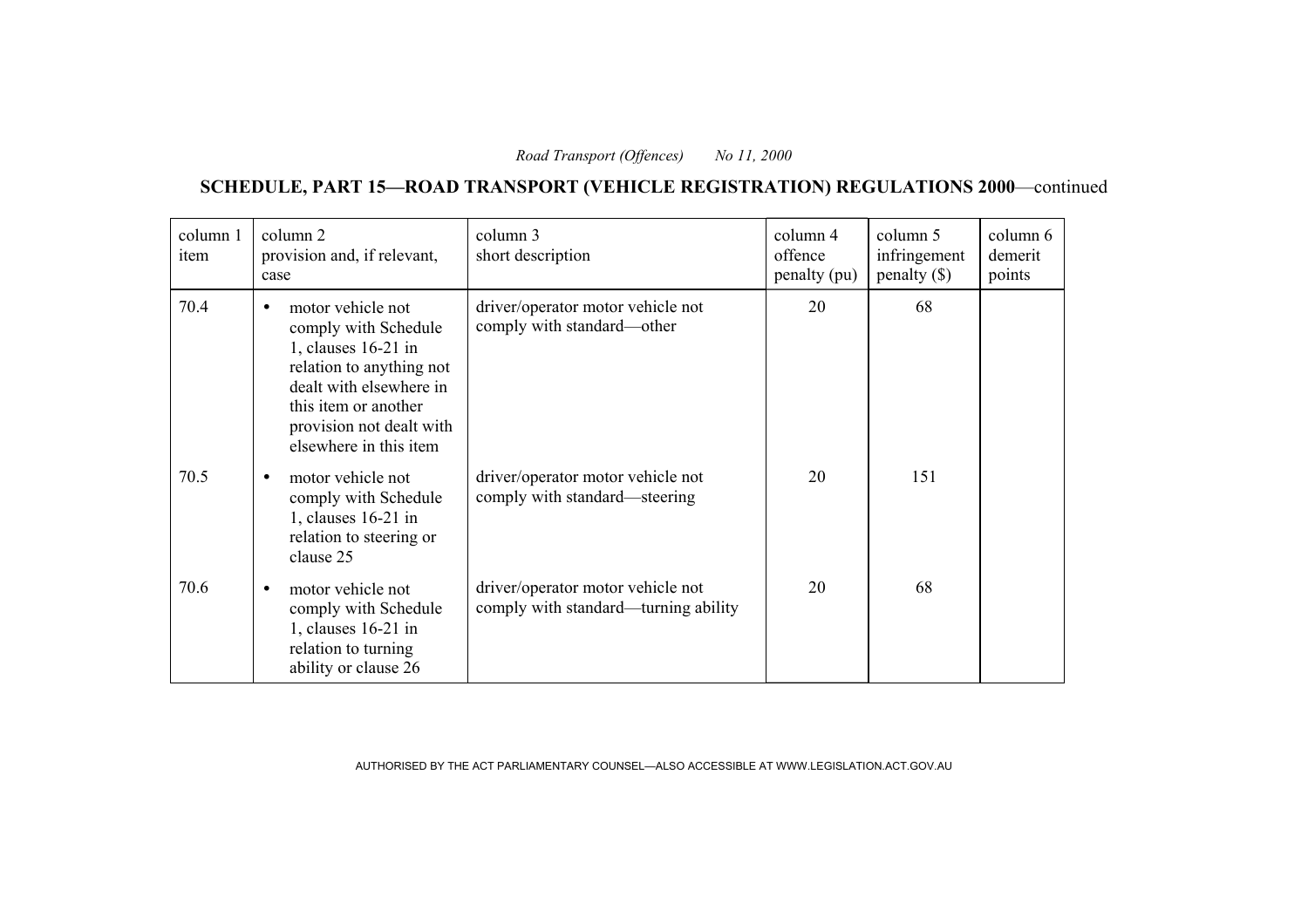**SCHEDULE, PART 15—ROAD TRANSPORT (VEHICLE REGISTRATION) REGULATIONS 2000**—continued

| column 1<br>item | column 2<br>provision and, if relevant,<br>case                                                                                                                     | column 3<br>short description                                                              | column 4<br>offence<br>penalty (pu) | column 5<br>infringement<br>$penalty$ (\$) | column 6<br>demerit<br>points |
|------------------|---------------------------------------------------------------------------------------------------------------------------------------------------------------------|--------------------------------------------------------------------------------------------|-------------------------------------|--------------------------------------------|-------------------------------|
| 70.7             | motor vehicle not<br>$\bullet$<br>comply with Schedule<br>1, clauses 16-21 in<br>relation to ability to<br>travel backwards and<br>forwards or clause 27            | driver/operator motor vehicle not<br>comply with standard—travel backwards<br>and forwards | 20                                  | 68                                         |                               |
| 70.8             | motor vehicle not<br>$\bullet$<br>comply with Schedule<br>1, clauses 16-21 in<br>relation to protrusions or<br>clause 28                                            | driver/operator motor vehicle not<br>comply with standard—protrusions                      | 20                                  | 68                                         |                               |
| 70.9             | motor vehicle not<br>$\bullet$<br>comply with Schedule<br>1, clauses 16-21 in<br>relation to oil, grease or<br>fuel (other than LPG)<br>containment or clause<br>29 | driver/operator motor vehicle not<br>comply with standard—oil/grease/fuel<br>containment   | 20                                  | 91                                         |                               |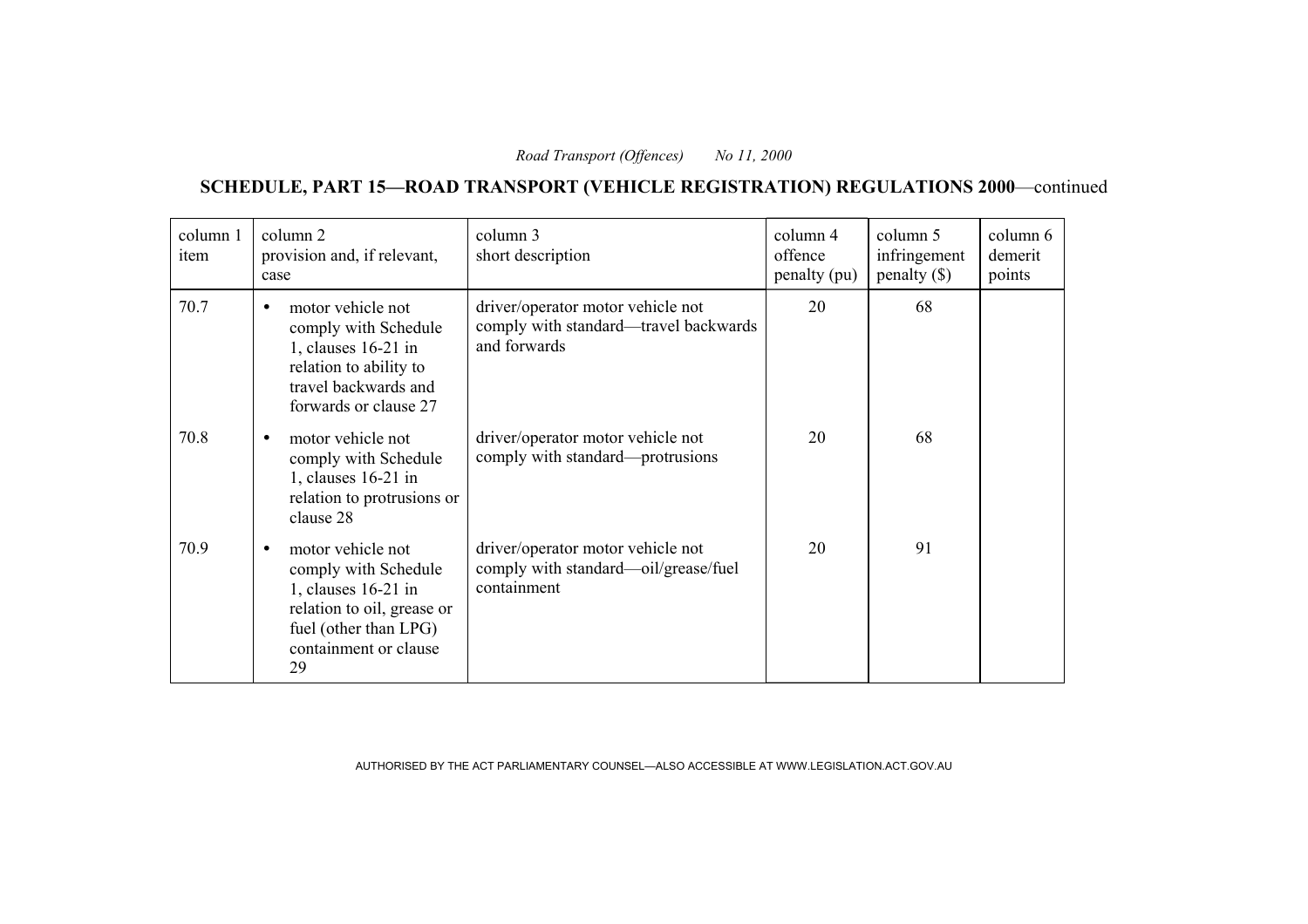**SCHEDULE, PART 15—ROAD TRANSPORT (VEHICLE REGISTRATION) REGULATIONS 2000**—continued

| column 1<br>item | column 2<br>provision and, if relevant,<br>case                                                                                          | column 3<br>short description                                                               | column 4<br>offence<br>penalty (pu) | column 5<br>infringement<br>$penalty$ (\$) | column 6<br>demerit<br>points |
|------------------|------------------------------------------------------------------------------------------------------------------------------------------|---------------------------------------------------------------------------------------------|-------------------------------------|--------------------------------------------|-------------------------------|
| 70.10            | motor vehicle not<br>comply with Schedule<br>1, clauses 16-21 in<br>relation to driver's view<br>or location of controls<br>or clause 30 | driver/operator motor vehicle not<br>comply with standard—driver's<br>view/control location | 20                                  | 68                                         |                               |
| 70.11            | motor vehicle not<br>comply with Schedule<br>1, clauses 16-21 in<br>relation to seating or<br>clause 31                                  | driver/operator motor vehicle not<br>comply with standard—seating                           | 20                                  | 91                                         |                               |
| 70.12            | motor vehicle not<br>comply with Schedule<br>1, clauses 16-21 in<br>relation to child restraint<br>anchorages or clause 32               | driver/operator motor vehicle not<br>comply with standard—child restraint<br>anchorages     | 20                                  | 204                                        |                               |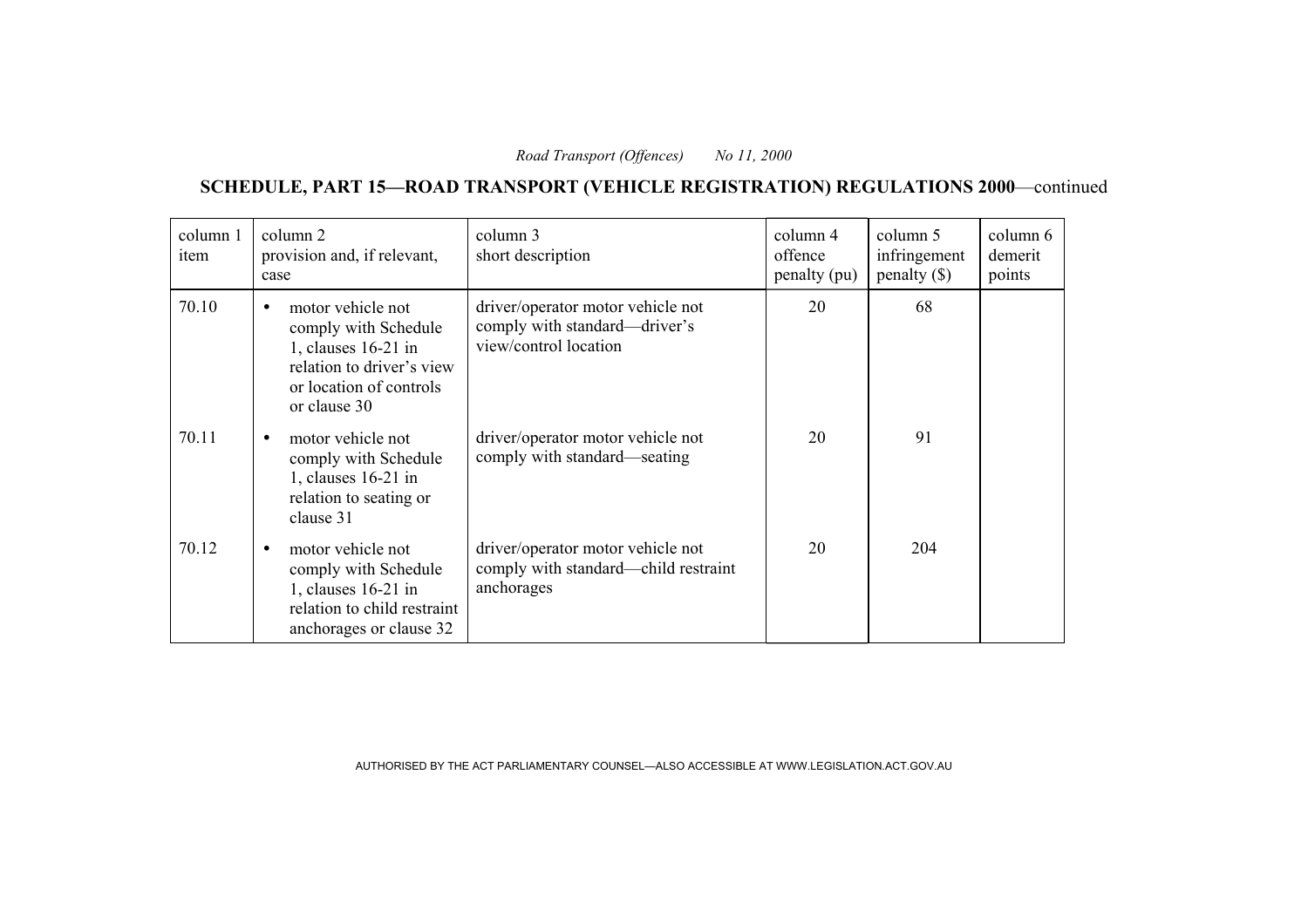**SCHEDULE, PART 15—ROAD TRANSPORT (VEHICLE REGISTRATION) REGULATIONS 2000**—continued

| column 1<br>item | column 2<br>provision and, if relevant,<br>case                                                                                                        | column 3<br>short description                                                             | column 4<br>offence<br>penalty (pu) | column 5<br>infringement<br>$penalty$ (\$) | column 6<br>demerit<br>points |
|------------------|--------------------------------------------------------------------------------------------------------------------------------------------------------|-------------------------------------------------------------------------------------------|-------------------------------------|--------------------------------------------|-------------------------------|
| 70.13            | motor vehicle not<br>$\bullet$<br>comply with Schedule<br>1, clauses 16-21 in<br>relation to door latches<br>or hinges or clause 33                    | driver/operator motor vehicle not<br>comply with standard-door latches/<br>hinges         | 20                                  | 68                                         |                               |
| 70.14            | motor vehicle not<br>$\bullet$<br>comply with Schedule<br>1, clauses 16-21 in<br>relation to mudguards or<br>spray suppression<br>devices or clause 34 | driver/operator motor vehicle not<br>comply with standard—mudguards/<br>spray suppression | 20                                  | 68                                         |                               |
| 70.15            | motor vehicle not<br>$\bullet$<br>comply with Schedule<br>1, clauses 16-21 in<br>relation to horns or<br>other audible devices or<br>clause 35         | driver/operator motor vehicle not<br>comply with standard—horn/other<br>audible device    | 20                                  | 68                                         |                               |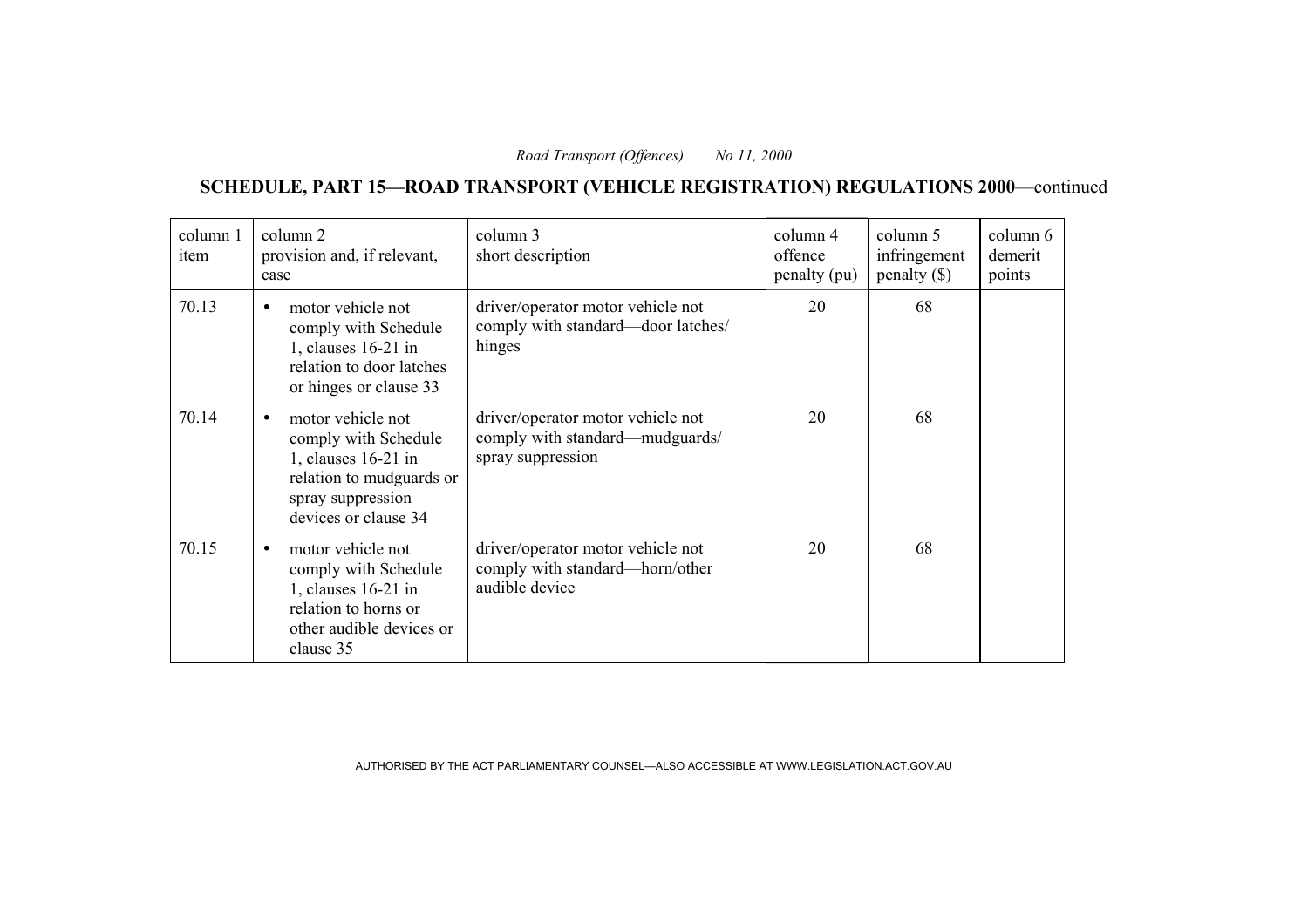**SCHEDULE, PART 15—ROAD TRANSPORT (VEHICLE REGISTRATION) REGULATIONS 2000**—continued

| column 1<br>item | column 2<br>provision and, if relevant,<br>case                                                                                                                                               | column 3<br>short description                                                                                                   | column 4<br>offence<br>penalty (pu) | column 5<br>infringement<br>$penalty$ (\$) | column 6<br>demerit<br>points |
|------------------|-----------------------------------------------------------------------------------------------------------------------------------------------------------------------------------------------|---------------------------------------------------------------------------------------------------------------------------------|-------------------------------------|--------------------------------------------|-------------------------------|
| 70.16            | motor vehicle not<br>$\bullet$<br>comply with Schedule<br>1, clauses $16-21$ in<br>relation to rear-vision<br>mirrors or clauses 36-38                                                        | driver/operator motor vehicle not<br>comply with standard—rear-vision<br>mirrors                                                | 20                                  | 68                                         |                               |
| 70.17            | motor vehicle not<br>$\bullet$<br>comply with Schedule<br>1, clauses 16-21 in<br>relation to automatic<br>transmission or<br>automatic transmission<br>controls or indicators or<br>clause 39 | driver/operator motor vehicle not<br>comply with standard—automatic<br>transmission/automatic transmission<br>control/indicator | 20                                  | 68                                         |                               |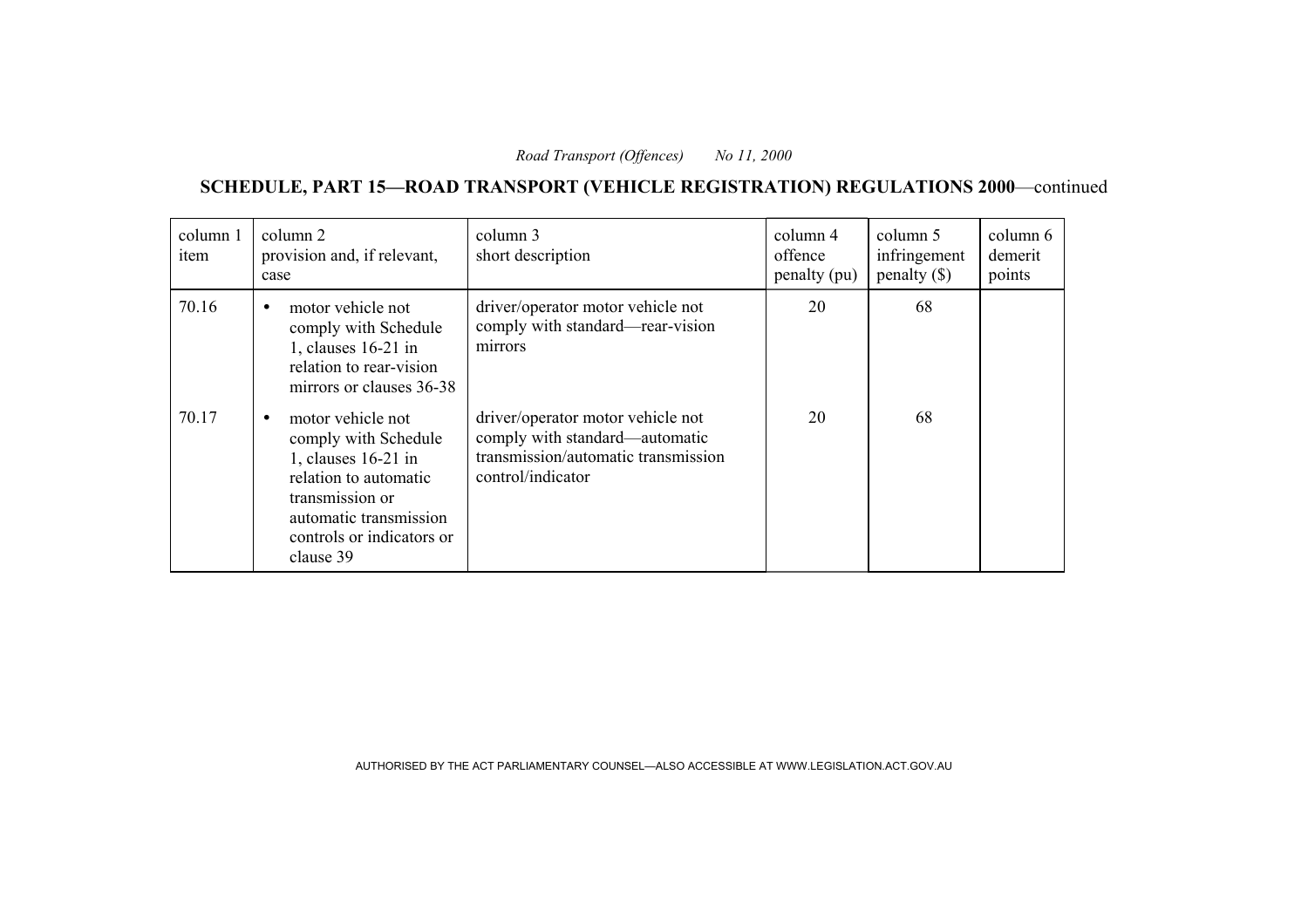**SCHEDULE, PART 15—ROAD TRANSPORT (VEHICLE REGISTRATION) REGULATIONS 2000**—continued

| column 1<br>item | column 2<br>provision and, if relevant,<br>case                                                                                                         | column 3<br>short description                                                                   | column 4<br>offence<br>penalty (pu) | column 5<br>infringement<br>$penalty$ (\$) | column 6<br>demerit<br>points |
|------------------|---------------------------------------------------------------------------------------------------------------------------------------------------------|-------------------------------------------------------------------------------------------------|-------------------------------------|--------------------------------------------|-------------------------------|
| 70.18            | motor vehicle not<br>$\bullet$<br>comply with Schedule<br>1, clauses 16-21 in<br>relation to diesel<br>engines or diesel engine<br>devices or clause 40 | driver/operator motor vehicle not<br>comply with standard—diesel<br>engine/diesel engine device | 20                                  | 68                                         |                               |
| 70.19            | motor vehicle not<br>$\bullet$<br>comply with Schedule<br>1, clauses 16-21 in<br>relation to bonnet<br>securing devices or<br>clause 41                 | driver/operator motor vehicle not<br>comply with standard—bonnet securing<br>device             | 20                                  | 68                                         |                               |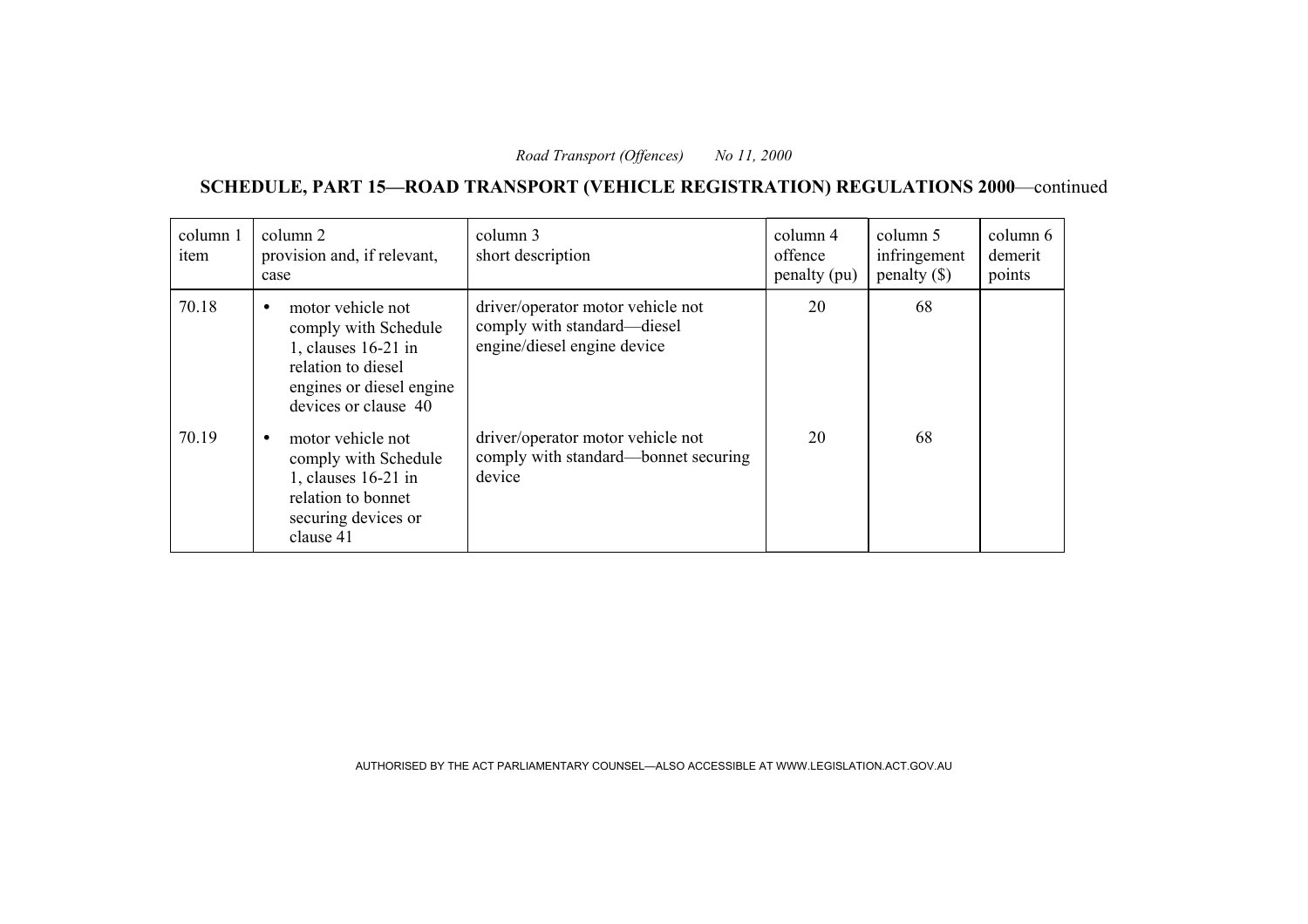**SCHEDULE, PART 15—ROAD TRANSPORT (VEHICLE REGISTRATION) REGULATIONS 2000**—continued

| column 1<br>item | column 2<br>provision and, if relevant,<br>case                                                                                                                                                                            | column 3<br>short description                                                                                                                           | column 4<br>offence<br>penalty (pu) | column 5<br>infringement<br>$penalty$ (\$) | column 6<br>demerit<br>points |
|------------------|----------------------------------------------------------------------------------------------------------------------------------------------------------------------------------------------------------------------------|---------------------------------------------------------------------------------------------------------------------------------------------------------|-------------------------------------|--------------------------------------------|-------------------------------|
| 70.20            | motor vehicle not<br>$\bullet$<br>comply with Schedule<br>1, clauses 16-21 in<br>relation to electrical<br>wiring, connections,<br>installations, connectors<br>or conductors or other<br>electrical items or clause<br>42 | driver/operator motor vehicle not<br>comply with standard—electrical<br>wiring/connection/installation/<br>connector/conductor/other electrical<br>item | 20                                  | 68                                         |                               |
| 70.21            | motor vehicle not<br>$\bullet$<br>comply with Schedule<br>1, clauses 16-21 in<br>relation to speedometers<br>or clause 43                                                                                                  | driver/operator motor vehicle not<br>comply with standard—speedometer                                                                                   | 20                                  | 68                                         |                               |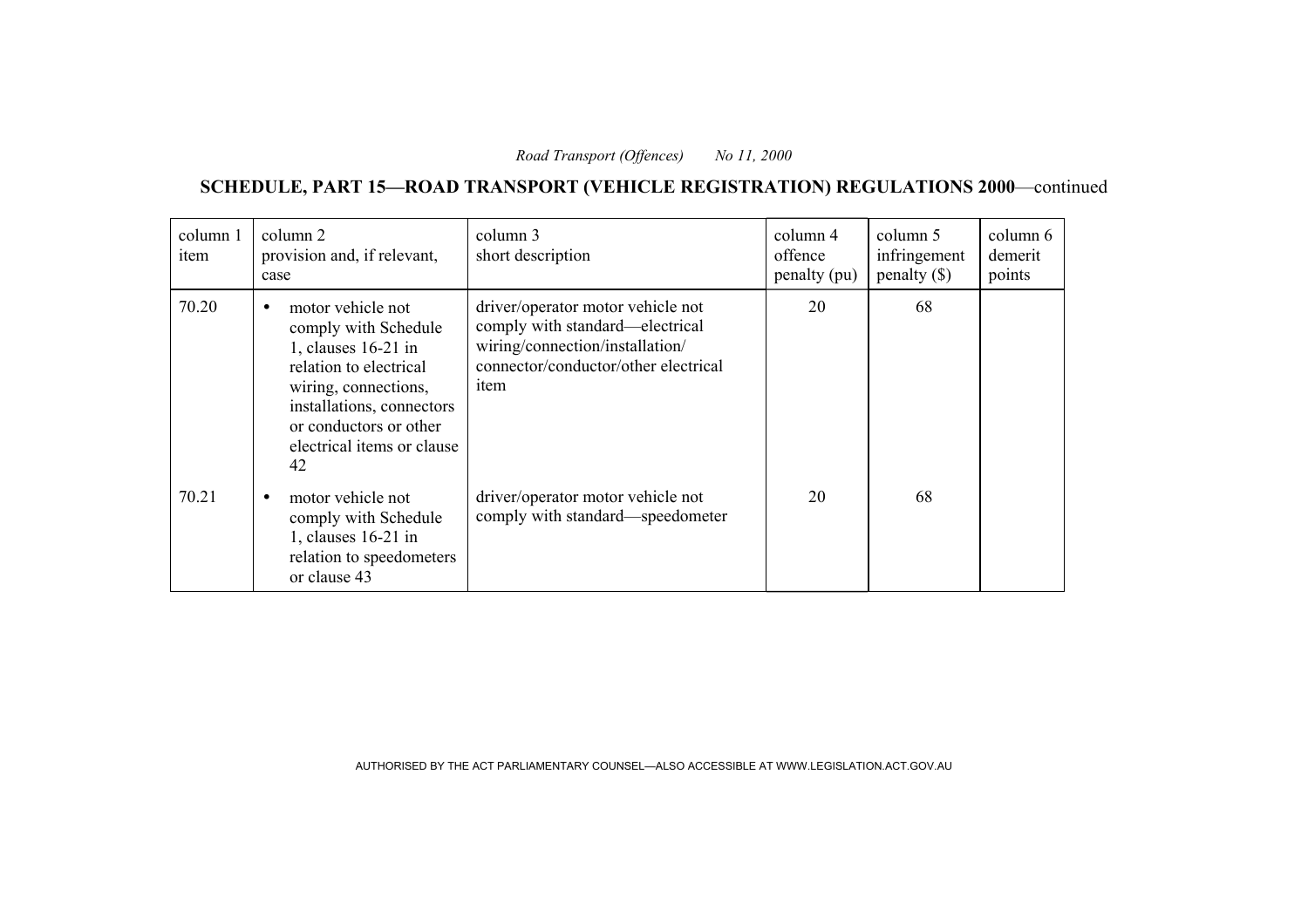**SCHEDULE, PART 15—ROAD TRANSPORT (VEHICLE REGISTRATION) REGULATIONS 2000**—continued

| column 1<br>item | column 2<br>provision and, if relevant,<br>case                                                                                                                             | column 3<br>short description                                                                              | column 4<br>offence<br>penalty (pu) | column 5<br>infringement<br>$penalty$ (\$) | column 6<br>demerit<br>points |
|------------------|-----------------------------------------------------------------------------------------------------------------------------------------------------------------------------|------------------------------------------------------------------------------------------------------------|-------------------------------------|--------------------------------------------|-------------------------------|
| 70.22            | motor vehicle not<br>$\bullet$<br>comply with Schedule<br>1, clauses 16-21 in<br>relation to television<br>receivers or visual<br>display units or clause<br>44             | driver/operator motor vehicle not<br>comply with standard—television<br>receiver/visual display unit       | 20                                  | 68                                         |                               |
| 70.23            | motor vehicle not<br>$\bullet$<br>comply with Schedule<br>1, clauses 16-21 in<br>relation to windscreens,<br>windows, interior<br>partitions or glazing or<br>clauses 45-47 | driver/operator motor vehicle not<br>comply with standard—windscreen/<br>window/interior partition/glazing | 20                                  | 68                                         |                               |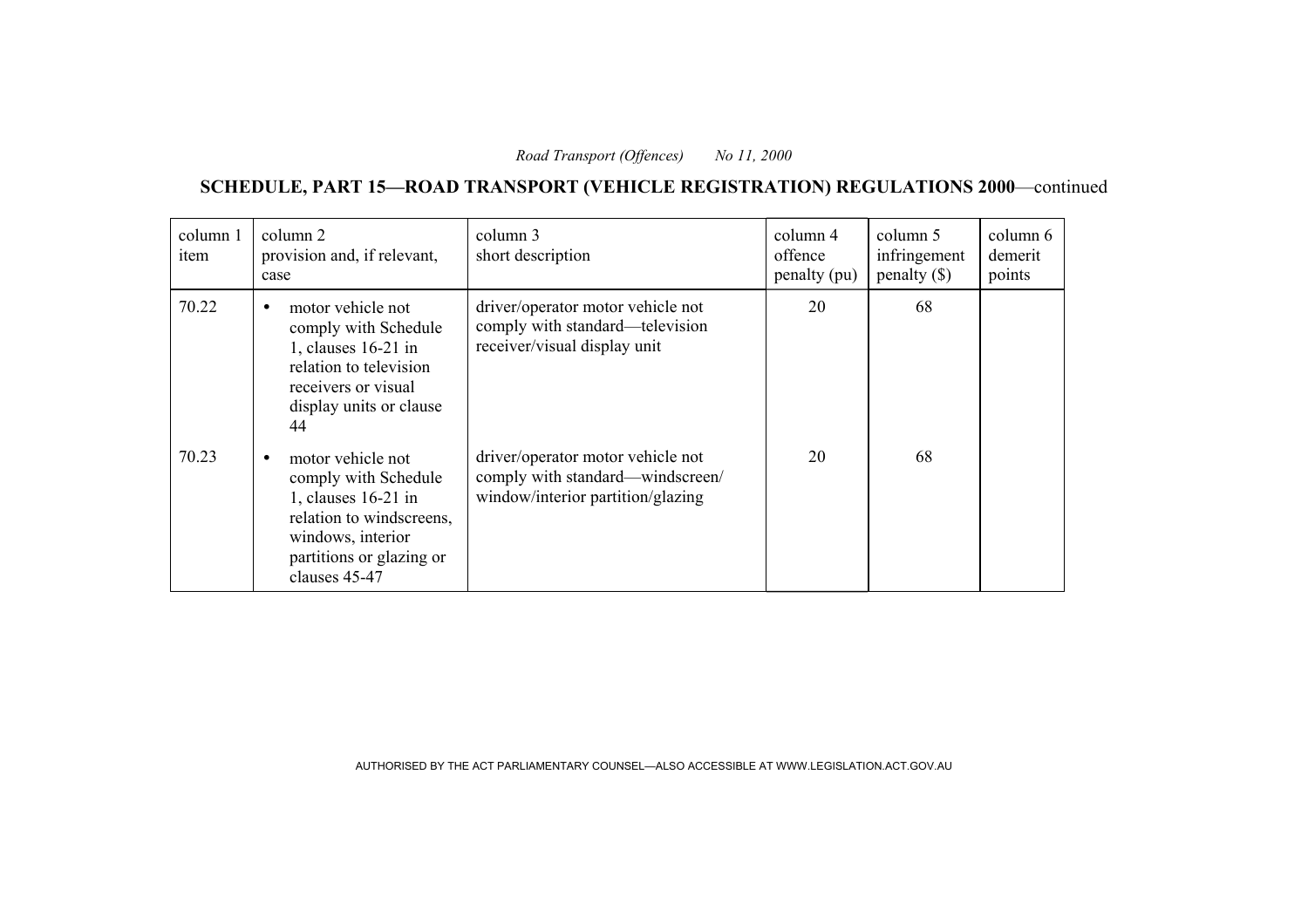**SCHEDULE, PART 15—ROAD TRANSPORT (VEHICLE REGISTRATION) REGULATIONS 2000**—continued

| column 1<br>item | column 2<br>provision and, if relevant,<br>case                                                                                                  | column 3<br>short description                                                           | column 4<br>offence<br>penalty (pu) | column 5<br>infringement<br>$penalty$ (\$) | column 6<br>demerit<br>points |
|------------------|--------------------------------------------------------------------------------------------------------------------------------------------------|-----------------------------------------------------------------------------------------|-------------------------------------|--------------------------------------------|-------------------------------|
| 70.24            | motor vehicle not<br>$\bullet$<br>comply with Schedule<br>1, clauses 16-21 in<br>relation to windscreen-<br>wipers or washers or<br>clause 48    | driver/operator motor vehicle not<br>comply with standard—windscreen-<br>wipers/washers | 20                                  | 68                                         |                               |
| 70.25            | motor vehicle not<br>comply with Schedule<br>1, clauses 16-21 or 49 in<br>relation to wheels<br>(including wheel rims,<br>tracks, studs or nuts) | driver/operator motor vehicle not<br>comply with standard—road wheels                   | 20                                  | 91                                         |                               |
| 70.26            | motor vehicle not<br>comply with Schedule<br>1, clauses 16-21 or 49 in<br>relation to tyres or<br>clauses 50-57                                  | driver/operator motor vehicle not<br>comply with standard—tyres                         | 20                                  | 68                                         |                               |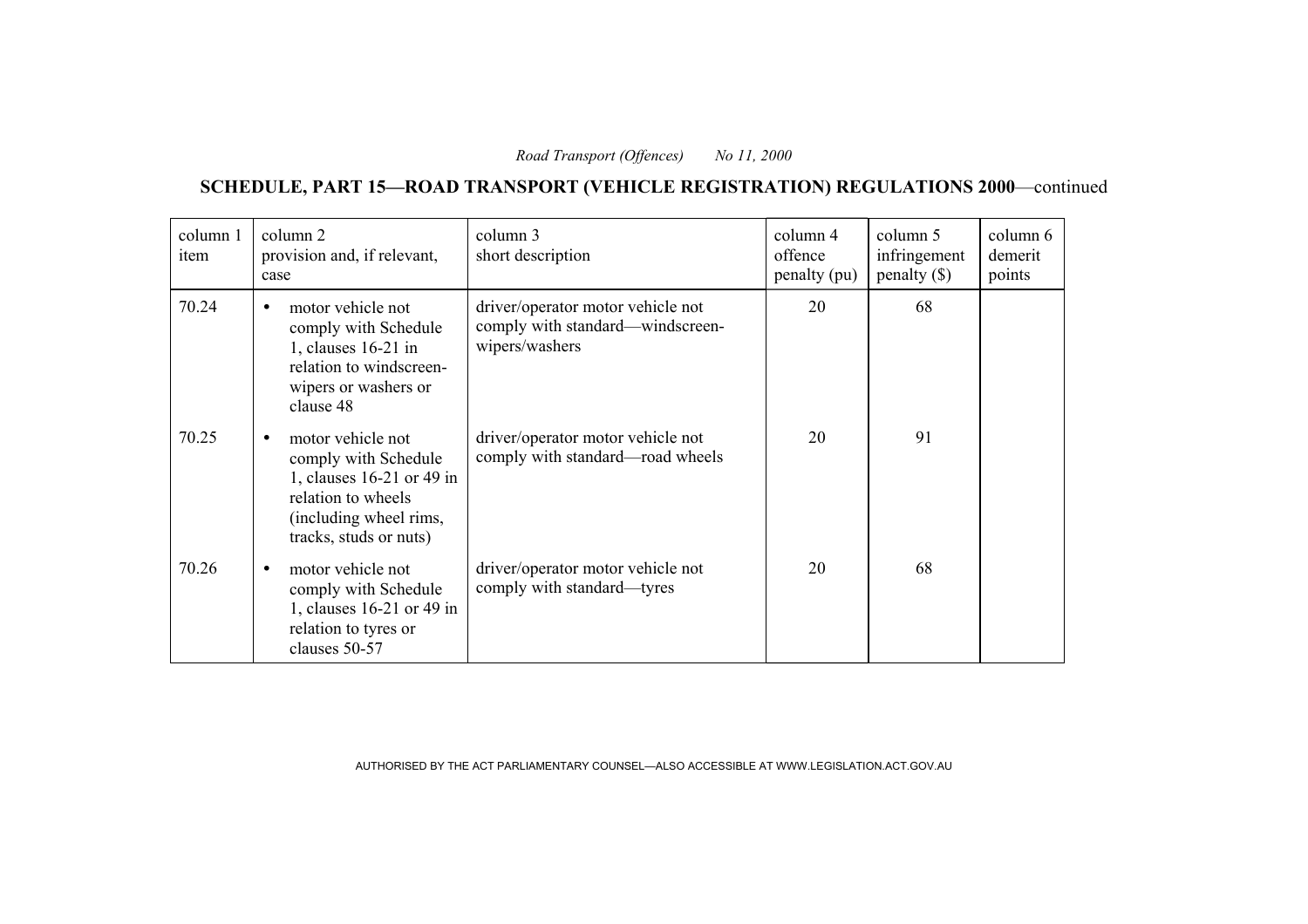**SCHEDULE, PART 15—ROAD TRANSPORT (VEHICLE REGISTRATION) REGULATIONS 2000**—continued

| column 1<br>item | column 2<br>provision and, if relevant,<br>case                                                                                                                    | column 3<br>short description                                                                                   | column 4<br>offence<br>penalty (pu) | column 5<br>infringement<br>$penalty$ (\$) | column 6<br>demerit<br>points |
|------------------|--------------------------------------------------------------------------------------------------------------------------------------------------------------------|-----------------------------------------------------------------------------------------------------------------|-------------------------------------|--------------------------------------------|-------------------------------|
| 70.27            | motor vehicle not<br>comply with Schedule<br>1, clauses 16-21 in<br>relation to motorbike<br>steering, handlebars,<br>footrests or chainguards<br>or clauses 58-60 | driver/operator motor vehicle not<br>comply with standard—motorbike<br>steering/handlebars/footrests/chainguard | 20                                  | 68                                         |                               |
| 70.28            | motor vehicle not<br>comply with Schedule<br>1, clauses 16-21 in<br>relation to vehicle or<br>engine identification<br>numbers or clause 61                        | driver/operator motor vehicle not<br>comply with standard—vehicle/engine<br>identification number               | 20                                  | 68                                         |                               |
| 70.29            | motor vehicle not<br>comply with Schedule<br>1, clauses 16-21 in<br>relation to compliance<br>plates or clause 62                                                  | driver/operator motor vehicle not<br>comply with standard—compliance plate                                      | 20                                  | 68                                         |                               |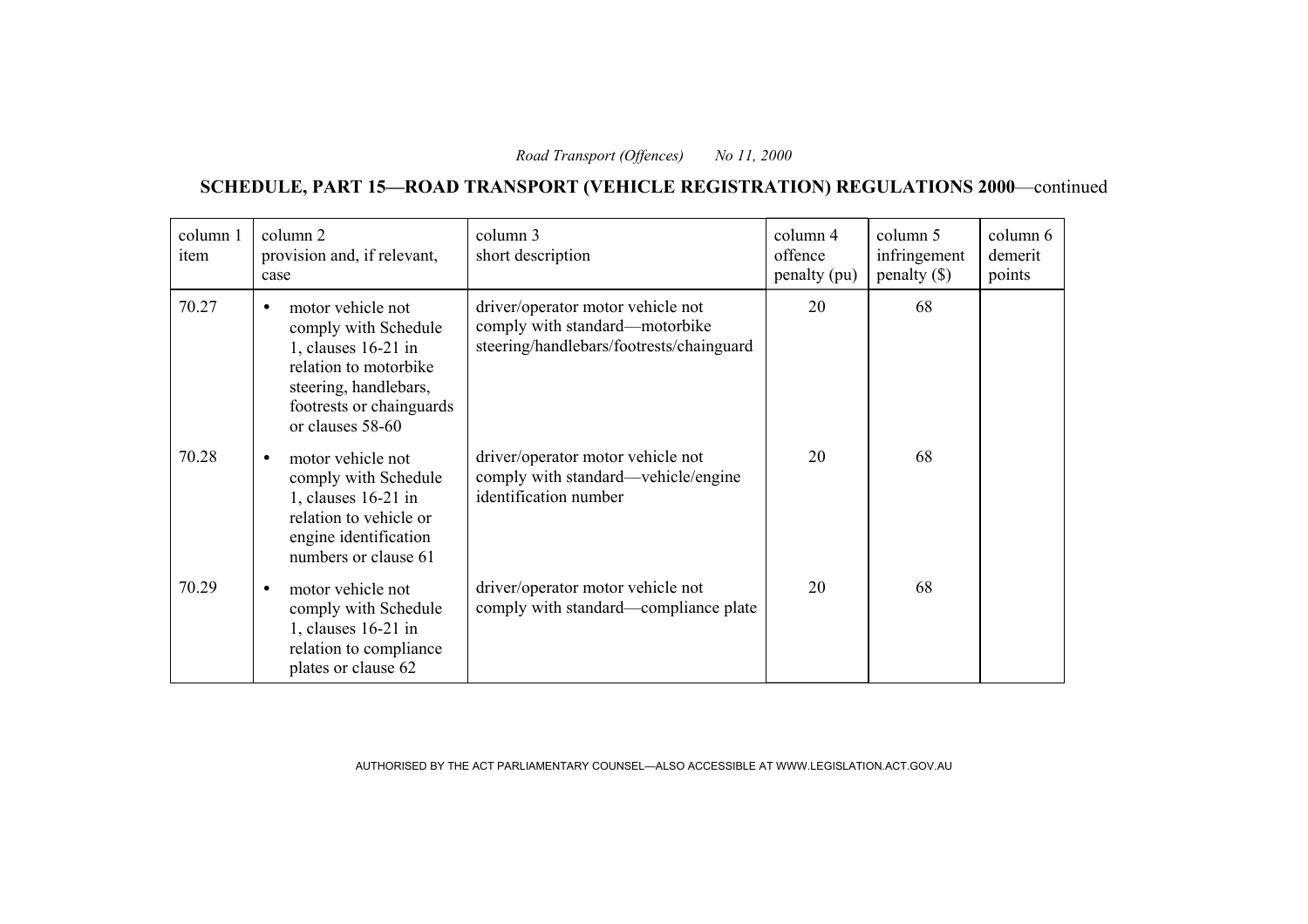**SCHEDULE, PART 15—ROAD TRANSPORT (VEHICLE REGISTRATION) REGULATIONS 2000**—continued

| column 1<br>item | column 2<br>provision and, if relevant,<br>case                                                                                                          | column 3<br>short description                                                          | column 4<br>offence<br>penalty (pu) | column 5<br>infringement<br>$penalty$ (\$) | column 6<br>demerit<br>points |
|------------------|----------------------------------------------------------------------------------------------------------------------------------------------------------|----------------------------------------------------------------------------------------|-------------------------------------|--------------------------------------------|-------------------------------|
| 70.30            | motor vehicle not<br>comply with Schedule<br>1, clauses 16-21 in<br>relation to white or<br>silver band or clause 64                                     | driver/operator motor vehicle not<br>comply with standard—white/silver<br>band         | 20                                  | 68                                         |                               |
| 70.31            | motor vehicle not<br>$\bullet$<br>comply with Schedule<br>1, clauses 16-21 in<br>relation to unauthorised<br>or prohibited warning<br>signs or clause 66 | driver/operator motor vehicle not<br>comply with standard—unauthorised<br>warning sign | 20                                  | 68                                         |                               |
| 70.32            | motor vehicle not<br>$\bullet$<br>comply with Schedule<br>1, clauses 16-21 in<br>relation to left-hand<br>drive signs or clause 68                       | driver/operator motor vehicle not<br>comply with standard—left-hand drive<br>sign      | 20                                  | 68                                         |                               |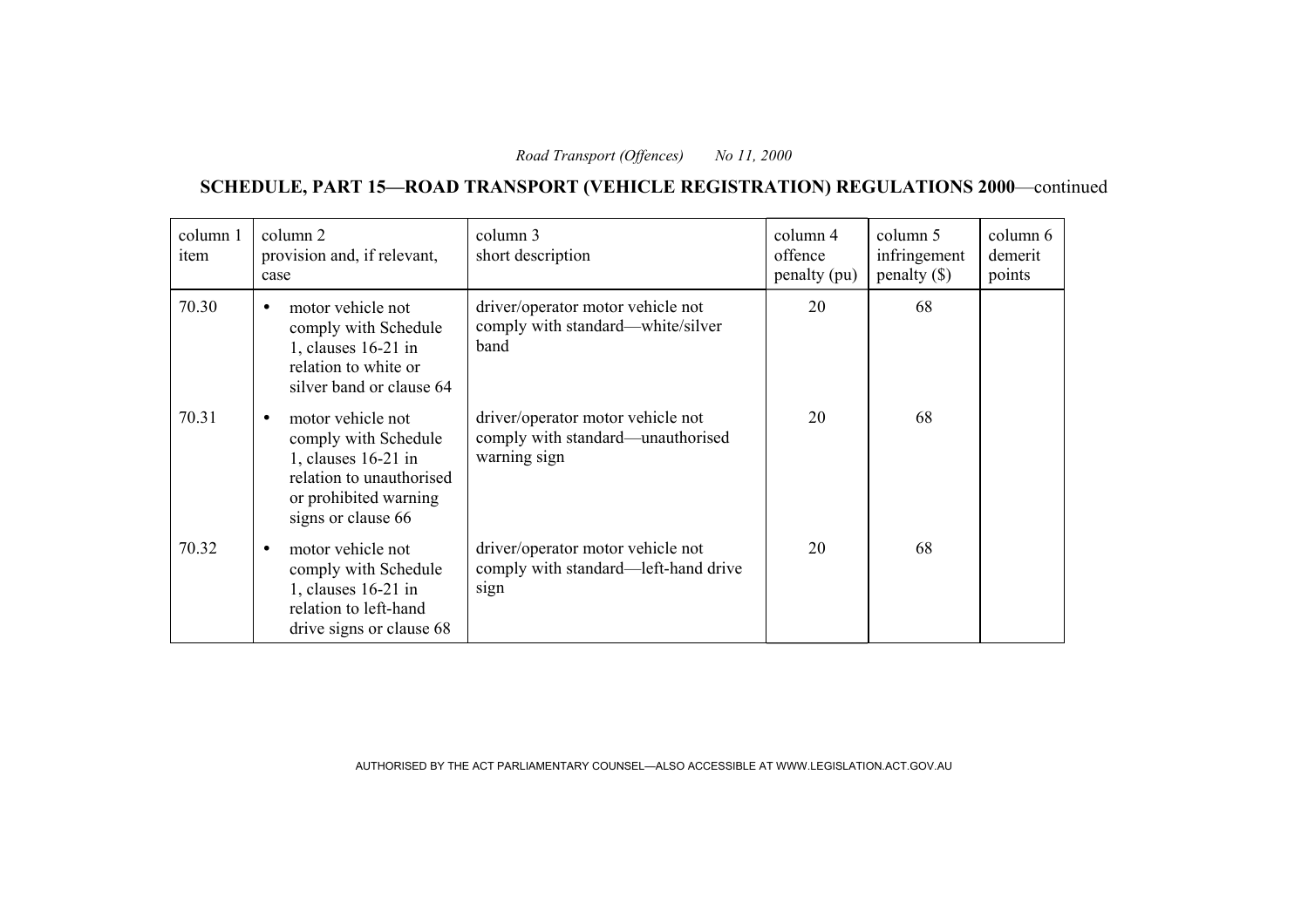**SCHEDULE, PART 15—ROAD TRANSPORT (VEHICLE REGISTRATION) REGULATIONS 2000**—continued

| column 1<br>item | column 2<br>provision and, if relevant,<br>case                                                                                                                                                                                       | column 3<br>short description                                                                                                         | column 4<br>offence<br>penalty (pu) | column 5<br>infringement<br>$penalty$ (\$) | column 6<br>demerit<br>points |
|------------------|---------------------------------------------------------------------------------------------------------------------------------------------------------------------------------------------------------------------------------------|---------------------------------------------------------------------------------------------------------------------------------------|-------------------------------------|--------------------------------------------|-------------------------------|
| 70.33            | motor vehicle not<br>$\bullet$<br>comply with Schedule<br>1, clauses 16-21 in<br>relation to axles or axle<br>groups or clauses 69-70                                                                                                 | driver/operator motor vehicle not<br>comply with standard—axles/axle<br>groups                                                        | 20                                  | 68                                         |                               |
| 70.34            | motor vehicle not<br>$\bullet$<br>comply with Schedule<br>1, clauses 16-21 in<br>relation to motor vehicle<br>dimensions (including)<br>width, length, rear<br>overhang, height or<br>ground clearance) or<br>clauses 71-73 and 78-79 | driver/operator motor vehicle not<br>comply with standard—<br>width/length/rear overhang/height/<br>ground clearance/other dimensions | 20                                  | 68                                         |                               |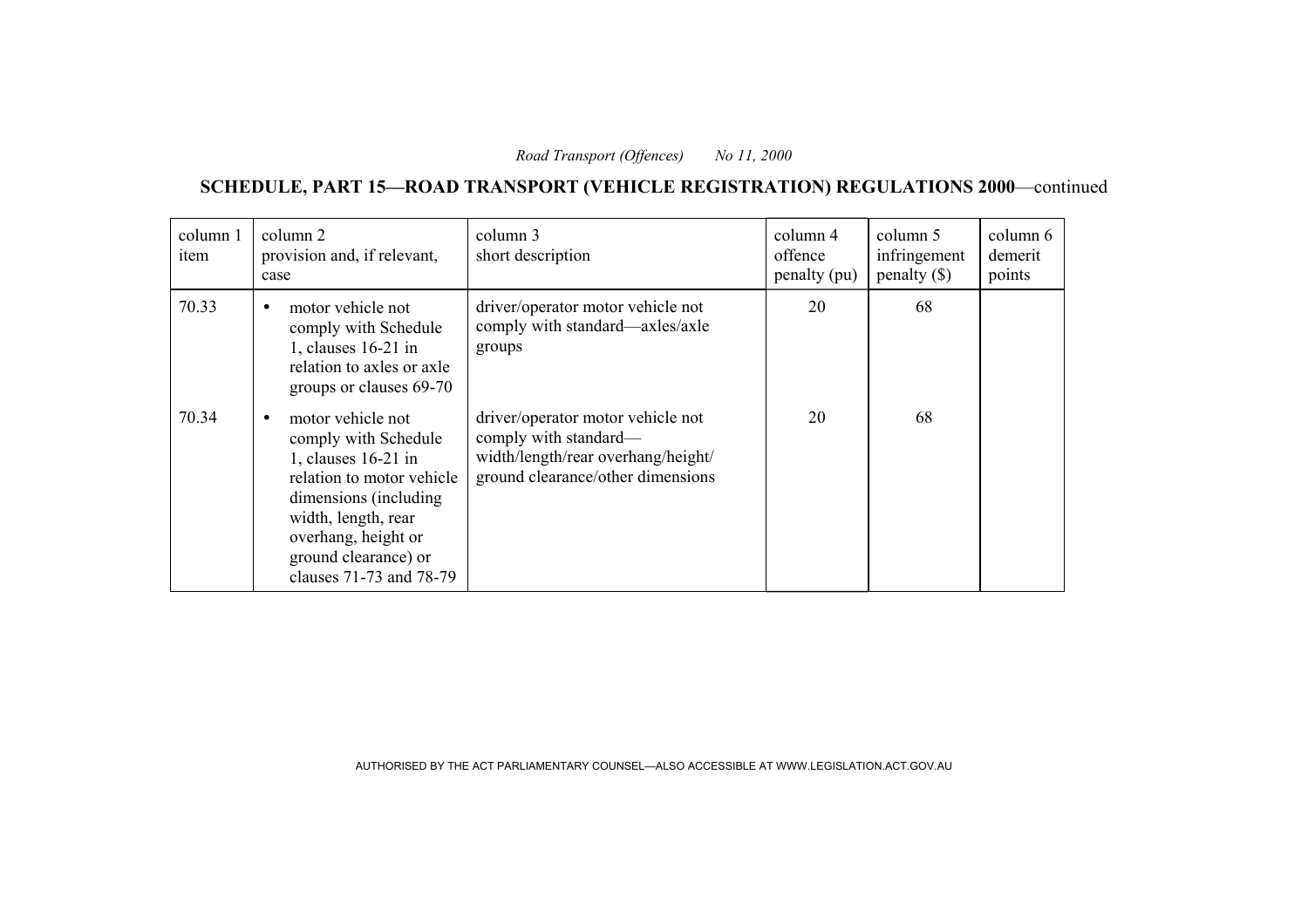**SCHEDULE, PART 15—ROAD TRANSPORT (VEHICLE REGISTRATION) REGULATIONS 2000**—continued

| column 1<br>item | column 2<br>provision and, if relevant,<br>case                                                                                     | column 3<br>short description                                                                                                                                                                                                                                                                                             | column 4<br>offence<br>penalty (pu) | column 5<br>infringement<br>penalty(S) | column 6<br>demerit<br>points |
|------------------|-------------------------------------------------------------------------------------------------------------------------------------|---------------------------------------------------------------------------------------------------------------------------------------------------------------------------------------------------------------------------------------------------------------------------------------------------------------------------|-------------------------------------|----------------------------------------|-------------------------------|
| 70.35            | motor vehicle not<br>comply with Schedule<br>1, clauses 16-21 in<br>relation to lights or<br>clauses 80-113, 124-125<br>and 130-132 | driver/operator motor vehicle not<br>comply with standard—headlights/<br>parking lights/daytime running lights/<br>tail-lights/numberplate lights/clearance<br>lights/external cabin lights/side marker<br>lights/brakelights/reversing<br>lights/direction indicator lights/fog<br>lights/prohibited lights/other lights | 20                                  | 68                                     |                               |
| 70.36            | motor vehicle not<br>comply with Schedule<br>1, clauses 16-21 in<br>relation to reflectors or<br>clauses 114-119                    | driver/operator motor vehicle not<br>comply with standard-rear reflectors/<br>side reflectors/front reflectors/other<br>reflectors                                                                                                                                                                                        | 20                                  | 68                                     |                               |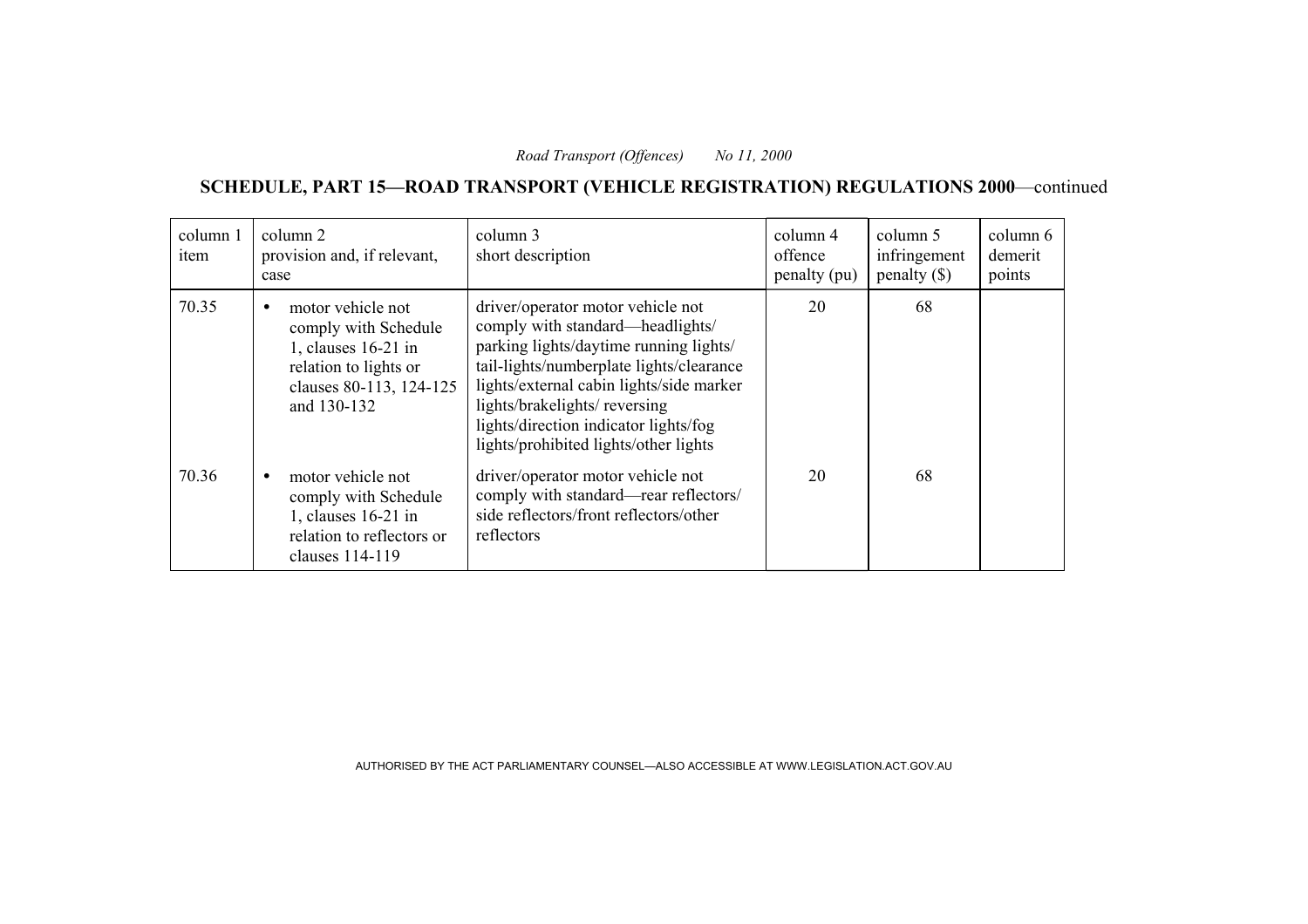**SCHEDULE, PART 15—ROAD TRANSPORT (VEHICLE REGISTRATION) REGULATIONS 2000**—continued

| column 1<br>item | column 2<br>provision and, if relevant,<br>case                                                                                                                | column 3<br>short description                                                                   | column 4<br>offence<br>penalty (pu) | column 5<br>infringement<br>$penalty$ (\$) | column 6<br>demerit<br>points |
|------------------|----------------------------------------------------------------------------------------------------------------------------------------------------------------|-------------------------------------------------------------------------------------------------|-------------------------------------|--------------------------------------------|-------------------------------|
| 70.37            | motor vehicle not<br>comply with Schedule<br>1, clauses 16-21 in<br>relation to warning<br>lights or signs on buses<br>carrying children or<br>clauses 120-123 | driver/operator bus not comply with<br>standard—warning lights/sign on bus<br>carrying children | 20                                  | 91                                         |                               |
| 70.38            | motor vehicle not<br>comply with Schedule<br>1, clauses 16-21 in<br>relation to rear marking<br>plates or clause 126                                           | driver/operator motor vehicle not<br>comply with standard—rear marking<br>plates                | 20                                  | 68                                         |                               |
| 70.39            | motor vehicle not<br>comply with Schedule<br>1, clauses 16-21 in<br>relation to signalling<br>devices or clauses 127-<br>129                                   | driver/operator motor vehicle not<br>comply with standard—signalling<br>devices                 | 20                                  | 68                                         |                               |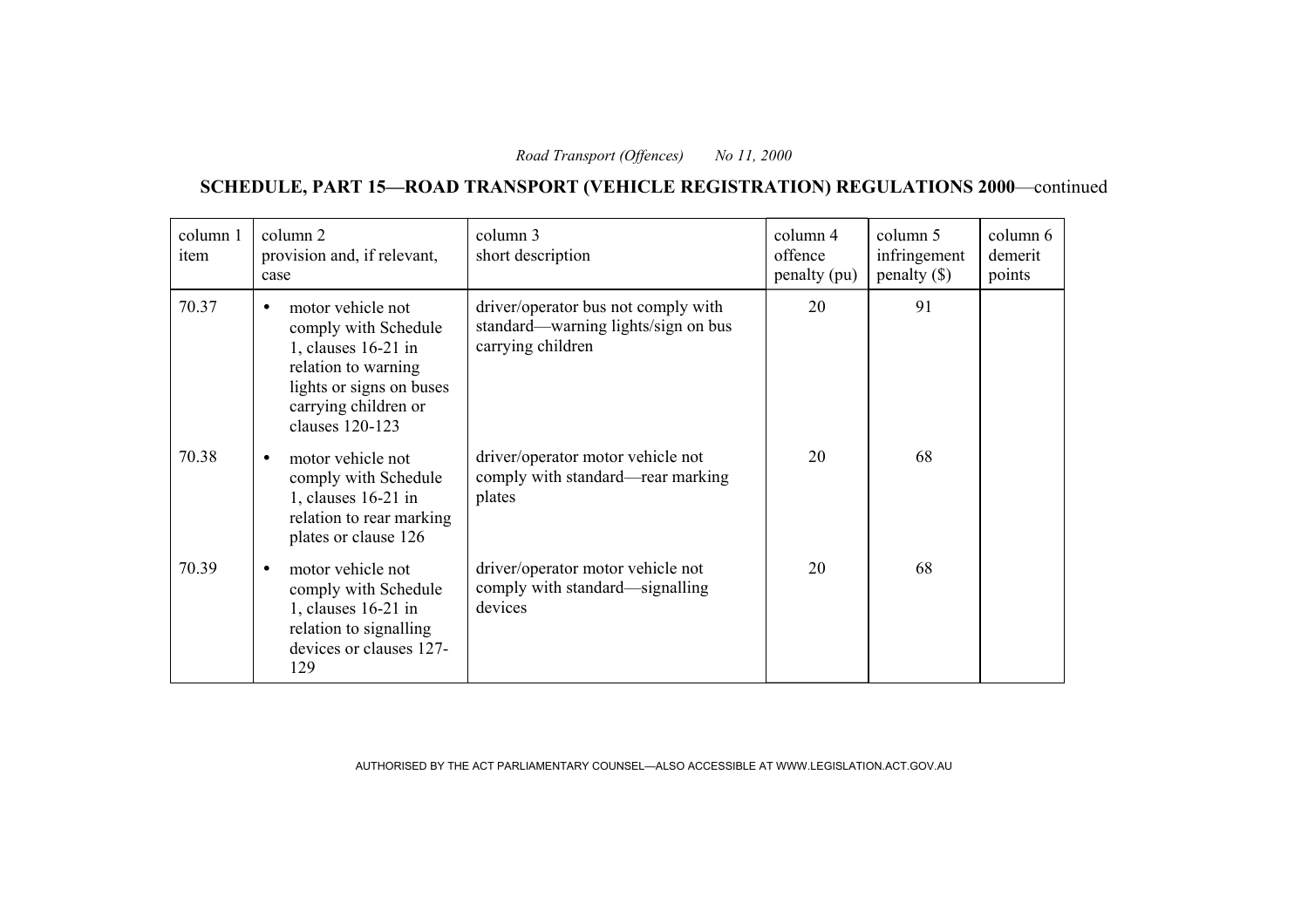**SCHEDULE, PART 15—ROAD TRANSPORT (VEHICLE REGISTRATION) REGULATIONS 2000**—continued

| column 1<br>item | column 2<br>provision and, if relevant,<br>case                                                                                                  | column 3<br>short description                                                                  | column 4<br>offence<br>penalty (pu) | column 5<br>infringement<br>penalty $(\$)$ | column 6<br>demerit<br>points |
|------------------|--------------------------------------------------------------------------------------------------------------------------------------------------|------------------------------------------------------------------------------------------------|-------------------------------------|--------------------------------------------|-------------------------------|
| 70.40            | motor vehicle not<br>$\bullet$<br>comply with Schedule<br>1, clauses 16-21 in<br>relation to brakes or<br>clauses 133-139                        | driver/operator motor vehicle not<br>comply with standard—brakes                               | 20                                  | 151                                        |                               |
| 70.41            | motor vehicle not<br>comply with Schedule<br>1, clauses 16-21 in<br>relation to crankcase<br>gases or visible<br>emissions or clauses<br>154-155 | driver/operator motor vehicle not<br>comply with standard—crankcase<br>gases/visible emissions | 20                                  | 91                                         |                               |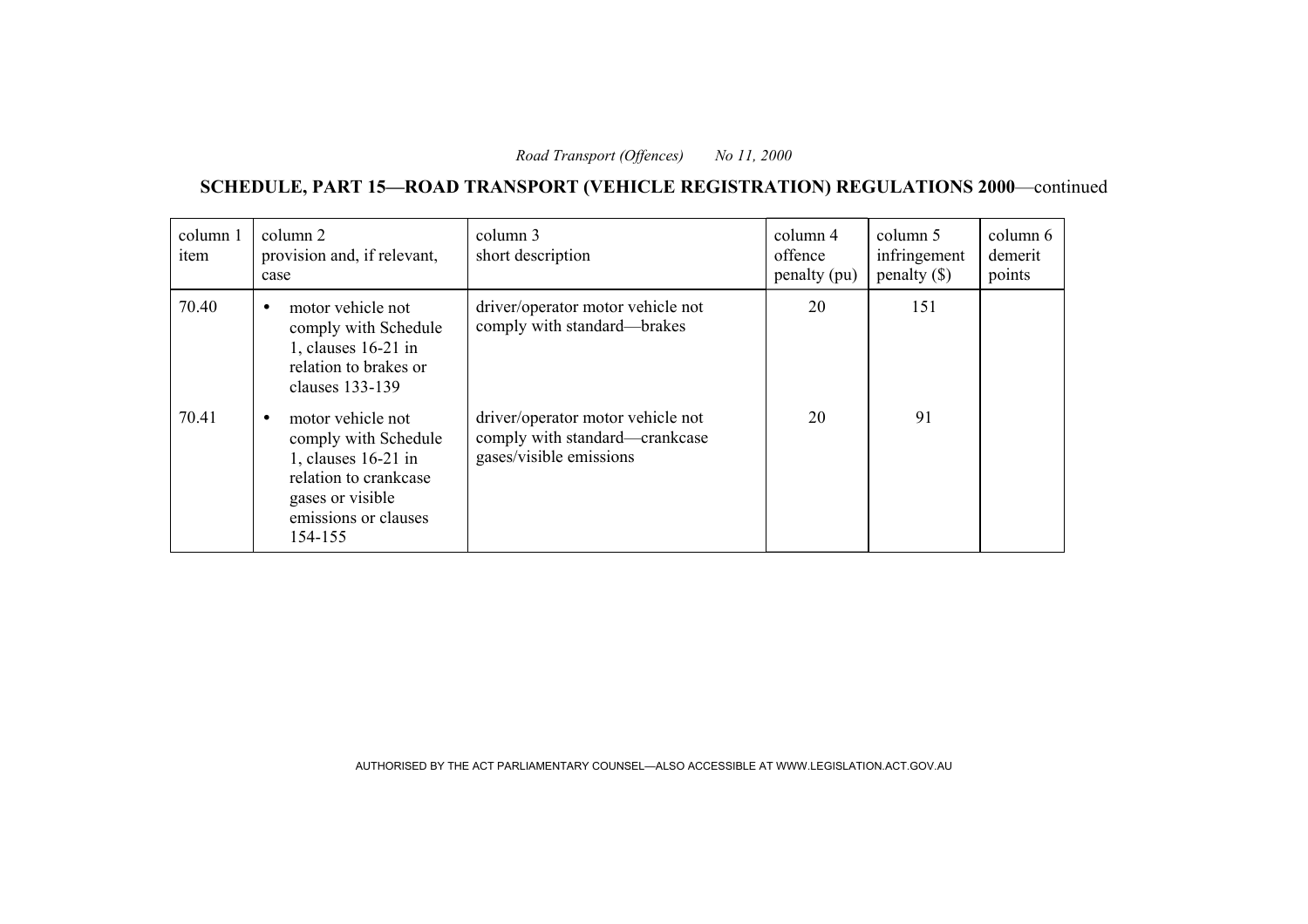**SCHEDULE, PART 15—ROAD TRANSPORT (VEHICLE REGISTRATION) REGULATIONS 2000**—continued

| column 1<br>item | column 2<br>provision and, if relevant,<br>case                                                                                                                  | column 3<br>short description                                             | column 4<br>offence<br>penalty (pu) | column 5<br>infringement<br>penalty $(\$)$ | column 6<br>demerit<br>points |
|------------------|------------------------------------------------------------------------------------------------------------------------------------------------------------------|---------------------------------------------------------------------------|-------------------------------------|--------------------------------------------|-------------------------------|
| 70.42            | motor vehicle not<br>$\bullet$<br>comply with Schedule<br>1, clauses 16-21 in<br>relation to exhaust<br>systems (other than<br>noise emissions) or<br>clause 156 | driver/operator motor vehicle not<br>comply with standard—exhaust system  | 20                                  | 91                                         |                               |
| 70.43            | motor vehicle not<br>comply with Schedule<br>1, clauses 16-21 in<br>relation to noise<br>emissions or clauses<br>157-161                                         | driver/operator motor vehicle not<br>comply with standard—noise emissions | 20                                  | 91                                         |                               |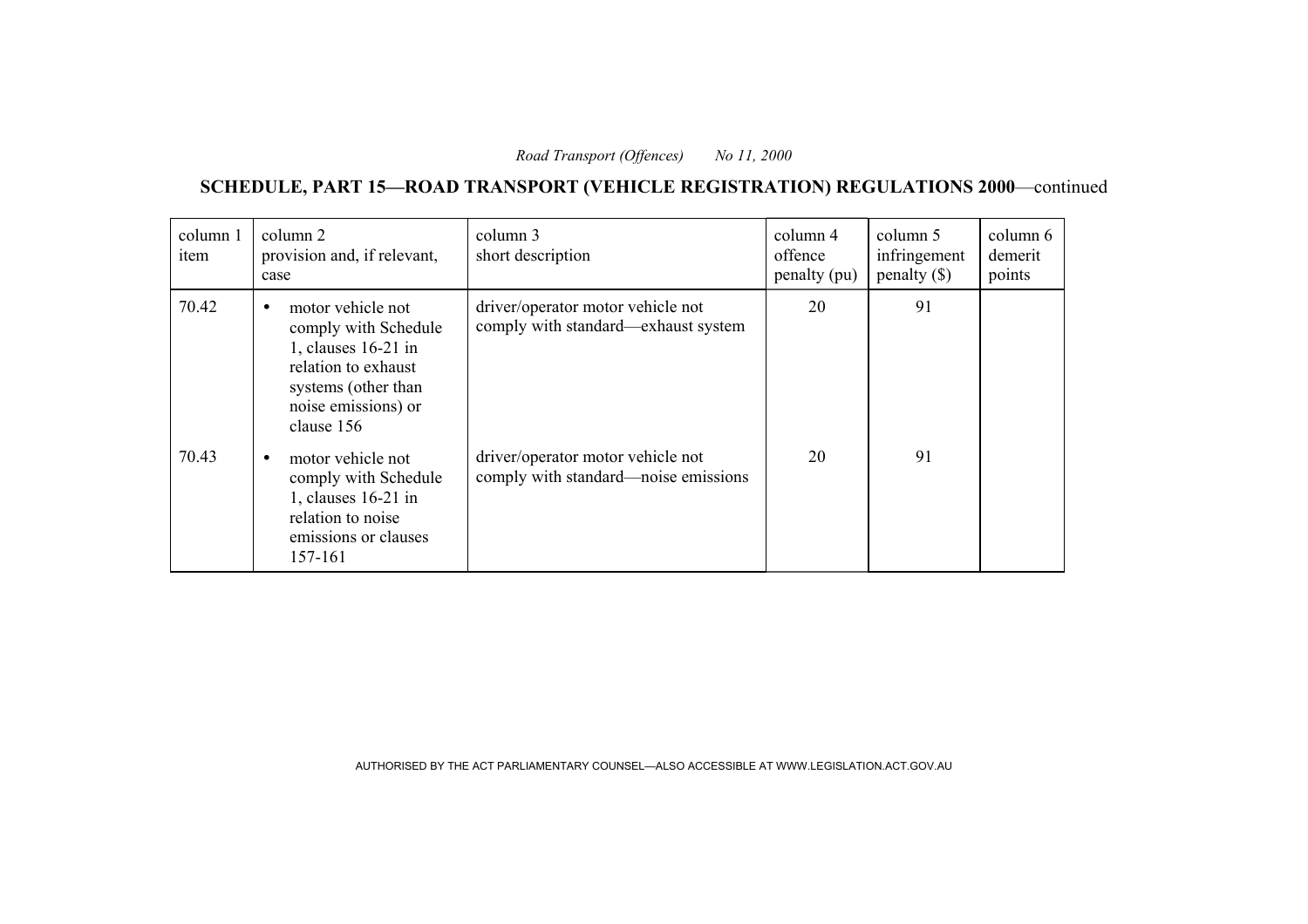**SCHEDULE, PART 15—ROAD TRANSPORT (VEHICLE REGISTRATION) REGULATIONS 2000**—continued

| column 1<br>item | column 2<br>provision and, if relevant,<br>case                                                                                                | column 3<br>short description                                                               | column 4<br>offence<br>penalty (pu) | column 5<br>infringement<br>penalty () | column 6<br>demerit<br>points |
|------------------|------------------------------------------------------------------------------------------------------------------------------------------------|---------------------------------------------------------------------------------------------|-------------------------------------|----------------------------------------|-------------------------------|
| 70.44            | motor vehicle not<br>comply with Schedule<br>1, clauses 16-21 in<br>relation to LPG fuel<br>systems (including LPG<br>labelling) or clause 162 | driver/operator motor vehicle not<br>comply with standard-LPG fuel<br>systems/LPG labelling | 20                                  | 91                                     |                               |
| 70.45            | motor vehicle not<br>comply with Schedule<br>1, clauses 16-21 in<br>relation to unleaded<br>petrol motor vehicles or<br>clause 163             | driver/operator motor vehicle not<br>comply with standard—unleaded petrol<br>motor vehicles | 20                                  | 91                                     |                               |
| 70.46            | motor vehicle not<br>comply with Schedule<br>1, clauses 16-21 in<br>relation to speed<br>limiting or clauses 164-<br>165                       | driver/operator motor vehicle not<br>comply with standard—speed limiting                    | 20                                  | 91                                     |                               |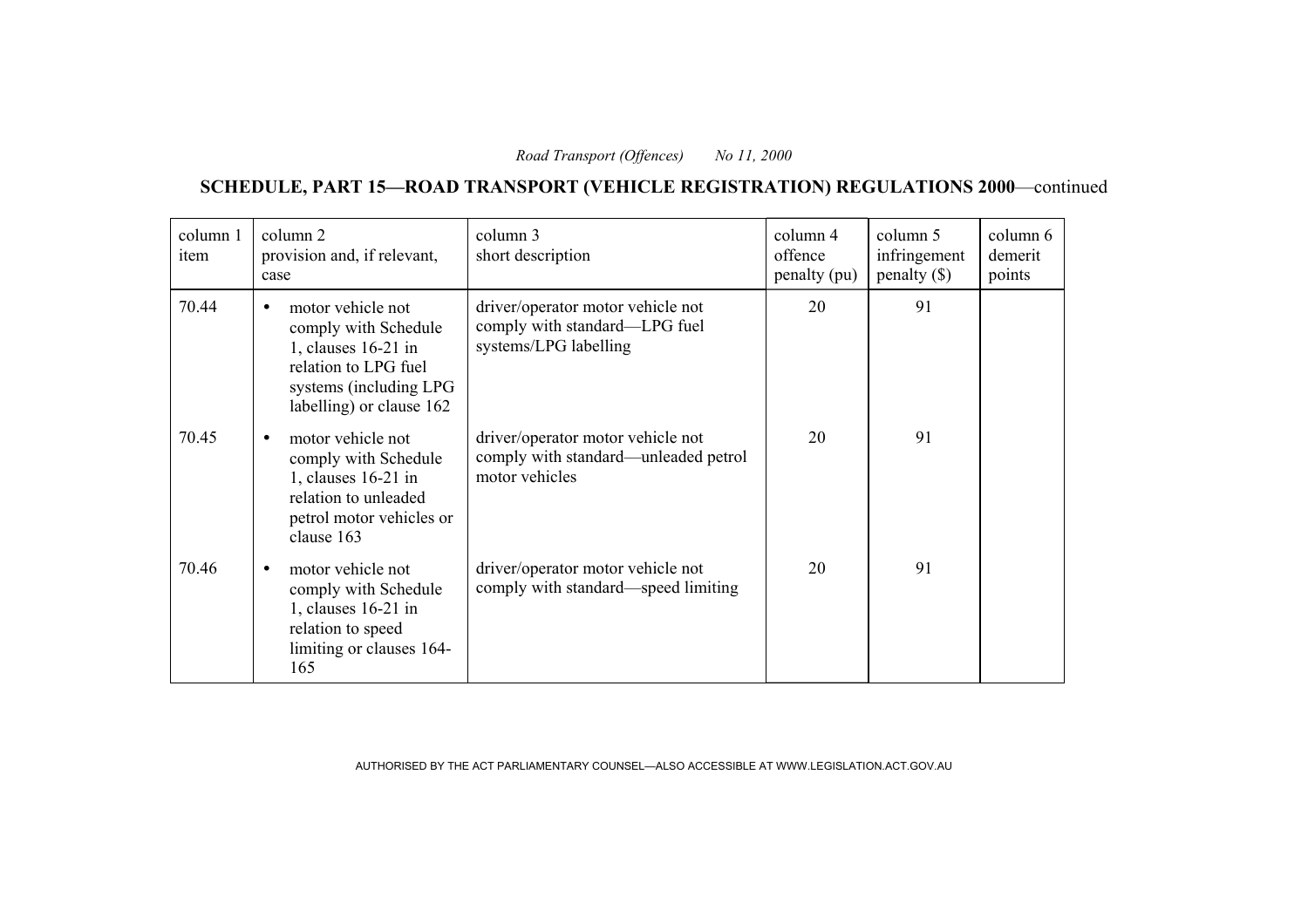**SCHEDULE, PART 15—ROAD TRANSPORT (VEHICLE REGISTRATION) REGULATIONS 2000**—continued

| column 1<br>item | column 2<br>provision and, if relevant,<br>case                                                                                                      | column 3<br>short description                                                                                                              | column 4<br>offence<br>penalty (pu) | column 5<br>infringement<br>$penalty$ (\$) | column 6<br>demerit<br>points |
|------------------|------------------------------------------------------------------------------------------------------------------------------------------------------|--------------------------------------------------------------------------------------------------------------------------------------------|-------------------------------------|--------------------------------------------|-------------------------------|
| 70.47            | motor vehicle not<br>$\bullet$<br>comply with Schedule<br>1, clauses 16-21 in<br>relation to couplings or<br>clauses 166-167                         | driver/operator motor vehicle not<br>comply with standard—couplings                                                                        | 20                                  | 91                                         |                               |
| 71               | 110(2)                                                                                                                                               |                                                                                                                                            |                                     |                                            |                               |
| 71.1             | trailer not comply with<br>$\bullet$<br>Schedule 1, clauses 16-<br>21 in relation to<br>suspension, vehicle<br>body or chassis<br>structural members | driver motor vehicle towing trailer/<br>operator trailer not comply with<br>standard-suspension/vehicle body/<br>chassis structural member | 20                                  | 91                                         |                               |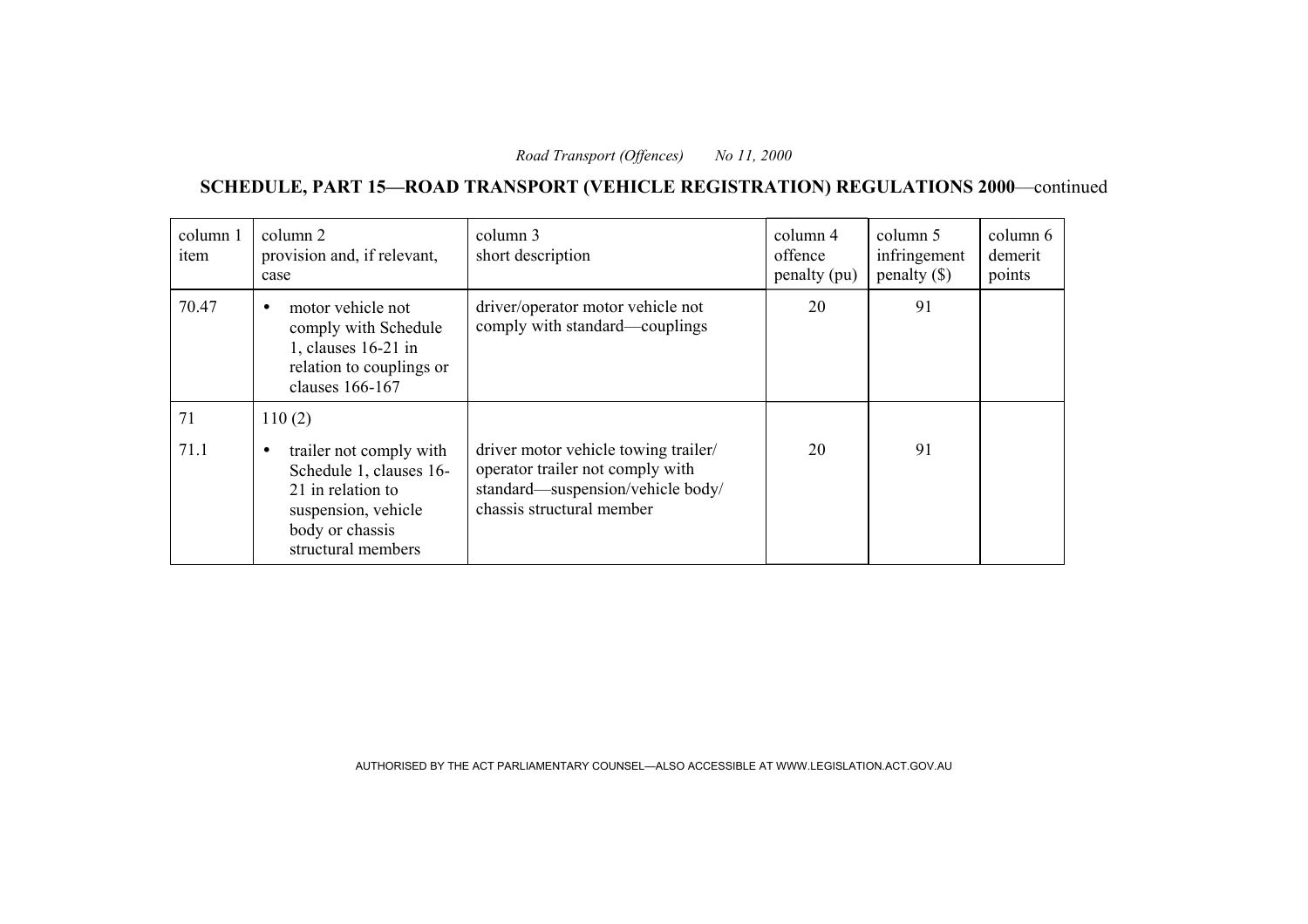**SCHEDULE, PART 15—ROAD TRANSPORT (VEHICLE REGISTRATION) REGULATIONS 2000**—continued

| column 1<br>item | column 2<br>provision and, if relevant,<br>case                                                                                                                                                               | column 3<br>short description                                                                                    | column 4<br>offence<br>penalty (pu) | column 5<br>infringement<br>$penalty$ (\$) | column 6<br>demerit<br>points |
|------------------|---------------------------------------------------------------------------------------------------------------------------------------------------------------------------------------------------------------|------------------------------------------------------------------------------------------------------------------|-------------------------------------|--------------------------------------------|-------------------------------|
| 71.2             | trailer not comply with<br>$\bullet$<br>Schedule 1, clauses 16-<br>21 in relation to<br>anything not dealt with<br>elsewhere in this item or<br>another provision not<br>dealt with elsewhere in<br>this item | driver motor vehicle towing trailer/<br>operator trailer not comply with<br>standard-other                       | 20                                  | 68                                         |                               |
| 71.3             | trailer not comply with<br>$\bullet$<br>Schedule 1, clauses 16-<br>21 in relation to<br>protrusions or clause 28                                                                                              | driver motor vehicle towing trailer/<br>operator trailer not comply with<br>standard-protrusions                 | 20                                  | 68                                         |                               |
| 71.4             | trailer not comply with<br>$\bullet$<br>Schedule 1, clauses 16-<br>21 in relation to oil,<br>grease or fuel (other<br>than LPG) containment<br>or clause 29                                                   | driver motor vehicle towing trailer/<br>operator trailer not comply with<br>standard—oil/grease/fuel containment | 20                                  | 91                                         |                               |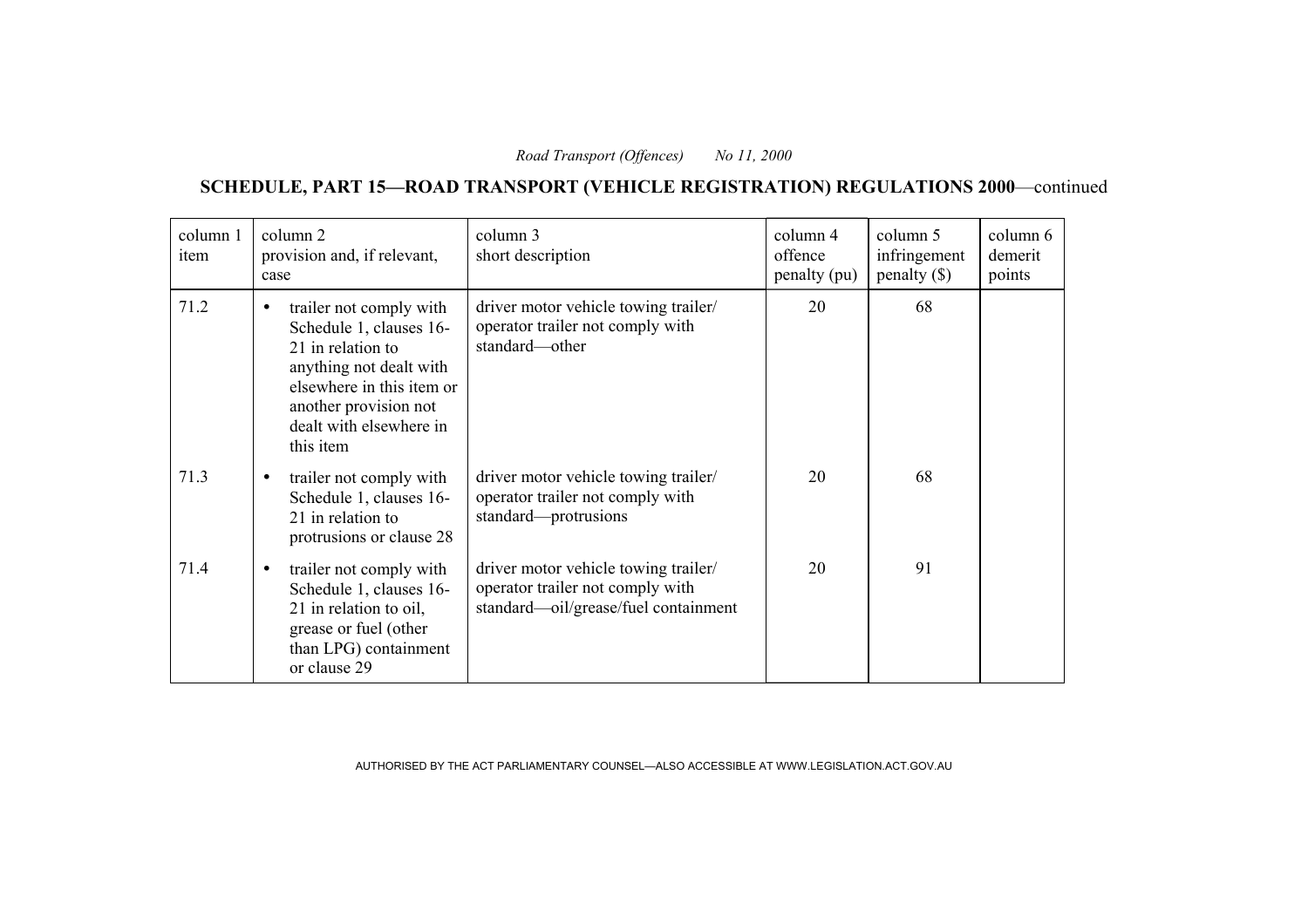**SCHEDULE, PART 15—ROAD TRANSPORT (VEHICLE REGISTRATION) REGULATIONS 2000**—continued

| column 1<br>item | column 2<br>provision and, if relevant,<br>case                                                                                                   | column 3<br>short description                                                                                    | column 4<br>offence<br>penalty (pu) | column 5<br>infringement<br>penalty $(\$)$ | column 6<br>demerit<br>points |
|------------------|---------------------------------------------------------------------------------------------------------------------------------------------------|------------------------------------------------------------------------------------------------------------------|-------------------------------------|--------------------------------------------|-------------------------------|
| 71.5             | trailer not comply with<br>$\bullet$<br>Schedule 1, clauses 16-<br>21 in relation to door<br>latches or hinges or<br>clause 33                    | driver motor vehicle towing trailer/<br>operator trailer not comply with<br>standard—door latches/hinges         | 20                                  | 68                                         |                               |
| 71.6             | trailer not comply with<br>$\bullet$<br>Schedule 1, clauses 16-<br>21 in relation to<br>mudguards or spray<br>suppression devices or<br>clause 34 | driver motor vehicle towing trailer/<br>operator trailer not comply with<br>standard—mudguards/spray suppression | 20                                  | 68                                         |                               |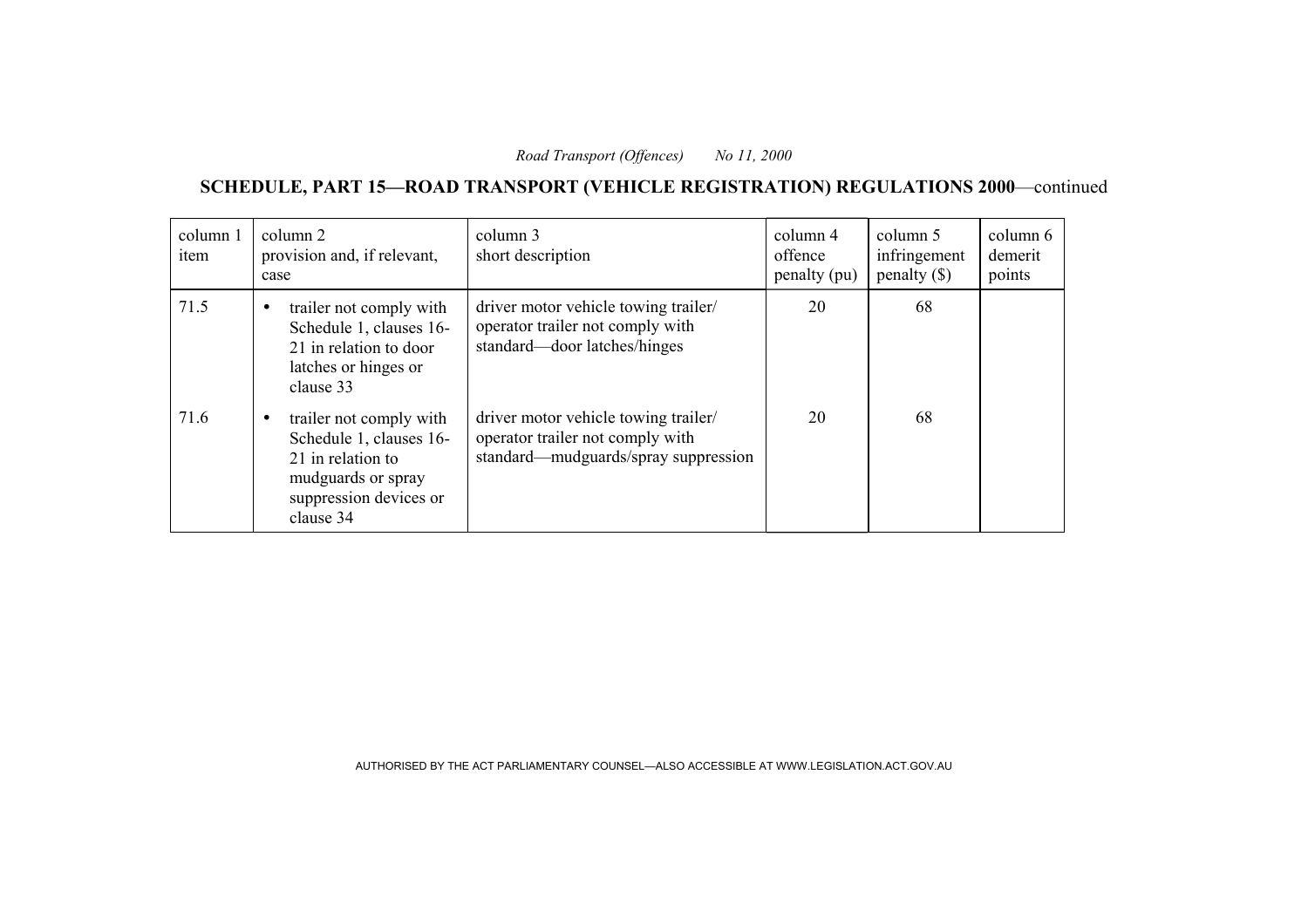**SCHEDULE, PART 15—ROAD TRANSPORT (VEHICLE REGISTRATION) REGULATIONS 2000**—continued

| column 1<br>item | column 2<br>provision and, if relevant,<br>case                                                                                                                                                                       | column 3<br>short description                                                                                                                                                   | column 4<br>offence<br>penalty (pu) | column 5<br>infringement<br>penalty $(\$)$ | column 6<br>demerit<br>points |
|------------------|-----------------------------------------------------------------------------------------------------------------------------------------------------------------------------------------------------------------------|---------------------------------------------------------------------------------------------------------------------------------------------------------------------------------|-------------------------------------|--------------------------------------------|-------------------------------|
| 71.7             | trailer not comply with<br>$\bullet$<br>Schedule 1, clauses 16-<br>21 in relation to<br>electrical wiring,<br>connections,<br>installations, connectors<br>or conductors or other<br>electrical items or clause<br>42 | driver motor vehicle towing trailer/<br>operator trailer not comply with<br>standard—electrical wiring/connection/<br>installation/connector/conductor/other<br>electrical item | 20                                  | 68                                         |                               |
| 71.8             | trailer not comply with<br>$\bullet$<br>Schedule 1, clauses 16-<br>21 or 49 in relation to<br>wheels (including wheel)<br>rims, tracks, studs or<br>nuts)                                                             | driver motor vehicle towing trailer/<br>operator trailer not comply with<br>standard-road wheels                                                                                | 20                                  | 91                                         |                               |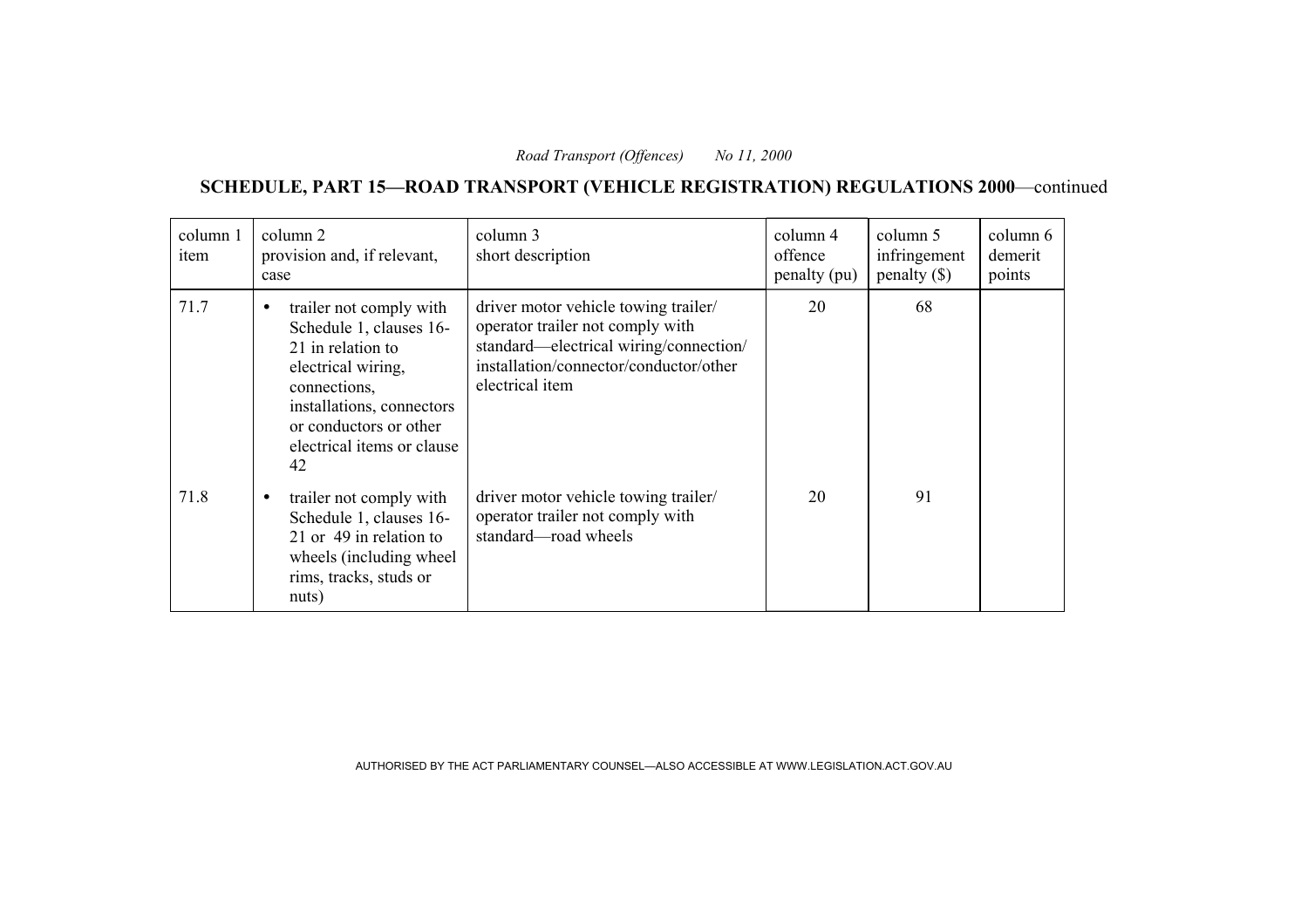**SCHEDULE, PART 15—ROAD TRANSPORT (VEHICLE REGISTRATION) REGULATIONS 2000**—continued

| column 1<br>item | column 2<br>provision and, if relevant,<br>case                                                                                        | column 3<br>short description                                                                                      | column 4<br>offence<br>penalty (pu) | column 5<br>infringement<br>$penalty$ (\$) | column 6<br>demerit<br>points |
|------------------|----------------------------------------------------------------------------------------------------------------------------------------|--------------------------------------------------------------------------------------------------------------------|-------------------------------------|--------------------------------------------|-------------------------------|
| 71.9             | trailer not comply with<br>$\bullet$<br>Schedule 1, clauses 16-<br>21 or 49 in relation to<br>tyres or clauses 50-57                   | driver motor vehicle towing trailer/<br>operator trailer not comply with<br>standard-tyres                         | 20                                  | 68                                         |                               |
| 71.10            | trailer not comply with<br>$\bullet$<br>Schedule 1, clauses 16-<br>21 in relation to vehicle<br>identification numbers<br>or clause 61 | driver motor vehicle towing trailer/<br>operator trailer not comply with<br>standard—vehicle identification number | 20                                  | 68                                         |                               |
| 71.11            | trailer not comply with<br>$\bullet$<br>Schedule 1, clauses 16-<br>21 in relation to<br>compliance plates or<br>clause 63              | driver motor vehicle towing trailer/<br>operator trailer not comply with<br>standard—compliance plate              | 20                                  | 68                                         |                               |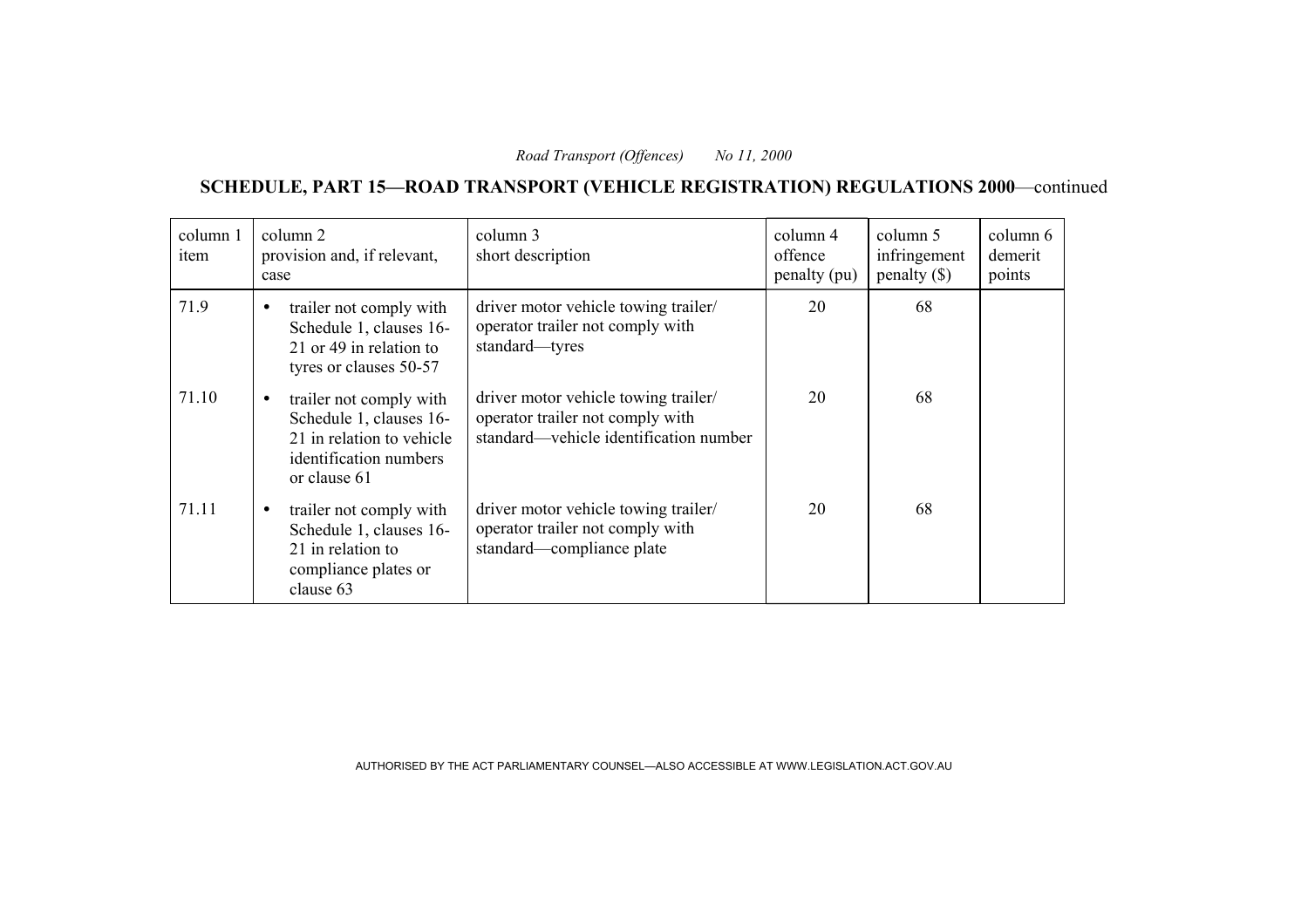**SCHEDULE, PART 15—ROAD TRANSPORT (VEHICLE REGISTRATION) REGULATIONS 2000**—continued

| column 1<br>item | column 2<br>provision and, if relevant,<br>case                                                                                                       | column 3<br>short description                                                                                  | column 4<br>offence<br>penalty (pu) | column 5<br>infringement<br>$penalty$ (\$) | column 6<br>demerit<br>points |
|------------------|-------------------------------------------------------------------------------------------------------------------------------------------------------|----------------------------------------------------------------------------------------------------------------|-------------------------------------|--------------------------------------------|-------------------------------|
| 71.12            | trailer not comply with<br>$\bullet$<br>Schedule 1, clauses 16-<br>21 in relation to white or<br>silver band or clause 64                             | driver motor vehicle towing trailer/<br>operator trailer not comply with<br>standard—white/silver band         | 20                                  | 68                                         |                               |
| 71.13            | trailer not comply with<br>$\bullet$<br>Schedule 1, or clauses<br>16-21 in relation to<br>unauthorised or<br>prohibited warning<br>signs or clause 66 | driver motor vehicle towing trailer/<br>operator trailer not comply with<br>standard—unauthorised warning sign | 20                                  | 68                                         |                               |
| 71.14            | trailer not comply with<br>$\bullet$<br>Schedule 1, clauses 16-<br>21 in relation to axles or<br>axle groups or clauses<br>69-70                      | driver motor vehicle towing trailer/<br>operator trailer not comply with<br>standard—axles/axle groups         | 20                                  | 68                                         |                               |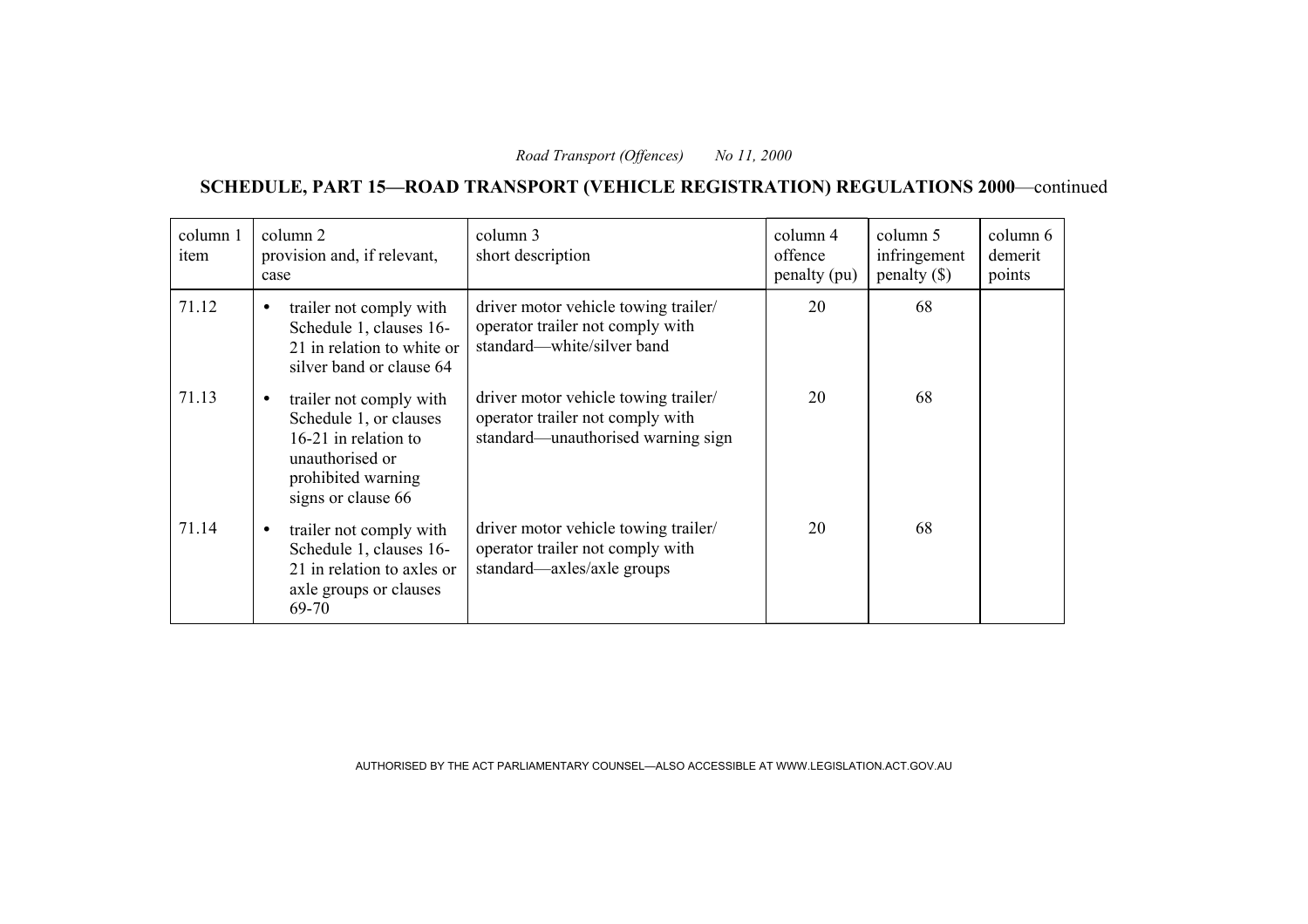**SCHEDULE, PART 15—ROAD TRANSPORT (VEHICLE REGISTRATION) REGULATIONS 2000**—continued

| column 1<br>item | column 2<br>provision and, if relevant,<br>case                                                                                                                                                                                   | column 3<br>short description                                                                                                                                                                                                                                                | column 4<br>offence<br>penalty (pu) | column 5<br>infringement<br>penalty $(\$)$ | column 6<br>demerit<br>points |
|------------------|-----------------------------------------------------------------------------------------------------------------------------------------------------------------------------------------------------------------------------------|------------------------------------------------------------------------------------------------------------------------------------------------------------------------------------------------------------------------------------------------------------------------------|-------------------------------------|--------------------------------------------|-------------------------------|
| 71.15            | trailer not comply with<br>$\bullet$<br>Schedule 1, clauses 16-<br>21 in relation to trailer<br>dimensions (including)<br>width, length, rear<br>overhang, drawbar<br>length, height or ground<br>clearance) or clauses 71-<br>79 | driver motor vehicle towing trailer/<br>operator trailer not comply with<br>standard—width/length/rear overhang/<br>drawbar length/height/other dimensions                                                                                                                   | 20                                  | 68                                         |                               |
| 71.16            | trailer not comply with<br>Schedule 1, clauses 16-<br>21 in relation to lights<br>or clauses 80-113, 124-<br>125 and 130-132                                                                                                      | driver motor vehicle towing trailer/<br>operator trailer not comply with<br>standard-tail-lights/numberplate lights/<br>clearance lights/side marker lights/<br>brakelights/reversing lights/direction<br>indicator lights/rear fog lights/prohibited<br>lights/other lights | 20                                  | 68                                         |                               |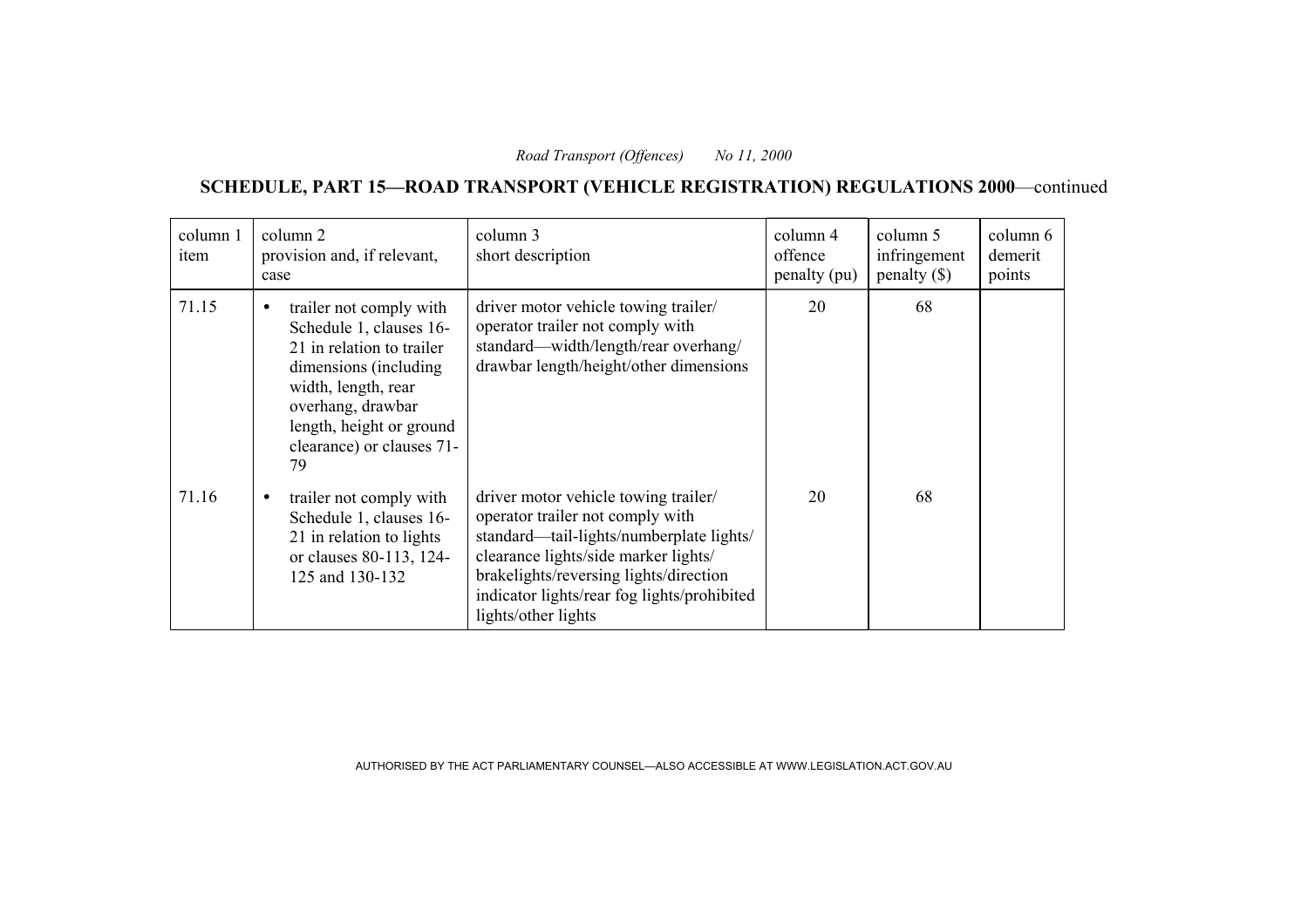**SCHEDULE, PART 15—ROAD TRANSPORT (VEHICLE REGISTRATION) REGULATIONS 2000**—continued

| column 1<br>item | column 2<br>provision and, if relevant,<br>case                                                                                  | column 3<br>short description                                                                                                                              | column 4<br>offence<br>penalty (pu) | column 5<br>infringement<br>$penalty$ (\$) | column 6<br>demerit<br>points |
|------------------|----------------------------------------------------------------------------------------------------------------------------------|------------------------------------------------------------------------------------------------------------------------------------------------------------|-------------------------------------|--------------------------------------------|-------------------------------|
| 71.17            | trailer not comply with<br>$\bullet$<br>Schedule 1, clauses 16-<br>21 in relation to<br>reflectors or clauses<br>114-119         | driver motor vehicle towing trailer/<br>operator trailer not comply with<br>standard—rear reflectors/side reflectors/<br>front reflectors/other reflectors | 20                                  | 68                                         |                               |
| 71.18            | trailer not comply with<br>$\bullet$<br>Schedule 1, clauses 16-<br>21 in relation to rear<br>marking plates or clause<br>126     | driver motor vehicle towing trailer/<br>operator trailer not comply with<br>standard—rear marking plates                                                   | 20                                  | 68                                         |                               |
| 71.19            | trailer not comply with<br>$\bullet$<br>Schedule 1, clauses 16-<br>21 in relation to brakes<br>or clauses 133-136 and<br>140-142 | driver motor vehicle towing trailer/<br>operator trailer not comply with<br>standard-brakes                                                                | 20                                  | 151                                        |                               |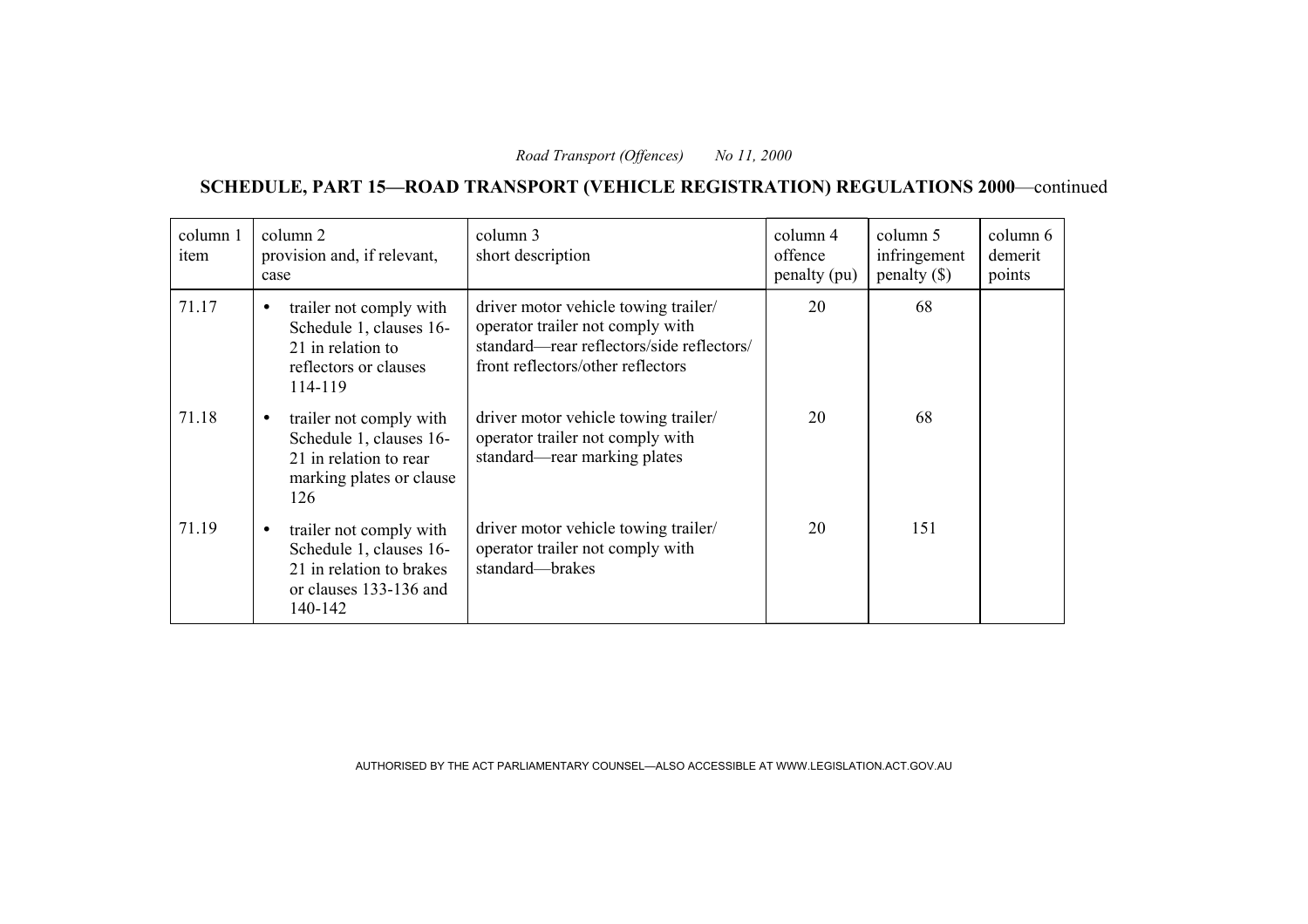**SCHEDULE, PART 15—ROAD TRANSPORT (VEHICLE REGISTRATION) REGULATIONS 2000**—continued

| column 1<br>item | column 2<br>provision and, if relevant,<br>case                                                                                                                                                                   | column 3<br>short description                                                                  | column 4<br>offence<br>penalty (pu) | column 5<br>infringement<br>$penalty$ (\$) | column 6<br>demerit<br>points |
|------------------|-------------------------------------------------------------------------------------------------------------------------------------------------------------------------------------------------------------------|------------------------------------------------------------------------------------------------|-------------------------------------|--------------------------------------------|-------------------------------|
| 71.20            | trailer not comply with<br>$\bullet$<br>Schedule 1, clauses 16-<br>21 in relation to<br>couplings or clauses<br>166-167                                                                                           | driver motor vehicle towing trailer/<br>operator trailer not comply with<br>standard—couplings | 20                                  | 91                                         |                               |
| 72               | 111(1)                                                                                                                                                                                                            |                                                                                                |                                     |                                            |                               |
| 72.1             | combination not comply<br>$\bullet$<br>with Schedule 1, clauses<br>16-21 in relation to<br>something not dealt with<br>elsewhere in this item or<br>another provision not<br>dealt with elsewhere in<br>this item | driver/operator combination not comply<br>with standard—other                                  | 20                                  | 91                                         |                               |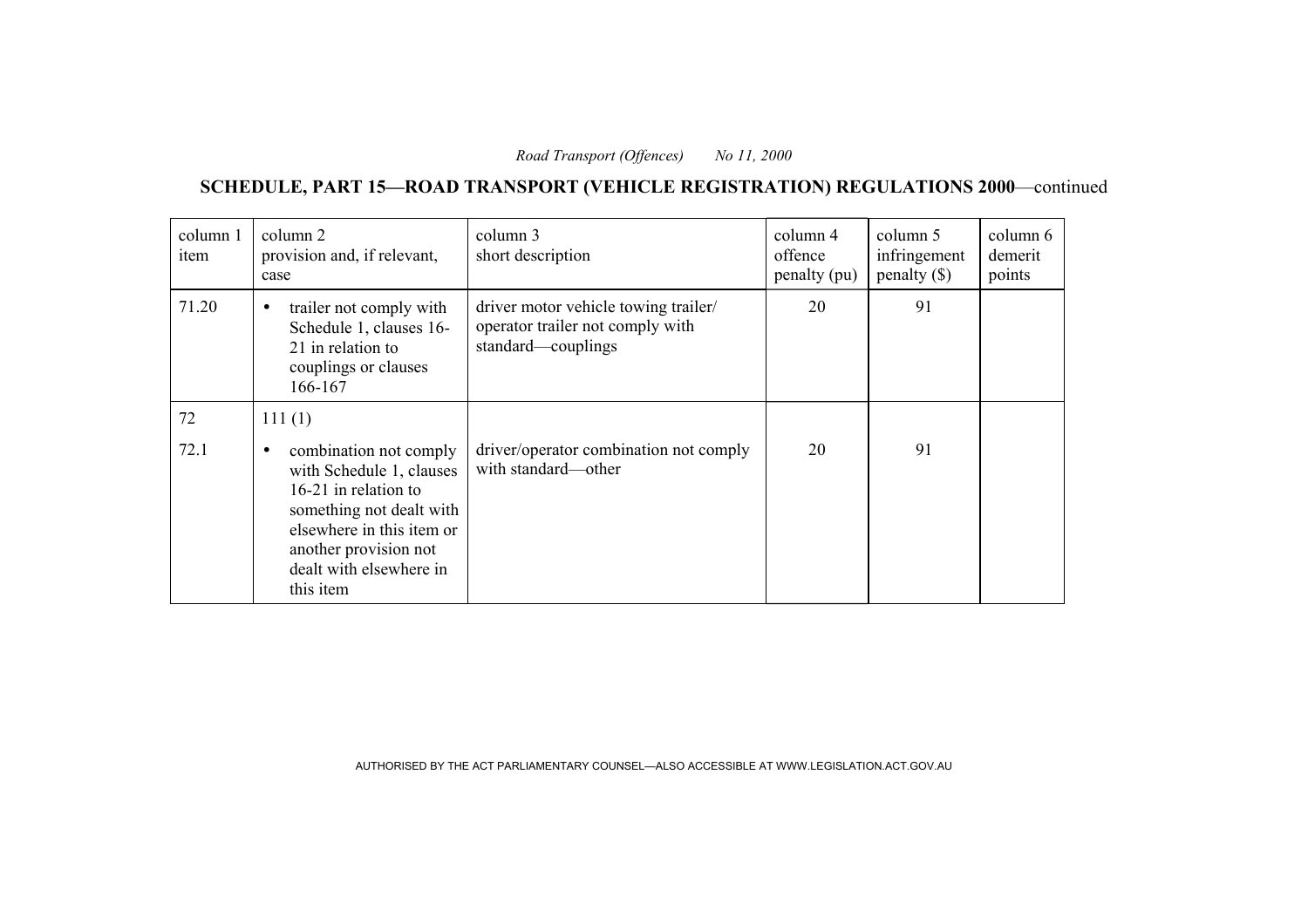**SCHEDULE, PART 15—ROAD TRANSPORT (VEHICLE REGISTRATION) REGULATIONS 2000**—continued

| column 1<br>item | column 2<br>provision and, if relevant,<br>case                                                                                                                             | column 3<br>short description                                                                        | column 4<br>offence<br>penalty (pu) | column 5<br>infringement<br>$penalty$ (\$) | column 6<br>demerit<br>points |
|------------------|-----------------------------------------------------------------------------------------------------------------------------------------------------------------------------|------------------------------------------------------------------------------------------------------|-------------------------------------|--------------------------------------------|-------------------------------|
| 72.2             | combination not comply<br>$\bullet$<br>with Schedule 1, clauses<br>16-21 in relation to<br>warning signs or clauses<br>65-67                                                | driver/operator combination not comply<br>with standard—warning signs                                | 20                                  | 91                                         |                               |
| 72.3             | combination not comply<br>$\bullet$<br>with Schedule 1, clauses<br>16-21 in relation to<br>dimensions (including)<br>length or ground<br>clearance) or clauses 75<br>and 79 | driver/operator combination not comply<br>with standard—length/ground clearance/<br>other dimensions | 20                                  | 91                                         |                               |
| 72.4             | combination not comply<br>$\bullet$<br>with Schedule 1, clauses<br>16-21 in relation to<br>brakes or clauses 133-<br>136                                                    | driver/operator combination not comply<br>with standard-brakes                                       | 20                                  | 151                                        |                               |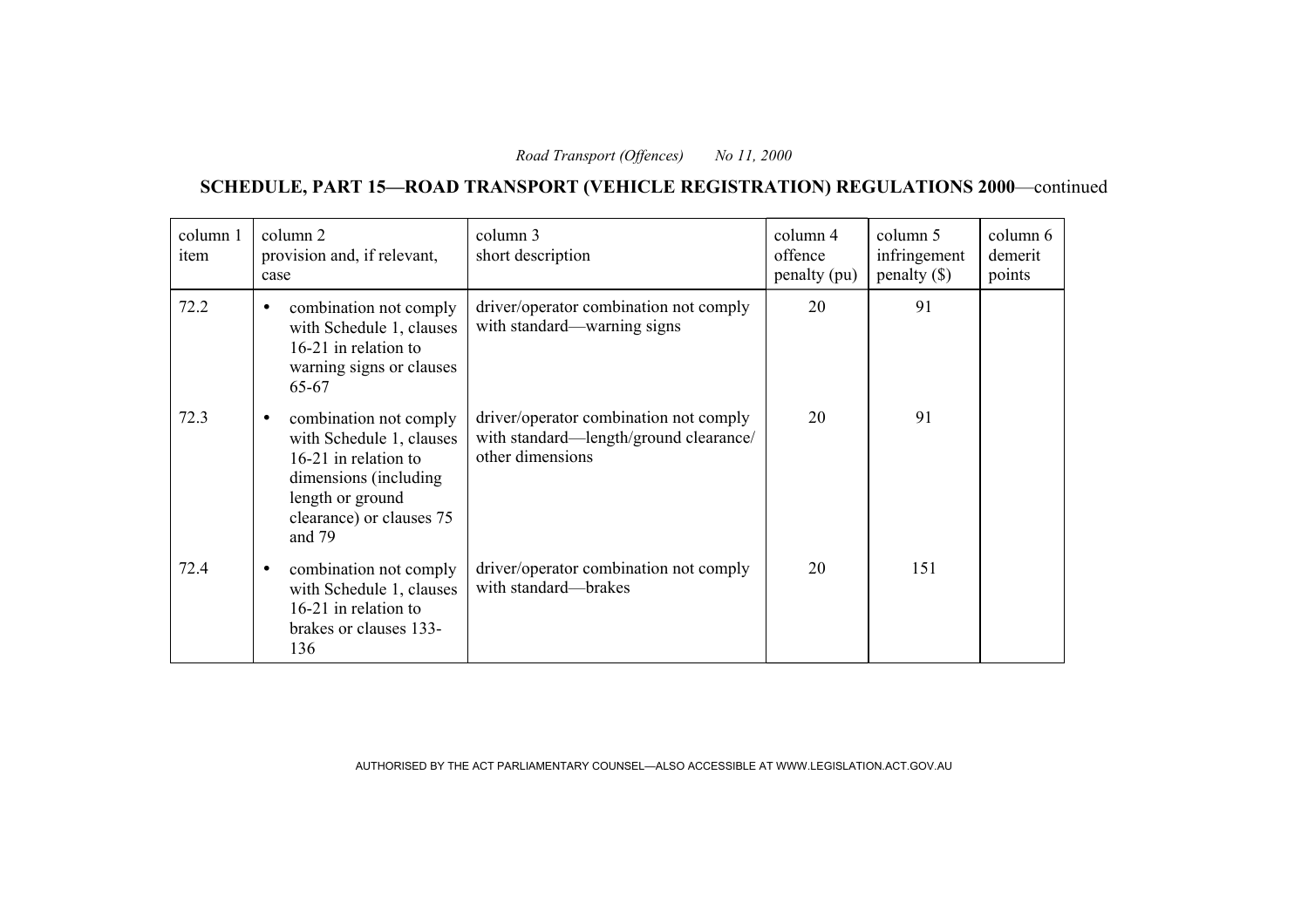**SCHEDULE, PART 15—ROAD TRANSPORT (VEHICLE REGISTRATION) REGULATIONS 2000**—continued

| column 1<br>item | column 2<br>provision and, if relevant,<br>case                                                                                                                                                                                  | column 3<br>short description                                             | column 4<br>offence<br>penalty (pu) | column 5<br>infringement<br>$penalty$ (\$) | column 6<br>demerit<br>points |
|------------------|----------------------------------------------------------------------------------------------------------------------------------------------------------------------------------------------------------------------------------|---------------------------------------------------------------------------|-------------------------------------|--------------------------------------------|-------------------------------|
| 73               | 111(2)                                                                                                                                                                                                                           |                                                                           |                                     |                                            |                               |
| 73.1             | vehicle in combination<br>$\bullet$<br>not comply with<br>Schedule 1, clauses 16-<br>21 in relation to<br>something not dealt with<br>elsewhere in this item or<br>another provision not<br>dealt with elsewhere in<br>this item | driver/operator vehicle in combination<br>not comply with standard—other  | 20                                  | 91                                         |                               |
| 73.2             | vehicle in combination<br>not comply with<br>Schedule 1, clauses 16-<br>21 in relation to brakes<br>or clauses 133-136 and<br>143-153                                                                                            | driver/operator vehicle in combination<br>not comply with standard—brakes | 20                                  | 151                                        |                               |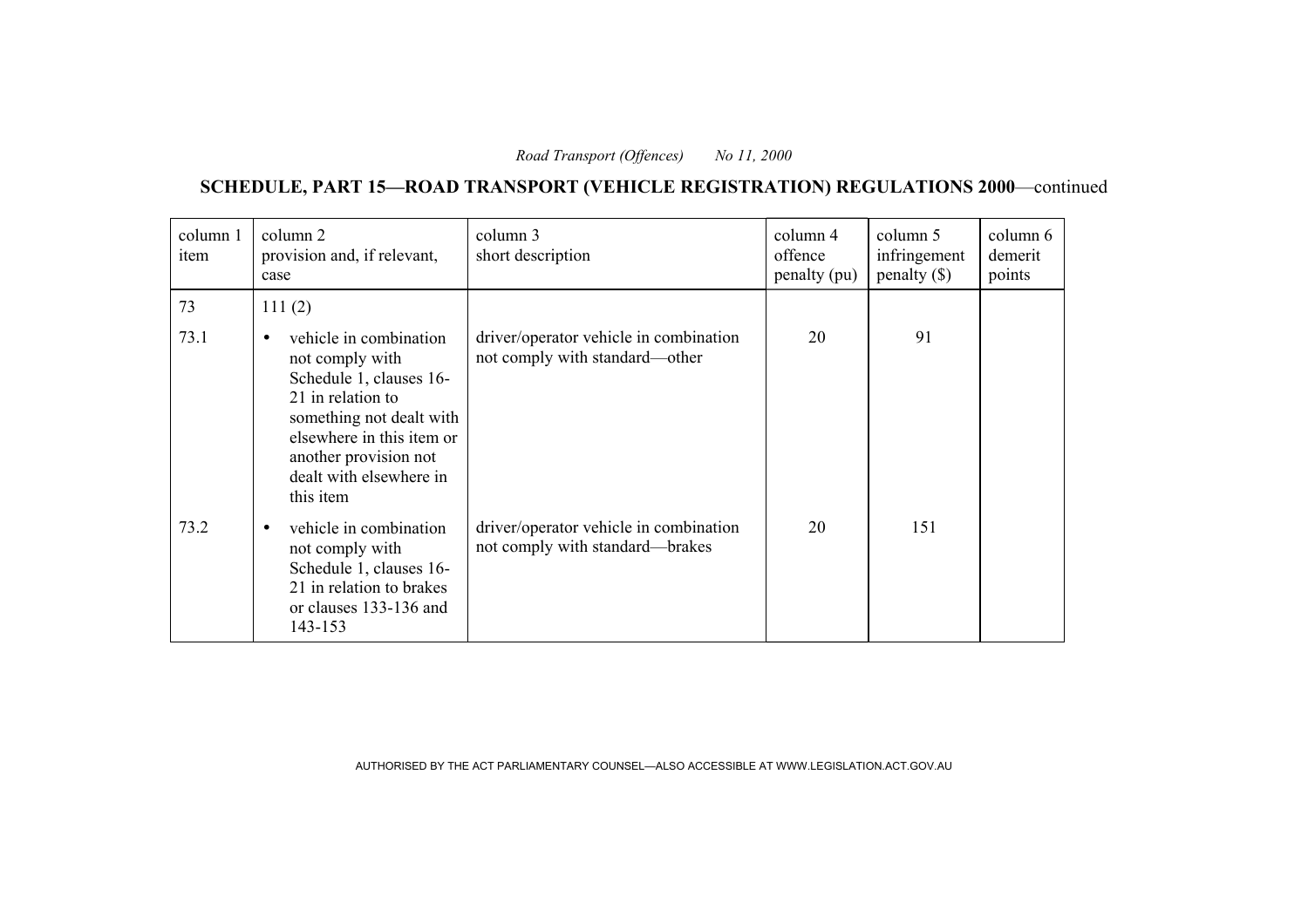**SCHEDULE, PART 15—ROAD TRANSPORT (VEHICLE REGISTRATION) REGULATIONS 2000**—continued

| column 1<br>item | column 2<br>provision and, if relevant,<br>case                                                                                           | column 3<br>short description                                                                                                  | column 4<br>offence<br>penalty (pu) | column 5<br>infringement<br>penalty $(\$)$ | column 6<br>demerit<br>points |
|------------------|-------------------------------------------------------------------------------------------------------------------------------------------|--------------------------------------------------------------------------------------------------------------------------------|-------------------------------------|--------------------------------------------|-------------------------------|
| 73.3             | vehicle in combination<br>$\bullet$<br>not comply with<br>Schedule 1, clauses 16-<br>21 in relation to<br>couplings or clauses<br>166-180 | driver/operator vehicle in combination<br>not comply with standard—couplings                                                   | 20                                  | 91                                         |                               |
| 74               | 114(3)(a)                                                                                                                                 | modify/add component contrary to<br>standards                                                                                  | 20                                  | 68                                         |                               |
| 75               | $114(3)$ (b)                                                                                                                              | modify/add component without<br>certification                                                                                  | 20                                  | 68                                         |                               |
| 76               | 122(1)(a)                                                                                                                                 | authorised examiner not tell authority<br>about change of name as required                                                     | 5                                   | 68                                         |                               |
| 77               | 122(1)(b)                                                                                                                                 | authorised examiner not return<br>certificate of appointment to authority<br>for amendment after change of name as<br>required | 5                                   | 68                                         |                               |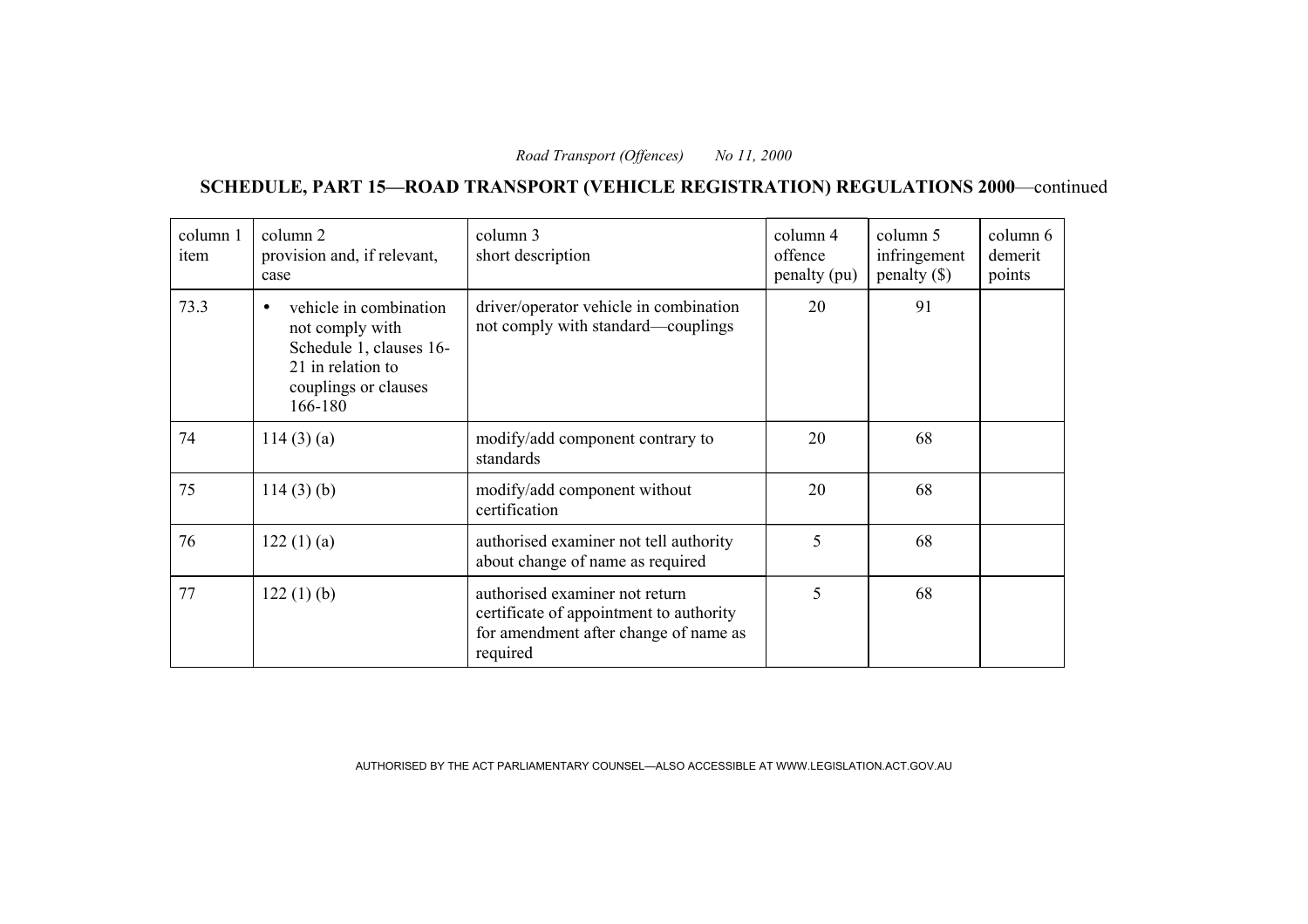**SCHEDULE, PART 15—ROAD TRANSPORT (VEHICLE REGISTRATION) REGULATIONS 2000**—continued

| column 1<br>item | column 2<br>provision and, if relevant,<br>case | column 3<br>short description                                                                                               | column 4<br>offence<br>penalty (pu) | column 5<br>infringement<br>$penalty$ (\$) | column 6<br>demerit<br>points |
|------------------|-------------------------------------------------|-----------------------------------------------------------------------------------------------------------------------------|-------------------------------------|--------------------------------------------|-------------------------------|
| 78               | 122(2)(a)                                       | authorised examiner not tell authority<br>orally about change of address as<br>required                                     | 5                                   | 68                                         |                               |
| 79               | 122(2)(b)                                       | authorised examiner not tell authority in<br>writing about change of address as<br>required                                 | 5                                   | 68                                         |                               |
| 80               | 126                                             | authorised examiner appointment<br>cancelled/suspended not return<br>certificate of appointment to authority as<br>required | 20                                  | 68                                         |                               |
| 81               | 137                                             | proprietor approval cancelled/suspended<br>not return certificate of approval of<br>premises to authority as required       | 20                                  | 68                                         |                               |
| 82               | 138                                             | proprietor not display certificate of<br>approval of premises as required                                                   | 5                                   | 68                                         |                               |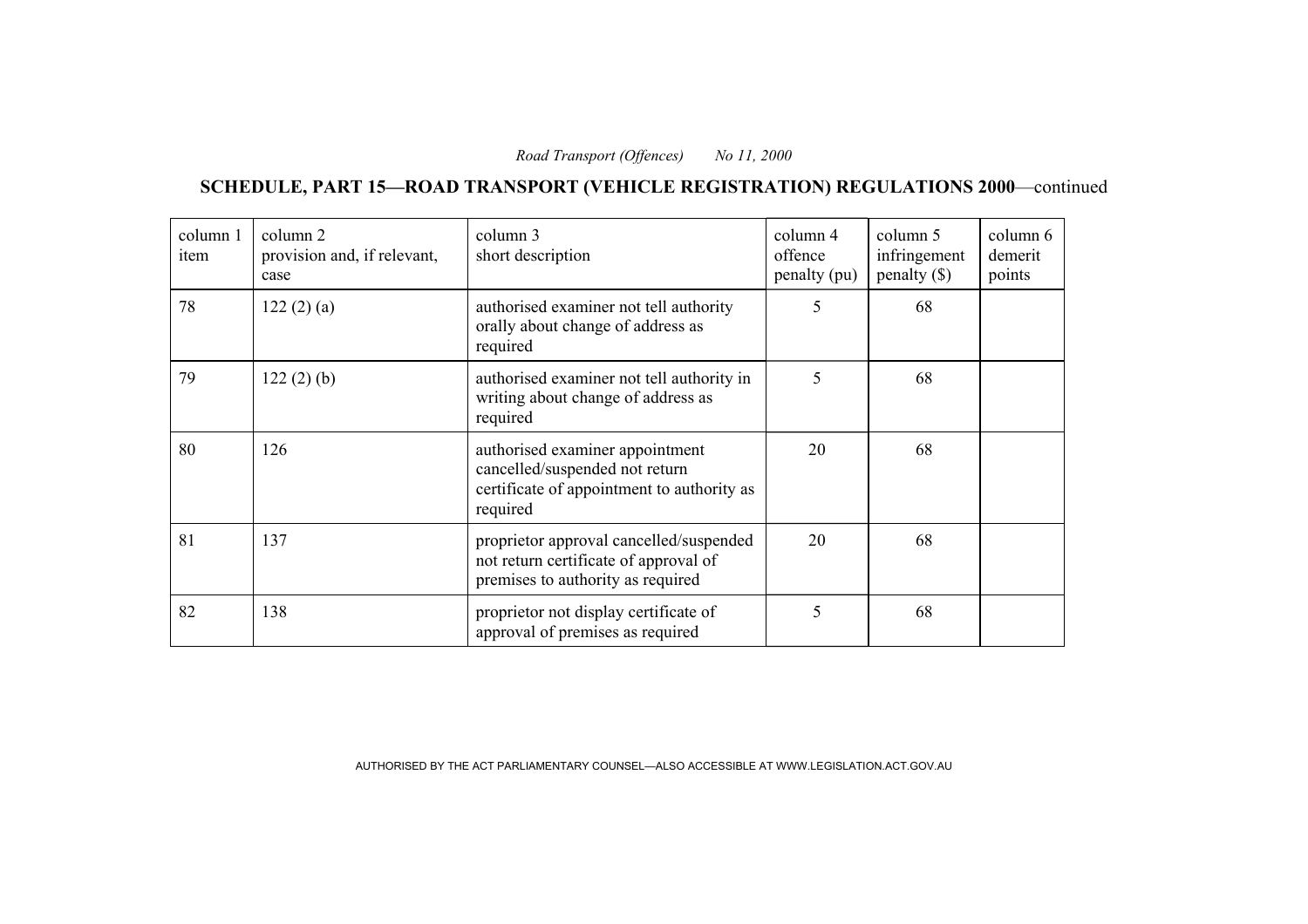**SCHEDULE, PART 15—ROAD TRANSPORT (VEHICLE REGISTRATION) REGULATIONS 2000**—continued

| column 1<br>item | column 2<br>provision and, if relevant,<br>case | column 3<br>short description                                                                                                                  | column 4<br>offence<br>penalty (pu) | column 5<br>infringement<br>$penalty$ (\$) | column 6<br>demerit<br>points |
|------------------|-------------------------------------------------|------------------------------------------------------------------------------------------------------------------------------------------------|-------------------------------------|--------------------------------------------|-------------------------------|
| 83               | 139(1)(a)                                       | proprietor not keep up-to-date copy of<br>light vehicle manual/heavy vehicle<br>manual/Australian design rules at<br>premises                  | 5                                   | 68                                         |                               |
| 84               | $139(1)$ (b)                                    | proprietor not keep up-to-date copy of<br>document applied/adopted/incorporated<br>in light vehicle manual/heavy vehicle<br>manual at premises | 5                                   | 68                                         |                               |
| 85               | 139(2)                                          | proprietor not make copy of required<br>documents available for inspection as<br>required                                                      | 5                                   | 68                                         |                               |
| 86               | 140                                             | proprietor not display approved<br>inspection station notice as required                                                                       | 5                                   | 68                                         |                               |
| 87               | 141(a)                                          | previous proprietor not tell authority in<br>writing about ceasing to be proprietor as<br>required                                             | 5                                   | 68                                         |                               |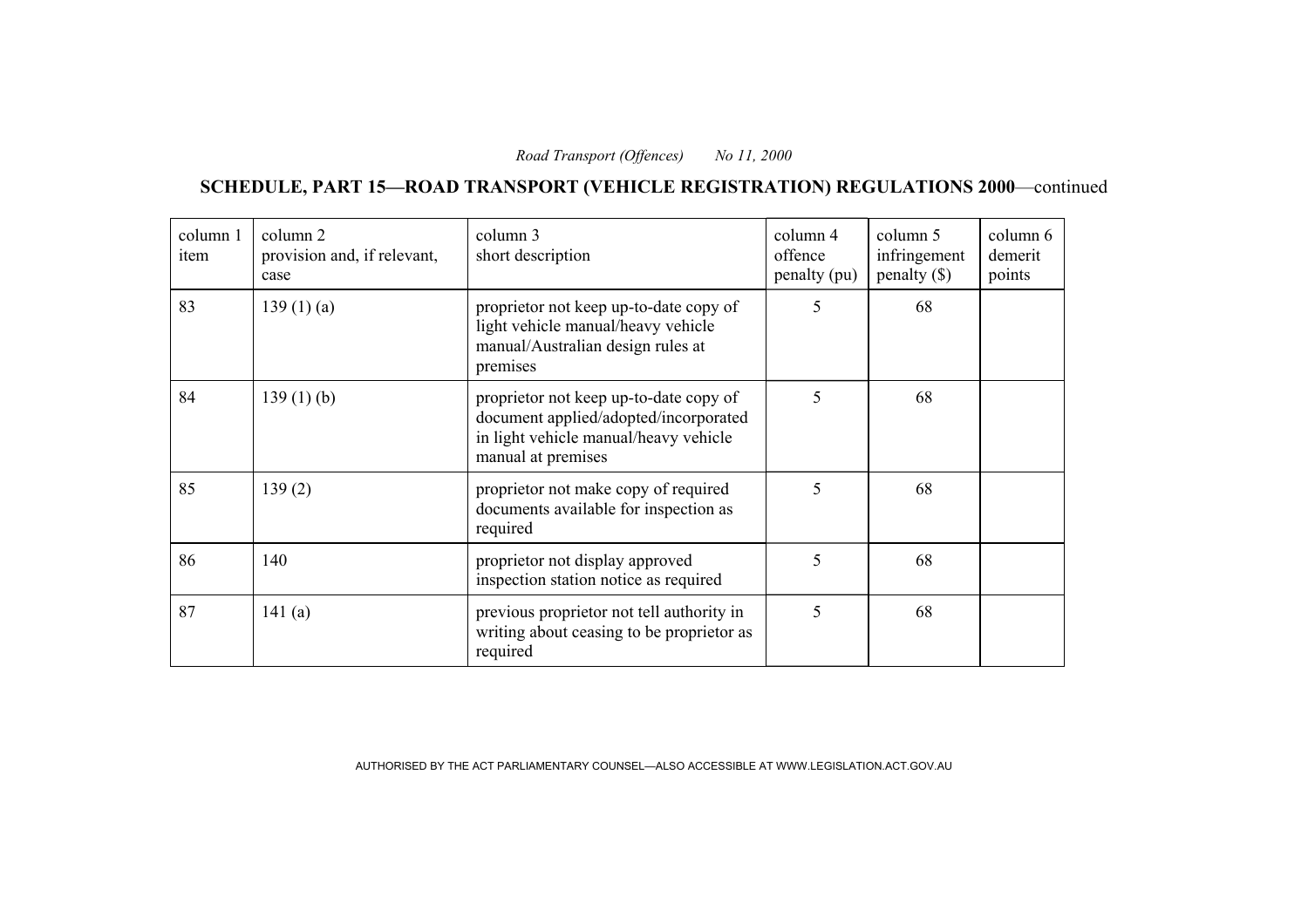**SCHEDULE, PART 15—ROAD TRANSPORT (VEHICLE REGISTRATION) REGULATIONS 2000**—continued

| column 1<br>item | column 2<br>provision and, if relevant,<br>case | column 3<br>column 4<br>column 5<br>short description<br>offence<br>penalty (pu)                                               |    | infringement<br>$penalty$ (\$) | column 6<br>demerit<br>points |
|------------------|-------------------------------------------------|--------------------------------------------------------------------------------------------------------------------------------|----|--------------------------------|-------------------------------|
| 88               | 141 $(b)$                                       | previous proprietor not return certificate<br>of approval for premises after ceasing to<br>be proprietor as required           | 5  | 68                             |                               |
| 89               | 142(a)                                          | 5<br>proprietor not tell authority about<br>change of name as required                                                         |    | 68                             |                               |
| 90               | 142 $(b)$                                       | proprietor not return certificate of<br>approval of premises to authority for<br>amendment after change of name as<br>required | 5  | 68                             |                               |
| 91               | 143(4)                                          |                                                                                                                                |    |                                |                               |
| 92               | for notice under $143(2)$                       | registered operator/person in control not<br>produce vehicle for inspection as<br>required                                     | 20 | 68                             |                               |
| 93               | for notice under $143(3)$<br>$\bullet$          | registered operator/person in control not<br>produce vehicle for inspection at<br>changed time/place as required               | 20 | 68                             |                               |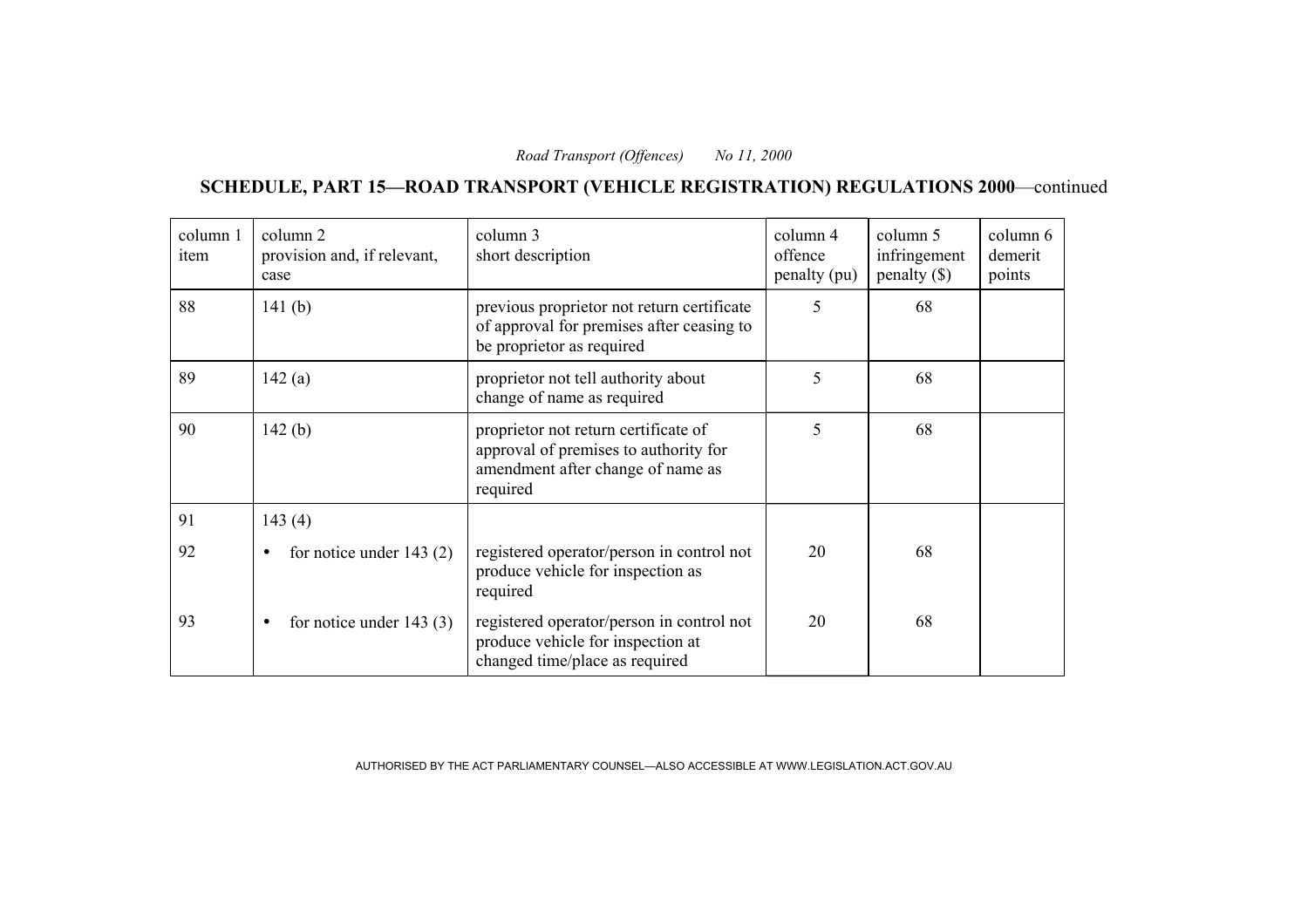**SCHEDULE, PART 15—ROAD TRANSPORT (VEHICLE REGISTRATION) REGULATIONS 2000**—continued

| column 1<br>item | column 2<br>provision and, if relevant,<br>case | column 3<br>column 4<br>short description<br>offence<br>penalty (pu)                                                                                                |    | column 5<br>infringement<br>$penalty$ (\$) | column 6<br>demerit<br>points |
|------------------|-------------------------------------------------|---------------------------------------------------------------------------------------------------------------------------------------------------------------------|----|--------------------------------------------|-------------------------------|
| 94               | 147(a)                                          | proprietor allow employee not<br>authorised examiner to test/inspect<br>vehicle                                                                                     | 20 | 68                                         |                               |
| 95               | 147(b)                                          | proprietor allow employee authorised<br>examiner to test/inspect vehicle not in<br>certificate of approval for<br>premises/examiner's certificate of<br>appointment | 20 | 68                                         |                               |
| 96               | 149(1)                                          | person not authorised examiner inspect/<br>test vehicle                                                                                                             | 20 | 68                                         |                               |
| 97               | 149(2)                                          | pretend to be authorised examiner                                                                                                                                   | 20 | 151                                        |                               |
| 98               | 149(3)                                          | proprietor unapproved premises permit<br>20<br>inspection/testing of vehicle at premises                                                                            |    | 68                                         |                               |
| 99               | 149(4)                                          | proprietor pretend premises approved<br>20                                                                                                                          |    | 151                                        |                               |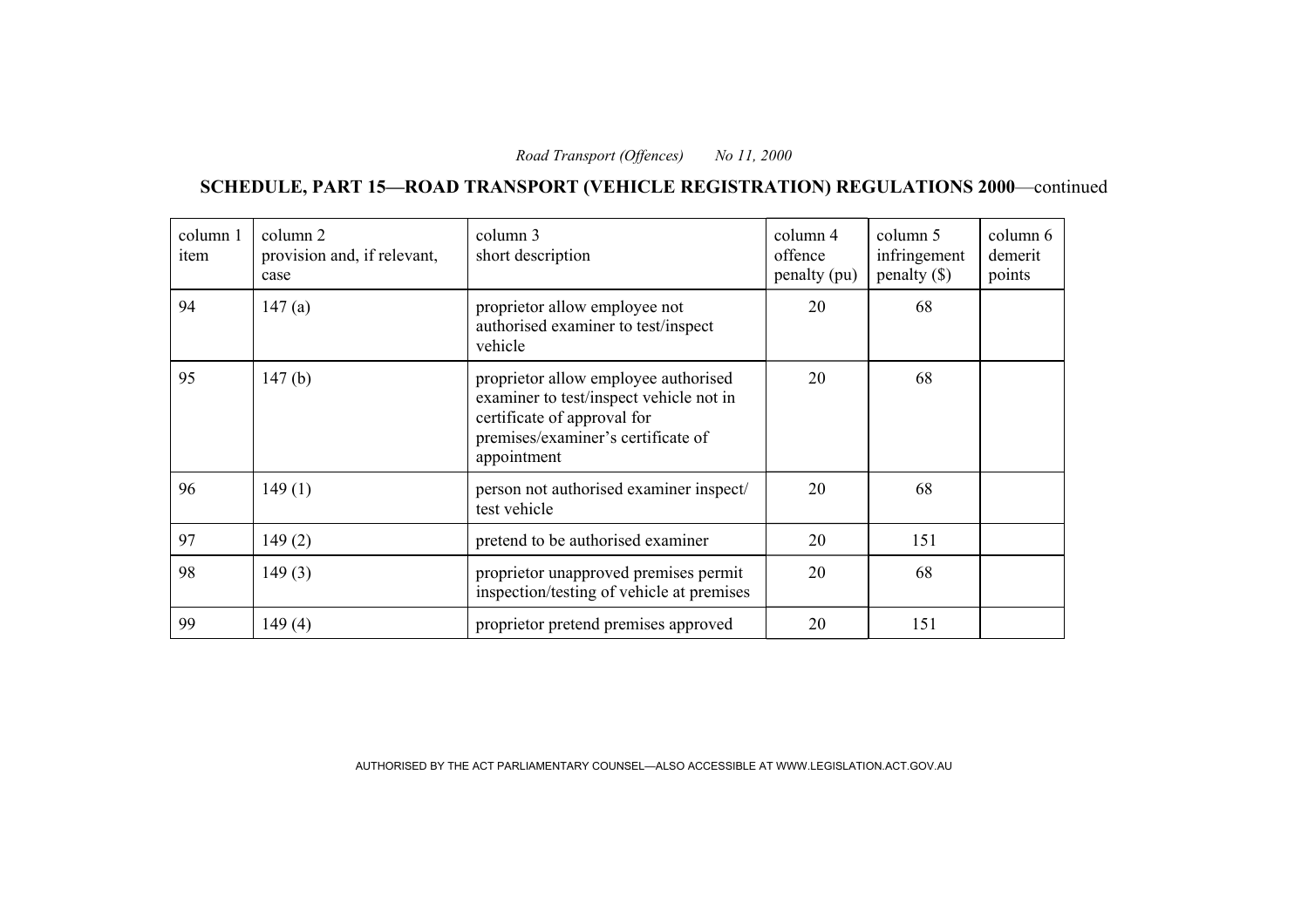**SCHEDULE, PART 15—ROAD TRANSPORT (VEHICLE REGISTRATION) REGULATIONS 2000**—continued

| column 1<br>item | column 2<br>provision and, if relevant,<br>case | column 3<br>column 4<br>short description<br>offence<br>penalty (pu)                                                                   |    | column 5<br>infringement<br>penalty $(\$)$ | column 6<br>demerit<br>points |
|------------------|-------------------------------------------------|----------------------------------------------------------------------------------------------------------------------------------------|----|--------------------------------------------|-------------------------------|
| 100              | 151(2)                                          | proprietor/person with custody/control<br>not produce copies/records to police<br>officer/authorised person for inspection             | 20 | 68                                         |                               |
| 101              | 155(3)                                          | 20<br>operator not have allotted engine number<br>stamped on/attached to vehicle part as<br>required                                   |    | 68                                         |                               |
| 102              | 156(1)                                          | stamp/attach component identification<br>number to vehicle part without authority                                                      | 20 | 68                                         |                               |
| 103              | 156(3)                                          | change/deface/remove/interfere with<br>20<br>component identification number<br>without authority                                      |    | 68                                         |                               |
| 104              | 156(4)                                          | knowingly possess vehicle part with<br>changed/defaced/removed/interfered<br>with component identification number<br>without authority | 20 | 68                                         |                               |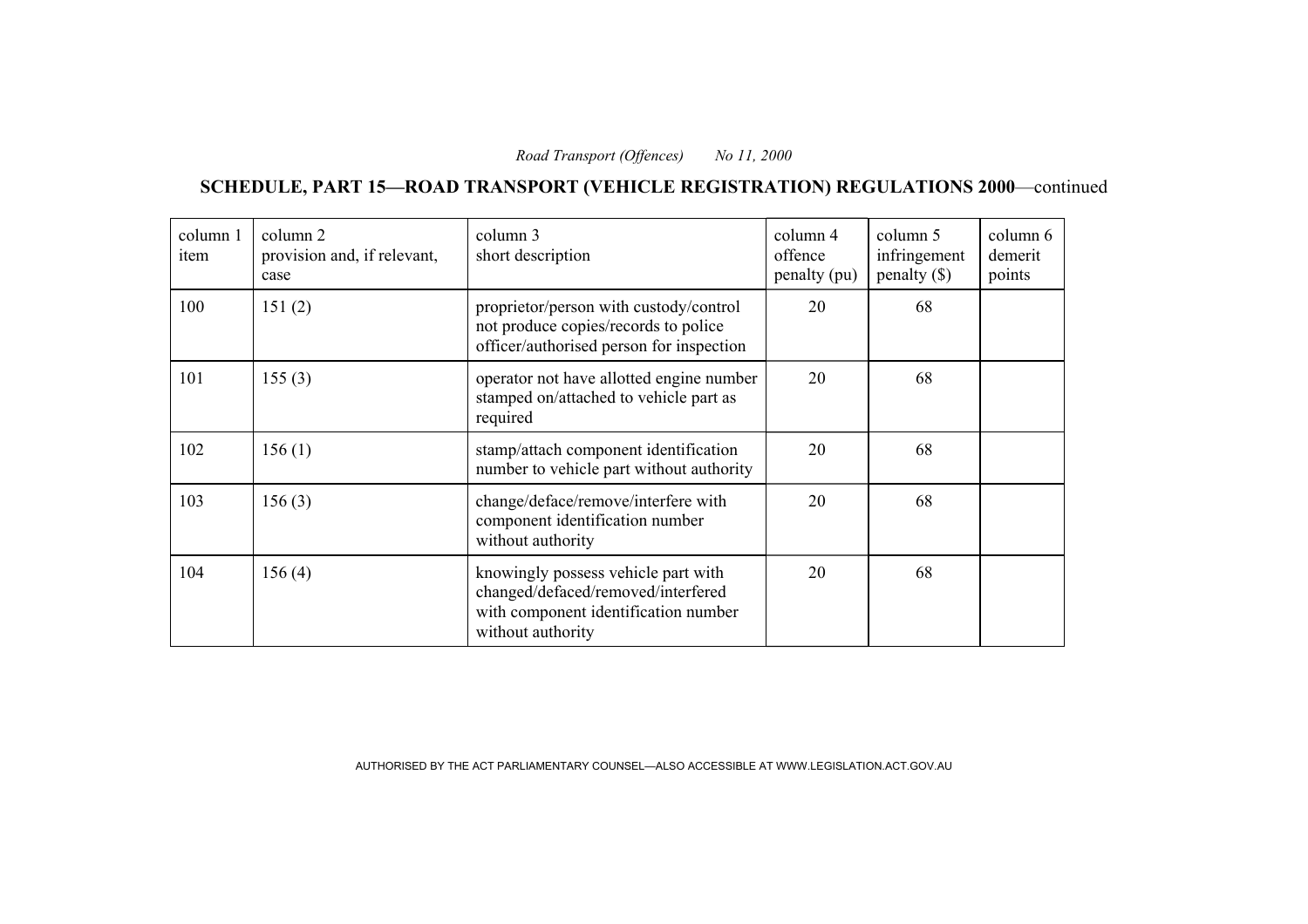**SCHEDULE, PART 15—ROAD TRANSPORT (VEHICLE REGISTRATION) REGULATIONS 2000**—continued

| column 1<br>item | column 2<br>provision and, if relevant,<br>case | column 3<br>short description                                                                               | column 4<br>offence<br>penalty (pu) | column 5<br>infringement<br>$penalty$ (\$) | column 6<br>demerit<br>points |
|------------------|-------------------------------------------------|-------------------------------------------------------------------------------------------------------------|-------------------------------------|--------------------------------------------|-------------------------------|
| 105              | 157(a)                                          | person changing/replacing vehicle part<br>not tell authority about change/<br>replacement as required       | 20                                  | 68                                         |                               |
| 106              | 157 <sub>(b)</sub>                              | person changing/replacing vehicle part<br>not keep copy of notice as required                               | 20                                  | 68                                         |                               |
| 107              | 157(c)                                          | person changing/replacing vehicle part<br>not produce copy of notice to police<br>officer/authorised person | 20                                  | 68                                         |                               |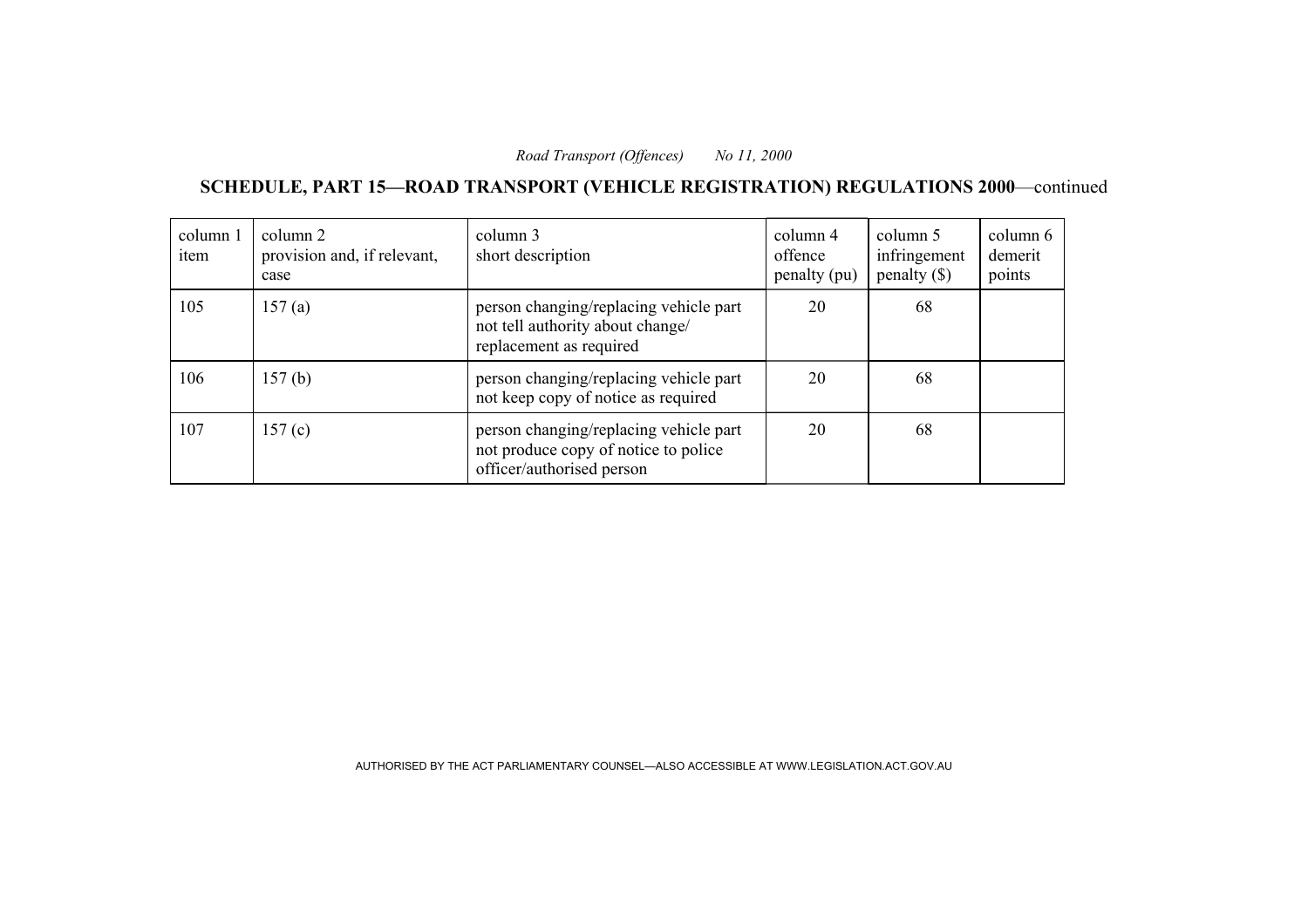## **ENDNOTES**

## **1 About this republication**

This is a republication of the *Road Transport (Offences) Regulations 2000* effective from 1 March 2000 to 17 May 2000.

Amending laws are annotated in the table of legislation and table of amendments.

## **2 Abbreviation key**

Key to abbreviations in tables

pres = present prev = previous (prev...) = previously prov = provision pt = part r = rule/subrule reg = regulation/subregulation renum = renumbered reloc = relocated R[X] = Republication No s = section/subsection sch = schedule sdiv = subdivision sub = substituted SL = Subordinate Law sp = spent \* SL unless otherwise stated † Act or Ordinance unless otherwise stated

Authorised by the ACT Parliamentary Counsel—also accessible at www.legislation.act.gov.au